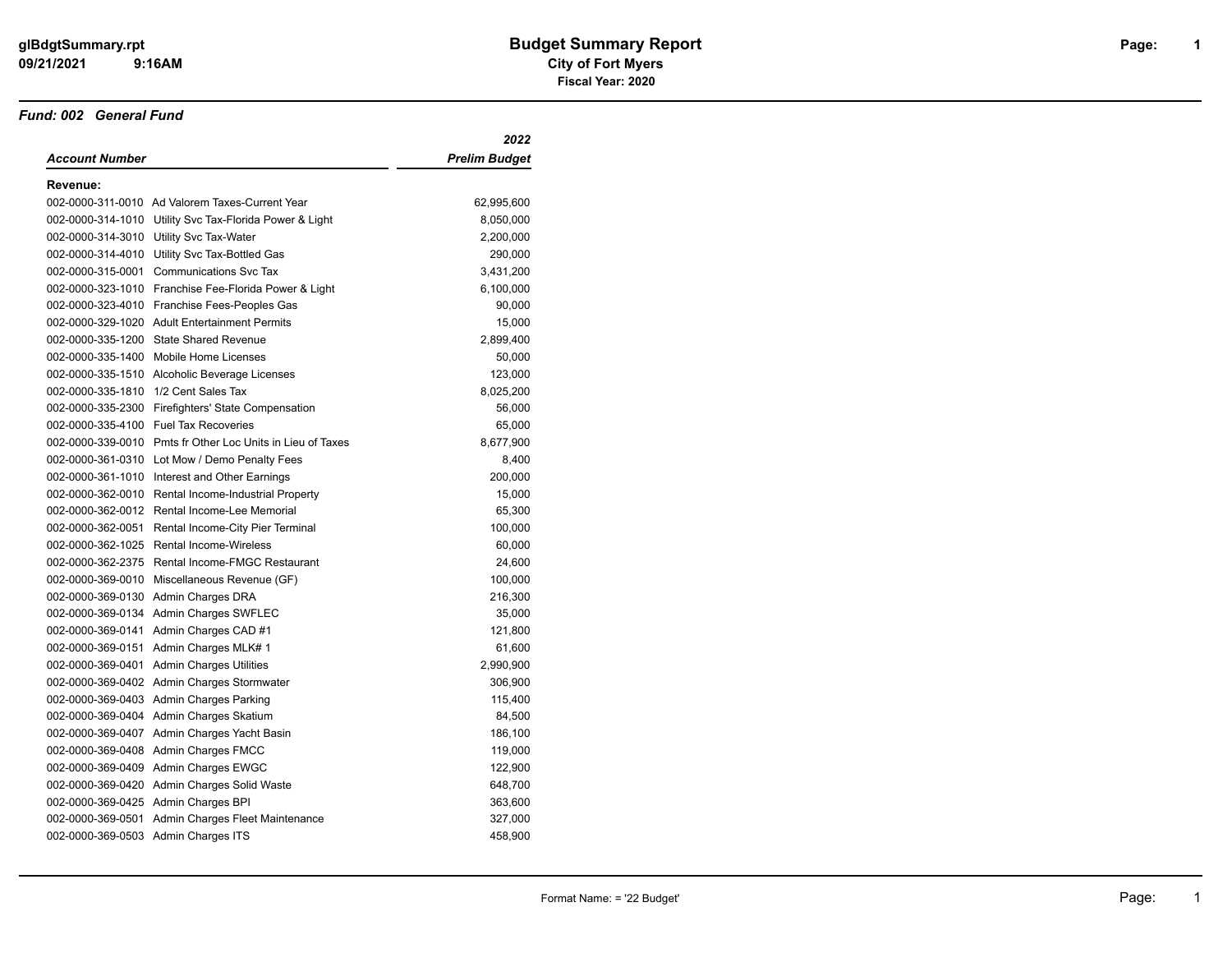| Fund: 002 General Fund                |                                                           | (Continued)          |
|---------------------------------------|-----------------------------------------------------------|----------------------|
|                                       |                                                           | 2022                 |
| <b>Account Number</b>                 |                                                           | <b>Prelim Budget</b> |
| Revenue:                              | (Continued)                                               |                      |
|                                       | 002-0000-369-0521 Admin Charges Risk Management           | 466,500              |
| 002-0000-381-0130 Trsf from DRA Ops   |                                                           | 500,000              |
| 002-0000-381-0403 Trsf from Parking   |                                                           | 395,000              |
|                                       | 002-0000-382-0420 Trsf from Solid Waste Ops               | 1,500,000            |
| 002-0000-389-9010 Prior Year Surplus  |                                                           | 4,998,500            |
|                                       | 002-0602-347-2019 Riverside Center Revenues               | 148,500              |
|                                       | 002-0602-347-2021 Centennial Park Revenues                | 22,400               |
|                                       | 002-0602-347-2025 Deleon Pool Concession Revenues         | 9,300                |
|                                       | 002-0602-347-2026 Deleon Pool Memberships                 | 113,000              |
|                                       | 002-0602-347-2028 Athletic League Revenues                | 62,400               |
|                                       | 002-0602-347-2101 FMRC Memberships                        | 17,800               |
|                                       | 002-0602-347-2102 FMRC Daily Court Fees                   | 44,800               |
|                                       | 002-0602-347-2103 FMRC Other Court Fees                   | 2,600                |
|                                       | 002-0602-347-2106 FMRC Concessions                        | 3,000                |
|                                       | 002-0602-347-4002 FMGP Programs, Lessons and Classes      | 10,000               |
|                                       | 002-0602-347-4004 FMGP Memberships                        | 8,500                |
| 002-0602-347-4005 FMGP Daily Fees     |                                                           | 6,200                |
|                                       | 002-0602-369-0010 Miscellaneous Revenue (REC)             | 41,800               |
|                                       | 002-0603-347-2014 Ground Maintenance Revenues             | 87,700               |
| 002-0603-347-9010 FL FWC Revenues     |                                                           | 1,300                |
|                                       | 002-0603-369-0100 Reimbursed Expense (PARKS)              | 30,000               |
| 002-0606-347-3115 Concessions         |                                                           | 18,200               |
|                                       | 002-0606-347-5910 Stars Summer Camp Fees                  | 51,000               |
|                                       | 002-0606-347-5920 Stars Complex Revenues                  | 50,000               |
|                                       | 002-0612-343-8030 Cemetery Openings                       | 164,900              |
| 002-0612-343-8035 Cemetery Markers    |                                                           | 4,000                |
|                                       | 002-0612-343-8040 Cemetery Lot Sales                      | 202,200              |
| 002-0612-343-8041 Columbarium Urns    |                                                           | 1,200                |
|                                       | 002-0801-369-0100 Reimbursed Expense (ES)                 | 1,000,000            |
| 002-0902-329-0001                     | <b>Engineering Permit Fees</b>                            | 1,198,800            |
| 002-0902-341-9020 Impact Admin Fees   |                                                           | 253,800              |
|                                       | 002-1002-342-9010 Police Record Fees                      | 12,300               |
| 002-1002-351-1010 Fines & Forfeitures |                                                           | 202,200              |
|                                       | 002-1002-366-0001 Donations from Private Sources          | 2,500                |
|                                       | 002-1002-369-0010 Miscellaneous Revenue Housing Authority | 150,000              |
|                                       | 002-1002-369-0100 Reimbursed Expense (PD)                 | 20,000               |
|                                       | 002-1002-369-2000 SRO/Dare Contract Revenue               | 1,223,600            |
|                                       | 002-1002-387-0103 Intrafund Trsf from ODP                 | 31,300               |
|                                       | 002-1101-329-0010 Fire Dept Permit Fees                   | 1,315,200            |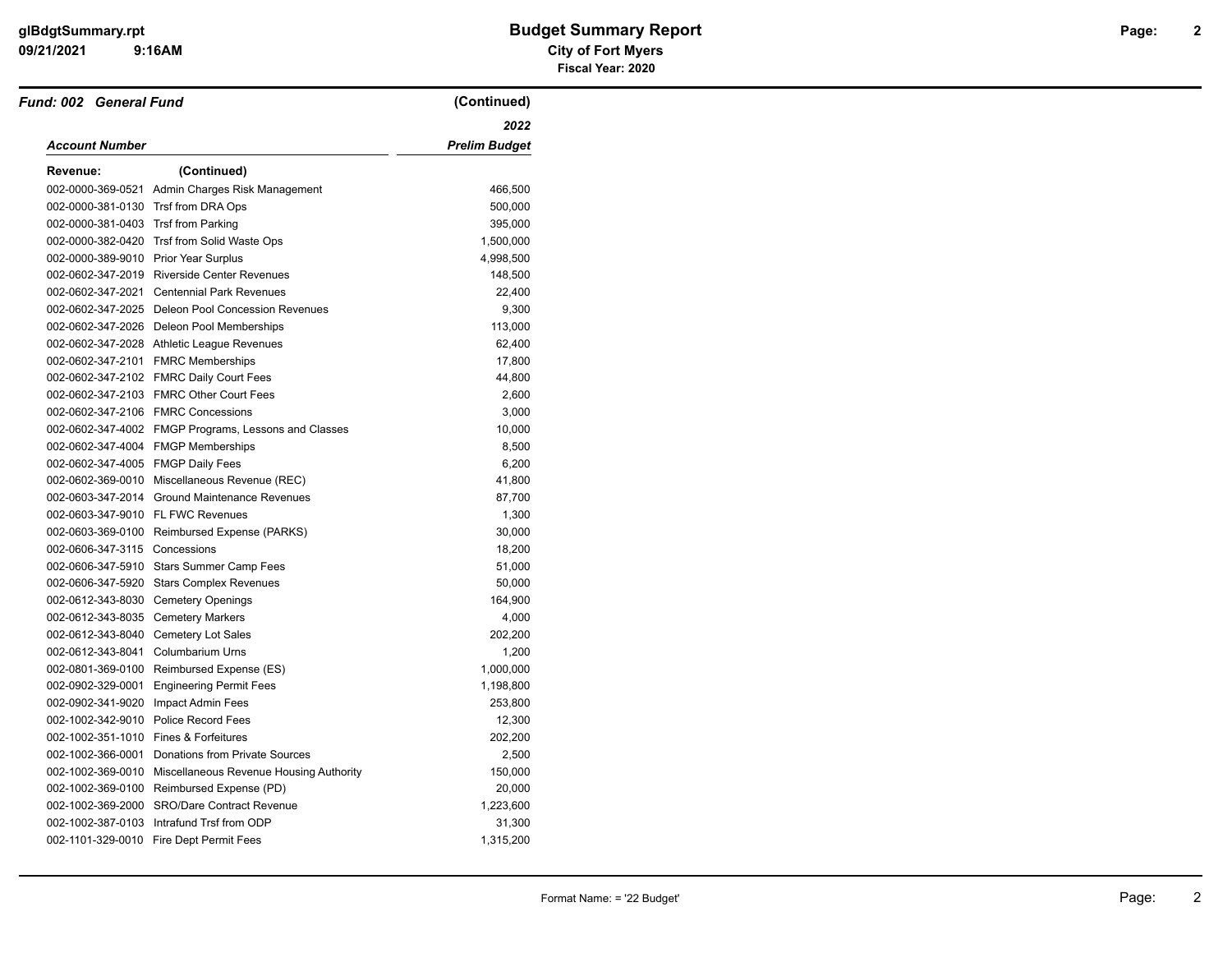| Fund: 002 General Fund              |                                                          | (Continued)          |
|-------------------------------------|----------------------------------------------------------|----------------------|
|                                     |                                                          | 2022                 |
| <b>Account Number</b>               |                                                          | <b>Prelim Budget</b> |
| Revenue:                            | (Continued)                                              |                      |
| 002-1101-329-0020 HRS Inspections   |                                                          | 65,000               |
|                                     | 002-1101-329-0030 Fire Assessment Fees                   | 11,546,900           |
|                                     | 002-1101-342-2020 Lee County Fire Protection             | 39,000               |
|                                     | 002-1101-342-2021 Lee County Hazmat Team                 | 108,000              |
|                                     | 002-1101-354-0025 Alarm Service Fees                     | 94,300               |
|                                     | 002-1101-366-0001 Donations from Private Sources         | 2,500                |
|                                     | 002-1101-369-0100 Reimbursed Expense (FD)                | 31,200               |
|                                     | 002-1101-369-0104 Reimbursed Expense-Special Events (FD) | 11,500               |
|                                     | 002-1180-369-0010 Miscellaneous Revenue (HRE)            | 7,000                |
| 002-1201-316-0010 Business Tax Fees |                                                          | 2,515,000            |
|                                     | 002-1201-329-2003 Computer/Automation Technology Fee     | 43,200               |
|                                     | 002-1201-329-2010 Zoning/Planning Fees                   | 150,000              |
|                                     | 002-1201-329-2011 DRL Plan Review Fees                   | 706,800              |
|                                     | 002-1201-338-2010 County Business Tax Fees               | 48,100               |
| 002-1203-343-9010 Lot Mowing        |                                                          | 115,000              |
| 002-1203-343-9030 Demolition Fees   |                                                          | 43,600               |
|                                     | 002-1203-343-9040 Abandoned Property Registration Fees   | 23,000               |
|                                     | 002-1203-354-0040 Code Enforcement Liens                 | 327,300              |
|                                     | 002-1203-369-0010 Miscellaneous Revenue (CE)             | 20,500               |
|                                     | 002-1203-369-0100 Reimbursed Expense (CE)                | 208,800              |
|                                     | 002-1302-369-0010 Miscellaneous Revenue (CDD)            | 96,800               |
|                                     | 002-2103-369-0100 Reimbursed Expense (FM)                | 15,000               |
|                                     | 002-2303-369-0010 Miscellaneous Revenue (TR)             | 58,000               |
|                                     | 002-2303-369-0023 Misc Revenue Collection Fee (TR)       | 500                  |
|                                     | 002-2303-369-0100 Reimbursed Expense (TR)                | 8,100                |
|                                     | Fund: 002 Total Revenue:                                 | 140,455,800          |
| <b>Expenditure:</b>                 |                                                          |                      |
|                                     | 002-0000-513-3110 Prof Svcs Investment/Earnings Fees     | 60,000               |
|                                     | 002-0101-511-4816 Public Relations (MAY PRO-TEM)         | 1,000                |
|                                     | 002-0101-511-5101 Office Supplies (MAY PRO-TEM)          | 2,700                |
|                                     | 002-0101-511-5201 Operating Supplies (MAY PRO-TEM)       | 3,500                |
|                                     | 002-0103-511-1100 Salary - Exec (CC 1)                   | 35,000               |
| 002-0103-511-2100 FICA Tax (CC 1)   |                                                          | 2,800                |
|                                     | 002-0103-511-2200 Gen Retirement (CC 1)                  | 9,600                |
|                                     | 002-0103-511-2300 Health/Life Ins (CC 1)                 | 8,900                |
|                                     | 002-0103-511-4000 Travel/Trans (CC 1)                    | 5,500                |
| 002-0103-511-4010                   | Expense Allowance (CC 1)                                 | 2,400                |
|                                     | 002-0103-511-4200 Freight/Postage (CC 1)                 | 100                  |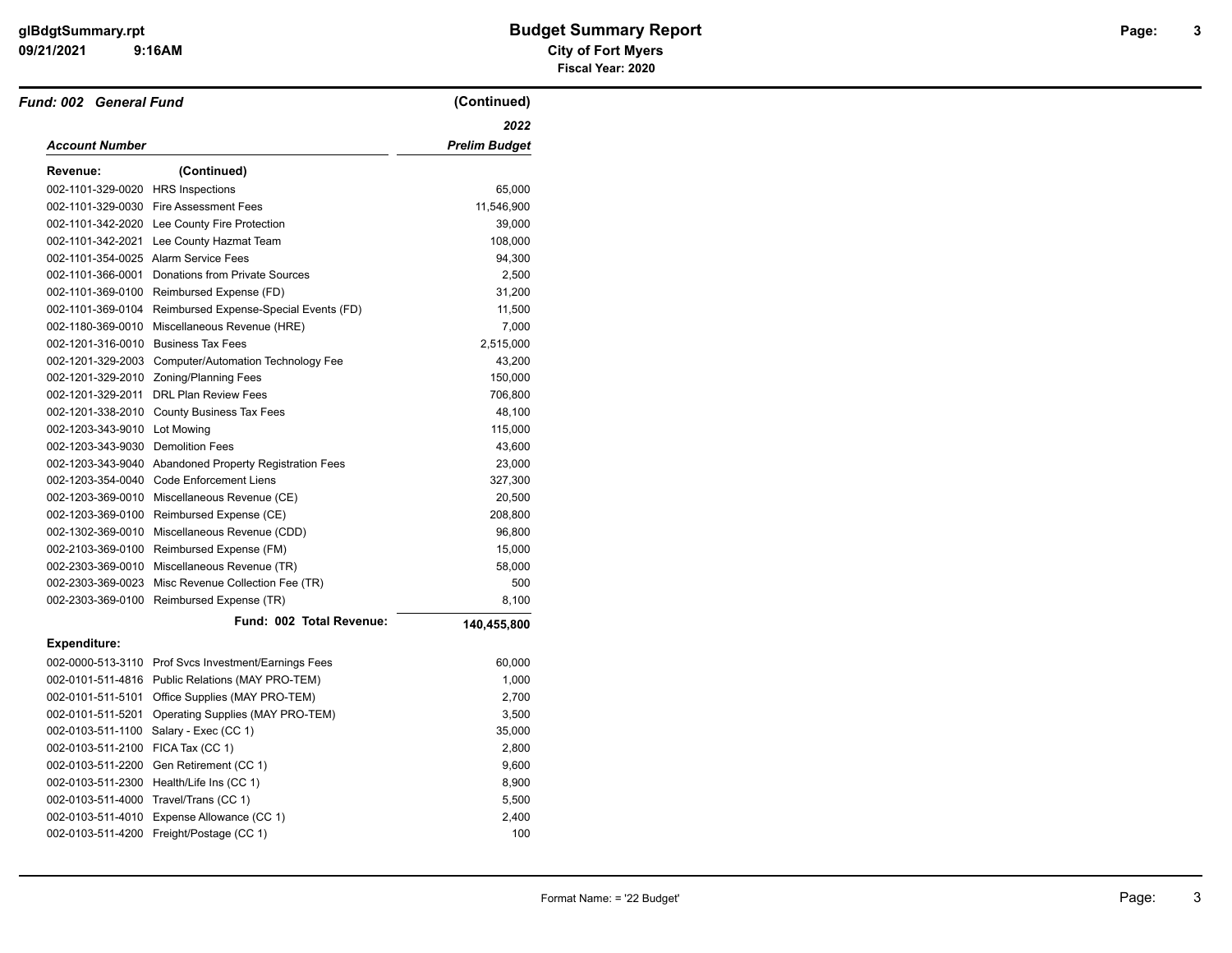# **09/21/2021 City of Fort Myers glBdgtSummary.rpt Budget Summary Report Page: Fiscal Year: 2020**

| <b>Fund: 002 General Fund</b>     |                                               | (Continued)          |
|-----------------------------------|-----------------------------------------------|----------------------|
|                                   |                                               | 2022                 |
| Account Number                    |                                               | <b>Prelim Budget</b> |
| <b>Expenditure:</b>               | (Continued)                                   |                      |
|                                   | 002-0103-511-4416 ITS Svc Charges (CC 1)      | 11,100               |
|                                   | 002-0103-511-4417 ITS Capital Recovery (CC 1) | 1,900                |
| 002-0103-511-4700                 | Printing/Binding (CC 1)                       | 500                  |
|                                   | 002-0103-511-4810 Public Relations (CC 1)     | 1,900                |
|                                   | 002-0103-511-5100 Office Supplies (CC 1)      | 500                  |
| 002-0103-511-5400                 | Dues/Subscriptions (CC 1)                     | 1,900                |
|                                   | 002-0104-511-1100 Salary - Exec (CC 2)        | 32,600               |
| 002-0104-511-2100 FICA Tax (CC 2) |                                               | 2,400                |
| 002-0104-511-2200                 | Gen Retirement (CC 2)                         | 9,600                |
| 002-0104-511-2300                 | Health/Life Ins (CC 2)                        | 21,200               |
|                                   | 002-0104-511-4000 Travel/Trans (CC 2)         | 4,600                |
|                                   | 002-0104-511-4010 Expense Allowance (CC 2)    | 2,400                |
|                                   | 002-0104-511-4200 Freight/Postage (CC 2)      | 600                  |
|                                   | 002-0104-511-4416 ITS Svc Charges (CC 2)      | 12,900               |
| 002-0104-511-4417                 | ITS Capital Recovery (CC 2)                   | 1,900                |
|                                   | 002-0104-511-4700 Printing/Binding (CC 2)     | 300                  |
| 002-0104-511-4810                 | Public Relations (CC 2)                       | 1,900                |
|                                   | 002-0104-511-5100 Office Supplies (CC 2)      | 600                  |
|                                   | 002-0104-511-5400 Dues/Subscriptions (CC 2)   | 1,600                |
| 002-0105-511-1100                 | Salary - Exec (CC 3)                          | 32,600               |
| 002-0105-511-2100                 | FICA Tax (CC 3)                               | 2,400                |
| 002-0105-511-2200                 | Gen Retirement (CC 3)                         | 9,600                |
| 002-0105-511-2300                 | Health/Life Ins (CC 3)                        | 14,200               |
|                                   | 002-0105-511-4000 Travel/Trans (CC 3)         | 2,500                |
|                                   | 002-0105-511-4010 Expense Allowance (CC 3)    | 2,400                |
| 002-0105-511-4200                 | Freight/Postage (CC 3)                        | 100                  |
|                                   | 002-0105-511-4416 ITS Svc Charges (CC 3)      | 10,500               |
|                                   | 002-0105-511-4417 ITS Capital Recovery (CC 3) | 1,900                |
| 002-0105-511-4700                 | Printing/Binding (CC 3)                       | 500                  |
| 002-0105-511-4810                 | Public Relations (CC 3)                       | 3,500                |
| 002-0105-511-5100                 | Office Supplies (CC 3)                        | 500                  |
| 002-0105-511-5250                 | Small Tools/Equip (CC 3)                      | 200                  |
| 002-0105-511-5400                 | Dues/Subscriptions (CC 3)                     | 1,300                |
| 002-0106-511-1100                 | Salary - Exec (CC 4)                          | 35,000               |
| 002-0106-511-2100 FICA Tax (CC 4) |                                               | 2,800                |
| 002-0106-511-2201                 | ICMA 401a Retirement (CC 4)                   | 3,900                |
| 002-0106-511-2300                 | Health/Life Ins (CC 4)                        | 8,900                |
| 002-0106-511-4000                 | Travel/Trans (CC 4)                           | 2,600                |
|                                   | 002-0106-511-4010 Expense Allowance (CC 4)    | 2,400                |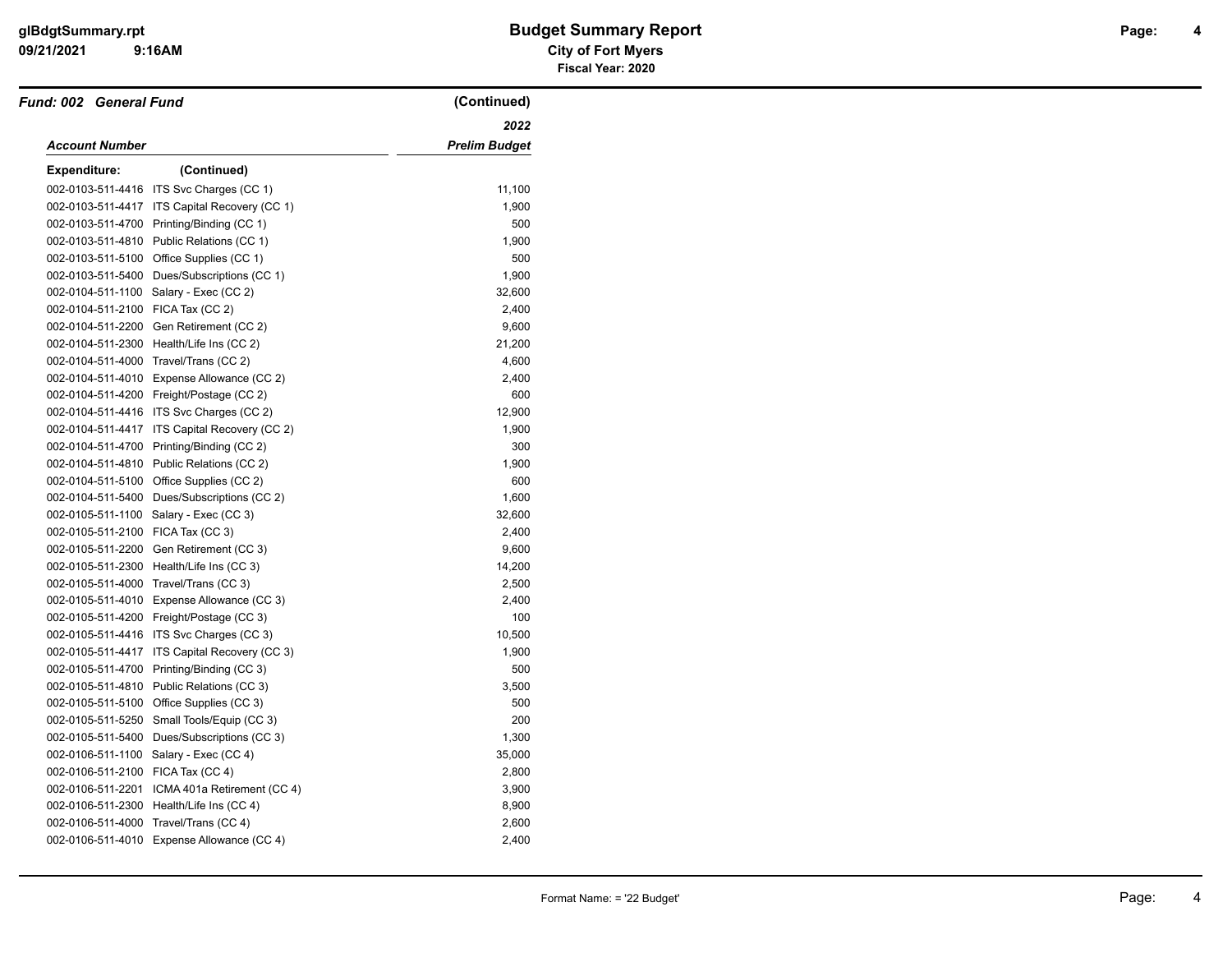| <b>Fund: 002 General Fund</b>     |                                               | (Continued)          |
|-----------------------------------|-----------------------------------------------|----------------------|
|                                   |                                               | 2022                 |
| Account Number                    |                                               | <b>Prelim Budget</b> |
| <b>Expenditure:</b>               | (Continued)                                   |                      |
| 002-0106-511-4200                 | Freight/Postage (CC 4)                        | 2,600                |
|                                   | 002-0106-511-4416 ITS Svc Charges (CC 4)      | 10,400               |
|                                   | 002-0106-511-4417 ITS Capital Recovery (CC 4) | 1,900                |
| 002-0106-511-4700                 | Printing/Binding (CC 4)                       | 1,000                |
| 002-0106-511-4810                 | Public Relations (CC 4)                       | 1,700                |
| 002-0106-511-5100                 | Office Supplies (CC 4)                        | 1,200                |
|                                   | 002-0106-511-5400 Dues/Subscriptions (CC 4)   | 300                  |
|                                   | 002-0107-511-1100 Salary - Exec (CC 5)        | 35,000               |
| 002-0107-511-2100                 | FICA Tax (CC 5)                               | 2,800                |
| 002-0107-511-2201                 | ICMA 401a Retirement (CC 5)                   | 3,900                |
| 002-0107-511-2300                 | Health/Life Ins (CC 5)                        | 100                  |
| 002-0107-511-4000                 | Travel/Trans (CC 5)                           | 3,000                |
|                                   | 002-0107-511-4010 Expense Allowance (CC 5)    | 2,400                |
|                                   | 002-0107-511-4200 Freight/Postage (CC 5)      | 1,900                |
|                                   | 002-0107-511-4416 ITS Svc Charges (CC 5)      | 10,500               |
| 002-0107-511-4417                 | ITS Capital Recovery (CC 5)                   | 1,900                |
| 002-0107-511-4700                 | Printing/Binding (CC 5)                       | 500                  |
| 002-0107-511-4810                 | Public Relations (CC 5)                       | 2,100                |
|                                   | 002-0107-511-5100 Office Supplies (CC 5)      | 800                  |
| 002-0107-511-5400                 | Dues/Subscriptions (CC 5)                     | 1,500                |
| 002-0108-511-1100                 | Salary - Exec (CC 6)                          | 32,600               |
| 002-0108-511-2100 FICA Tax (CC 6) |                                               | 2,400                |
| 002-0108-511-2200                 | Gen Retirement (CC 6)                         | 9,600                |
| 002-0108-511-2300                 | Health/Life Ins (CC 6)                        | 14,200               |
|                                   | 002-0108-511-4000 Travel/Trans (CC 6)         | 4,000                |
| 002-0108-511-4010                 | Expense Allowance (CC 6)                      | 2,400                |
|                                   | 002-0108-511-4200 Freight/Postage (CC 6)      | 400                  |
|                                   | 002-0108-511-4416 ITS Svc Charges (CC 6)      | 10,400               |
| 002-0108-511-4417                 | ITS Capital Recovery (CC 6)                   | 1,900                |
| 002-0108-511-4700                 | Printing/Binding (CC 6)                       | 700                  |
| 002-0108-511-4810                 | Public Relations (CC 6)                       | 2,500                |
| 002-0108-511-5100                 | Office Supplies (CC 6)                        | 1,100                |
| 002-0108-511-5400                 | Dues/Subscriptions (CC 6)                     | 2,100                |
| 002-0109-511-1100                 | Salary - Exec (CC MAY)                        | 42,400               |
|                                   | 002-0109-511-1202 Vehicle Allowance (CC MAY)  | 3,600                |
|                                   | 002-0109-511-2100 FICA Tax (CC MAY)           | 3,200                |
| 002-0109-511-2300                 | Health/Life Ins (CC MAY)                      | 15,300               |
| 002-0109-511-4000                 | Travel/Trans (CC MAY)                         | 12,000               |
|                                   | 002-0109-511-4010 Expense Allowance (CC MAY)  | 3,600                |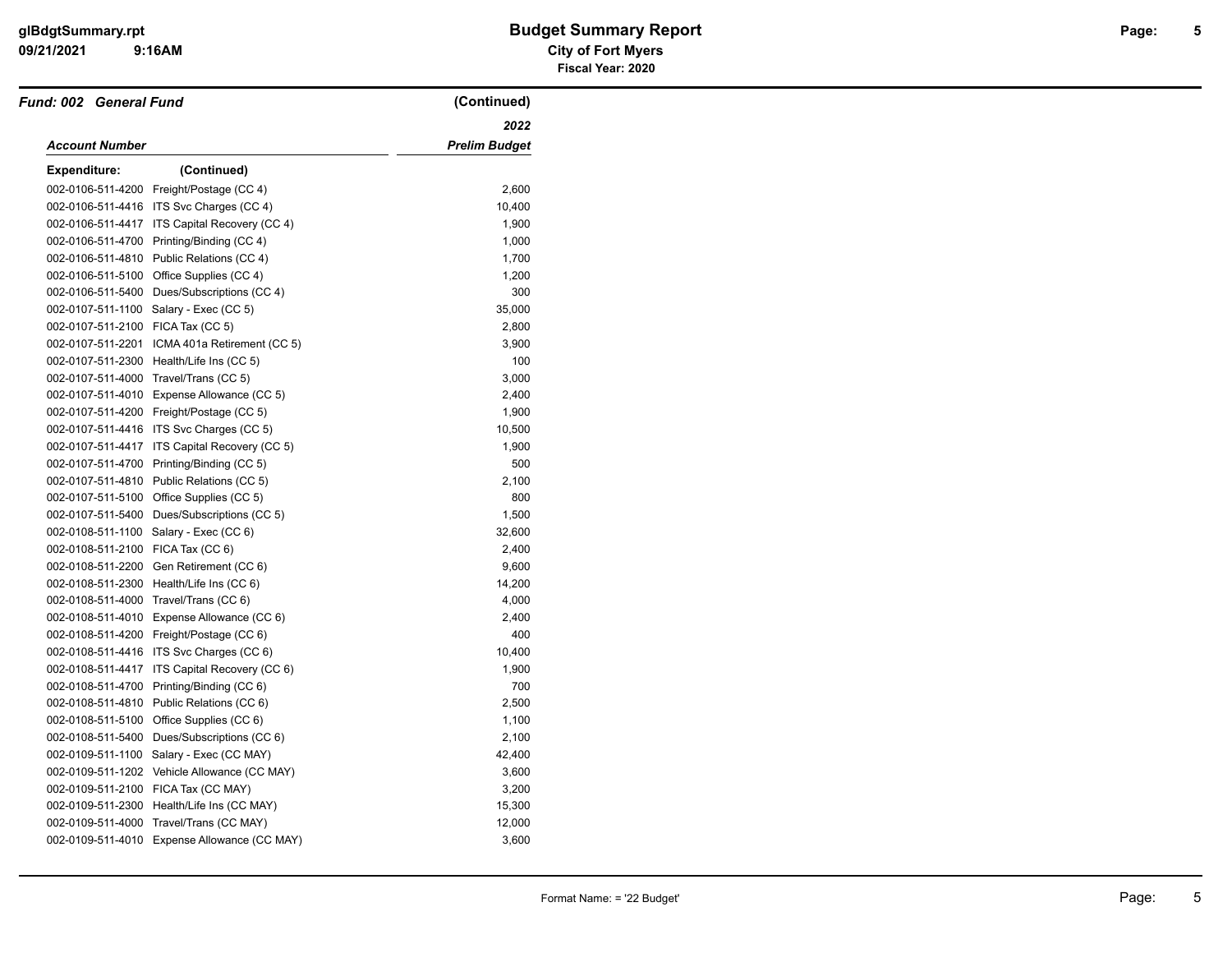# **09/21/2021 City of Fort Myers glBdgtSummary.rpt Budget Summary Report Page: Fiscal Year: 2020**

| Fund: 002 General Fund               |                                                    | (Continued)          |
|--------------------------------------|----------------------------------------------------|----------------------|
|                                      |                                                    | 2022                 |
| <b>Account Number</b>                |                                                    | <b>Prelim Budget</b> |
| <b>Expenditure:</b>                  | (Continued)                                        |                      |
| 002-0109-511-4200                    | Freight/Postage (CC MAY)                           | 1,600                |
|                                      | 002-0109-511-4416 ITS Svc Charges (CC MAY)         | 12,000               |
| 002-0109-511-4417                    | ITS Capital Recovery (CC MAY)                      | 2,000                |
| 002-0109-511-4700                    | Printing/Binding (CC MAY)                          | 500                  |
|                                      | 002-0109-511-4810 Public Relations (CC MAY)        | 10,000               |
|                                      | 002-0109-511-5100 Office Supplies (CC MAY)         | 1,500                |
| 002-0109-511-5250                    | Small Tools/Equip (CC MAY)                         | 600                  |
|                                      | 002-0109-511-5400 Dues/Subscriptions (CC MAY)      | 9,000                |
| 002-0202-512-1100                    | Salary - Exec (CM)                                 | 410,000              |
|                                      | 002-0202-512-1200 Sal/Wage Regular (CM)            | 704,300              |
|                                      | 002-0202-512-1202 Vehicle Allowance (CM)           | 12,600               |
| 002-0202-512-1205 Seniority Pay (CM) |                                                    | 13,000               |
|                                      | 002-0202-512-1300 Salaries/Wages - Other (CM)      | 30,000               |
|                                      | 002-0202-512-1400 Sal/Wage Overtime (CM)           | 30,000               |
| 002-0202-512-2100                    | FICA Tax (CM)                                      | 82,600               |
|                                      | 002-0202-512-2200 Gen Retirement (CM)              | 304,900              |
|                                      | 002-0202-512-2300 Health/Life Ins (CM)             | 176,700              |
|                                      | 002-0202-512-2400 Workers' Comp (CM)               | 1,900                |
| 002-0202-512-3100 Prof Svcs (CM)     |                                                    | 180,000              |
| 002-0202-512-3101                    | Prof Svcs - Special Projects (CM)                  | 180,000              |
|                                      | 002-0202-512-3400 Contract Svcs (CM)               | 50,000               |
| 002-0202-512-4000 Travel/Trans (CM)  |                                                    | 20,200               |
|                                      | 002-0202-512-4010 Expense Allowance (CM)           | 4,800                |
|                                      | 002-0202-512-4200 Freight/Postage (CM)             | 6,500                |
|                                      | 002-0202-512-4416 ITS Svc Charges (CM)             | 91,300               |
| 002-0202-512-4417                    | ITS Capital Recovery (CM)                          | 4,900                |
| 002-0202-512-4600                    | Repairs/Maint (CM)                                 | 200                  |
| 002-0202-512-4700                    | Printing/Binding (CM)                              | 1,800                |
| 002-0202-512-4800                    | Advertising (CM)                                   | 600                  |
|                                      | 002-0202-512-4810 Public Relations (CM)            | 34,400               |
|                                      | 002-0202-512-4812 Newsletter Postage/Printing (CM) | 11,800               |
| 002-0202-512-5100                    | Office Supplies (CM)                               | 3,200                |
|                                      | 002-0202-512-5250 Small Tools/Equip (CM)           | 600                  |
|                                      | 002-0202-512-5255 Assets \$750-\$5,000 (CM)        | 4,500                |
|                                      | 002-0202-512-5400 Dues/Subscriptions (CM)          | 35,200               |
|                                      | 002-0209-574-3400 Contract Svcs (Spec Events)      | 152,200              |
| 002-0212-573-3100 Prof Svcs (ARTS)   |                                                    | 30,000               |
| 002-0212-573-3400                    | Contract Svcs (ARTS)                               | 135,000              |
|                                      | 002-0301-514-1100 Salary - Exec (CAO)              | 251,000              |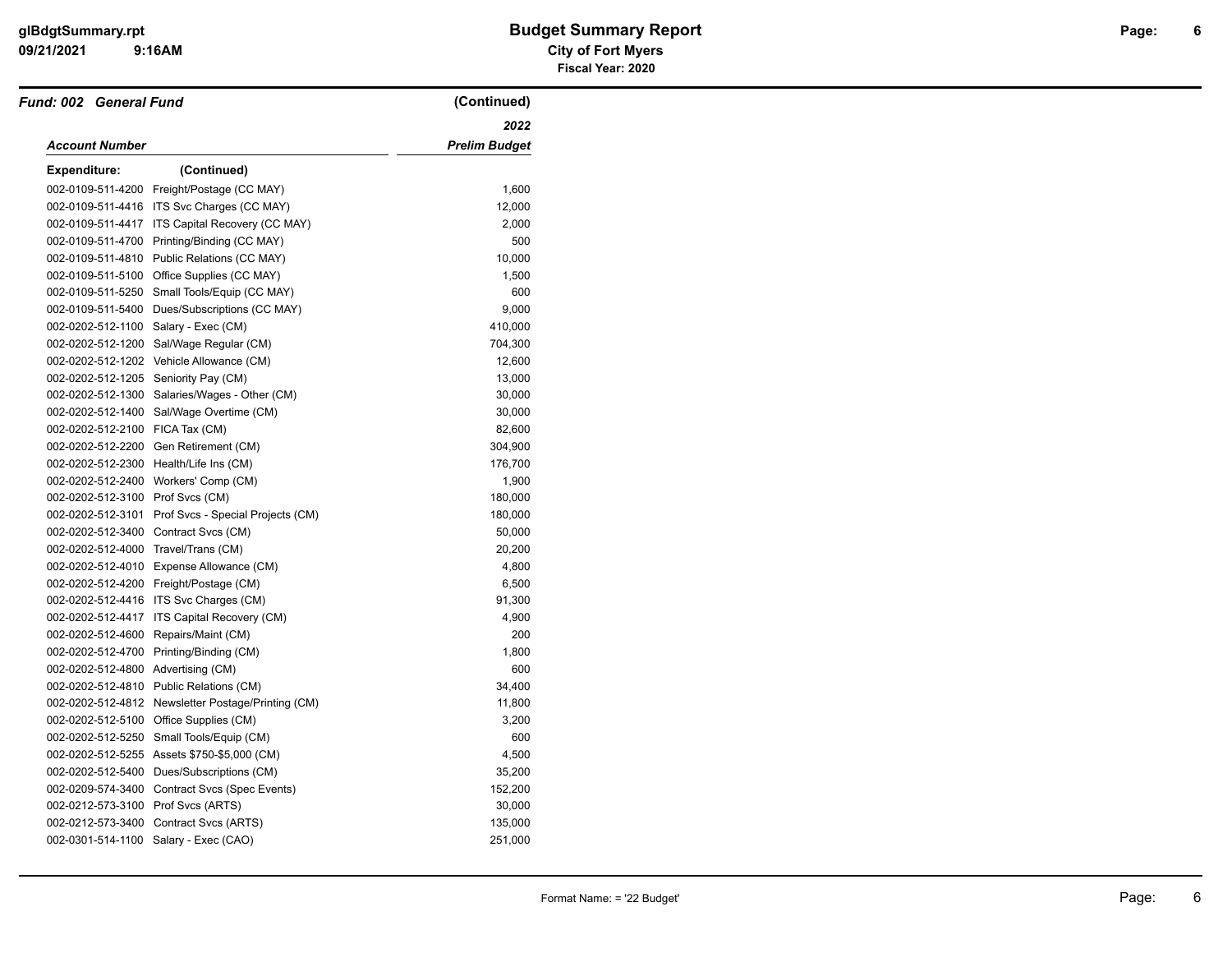# **09/21/2021 City of Fort Myers glBdgtSummary.rpt Budget Summary Report Page: Fiscal Year: 2020**

| Fund: 002 General Fund            |                                           | (Continued)          |
|-----------------------------------|-------------------------------------------|----------------------|
|                                   |                                           | 2022                 |
| <b>Account Number</b>             |                                           | <b>Prelim Budget</b> |
| Expenditure:                      | (Continued)                               |                      |
| 002-0301-514-1200                 | Sal/Wage Regular (CAO)                    | 891,800              |
| 002-0301-514-1202                 | Vehicle Allowance (CAO)                   | 6,000                |
| 002-0301-514-1205                 | Seniority Pay (CAO)                       | 8,600                |
| 002-0301-514-1300                 | Salaries/Wages - Other (CAO)              | 15,600               |
| 002-0301-514-1400                 | Sal/Wage Overtime (CAO)                   | 12,000               |
| 002-0301-514-2100                 | FICA Tax (CAO)                            | 86,000               |
| 002-0301-514-2200                 | Gen Retirement (CAO)                      | 328,600              |
| 002-0301-514-2300                 | Health/Life Ins (CAO)                     | 167,400              |
| 002-0301-514-2400                 | Workers' Comp (CAO)                       | 1,900                |
| 002-0301-514-3100 Prof Svcs (CAO) |                                           | 100,000              |
| 002-0301-514-3101                 | Prof Svcs Misc (CAO)                      | 9,000                |
| 002-0301-514-3105                 | Legal Professional Services (CAO)         | 250,000              |
|                                   | 002-0301-514-3107 Police Litigation (CAO) | 150,000              |
| 002-0301-514-3140                 | Prof Svcs Litigation (CAO)                | 14,400               |
| 002-0301-514-3300                 | Court Reporter Svcs (CAO)                 | 7,500                |
| 002-0301-514-3400                 | Contract Svcs (CAO)                       | 25,000               |
| 002-0301-514-4000                 | Travel/Trans (CAO)                        | 3,500                |
| 002-0301-514-4200                 | Freight/Postage (CAO)                     | 500                  |
| 002-0301-514-4400                 | Rentals/Leases (CAO)                      | 3,500                |
| 002-0301-514-4416                 | ITS Svc Charges (CAO)                     | 71,400               |
| 002-0301-514-4417                 | ITS Capital Recovery (CAO)                | 5,700                |
| 002-0301-514-4600                 | Repairs/Maint (CAO)                       | 700                  |
| 002-0301-514-4700                 | Printing/Binding (CAO)                    | 1,200                |
| 002-0301-514-4903                 | Taxes/Assessments (CAO)                   | 1,000                |
| 002-0301-514-5100                 | Office Supplies (CAO)                     | 5,500                |
| 002-0301-514-5250                 | Small Tools/Equip (CAO)                   | 100                  |
| 002-0301-514-5400                 | Dues/Subscriptions (CAO)                  | 45,000               |
| 002-0401-513-1100                 | Salary - Exec (CLK)                       | 124,100              |
| 002-0401-513-1200                 | Sal/Wage Regular (CLK)                    | 389,700              |
| 002-0401-513-1205                 | Seniority Pay (CLK)                       | 4,200                |
| 002-0401-513-1400                 | Sal/Wage Overtime (CLK)                   | 13,500               |
| 002-0401-513-2100                 | FICA Tax (CLK)                            | 39,900               |
| 002-0401-513-2200                 | Gen Retirement (CLK)                      | 150,200              |
| 002-0401-513-2300                 | Health/Life Ins (CLK)                     | 85,100               |
| 002-0401-513-2400                 | Workers' Comp (CLK)                       | 2,900                |
| 002-0401-513-3100                 | Prof Svcs (CLK)                           | 2,000                |
| 002-0401-513-3400                 | Contract Svcs (CLK)                       | 43,000               |
| 002-0401-513-4000                 | Travel/Trans (CLK)                        | 6,900                |
|                                   | 002-0401-513-4200 Freight/Postage (CLK)   | 8,900                |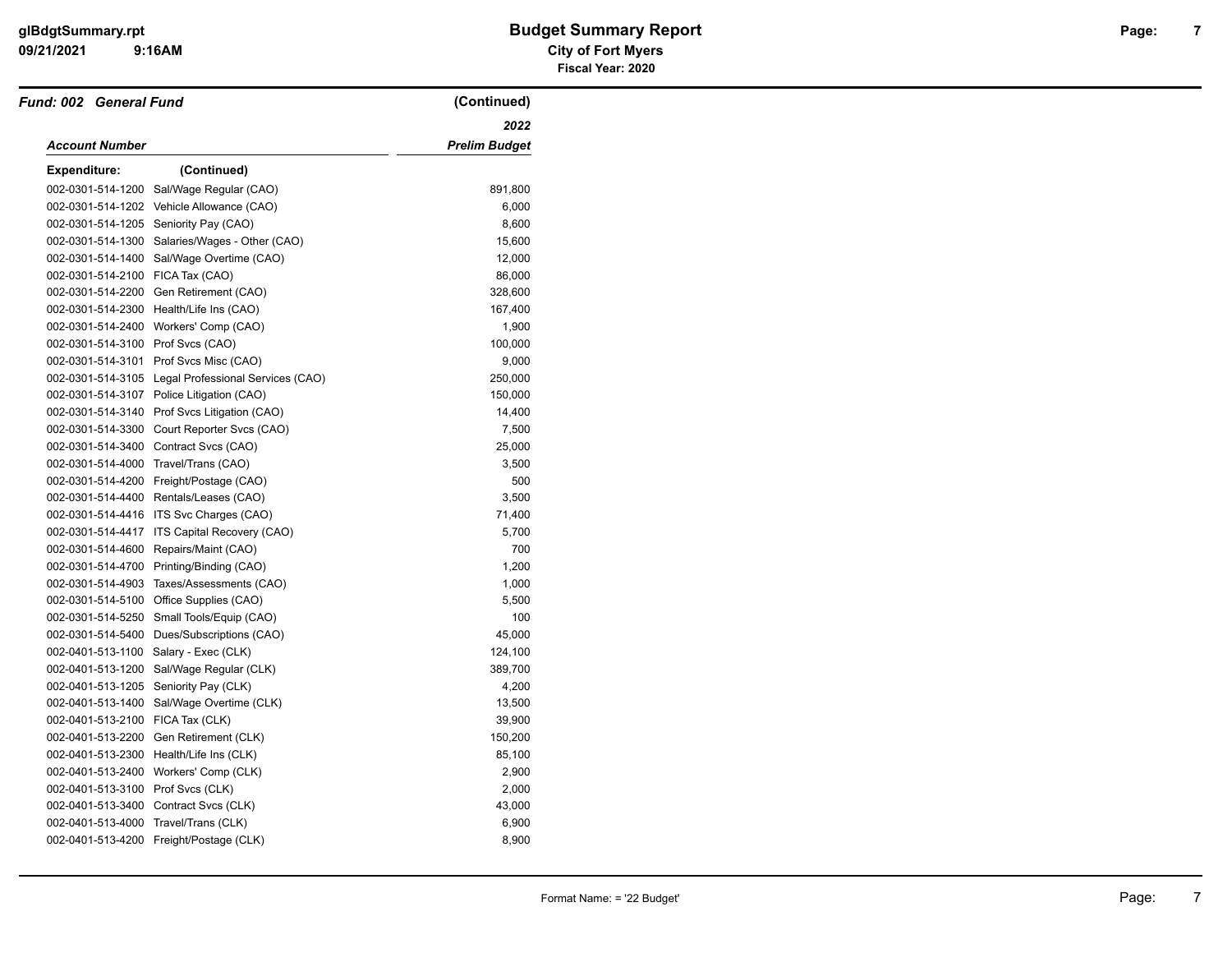# **09/21/2021 City of Fort Myers glBdgtSummary.rpt Budget Summary Report Page: Fiscal Year: 2020**

| Fund: 002 General Fund              |                                                   | (Continued)          |
|-------------------------------------|---------------------------------------------------|----------------------|
|                                     |                                                   | 2022                 |
| Account Number                      |                                                   | <b>Prelim Budget</b> |
| <b>Expenditure:</b>                 | (Continued)                                       |                      |
|                                     | 002-0401-513-4400 Rentals/Leases (CLK)            | 106,300              |
|                                     | 002-0401-513-4410 Fleet Equip Rental (CLK)        | 2,400                |
|                                     | 002-0401-513-4416 ITS Svc Charges (CLK)           | 82,900               |
|                                     | 002-0401-513-4417 ITS Capital Recovery (CLK)      | 4,900                |
| 002-0401-513-4600                   | Repairs/Maint (CLK)                               | 1,100                |
|                                     | 002-0401-513-4700 Printing/Binding (CLK)          | 25,000               |
| 002-0401-513-4800 Advertising (CLK) |                                                   | 49,500               |
| 002-0401-513-4801                   | Election Expense (CLK)                            | 30,000               |
|                                     | 002-0401-513-5100 Office Supplies (CLK)           | 4,300                |
|                                     | 002-0401-513-5200 Operating Supplies (CLK)        | 5,000                |
| 002-0401-513-5250                   | Small Tools/Equip (CLK)                           | 3,500                |
|                                     | 002-0401-513-5400 Dues/Subscriptions (CLK)        | 5,100                |
| 002-0501-581-9272                   | Trsf to General Credit Line Debt Svc              | 1,000,000            |
|                                     | 002-0501-581-9278 Trsf to 2014 Debt Svc           | 1,248,900            |
| 002-0501-581-9279                   | Trsf to 2016 Debt Svc                             | 2,311,700            |
| 002-0501-581-9280                   | Trsf to 2018 Debt Svc                             | 5,269,700            |
|                                     | 002-0503-511-9900 General Contingencies           | 20,000               |
|                                     | 002-0504-519-8242 Miscellaneous Contribution      | 195,000              |
| 002-0504-519-8243 CASP              |                                                   | 35,000               |
|                                     | 002-0504-519-8263 Imaginarium Group, Inc.         | 537,500              |
| 002-0505-511-4500                   | Insurance                                         | 639,800              |
| 002-0505-521-4500                   | Insurance                                         | 1,239,800            |
| 002-0505-539-4500 Insurance         |                                                   | 205,500              |
| 002-0505-541-4500 Insurance         |                                                   | 10,800               |
| 002-0505-572-4500 Insurance         |                                                   | 216,400              |
|                                     | 002-0505-581-9106 Trsf to Street Maintenance Fund | 456,200              |
|                                     | 002-0505-581-9116 Trsf to Para-Transit Fund       | 63,600               |
| 002-0505-581-9130                   | Trsf to DRA Ops                                   | 2,979,900            |
|                                     | 002-0505-581-9133 Trsf to Central Fort Myers TIF  | 35,900               |
| 002-0505-581-9141                   | Trsf to CAD #1                                    | 991,300              |
| 002-0505-581-9151                   | Trsf to MLK #1                                    | 668,300              |
| 002-0505-581-9404                   | Trsf to Skatium Fund                              | 638,900              |
|                                     | 002-0505-587-9134 Intrafund Trsf to SWFLEC        | 279,500              |
| 002-0506-519-5400                   | Non-Departmental Dues/Subscriptions               | 33,500               |
|                                     | 002-0602-572-1200 Sal/Wage Regular (REC)          | 626,300              |
|                                     | 002-0602-572-1205 Seniority Pay (REC)             | 4,600                |
|                                     | 002-0602-572-1300 Salaries/Wages - Other (REC)    | 325,100              |
| 002-0602-572-1400                   | Sal/Wage Overtime (REC)                           | 32,000               |
| 002-0602-572-2100 FICA Tax (REC)    |                                                   | 51,700               |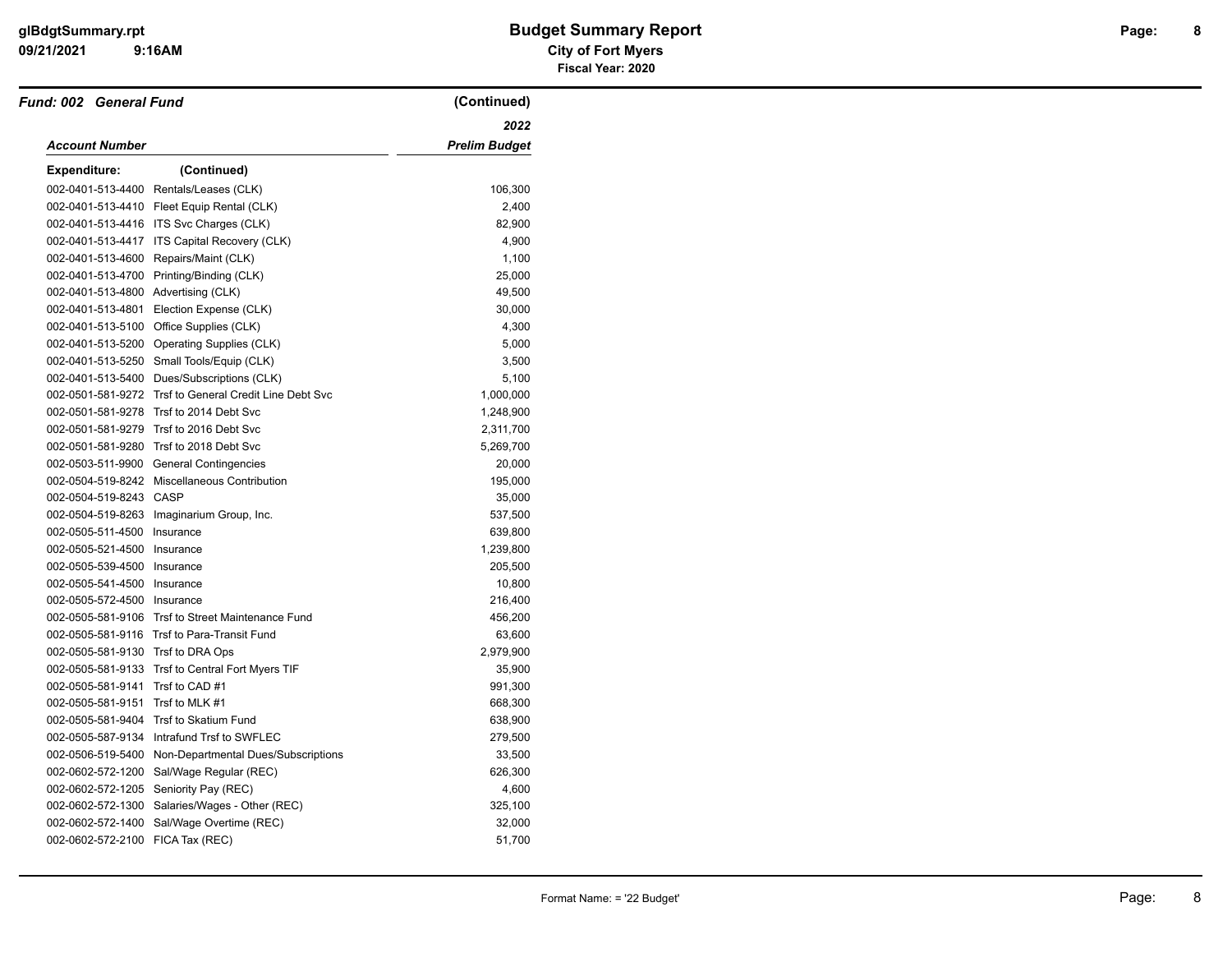| <b>Fund: 002 General Fund</b>       |                                                      | (Continued)          |
|-------------------------------------|------------------------------------------------------|----------------------|
| Account Number                      |                                                      | 2022                 |
|                                     |                                                      | <b>Prelim Budget</b> |
| <b>Expenditure:</b>                 | (Continued)                                          |                      |
| 002-0602-572-2200                   | Gen Retirement (REC)                                 | 187,900              |
|                                     | 002-0602-572-2300 Health/Life Ins (REC)              | 164,200              |
| 002-0602-572-2400                   | Workers' Comp (REC)                                  | 1,900                |
| 002-0602-572-3100                   | Prof Svcs (REC)                                      | 3,500                |
| 002-0602-572-3400                   | Contract Svcs (REC)                                  | 39,400               |
|                                     | 002-0602-572-4200 Freight/Postage (REC)              | 500                  |
| 002-0602-572-4300                   | Utilities (REC)                                      | 221,000              |
|                                     | 002-0602-572-4400 Rentals/Leases (REC)               | 19,500               |
|                                     | 002-0602-572-4410 Fleet Equip Rental (REC)           | 22,500               |
|                                     | 002-0602-572-4416 ITS Svc Charges (REC)              | 99,900               |
| 002-0602-572-4417                   | ITS Capital Recovery (REC)                           | 4,100                |
| 002-0602-572-4600                   | Repairs/Maint (REC)                                  | 45,200               |
| 002-0602-572-4605                   | Repairs/Maint Facilities Chgs (REC)                  | 31,000               |
| 002-0602-572-4800 Advertising (REC) |                                                      | 12,000               |
| 002-0602-572-4900                   | Other Current Chgs (REC)                             | 114,700              |
| 002-0602-572-4903                   | Taxes/Assessments (REC)                              | 32,900               |
| 002-0602-572-4907                   | Other Current Chgs Racquet Club (REC)                | 50,000               |
|                                     | 002-0602-572-4960 Items for Resale Deleon Pool (REC) | 33,000               |
| 002-0602-572-5100                   | Office Supplies (REC)                                | 5,000                |
| 002-0602-572-5200                   | <b>Operating Supplies (REC)</b>                      | 51,900               |
| 002-0602-572-5250                   | Small Tools/Equip (REC)                              | 9,000                |
|                                     | 002-0602-572-5255 Assets \$750-\$5,000 (REC)         | 3,000                |
| 002-0602-572-5400                   | Dues/Subscriptions (REC)                             | 21,700               |
| 002-0603-539-1200                   | Sal/Wage Regular (PARKS)                             | 1,542,300            |
| 002-0603-539-1205                   | Seniority Pay (PARKS)                                | 23,400               |
| 002-0603-539-1400                   | Sal/Wage Overtime (PARKS)                            | 58,500               |
| 002-0603-539-2100                   | FICA Tax (PARKS)                                     | 121,500              |
| 002-0603-539-2200                   | Gen Retirement (PARKS)                               | 442,000              |
| 002-0603-539-2300                   | Health/Life Ins (PARKS)                              | 358,500              |
| 002-0603-539-2400                   | Workers' Comp (PARKS)                                | 254,000              |
| 002-0603-539-3400                   | Contract Svcs (PARKS)                                | 744,800              |
| 002-0603-539-4100                   | Communication (PARKS)                                | 14,300               |
| 002-0603-539-4200                   | Freight/Postage (PARKS)                              | 200                  |
| 002-0603-539-4300                   | Utilities (PARKS)                                    | 715,000              |
|                                     | 002-0603-539-4400 Rentals/Leases (PARKS)             | 14,500               |
| 002-0603-539-4410                   | Fleet Equip Rental (PARKS)                           | 364,000              |
| 002-0603-539-4416                   | ITS Svc Charges (PARKS)                              | 109,200              |
| 002-0603-539-4417                   | ITS Capital Recovery (PARKS)                         | 3,000                |
| 002-0603-539-4600                   | Repairs/Maint (PARKS)                                | 100,000              |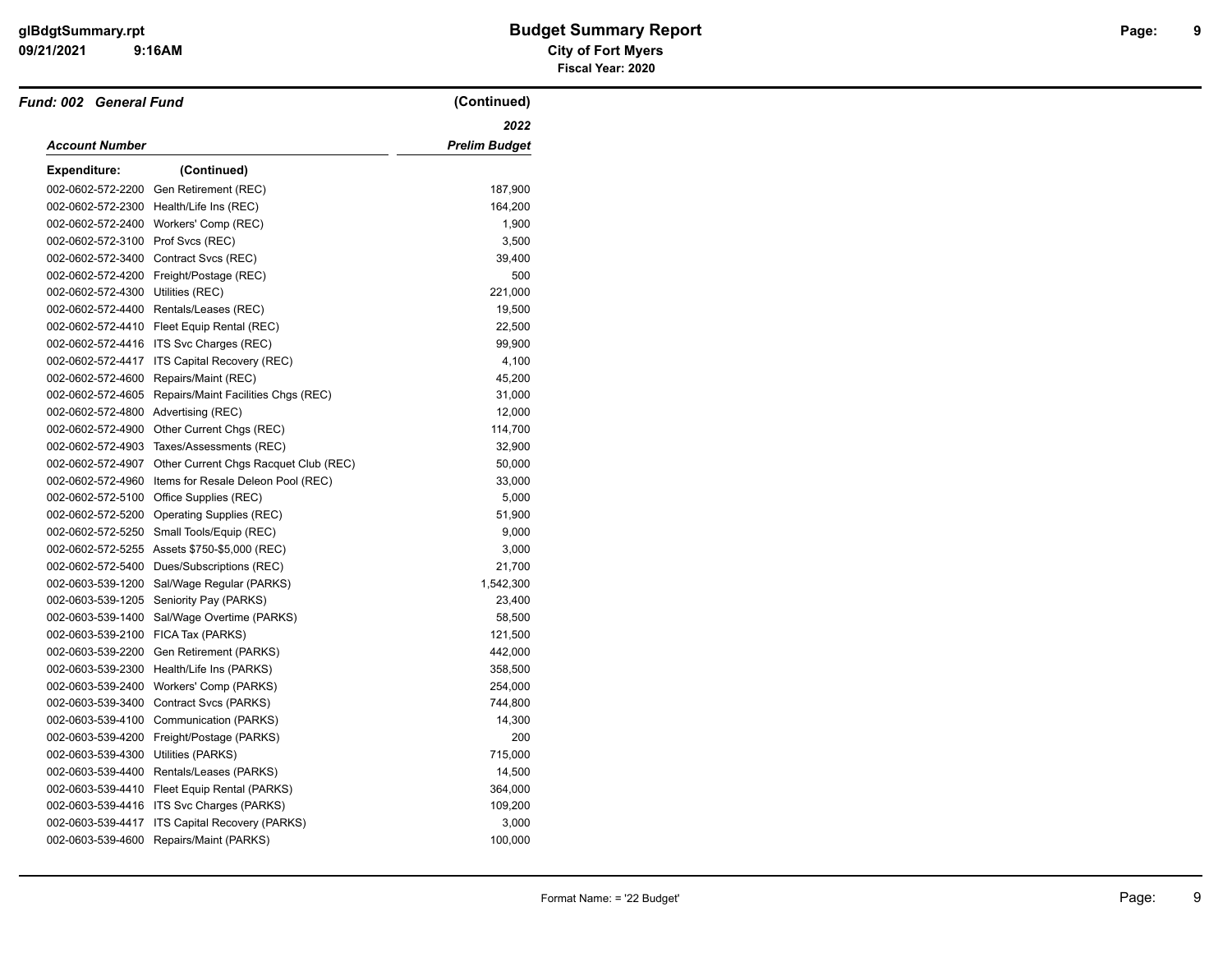# **09/21/2021 City of Fort Myers glBdgtSummary.rpt Budget Summary Report Page: Fiscal Year: 2020**

| <b>Fund: 002 General Fund</b>      |                                              | (Continued)          |
|------------------------------------|----------------------------------------------|----------------------|
|                                    |                                              | 2022                 |
| Account Number                     |                                              | <b>Prelim Budget</b> |
| Expenditure:                       | (Continued)                                  |                      |
|                                    | 002-0603-539-4800 Advertising (PARKS)        | 300                  |
| 002-0603-539-4903                  | Taxes/Assessments (PARKS)                    | 16,900               |
| 002-0603-539-5100                  | Office Supplies (PARKS)                      | 1,200                |
|                                    | 002-0603-539-5200 Operating Supplies (PARKS) | 442,000              |
| 002-0603-539-5250                  | Small Tools/Equip (PARKS)                    | 6,200                |
|                                    | 002-0603-539-5400 Dues/Subscriptions (PARKS) | 2,600                |
|                                    | 002-0606-572-1200 Sal/Wage Regular (STARS)   | 265,300              |
| 002-0606-572-1205                  | Seniority Pay (STARS)                        | 2,000                |
| 002-0606-572-1300                  | Salaries/Wages - Other (STARS)               | 345,300              |
| 002-0606-572-1400                  | Sal/Wage Overtime (STARS)                    | 15,000               |
| 002-0606-572-2100 FICA Tax (STARS) |                                              | 25,800               |
|                                    | 002-0606-572-2200 Gen Retirement (STARS)     | 75,900               |
|                                    | 002-0606-572-2300 Health/Life Ins (STARS)    | 67,100               |
|                                    | 002-0606-572-2400 Workers' Comp (STARS)      | 81,700               |
| 002-0606-572-3100                  | Prof Svcs (STARS)                            | 2,500                |
| 002-0606-572-3400                  | Contract Svcs (STARS)                        | 61,800               |
| 002-0606-572-4000                  | Travel/Trans (STARS)                         | 5,000                |
| 002-0606-572-4300                  | Utilities (STARS)                            | 110,200              |
|                                    | 002-0606-572-4400 Rentals/Leases (STARS)     | 2,800                |
|                                    | 002-0606-572-4410 Fleet Equip Rental (STARS) | 10,500               |
| 002-0606-572-4416                  | ITS Svc Charges (STARS)                      | 126,900              |
| 002-0606-572-4417                  | ITS Capital Recovery (STARS)                 | 5,100                |
| 002-0606-572-4600                  | Repairs/Maint (STARS)                        | 15,500               |
| 002-0606-572-4605                  | Repairs/Maint Facilities Chgs (STARS)        | 18,000               |
|                                    | 002-0606-572-4800 Advertising (STARS)        | 6,000                |
| 002-0606-572-4810                  | <b>Public Relations (STARS)</b>              | 2,500                |
| 002-0606-572-4900                  | Other Current Chgs (STARS)                   | 274,500              |
| 002-0606-572-4903                  | Taxes/Assessments (STARS)                    | 11,500               |
| 002-0606-572-4960                  | Items for Resale (STARS)                     | 12,300               |
| 002-0606-572-5100                  | Office Supplies (STARS)                      | 1,400                |
| 002-0606-572-5200                  | <b>Operating Supplies (STARS)</b>            | 73,600               |
| 002-0606-572-5250                  | Small Tools/Equip (STARS)                    | 1,700                |
| 002-0606-572-5400                  | Dues/Subscriptions (STARS)                   | 2,300                |
| 002-0612-539-1200                  | Sal/Wage Regular (CEM)                       | 171,700              |
| 002-0612-539-1205                  | Seniority Pay (CEM)                          | 1,500                |
| 002-0612-539-1400                  | Sal/Wage Overtime (CEM)                      | 5,000                |
| 002-0612-539-2100 FICA Tax (CEM)   |                                              | 13,100               |
| 002-0612-539-2200                  | Gen Retirement (CEM)                         | 50,500               |
|                                    | 002-0612-539-2300 Health/Life Ins (CEM)      | 54,800               |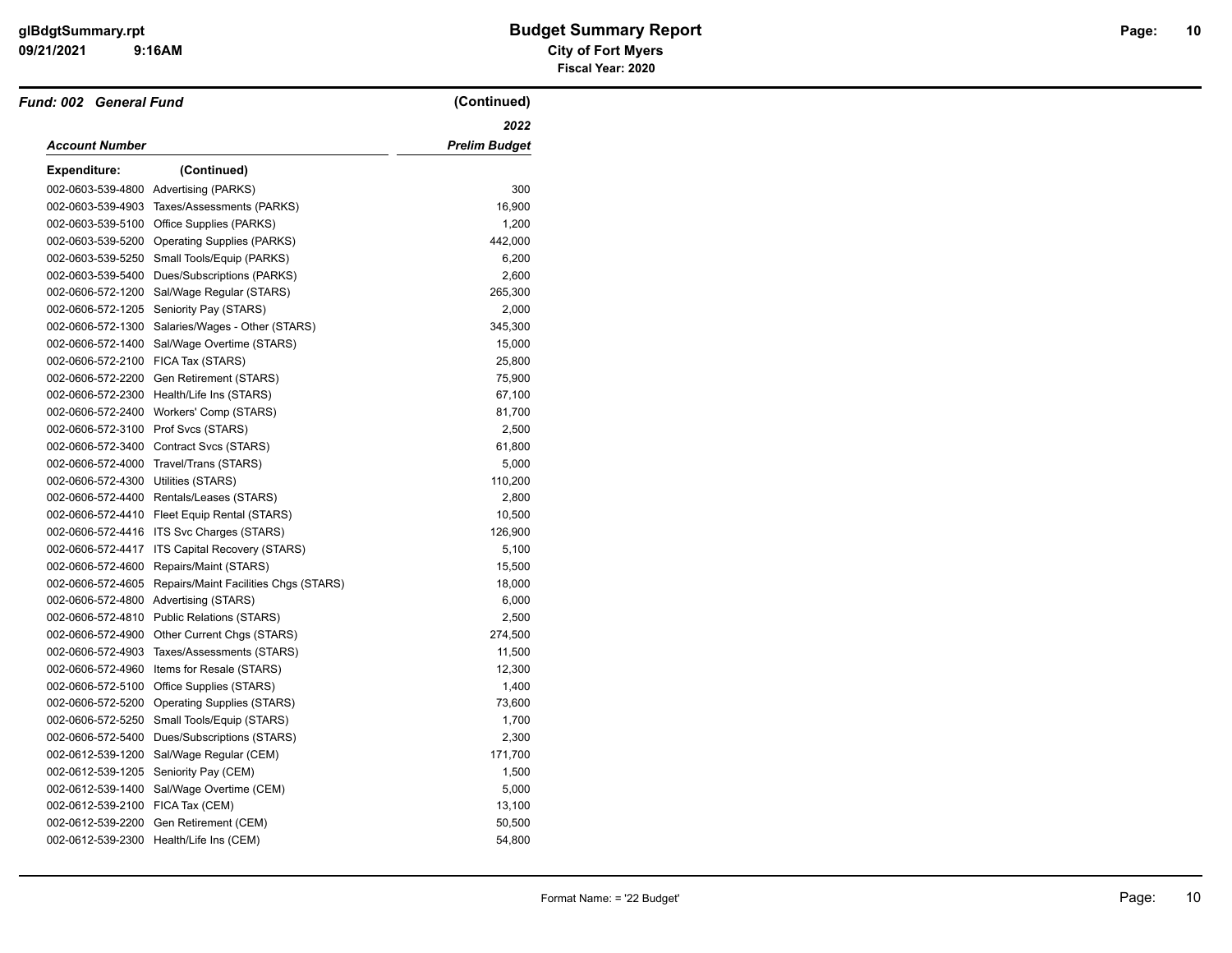| <b>Fund: 002 General Fund</b> |                                            | (Continued)          |
|-------------------------------|--------------------------------------------|----------------------|
|                               |                                            | 2022                 |
| Account Number                |                                            | <b>Prelim Budget</b> |
| <b>Expenditure:</b>           | (Continued)                                |                      |
|                               | 002-0612-539-2400 Workers' Comp (CEM)      | 1,900                |
| 002-0612-539-3400             | Contract Svcs (CEM)                        | 106,100              |
| 002-0612-539-4300             | Utilities (CEM)                            | 17,000               |
| 002-0612-539-4400             | Rentals/Leases (CEM)                       | 1,100                |
| 002-0612-539-4410             | Fleet Equip Rental (CEM)                   | 30,100               |
| 002-0612-539-4416             | ITS Svc Charges (CEM)                      | 12,800               |
| 002-0612-539-4600             | Repairs/Maint (CEM)                        | 30,500               |
| 002-0612-539-4700             | Printing/Binding (CEM)                     | 100                  |
| 002-0612-539-4903             | Taxes/Assessments (CEM)                    | 9,200                |
| 002-0612-539-5100             | Office Supplies (CEM)                      | 1,600                |
| 002-0612-539-5200             | Operating Supplies (CEM)                   | 9,700                |
| 002-0612-539-5208             | <b>Operating Supplies Markers (CEM)</b>    | 4,000                |
| 002-0612-539-5250             | Small Tools/Equip (CEM)                    | 1,900                |
| 002-0701-513-1200             | Sal/Wage Regular (OMB)                     | 261,800              |
| 002-0701-513-1205             | Seniority Pay (OMB)                        | 5,200                |
| 002-0701-513-2100             | FICA Tax (OMB)                             | 19,900               |
| 002-0701-513-2200             | Gen Retirement (OMB)                       | 75,500               |
| 002-0701-513-2300             | Health/Life Ins (OMB)                      | 38,100               |
| 002-0701-513-2400             | Workers' Comp (OMB)                        | 1,900                |
| 002-0701-513-4000             | Travel/Trans (OMB)                         | 4,300                |
| 002-0701-513-4416             | ITS Svc Charges (OMB)                      | 17,100               |
| 002-0701-513-4417             | ITS Capital Recovery (OMB)                 | 2,000                |
| 002-0701-513-4800             | Advertising (OMB)                          | 2,600                |
|                               | 002-0701-513-5100 Office Supplies (OMB)    | 1,600                |
| 002-0701-513-5400             | Dues/Subscriptions (OMB)                   | 2,100                |
| 002-0702-513-1200             | Sal/Wage Regular (PUR)                     | 345,100              |
| 002-0702-513-1205             | Seniority Pay (PUR)                        | 2,300                |
| 002-0702-513-2100             | FICA Tax (PUR)                             | 25,700               |
| 002-0702-513-2200             | Gen Retirement (PUR)                       | 99,700               |
| 002-0702-513-2300             | Health/Life Ins (PUR)                      | 58,800               |
| 002-0702-513-2400             | Workers' Comp (PUR)                        | 1,900                |
| 002-0702-513-3400             | Contract Svcs (PUR)                        | 25,000               |
| 002-0702-513-4000             | Travel/Trans (PUR)                         | 7,500                |
| 002-0702-513-4200             | Freight/Postage (PUR)                      | 500                  |
| 002-0702-513-4400             | Rentals/Leases (PUR)                       | 35,000               |
|                               | 002-0702-513-4410 Fleet Equip Rental (PUR) | 900                  |
|                               | 002-0702-513-4416 ITS Svc Charges (PUR)    | 64,000               |
| 002-0702-513-4417             | ITS Capital Recovery (PUR)                 | 3,100                |
|                               | 002-0702-513-4700 Printing/Binding (PUR)   | 100                  |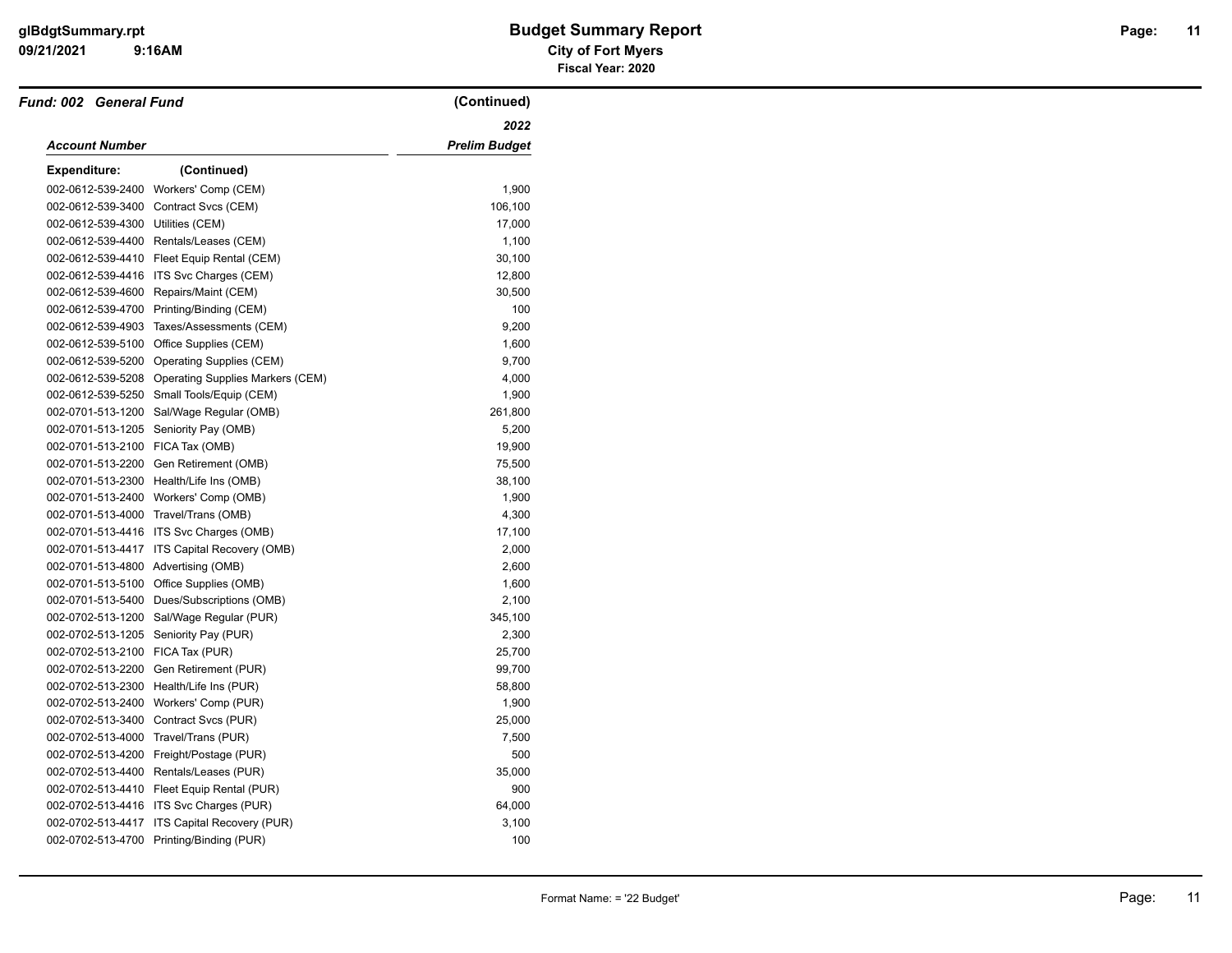| Fund: 002 General Fund               |                                                     | (Continued)   |
|--------------------------------------|-----------------------------------------------------|---------------|
|                                      |                                                     | 2022          |
| <b>Account Number</b>                |                                                     | Prelim Budget |
| <b>Expenditure:</b>                  | (Continued)                                         |               |
| 002-0702-513-4800 Advertising (PUR)  |                                                     | 1,700         |
| 002-0702-513-5100                    | Office Supplies (PUR)                               | 1,700         |
|                                      | 002-0702-513-5200 Operating Supplies (PUR)          | 300           |
| 002-0702-513-5400                    | Dues/Subscriptions (PUR)                            | 29,900        |
| 002-0801-513-1100                    | Salary - Exec (ES)                                  | 76,900        |
| 002-0801-513-1200                    | Sal/Wage Regular (ES)                               | 500,500       |
| 002-0801-513-1205 Seniority Pay (ES) |                                                     | 4,200         |
| 002-0801-513-1300                    | Salaries/Wages - Other (ES)                         | 99,100        |
| 002-0801-513-1400                    | Sal/Wage Overtime (ES)                              | 2,000         |
| 002-0801-513-2100                    | FICA Tax (ES)                                       | 48,100        |
| 002-0801-513-2200                    | Gen Retirement (ES)                                 | 168,200       |
|                                      | 002-0801-513-2300 Health/Life Ins (ES)              | 113,400       |
| 002-0801-513-2400                    | Workers' Comp (ES)                                  | 1,900         |
| 002-0801-513-2500                    | Unemploy Comp (ES)                                  | 50,000        |
| 002-0801-513-3100                    | Prof Svcs (ES)                                      | 70,800        |
|                                      | 002-0801-513-3400 Contract Svcs (ES)                | 49,400        |
|                                      | 002-0801-513-3403 Contract Svcs FLEX SPENDING ADMIN | 39,700        |
| 002-0801-513-4000 Travel/Trans (ES)  |                                                     | 7,500         |
|                                      | 002-0801-513-4200 Freight/Postage (ES)              | 1,000         |
|                                      | 002-0801-513-4400 Rentals/Leases (ES)               | 6,500         |
| 002-0801-513-4416                    | ITS Svc Charges (ES)                                | 120,600       |
| 002-0801-513-4417                    | ITS Capital Recovery (ES)                           | 4,100         |
| 002-0801-513-4600                    | Repairs/Maint (ES)                                  | 500           |
|                                      | 002-0801-513-4810 Public Relations (ES)             | 500           |
| 002-0801-513-4903                    | Taxes/Assessments (ES)                              | 900           |
| 002-0801-513-5100                    | Office Supplies (ES)                                | 3,400         |
| 002-0801-513-5200                    | Operating Supplies (ES)                             | 15,100        |
| 002-0801-513-5400                    | Dues/Subscriptions (ES)                             | 75,300        |
| 002-0901-541-1100                    | Salary - Exec (PWA)                                 | 152,200       |
| 002-0901-541-1200                    | Sal/Wage Regular (PWA)                              | 131,600       |
| 002-0901-541-1205                    | Seniority Pay (PWA)                                 | 6,600         |
| 002-0901-541-1400                    | Sal/Wage Overtime (PWA)                             | 5,000         |
| 002-0901-541-2100                    | FICA Tax (PWA)                                      | 22,000        |
| 002-0901-541-2200                    | Gen Retirement (PWA)                                | 83,800        |
| 002-0901-541-2300                    | Health/Life Ins (PWA)                               | 34,400        |
| 002-0901-541-2400                    | Workers' Comp (PWA)                                 | 1,900         |
| 002-0901-541-3100 Prof Svcs (PWA)    |                                                     | 45,500        |
| 002-0901-541-4000                    | Travel/Trans (PWA)                                  | 5,000         |
|                                      | 002-0901-541-4100 Communication (PWA)               | 300           |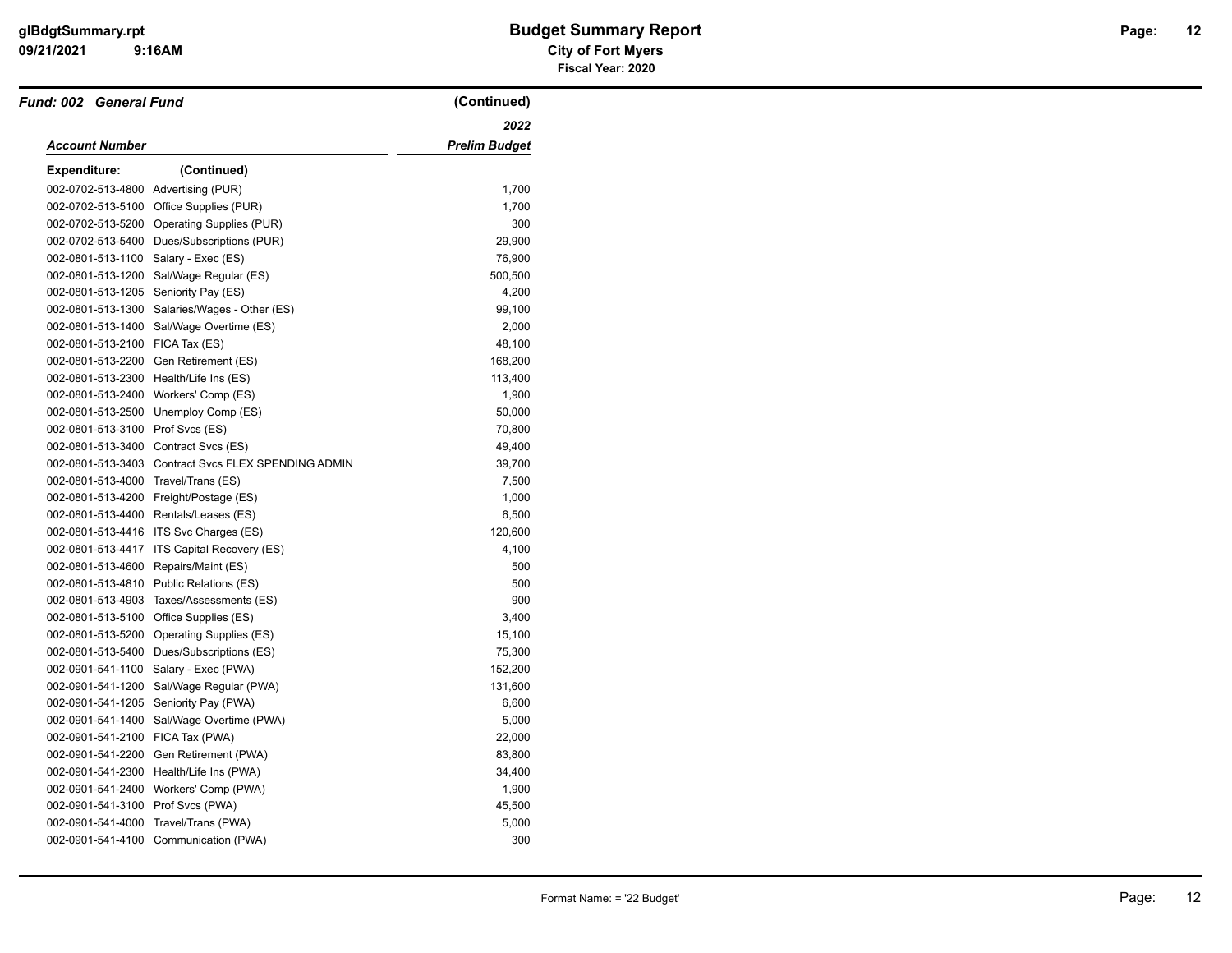| <b>Fund: 002 General Fund</b> |                                          | (Continued)          |
|-------------------------------|------------------------------------------|----------------------|
|                               |                                          | 2022                 |
| <b>Account Number</b>         |                                          | <b>Prelim Budget</b> |
| <b>Expenditure:</b>           | (Continued)                              |                      |
| 002-0901-541-4200             | Freight/Postage (PWA)                    | 200                  |
| 002-0901-541-4410             | Fleet Equip Rental (PWA)                 | 28,500               |
| 002-0901-541-4416             | ITS Svc Charges (PWA)                    | 33,600               |
| 002-0901-541-4417             | ITS Capital Recovery (PWA)               | 2,400                |
| 002-0901-541-4600             | Repairs/Maint (PWA)                      | 200                  |
| 002-0901-541-5100             | Office Supplies (PWA)                    | 1,600                |
| 002-0901-541-5400             | Dues/Subscriptions (PWA)                 | 2,800                |
| 002-0902-539-1200             | Sal/Wage Regular (ENG)                   | 1,024,500            |
| 002-0902-539-1205             | Seniority Pay (ENG)                      | 11,700               |
| 002-0902-539-1400             | Sal/Wage Overtime (ENG)                  | 25,000               |
| 002-0902-539-2100             | FICA Tax (ENG)                           | 79,100               |
| 002-0902-539-2200             | Gen Retirement (ENG)                     | 303,400              |
| 002-0902-539-2300             | Health/Life Ins (ENG)                    | 221,100              |
| 002-0902-539-2400             | Workers' Comp (ENG)                      | 1,900                |
| 002-0902-539-3100             | Prof Svcs (ENG)                          | 411,200              |
| 002-0902-539-4000             | Travel/Trans (ENG)                       | 5,000                |
| 002-0902-539-4100             | Communication (ENG)                      | 3,400                |
| 002-0902-539-4200             | Freight/Postage (ENG)                    | 1,400                |
|                               | 002-0902-539-4400 Rentals/Leases (ENG)   | 15,000               |
| 002-0902-539-4410             | Fleet Equip Rental (ENG)                 | 70,200               |
| 002-0902-539-4416             | ITS Svc Charges (ENG)                    | 164,300              |
| 002-0902-539-4417             | ITS Capital Recovery (ENG)               | 7,300                |
| 002-0902-539-4600             | Repairs/Maint (ENG)                      | 3,500                |
| 002-0902-539-4700             | Printing/Binding (ENG)                   | 3,000                |
| 002-0902-539-4800             | Advertising (ENG)                        | 4,000                |
| 002-0902-539-5100             | Office Supplies (ENG)                    | 10,000               |
| 002-0902-539-5158             | Hardware < \$750 (ENG)                   | 1,500                |
| 002-0902-539-5159             | Software < \$750 (ENG)                   | 3,000                |
| 002-0902-539-5200             | <b>Operating Supplies (ENG)</b>          | 10,000               |
| 002-0902-539-5250             | Small Tools/Equip (ENG)                  | 7,000                |
| 002-0902-539-5255             | Assets \$750-\$5,000 (ENG)               | 3,000                |
| 002-0902-539-5299             | Software = $$750 < $5,000$ (ENG)         | 2,500                |
| 002-0902-539-5400             | Dues/Subscriptions (ENG)                 | 6,000                |
| 002-1002-521-1100             | Salary - Exec (PD)                       | 216,900              |
| 002-1002-521-1200             | Sal/Wage Regular (PD)                    | 3,770,100            |
| 002-1002-521-1201             | Sal/Wage Sworn Officers (PD)             | 16,696,000           |
| 002-1002-521-1205             | Seniority Pay (PD)                       | 267,400              |
| 002-1002-521-1300             | Salaries/Wages - Other (PD)              | 477,100              |
|                               | 002-1002-521-1400 Sal/Wage Overtime (PD) | 1,038,100            |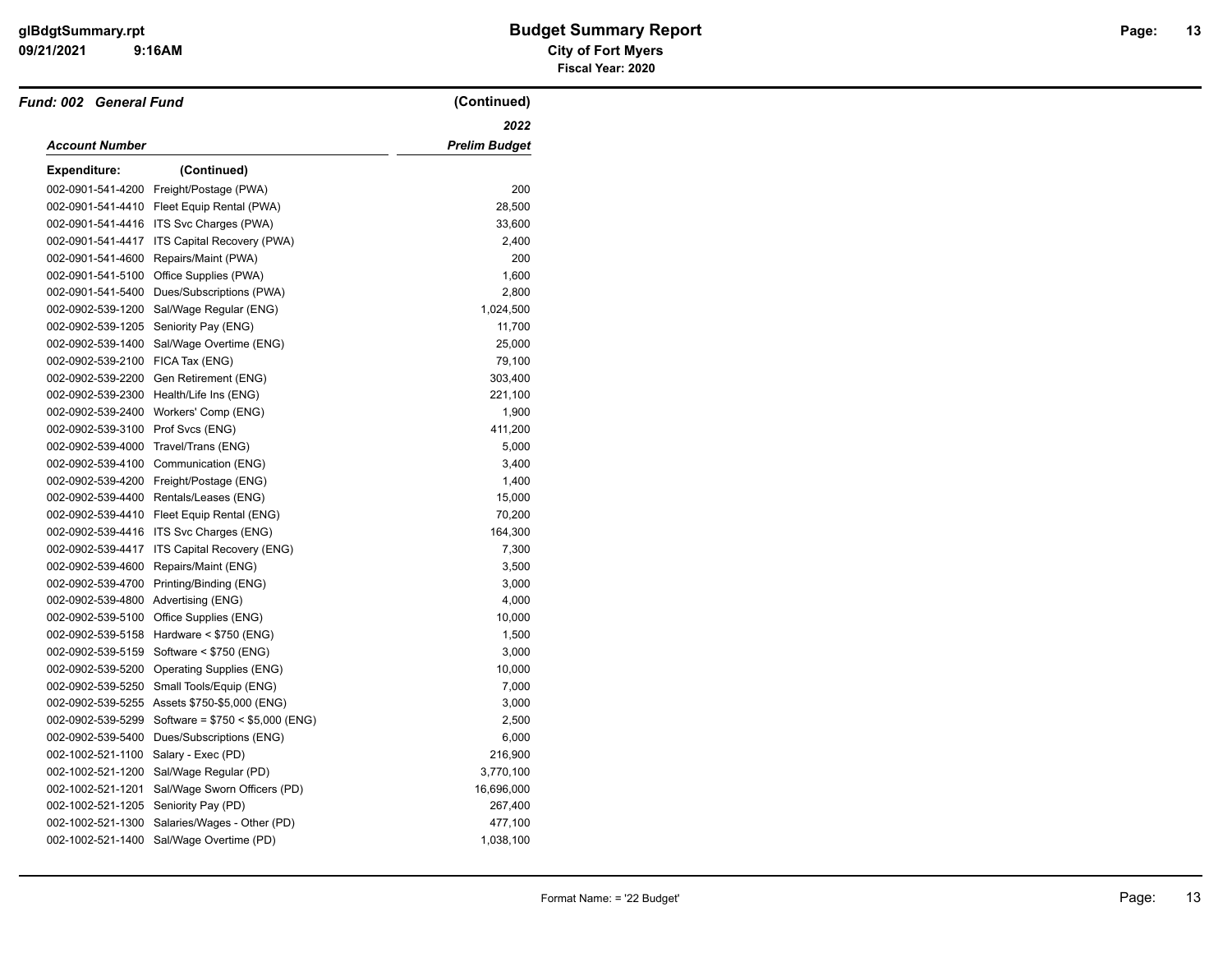| <b>Fund: 002 General Fund</b>      |                                                       | (Continued)          |
|------------------------------------|-------------------------------------------------------|----------------------|
|                                    |                                                       | 2022                 |
| <b>Account Number</b>              |                                                       | <b>Prelim Budget</b> |
| <b>Expenditure:</b>                | (Continued)                                           |                      |
|                                    | 002-1002-521-1500 Education Incentive Pay (PD)        | 362,500              |
| 002-1002-521-2100 FICA Tax (PD)    |                                                       | 1,712,400            |
|                                    | 002-1002-521-2200 Gen Retirement (PD)                 | 780,100              |
|                                    | 002-1002-521-2210 Police/Fire Retirement (PD)         | 10,009,300           |
| 002-1002-521-2300                  | Health/Life Ins (PD)                                  | 3,755,600            |
|                                    | 002-1002-521-2400 Workers' Comp (PD)                  | 1,175,900            |
| 002-1002-521-3100 Prof Svcs (PD)   |                                                       | 255,100              |
|                                    | 002-1002-521-3400 Contract Svcs (PD)                  | 1,466,400            |
| 002-1002-521-4000                  | Travel/Trans (PD)                                     | 70,000               |
|                                    | 002-1002-521-4100 Communication (PD)                  | 170,400              |
|                                    | 002-1002-521-4200 Freight/Postage (PD)                | 10,300               |
| 002-1002-521-4300 Utilities (PD)   |                                                       | 166,400              |
|                                    | 002-1002-521-4400 Rentals/Leases (PD)                 | 279,800              |
|                                    | 002-1002-521-4410 Fleet Equip Rental (PD)             | 2,153,900            |
| 002-1002-521-4416                  | ITS Svc Charges (PD)                                  | 4,095,700            |
| 002-1002-521-4417                  | ITS Capital Recovery (PD)                             | 240,500              |
| 002-1002-521-4600                  | Repairs/Maint (PD)                                    | 77,400               |
|                                    | 002-1002-521-4700 Printing/Binding (PD)               | 15,000               |
| 002-1002-521-4800 Advertising (PD) |                                                       | 9,100                |
|                                    | 002-1002-521-4810 Public Relations (PD)               | 20,300               |
| 002-1002-521-4900                  | Other Current Chgs (PD)                               | 151,500              |
| 002-1002-521-4903                  | Taxes/Assessments (PD)                                | 7,700                |
|                                    | 002-1002-521-5100 Office Supplies (PD)                | 22,000               |
|                                    | 002-1002-521-5158 Hardware < \$750 (PD)               | 5,000                |
|                                    | 002-1002-521-5159 Software < \$750 (PD)               | 1,500                |
|                                    | 002-1002-521-5200 Operating Supplies (PD)             | 562,100              |
|                                    | 002-1002-521-5203 Operating Supplies PAL Program (PD) | 90,000               |
| 002-1002-521-5250                  | Small Tools/Equip (PD)                                | 141,000              |
|                                    | 002-1002-521-5255 Assets \$750-\$5,000 (PD)           | 22,700               |
| 002-1002-521-5259                  | Small Computer Tools/Equip (PD)                       | 5,900                |
| 002-1002-521-5298                  | Hardware = $$750 < $5,000$ (PD)                       | 5,000                |
| 002-1002-521-5400                  | Dues/Subscriptions (PD)                               | 223,400              |
| 002-1002-521-5401                  | Tuition Reimburse (PD)                                | 80,000               |
|                                    | 002-1002-521-5402 Academy Training Costs (PD)         | 40,000               |
| 002-1002-581-9040                  | Trsf to COPS Hiring Grant (PD)                        | 625,000              |
| 002-1002-581-9060                  | Trsf to Police Grants (PD)                            | 13,200               |
| 002-1101-522-1100                  | Salary - Exec (FD)                                    | 189,300              |
| 002-1101-522-1200                  | Sal/Wage Regular (FD)                                 | 1,389,800            |
| 002-1101-522-1201                  | Sal/Wage Sworn Officers (FD)                          | 8,839,300            |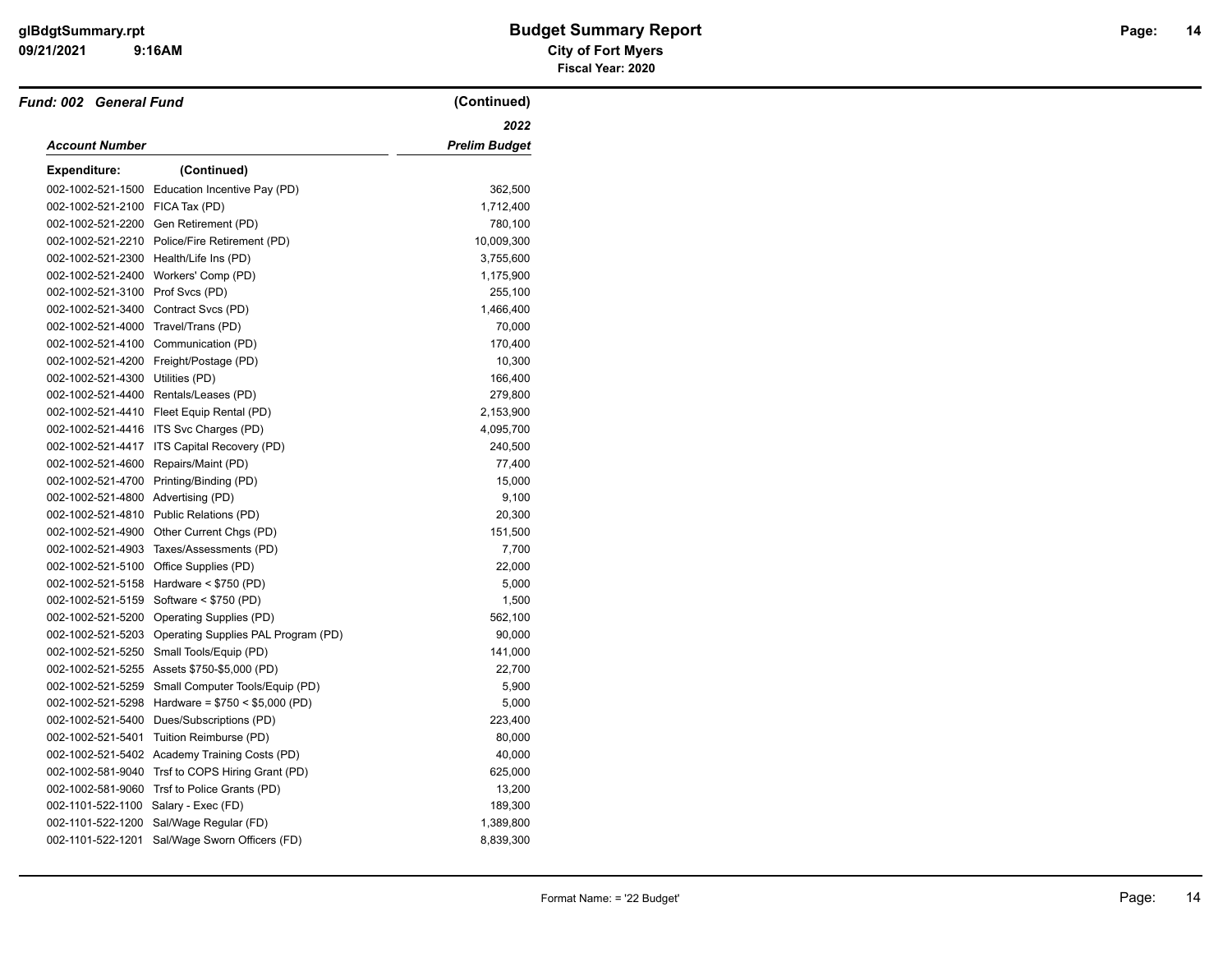| <b>Fund: 002 General Fund</b>        |                                               | (Continued)          |
|--------------------------------------|-----------------------------------------------|----------------------|
|                                      |                                               | 2022                 |
| <b>Account Number</b>                |                                               | <b>Prelim Budget</b> |
| <b>Expenditure:</b>                  | (Continued)                                   |                      |
| 002-1101-522-1205 Seniority Pay (FD) |                                               | 172,000              |
| 002-1101-522-1400                    | Sal/Wage Overtime (FD)                        | 100,200              |
| 002-1101-522-1500                    | Education Incentive Pay (FD)                  | 387,700              |
| 002-1101-522-2100 FICA Tax (FD)      |                                               | 847,500              |
|                                      | 002-1101-522-2200 Gen Retirement (FD)         | 199,100              |
|                                      | 002-1101-522-2201 ICMA 401a Retirement (FD)   | 18,200               |
|                                      | 002-1101-522-2210 Police/Fire Retirement (FD) | 7,841,000            |
|                                      | 002-1101-522-2300 Health/Life Ins (FD)        | 1,700,200            |
| 002-1101-522-2400                    | Workers' Comp (FD)                            | 1,742,900            |
| 002-1101-522-3100 Prof Svcs (FD)     |                                               | 122,000              |
| 002-1101-522-3400 Contract Svcs (FD) |                                               | 192,200              |
| 002-1101-522-4000                    | Travel/Trans (FD)                             | 53,600               |
|                                      | 002-1101-522-4100 Communication (FD)          | 42,000               |
|                                      | 002-1101-522-4200 Freight/Postage (FD)        | 2,700                |
| 002-1101-522-4300 Utilities (FD)     |                                               | 192,200              |
|                                      | 002-1101-522-4400 Rentals/Leases (FD)         | 12,900               |
|                                      | 002-1101-522-4410 Fleet Equip Rental (FD)     | 488,400              |
|                                      | 002-1101-522-4416 ITS Svc Charges (FD)        | 755,200              |
|                                      | 002-1101-522-4417 ITS Capital Recovery (FD)   | 19,700               |
| 002-1101-522-4600 Repairs/Maint (FD) |                                               | 245,200              |
|                                      | 002-1101-522-4700 Printing/Binding (FD)       | 1,000                |
| 002-1101-522-4800 Advertising (FD)   |                                               | 1,500                |
|                                      | 002-1101-522-4810 Public Relations (FD)       | 15,000               |
|                                      | 002-1101-522-4900 Other Current Chgs (FD)     | 1,044,200            |
| 002-1101-522-4903                    | Taxes/Assessments (FD)                        | 15,600               |
| 002-1101-522-5100                    | Office Supplies (FD)                          | 9,000                |
|                                      | 002-1101-522-5158 Hardware < \$750 (FD)       | 5,000                |
|                                      | 002-1101-522-5200 Operating Supplies (FD)     | 215,000              |
|                                      | 002-1101-522-5204 Fuel Expenses (FD)          | 98,800               |
|                                      | 002-1101-522-5205 Medical Supplies (FD)       | 64,700               |
| 002-1101-522-5250                    | Small Tools/Equip (FD)                        | 34,600               |
|                                      | 002-1101-522-5255 Assets \$750-\$5,000 (FD)   | 140,500              |
|                                      | 002-1101-522-5400 Dues/Subscriptions (FD)     | 64,200               |
| 002-1101-522-5401                    | Tuition Reimburse (FD)                        | 65,000               |
|                                      | 002-1101-522-5402 Academy Training Costs (FD) | 8,500                |
| 002-1101-522-6400 Equipment (FD)     |                                               | 15,000               |
|                                      | 002-1102-522-1200 Sal/Wage Regular (DISP)     | 1,491,400            |
| 002-1102-522-1205                    | Seniority Pay (DISP)                          | 9,600                |
|                                      | 002-1102-522-1400 Sal/Wage Overtime (DISP)    | 78,500               |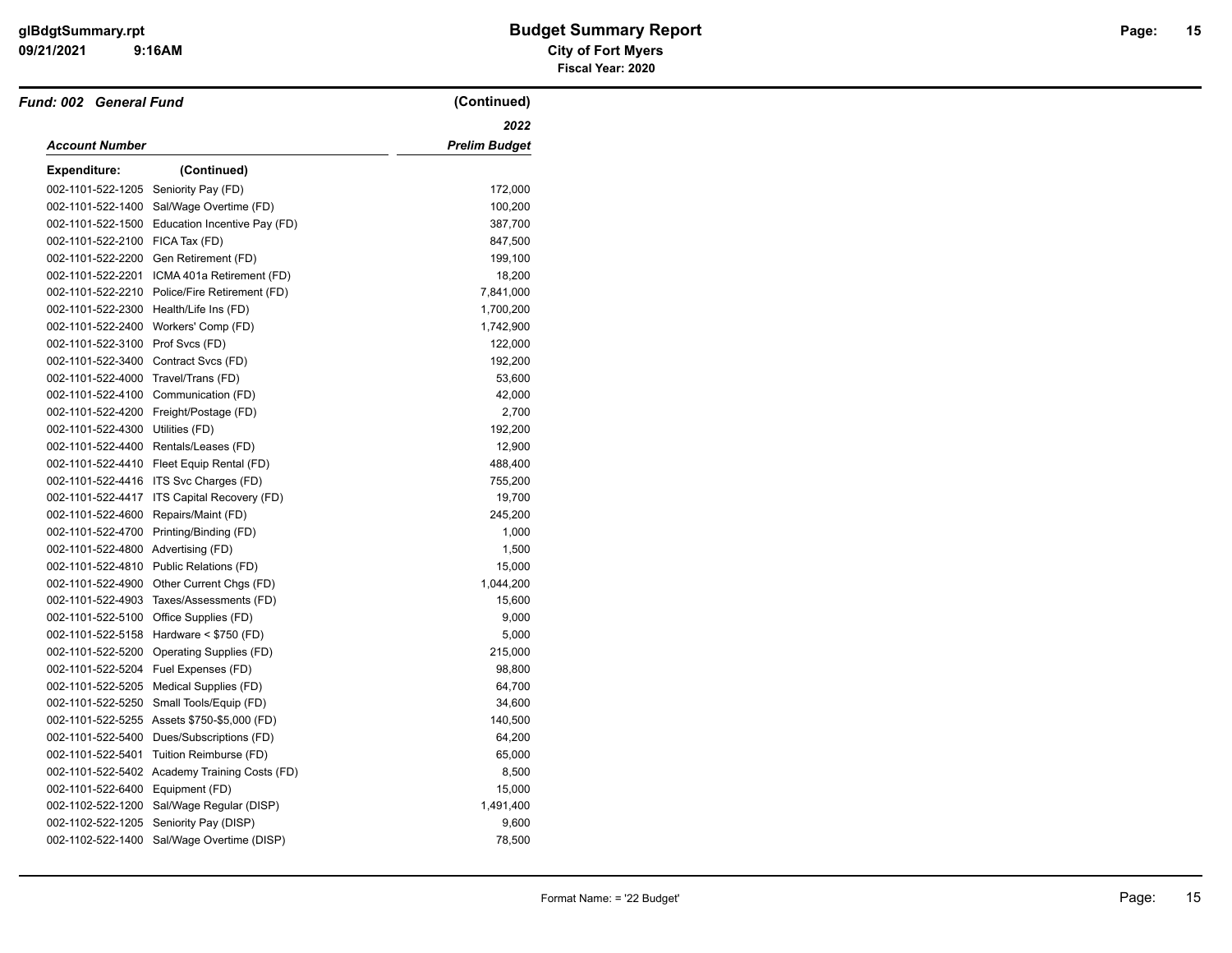| <b>Fund: 002 General Fund</b> |                                               | (Continued)   |
|-------------------------------|-----------------------------------------------|---------------|
|                               |                                               | 2022          |
| Account Number                |                                               | Prelim Budget |
| <b>Expenditure:</b>           | (Continued)                                   |               |
| 002-1102-522-2100             | FICA Tax (DISP)                               | 120,900       |
| 002-1102-522-2200             | Gen Retirement (DISP)                         | 460,300       |
| 002-1102-522-2300             | Health/Life Ins (DISP)                        | 458,400       |
| 002-1102-522-2400             | Workers' Comp (DISP)                          | 1,900         |
|                               | 002-1102-522-4416 ITS Svc Charges (DISP)      | 71,200        |
|                               | 002-1102-522-4417 ITS Capital Recovery (DISP) | 3,100         |
| 002-1102-522-4600             | Repairs/Maint (DISP)                          | 3,000         |
|                               | 002-1102-522-5200 Operating Supplies (DISP)   | 3,700         |
| 002-1102-522-5250             | Small Tools/Equip (DISP)                      | 2,000         |
| 002-1104-522-3400             | Contract Svcs (EM MGT)                        | 300           |
|                               | 002-1104-522-4000 Travel/Trans (EM MGT)       | 3,600         |
| 002-1104-522-4100             | Communication (EM MGT)                        | 1,500         |
|                               | 002-1104-522-4416 ITS Svc Charges (EM MGT)    | 10,700        |
| 002-1104-522-4417             | ITS Capital Recovery (EM MGT)                 | 1,700         |
| 002-1104-522-4700             | Printing/Binding (EM MGT)                     | 500           |
|                               | 002-1104-522-4810 Public Relations (EM MGT)   | 500           |
| 002-1104-522-5100             | Office Supplies (EM MGT)                      | 500           |
| 002-1104-522-5200             | Operating Supplies (EM MGT)                   | 2,400         |
| 002-1104-522-5250             | Small Tools/Equip (EM MGT)                    | 500           |
| 002-1104-522-5400             | Dues/Subscriptions (EM MGT)                   | 1,000         |
| 002-1180-513-1200             | Sal/Wage Regular (HRE)                        | 214,200       |
| 002-1180-513-1205             | Seniority Pay (HRE)                           | 6,400         |
| 002-1180-513-2100             | FICA Tax (HRE)                                | 16,900        |
| 002-1180-513-2200             | Gen Retirement (HRE)                          | 41,700        |
| 002-1180-513-2300             | Health/Life Ins (HRE)                         | 33,300        |
| 002-1180-513-2400             | Workers' Comp (HRE)                           | 1,900         |
| 002-1180-513-3100             | Prof Svcs (HRE)                               | 8,000         |
|                               | 002-1180-513-3400 Contract Svcs (HRE)         | 1,700         |
| 002-1180-513-4000             | Travel/Trans (HRE)                            | 500           |
| 002-1180-513-4200             | Freight/Postage (HRE)                         | 500           |
| 002-1180-513-4300             | Utilities (HRE)                               | 3,900         |
| 002-1180-513-4400             | Rentals/Leases (HRE)                          | 20,300        |
| 002-1180-513-4410             | Fleet Equip Rental (HRE)                      | 8,800         |
|                               | 002-1180-513-4416 ITS Svc Charges (HRE)       | 76,300        |
| 002-1180-513-4417             | ITS Capital Recovery (HRE)                    | 3,000         |
| 002-1180-513-4600             | Repairs/Maint (HRE)                           | 500           |
| 002-1180-513-4700             | Printing/Binding (HRE)                        | 200           |
| 002-1180-513-4800             | Advertising (HRE)                             | 5,000         |
|                               | 002-1180-513-4900 Other Current Chgs (HRE)    | 1,000         |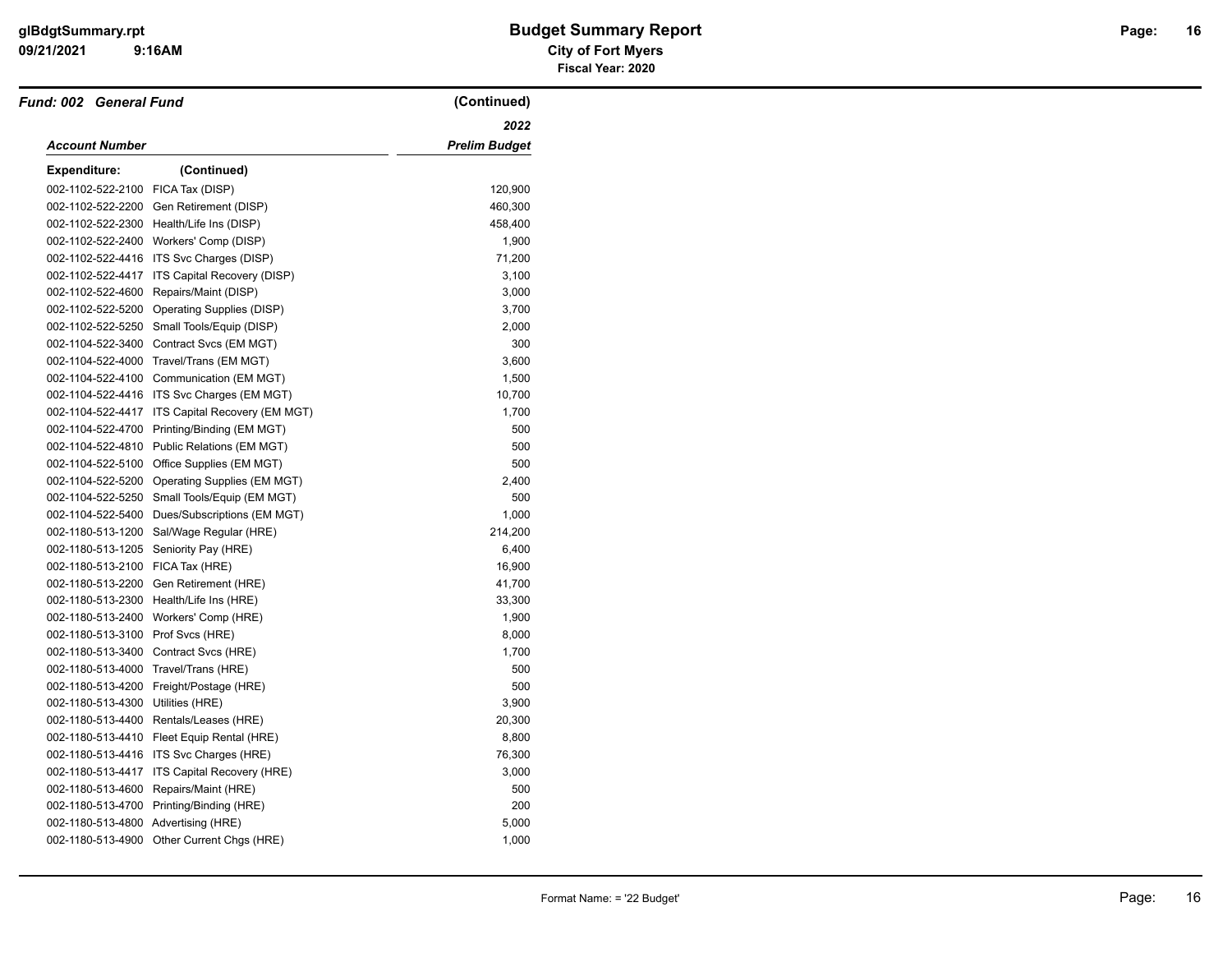| <b>Fund: 002 General Fund</b> |                           | (Continued)          |
|-------------------------------|---------------------------|----------------------|
|                               |                           | 2022                 |
| Account Number                |                           | <b>Prelim Budget</b> |
| <b>Expenditure:</b>           | (Continued)               |                      |
| 002-1180-513-5100             | Office Supplies (HRE)     | 1,500                |
| 002-1180-513-5400             | Dues/Subscriptions (HRE)  | 2,200                |
| 002-1203-524-1200             | Sal/Wage Regular (CE)     | 847,600              |
| 002-1203-524-1205             | Seniority Pay (CE)        | 10,000               |
| 002-1203-524-1400             | Sal/Wage Overtime (CE)    | 12,000               |
| 002-1203-524-2100             | FICA Tax (CE)             | 64,700               |
| 002-1203-524-2200             | Gen Retirement (CE)       | 246,400              |
| 002-1203-524-2300             | Health/Life Ins (CE)      | 174,500              |
| 002-1203-524-2400             | Workers' Comp (CE)        | 1,900                |
| 002-1203-524-3100             | Prof Svcs (CE)            | 37,700               |
| 002-1203-524-3400             | Contract Svcs (CE)        | 113,500              |
| 002-1203-524-4000             | Travel/Trans (CE)         | 3,000                |
| 002-1203-524-4200             | Freight/Postage (CE)      | 18,000               |
| 002-1203-524-4300             | Utilities (CE)            | 4,400                |
| 002-1203-524-4400             | Rentals/Leases (CE)       | 24,500               |
| 002-1203-524-4410             | Fleet Equip Rental (CE)   | 96,000               |
| 002-1203-524-4416             | ITS Svc Charges (CE)      | 139,700              |
| 002-1203-524-4417             | ITS Capital Recovery (CE) | 4,600                |
| 002-1203-524-4600             | Repairs/Maint (CE)        | 3,800                |
| 002-1203-524-4700             | Printing/Binding (CE)     | 700                  |
| 002-1203-524-4810             | Public Relations (CE)     | 200                  |
| 002-1203-524-5100             | Office Supplies (CE)      | 5,000                |
| 002-1203-524-5200             | Operating Supplies (CE)   | 8,000                |
| 002-1203-524-5250             | Small Tools/Equip (CE)    | 4,000                |
| 002-1203-524-5400             | Dues/Subscriptions (CE)   | 5,800                |
| 002-1301-515-1200             | Sal/Wage Regular (PLAN)   | 376,000              |
| 002-1301-515-1205             | Seniority Pay (PLAN)      | 5,500                |
| 002-1301-515-1400             | Sal/Wage Overtime (PLAN)  | 2,000                |
| 002-1301-515-2100             | FICA Tax (PLAN)           | 29,300               |
| 002-1301-515-2200             | Gen Retirement (PLAN)     | 108,200              |
| 002-1301-515-2300             | Health/Life Ins (PLAN)    | 80,700               |
| 002-1301-515-2400             | Workers' Comp (PLAN)      | 24,500               |
| 002-1301-515-3100             | Prof Svcs (PLAN)          | 18,000               |
| 002-1301-515-3400             | Contract Svcs (PLAN)      | 1,600                |
| 002-1301-515-4000             | Travel/Trans (PLAN)       | 3,000                |
| 002-1301-515-4200             | Freight/Postage (PLAN)    | 9,600                |
| 002-1301-515-4300             | Utilities (PLAN)          | 3,400                |
| 002-1301-515-4400             | Rentals/Leases (PLAN)     | 19,800               |
| 002-1301-515-4410             | Fleet Equip Rental (PLAN) | 1,800                |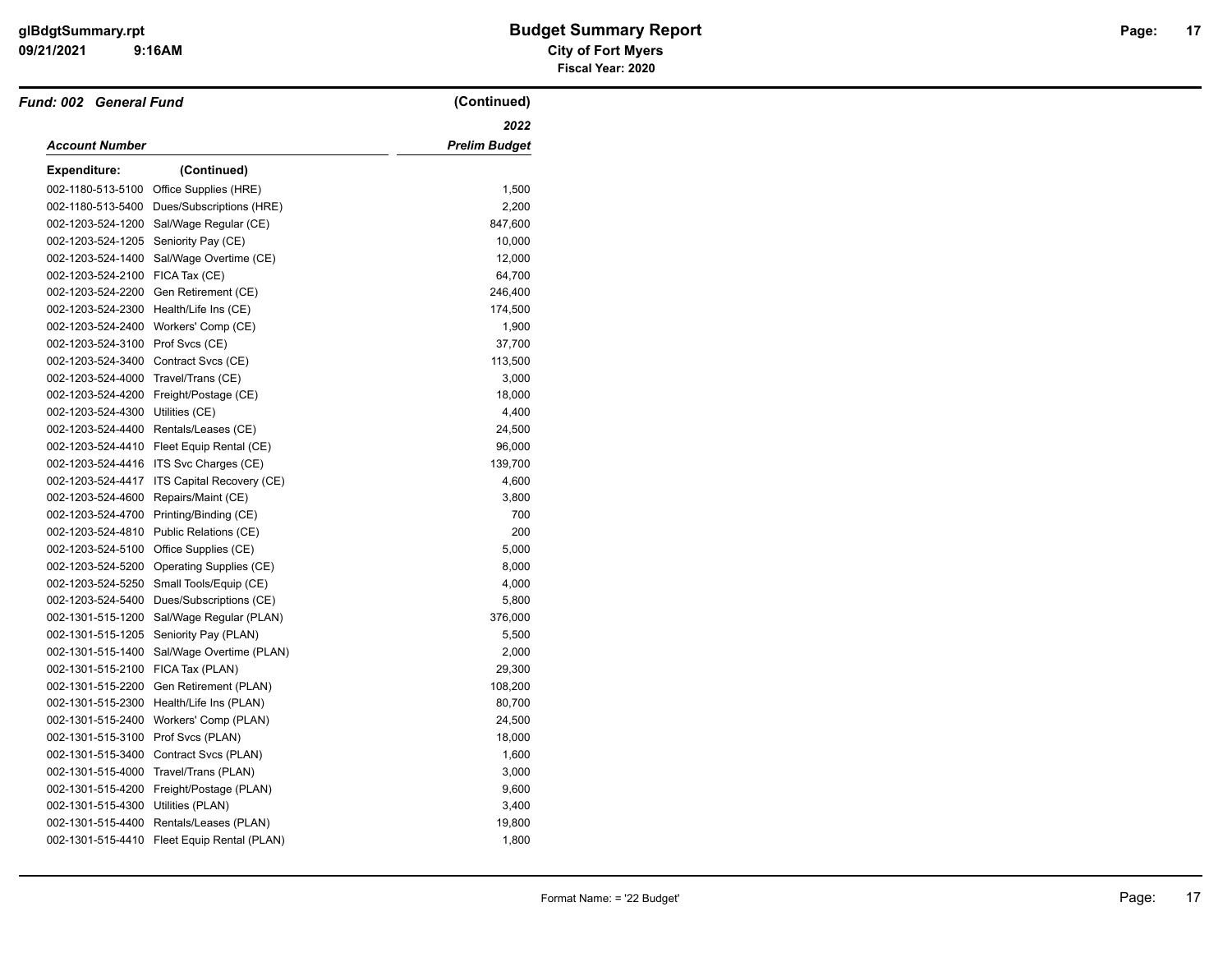| <b>Fund: 002 General Fund</b>    |                                                | (Continued)   |
|----------------------------------|------------------------------------------------|---------------|
|                                  |                                                | 2022          |
| Account Number                   |                                                | Prelim Budget |
| <b>Expenditure:</b>              | (Continued)                                    |               |
| 002-1301-515-4416                | ITS Svc Charges (PLAN)                         | 118,700       |
| 002-1301-515-4417                | ITS Capital Recovery (PLAN)                    | 2,900         |
| 002-1301-515-4600                | Repairs/Maint (PLAN)                           | 1,000         |
| 002-1301-515-4700                | Printing/Binding (PLAN)                        | 4,000         |
| 002-1301-515-4810                | Public Relations (PLAN)                        | 400           |
| 002-1301-515-4900                | Other Current Chgs (PLAN)                      | 4,800         |
| 002-1301-515-5100                | Office Supplies (PLAN)                         | 3,000         |
| 002-1301-515-5200                | <b>Operating Supplies (PLAN)</b>               | 1,500         |
| 002-1301-515-5400                | Dues/Subscriptions (PLAN)                      | 32,700        |
| 002-1302-515-1100                | Salary - Exec (CDD)                            | 142,400       |
| 002-1302-515-1200                | Sal/Wage Regular (CDD)                         | 415,500       |
| 002-1302-515-1205                | Seniority Pay (CDD)                            | 4,700         |
| 002-1302-515-2100 FICA Tax (CDD) |                                                | 42,100        |
| 002-1302-515-2200                | Gen Retirement (CDD)                           | 160,700       |
| 002-1302-515-2300                | Health/Life Ins (CDD)                          | 80,400        |
| 002-1302-515-2400                | Workers' Comp (CDD)                            | 1,900         |
| 002-1302-515-3100                | Prof Svcs (CDD)                                | 26,200        |
| 002-1302-515-3400                | Contract Svcs (CDD)                            | 2,200         |
| 002-1302-515-4000                | Travel/Trans (CDD)                             | 3,800         |
| 002-1302-515-4200                | Freight/Postage (CDD)                          | 400           |
| 002-1302-515-4300                | Utilities (CDD)                                | 4,700         |
| 002-1302-515-4400                | Rentals/Leases (CDD)                           | 27,800        |
|                                  | 002-1302-515-4410 Fleet Equip Rental (CDD)     | 2,600         |
| 002-1302-515-4416                | ITS Svc Charges (CDD)                          | 98,000        |
| 002-1302-515-4417                | ITS Capital Recovery (CDD)                     | 4,800         |
| 002-1302-515-4600                | Repairs/Maint (CDD)                            | 500           |
| 002-1302-515-4700                | Printing/Binding (CDD)                         | 200           |
| 002-1302-515-5100                | Office Supplies (CDD)                          | 3,000         |
| 002-1302-515-5400                | Dues/Subscriptions (CDD)                       | 14,600        |
| 002-2103-513-1200                | Sal/Wage Regular (FM)                          | 747,100       |
| 002-2103-513-1205                | Seniority Pay (FM)                             | 9,600         |
| 002-2103-513-1400                | Sal/Wage Overtime (FM)                         | 15,000        |
| 002-2103-513-2100                | FICA Tax (FM)                                  | 56,800        |
| 002-2103-513-2200                | Gen Retirement (FM)                            | 198,200       |
| 002-2103-513-2300                | Health/Life Ins (FM)                           | 208,400       |
| 002-2103-513-2400                | Workers' Comp (FM)                             | 2,100         |
| 002-2103-513-3100 Prof Svcs (FM) |                                                | 3,000         |
| 002-2103-513-3400                | Contract Svcs (FM)                             | 37,900        |
|                                  | 002-2103-513-3402 Contracts Svcs Security (FM) | 303,800       |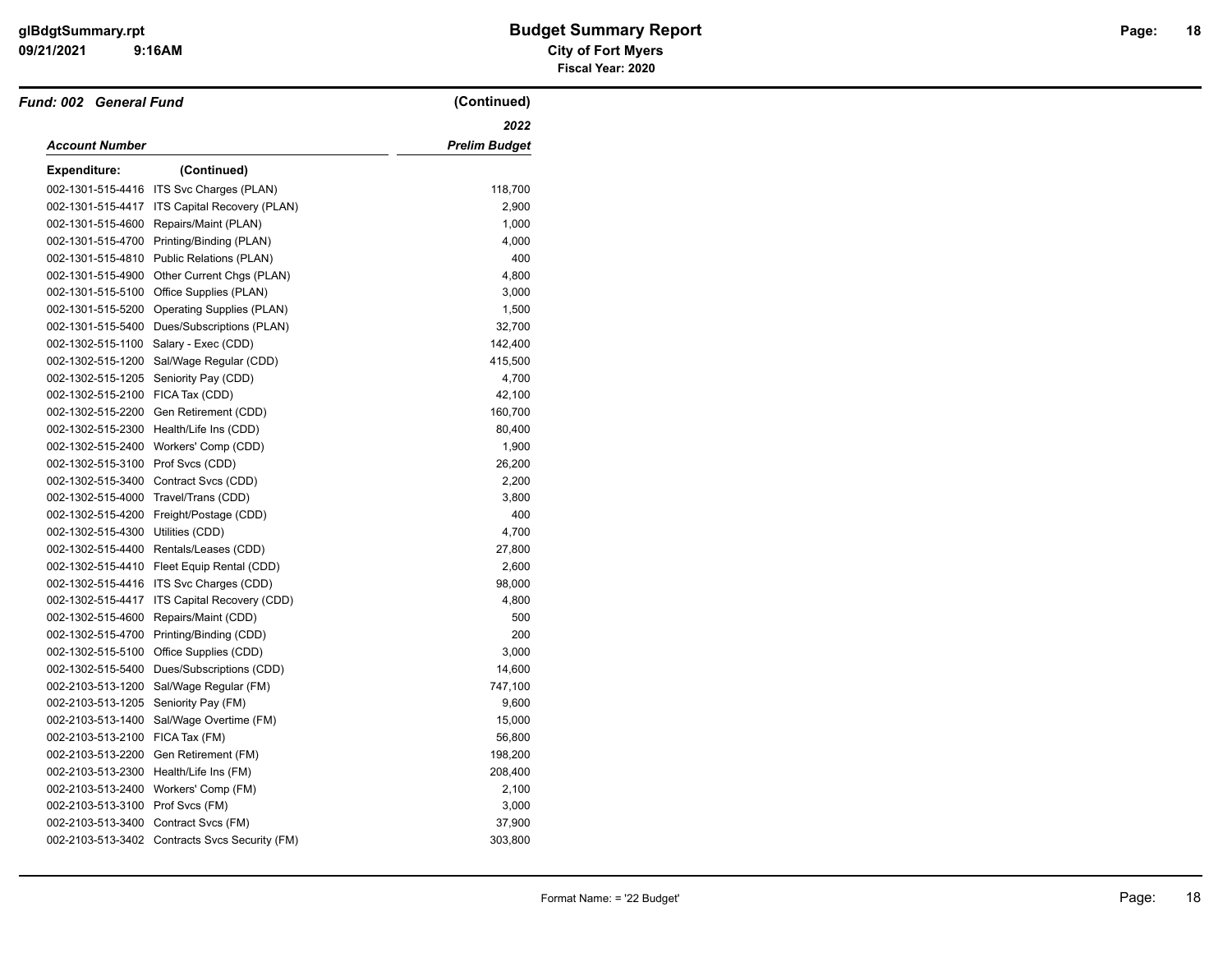| Fund: 002 General Fund               |                                                            | (Continued) |
|--------------------------------------|------------------------------------------------------------|-------------|
|                                      |                                                            | 2022        |
| Account Number                       |                                                            |             |
| <b>Expenditure:</b>                  | (Continued)                                                |             |
| 002-2103-513-4000                    | Travel/Trans (FM)                                          | 500         |
|                                      | 002-2103-513-4200 Freight/Postage (FM)                     | 100         |
| 002-2103-513-4300 Utilities (FM)     |                                                            | 491,300     |
|                                      | 002-2103-513-4410 Fleet Equip Rental (FM)                  | 82,400      |
|                                      | 002-2103-513-4416 ITS Svc Charges (FM)                     | 72,400      |
|                                      | 002-2103-513-4417 ITS Capital Recovery (FM)                | 1,700       |
| 002-2103-513-4600                    | Repairs/Maint (FM)                                         | 142,800     |
| 002-2103-513-4604                    | Repairs/Maint Davis Art Center (FM)                        | 30,000      |
| 002-2103-513-4900                    | Other Current Chgs (FM)                                    | 65,300      |
| 002-2103-513-4903                    | Taxes/Assessments (FM)                                     | 62,700      |
| 002-2103-513-5100                    | Office Supplies (FM)                                       | 1,000       |
| 002-2103-513-5200                    | Operating Supplies (FM)                                    | 101,100     |
|                                      | 002-2103-513-5210 Operating Supplies Special Projects (FM) | 353,300     |
| 002-2103-513-5211                    | Black History Museum (FM)                                  | 5,000       |
| 002-2103-513-5250                    | Small Tools/Equip (FM)                                     | 10,000      |
| 002-2103-513-5400                    | Dues/Subscriptions (FM)                                    | 1,500       |
|                                      | 002-2301-513-1200 Sal/Wage Regular (FS)                    | 810,800     |
| 002-2301-513-1205 Seniority Pay (FS) |                                                            | 10,300      |
| 002-2301-513-1400                    | Sal/Wage Overtime (FS)                                     | 3,200       |
| 002-2301-513-2100 FICA Tax (FS)      |                                                            | 61,500      |
|                                      | 002-2301-513-2200 Gen Retirement (FS)                      | 232,200     |
| 002-2301-513-2300                    | Health/Life Ins (FS)                                       | 116,600     |
| 002-2301-513-2400                    | Workers' Comp (FS)                                         | 1,900       |
| 002-2301-513-3100 Prof Svcs (FS)     |                                                            | 15,000      |
|                                      | 002-2301-513-3200 Accounting/Auditing (FS)                 | 46,500      |
| 002-2301-513-3400                    | Contract Svcs (FS)                                         | 10,000      |
| 002-2301-513-4000                    | Travel/Trans (FS)                                          | 3,500       |
|                                      | 002-2301-513-4200 Freight/Postage (FS)                     | 8,000       |
|                                      | 002-2301-513-4416 ITS Svc Charges (FS)                     | 119,800     |
| 002-2301-513-4417                    | ITS Capital Recovery (FS)                                  | 3,600       |
| 002-2301-513-4600                    | Repairs/Maint (FS)                                         | 1,500       |
| 002-2301-513-4700                    | Printing/Binding (FS)                                      | 6,000       |
| 002-2301-513-4900                    | Other Current Chgs (FS)                                    | 200         |
|                                      | 002-2301-513-5100 Office Supplies (FS)                     | 5,700       |
| 002-2301-513-5159                    | Software < \$750 (FS)                                      | 500         |
|                                      | 002-2301-513-5400 Dues/Subscriptions (FS)                  | 5,700       |
|                                      | 002-2303-513-1200 Sal/Wage Regular (TR)                    | 268,400     |
| 002-2303-513-1205                    | Seniority Pay (TR)                                         | 2,600       |
|                                      | 002-2303-513-1300 Salaries/Wages - Other (TR)              | 6,000       |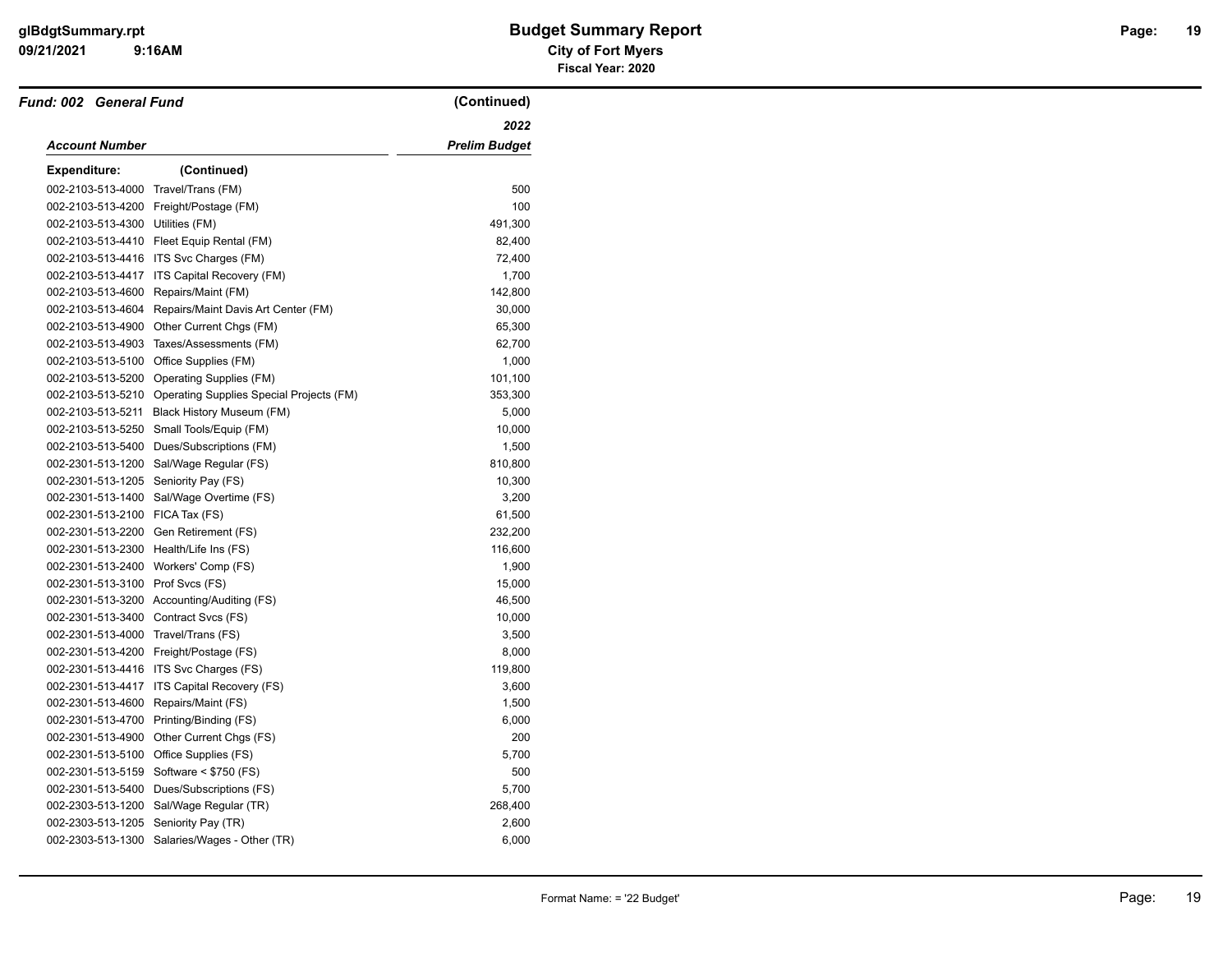| Fund: 002 General Fund               |                                                   | (Continued)          |
|--------------------------------------|---------------------------------------------------|----------------------|
|                                      |                                                   | 2022                 |
| <b>Account Number</b>                |                                                   | <b>Prelim Budget</b> |
| <b>Expenditure:</b>                  | (Continued)                                       |                      |
| 002-2303-513-1400                    | Sal/Wage Overtime (TR)                            | 1,200                |
| 002-2303-513-2100                    | FICA Tax (TR)                                     | 20,500               |
| 002-2303-513-2200                    | Gen Retirement (TR)                               | 76,600               |
| 002-2303-513-2300                    | Health/Life Ins (TR)                              | 48,300               |
| 002-2303-513-2400                    | Workers' Comp (TR)                                | 1,900                |
| 002-2303-513-3100                    | Prof Svcs (TR)                                    | 3,500                |
| 002-2303-513-3400 Contract Svcs (TR) |                                                   | 45,000               |
| 002-2303-513-4000                    | Travel/Trans (TR)                                 | 1,300                |
|                                      | 002-2303-513-4200 Freight/Postage (TR)            | 1,000                |
|                                      | 002-2303-513-4416 ITS Svc Charges (TR)            | 53,100               |
| 002-2303-513-4417                    | ITS Capital Recovery (TR)                         | 3,100                |
| 002-2303-513-5100                    | Office Supplies (TR)                              | 700                  |
| 002-2303-513-5400                    | Dues/Subscriptions (TR)                           | 6,000                |
| 002-2305-513-1100                    | Salary - Exec (FSA)                               | 121,800              |
| 002-2305-513-1200                    | Sal/Wage Regular (FSA)                            | 49,700               |
| 002-2305-513-1300                    | Salaries/Wages - Other (FSA)                      | 140,400              |
| 002-2305-513-2100                    | FICA Tax (FSA)                                    | 14,900               |
| 002-2305-513-2200                    | Gen Retirement (FSA)                              | 49,600               |
| 002-2305-513-2300                    | Health/Life Ins (FSA)                             | 29,300               |
| 002-2305-513-2400                    | Workers' Comp (FSA)                               | 1,900                |
| 002-2305-513-3100 Prof Svcs (FSA)    |                                                   | 275,100              |
| 002-2305-513-4000                    | Travel/Trans (FSA)                                | 2,500                |
|                                      | 002-2305-513-4200 Freight/Postage (FSA)           | 200                  |
|                                      | 002-2305-513-4416 ITS Svc Charges (FSA)           | 28,800               |
| 002-2305-513-4417                    | <b>ITS Capital Recovery (FSA)</b>                 | 2,100                |
| 002-2305-513-4810                    | Public Relations (FSA)                            | 500                  |
| 002-2305-513-5100                    | Office Supplies (FSA)                             | 1,500                |
| 002-2305-513-5400                    | Dues/Subscriptions (FSA)                          | 2,500                |
| 002-2306-513-1200                    | Sal/Wage Regular (SWTCH/MAIL)                     | 63,700               |
| 002-2306-513-1205                    | Seniority Pay (SWTCH/MAIL)                        | 1,300                |
| 002-2306-513-2100                    | FICA Tax (SWTCH/MAIL)                             | 5,100                |
| 002-2306-513-2200                    | Gen Retirement (SWTCH/MAIL)                       | 18,000               |
| 002-2306-513-2300                    | Health/Life Ins (SWTCH/MAIL)                      | 30,300               |
| 002-2306-513-2400                    | Workers' Comp (SWTCH/MAIL)                        | 52,600               |
| 002-2306-513-3400                    | Contract Svcs (SWTCH/MAIL)                        | 3,700                |
| 002-2306-513-4100                    | Communication (SWTCH/MAIL)                        | 100                  |
| 002-2306-513-4200                    | Freight/Postage (SWTCH/MAIL)                      | 100                  |
| 002-2306-513-4400                    | Rentals/Leases (SWTCH/MAIL)                       | 13,500               |
|                                      | 002-2306-513-4410 Fleet Equip Rental (SWTCH/MAIL) | 2,900                |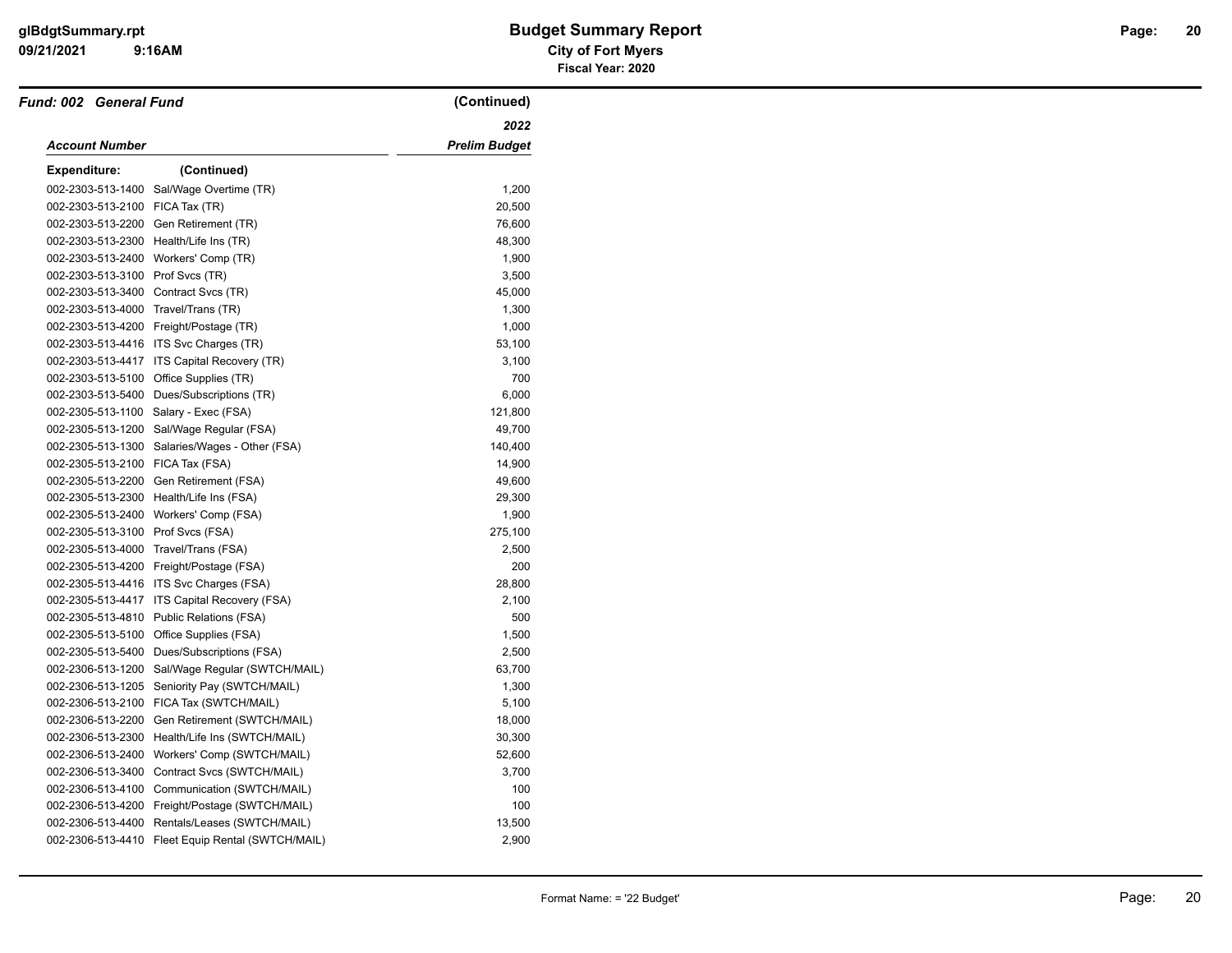| Fund: 002 General Fund |                                                     | (Continued)          |  |
|------------------------|-----------------------------------------------------|----------------------|--|
|                        |                                                     | 2022                 |  |
| <b>Account Number</b>  |                                                     | <b>Prelim Budget</b> |  |
| Expenditure:           | (Continued)                                         |                      |  |
|                        | 002-2306-513-4416 ITS Svc Charges (SWTCH/MAIL)      | 9.700                |  |
|                        | 002-2306-513-4417 ITS Capital Recovery (SWTCH/MAIL) | 1.900                |  |
|                        | 002-2306-513-4600 Repairs/Maint (SWTCH/MAIL)        | 200                  |  |
|                        | 002-2306-513-5100 Office Supplies (SWTCH/MAIL)      | 1.100                |  |
|                        | Fund: 002 Total Expenditure:                        | 132,811,900          |  |
|                        | Fund: 002 Total Net Budget:                         | 7,643,900            |  |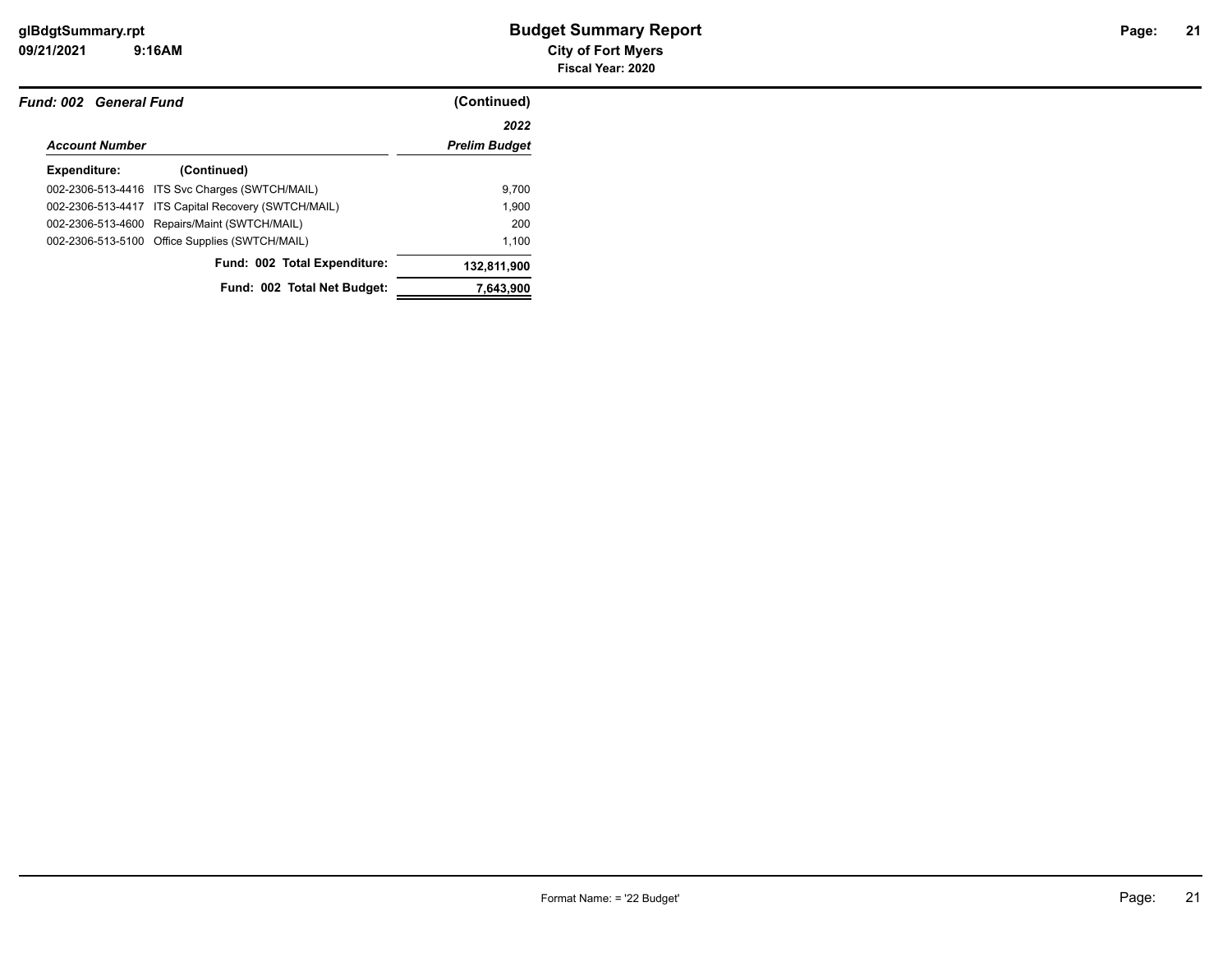### *Fund: 003 Cemetery Trust Fund*

|                       | 2022                         |                      |
|-----------------------|------------------------------|----------------------|
| <b>Account Number</b> |                              | <b>Prelim Budget</b> |
| Revenue:              |                              |                      |
|                       | Fund: 003 Total Revenue:     | 0                    |
| Expenditure:          |                              |                      |
|                       | Fund: 003 Total Expenditure: | 0                    |
|                       | Fund: 003 Total Net Budget:  |                      |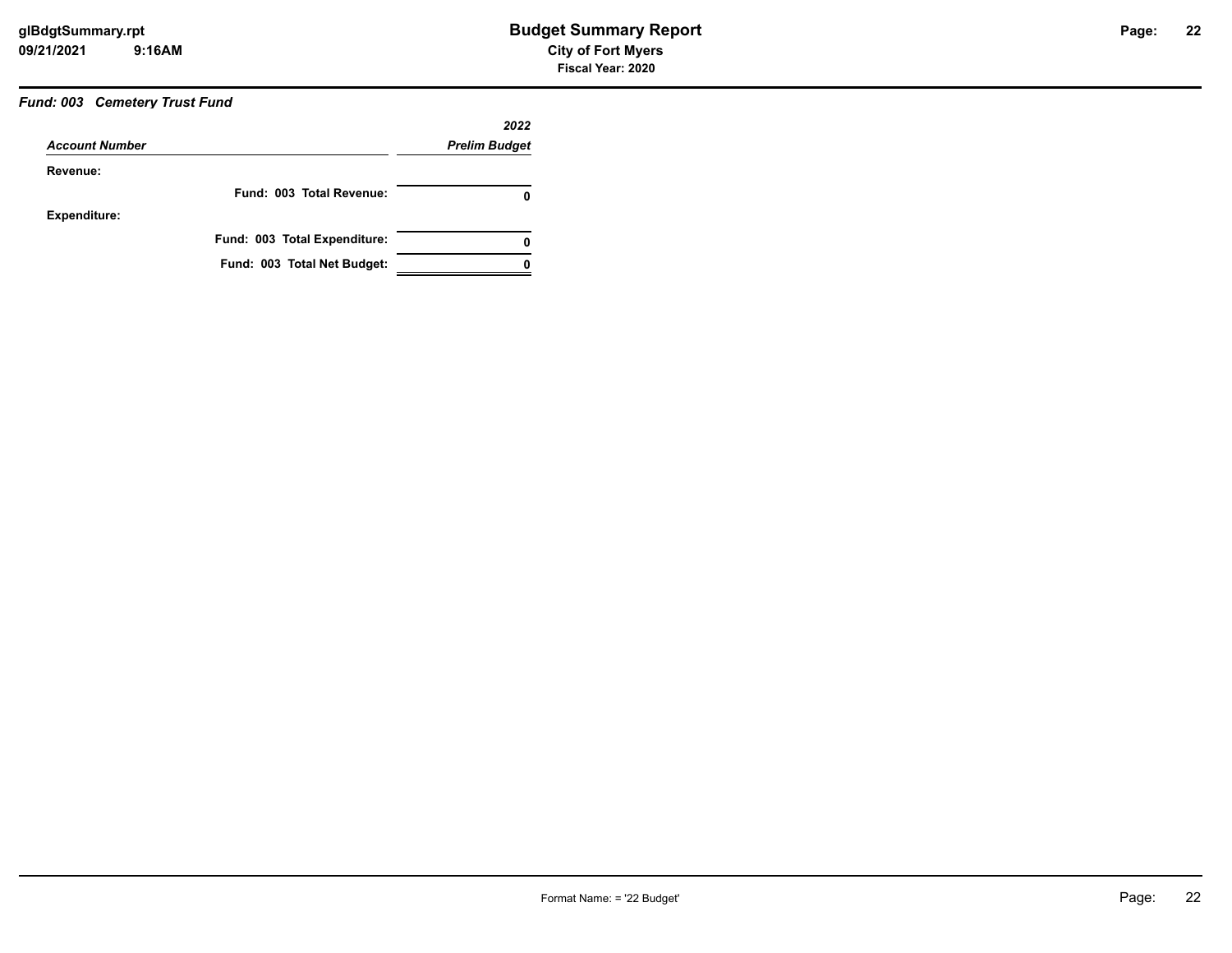#### *Fund: 011 Police Training Fund*

|                                                      | 2022                 |
|------------------------------------------------------|----------------------|
| <b>Account Number</b>                                | <b>Prelim Budget</b> |
|                                                      |                      |
| 011-6150-369-0010 Miscellaneous Revenue (PD TRAIN)   | 15,100               |
| Fund: 011 Total Revenue:                             | 15,100               |
|                                                      |                      |
| 011-0000-513-3110 Prof Svcs Investment/Earnings Fees | 100                  |
| 011-6150-521-4000 Travel/Trans (PD TRAIN)            | 7,500                |
| 011-6150-521-5400 Dues/Subscriptions (PD TRAIN)      | 7,500                |
| Fund: 011 Total Expenditure:                         | 15,100               |
| Fund: 011 Total Net Budget:                          |                      |
|                                                      |                      |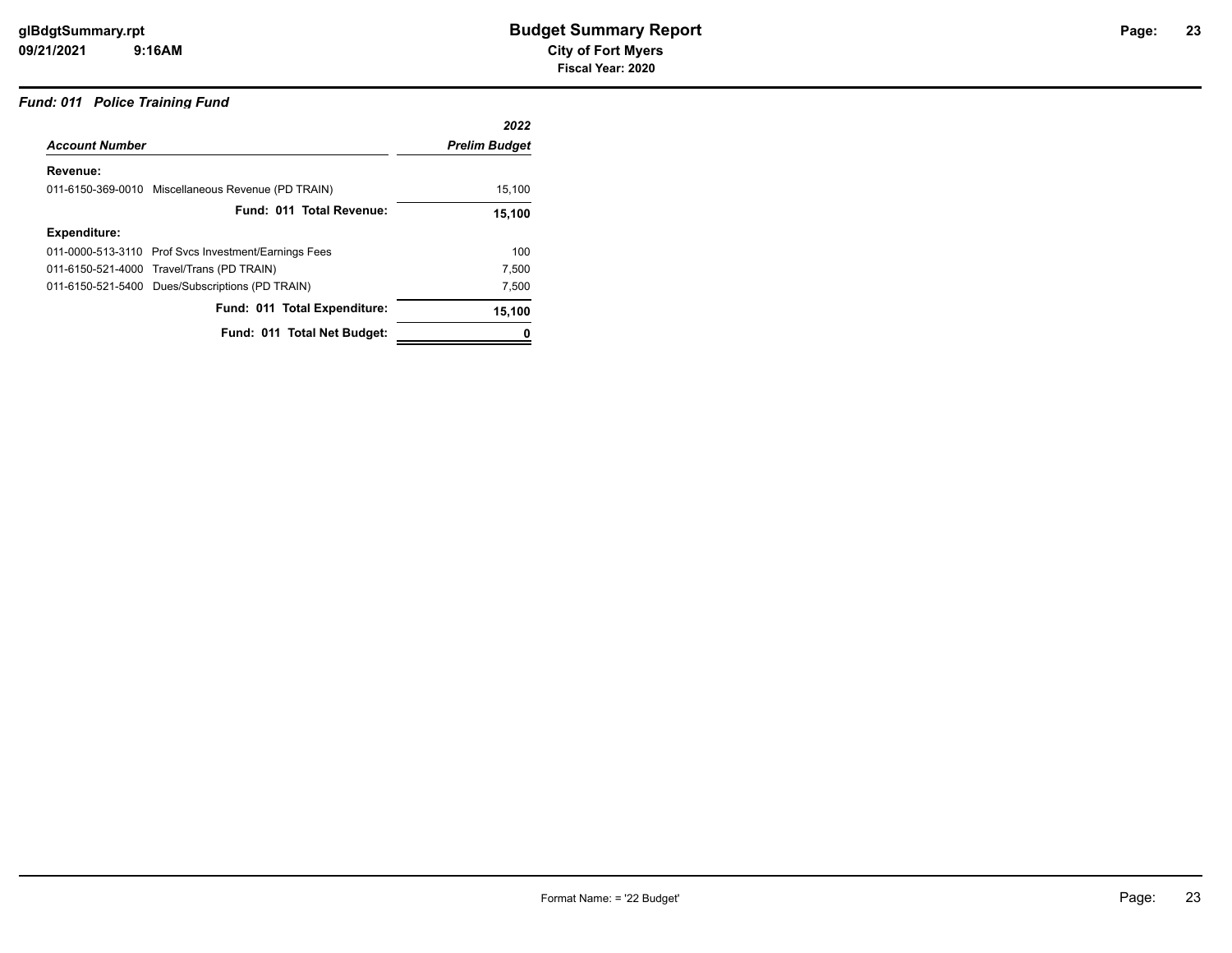#### *Fund: 012 Law Enforcement Trust Fund*

|                                      |                                                   | 2022                 |
|--------------------------------------|---------------------------------------------------|----------------------|
| <b>Account Number</b>                |                                                   | <b>Prelim Budget</b> |
| Revenue:                             |                                                   |                      |
|                                      | 012-6200-369-0100 Reimbursed Expense (LAW ENF TR) | 5.000                |
| 012-6200-389-9010 Prior Year Surplus |                                                   | 70,000               |
|                                      | Fund: 012 Total Revenue:                          | 75.000               |
| Expenditure:                         |                                                   |                      |
|                                      | 012-6200-521-3100 Prof Svcs (LAW ENF TR)          | 75,000               |
|                                      | Fund: 012 Total Expenditure:                      | 75,000               |
|                                      | Fund: 012 Total Net Budget:                       |                      |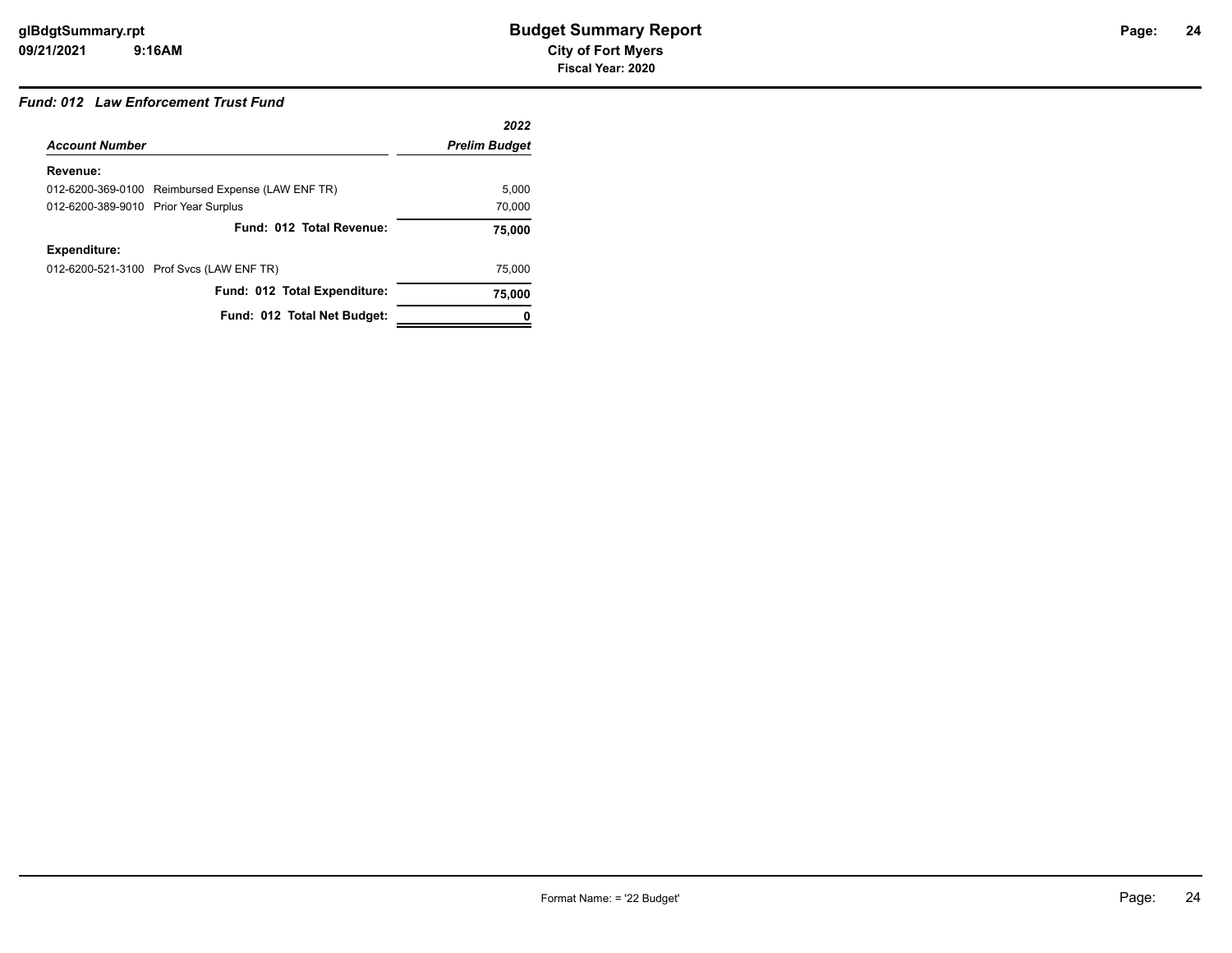# **25**

# *Fund: 013 Federal Confiscated Funds*

|                                      |                                                 | 2022                 |
|--------------------------------------|-------------------------------------------------|----------------------|
| <b>Account Number</b>                |                                                 | <b>Prelim Budget</b> |
| Revenue:                             |                                                 |                      |
| 013-6300-389-9010 Prior Year Surplus |                                                 | 20,000               |
|                                      | Fund: 013 Total Revenue:                        | 20.000               |
| <b>Expenditure:</b>                  |                                                 |                      |
|                                      | 013-6300-521-4900 Other Current Chgs (FED FORF) | 16.000               |
|                                      | 013-6300-521-5200 Operating Supplies (FED FORF) | 4.000                |
|                                      | Fund: 013 Total Expenditure:                    | 20,000               |
|                                      | Fund: 013 Total Net Budget:                     |                      |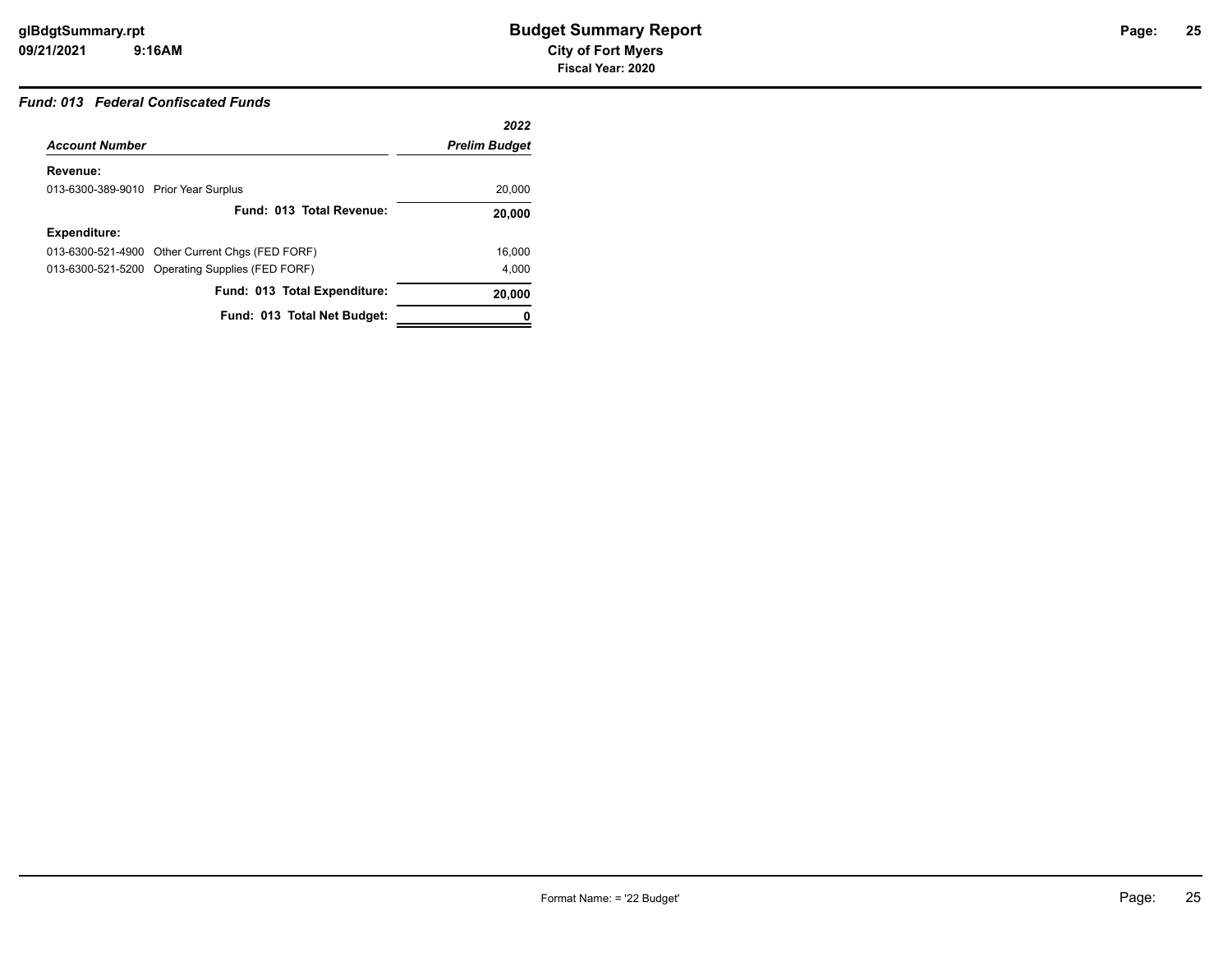#### *Fund: 014 Crime Prevention Fund*

| 2022                 |
|----------------------|
| <b>Prelim Budget</b> |
|                      |
| 3,000                |
| 20,000               |
| 23,000               |
|                      |
| 4,500                |
| 600                  |
| 7,900                |
| 10,000               |
| 23,000               |
|                      |
|                      |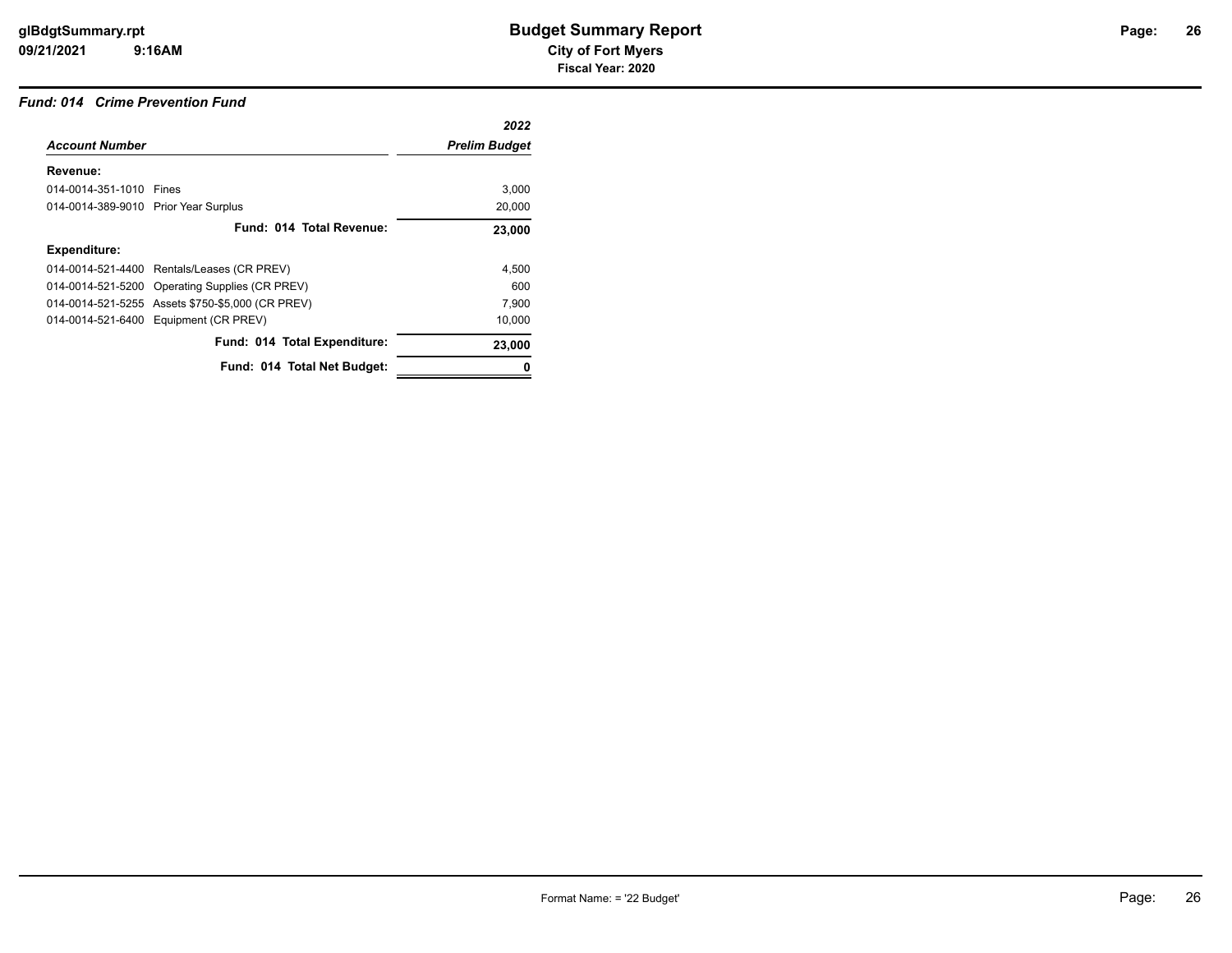# *Fund: 034 FEMA Fire Safety Grant*

|                       |                              | 2022                 |
|-----------------------|------------------------------|----------------------|
| <b>Account Number</b> |                              | <b>Prelim Budget</b> |
| Revenue:              |                              |                      |
|                       | Fund: 034 Total Revenue:     | 0                    |
| Expenditure:          |                              |                      |
|                       | Fund: 034 Total Expenditure: | 0                    |
|                       | Fund: 034 Total Net Budget:  |                      |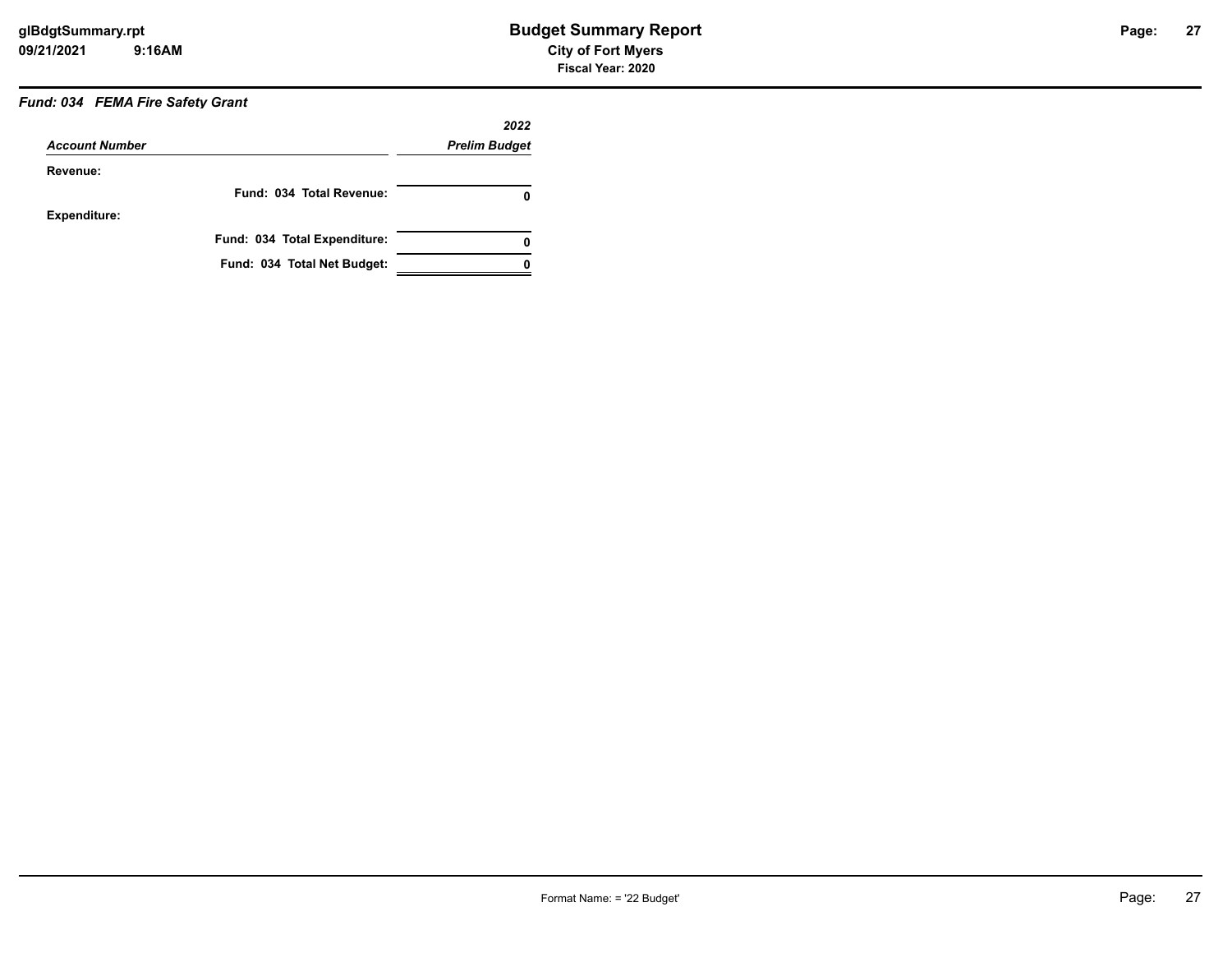## *Fund: 035 Brownsfield Grant*

|                       |                              | 2022                 |
|-----------------------|------------------------------|----------------------|
| <b>Account Number</b> |                              | <b>Prelim Budget</b> |
| Revenue:              |                              |                      |
|                       | Fund: 035 Total Revenue:     | 0                    |
| <b>Expenditure:</b>   |                              |                      |
|                       | Fund: 035 Total Expenditure: | 0                    |
|                       | Fund: 035 Total Net Budget:  |                      |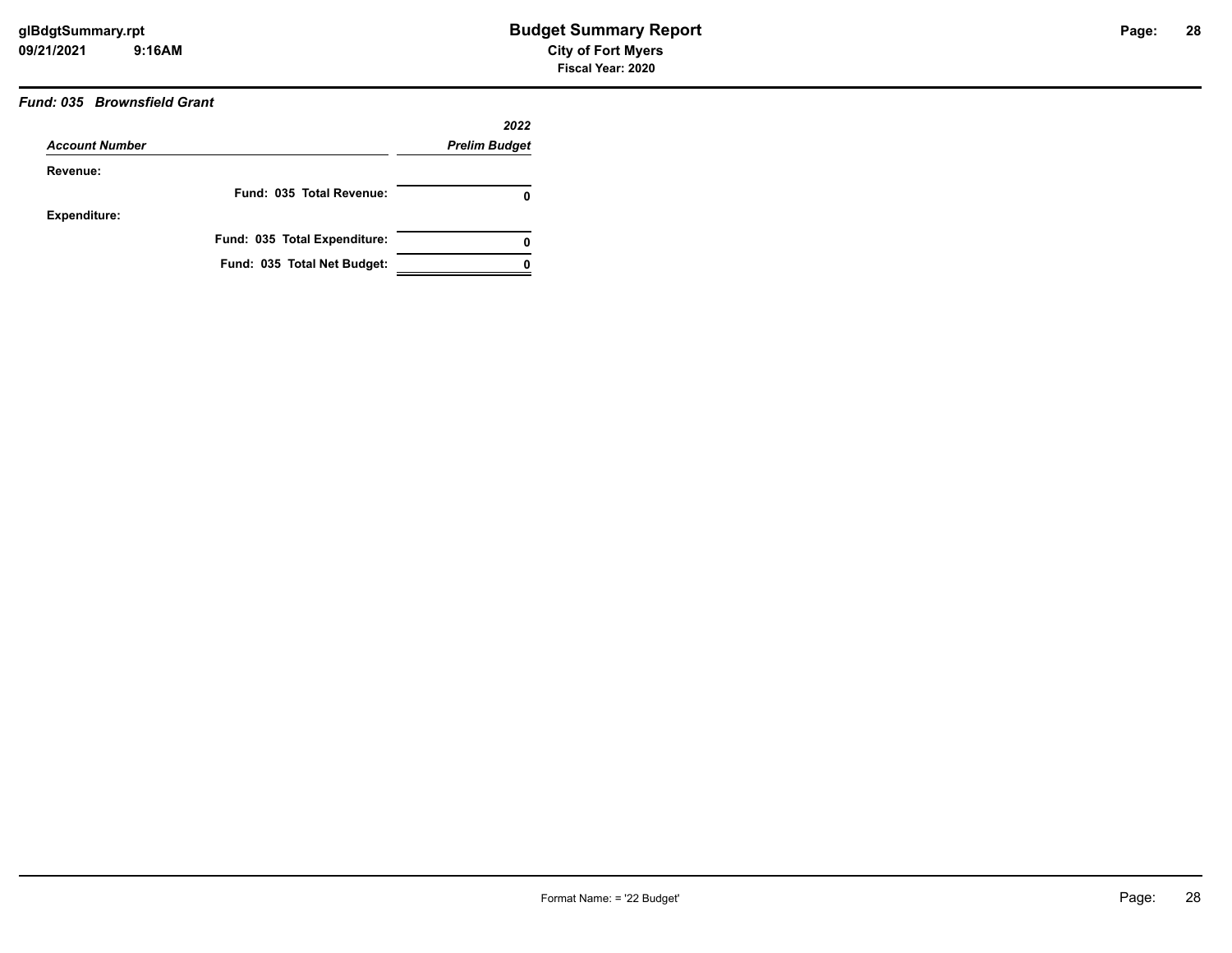#### *Fund: 036 LLEBG #8*

|                       |                              | 2022                 |
|-----------------------|------------------------------|----------------------|
| <b>Account Number</b> |                              | <b>Prelim Budget</b> |
| Expenditure:          |                              |                      |
|                       | Fund: 036 Total Expenditure: | 0                    |
|                       | Fund: 036 Total Net Budget:  | 0                    |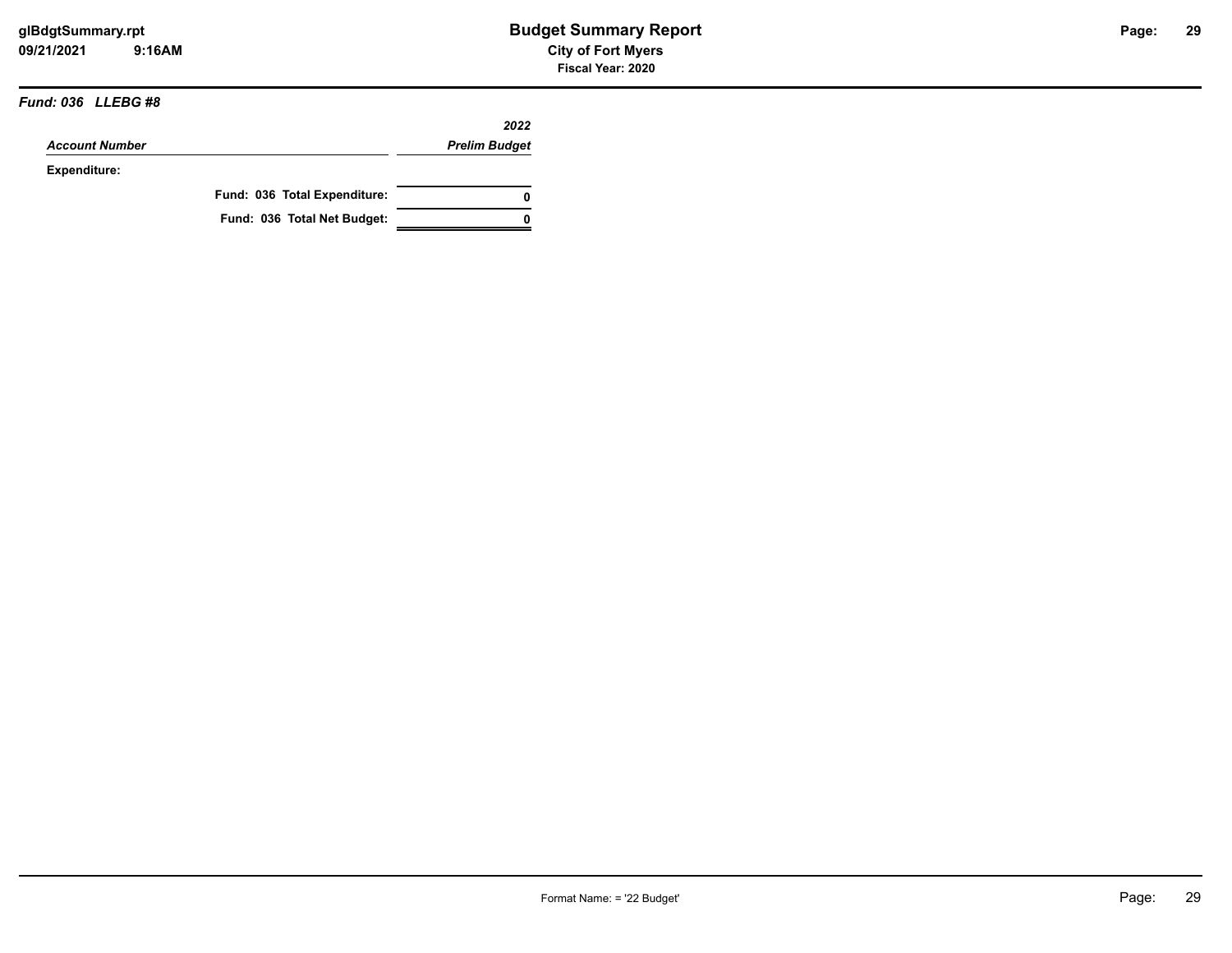#### *Fund: 040 COPS Hiring Recovery Program*

|                       |                                                          | 2022                 |
|-----------------------|----------------------------------------------------------|----------------------|
| <b>Account Number</b> |                                                          | <b>Prelim Budget</b> |
| Revenue:              |                                                          |                      |
|                       | 040-9340-381-0002 Trsf from General Fund                 | 625,000              |
|                       | Fund: 040 Total Revenue:                                 | 625,000              |
| <b>Expenditure:</b>   |                                                          |                      |
|                       | 040-9340-521-1201 Sal/Wage Sworn Officers (COPS FY 2021) | 350.000              |
|                       | 040-9340-521-2100 FICA Tax (COPS FY 2021)                | 26.775               |
|                       | 040-9340-521-2210 Retirement (COPS FY 2021)              | 184.450              |
|                       | 040-9340-521-2300 Health/Life Ins (COPS FY 2021)         | 63.775               |
|                       | Fund: 040 Total Expenditure:                             | 625,000              |
|                       | Fund: 040 Total Net Budget:                              |                      |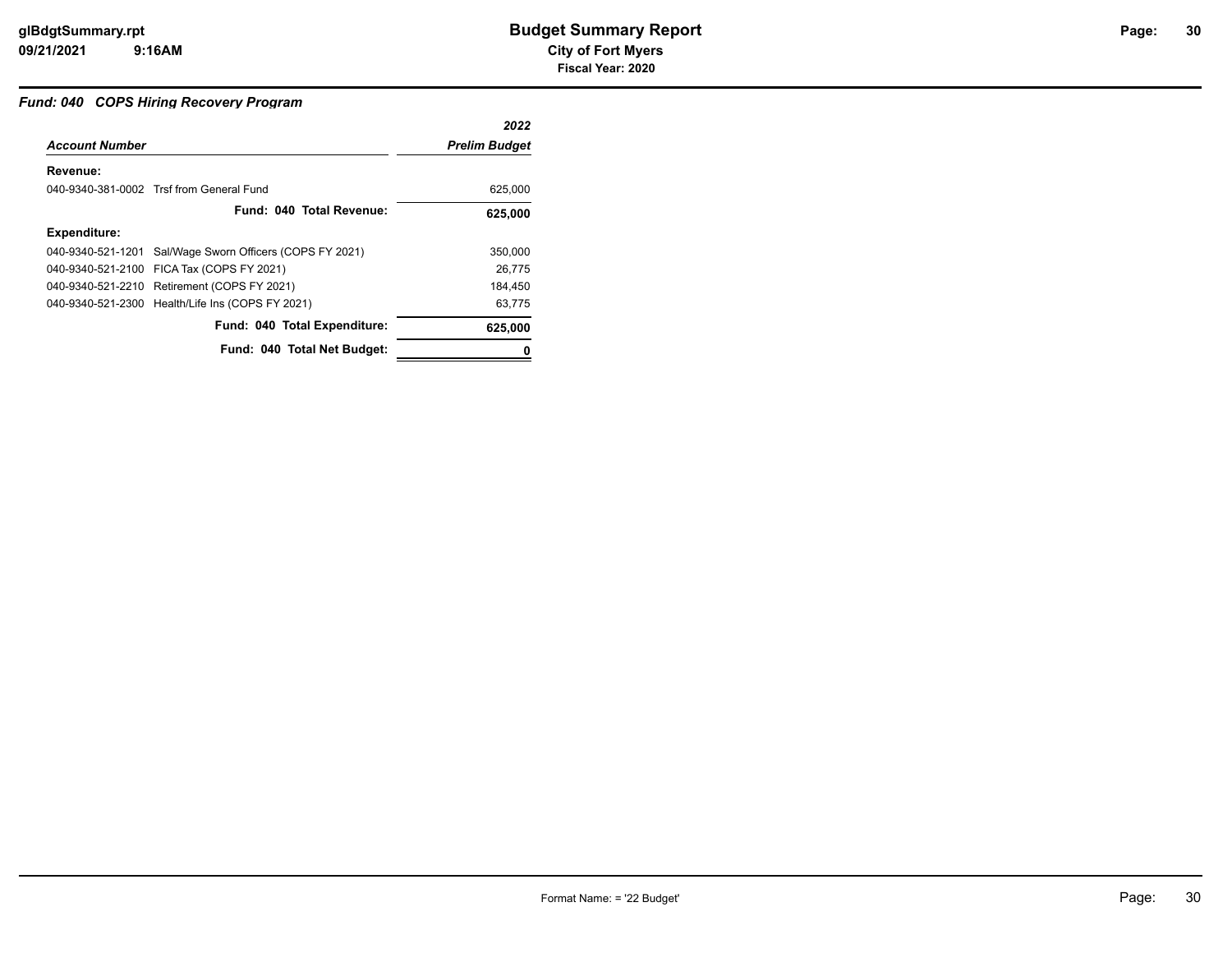#### *Fund: 044 FDOT LEAD Grant*

|                       |                              | 2022                 |
|-----------------------|------------------------------|----------------------|
| <b>Account Number</b> |                              | <b>Prelim Budget</b> |
| Expenditure:          |                              |                      |
|                       | Fund: 044 Total Expenditure: | 0                    |
|                       | Fund: 044 Total Net Budget:  | n                    |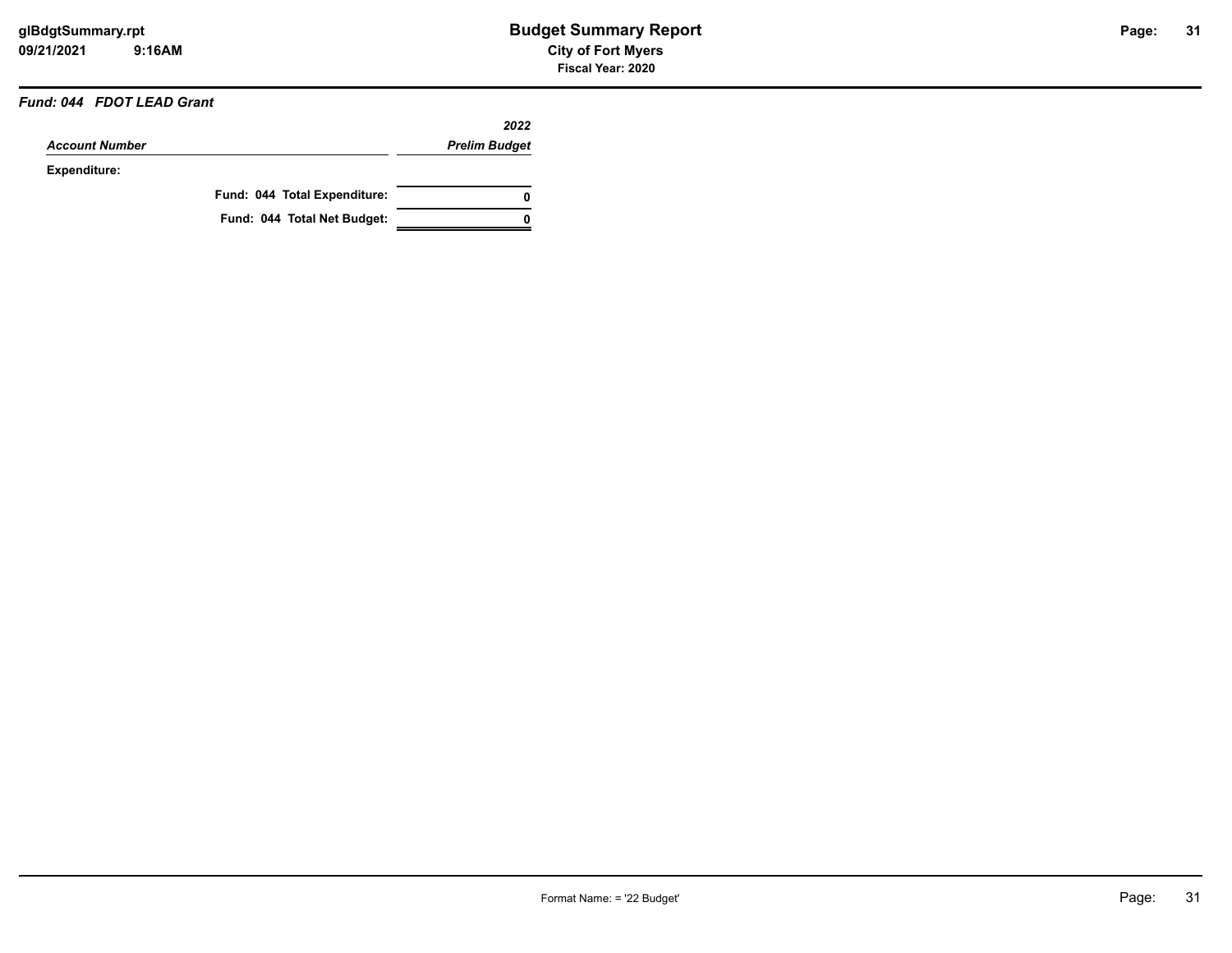#### *Fund: 045 Project Safe Neighborhood 2005*

|                       |                              | 2022                 |
|-----------------------|------------------------------|----------------------|
| <b>Account Number</b> |                              | <b>Prelim Budget</b> |
| Revenue:              |                              |                      |
|                       | Fund: 045 Total Revenue:     |                      |
| <b>Expenditure:</b>   |                              |                      |
|                       | Fund: 045 Total Expenditure: |                      |
|                       | Fund: 045 Total Net Budget:  |                      |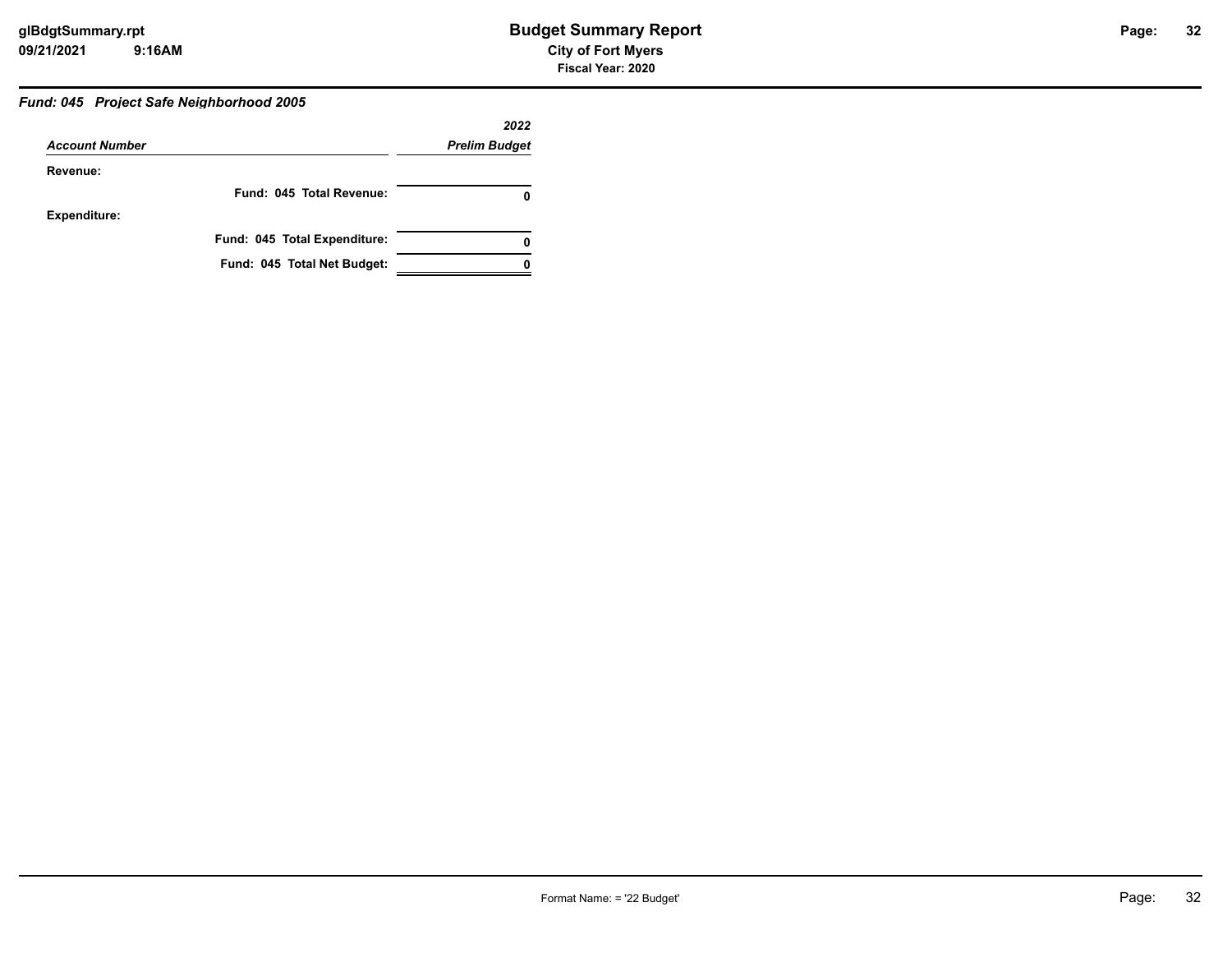# *Fund: 047 JAG Grant 2005-2006*

|                       |                              | 2022                 |
|-----------------------|------------------------------|----------------------|
| <b>Account Number</b> |                              | <b>Prelim Budget</b> |
| Revenue:              |                              |                      |
|                       | Fund: 047 Total Revenue:     | O                    |
| <b>Expenditure:</b>   |                              |                      |
|                       | Fund: 047 Total Expenditure: | 0                    |
|                       | Fund: 047 Total Net Budget:  |                      |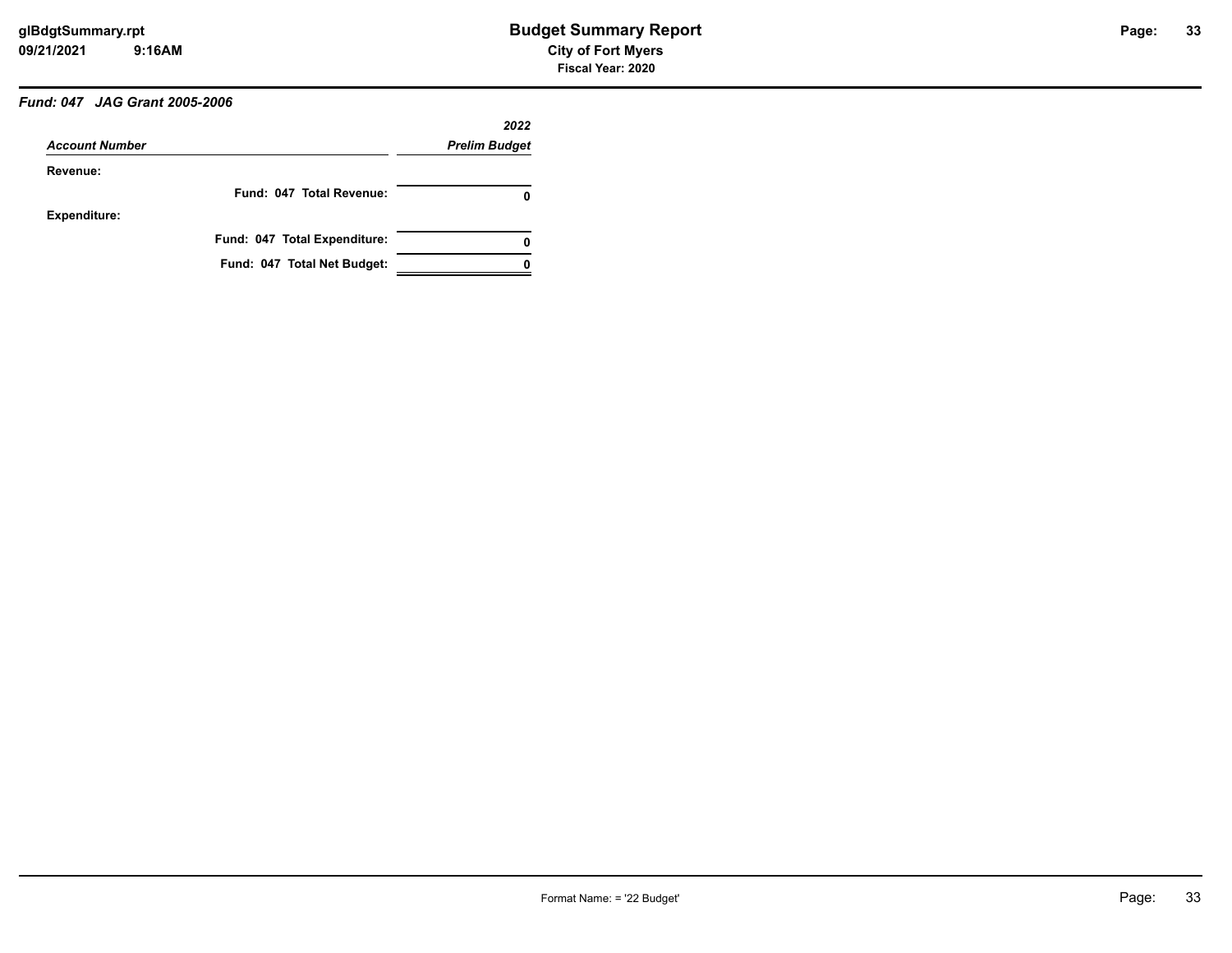### *Fund: 048 WCIND Grants - Fire*

|                       |                              | 2022                 |
|-----------------------|------------------------------|----------------------|
| <b>Account Number</b> |                              | <b>Prelim Budget</b> |
| Revenue:              |                              |                      |
|                       | Fund: 048 Total Revenue:     | 0                    |
| Expenditure:          |                              |                      |
|                       | Fund: 048 Total Expenditure: | 0                    |
|                       | Fund: 048 Total Net Budget:  |                      |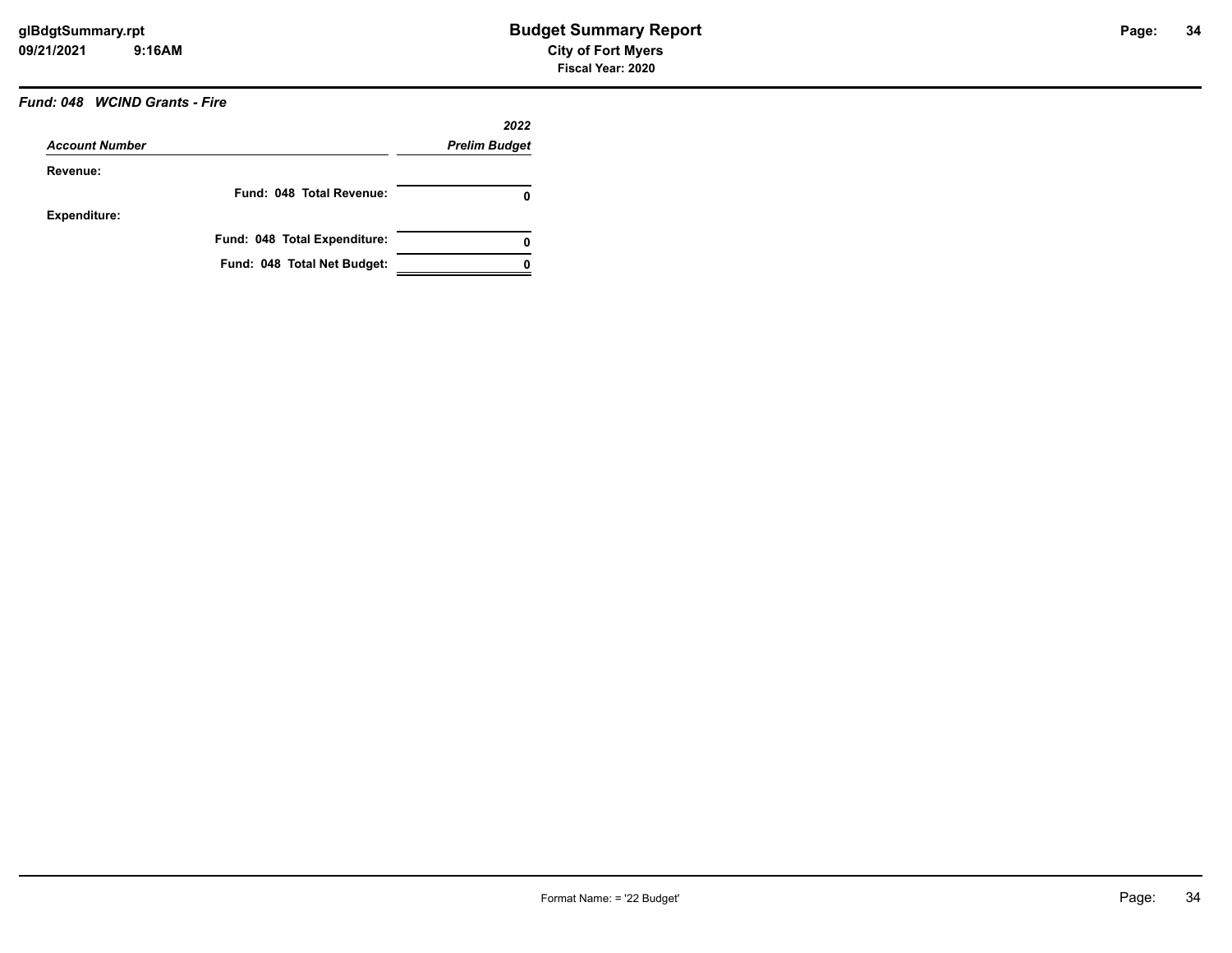# *Fund: 049 Weed and Seed FY 2006*

|                       |                              | 2022                 |
|-----------------------|------------------------------|----------------------|
| <b>Account Number</b> |                              | <b>Prelim Budget</b> |
| Revenue:              |                              |                      |
|                       | Fund: 049 Total Revenue:     | O                    |
| <b>Expenditure:</b>   |                              |                      |
|                       | Fund: 049 Total Expenditure: | 0                    |
|                       | Fund: 049 Total Net Budget:  |                      |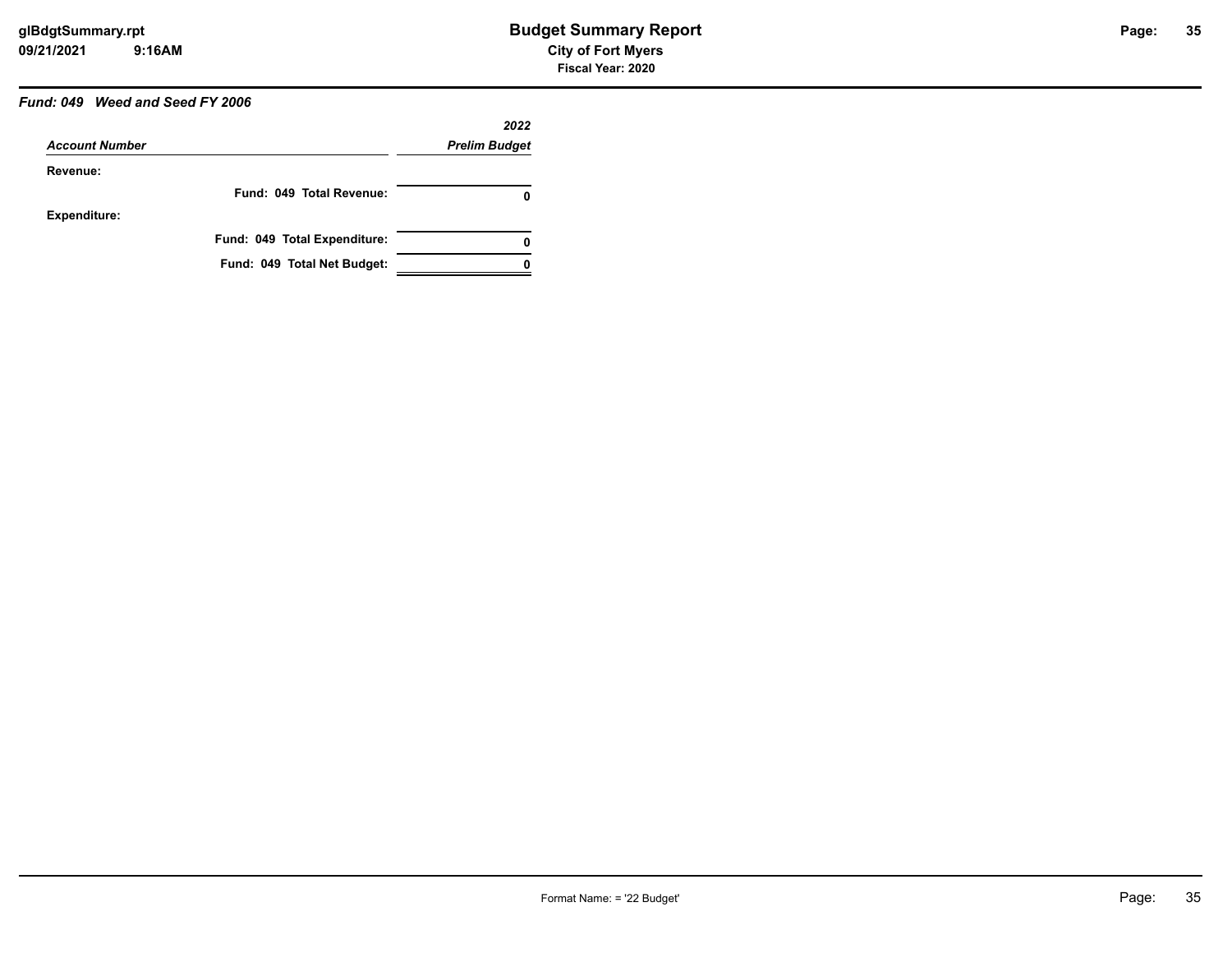#### *Fund: 050 FDLE Terrorism Prevention Grant*

|                       |                              | 2022                 |
|-----------------------|------------------------------|----------------------|
| <b>Account Number</b> |                              | <b>Prelim Budget</b> |
| Revenue:              |                              |                      |
|                       | Fund: 050 Total Revenue:     |                      |
| Expenditure:          |                              |                      |
|                       | Fund: 050 Total Expenditure: | 0                    |
|                       | Fund: 050 Total Net Budget:  |                      |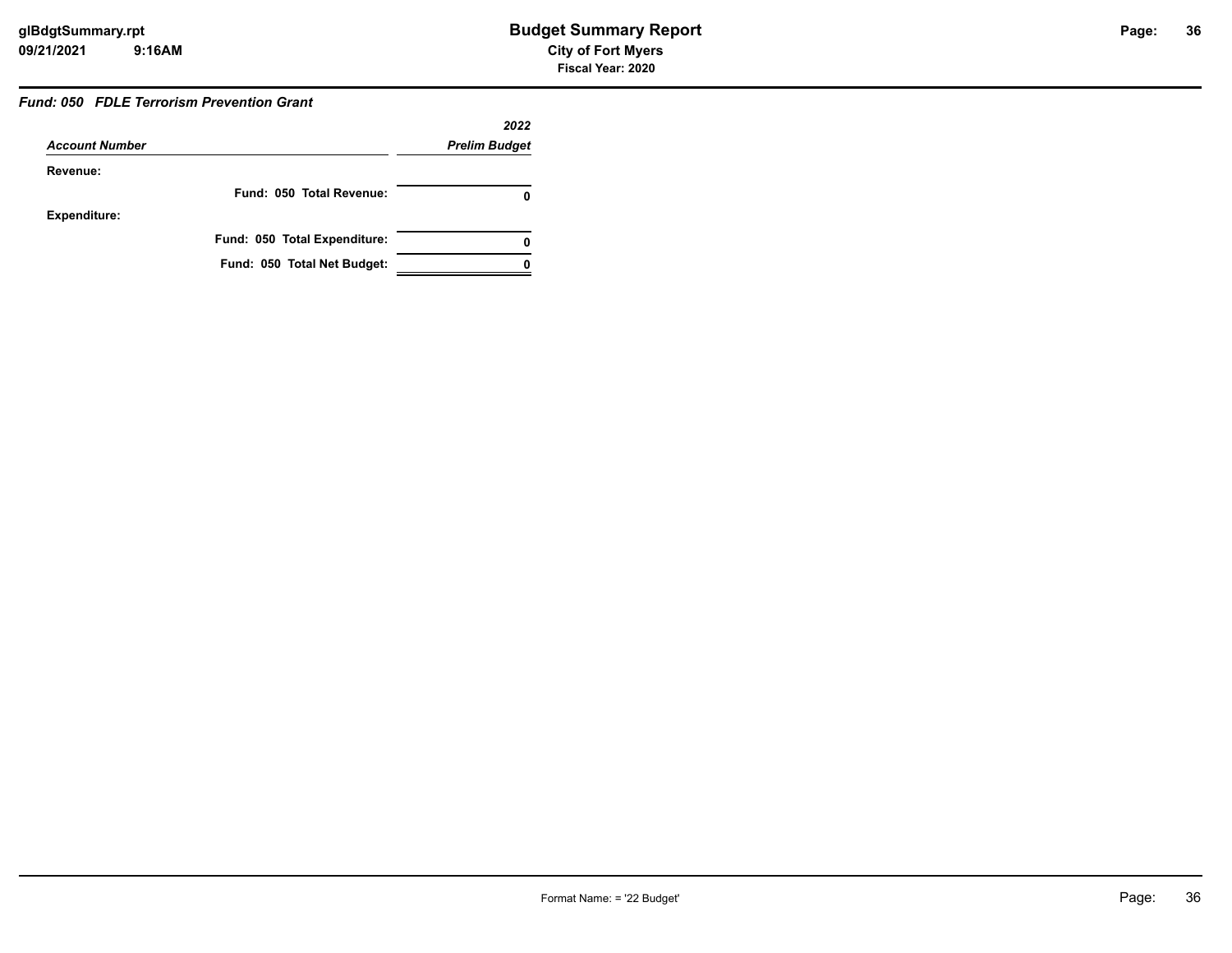#### *Fund: 051 Emergency Response and Recovery Grant*

|                       |                              | 2022                 |
|-----------------------|------------------------------|----------------------|
| <b>Account Number</b> |                              | <b>Prelim Budget</b> |
| Revenue:              |                              |                      |
|                       | Fund: 051 Total Revenue:     |                      |
| <b>Expenditure:</b>   |                              |                      |
|                       | Fund: 051 Total Expenditure: | 0                    |
|                       | Fund: 051 Total Net Budget:  |                      |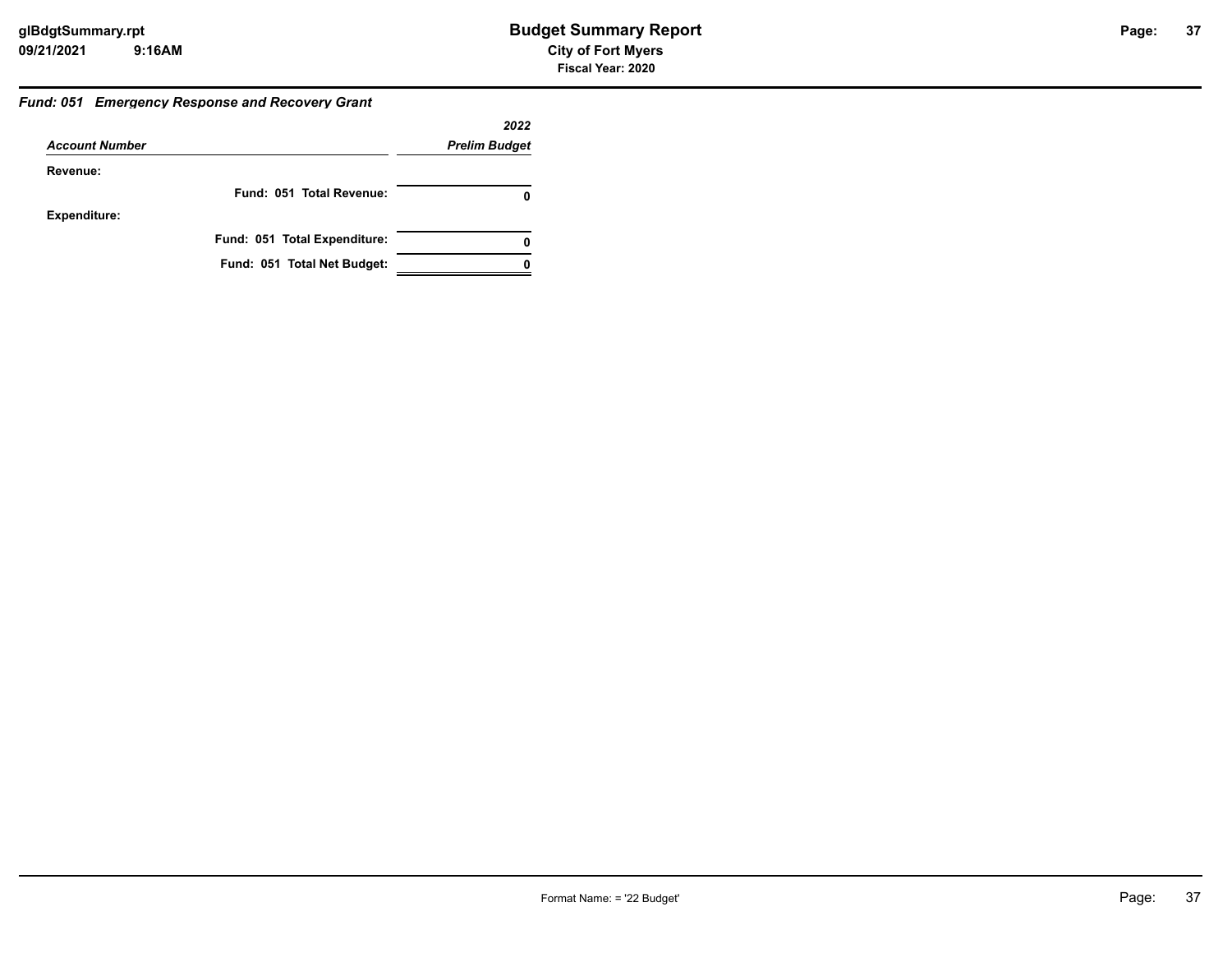# *Fund: 052 JAG Program 2005-2009*

|                       |                              | 2022                 |
|-----------------------|------------------------------|----------------------|
| <b>Account Number</b> |                              | <b>Prelim Budget</b> |
| Revenue:              |                              |                      |
|                       | Fund: 052 Total Revenue:     | o                    |
| <b>Expenditure:</b>   |                              |                      |
|                       | Fund: 052 Total Expenditure: | 0                    |
|                       | Fund: 052 Total Net Budget:  |                      |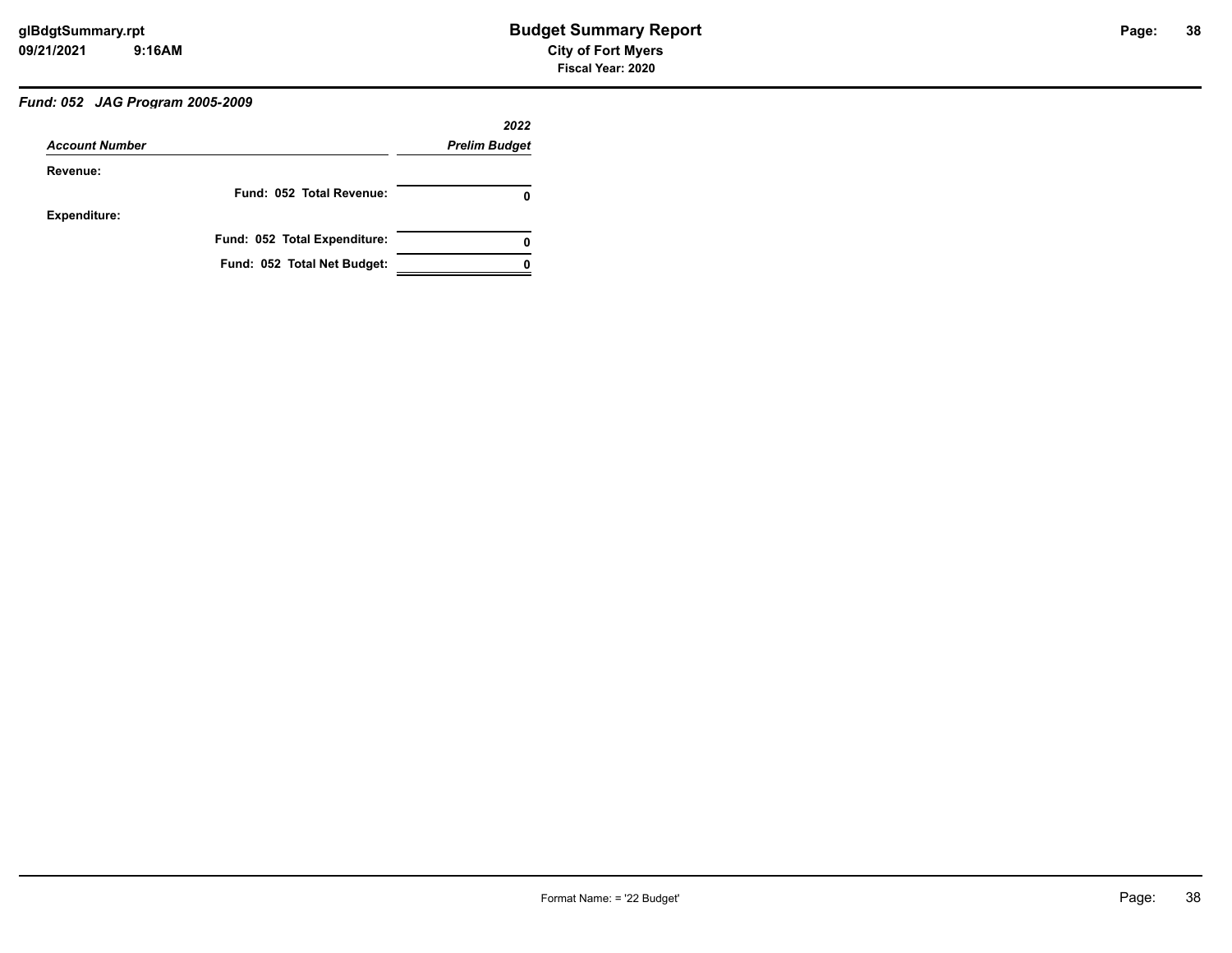# *Fund: 053 Weed and Seed FY 2007*

|                       |                              | 2022                 |
|-----------------------|------------------------------|----------------------|
| <b>Account Number</b> |                              | <b>Prelim Budget</b> |
| Revenue:              |                              |                      |
|                       | Fund: 053 Total Revenue:     | O                    |
| <b>Expenditure:</b>   |                              |                      |
|                       | Fund: 053 Total Expenditure: | 0                    |
|                       | Fund: 053 Total Net Budget:  |                      |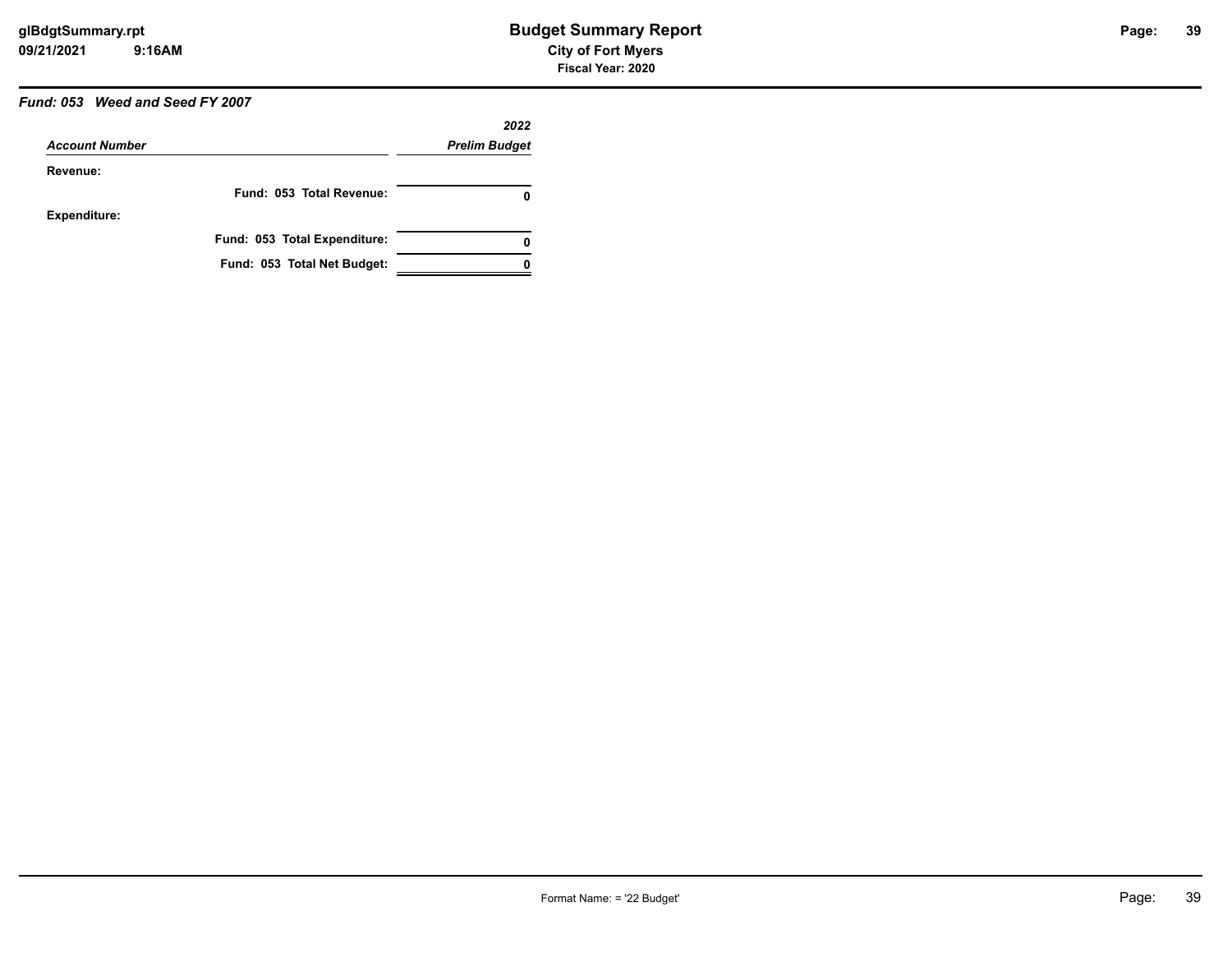# *Fund: 054 WCIND Grants - Police*

|                       |                              | 2022                 |
|-----------------------|------------------------------|----------------------|
| <b>Account Number</b> |                              | <b>Prelim Budget</b> |
| Revenue:              |                              |                      |
|                       | Fund: 054 Total Revenue:     | O                    |
| <b>Expenditure:</b>   |                              |                      |
|                       | Fund: 054 Total Expenditure: | 0                    |
|                       | Fund: 054 Total Net Budget:  |                      |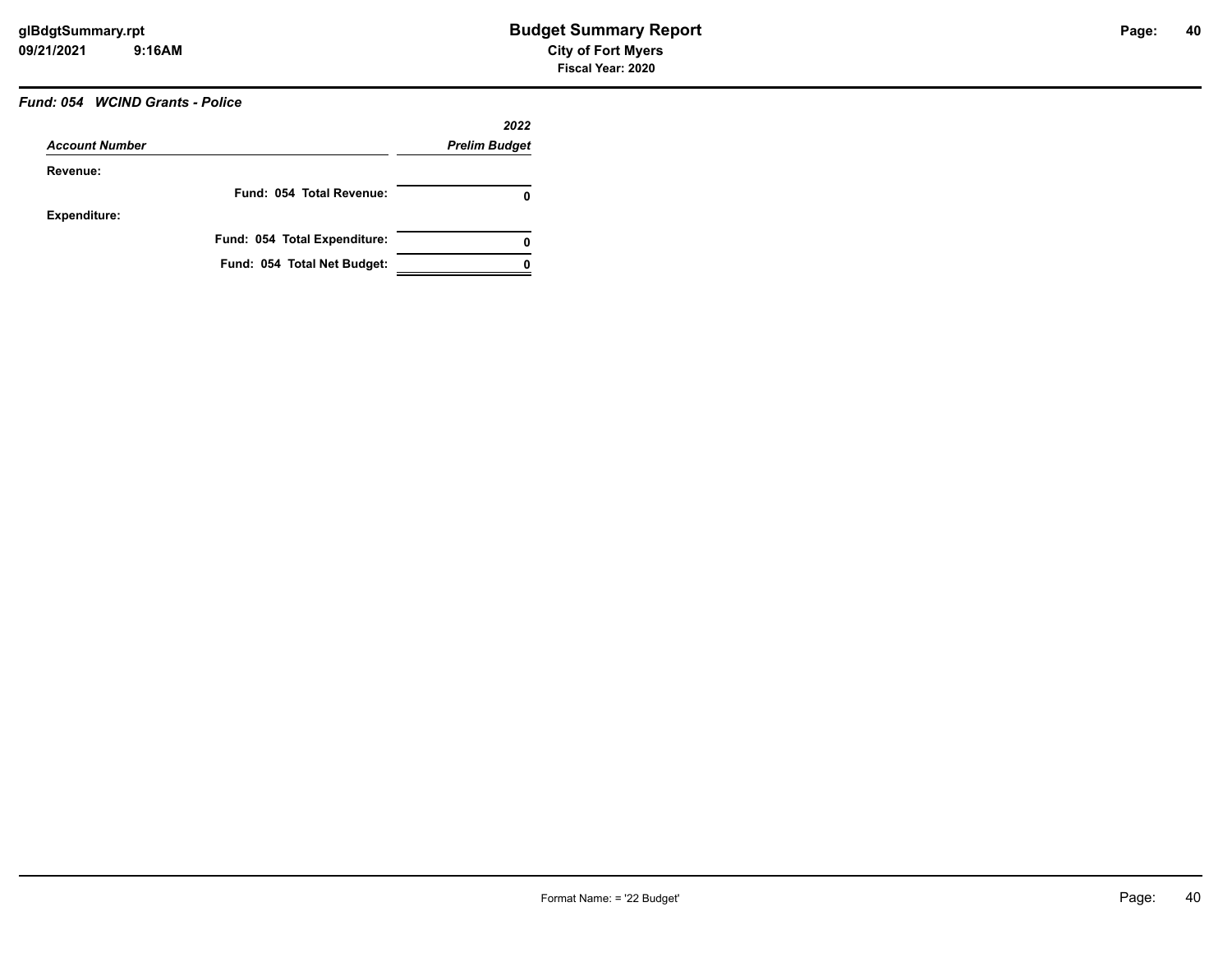# *Fund: 055 DUI Checkpoint Program*

|                       |                              | 2022                 |
|-----------------------|------------------------------|----------------------|
| <b>Account Number</b> |                              | <b>Prelim Budget</b> |
| Revenue:              |                              |                      |
|                       | Fund: 055 Total Revenue:     | 0                    |
| <b>Expenditure:</b>   |                              |                      |
|                       | Fund: 055 Total Expenditure: | 0                    |
|                       | Fund: 055 Total Net Budget:  |                      |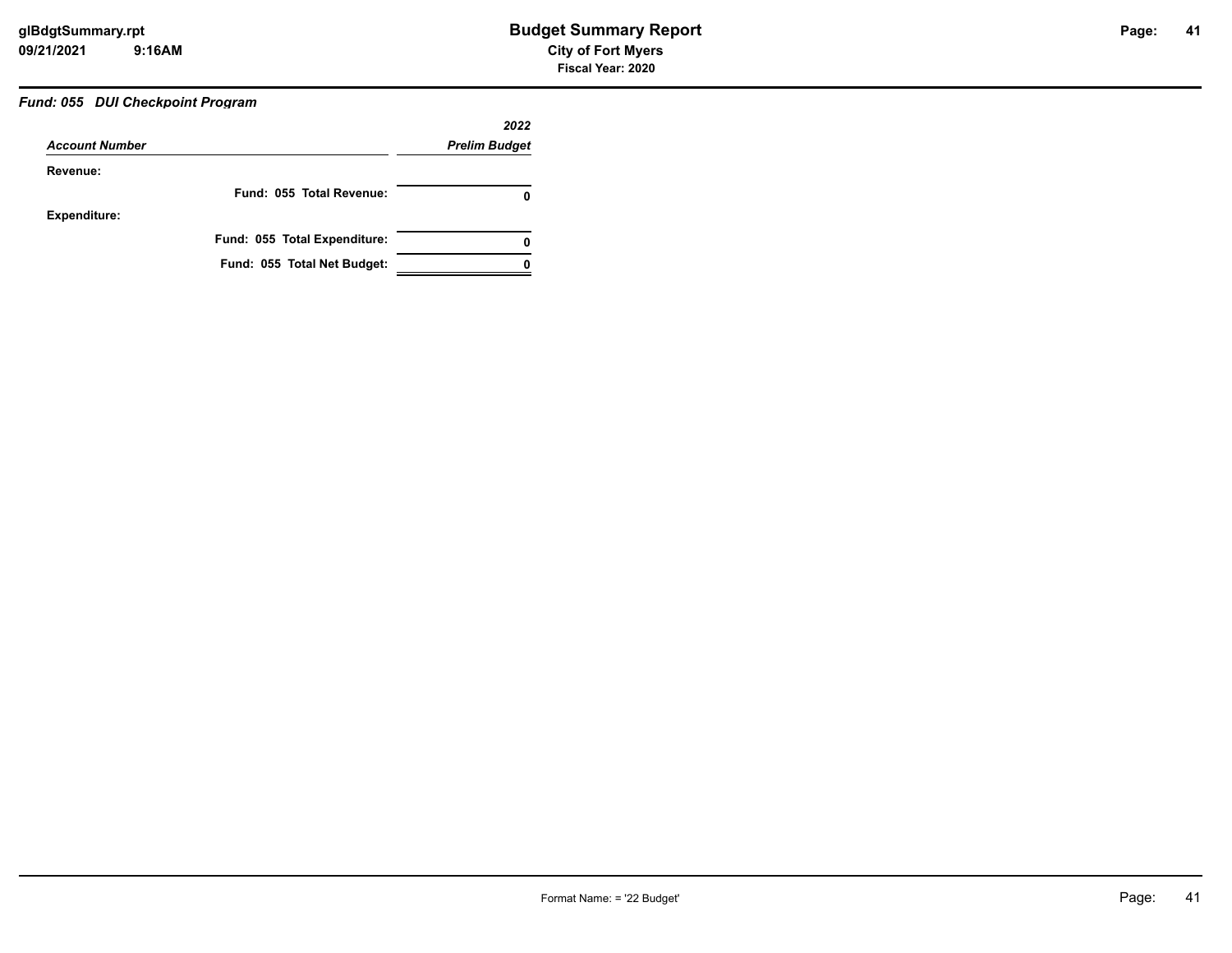# *Fund: 056 FDLE Buffer Zone Project*

|                       |                              | 2022                 |
|-----------------------|------------------------------|----------------------|
| <b>Account Number</b> |                              | <b>Prelim Budget</b> |
| Revenue:              |                              |                      |
|                       | Fund: 056 Total Revenue:     |                      |
| <b>Expenditure:</b>   |                              |                      |
|                       | Fund: 056 Total Expenditure: | 0                    |
|                       | Fund: 056 Total Net Budget:  |                      |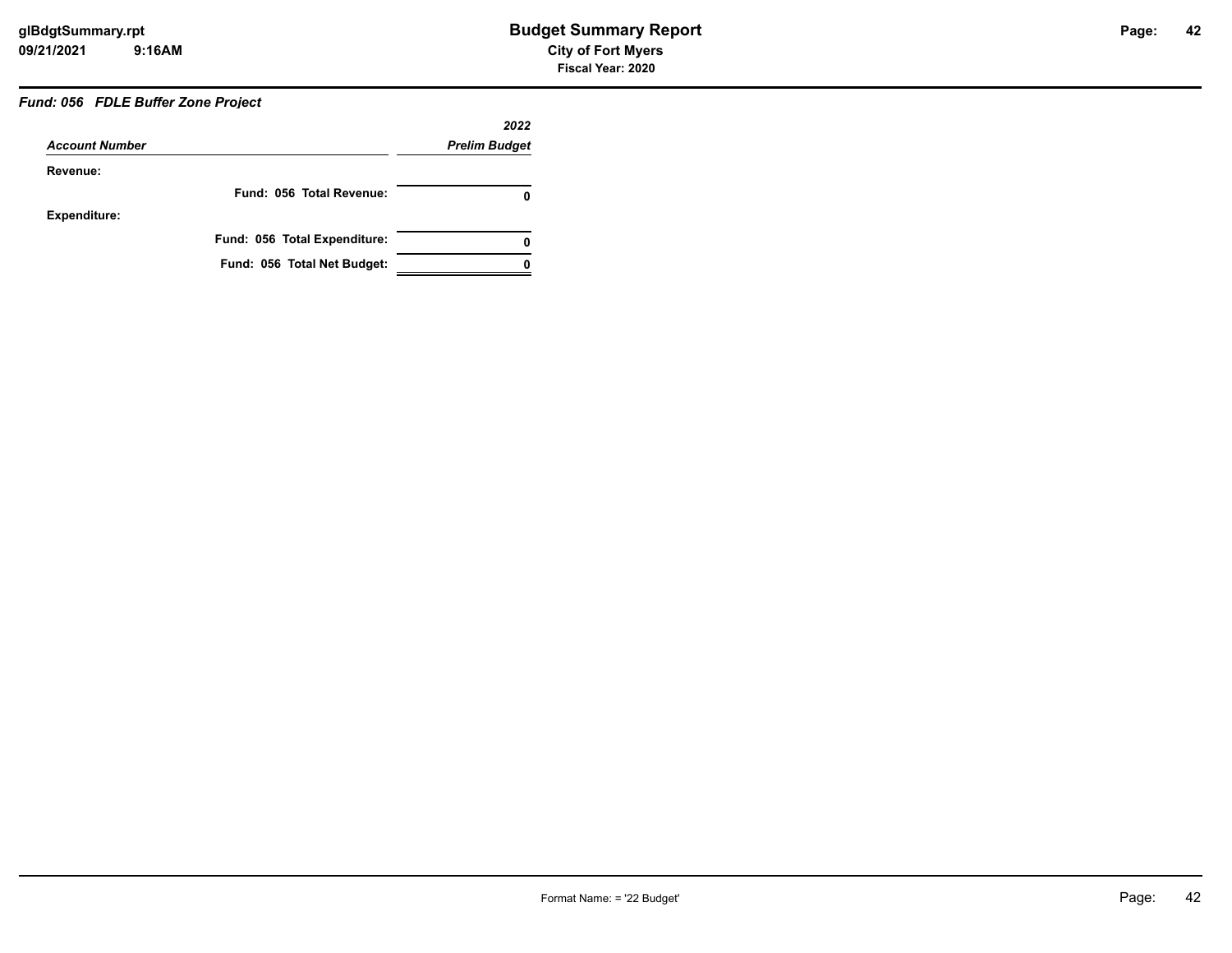#### *Fund: 057 Fire Dept WMD Equipment and Training*

|                       |                              | 2022                 |
|-----------------------|------------------------------|----------------------|
| <b>Account Number</b> |                              | <b>Prelim Budget</b> |
| Revenue:              |                              |                      |
|                       | Fund: 057 Total Revenue:     |                      |
| <b>Expenditure:</b>   |                              |                      |
|                       | Fund: 057 Total Expenditure: |                      |
|                       | Fund: 057 Total Net Budget:  |                      |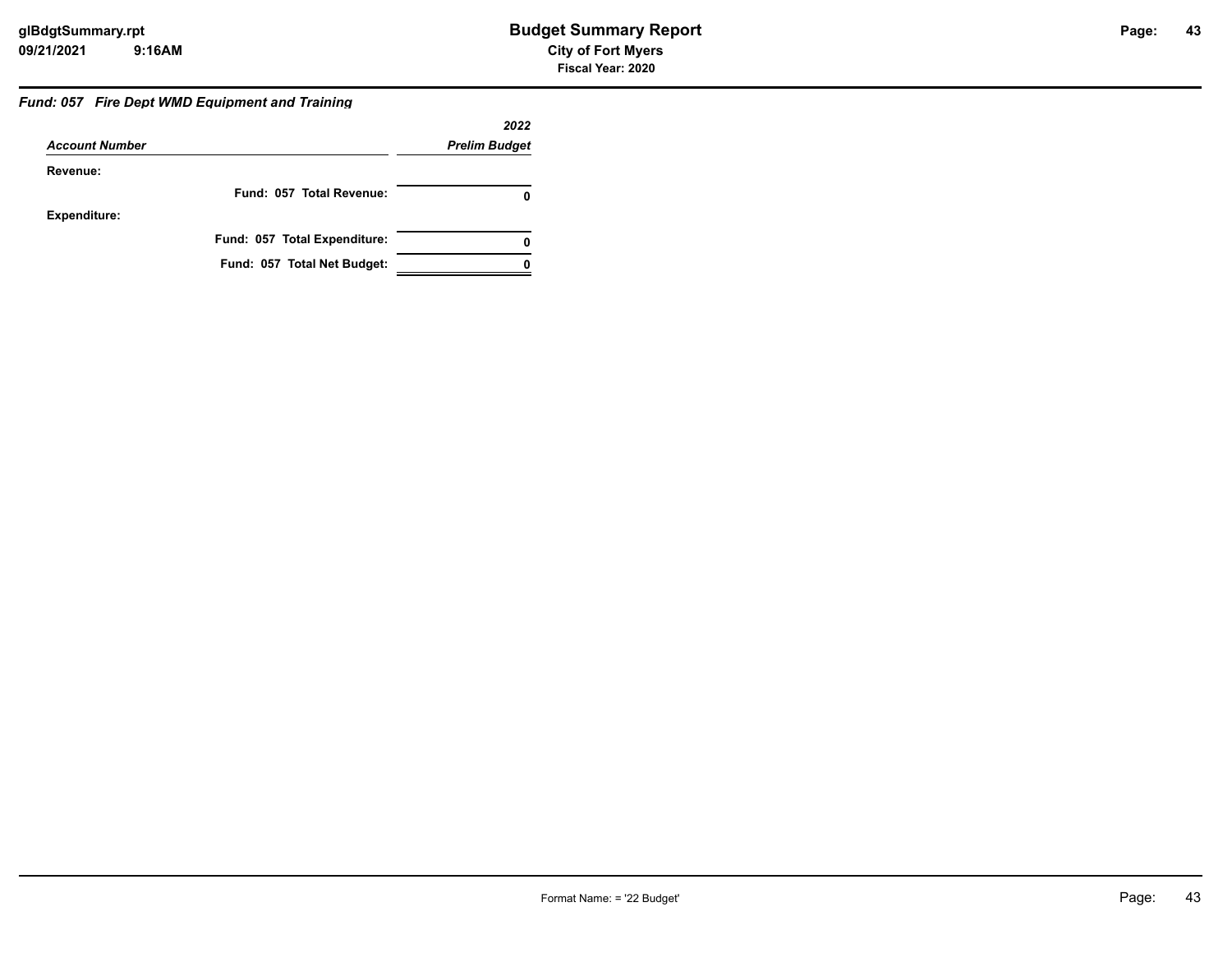# *Fund: 058 WCIND Grant 2007-2008*

|                       |                              | 2022                 |
|-----------------------|------------------------------|----------------------|
| <b>Account Number</b> |                              | <b>Prelim Budget</b> |
| Revenue:              |                              |                      |
|                       | Fund: 058 Total Revenue:     | O                    |
| <b>Expenditure:</b>   |                              |                      |
|                       | Fund: 058 Total Expenditure: | 0                    |
|                       | Fund: 058 Total Net Budget:  |                      |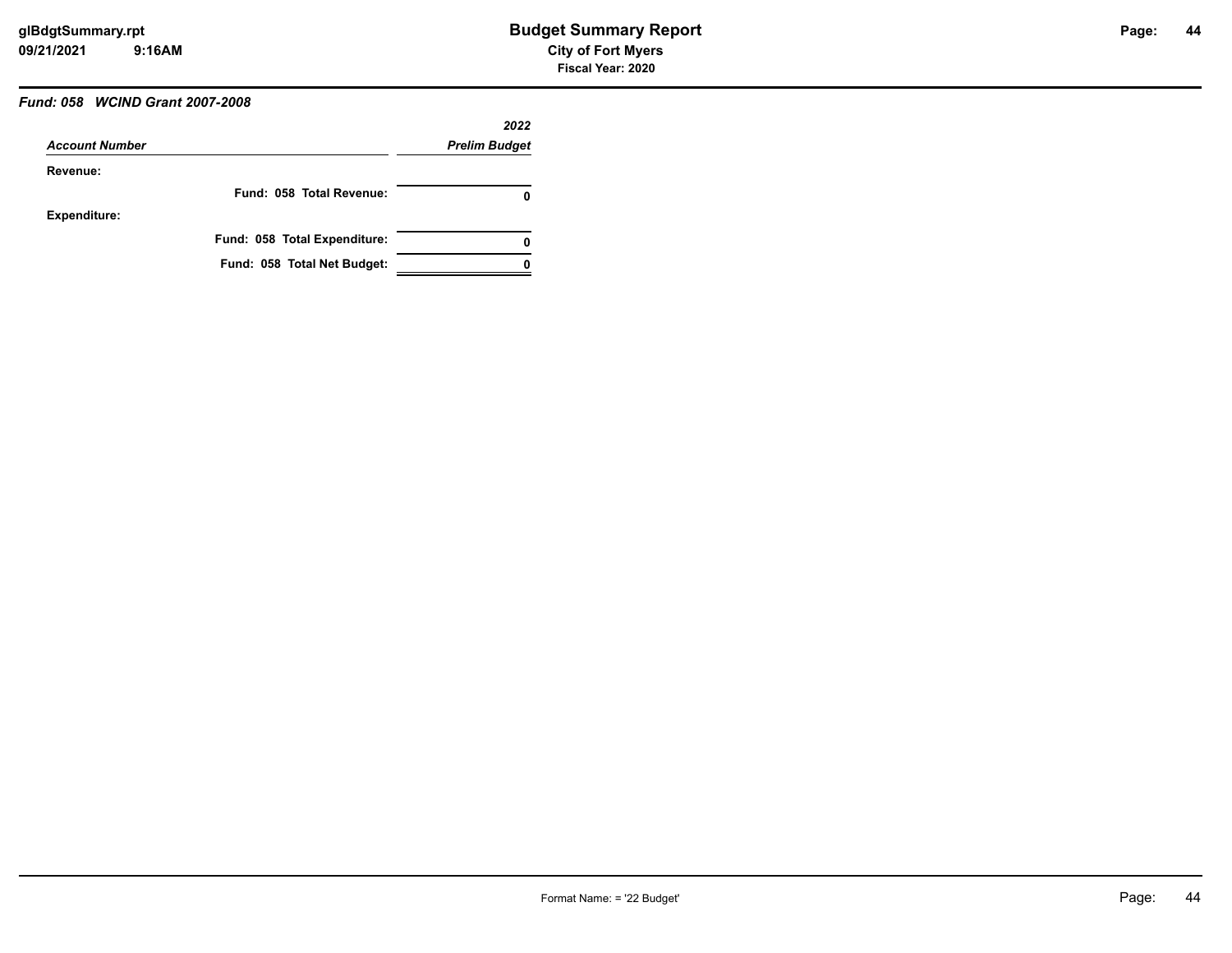### *Fund: 059 JAG Grant 2008*

|                       |                              | 2022                 |
|-----------------------|------------------------------|----------------------|
| <b>Account Number</b> |                              | <b>Prelim Budget</b> |
| Revenue:              |                              |                      |
|                       | Fund: 059 Total Revenue:     | 0                    |
| <b>Expenditure:</b>   |                              |                      |
|                       | Fund: 059 Total Expenditure: | 0                    |
|                       | Fund: 059 Total Net Budget:  |                      |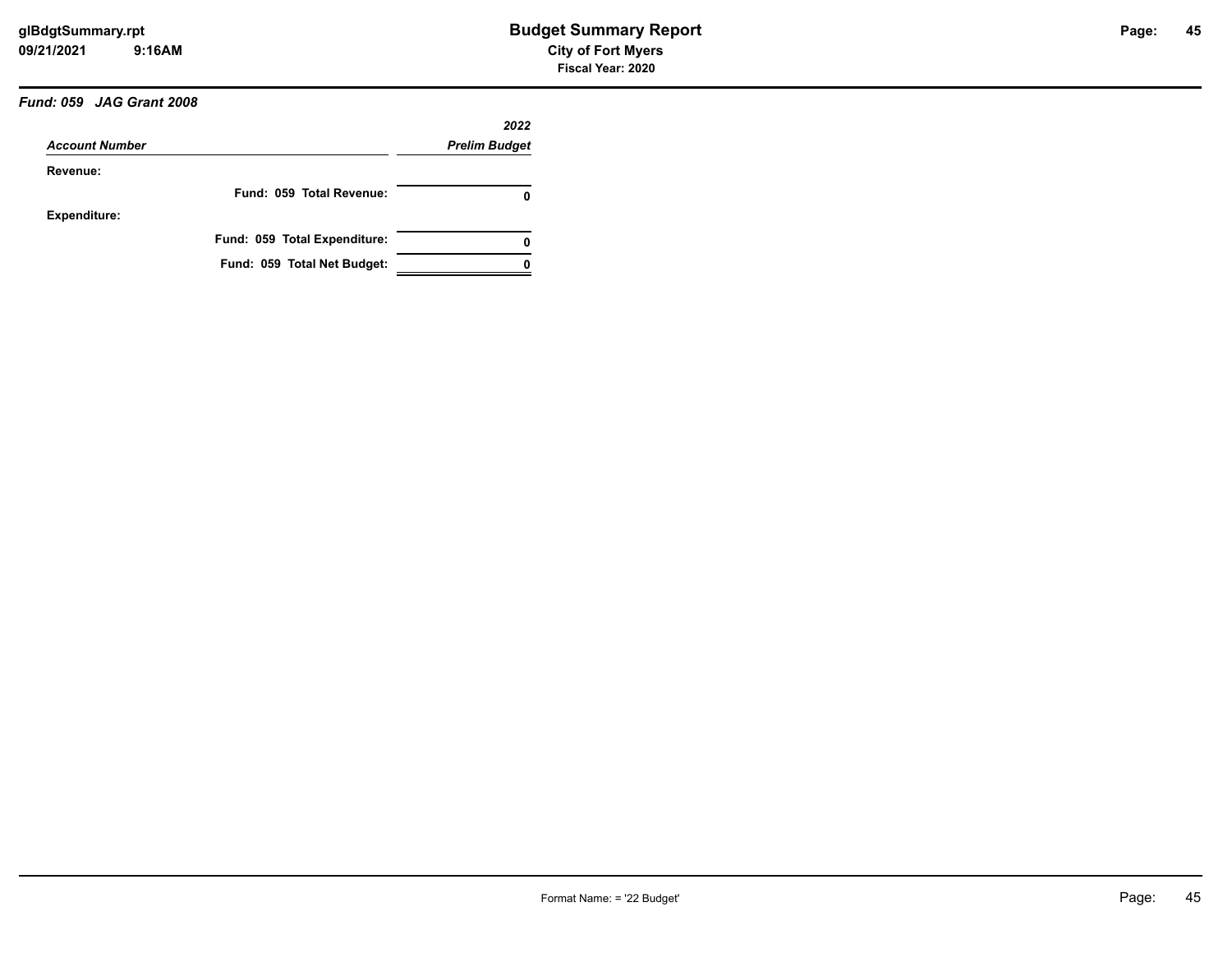#### *Fund: 060 Police Grants*

|                                          | 2022                 |
|------------------------------------------|----------------------|
| <b>Account Number</b>                    | <b>Prelim Budget</b> |
| Revenue:                                 |                      |
| 060-9360-381-0002 Trsf from General Fund | 13,200               |
| Fund: 060 Total Revenue:                 | 13,200               |
| Expenditure:                             |                      |
| Fund: 060 Total Expenditure:             | 0                    |
| Fund: 060 Total Net Budget:              | 13,200               |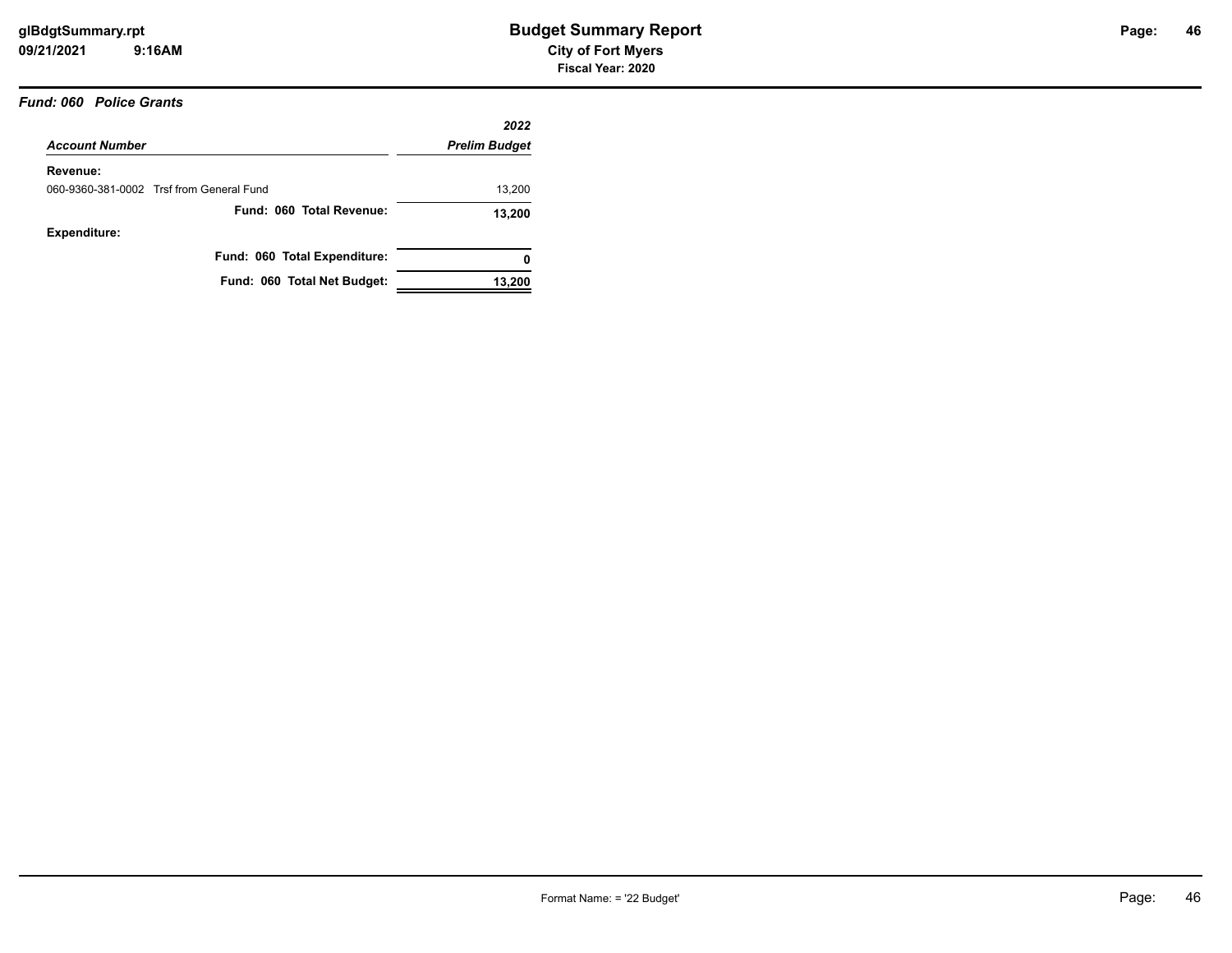#### *Fund: 061 Community Development Block Grant*

|                       |                              | 2022                 |
|-----------------------|------------------------------|----------------------|
| <b>Account Number</b> |                              | <b>Prelim Budget</b> |
| Revenue:              |                              |                      |
|                       | Fund: 061 Total Revenue:     |                      |
| <b>Expenditure:</b>   |                              |                      |
|                       | Fund: 061 Total Expenditure: | 0                    |
|                       | Fund: 061 Total Net Budget:  |                      |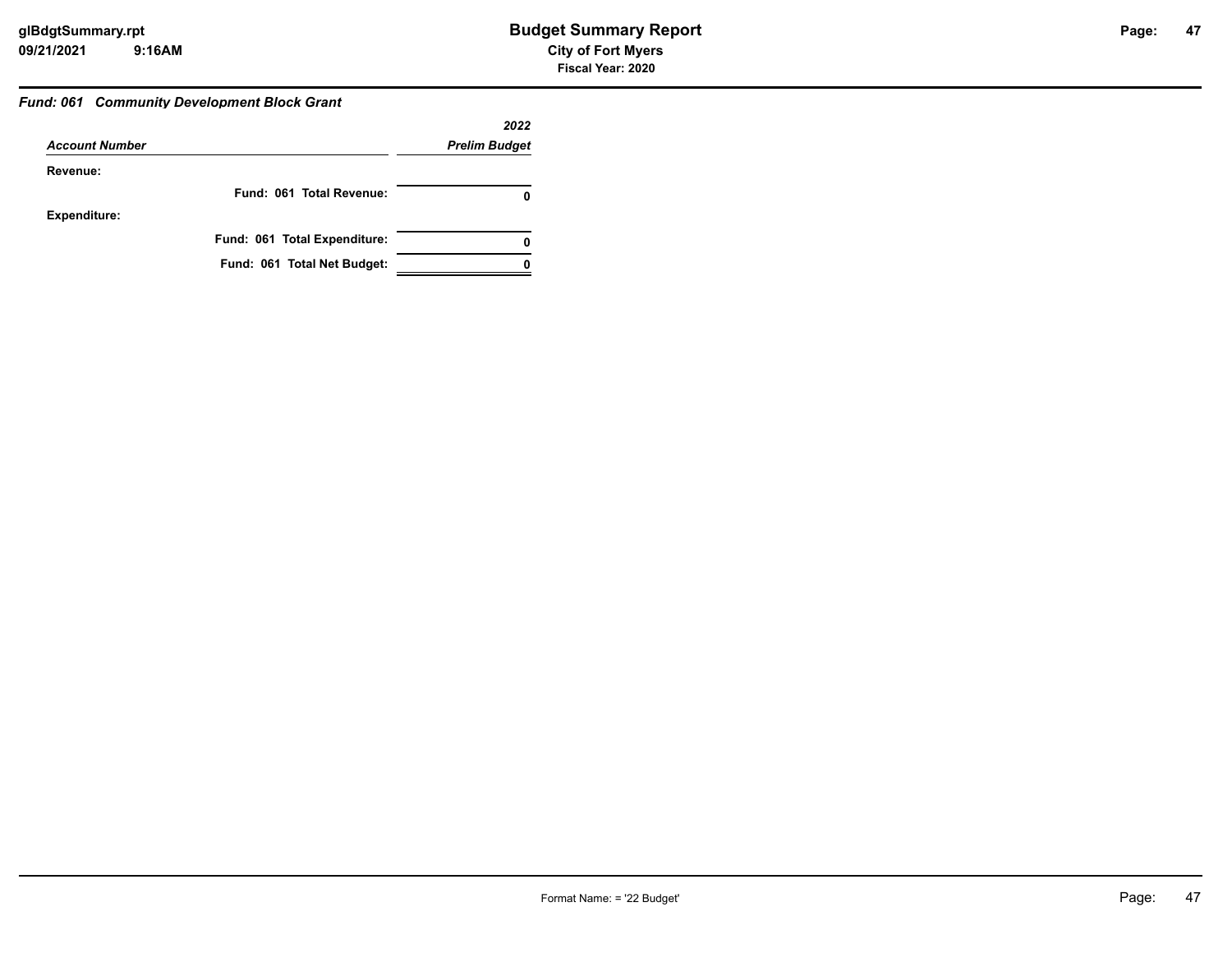# *Fund: 062 PSN - Anti-Gang IGP*

|                       |                              | 2022                 |
|-----------------------|------------------------------|----------------------|
| <b>Account Number</b> |                              | <b>Prelim Budget</b> |
| Revenue:              |                              |                      |
|                       | Fund: 062 Total Revenue:     | 0                    |
| <b>Expenditure:</b>   |                              |                      |
|                       | Fund: 062 Total Expenditure: | 0                    |
|                       | Fund: 062 Total Net Budget:  |                      |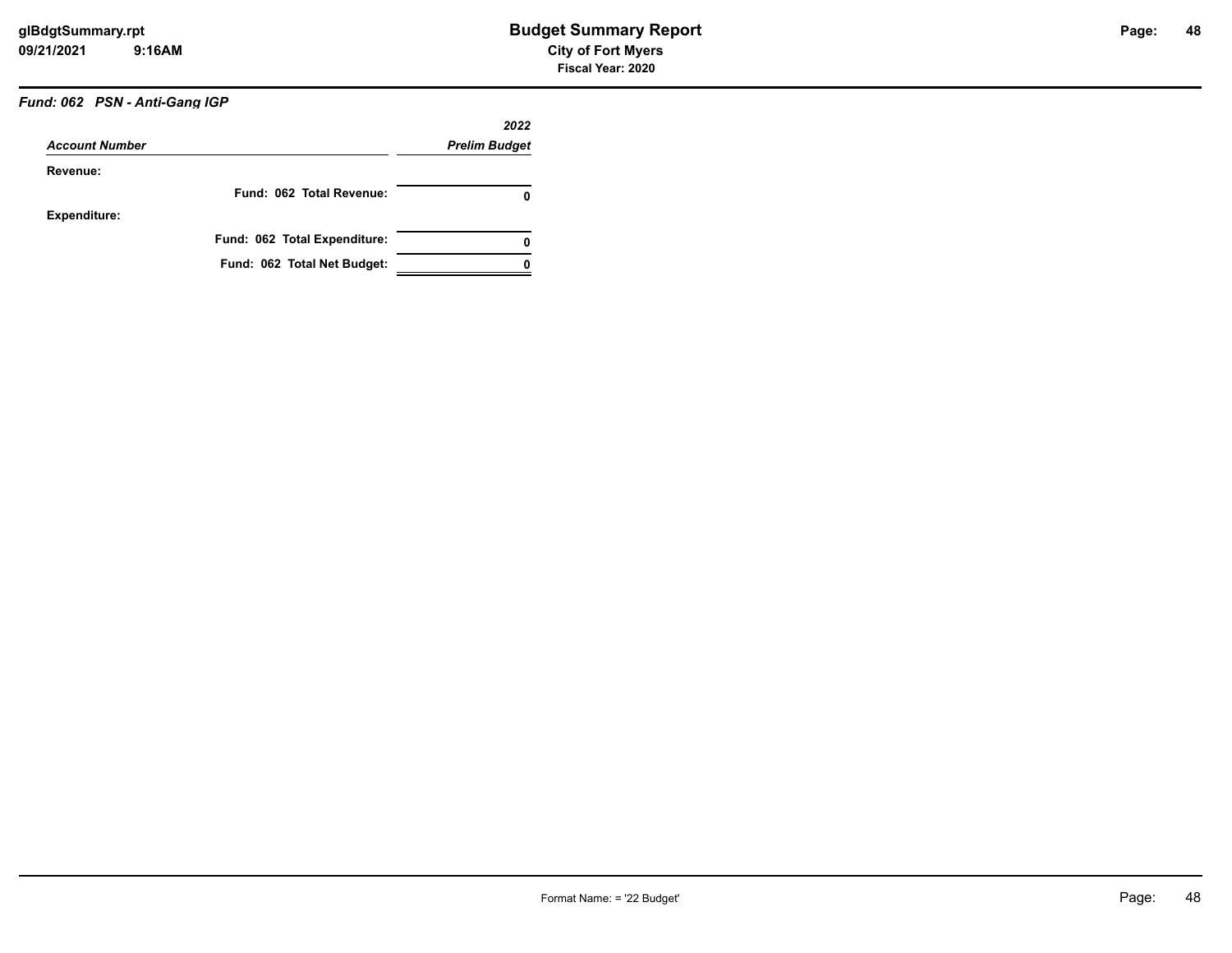# *Fund: 063 PSN - Gun VIP*

| <b>Account Number</b> |                              | 2022                 |
|-----------------------|------------------------------|----------------------|
|                       |                              | <b>Prelim Budget</b> |
| Revenue:              |                              |                      |
|                       | Fund: 063 Total Revenue:     | 0                    |
| <b>Expenditure:</b>   |                              |                      |
|                       | Fund: 063 Total Expenditure: | 0                    |
|                       | Fund: 063 Total Net Budget:  |                      |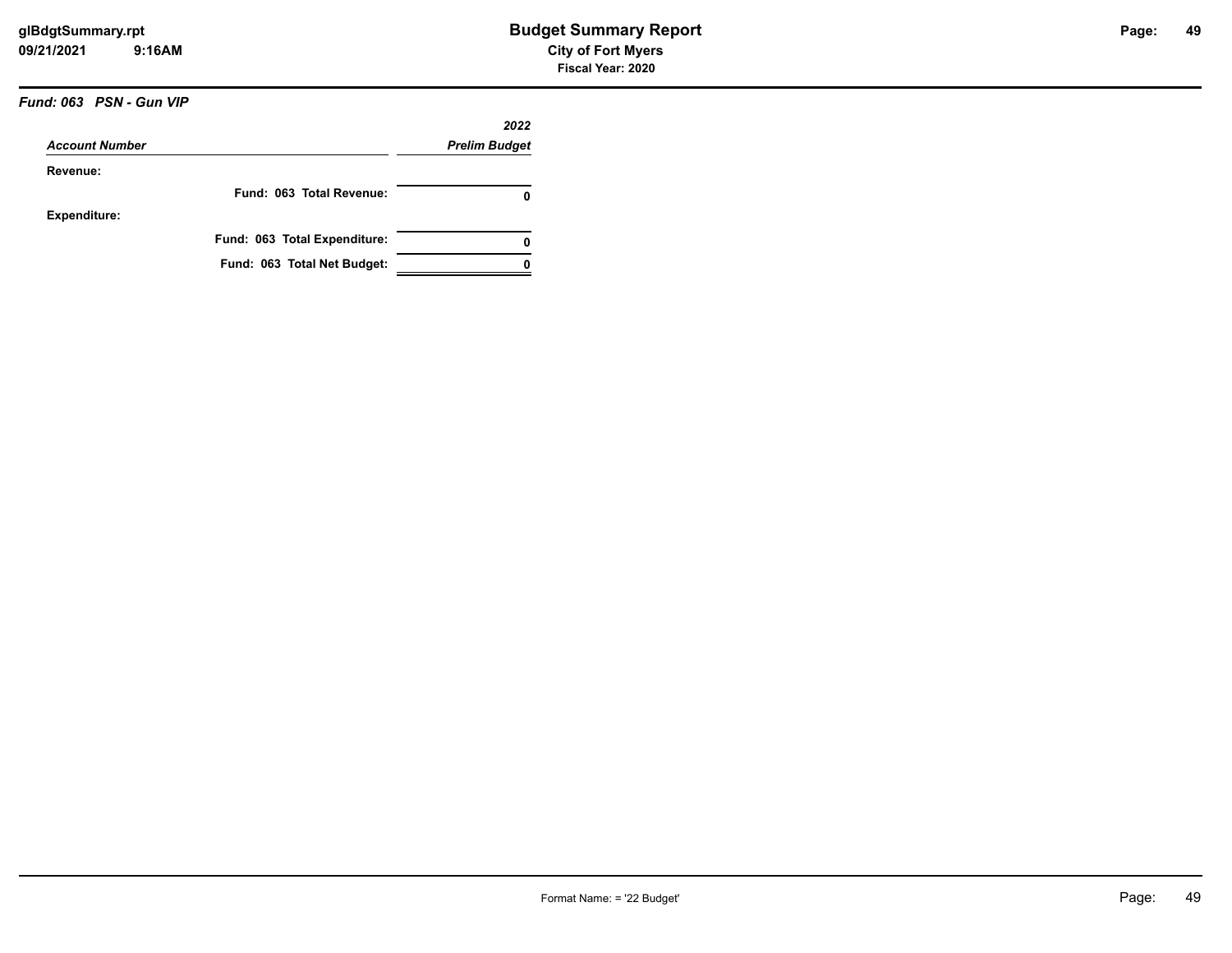# *Fund: 064 JAG Grant 2009*

|                       |                              | 2022                 |
|-----------------------|------------------------------|----------------------|
| <b>Account Number</b> |                              | <b>Prelim Budget</b> |
| Revenue:              |                              |                      |
|                       | Fund: 064 Total Revenue:     | 0                    |
| <b>Expenditure:</b>   |                              |                      |
|                       | Fund: 064 Total Expenditure: | 0                    |
|                       | Fund: 064 Total Net Budget:  |                      |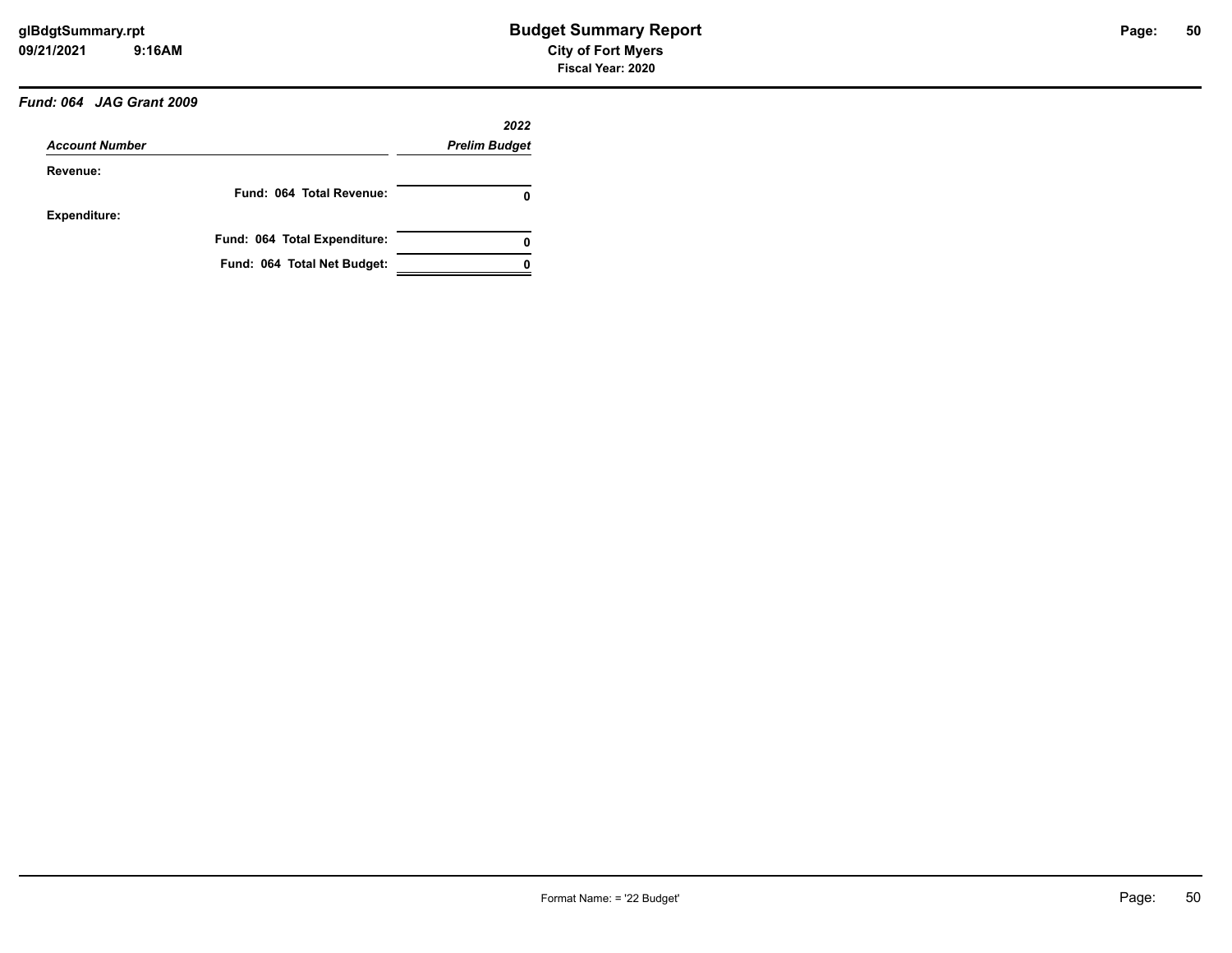### *Fund: 065 SHSGP HAZMAT Grant Program*

|                       |                              | 2022                 |
|-----------------------|------------------------------|----------------------|
| <b>Account Number</b> |                              | <b>Prelim Budget</b> |
| Revenue:              |                              |                      |
|                       | Fund: 065 Total Revenue:     | 0                    |
| <b>Expenditure:</b>   |                              |                      |
|                       | Fund: 065 Total Expenditure: | 0                    |
|                       | Fund: 065 Total Net Budget:  |                      |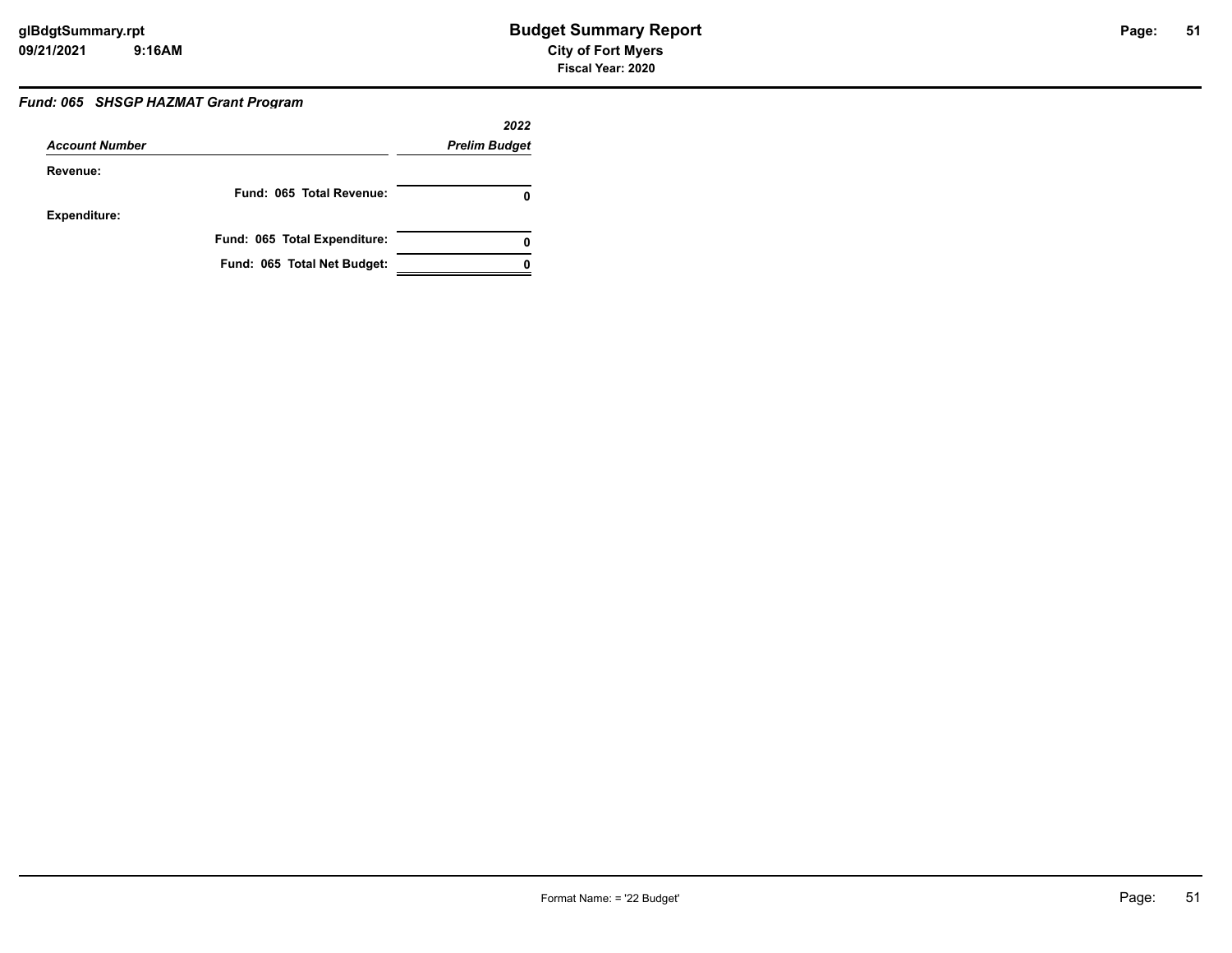#### *Fund: 066 COPS Fast Grant*

|                       |                              | 2022                 |
|-----------------------|------------------------------|----------------------|
| <b>Account Number</b> |                              | <b>Prelim Budget</b> |
| Expenditure:          |                              |                      |
|                       | Fund: 066 Total Expenditure: | 0                    |
|                       | Fund: 066 Total Net Budget:  | n                    |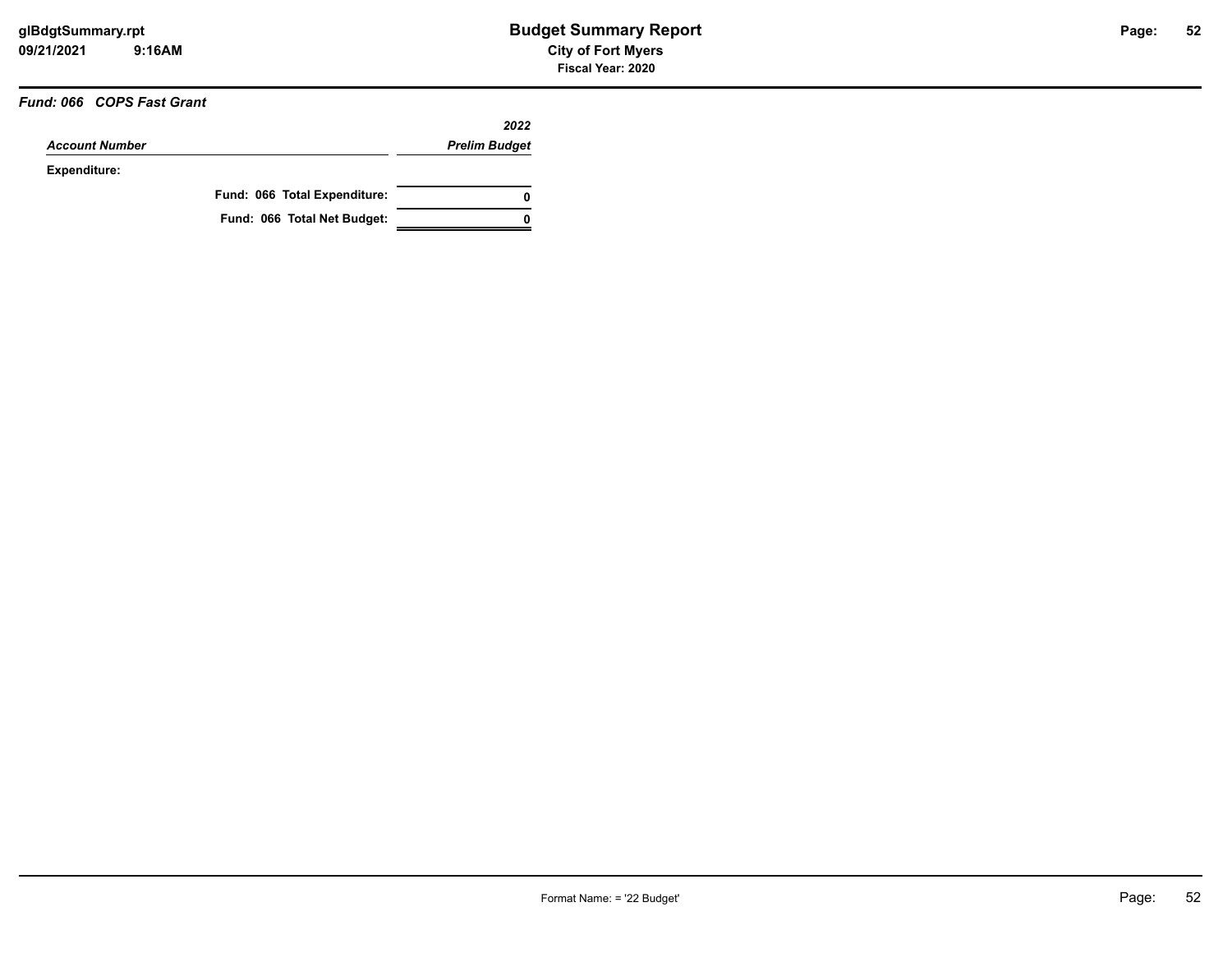# *Fund: 067 PSN - JAM Unit Grant 2008-2009*

|                       |                              | 2022                 |
|-----------------------|------------------------------|----------------------|
| <b>Account Number</b> |                              | <b>Prelim Budget</b> |
| Revenue:              |                              |                      |
|                       | Fund: 067 Total Revenue:     | 0                    |
| <b>Expenditure:</b>   |                              |                      |
|                       | Fund: 067 Total Expenditure: | 0                    |
|                       | Fund: 067 Total Net Budget:  |                      |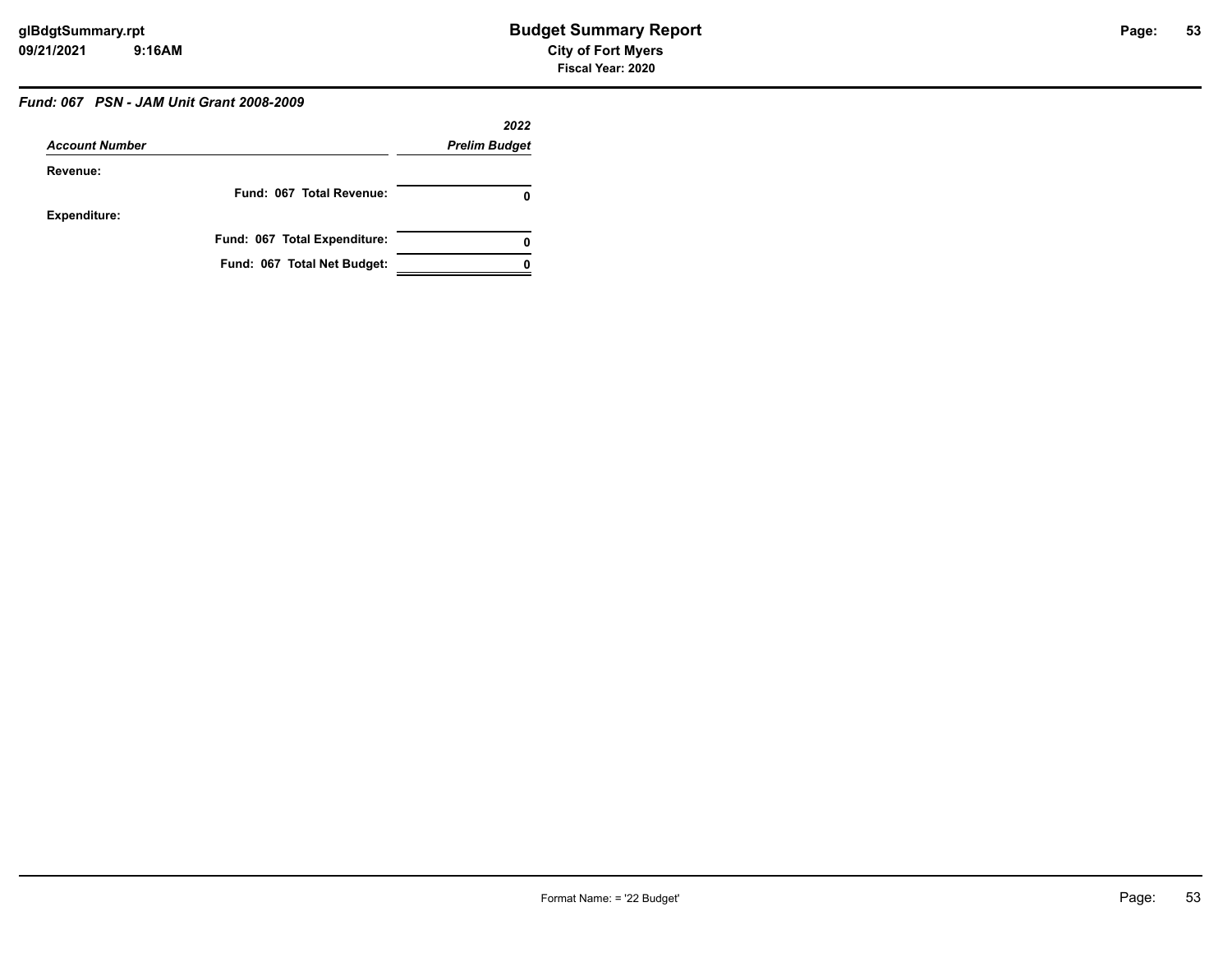#### *Fund: 068 FDLE Terrorism Prevention Gr 2008-2009*

|                       |                              | 2022                 |
|-----------------------|------------------------------|----------------------|
| <b>Account Number</b> |                              | <b>Prelim Budget</b> |
| Revenue:              |                              |                      |
|                       | Fund: 068 Total Revenue:     |                      |
| <b>Expenditure:</b>   |                              |                      |
|                       | Fund: 068 Total Expenditure: | 0                    |
|                       | Fund: 068 Total Net Budget:  |                      |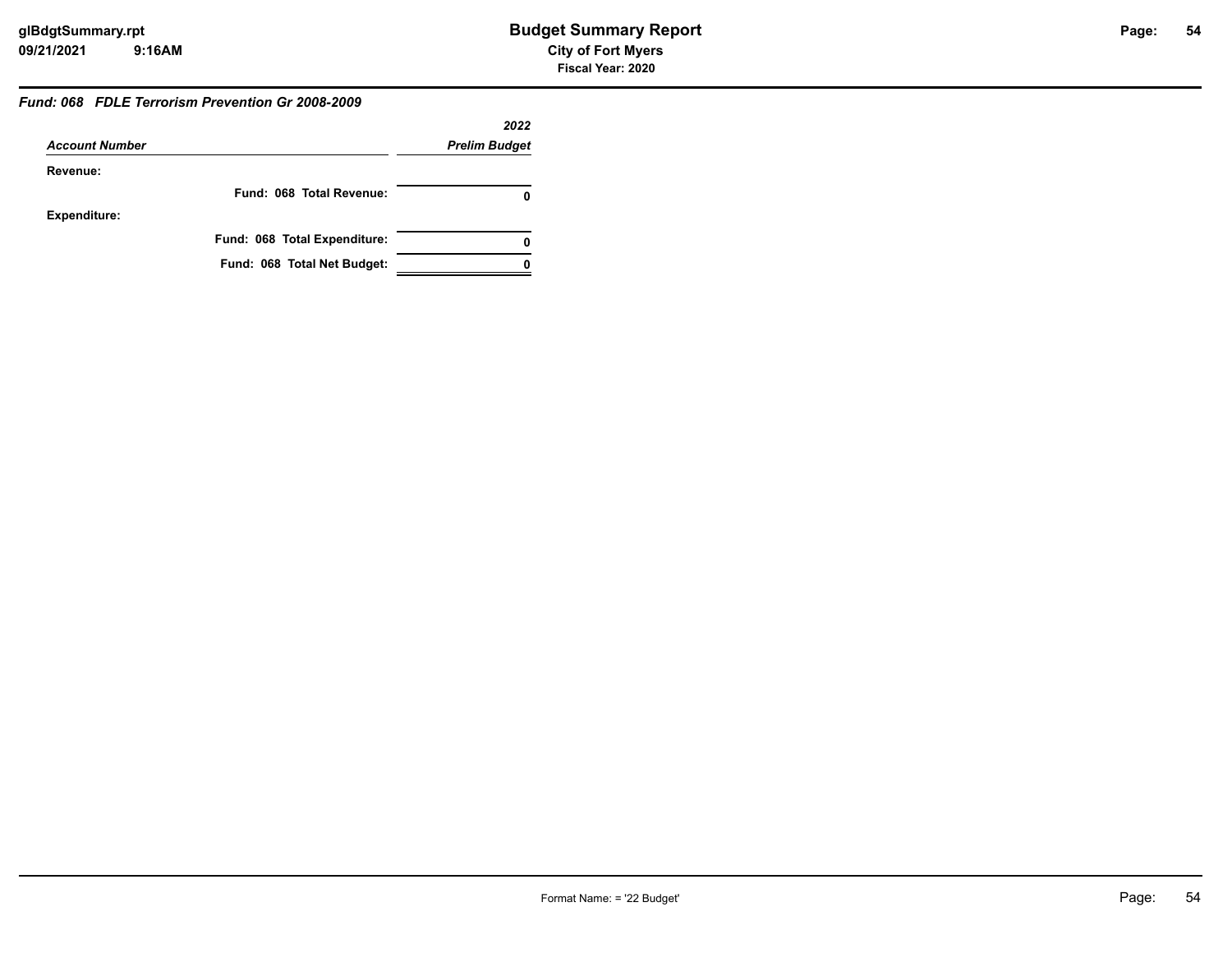# *Fund: 069 ARRA - JAG Grant 2009*

| <b>Account Number</b> |                              | 2022                 |
|-----------------------|------------------------------|----------------------|
|                       |                              | <b>Prelim Budget</b> |
| Revenue:              |                              |                      |
|                       | Fund: 069 Total Revenue:     | 0                    |
| <b>Expenditure:</b>   |                              |                      |
|                       | Fund: 069 Total Expenditure: | 0                    |
|                       | Fund: 069 Total Net Budget:  |                      |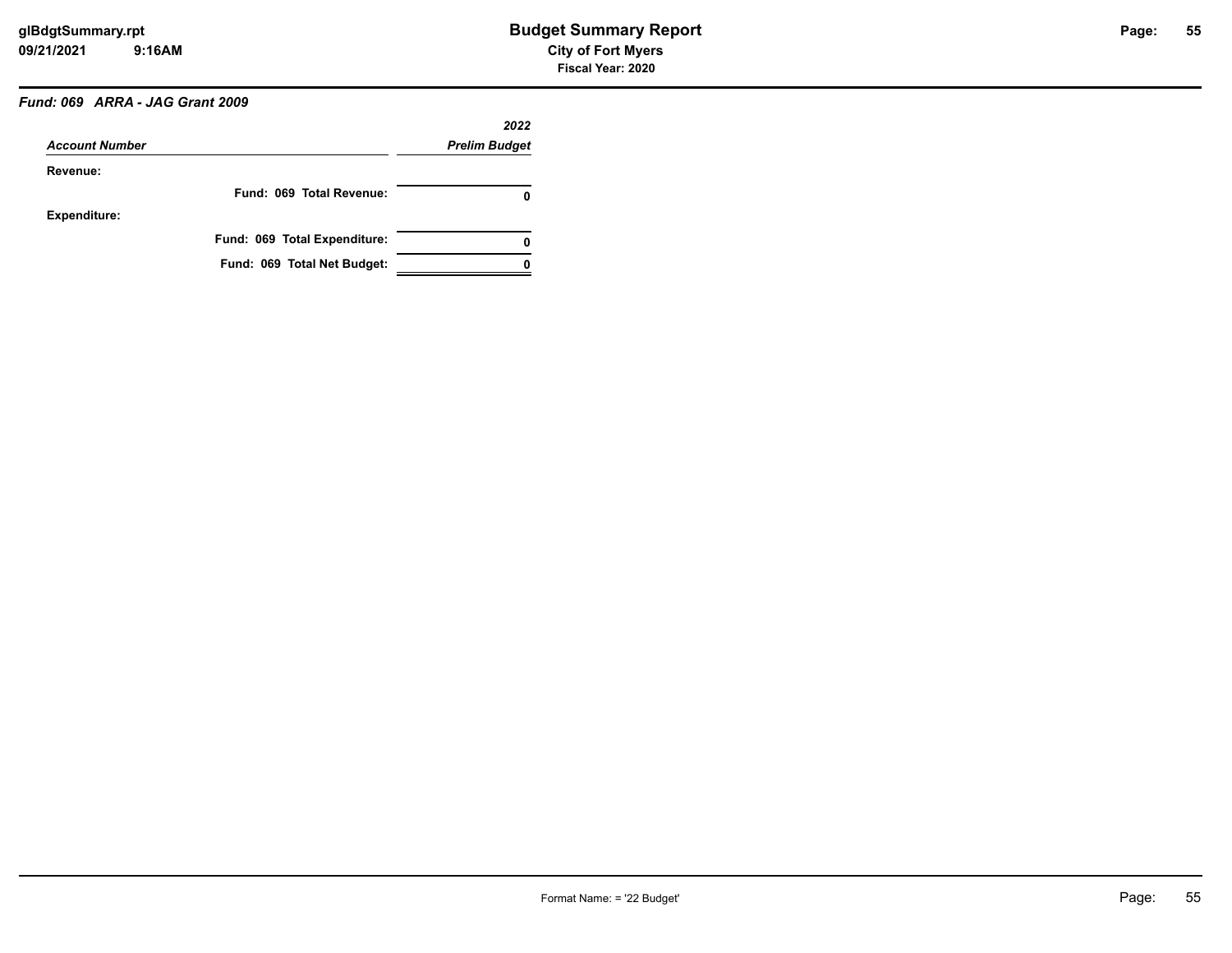#### *Fund: 070 Justice Assistance Grant Programs*

|                       |                              | 2022                 |
|-----------------------|------------------------------|----------------------|
| <b>Account Number</b> |                              | <b>Prelim Budget</b> |
| Revenue:              |                              |                      |
|                       | Fund: 070 Total Revenue:     |                      |
| <b>Expenditure:</b>   |                              |                      |
|                       | Fund: 070 Total Expenditure: |                      |
|                       | Fund: 070 Total Net Budget:  |                      |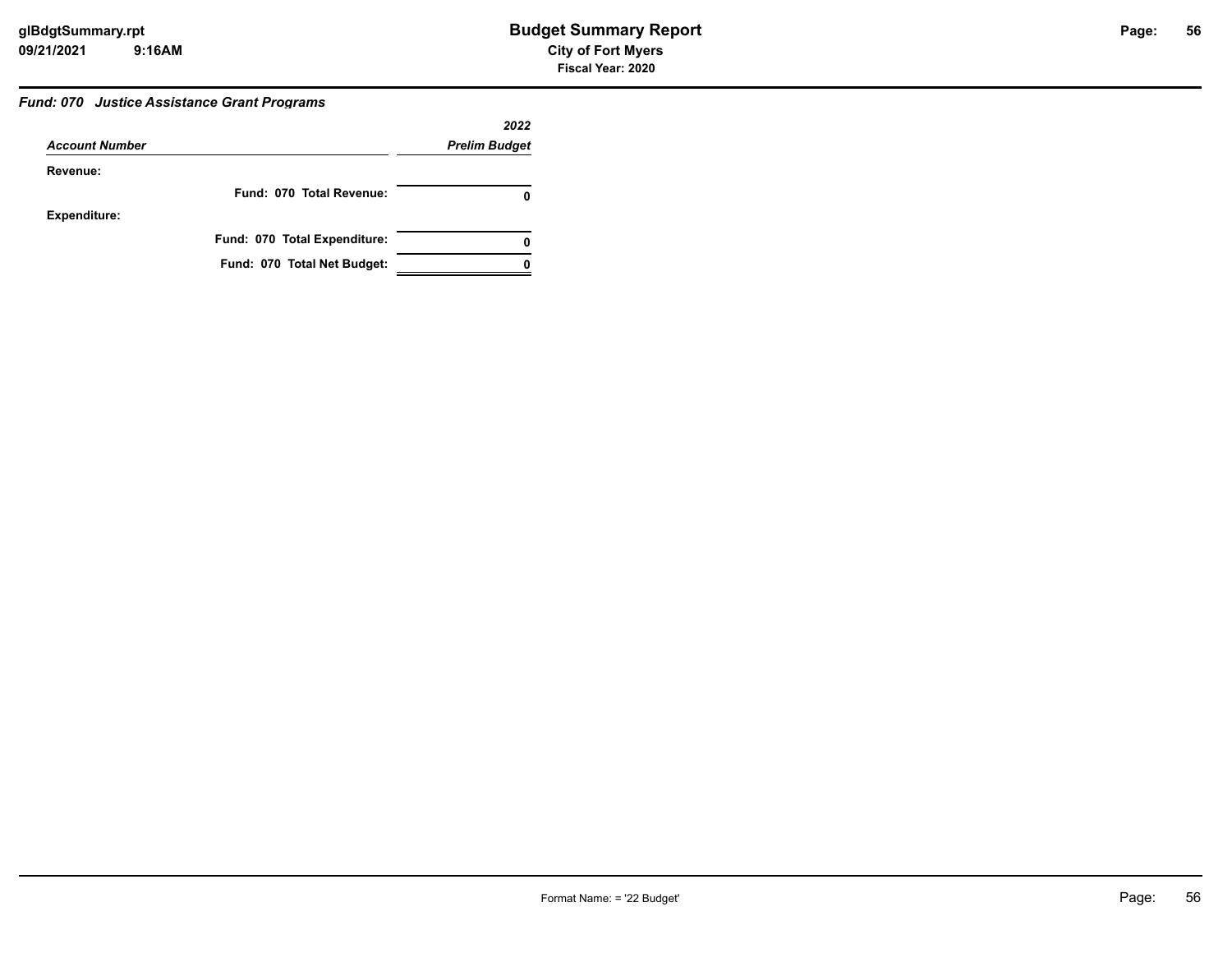# *Fund: 071 WCIND Grant 2009-2010*

|                       |                              | 2022                 |
|-----------------------|------------------------------|----------------------|
| <b>Account Number</b> |                              | <b>Prelim Budget</b> |
| Revenue:              |                              |                      |
|                       | Fund: 071 Total Revenue:     | 0                    |
| <b>Expenditure:</b>   |                              |                      |
|                       | Fund: 071 Total Expenditure: | 0                    |
|                       | Fund: 071 Total Net Budget:  |                      |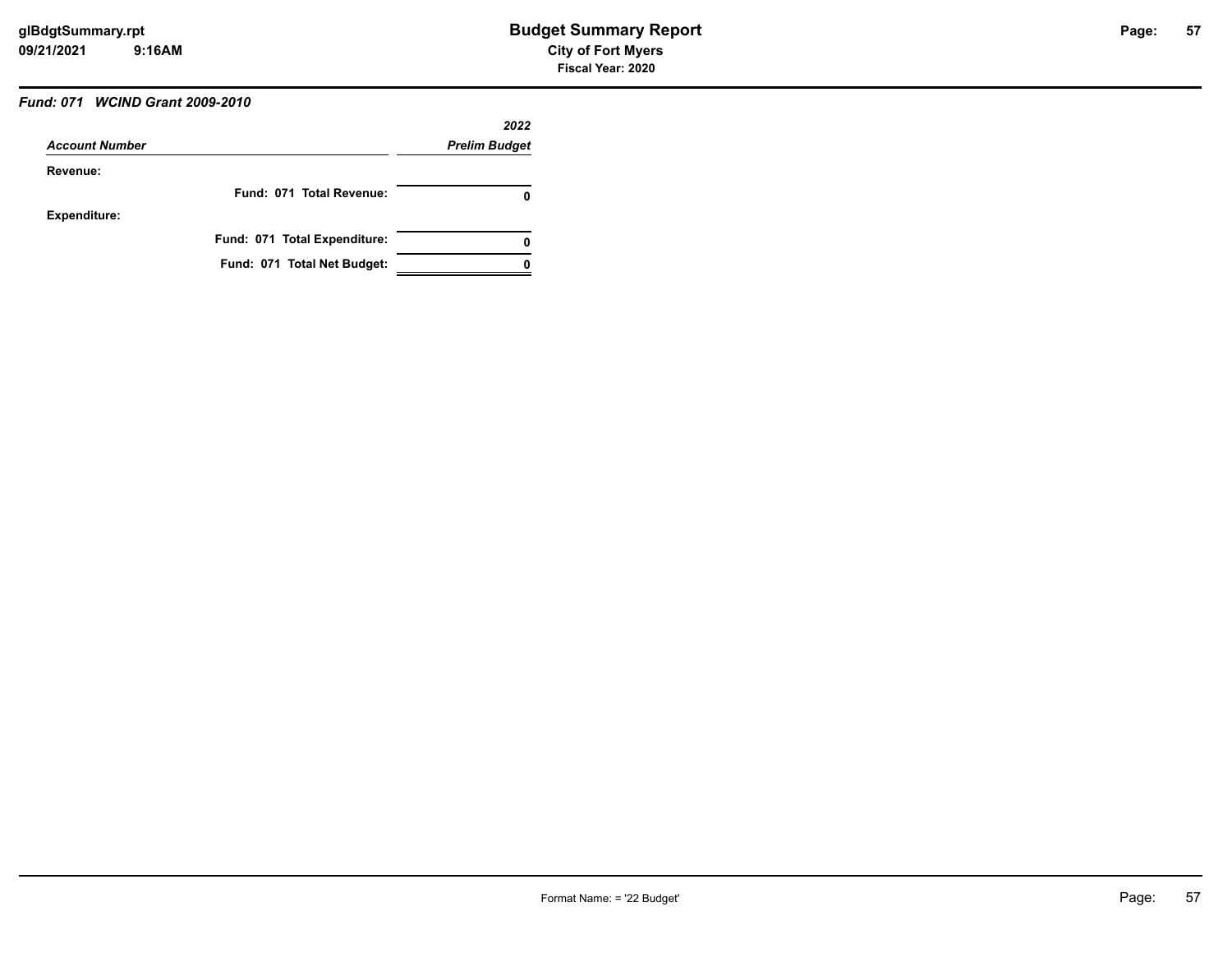#### *Fund: 072 PSN-Reduce Violent Crimes & Illegal Guns*

|                       |                              | 2022                 |
|-----------------------|------------------------------|----------------------|
| <b>Account Number</b> |                              | <b>Prelim Budget</b> |
| Revenue:              |                              |                      |
|                       | Fund: 072 Total Revenue:     |                      |
| <b>Expenditure:</b>   |                              |                      |
|                       | Fund: 072 Total Expenditure: | 0                    |
|                       | Fund: 072 Total Net Budget:  |                      |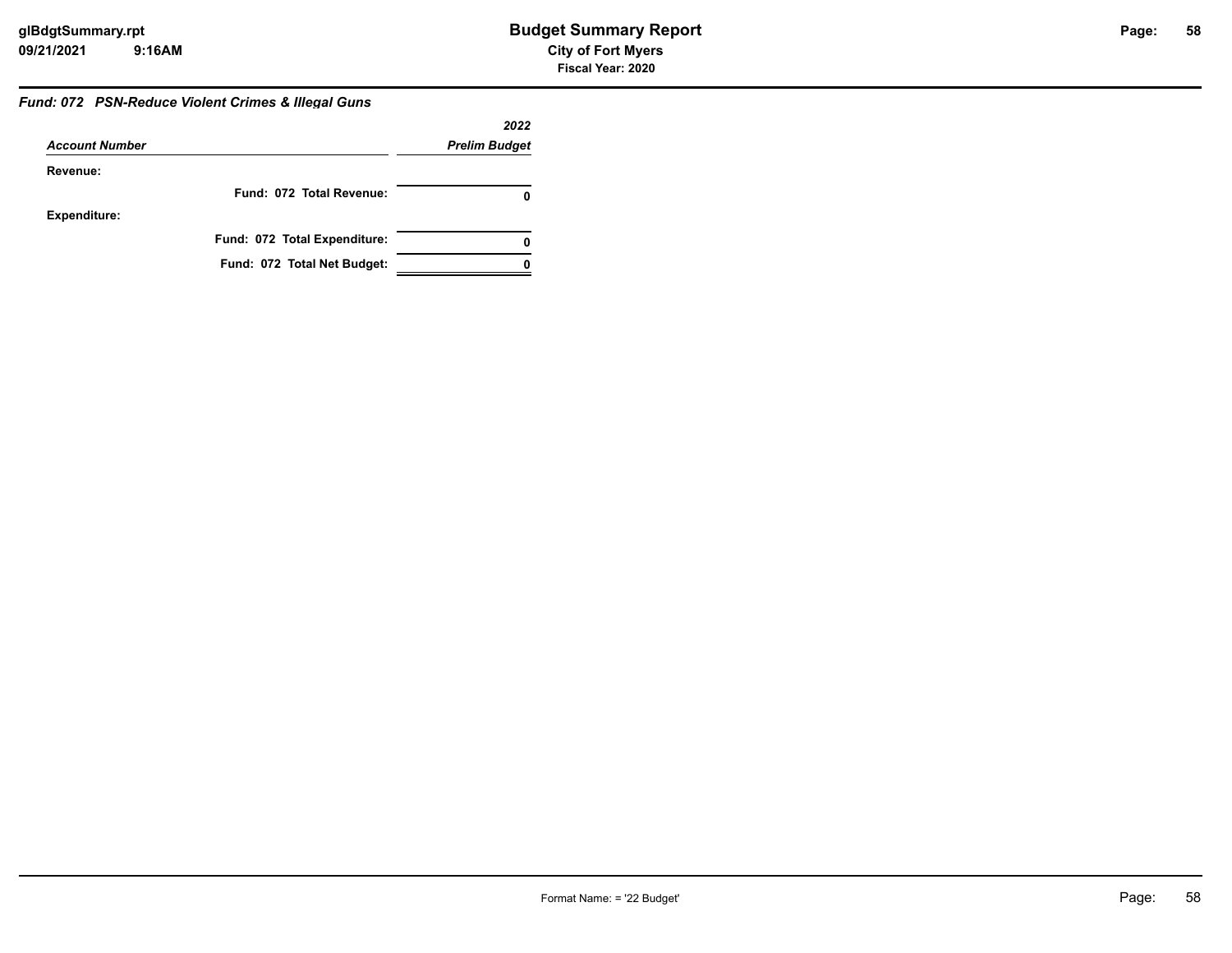# **59**

#### *Fund: 073 FDOT Grants for Police Programs*

|                       |                              | 2022                 |
|-----------------------|------------------------------|----------------------|
| <b>Account Number</b> |                              | <b>Prelim Budget</b> |
| Revenue:              |                              |                      |
|                       | Fund: 073 Total Revenue:     |                      |
| <b>Expenditure:</b>   |                              |                      |
|                       | Fund: 073 Total Expenditure: | 0                    |
|                       | Fund: 073 Total Net Budget:  |                      |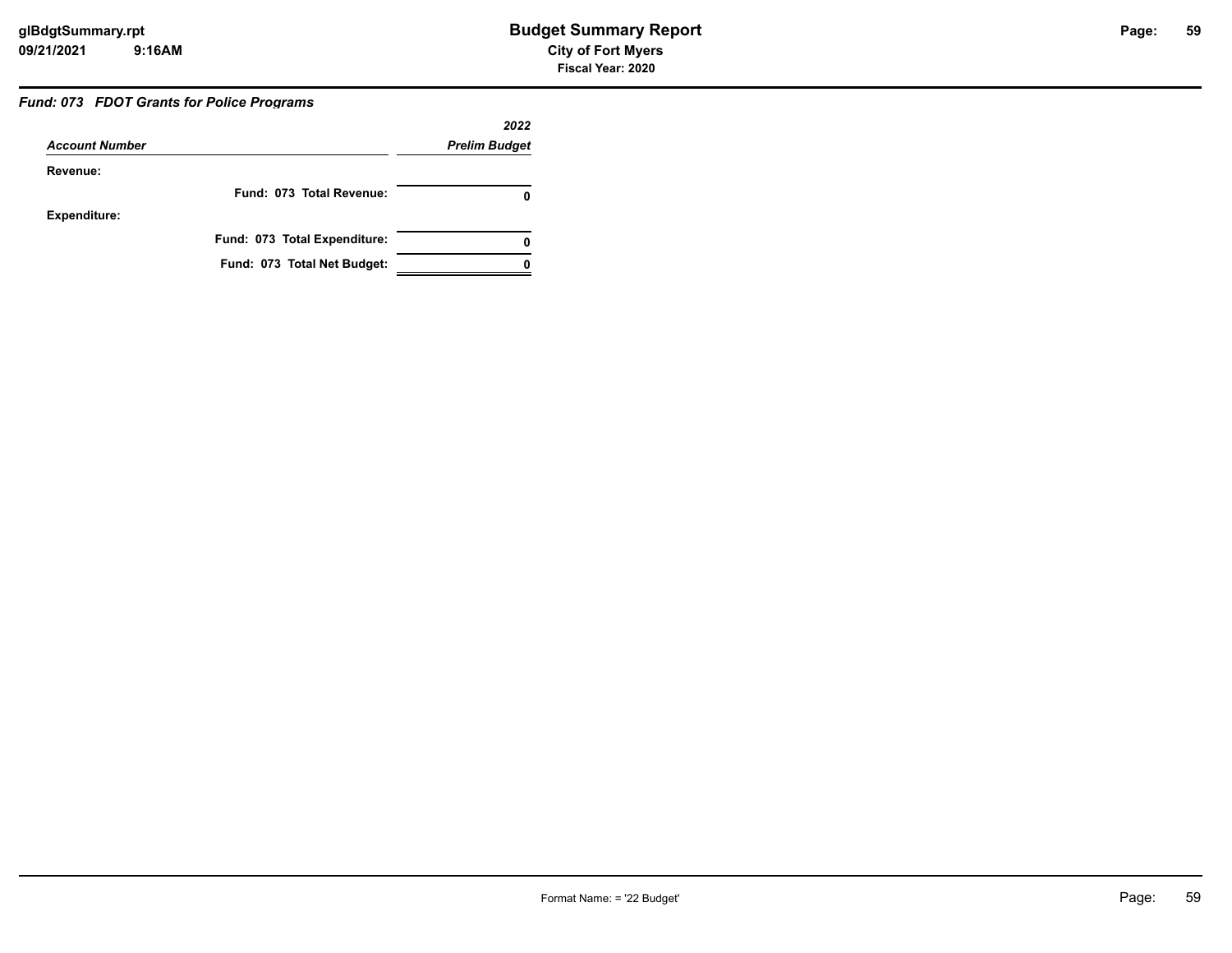#### *Fund: 074 FEMA Assistance to Firefighters Grants*

|                       |                              | 2022                 |
|-----------------------|------------------------------|----------------------|
| <b>Account Number</b> |                              | <b>Prelim Budget</b> |
| Revenue:              |                              |                      |
|                       | Fund: 074 Total Revenue:     |                      |
| <b>Expenditure:</b>   |                              |                      |
|                       | Fund: 074 Total Expenditure: |                      |
|                       | Fund: 074 Total Net Budget:  |                      |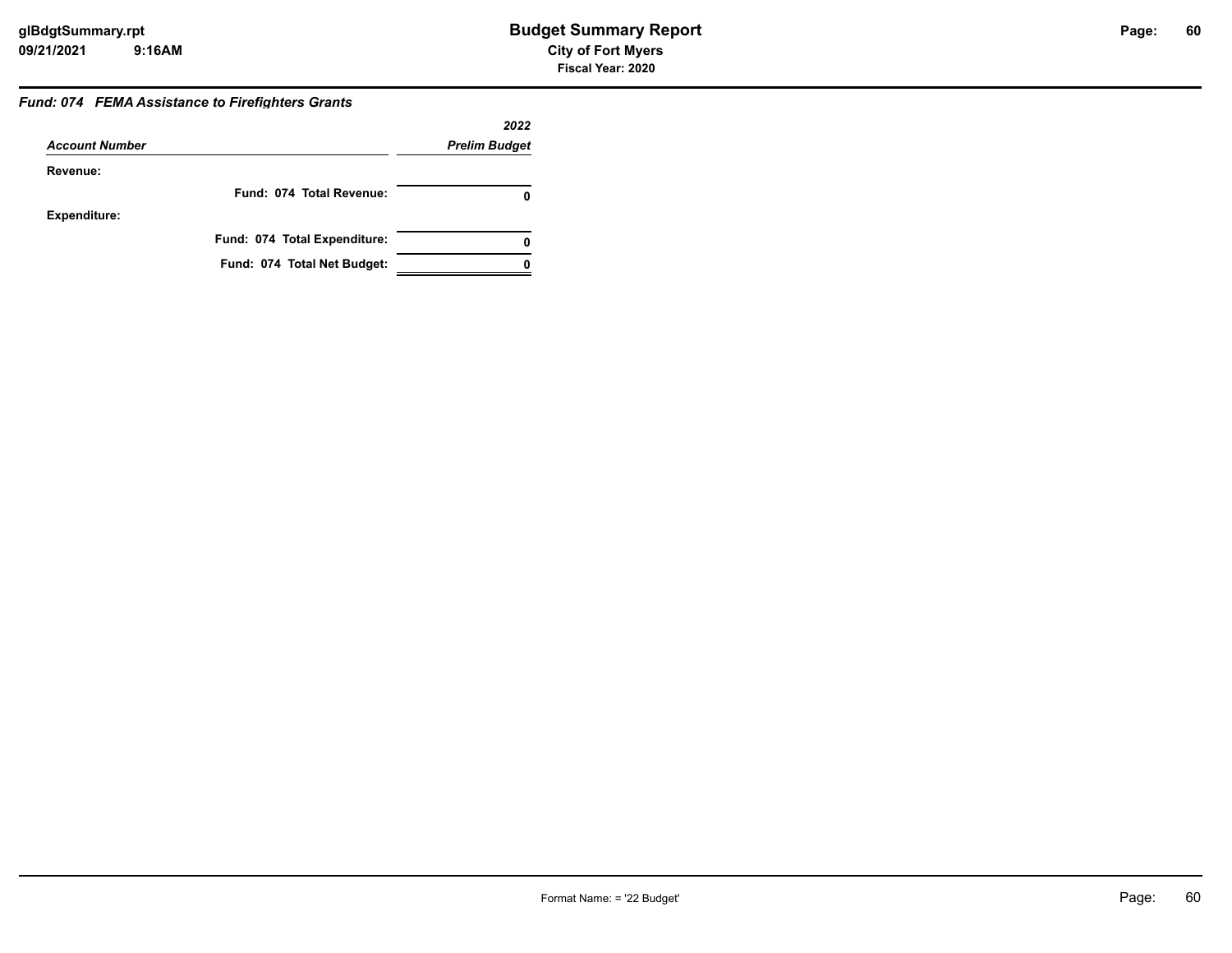# *Fund: 076 Weed and Seed IV*

|                       |                              | 2022                 |
|-----------------------|------------------------------|----------------------|
| <b>Account Number</b> |                              | <b>Prelim Budget</b> |
| Revenue:              |                              |                      |
|                       | Fund: 076 Total Revenue:     | 0                    |
| <b>Expenditure:</b>   |                              |                      |
|                       | Fund: 076 Total Expenditure: | 0                    |
|                       | Fund: 076 Total Net Budget:  |                      |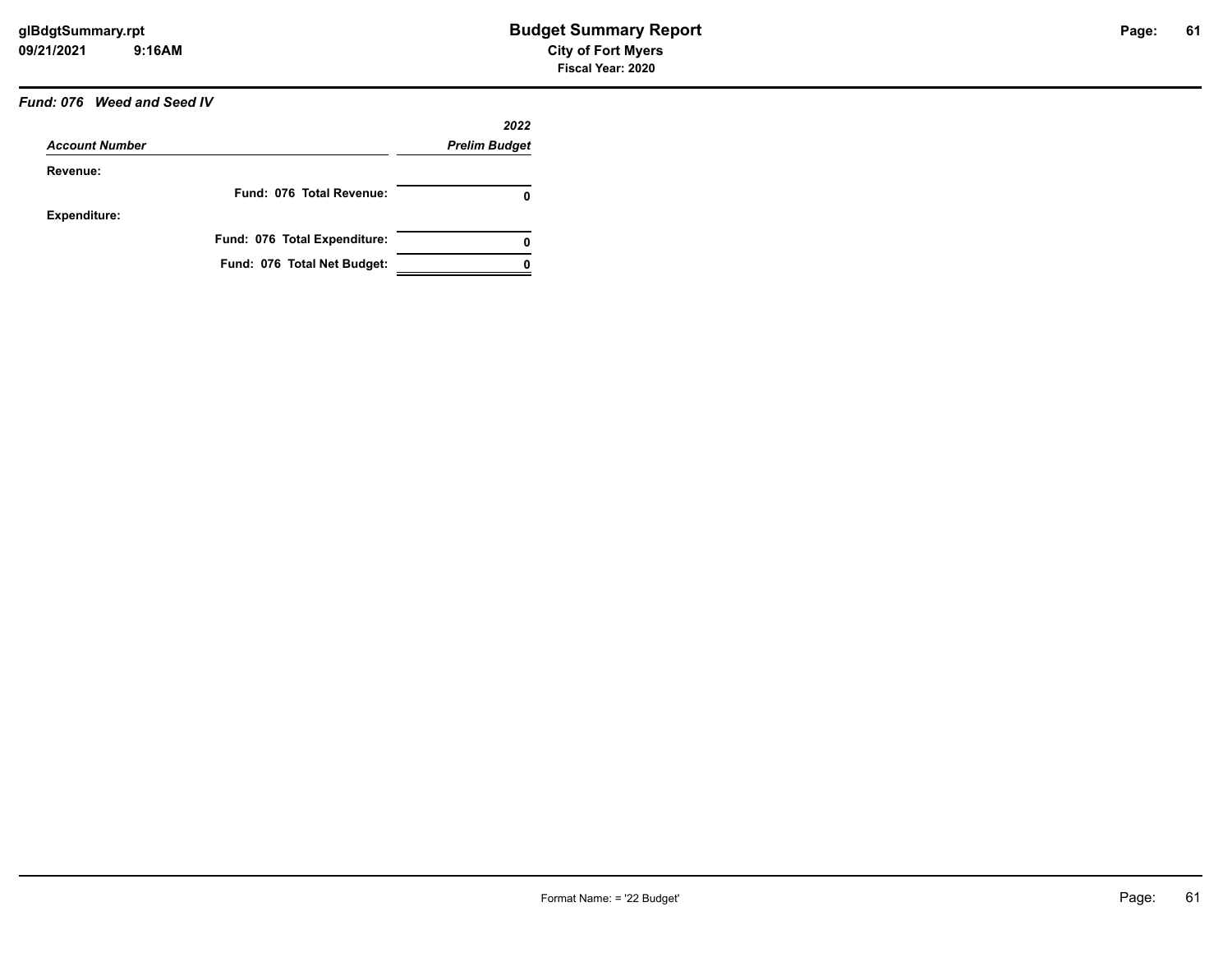# *Fund: 102 Land Acquisition Fund*

|                                      |                                                      | 2022                 |
|--------------------------------------|------------------------------------------------------|----------------------|
| <b>Account Number</b>                |                                                      | <b>Prelim Budget</b> |
| Revenue:                             |                                                      |                      |
| 102-0102-389-9010 Prior Year Surplus |                                                      | 75,400               |
|                                      | Fund: 102 Total Revenue:                             | 75,400               |
| <b>Expenditure:</b>                  |                                                      |                      |
|                                      | 102-0000-513-3110 Prof Svcs Investment/Earnings Fees | 400                  |
|                                      | 102-0102-511-3100 Prof Svcs (LAND ACQ)               | 35,000               |
|                                      | 102-0102-511-3400 Contract Svcs (LAND ACQ)           | 40,000               |
|                                      | Fund: 102 Total Expenditure:                         | 75,400               |
|                                      | Fund: 102 Total Net Budget:                          |                      |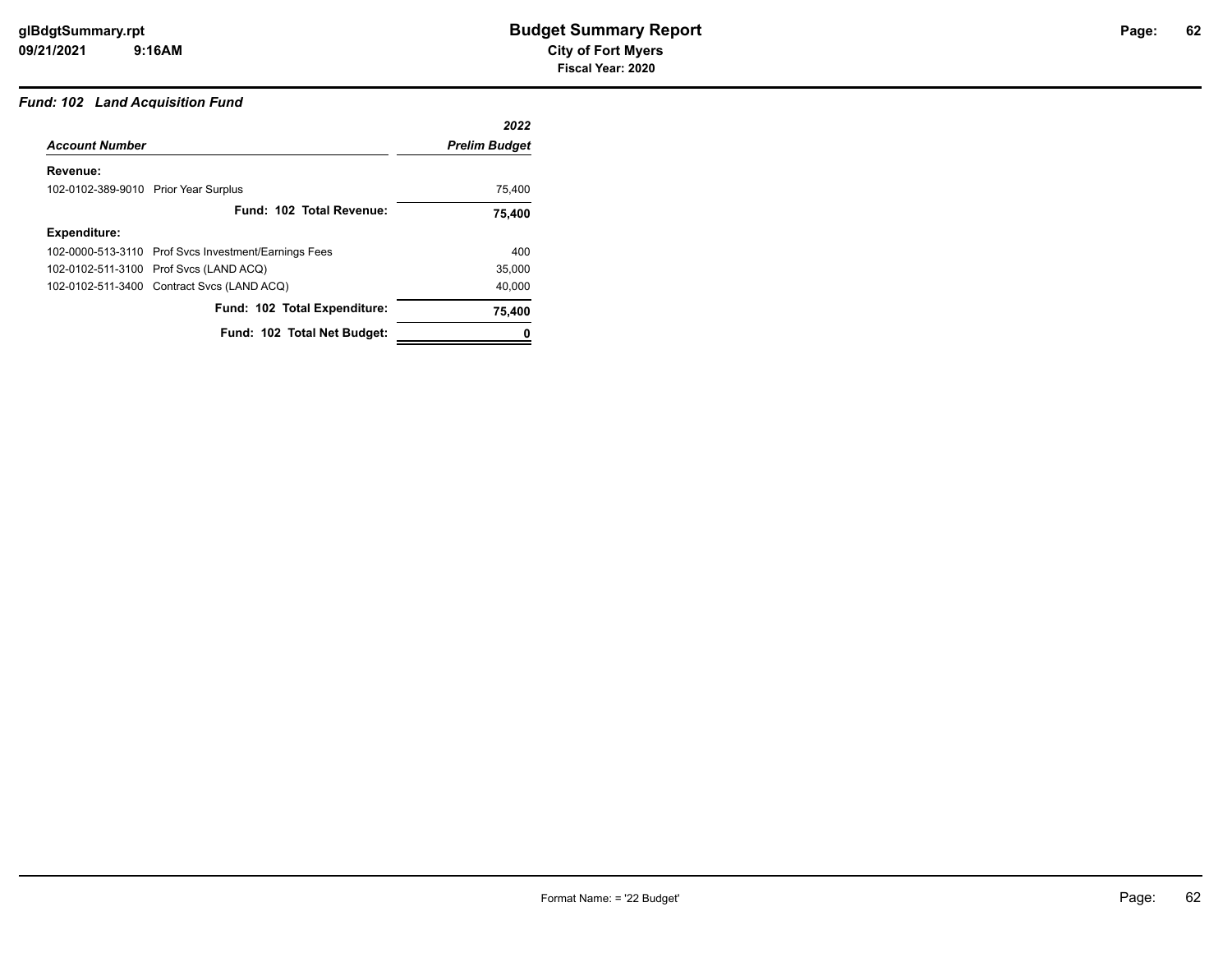#### *Fund: 103 Off Duty Pay - Police*

|                                      |                                                  | 2022                 |
|--------------------------------------|--------------------------------------------------|----------------------|
| <b>Account Number</b>                |                                                  | <b>Prelim Budget</b> |
| Revenue:                             |                                                  |                      |
| 103-1004-342-1042 Off Duty Pay-1     |                                                  | 650,000              |
|                                      | 103-1004-342-9001 Off Duty Pay Admin Fee         | 40,000               |
| 103-1004-389-9010 Prior Year Surplus |                                                  | 31,300               |
|                                      | Fund: 103 Total Revenue:                         | 721,300              |
| Expenditure:                         |                                                  |                      |
|                                      | 103-1004-521-1550 Police Off Duty Pay (ODP)      | 604,000              |
| 103-1004-521-2100 FICA Tax (ODP)     |                                                  | 46,000               |
|                                      | 103-1004-587-9002 Intrafund Trsf to General Fund | 31,300               |
|                                      | 103-9998-521-9998 Off Duty Pay Reserves          | 40.000               |
|                                      | Fund: 103 Total Expenditure:                     | 721,300              |
|                                      | Fund: 103 Total Net Budget:                      |                      |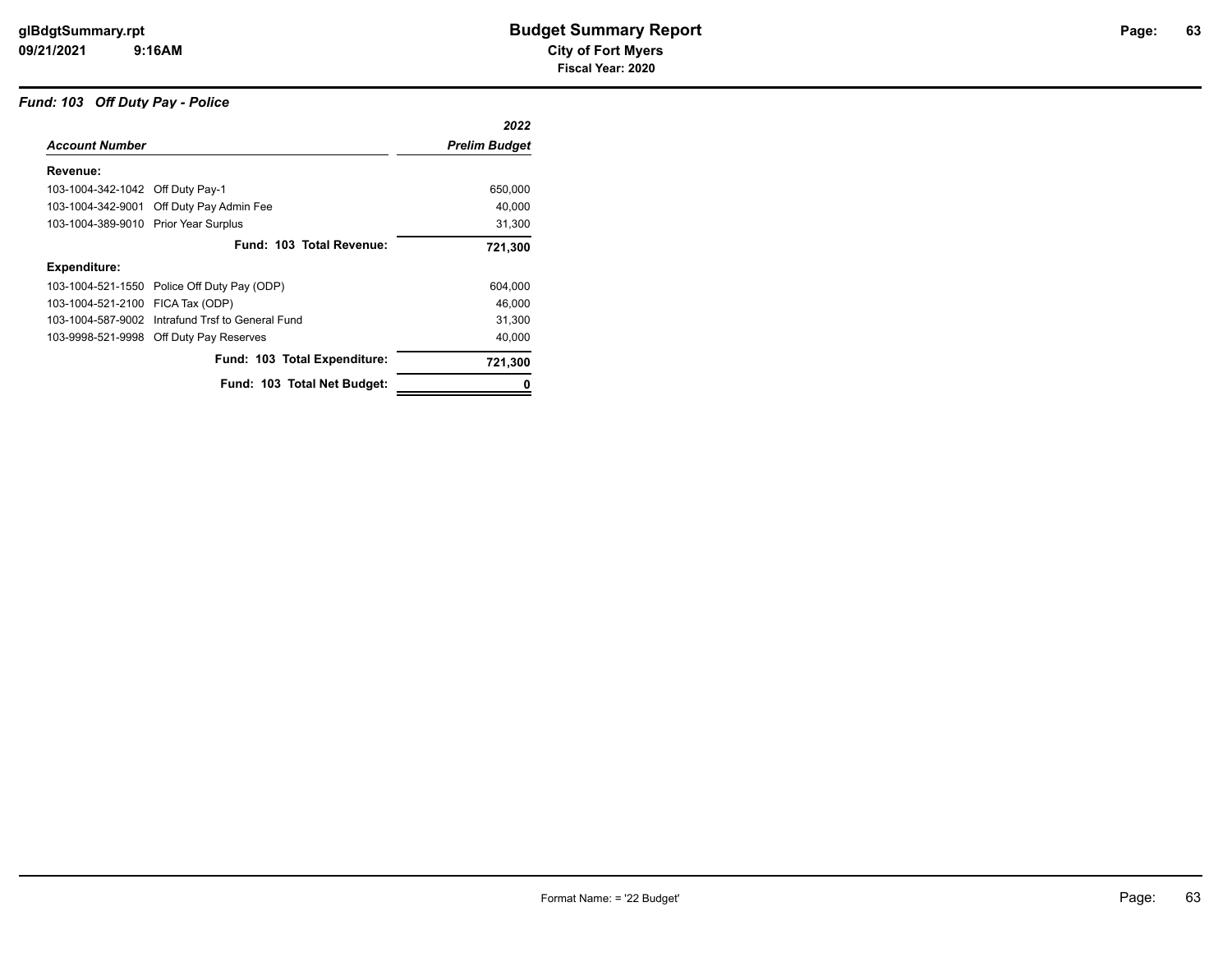# **64**

#### *Fund: 104 Street Light Maintenance Fund*

|                                      |                              | 2022                 |
|--------------------------------------|------------------------------|----------------------|
| <b>Account Number</b>                |                              | <b>Prelim Budget</b> |
| Revenue:                             |                              |                      |
| 104-2253-389-9010 Prior Year Surplus |                              | 12,400               |
|                                      | Fund: 104 Total Revenue:     | 12,400               |
| <b>Expenditure:</b>                  |                              |                      |
| 104-2235-541-4600                    | Repairs/Maint SAGA #35       | 3,000                |
| 104-2246-541-4600                    | Repairs/Maint SAGA #46       | 3,200                |
| 104-2248-541-4600                    | Repairs/Maint SAGA #48       | 700                  |
| 104-2258-541-4600                    | Repairs/Maint SAGA #58       | 2,000                |
| 104-2259-541-4600                    | Repairs/Maint SAGA #59       | 3,500                |
|                                      | Fund: 104 Total Expenditure: | 12,400               |
|                                      | Fund: 104 Total Net Budget:  |                      |
|                                      |                              |                      |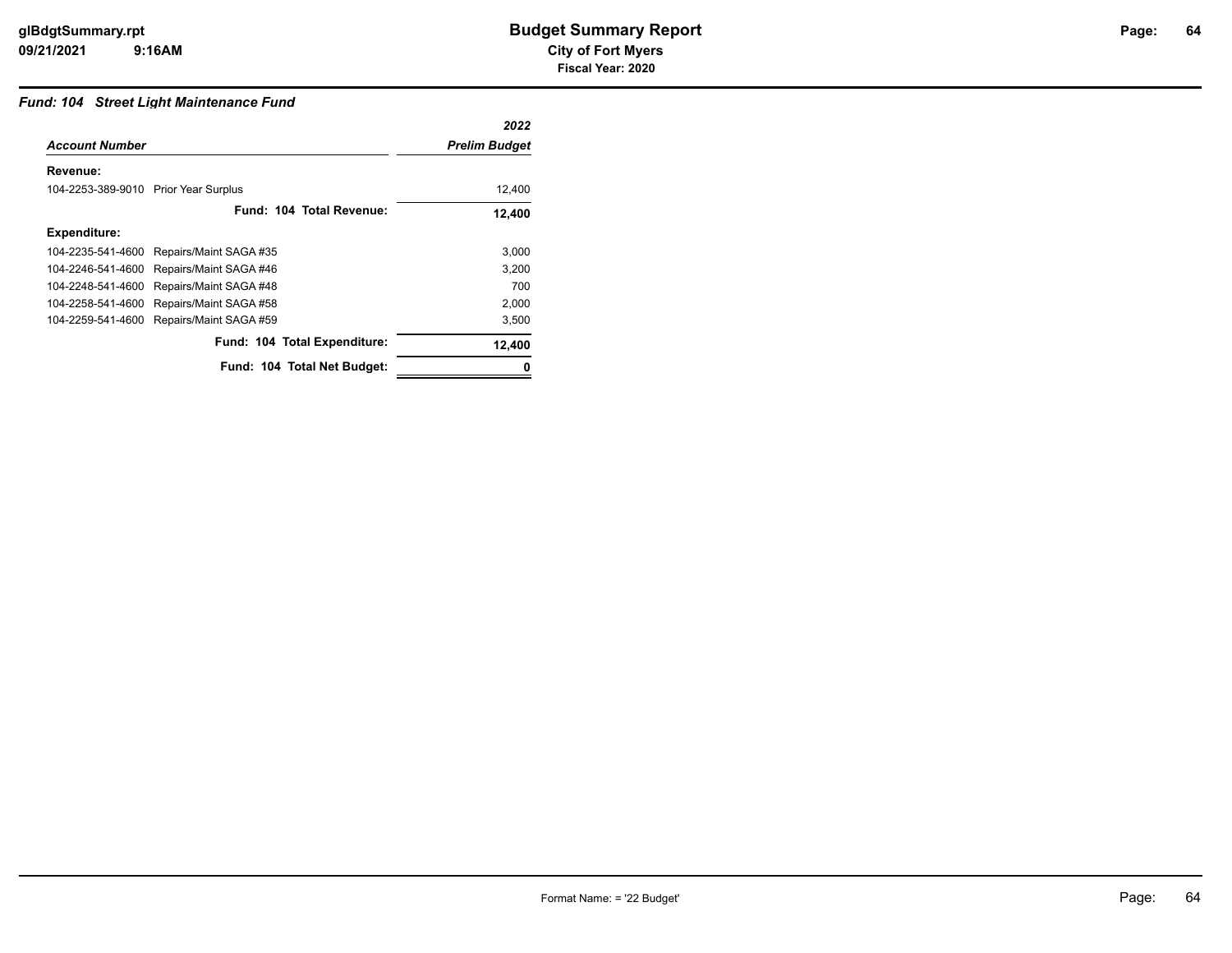#### *Fund: 106 Street Maintenance Fund*

|                                      |                                              | 2022                 |
|--------------------------------------|----------------------------------------------|----------------------|
| Account Number                       |                                              | <b>Prelim Budget</b> |
| Revenue:                             |                                              |                      |
| 106-0000-312-4011                    | 6th Cent Local Option Gas Tax                | 2,138,000            |
| 106-0000-335-1220                    | 8th Cent Gas Tax                             | 847,100              |
| 106-0000-381-0002                    | <b>Trsf from General Fund</b>                | 456,200              |
| 106-0000-389-9010 Prior Year Surplus |                                              | 461,400              |
| 106-0904-369-0100                    | Reimbursed Expense (STM)                     | 362,900              |
|                                      | 106-0921-369-0100 Reimbursed Expense (LOGT)  | 23,300               |
|                                      | Fund: 106 Total Revenue:                     | 4,288,900            |
| <b>Expenditure:</b>                  |                                              |                      |
| 106-0000-513-3110                    | Prof Svcs Investment/Earnings Fees           | 1,400                |
| 106-0904-541-1200                    | Sal/Wage Regular (STM)                       | 766,400              |
| 106-0904-541-1205                    | Seniority Pay (STM)                          | 14,500               |
| 106-0904-541-1400                    | Sal/Wage Overtime (STM)                      | 15,000               |
| 106-0904-541-2100 FICA Tax (STM)     |                                              | 59,700               |
| 106-0904-541-2200                    | Gen Retirement (STM)                         | 205,500              |
| 106-0904-541-2300                    | Health/Life Ins (STM)                        | 180,300              |
| 106-0904-541-2400                    | Workers' Comp (STM)                          | 1,900                |
| 106-0904-541-3400                    | Contract Svcs (STM)                          | 115,300              |
| 106-0904-541-4000                    | Travel/Trans (STM)                           | 500                  |
| 106-0904-541-4100                    | Communication (STM)                          | 15,200               |
| 106-0904-541-4200                    | Freight/Postage (STM)                        | 100                  |
| 106-0904-541-4300                    | Utilities (STM)                              | 1,147,600            |
| 106-0904-541-4400                    | Rentals/Leases (STM)                         | 5,000                |
| 106-0904-541-4410                    | Fleet Equip Rental (STM)                     | 212,200              |
| 106-0904-541-4416                    | ITS Svc Charges (STM)                        | 56,100               |
| 106-0904-541-4417                    | ITS Capital Recovery (STM)                   | 2,500                |
| 106-0904-541-4500                    | Insurance (STM)                              | 45,500               |
| 106-0904-541-4600                    | Repairs/Maint (STM)                          | 153,000              |
| 106-0904-541-4903                    | Taxes/Assessments (STM)                      | 39,100               |
| 106-0904-541-5100                    | Office Supplies (STM)                        | 200                  |
| 106-0904-541-5200                    | Operating Supplies (STM)                     | 32,000               |
| 106-0904-541-5250                    | Small Tools/Equip (STM)                      | 5,500                |
|                                      | 106-0904-541-5255 Assets \$750-\$5,000 (STM) | 154,600              |
| 106-0904-541-5300                    | Road Materials/Supplies (STM)                | 65,000               |
| 106-0904-541-5400                    | Dues/Subscriptions (STM)                     | 500                  |
| 106-0904-541-6400                    | Equipment (STM)                              | 195,000              |
| 106-0921-541-1200                    | Sal/Wage Regular (TRF)                       | 172,900              |
| 106-0921-541-1205                    | Seniority Pay (TRF)                          | 1,000                |
| 106-0921-541-1400                    | Sal/Wage Overtime (TRF)                      | 27,000               |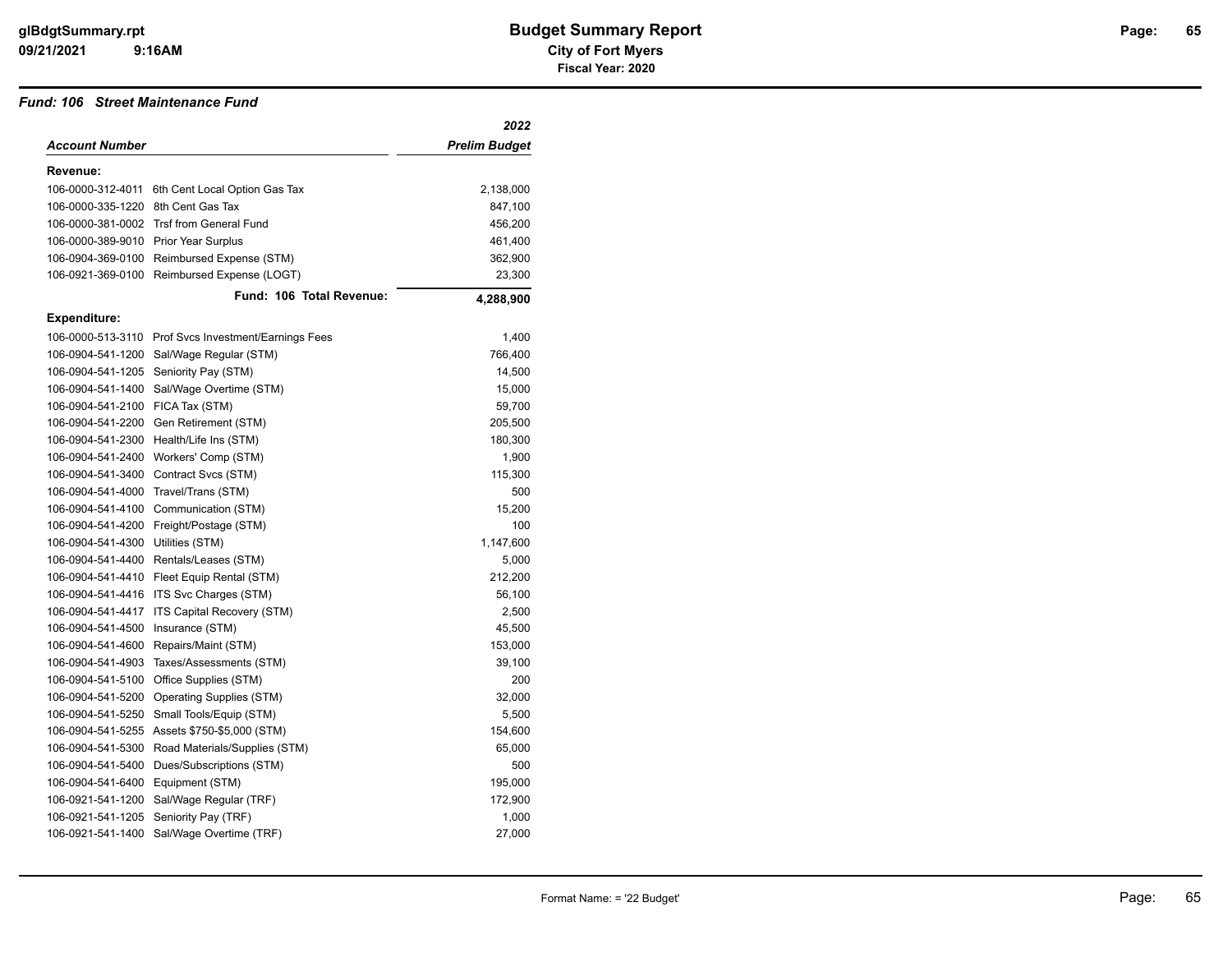#### **09/21/2021 City of Fort Myers 9:16AM**

# **glBdgtSummary.rpt Budget Summary Report Page: Fiscal Year: 2020**

|                       | <b>Fund: 106 Street Maintenance Fund</b> | (Continued)          |
|-----------------------|------------------------------------------|----------------------|
|                       |                                          | 2022                 |
| <b>Account Number</b> |                                          | <b>Prelim Budget</b> |
| <b>Expenditure:</b>   | (Continued)                              |                      |
| 106-0921-541-2100     | FICA Tax (TRF)                           | 15,300               |
| 106-0921-541-2200     | Gen Retirement (TRF)                     | 56,700               |
| 106-0921-541-2300     | Health/Life Ins (TRF)                    | 42,100               |
| 106-0921-541-2400     | Workers' Comp (TRF)                      | 1.900                |
| 106-0921-541-3400     | Contract Svcs (TRF)                      | 170,000              |
| 106-0921-541-4300     | Utilities (TRF)                          | 75,000               |
| 106-0921-541-4410     | Fleet Equip Rental (TRF)                 | 37,400               |
| 106-0921-541-4416     | ITS Svc Charges (TRF)                    | 17,400               |
| 106-0921-541-4417     | ITS Capital Recovery (TRF)               | 600                  |
| 106-0921-541-4500     | Insurance (TRF)                          | 45,500               |
| 106-0921-541-4600     | Repairs/Maint (TRF)                      | 75,000               |
| 106-0921-541-5100     | Office Supplies (TRF)                    | 300                  |
| 106-0921-541-5200     | Operating Supplies (TRF)                 | 59,000               |
| 106-0921-541-5250     | Small Tools/Equip (TRF)                  | 1.700                |
| 106-0921-541-5400     | Dues/Subscriptions (TRF)                 | 500                  |
| 106-0921-541-6400     | Equipment (TRF)                          | 98,000               |
|                       | Fund: 106 Total Expenditure:             | 4,386,900            |
|                       | Fund: 106 Total Net Budget:              | $-98,000$            |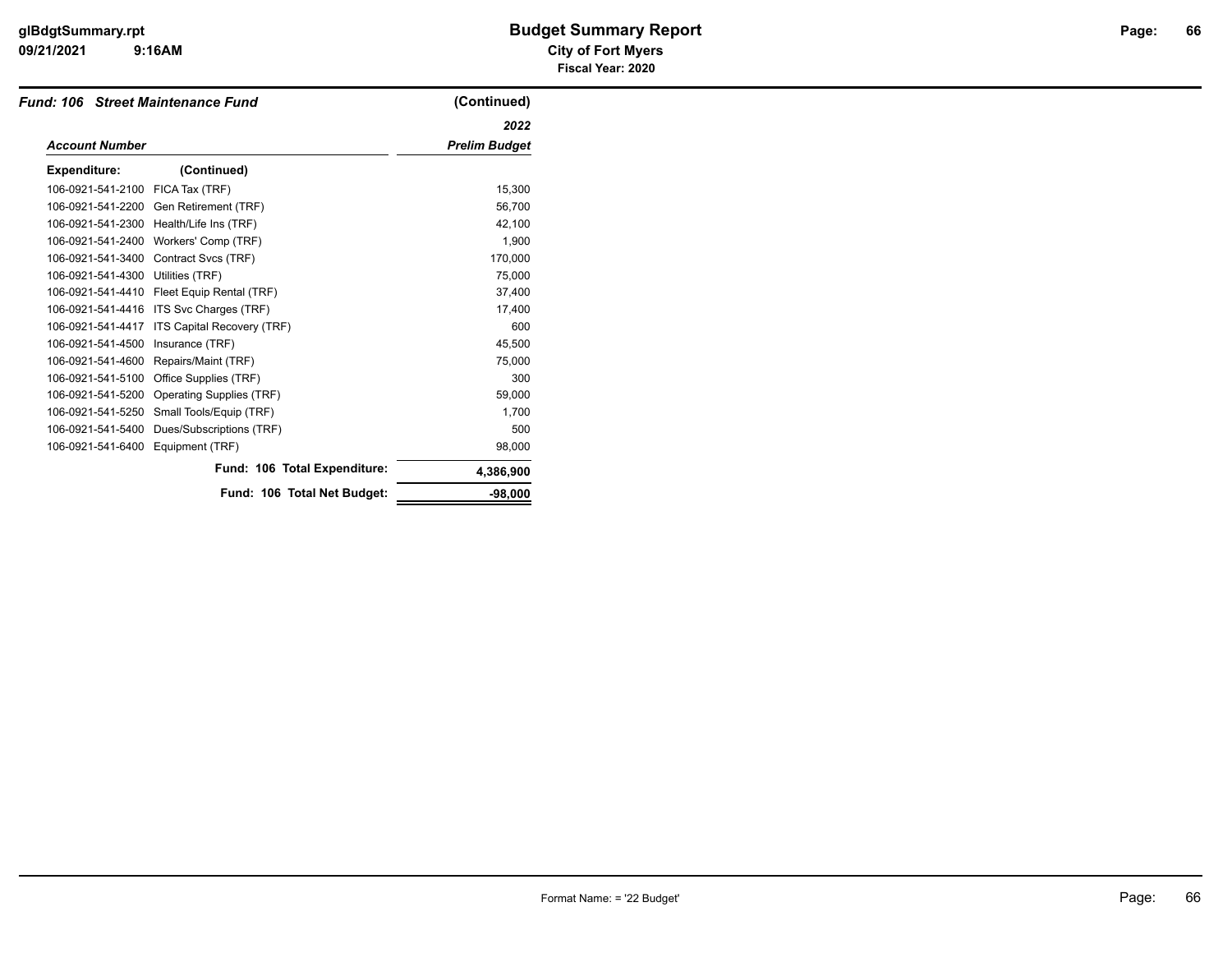# *Fund: 107 Beautification Fund*

|                       |                              | 2022                 |
|-----------------------|------------------------------|----------------------|
| <b>Account Number</b> |                              | <b>Prelim Budget</b> |
| Revenue:              |                              |                      |
|                       | Fund: 107 Total Revenue:     | O                    |
| <b>Expenditure:</b>   |                              |                      |
|                       | Fund: 107 Total Expenditure: | 0                    |
|                       | Fund: 107 Total Net Budget:  |                      |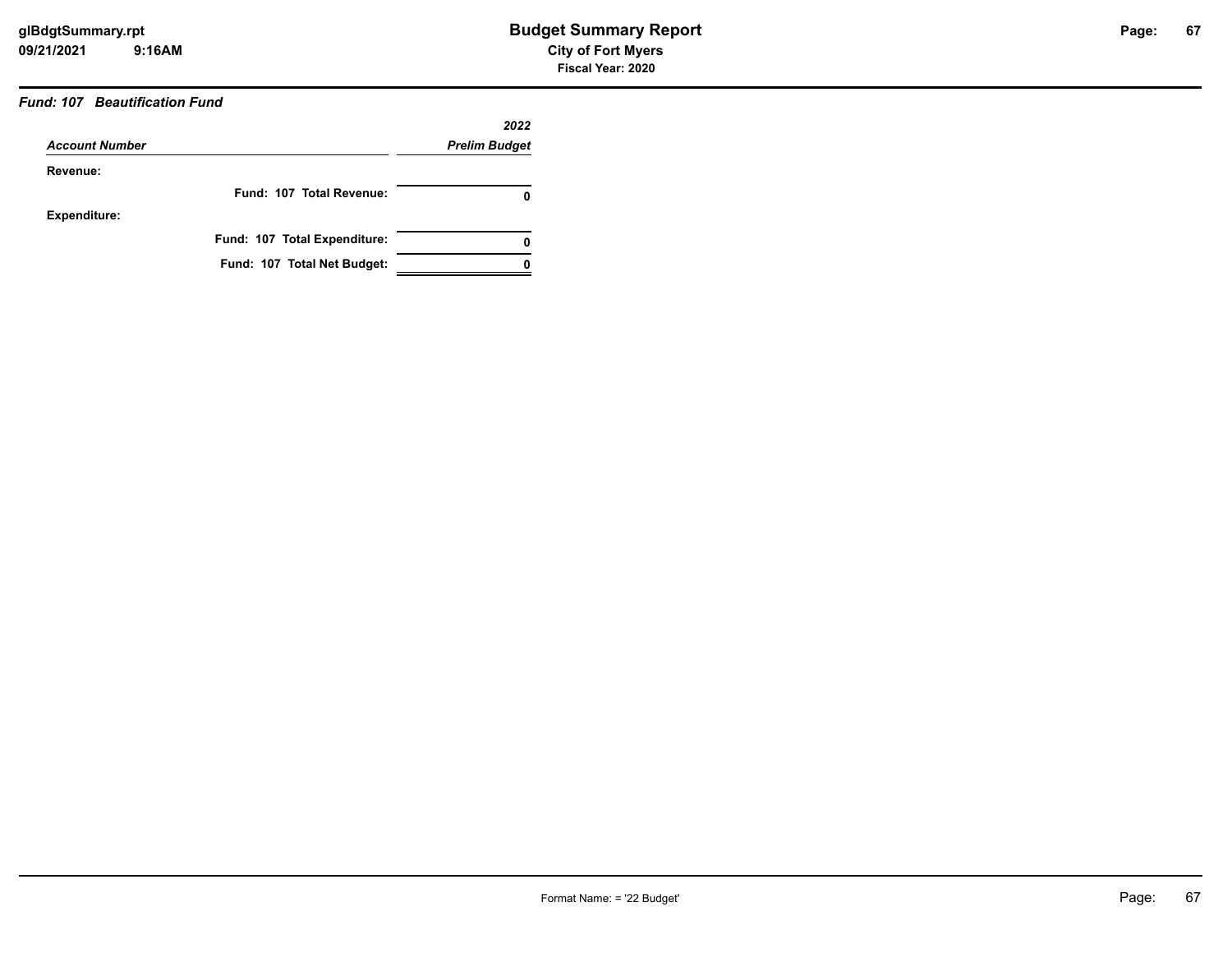# *Fund: 108 SAGA Administration Fund*

|                       |                              | 2022                 |
|-----------------------|------------------------------|----------------------|
| <b>Account Number</b> |                              | <b>Prelim Budget</b> |
| Revenue:              |                              |                      |
|                       | Fund: 108 Total Revenue:     | 0                    |
| <b>Expenditure:</b>   |                              |                      |
|                       | Fund: 108 Total Expenditure: | 0                    |
|                       | Fund: 108 Total Net Budget:  |                      |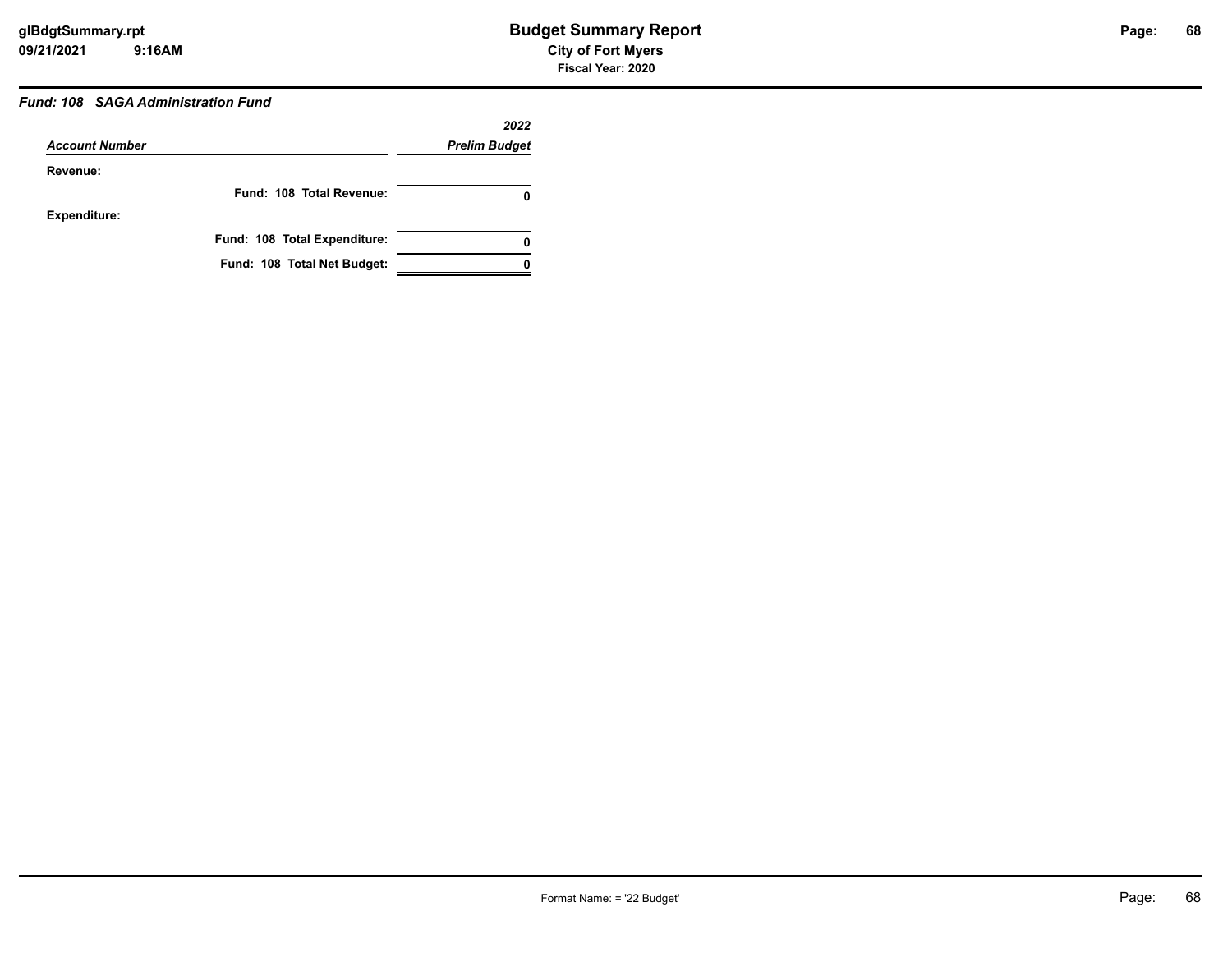# *Fund: 109 Public Art Fund*

|                       |                              | 2022                 |
|-----------------------|------------------------------|----------------------|
| <b>Account Number</b> |                              | <b>Prelim Budget</b> |
| Revenue:              |                              |                      |
|                       | Fund: 109 Total Revenue:     | 0                    |
| Expenditure:          |                              |                      |
|                       | Fund: 109 Total Expenditure: | 0                    |
|                       | Fund: 109 Total Net Budget:  |                      |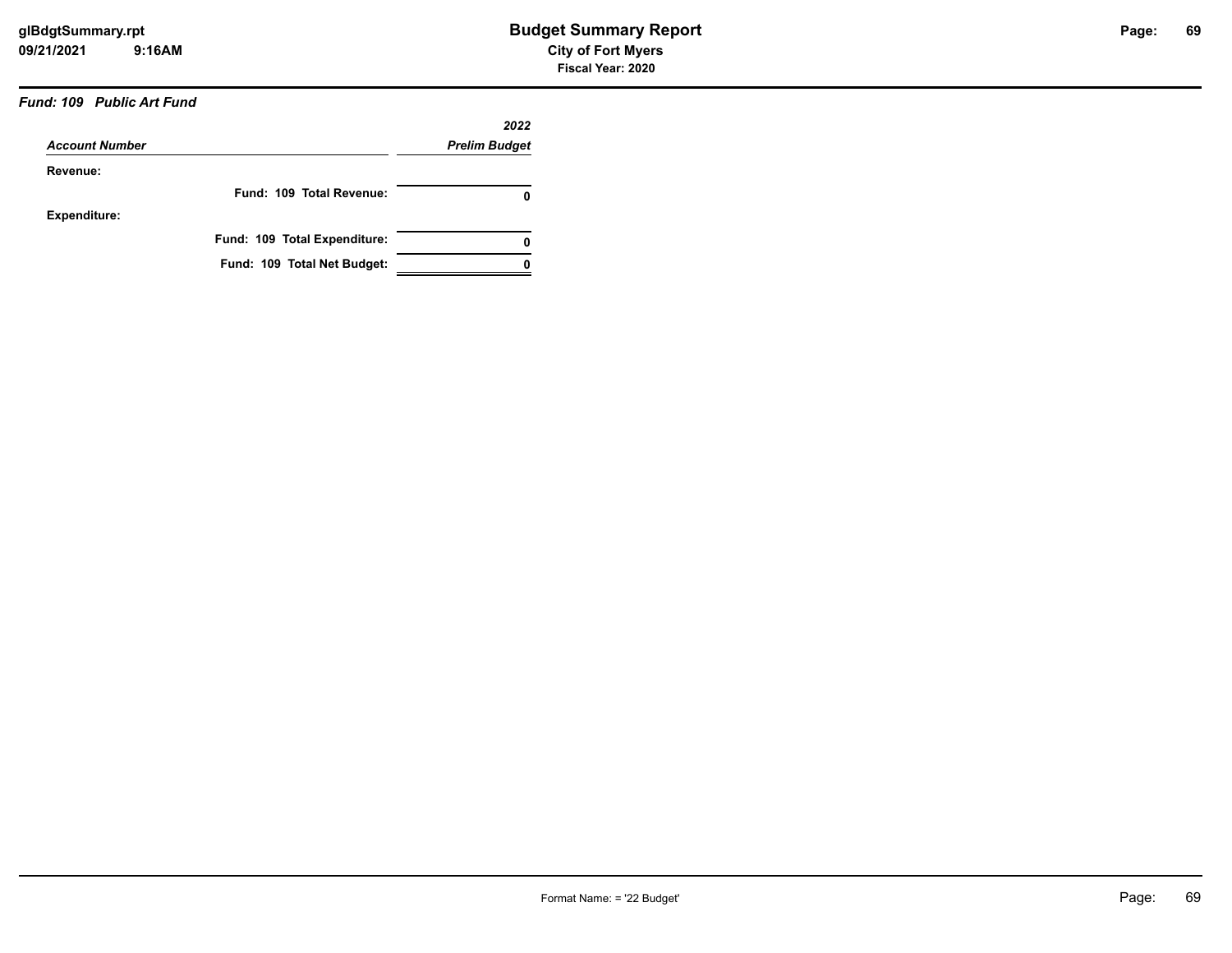#### *Fund: 110 Law Enforcement Equipment Fund*

|                       |                              | 2022                 |
|-----------------------|------------------------------|----------------------|
| <b>Account Number</b> |                              | <b>Prelim Budget</b> |
| Revenue:              |                              |                      |
|                       | Fund: 110 Total Revenue:     |                      |
| <b>Expenditure:</b>   |                              |                      |
|                       | Fund: 110 Total Expenditure: |                      |
|                       | Fund: 110 Total Net Budget:  |                      |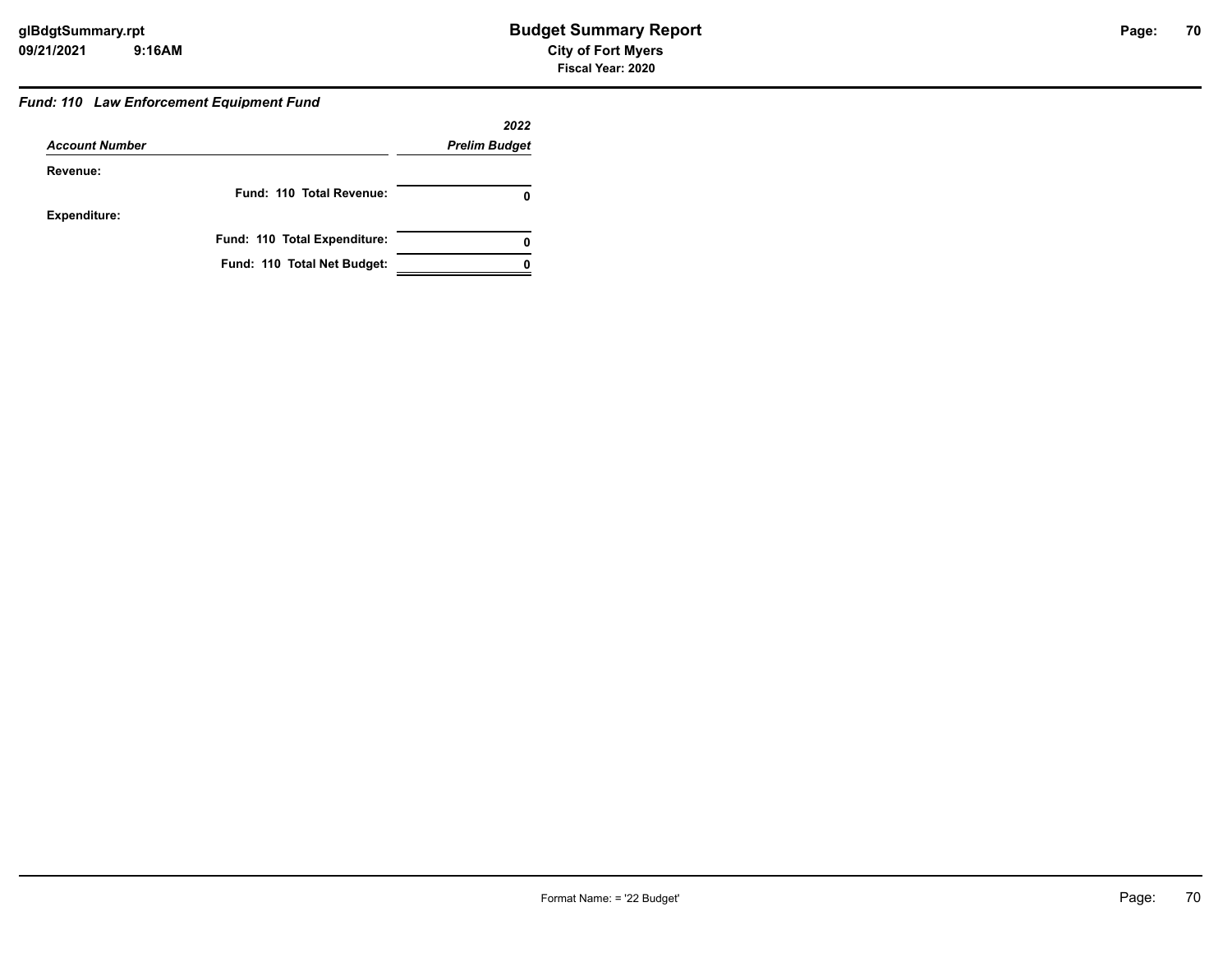# **71**

#### *Fund: 111 Attainable Workforce Housing Fund*

|                       |                              | 2022                 |
|-----------------------|------------------------------|----------------------|
| <b>Account Number</b> |                              | <b>Prelim Budget</b> |
| Revenue:              |                              |                      |
|                       | Fund: 111 Total Revenue:     | 0                    |
| <b>Expenditure:</b>   |                              |                      |
|                       | Fund: 111 Total Expenditure: | 0                    |
|                       | Fund: 111 Total Net Budget:  |                      |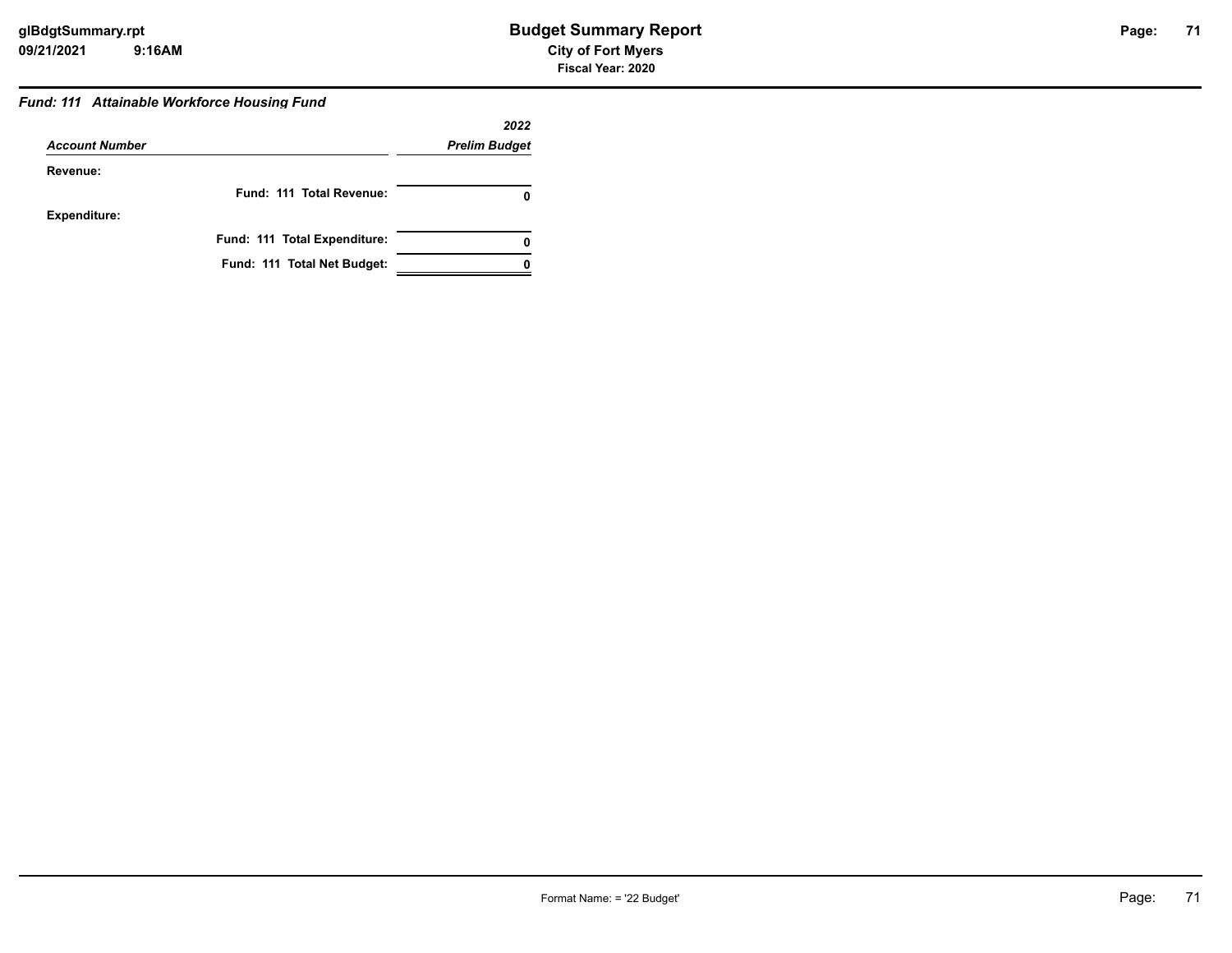# *Fund: 112 Hurricane Shelter Fund*

|                       |                              | 2022                 |
|-----------------------|------------------------------|----------------------|
| <b>Account Number</b> |                              | <b>Prelim Budget</b> |
| Revenue:              |                              |                      |
|                       | Fund: 112 Total Revenue:     | O                    |
| <b>Expenditure:</b>   |                              |                      |
|                       | Fund: 112 Total Expenditure: | 0                    |
|                       | Fund: 112 Total Net Budget:  |                      |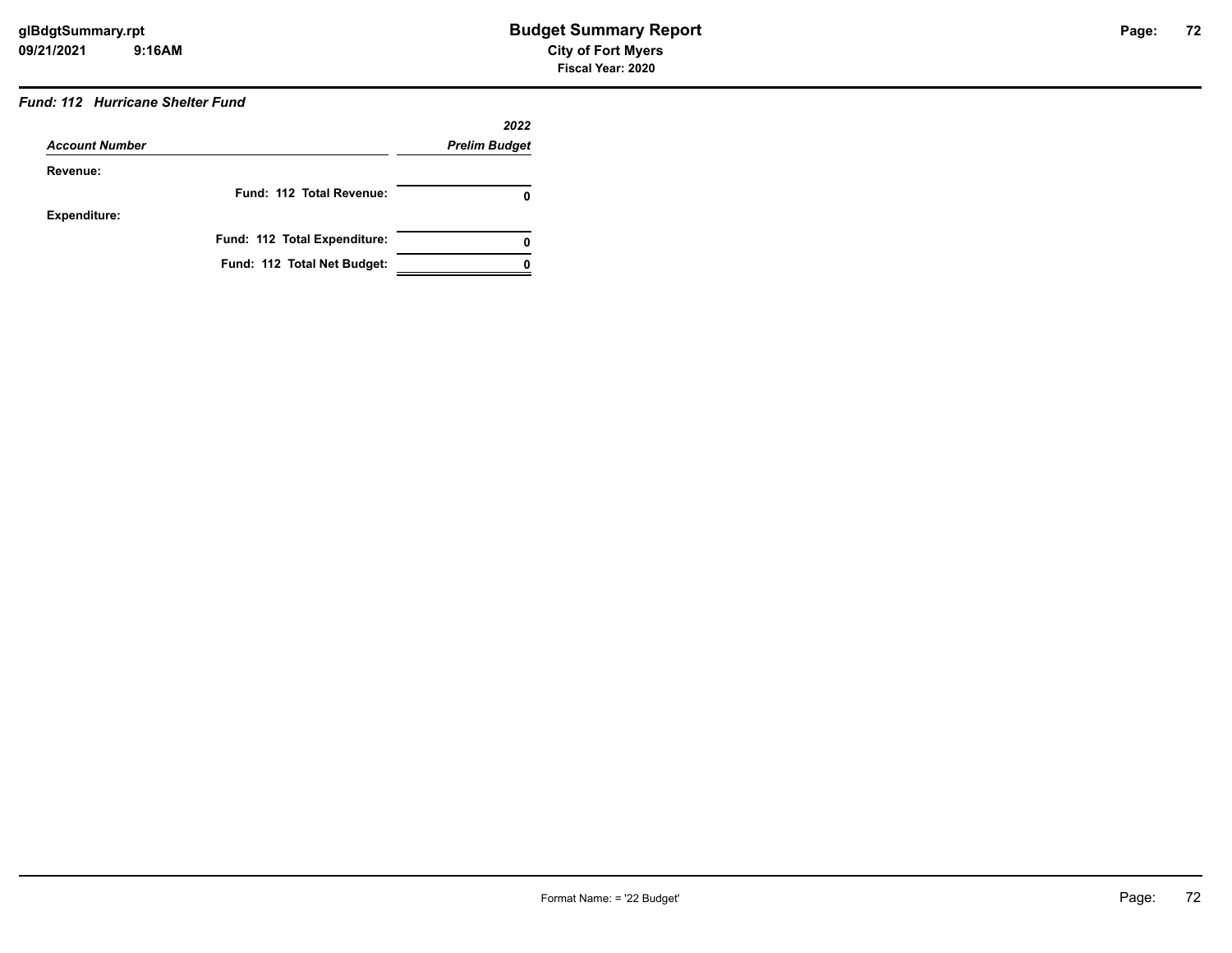# *Fund: 113 Public-Private Parking*

| <b>Account Number</b> |                              | 2022                 |
|-----------------------|------------------------------|----------------------|
|                       |                              | <b>Prelim Budget</b> |
| Revenue:              |                              |                      |
|                       | Fund: 113 Total Revenue:     | 0                    |
| Expenditure:          |                              |                      |
|                       | Fund: 113 Total Expenditure: | 0                    |
|                       | Fund: 113 Total Net Budget:  |                      |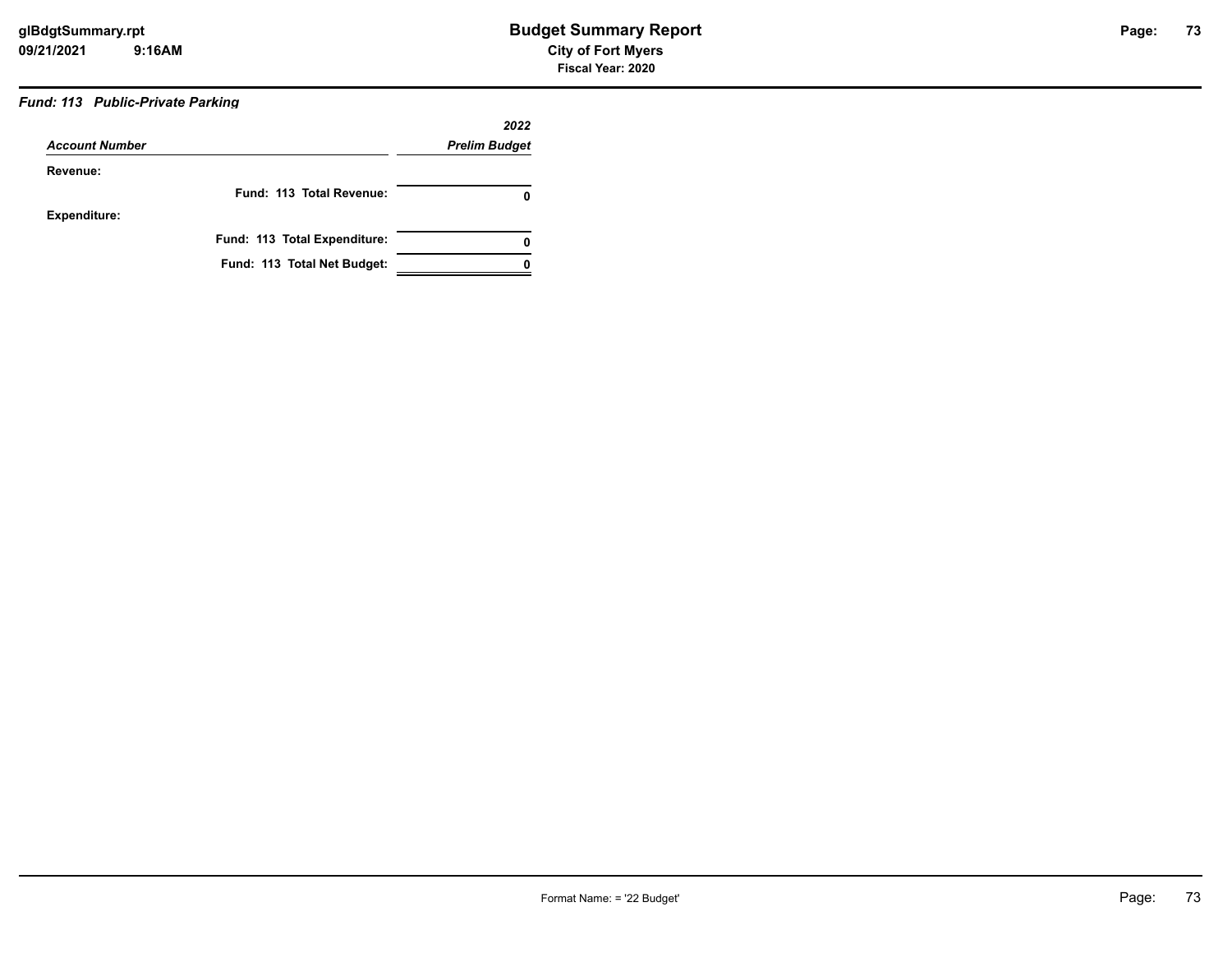### *Fund: 114 East Riverside Community Center*

|                       |                              | 2022                 |
|-----------------------|------------------------------|----------------------|
| <b>Account Number</b> |                              | <b>Prelim Budget</b> |
| Revenue:              |                              |                      |
|                       | Fund: 114 Total Revenue:     | 0                    |
| <b>Expenditure:</b>   |                              |                      |
|                       | Fund: 114 Total Expenditure: | 0                    |
|                       | Fund: 114 Total Net Budget:  |                      |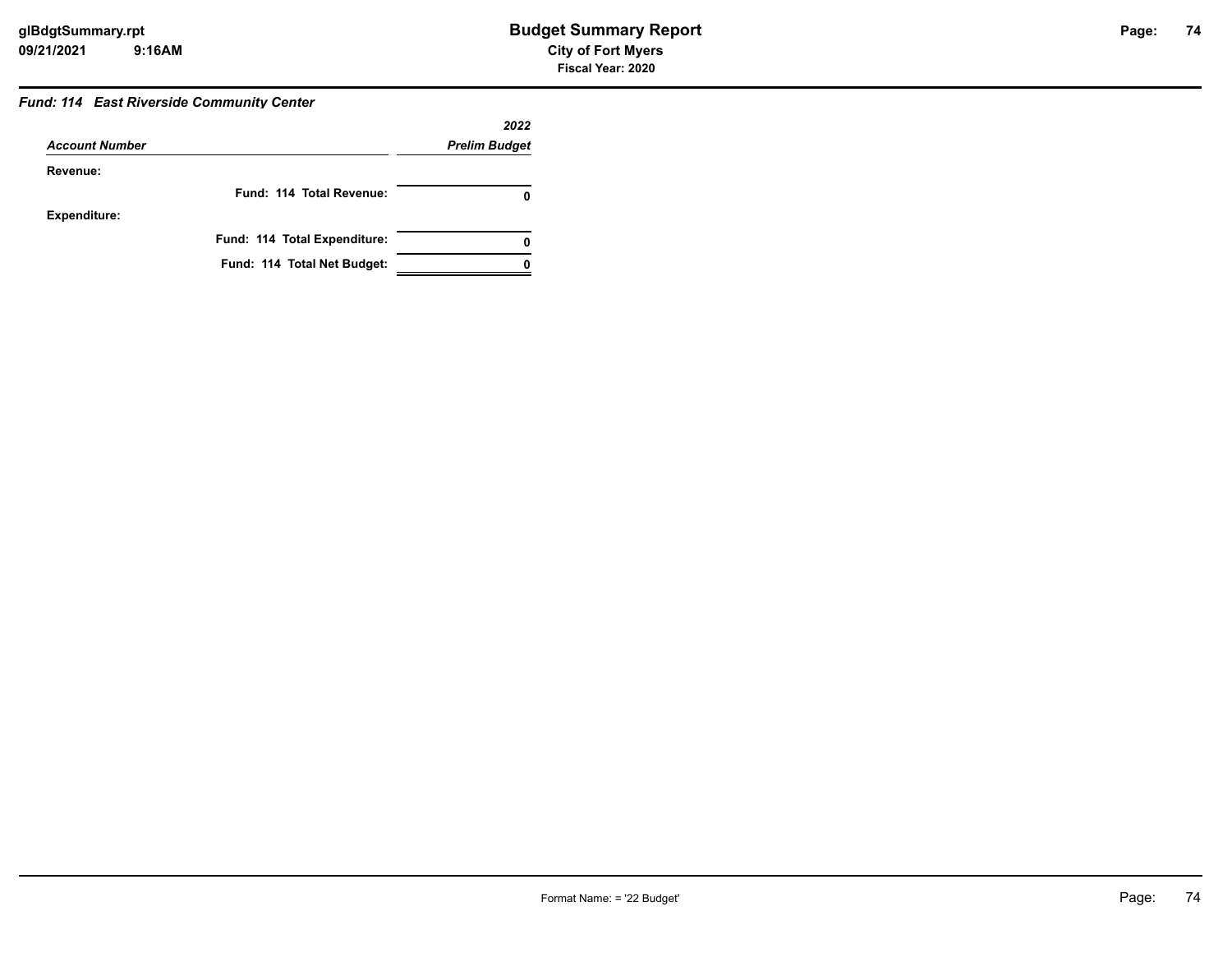#### *Fund: 116 Para-Transit Fund*

|                                     |                                                      | 2022                 |
|-------------------------------------|------------------------------------------------------|----------------------|
| <b>Account Number</b>               |                                                      | <b>Prelim Budget</b> |
| Revenue:                            |                                                      |                      |
|                                     | 116-1116-366-0001 Contributions from Developers      | 65,700               |
|                                     | 116-1116-381-0002 Trsf from General Fund             | 63,600               |
| 116-1116-381-0130 Trsf from DRA Ops |                                                      | 267,800              |
|                                     | Fund: 116 Total Revenue:                             | 397,100              |
| Expenditure:                        |                                                      |                      |
|                                     | 116-0000-513-3110 Prof Svcs Investment/Earnings Fees | 300                  |
|                                     | 116-1116-549-3100 Prof Svcs (Para-Transit)           | 396,800              |
|                                     | Fund: 116 Total Expenditure:                         | 397,100              |
|                                     | Fund: 116 Total Net Budget:                          |                      |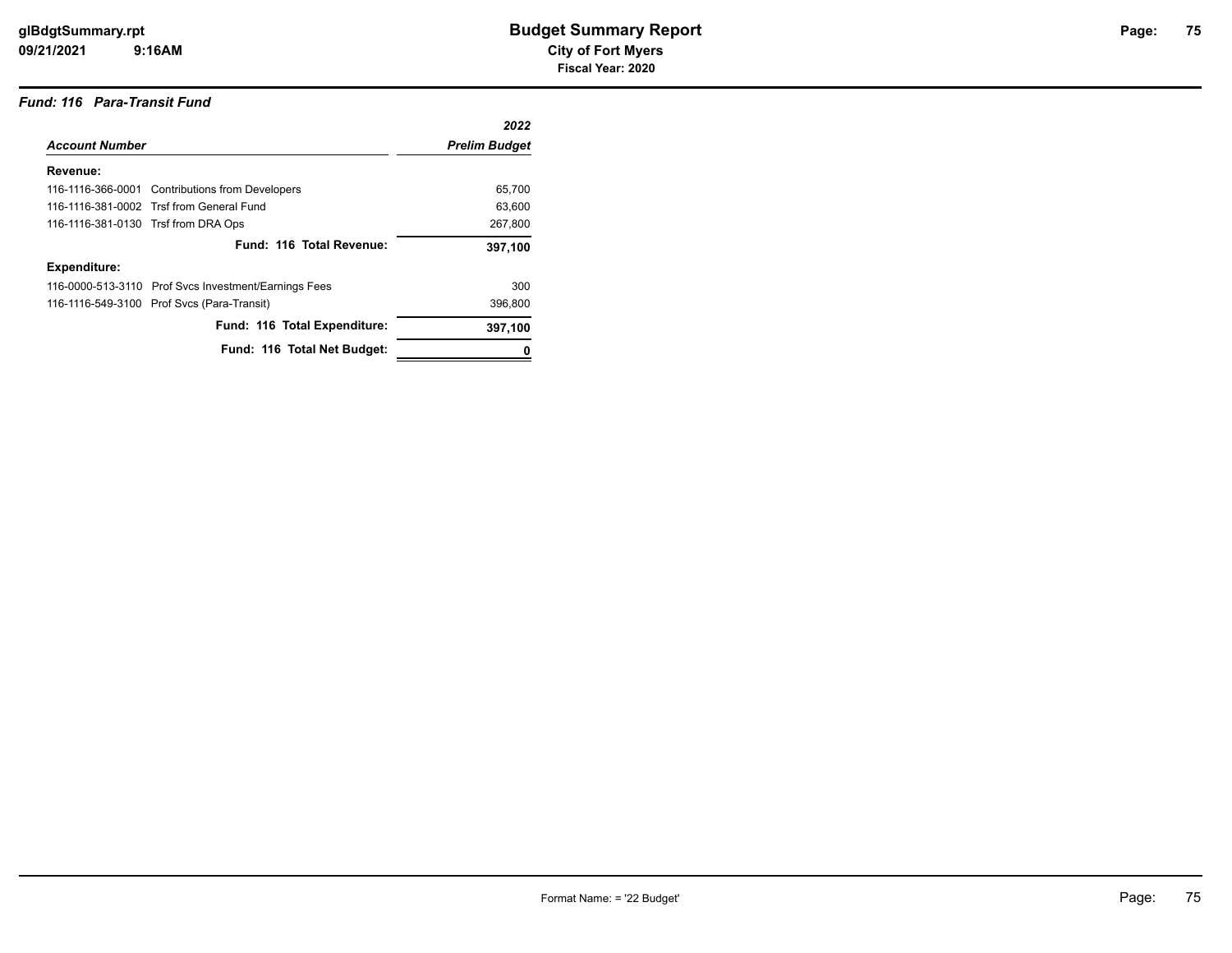### *Fund: 117 Patrons of Palms*

| <b>Account Number</b> |                              | 2022                 |  |
|-----------------------|------------------------------|----------------------|--|
|                       |                              | <b>Prelim Budget</b> |  |
| Revenue:              |                              |                      |  |
|                       | Fund: 117 Total Revenue:     | 0                    |  |
| <b>Expenditure:</b>   |                              |                      |  |
|                       | Fund: 117 Total Expenditure: | 0                    |  |
|                       | Fund: 117 Total Net Budget:  |                      |  |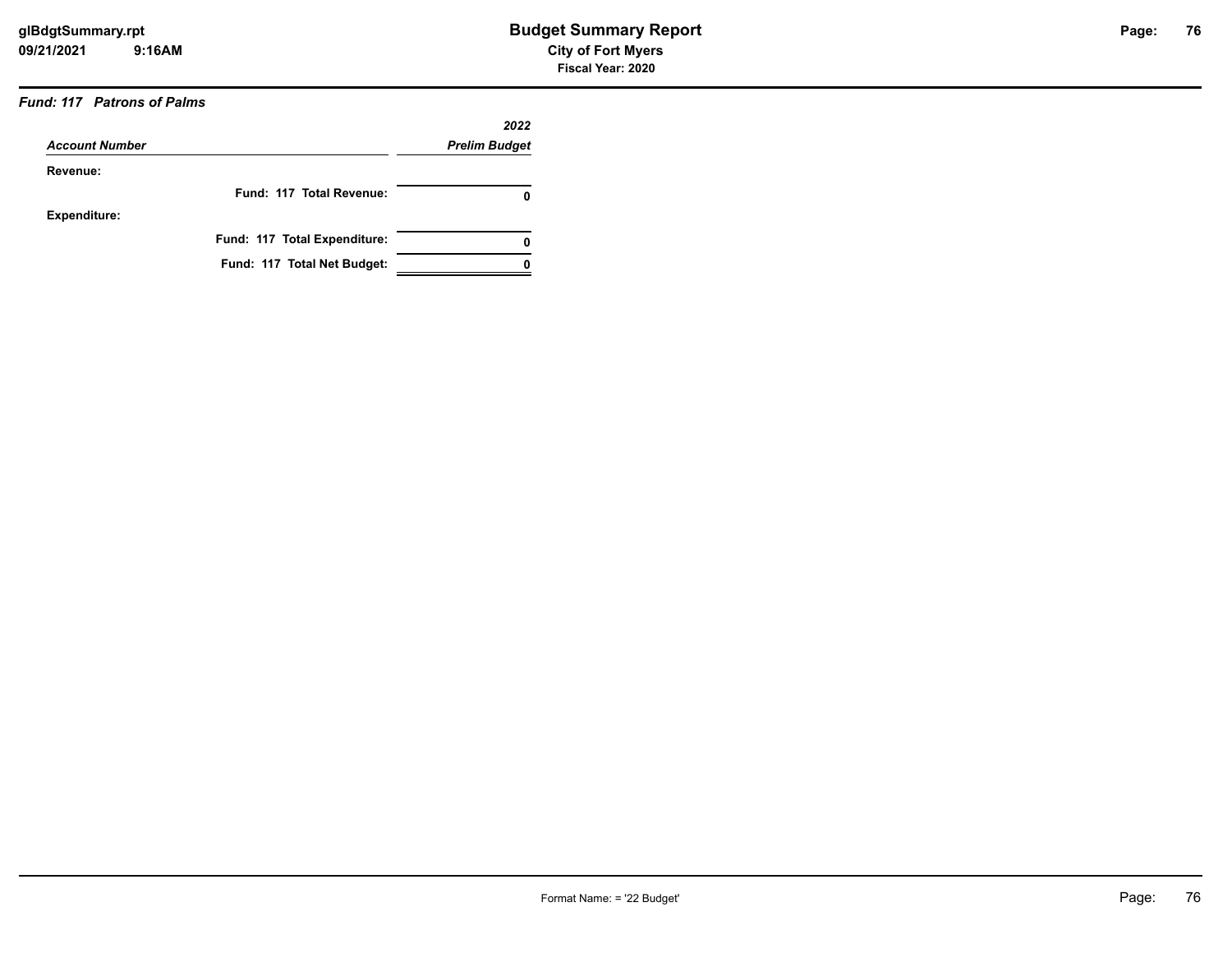#### *Fund: 118 Facilities Management and Construction*

|                       |                              | 2022                 |
|-----------------------|------------------------------|----------------------|
| <b>Account Number</b> |                              | <b>Prelim Budget</b> |
| Revenue:              |                              |                      |
|                       | Fund: 118 Total Revenue:     |                      |
| <b>Expenditure:</b>   |                              |                      |
|                       | Fund: 118 Total Expenditure: | 0                    |
|                       | Fund: 118 Total Net Budget:  |                      |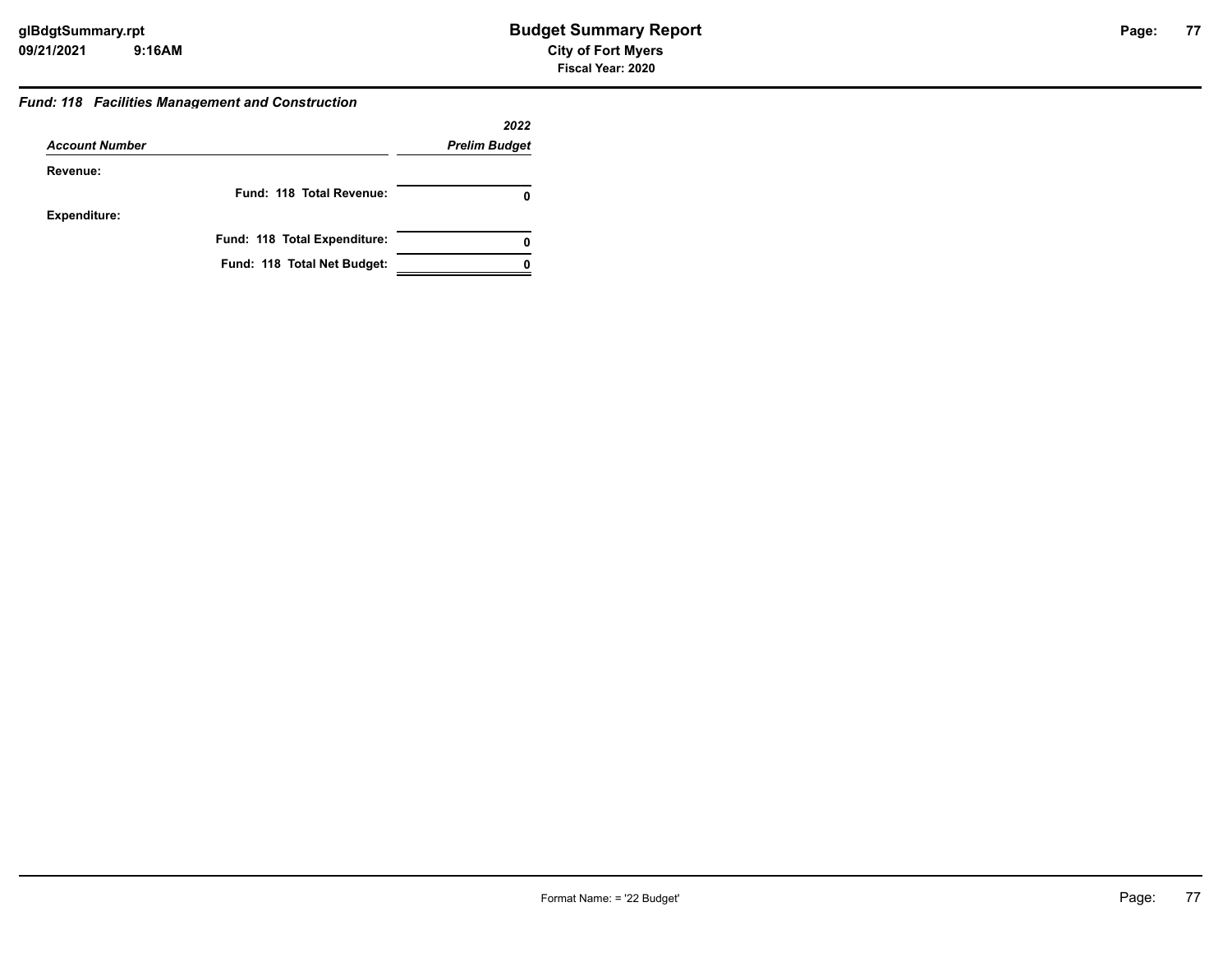### *Fund: 119 Submerged Land Lease*

|                       |                              | 2022                 |
|-----------------------|------------------------------|----------------------|
| <b>Account Number</b> |                              | <b>Prelim Budget</b> |
| Revenue:              |                              |                      |
|                       | Fund: 119 Total Revenue:     | 0                    |
| <b>Expenditure:</b>   |                              |                      |
|                       | Fund: 119 Total Expenditure: | 0                    |
|                       | Fund: 119 Total Net Budget:  |                      |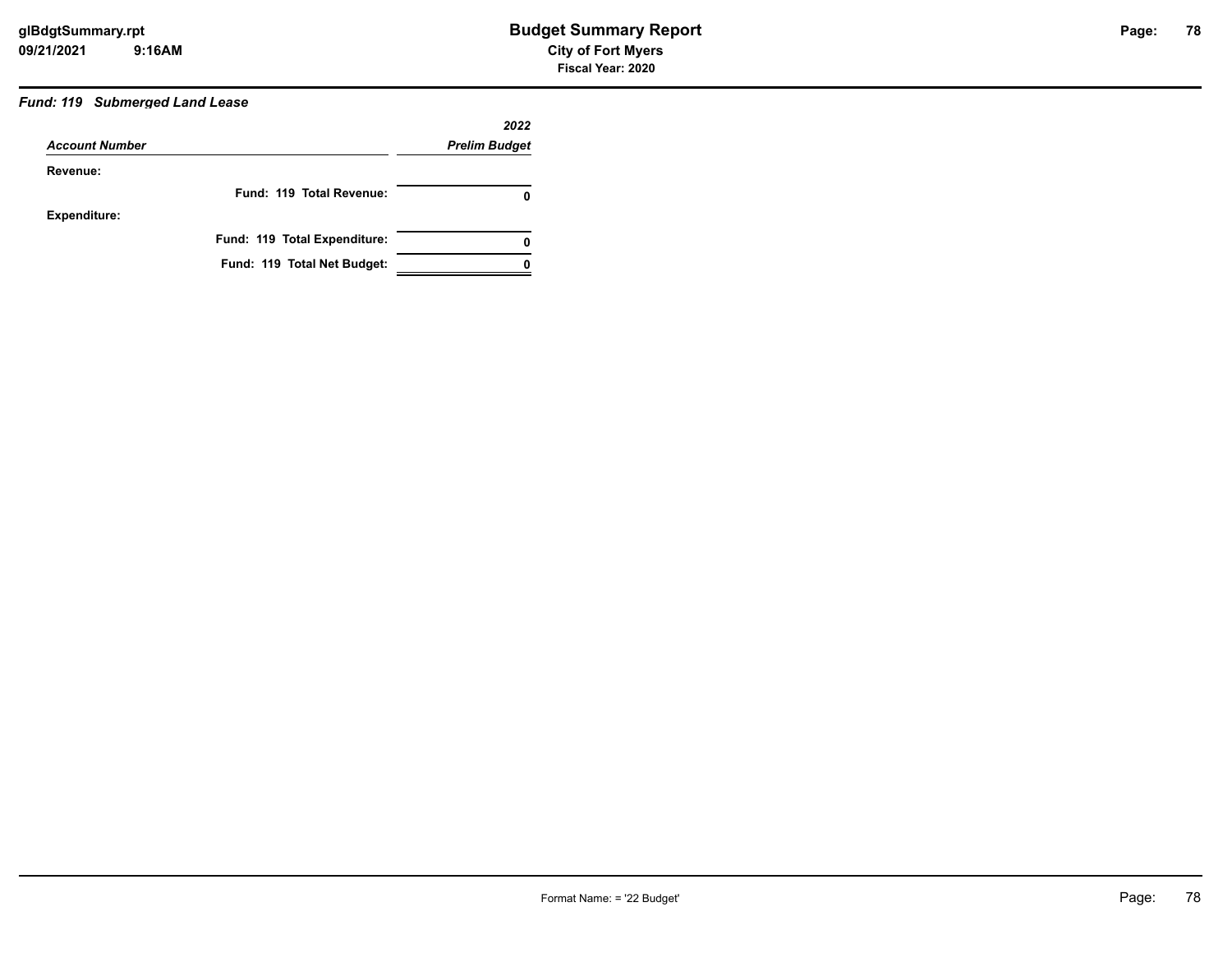#### *Fund: 120 State Housing Initiative Partnership*

|                       |                              | 2022                 |
|-----------------------|------------------------------|----------------------|
| <b>Account Number</b> |                              | <b>Prelim Budget</b> |
| Revenue:              |                              |                      |
|                       | Fund: 120 Total Revenue:     |                      |
| <b>Expenditure:</b>   |                              |                      |
|                       | Fund: 120 Total Expenditure: |                      |
|                       | Fund: 120 Total Net Budget:  |                      |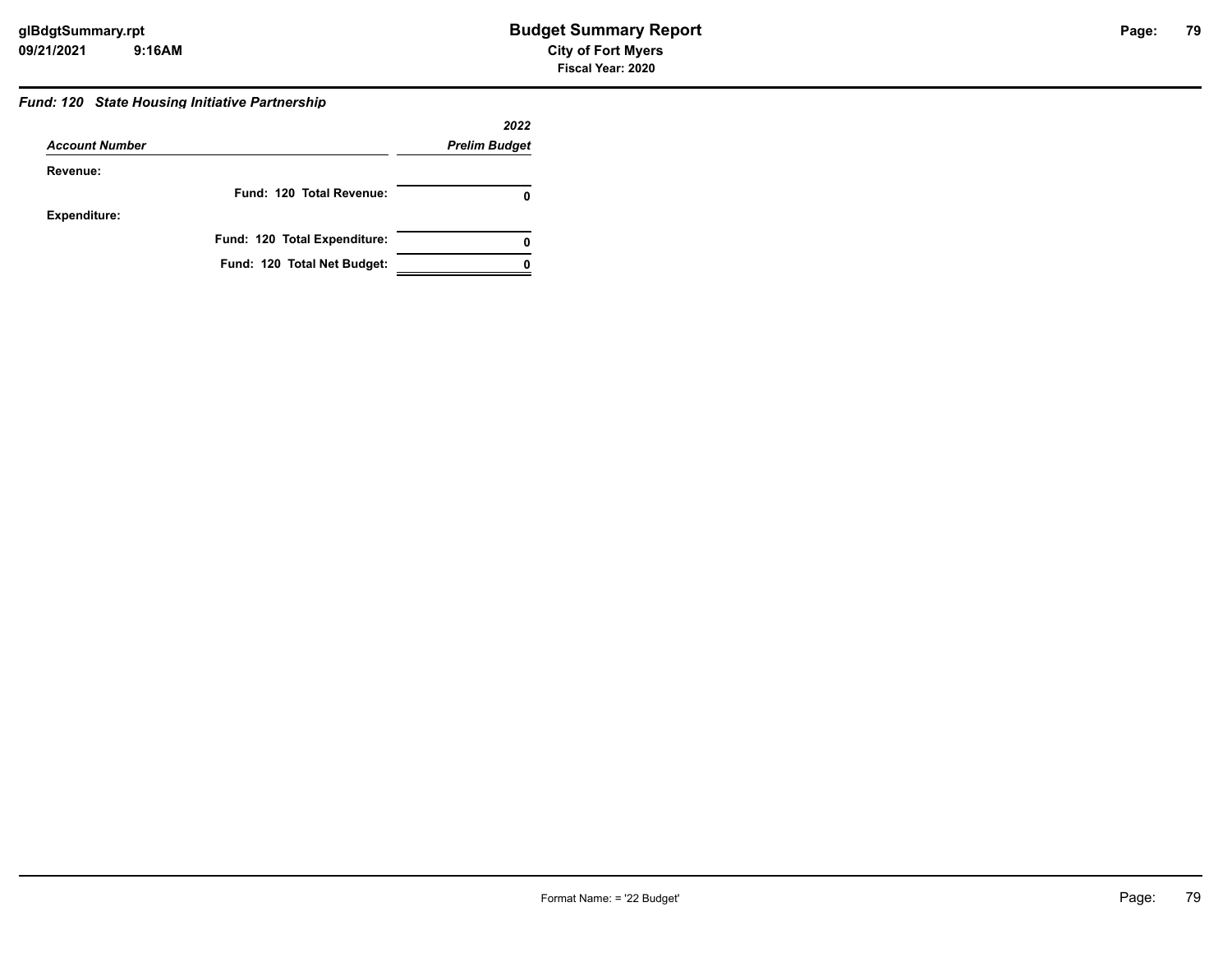#### *Fund: 121 SHIP 13/14*

|                       |                              | 2022                 |
|-----------------------|------------------------------|----------------------|
| <b>Account Number</b> |                              | <b>Prelim Budget</b> |
| Revenue:              |                              |                      |
|                       | Fund: 121 Total Revenue:     |                      |
| <b>Expenditure:</b>   |                              |                      |
|                       | Fund: 121 Total Expenditure: |                      |
|                       | Fund: 121 Total Net Budget:  |                      |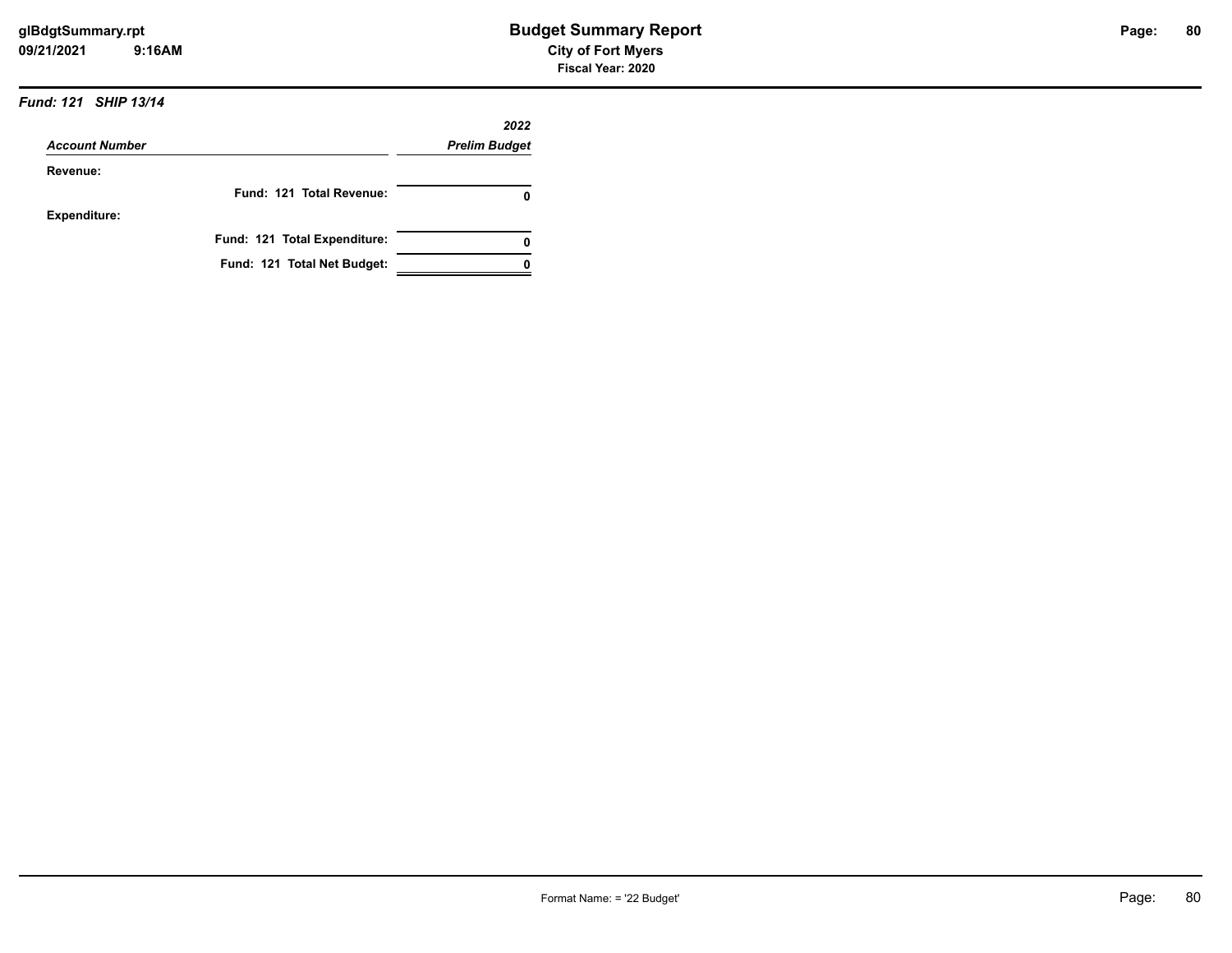#### *Fund: 122 SHIP 14/15*

|                       |                              | 2022                 |
|-----------------------|------------------------------|----------------------|
| <b>Account Number</b> |                              | <b>Prelim Budget</b> |
| Revenue:              |                              |                      |
|                       | Fund: 122 Total Revenue:     |                      |
| <b>Expenditure:</b>   |                              |                      |
|                       | Fund: 122 Total Expenditure: |                      |
|                       | Fund: 122 Total Net Budget:  |                      |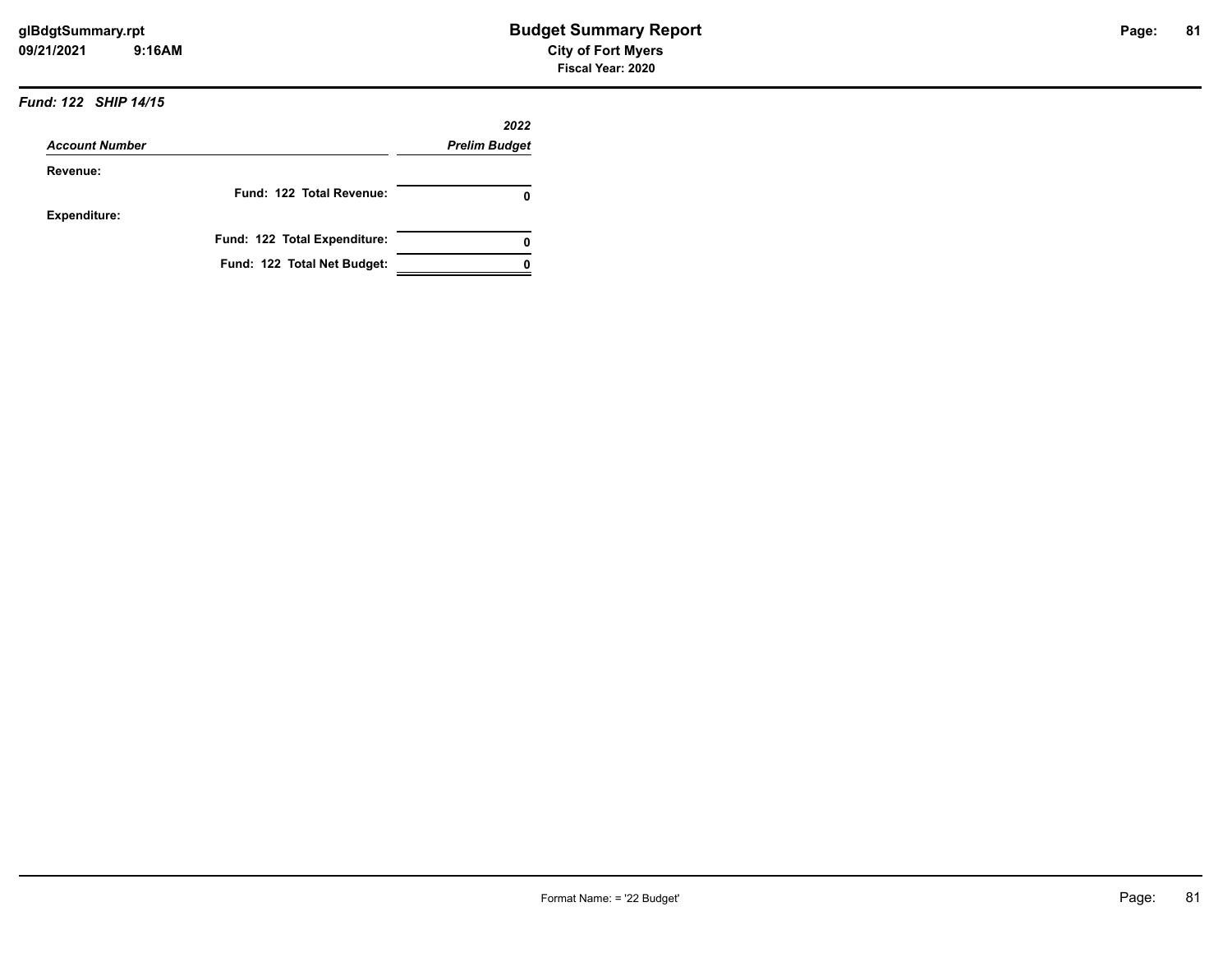#### *Fund: 123 SHIP 11/12*

|                       |                              | 2022                 |
|-----------------------|------------------------------|----------------------|
| <b>Account Number</b> |                              | <b>Prelim Budget</b> |
| Revenue:              |                              |                      |
|                       | Fund: 123 Total Revenue:     |                      |
| <b>Expenditure:</b>   |                              |                      |
|                       | Fund: 123 Total Expenditure: |                      |
|                       | Fund: 123 Total Net Budget:  |                      |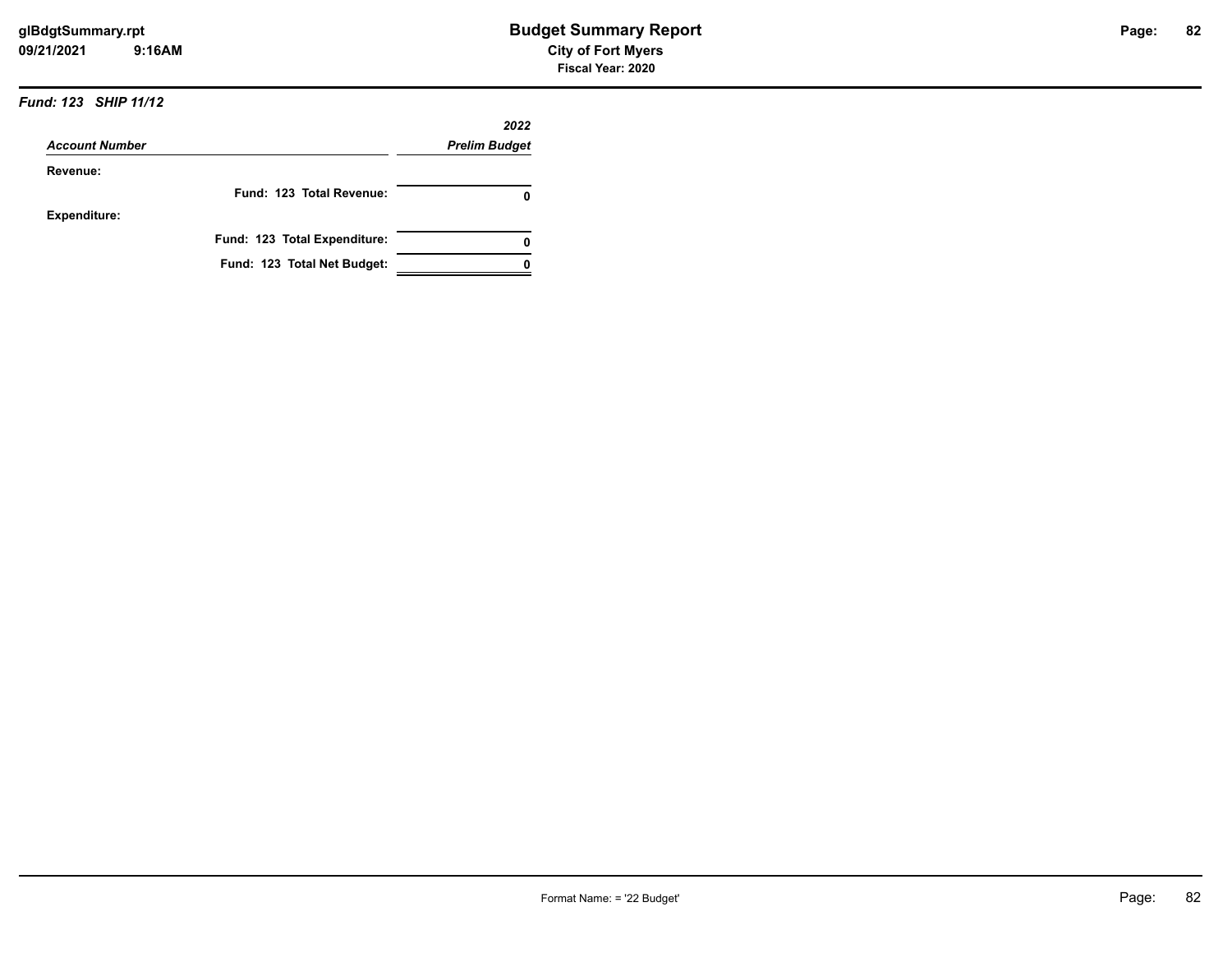#### *Fund: 130 Downtown Redevelopment Area*

|                                      |                                                         | 2022          |
|--------------------------------------|---------------------------------------------------------|---------------|
| <b>Account Number</b>                |                                                         | Prelim Budget |
| Revenue:                             |                                                         |               |
|                                      | 130-0000-361-1010 Interest and Other Earnings           | 14,300        |
| 130-6301-319-5001                    | Tax Increment Revenue Lee County                        | 1,516,800     |
|                                      | 130-6301-381-0002 Trsf from General Fund                | 2,979,900     |
| 130-6301-389-9010 Prior Year Surplus |                                                         | 1,755,900     |
|                                      | Fund: 130 Total Revenue:                                | 6,266,900     |
| <b>Expenditure:</b>                  |                                                         |               |
|                                      | 130-0000-513-3110 Prof Svcs Investment/Earnings Fees    | 3,700         |
|                                      | 130-6301-552-1100 Salary - Exec (DRA)                   | 131,700       |
|                                      | 130-6301-552-1200 Sal/Wage Regular (DRA)                | 484,200       |
|                                      | 130-6301-552-1202 Vehicle Allowance (DRA)               | 2,900         |
|                                      | 130-6301-552-1205 Seniority Pay (DRA)                   | 6,500         |
|                                      | 130-6301-552-1300 Salaries/Wages - Other (DRA)          | 4,900         |
| 130-6301-552-2100 FICA Tax (DRA)     |                                                         | 47,100        |
| 130-6301-552-2200                    | Gen Retirement (DRA)                                    | 176,600       |
|                                      | 130-6301-552-2300 Health/Life Ins (DRA)                 | 116,300       |
|                                      | 130-6301-552-2400 Workers' Comp (DRA)                   | 6,600         |
| 130-6301-552-3100 Prof Svcs (DRA)    |                                                         | 41,700        |
| 130-6301-552-3105                    | Legal Professional Services (DRA)                       | 143,600       |
|                                      | 130-6301-552-3200 Accounting/Auditing (DRA)             | 500           |
|                                      | 130-6301-552-3400 Contract Svcs (DRA)                   | 200,500       |
| 130-6301-552-4000                    | Travel/Trans (DRA)                                      | 10,000        |
| 130-6301-552-4200                    | Freight/Postage (DRA)                                   | 2,500         |
| 130-6301-552-4300 Utilities (DRA)    |                                                         | 68,600        |
|                                      | 130-6301-552-4400 Rentals/Leases (DRA)                  | 83,300        |
|                                      | 130-6301-552-4416 ITS Svc Charges (DRA)                 | 65,800        |
| 130-6301-552-4417                    | ITS Capital Recovery (DRA)                              | 3,500         |
| 130-6301-552-4500                    | Insurance (DRA)                                         | 36,400        |
| 130-6301-552-4600                    | Repairs/Maint (DRA)                                     | 197,700       |
| 130-6301-552-4700                    | Printing/Binding (DRA)                                  | 5,000         |
| 130-6301-552-4800                    | Advertising (DRA)                                       | 50,000        |
| 130-6301-552-4810                    | Public Relations (DRA)                                  | 7,700         |
|                                      | 130-6301-552-4813 Public Relations Special Events (DRA) | 398,500       |
| 130-6301-552-4904                    | Tax Increment Rebates (DRA)                             | 389,200       |
|                                      | 130-6301-552-4906 Other Subsidies and Assistance (DRA)  | 185,000       |
| 130-6301-552-4940                    | General Admin Expense (DRA)                             | 216,300       |
|                                      | 130-6301-552-5100 Office Supplies (DRA)                 | 4,100         |
| 130-6301-552-5158                    | Hardware $<$ \$750 (DRA)                                | 5,000         |
|                                      | 130-6301-552-5159 Software < \$750 (DRA)                | 2,000         |
|                                      |                                                         |               |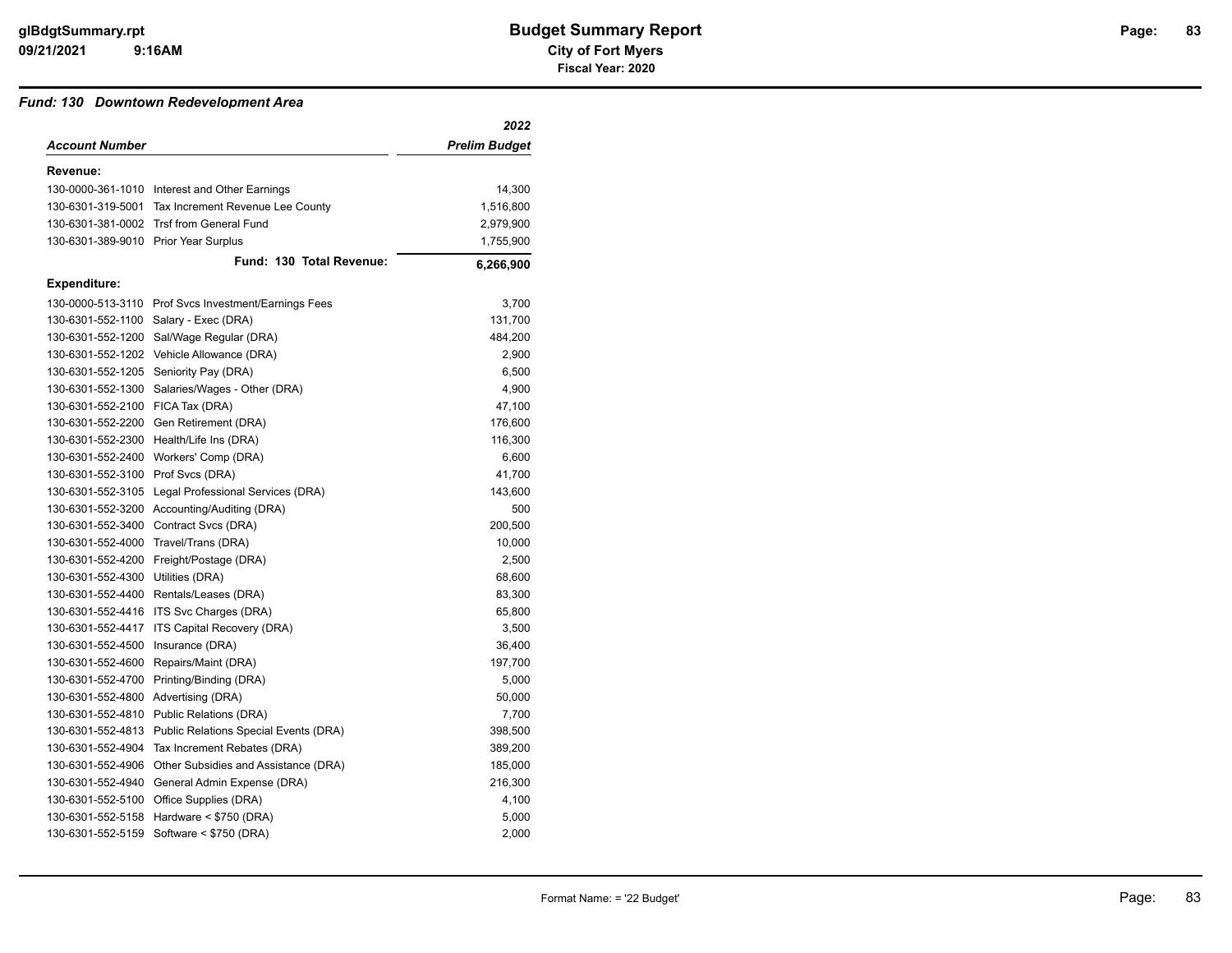# **9:16AM**

| Fund: 130 Downtown Redevelopment Area |                                                        | (Continued)          |
|---------------------------------------|--------------------------------------------------------|----------------------|
|                                       |                                                        | 2022                 |
| <b>Account Number</b>                 |                                                        | <b>Prelim Budget</b> |
| Expenditure:                          | (Continued)                                            |                      |
|                                       | 130-6301-552-5200 Operating Supplies (DRA)             | 19,400               |
|                                       | 130-6301-552-5250 Small Tools/Equip (DRA)              | 2,500                |
| 130-6301-552-5400                     | Dues/Subscriptions (DRA)                               | 14,000               |
| 130-6301-552-6400 Equipment (DRA)     |                                                        | 12,300               |
|                                       | 130-6301-581-9002 Trsf to General Fund (DRA)           | 500,000              |
|                                       | 130-6301-581-9116 Trsf to Para-Transit Fund (DRA)      | 267,800              |
|                                       | 130-6301-581-9318 Trsf to DRA CIB (DRA)                | 1,800,000            |
|                                       | 130-6301-581-9402 Trsf to Stormwater Ops (DRA)         | 37,100               |
|                                       | 130-6301-587-9131 Intrafund Trsf to DRA Debt Svc (DRA) | 516,400              |
|                                       | Fund: 130 Total Expenditure:                           | 6,266,900            |
|                                       | Fund: 130 Total Net Budget:                            | 0                    |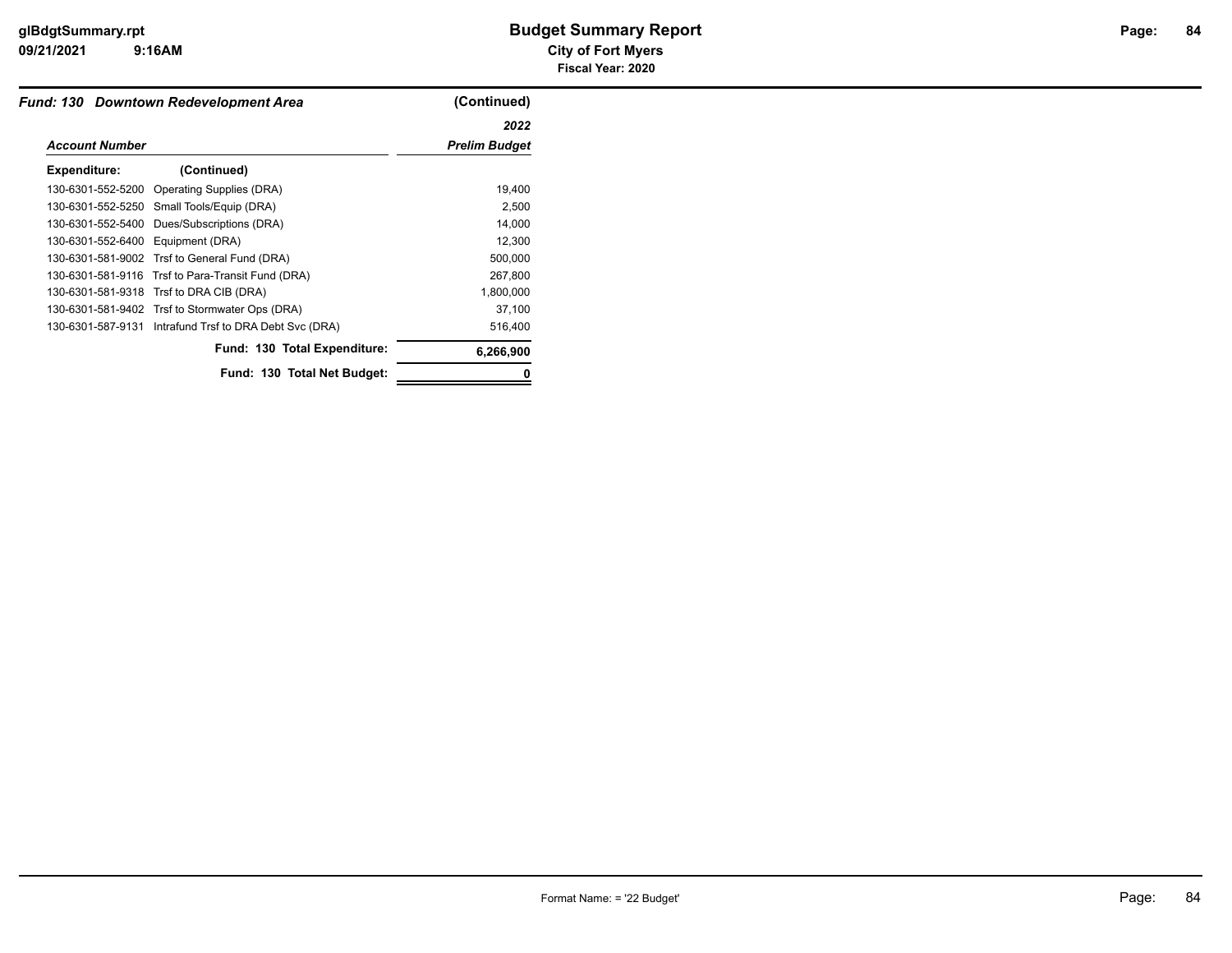# **85**

#### *Fund: 131 Downtown Redevelopment Area,Debt Service*

|                       |                                                    | 2022                 |
|-----------------------|----------------------------------------------------|----------------------|
| <b>Account Number</b> |                                                    | <b>Prelim Budget</b> |
| Revenue:              |                                                    |                      |
|                       | 131-6302-387-0130 Intrafund Trsf from DRA Ops      | 516,400              |
|                       | Fund: 131 Total Revenue:                           | 516,400              |
| <b>Expenditure:</b>   |                                                    |                      |
|                       | 131-6302-552-7110 Principal Expense 2005A DRA Note | 496.200              |
|                       | 131-6302-552-7210 Interest Expense 2005A DRA Note  | 20,200               |
|                       | Fund: 131 Total Expenditure:                       | 516,400              |
|                       | Fund: 131 Total Net Budget:                        |                      |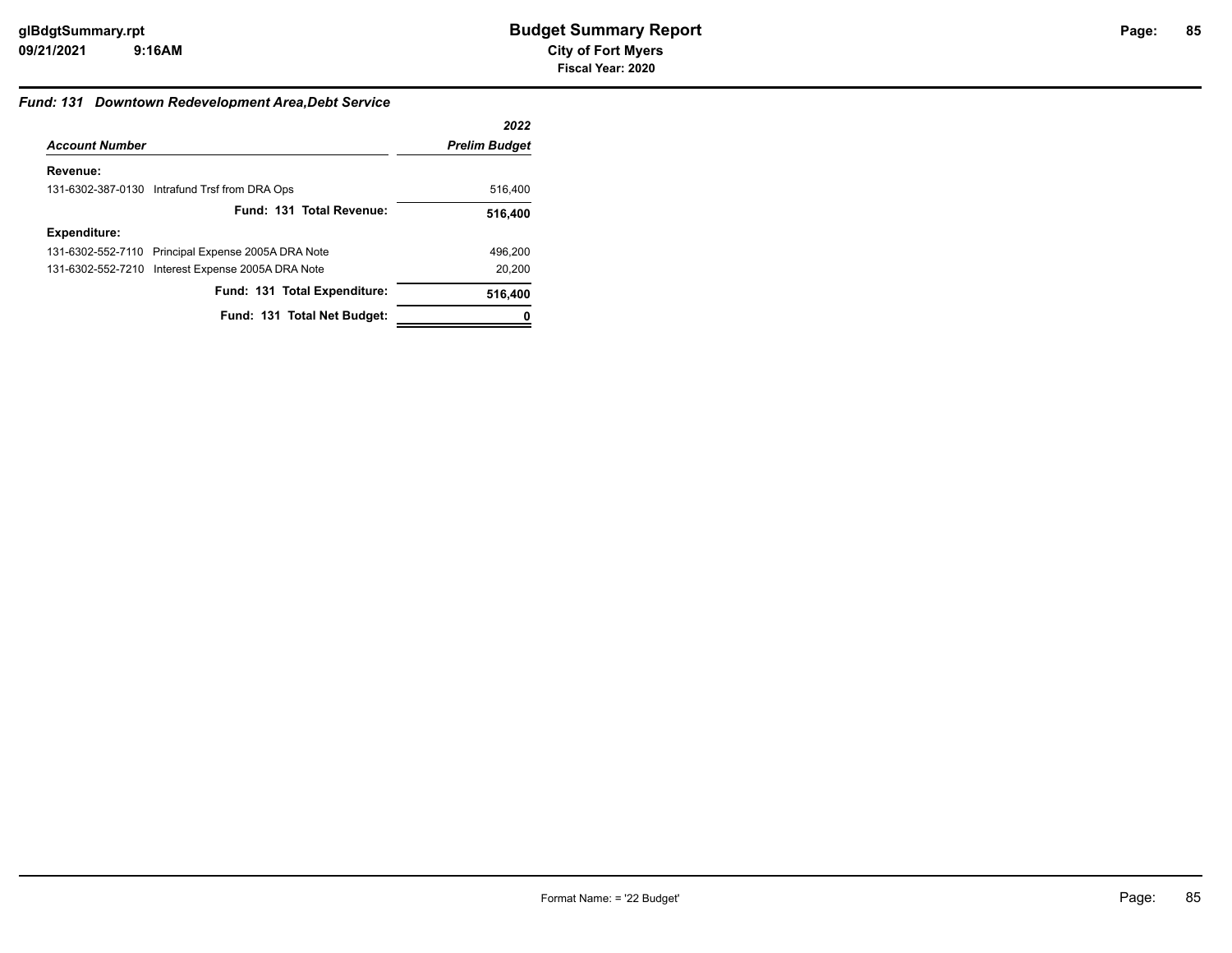## *Fund: 132 Velasco Village TIF*

|                       |                              | 2022                 |
|-----------------------|------------------------------|----------------------|
| <b>Account Number</b> |                              | <b>Prelim Budget</b> |
| Revenue:              |                              |                      |
|                       | Fund: 132 Total Revenue:     | 0                    |
| <b>Expenditure:</b>   |                              |                      |
|                       | Fund: 132 Total Expenditure: | 0                    |
|                       | Fund: 132 Total Net Budget:  |                      |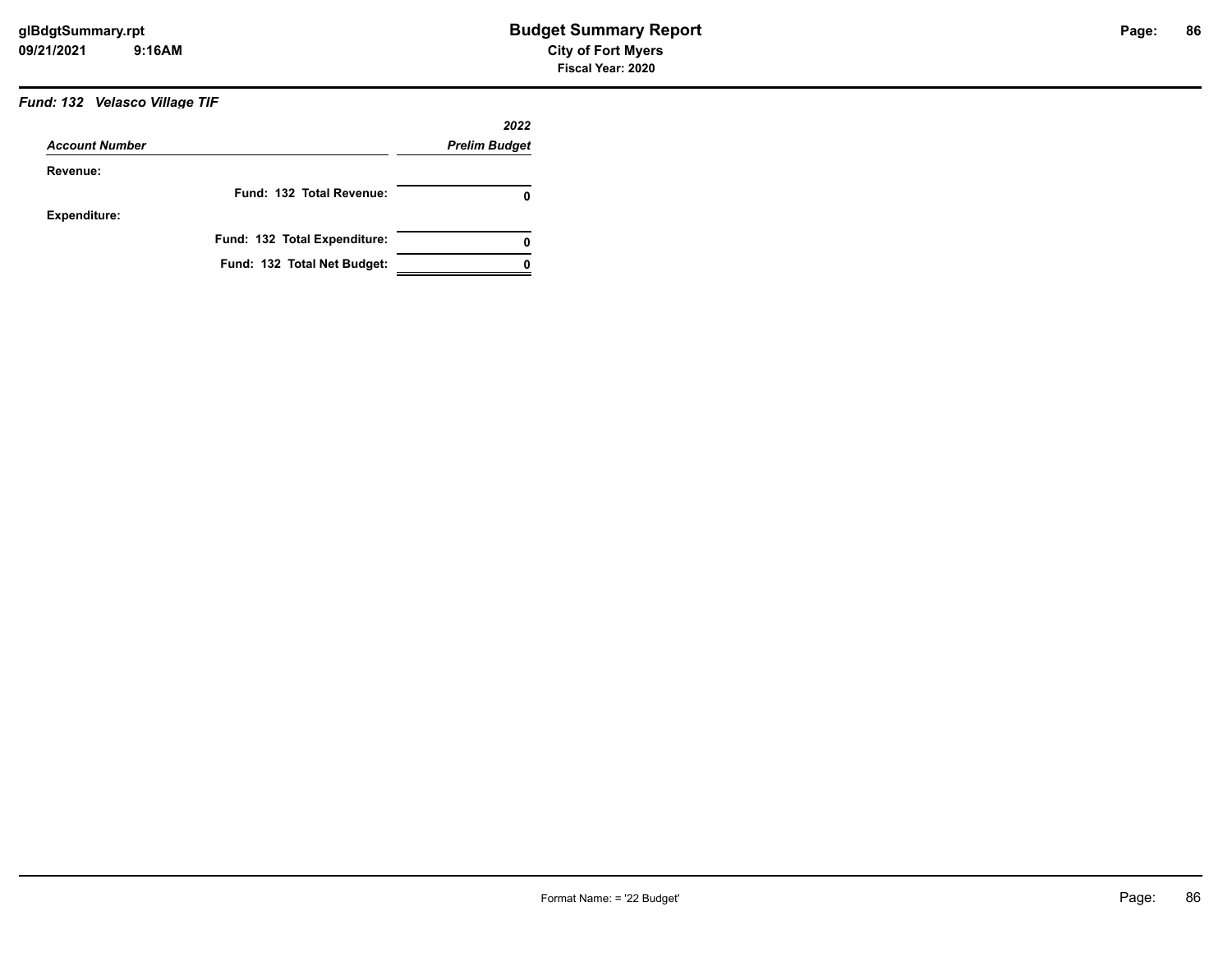### *Fund: 133 Central Fort Myers Redevelopment TIF*

|                       |                                                             | 2022                 |
|-----------------------|-------------------------------------------------------------|----------------------|
| <b>Account Number</b> |                                                             | <b>Prelim Budget</b> |
| Revenue:              |                                                             |                      |
|                       | 133-6305-319-5001 Tax Increment Revenue Lee County          | 18,300               |
|                       | 133-6305-381-0002 Trsf from General Fund                    | 35.900               |
|                       | Fund: 133 Total Revenue:                                    | 54,200               |
| <b>Expenditure:</b>   |                                                             |                      |
|                       | 133-6305-559-3100 Prof Svcs (CEN DRA TIF)                   | 48,500               |
|                       | 133-6305-559-3105 Legal Professional Services (CEN DRA TIF) | 5,700                |
|                       | Fund: 133 Total Expenditure:                                | 54,200               |
|                       | Fund: 133 Total Net Budget:                                 |                      |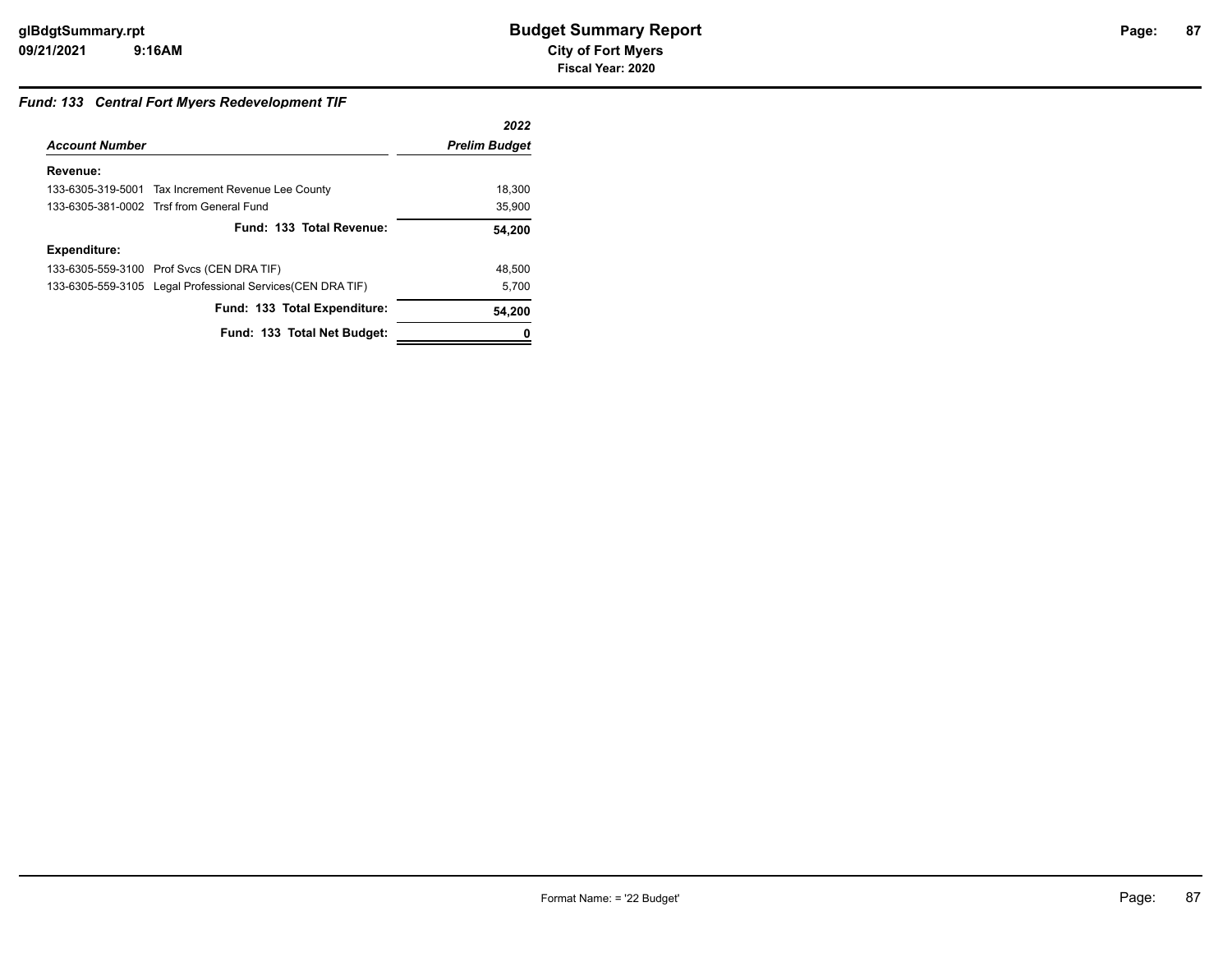#### *Fund: 134 SWFL Enterprise Center*

|                       |                                        | 2022                 |
|-----------------------|----------------------------------------|----------------------|
| <b>Account Number</b> |                                        | <b>Prelim Budget</b> |
| Revenue:              |                                        |                      |
|                       | 134-6293-362-0030 Rental Income-SWFLEC | 148,200              |
| 134-6293-369-0010     | Miscellaneous Revenue (SWFEC)          | 8,500                |
| 134-6293-369-0100     | Reimbursed Expense (SWFEC)             | 100                  |
| 134-6293-387-0002     | Intrafund Trsf from General Fund       | 279,500              |
| 134-6293-389-9010     | <b>Prior Year Surplus</b>              | 54,500               |
|                       | Fund: 134 Total Revenue:               | 490,800              |
| <b>Expenditure:</b>   |                                        |                      |
| 134-0000-513-3110     | Prof Svcs Investment/Earnings Fees     | 200                  |
| 134-6293-552-1100     | Salary - Exec (SWFEC)                  | 97,600               |
| 134-6293-552-1200     | Sal/Wage Regular (SWFEC)               | 81,600               |
| 134-6293-552-1205     | Seniority Pay (SWFEC)                  | 2,600                |
| 134-6293-552-2100     | FICA Tax (SWFEC)                       | 13,400               |
| 134-6293-552-2200     | Gen Retirement (SWFEC)                 | 52,000               |
| 134-6293-552-2300     | Health/Life Ins (SWFEC)                | 37,200               |
| 134-6293-552-2400     | Workers' Comp (SWFEC)                  | 1,900                |
| 134-6293-552-3100     | Prof Svcs (SWFEC)                      | 1,500                |
| 134-6293-552-3105     | Legal Professional Services (SWFEC)    | 6,000                |
| 134-6293-552-3200     | Accounting/Auditing (SWFEC)            | 100                  |
| 134-6293-552-3400     | Contract Svcs (SWFEC)                  | 33,900               |
| 134-6293-552-4000     | Travel/Trans (SWFEC)                   | 500                  |
| 134-6293-552-4200     | Freight/Postage (SWFEC)                | 500                  |
| 134-6293-552-4300     | Utilities (SWFEC)                      | 35,000               |
| 134-6293-552-4400     | Rentals/Leases (SWFEC)                 | 2,500                |
| 134-6293-552-4416     | ITS Svc Charges (SWFEC)                | 34,400               |
| 134-6293-552-4417     | ITS Capital Recovery (SWFEC)           | 2,700                |
| 134-6293-552-4500     | Insurance (SWFEC)                      | 22,800               |
| 134-6293-552-4600     | Repairs/Maint (SWFEC)                  | 5,000                |
| 134-6293-552-4700     | Printing/Binding (SWFEC)               | 1,000                |
| 134-6293-552-4800     | Advertising (SWFEC)                    | 5,900                |
| 134-6293-552-4810     | Public Relations (SWFEC)               | 2,000                |
| 134-6293-552-4903     | Taxes/Assessments (SWFEC)              | 11,200               |
| 134-6293-552-4940     | General Admin Expense (SWFEC)          | 35,000               |
| 134-6293-552-5100     | Office Supplies (SWFEC)                | 1,500                |
| 134-6293-552-5200     | Operating Supplies (SWFEC)             | 1,300                |
| 134-6293-552-5250     | Small Tools/Equip (SWFEC)              | 500                  |
| 134-6293-552-5400     | Dues/Subscriptions (SWFEC)             | 1,000                |
|                       | Fund: 134 Total Expenditure:           | 490,800              |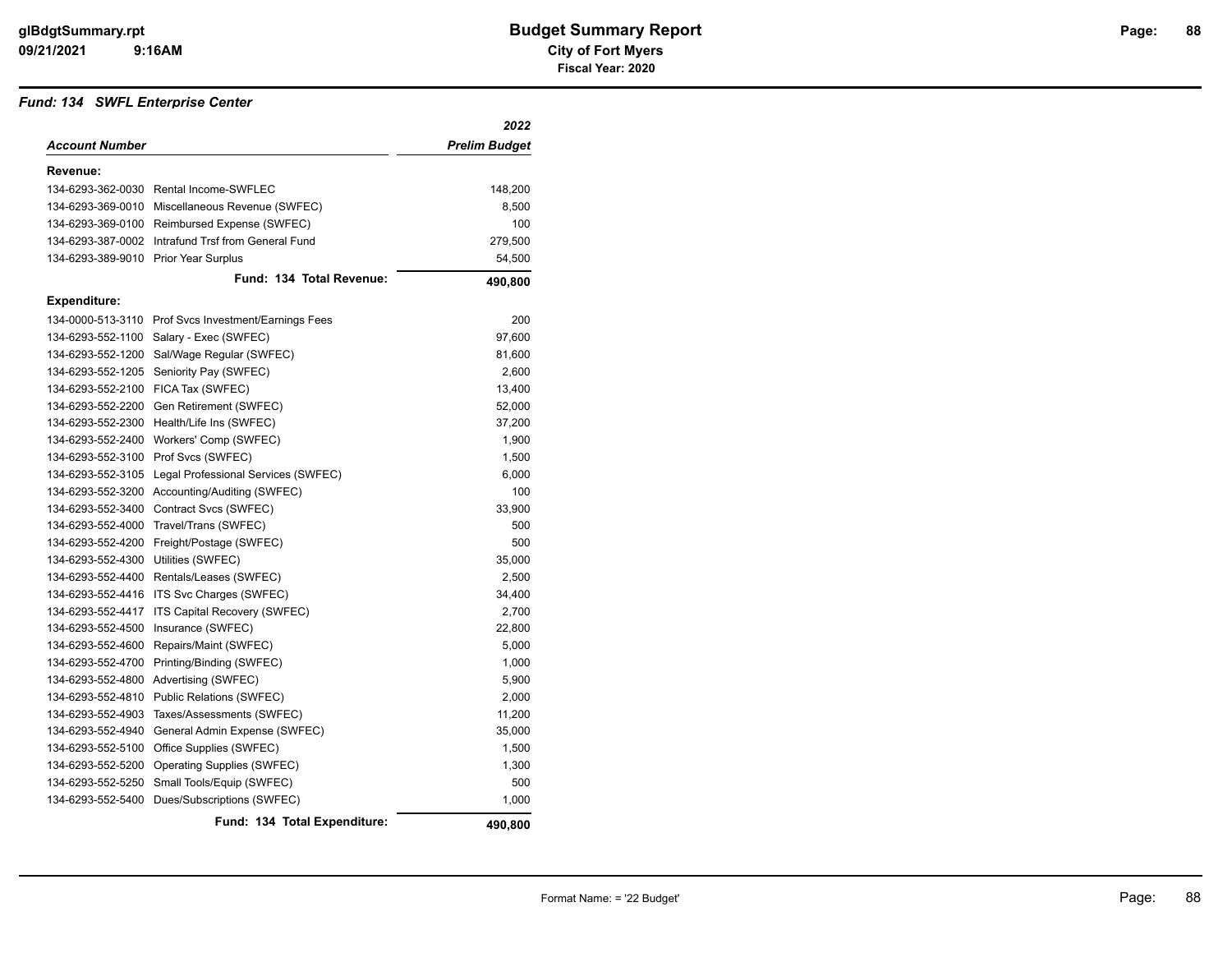**Fund: 134 Total Net Budget: 0**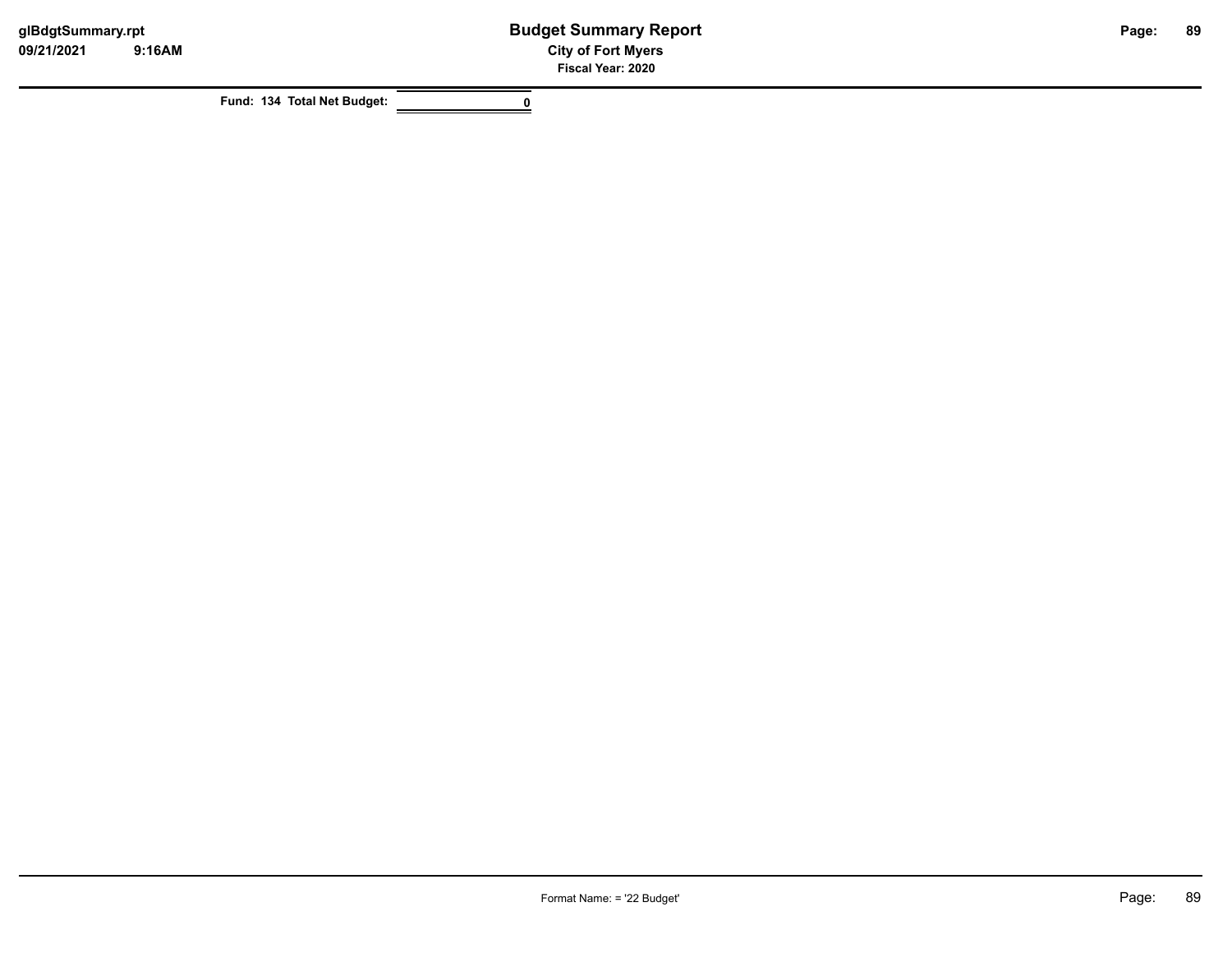### *Fund: 135 Eastwood Redevelopment Area*

|                       |                              | 2022                 |
|-----------------------|------------------------------|----------------------|
| <b>Account Number</b> |                              | <b>Prelim Budget</b> |
| Revenue:              |                              |                      |
|                       | Fund: 135 Total Revenue:     | 0                    |
| <b>Expenditure:</b>   |                              |                      |
|                       | Fund: 135 Total Expenditure: | 0                    |
|                       | Fund: 135 Total Net Budget:  |                      |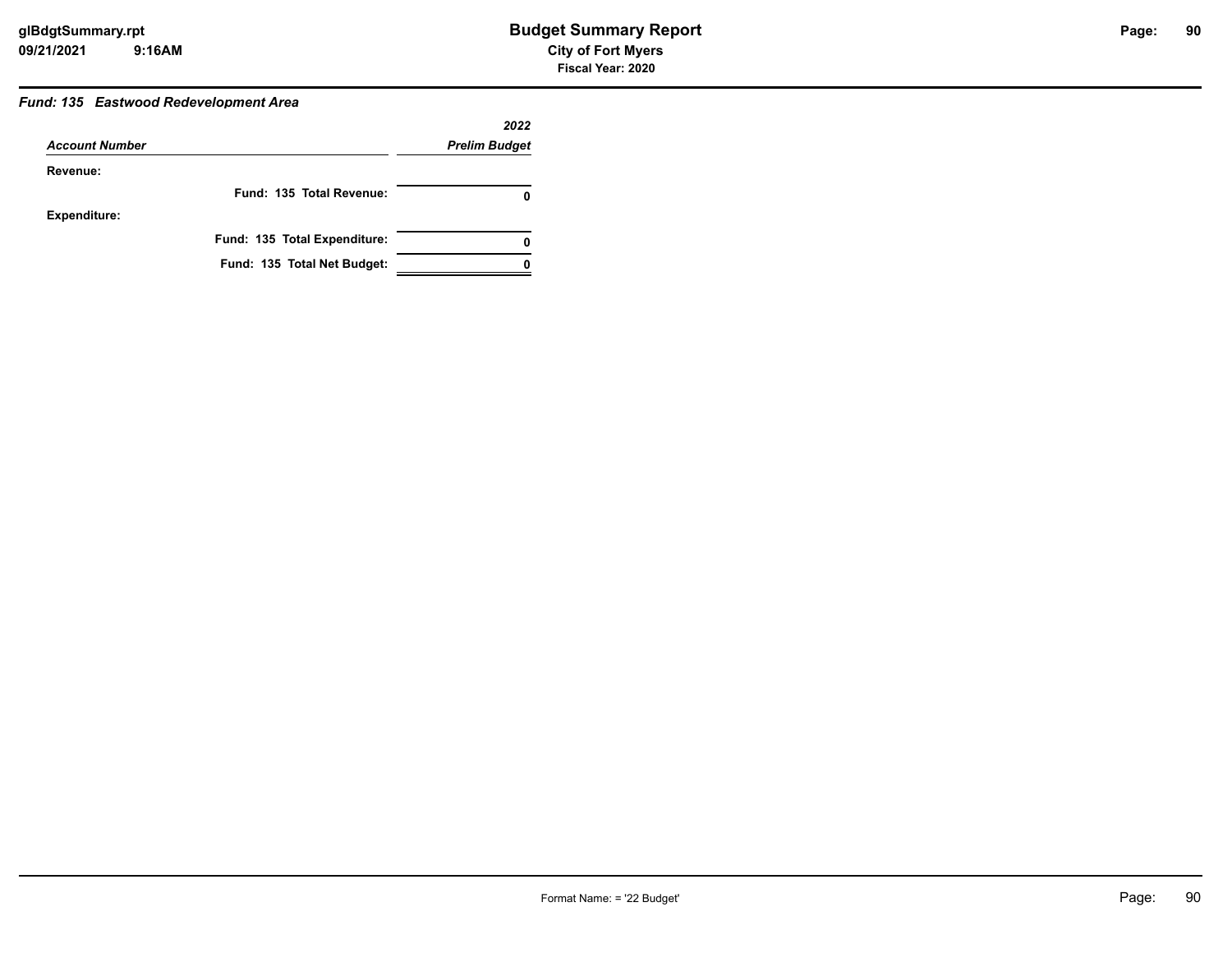# *Fund: 136 Dunbar/Michigan TIF Area*

|                       |                              | 2022                 |
|-----------------------|------------------------------|----------------------|
| <b>Account Number</b> |                              | <b>Prelim Budget</b> |
| Revenue:              |                              |                      |
|                       | Fund: 136 Total Revenue:     | 0                    |
| Expenditure:          |                              |                      |
|                       | Fund: 136 Total Expenditure: | 0                    |
|                       | Fund: 136 Total Net Budget:  |                      |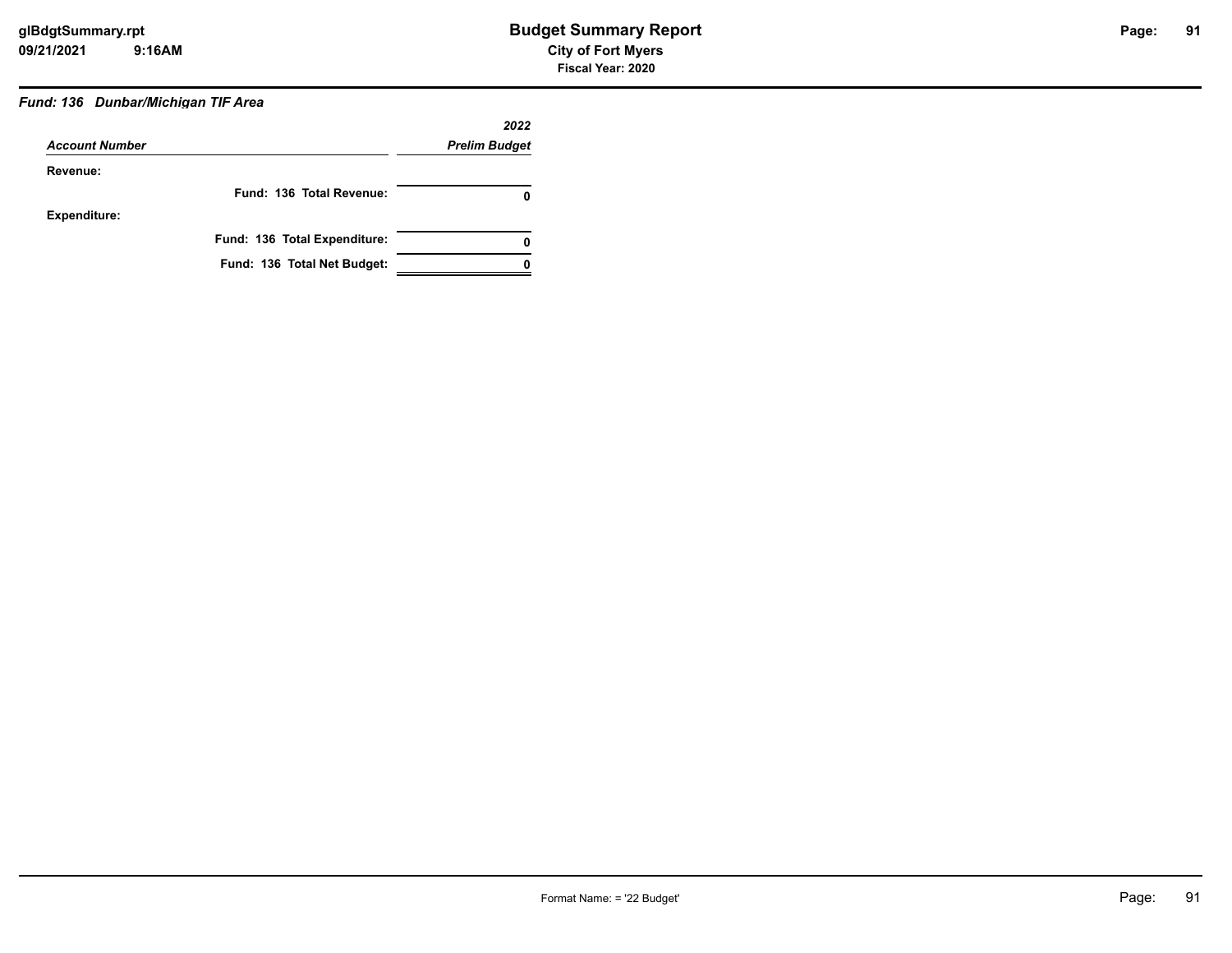### *Fund: 137 East Fort Myers TIF*

|                       |                              | 2022                 |
|-----------------------|------------------------------|----------------------|
| <b>Account Number</b> |                              | <b>Prelim Budget</b> |
| Revenue:              |                              |                      |
|                       | Fund: 137 Total Revenue:     | 0                    |
| <b>Expenditure:</b>   |                              |                      |
|                       | Fund: 137 Total Expenditure: | 0                    |
|                       | Fund: 137 Total Net Budget:  |                      |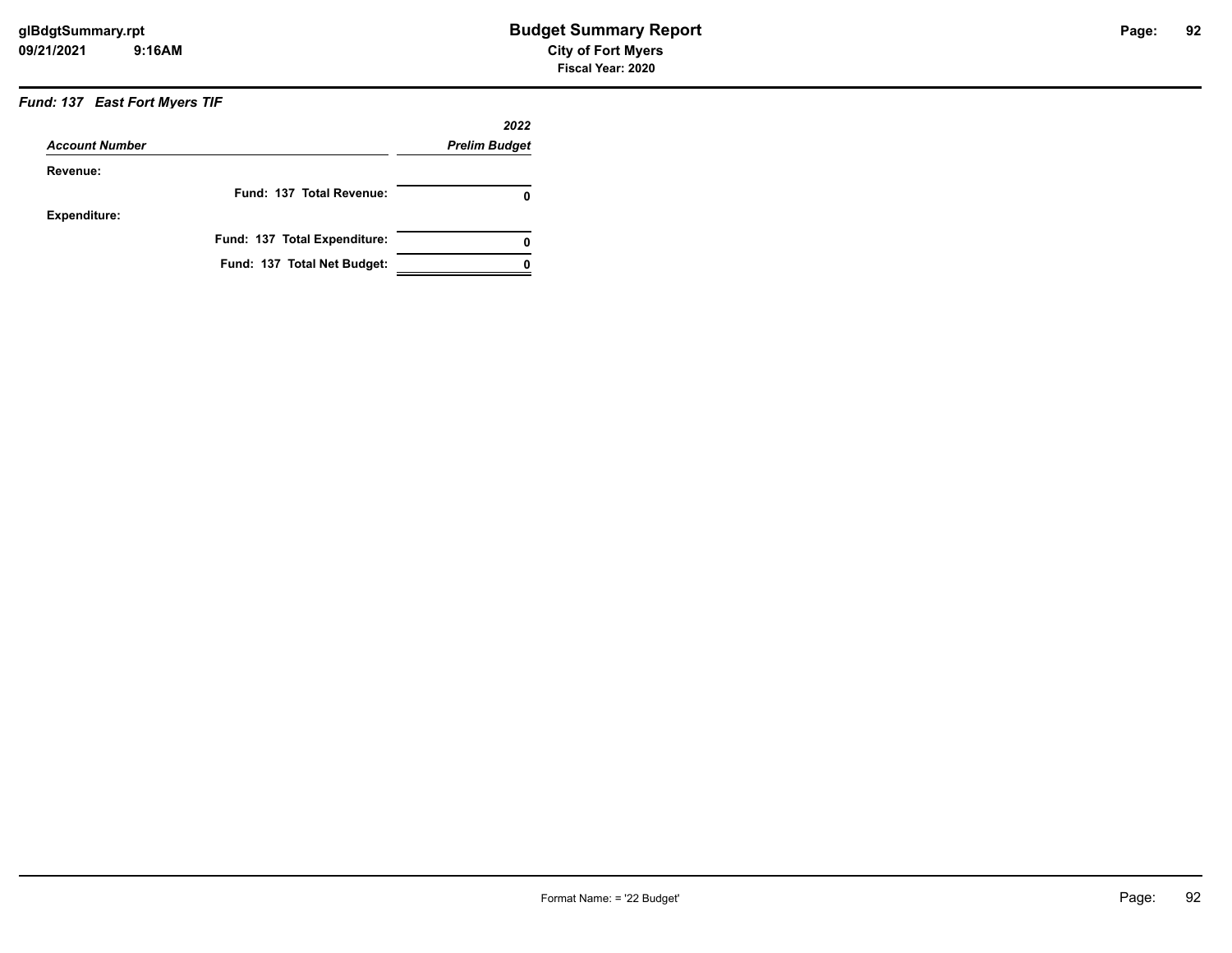#### *Fund: 141 Cleveland Ave #1 Redevelopment TIF*

|                                      |                                                      | 2022                 |
|--------------------------------------|------------------------------------------------------|----------------------|
| <b>Account Number</b>                |                                                      | <b>Prelim Budget</b> |
| Revenue:                             |                                                      |                      |
|                                      | 141-5141-319-5001 Tax Increment Revenue Lee County   | 504,600              |
|                                      | 141-5141-381-0002 Trsf from General Fund             | 991,300              |
| 141-5141-389-9010 Prior Year Surplus |                                                      | 2,208,600            |
|                                      | Fund: 141 Total Revenue:                             | 3,704,500            |
| Expenditure:                         |                                                      |                      |
|                                      | 141-0000-513-3110 Prof Svcs Investment/Earnings Fees | 2,700                |
| 141-5141-559-1100                    | Salary - Exec (CAD TIF)                              | 19,500               |
| 141-5141-559-1200                    | Sal/Wage Regular (CAD TIF)                           | 55,500               |
| 141-5141-559-1202                    | Vehicle Allowance (CAD TIF)                          | 400                  |
| 141-5141-559-1205                    | Seniority Pay (CAD TIF)                              | 900                  |
| 141-5141-559-1300                    | Salaries/Wages - Other (CAD TIF)                     | 700                  |
| 141-5141-559-2100                    | FICA Tax (CAD TIF)                                   | 5,800                |
| 141-5141-559-2200                    | Gen Retirement (CAD TIF)                             | 21,700               |
| 141-5141-559-2300                    | Health/Life Ins (CAD TIF)                            | 14,000               |
|                                      | 141-5141-559-3100 Prof Svcs (CAD TIF)                | 266,900              |
| 141-5141-559-3105                    | Legal Professional Services (CAD TIF)                | 32,200               |
| 141-5141-559-3200                    | Accounting/Auditing (CAD TIF)                        | 100                  |
| 141-5141-559-3400                    | Contract Svcs (CAD TIF)                              | 26,900               |
| 141-5141-559-4000                    | Travel/Trans (CAD TIF)                               | 8,000                |
| 141-5141-559-4200                    | Freight/Postage (CAD TIF)                            | 1,000                |
| 141-5141-559-4300                    | Utilities (CAD TIF)                                  | 2,600                |
| 141-5141-559-4400                    | Rentals/Leases (CAD TIF)                             | 11,500               |
| 141-5141-559-4600                    | Repairs/Maint (CAD TIF)                              | 20,800               |
| 141-5141-559-4700                    | Printing/Binding (CAD TIF)                           | 2,000                |
| 141-5141-559-4800                    | Advertising (CAD TIF)                                | 15,000               |
| 141-5141-559-4813                    | Public Relations (CAD TIF)                           | 800                  |
| 141-5141-559-4904                    | Tax Increment Rebates (CAD TIF)                      | 447,000              |
| 141-5141-559-4906                    | Other Subsidies and Assistance (CAD TIF)             | 2,100,000            |
| 141-5141-559-4940                    | General Admin Expense (CAD TIF)                      | 121,800              |
| 141-5141-559-5100                    | Office Supplies (CAD TIF)                            | 1,500                |
| 141-5141-559-5158                    | Hardware < \$750 (CAD TIF)                           | 1,000                |
| 141-5141-559-5159                    | Software < \$750 (CAD TIF)                           | 1,000                |
| 141-5141-559-5200                    | Operating Supplies (CAD TIF)                         | 14,500               |
| 141-5141-559-5250                    | Small Tools/Equip (CAD TIF)                          | 1,000                |
| 141-5141-559-5400                    | Dues/Subscriptions (CAD TIF)                         | 7,700                |
| 141-5141-581-9318                    | Trsf to DRA CIB (CAD TIF)                            | 500,000              |
|                                      | Fund: 141 Total Expenditure:                         | 3.704.500            |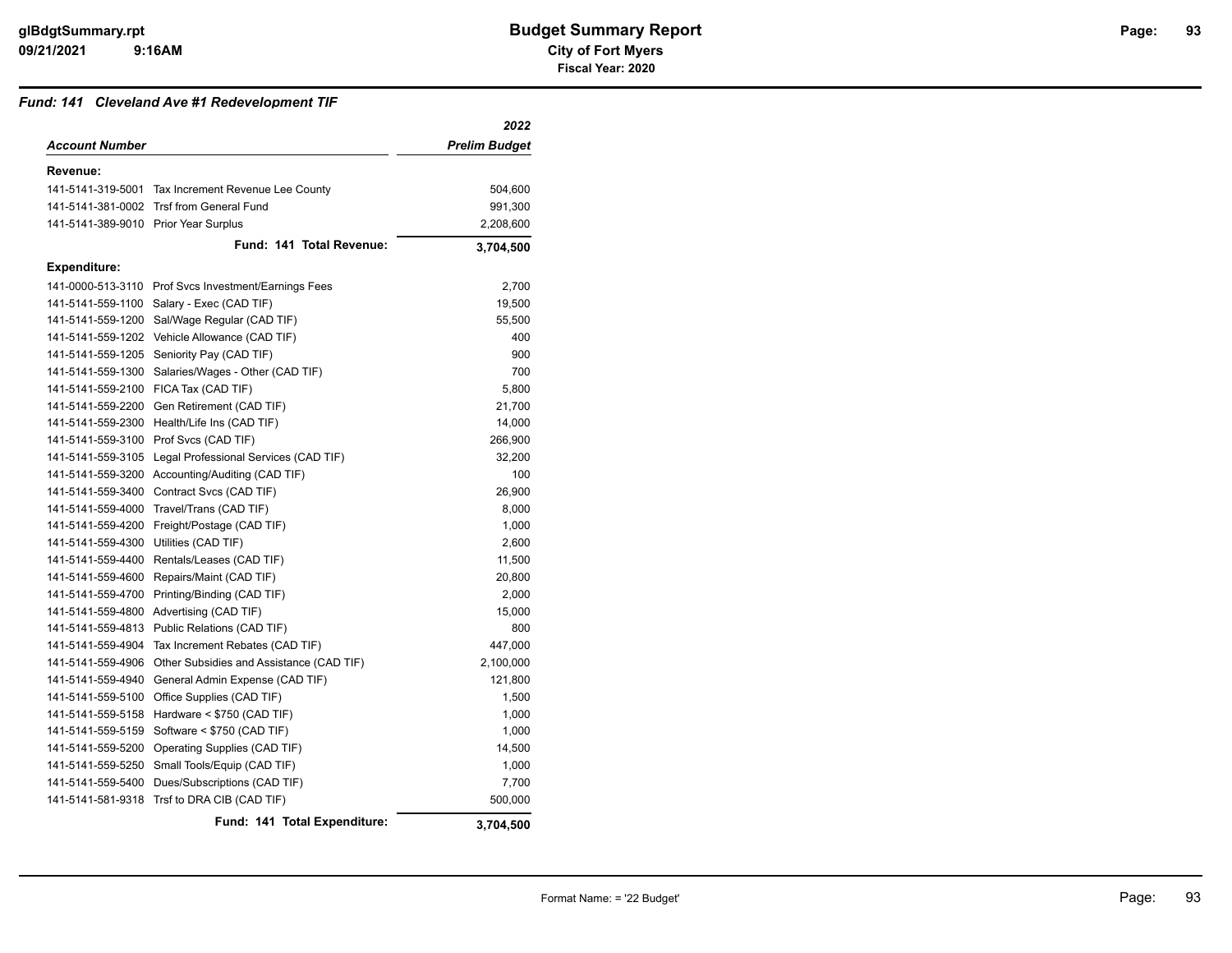**Fund: 141 Total Net Budget: 0**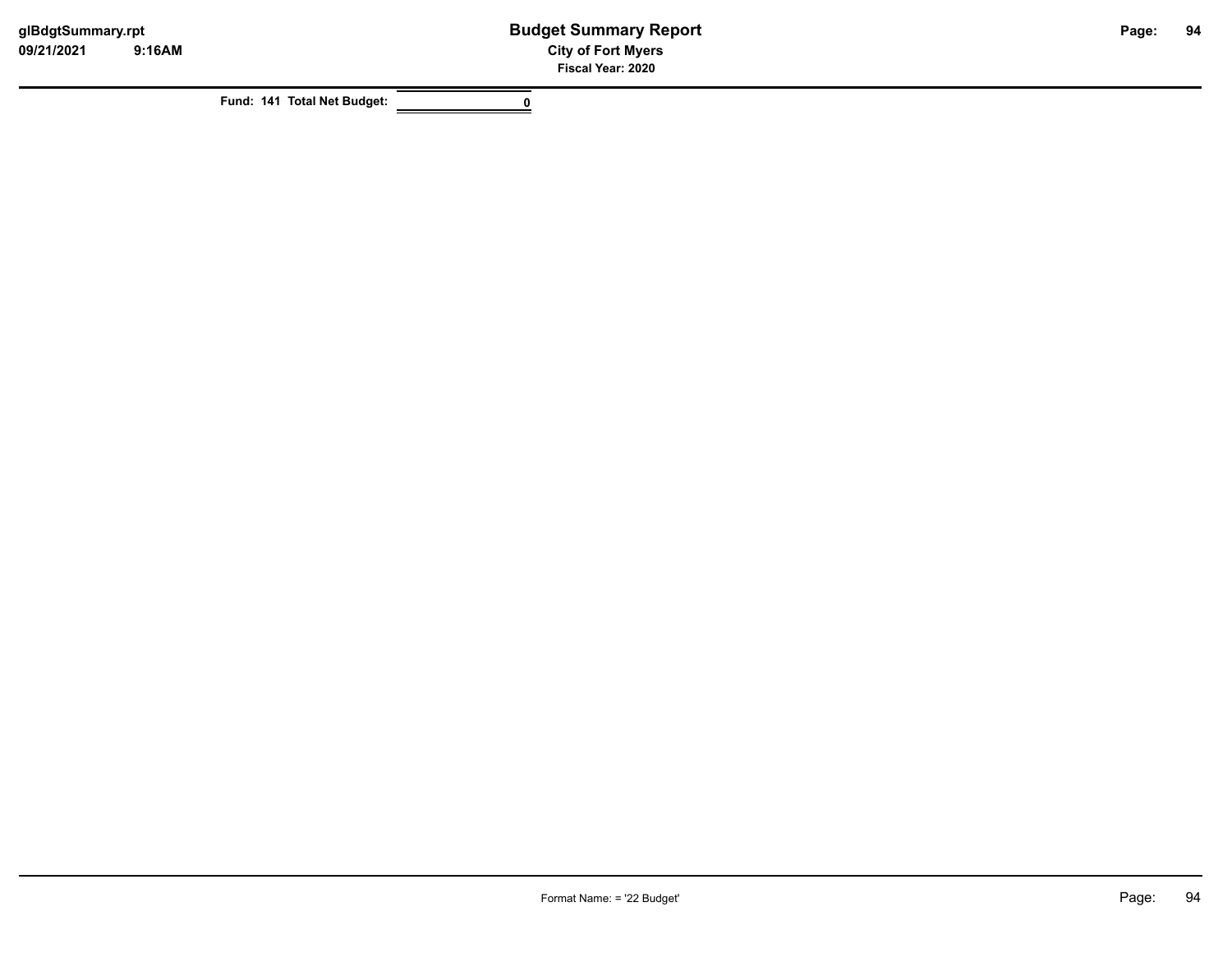#### *Fund: 151 MLK Blvd #1 Redevelopment TIF*

|                                      |                                                      | 2022          |
|--------------------------------------|------------------------------------------------------|---------------|
| Account Number                       |                                                      | Prelim Budget |
| Revenue:                             |                                                      |               |
|                                      | 151-5161-319-5001 Tax Increment Revenue Lee County   | 340,200       |
|                                      | 151-5161-381-0002 Trsf from General Fund             | 668,300       |
| 151-5161-389-9010 Prior Year Surplus |                                                      | 742,800       |
|                                      | Fund: 151 Total Revenue:                             | 1,751,300     |
| <b>Expenditure:</b>                  |                                                      |               |
|                                      | 151-0000-513-3110 Prof Svcs Investment/Earnings Fees | 700           |
|                                      | 151-5161-559-1100 Salary - Exec (MLK TIF)            | 11,400        |
|                                      | 151-5161-559-1200 Sal/Wage Regular (MLK TIF)         | 32,400        |
|                                      | 151-5161-559-1202 Vehicle Allowance (MLK TIF)        | 300           |
|                                      | 151-5161-559-1205 Seniority Pay (MLK TIF)            | 600           |
| 151-5161-559-1300                    | Salaries/Wages - Other (MLK TIF)                     | 400           |
|                                      | 151-5161-559-2100 FICA Tax (MLK TIF)                 | 3,400         |
| 151-5161-559-2200                    | Gen Retirement (MLK TIF)                             | 12,500        |
| 151-5161-559-2300                    | Health/Life Ins (MLK TIF)                            | 8,100         |
|                                      | 151-5161-559-3100 Prof Svcs (MLK TIF)                | 171,700       |
| 151-5161-559-3105                    | Legal Professional Services (MLK TIF)                | 31,200        |
|                                      | 151-5161-559-3200 Accounting/Auditing (MLK TIF)      | 100           |
| 151-5161-559-3400                    | Contract Svcs (MLK TIF)                              | 11,000        |
|                                      | 151-5161-559-4000 Travel/Trans (MLK TIF)             | 5,200         |
| 151-5161-559-4200                    | Freight/Postage (MLK TIF)                            | 1,000         |
| 151-5161-559-4300                    | Utilities (MLK TIF)                                  | 500           |
| 151-5161-559-4400                    | Rentals/Leases (MLK TIF)                             | 6,200         |
| 151-5161-559-4600                    | Repairs/Maint (MLK TIF)                              | 30,400        |
| 151-5161-559-4700                    | Printing/Binding (MLK TIF)                           | 1,000         |
| 151-5161-559-4800                    | Advertising (MLK TIF)                                | 12,500        |
| 151-5161-559-4810                    | Public Relations (MLK TIF)                           | 24,400        |
| 151-5161-559-4825                    | Disaster Public Assistance (MLK TIF)                 | 50,000        |
| 151-5161-559-4903                    | Taxes/Assessments (MLK TIF)                          | 7,200         |
| 151-5161-559-4906                    | Other Subsidies and Assistance (MLK TIF)             | 1,100,000     |
| 151-5161-559-4940                    | General Admin Expense (MLK TIF)                      | 61,600        |
| 151-5161-559-5100                    | Office Supplies (MLK TIF)                            | 1,000         |
|                                      | 151-5161-559-5158 Hardware < \$750 (MLK TIF)         | 1,000         |
| 151-5161-559-5159                    | Software < \$750 (MLK TIF)                           | 1,000         |
| 151-5161-559-5200                    | Operating Supplies (MLK TIF)                         | 1,500         |
| 151-5161-559-5250                    | Small Tools/Equip (MLK TIF)                          | 2,500         |
| 151-5161-559-5400                    | Dues/Subscriptions (MLK TIF)                         | 10,500        |
| 151-5161-581-9318                    | Trsf to DRA CIB (MLK TIF)                            | 150,000       |
|                                      | Fund: 151 Total Expenditure:                         | 1,751,300     |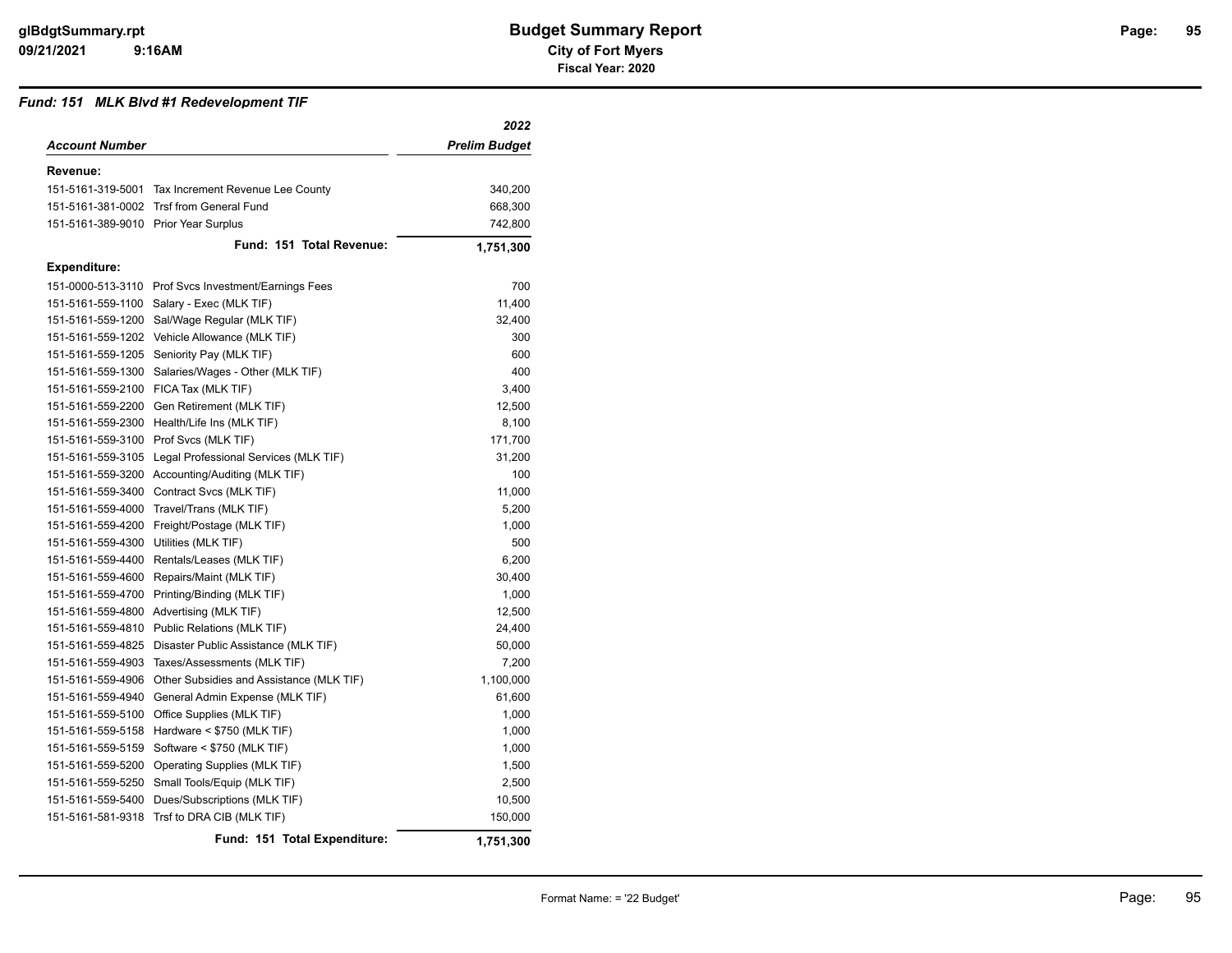**Fund: 151 Total Net Budget: 0**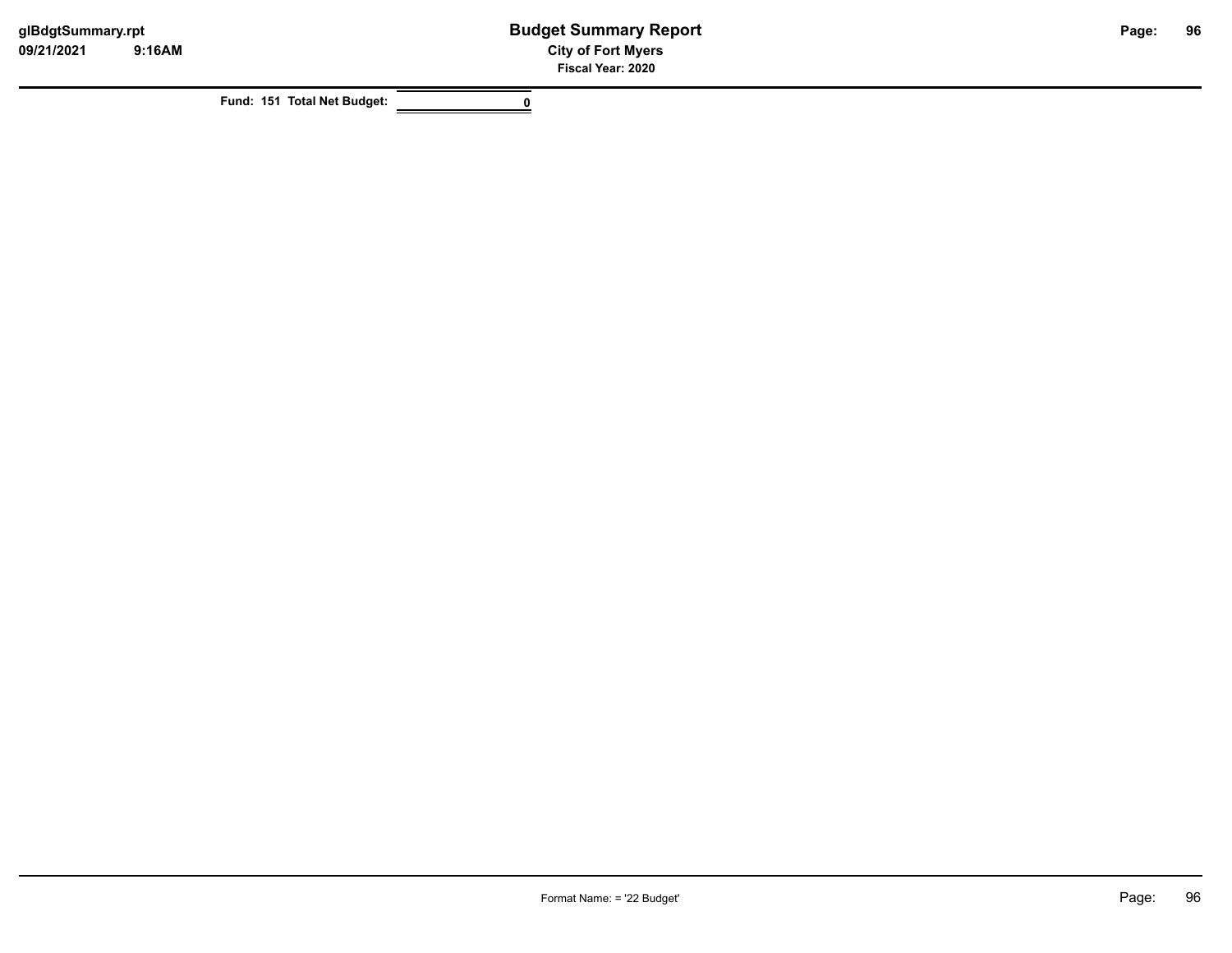#### *Fund: 160 Winkler Safe Neighborhood Area*

|                       |                              | 2022                 |
|-----------------------|------------------------------|----------------------|
| <b>Account Number</b> |                              | <b>Prelim Budget</b> |
| Revenue:              |                              |                      |
|                       | Fund: 160 Total Revenue:     |                      |
| <b>Expenditure:</b>   |                              |                      |
|                       | Fund: 160 Total Expenditure: | 0                    |
|                       | Fund: 160 Total Net Budget:  |                      |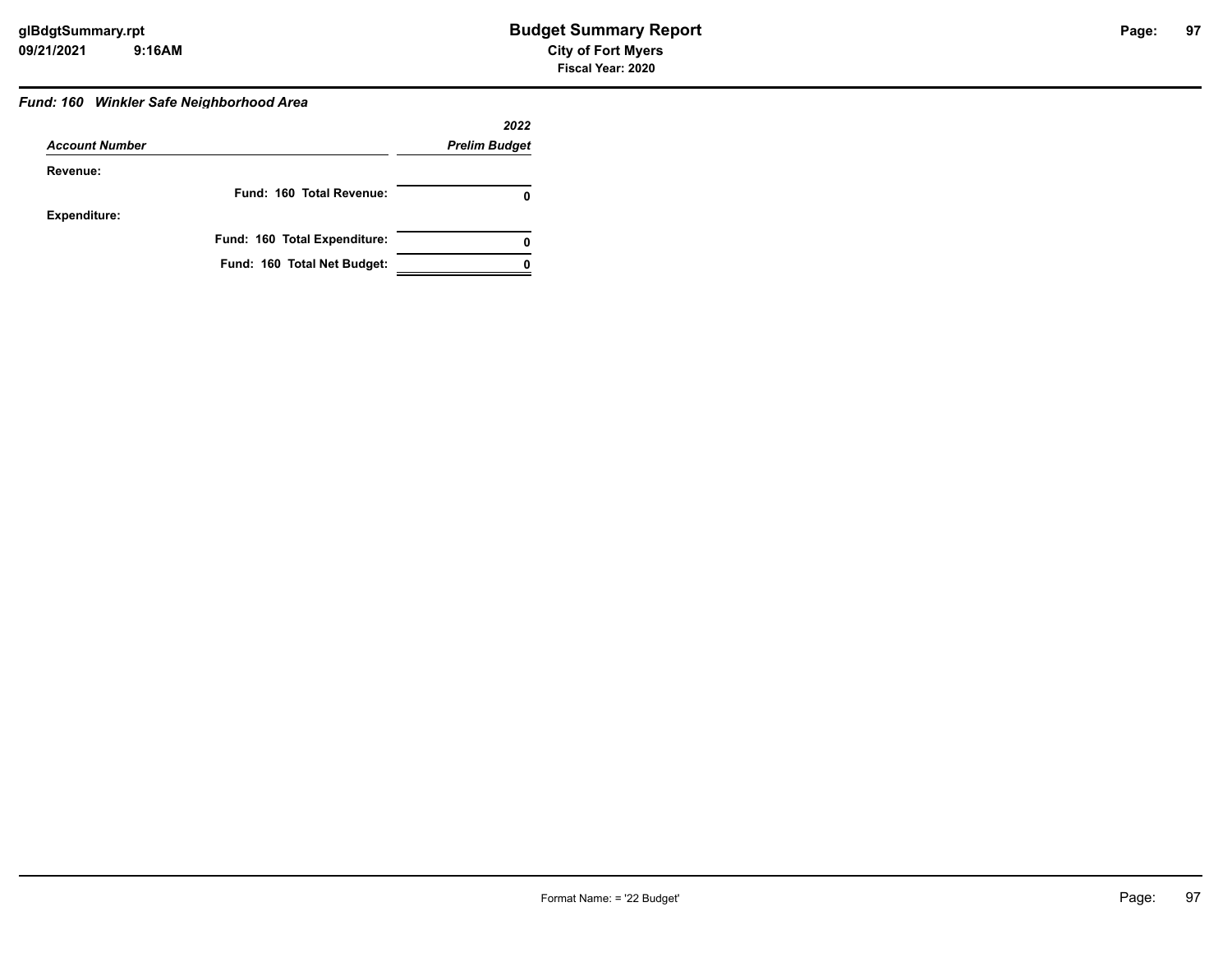# **98**

#### *Fund: 161 Winkler Safe Neighborhood R and R*

|                       |                              | 2022                 |
|-----------------------|------------------------------|----------------------|
| <b>Account Number</b> |                              | <b>Prelim Budget</b> |
| Revenue:              |                              |                      |
|                       | Fund: 161 Total Revenue:     |                      |
| <b>Expenditure:</b>   |                              |                      |
|                       | Fund: 161 Total Expenditure: |                      |
|                       | Fund: 161 Total Net Budget:  |                      |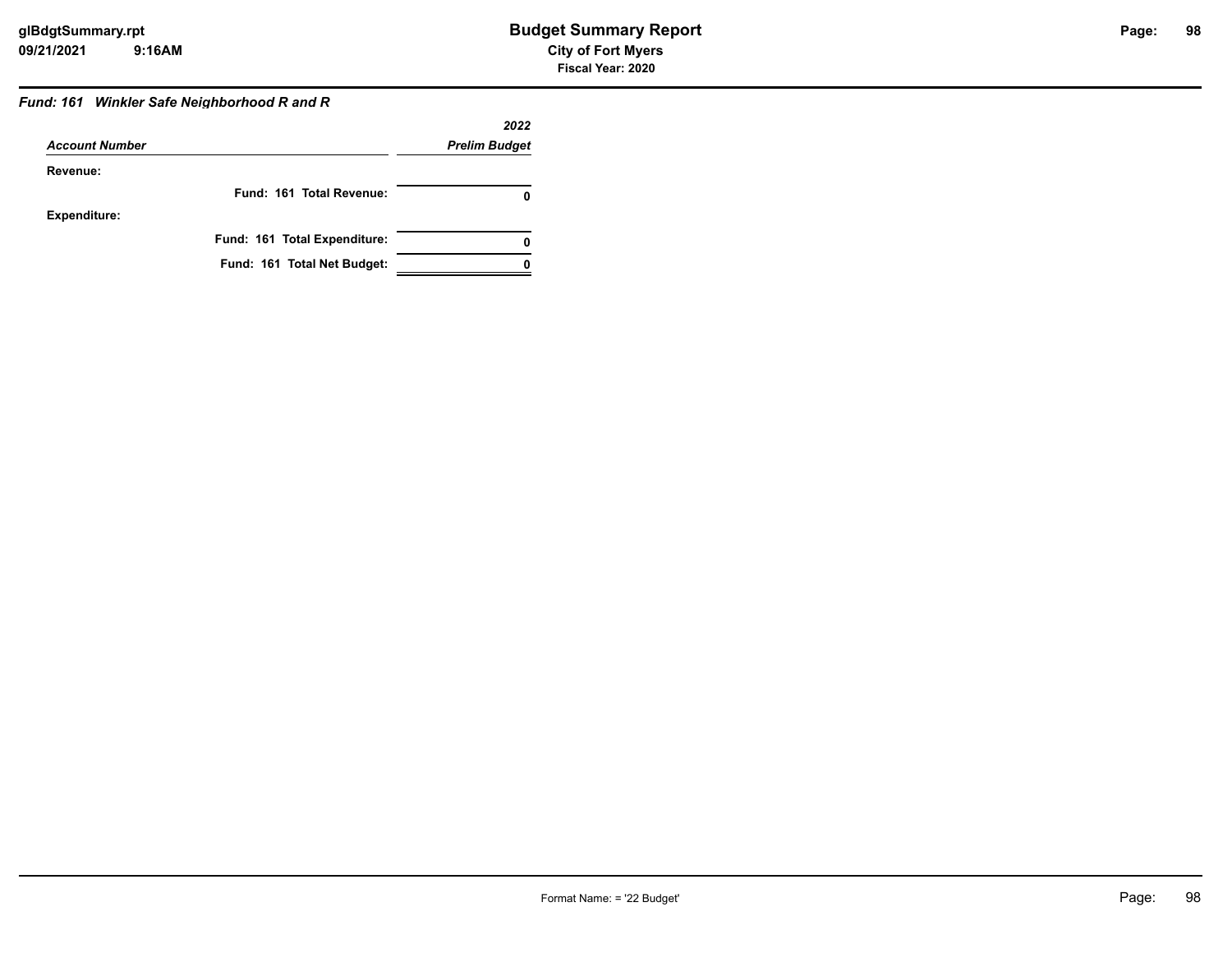## *Fund: 197 Pandemic Event 2020*

|                       |                              | 2022                 |
|-----------------------|------------------------------|----------------------|
| <b>Account Number</b> |                              | <b>Prelim Budget</b> |
| Revenue:              |                              |                      |
|                       | Fund: 197 Total Revenue:     | 0                    |
| Expenditure:          |                              |                      |
|                       | Fund: 197 Total Expenditure: | 0                    |
|                       | Fund: 197 Total Net Budget:  |                      |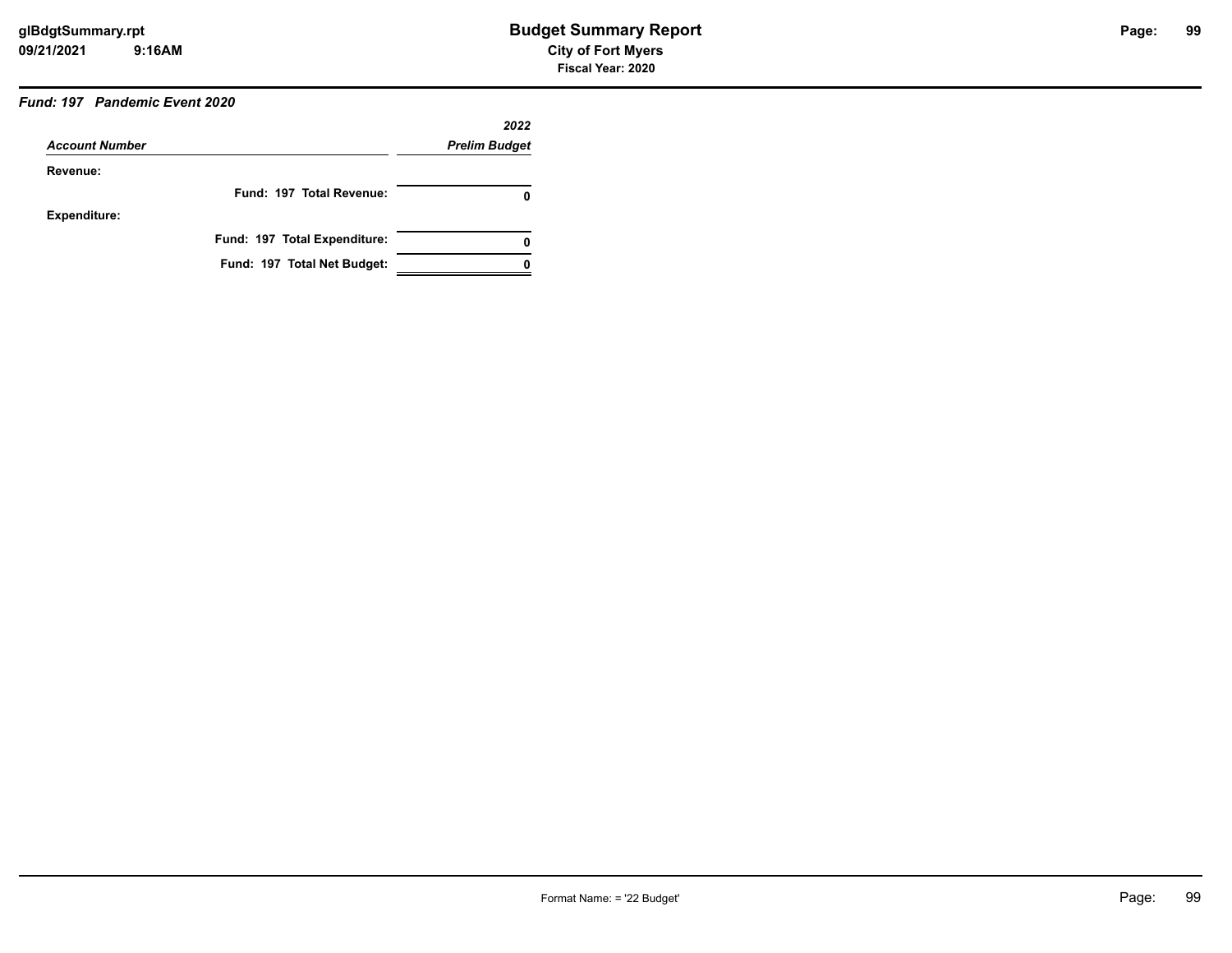### *Fund: 198 FEMA Grant - WILMA*

| <b>Account Number</b> |                              | 2022<br><b>Prelim Budget</b> |
|-----------------------|------------------------------|------------------------------|
|                       |                              |                              |
|                       | Fund: 198 Total Revenue:     | 0                            |
| <b>Expenditure:</b>   |                              |                              |
|                       | Fund: 198 Total Expenditure: | 0                            |
|                       | Fund: 198 Total Net Budget:  |                              |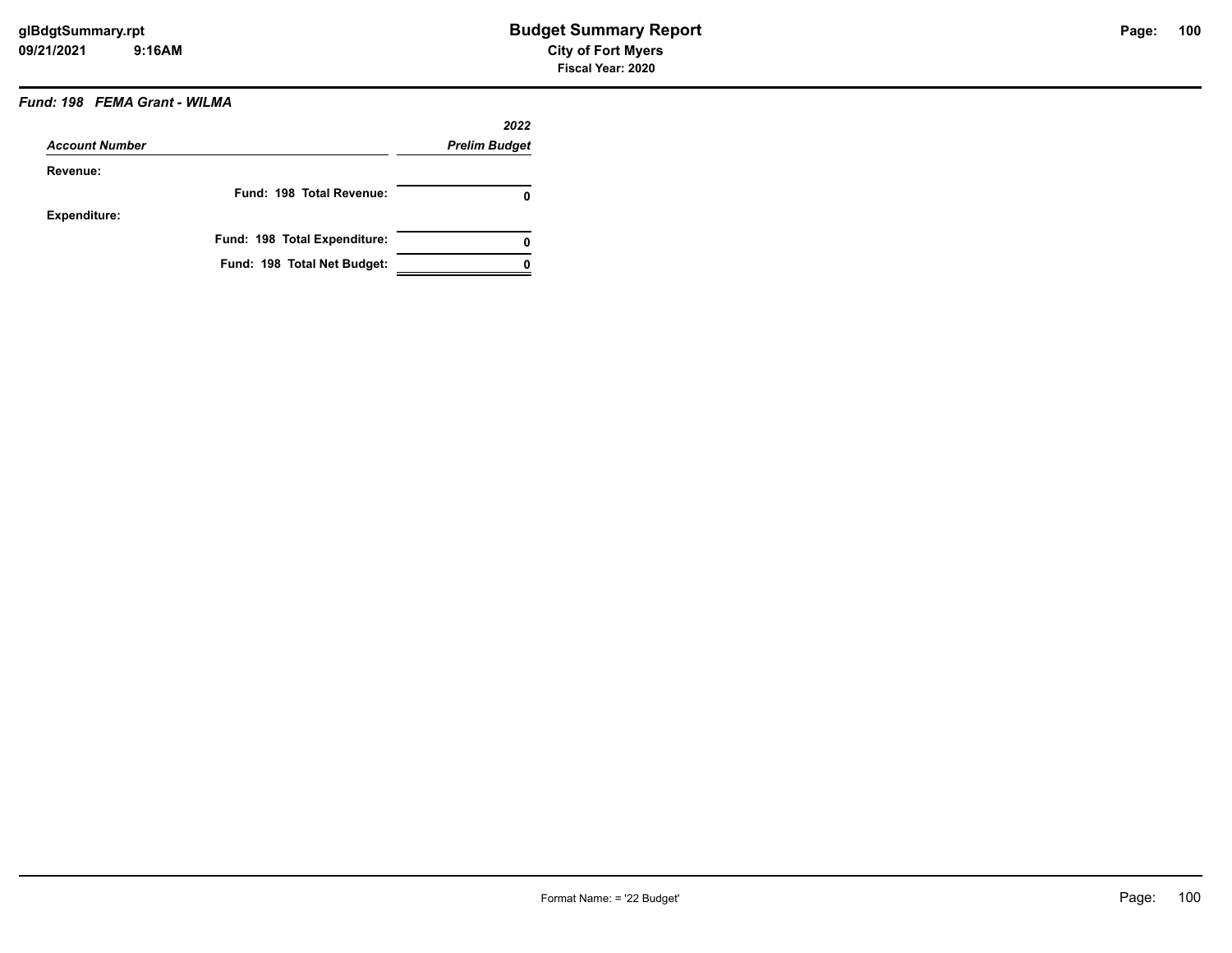### *Fund: 199 FEMA Disaster Grant*

|                       |                              | 2022                 |
|-----------------------|------------------------------|----------------------|
| <b>Account Number</b> |                              | <b>Prelim Budget</b> |
| Revenue:              |                              |                      |
|                       | Fund: 199 Total Revenue:     | 0                    |
| Expenditure:          |                              |                      |
|                       | Fund: 199 Total Expenditure: | 0                    |
|                       | Fund: 199 Total Net Budget:  |                      |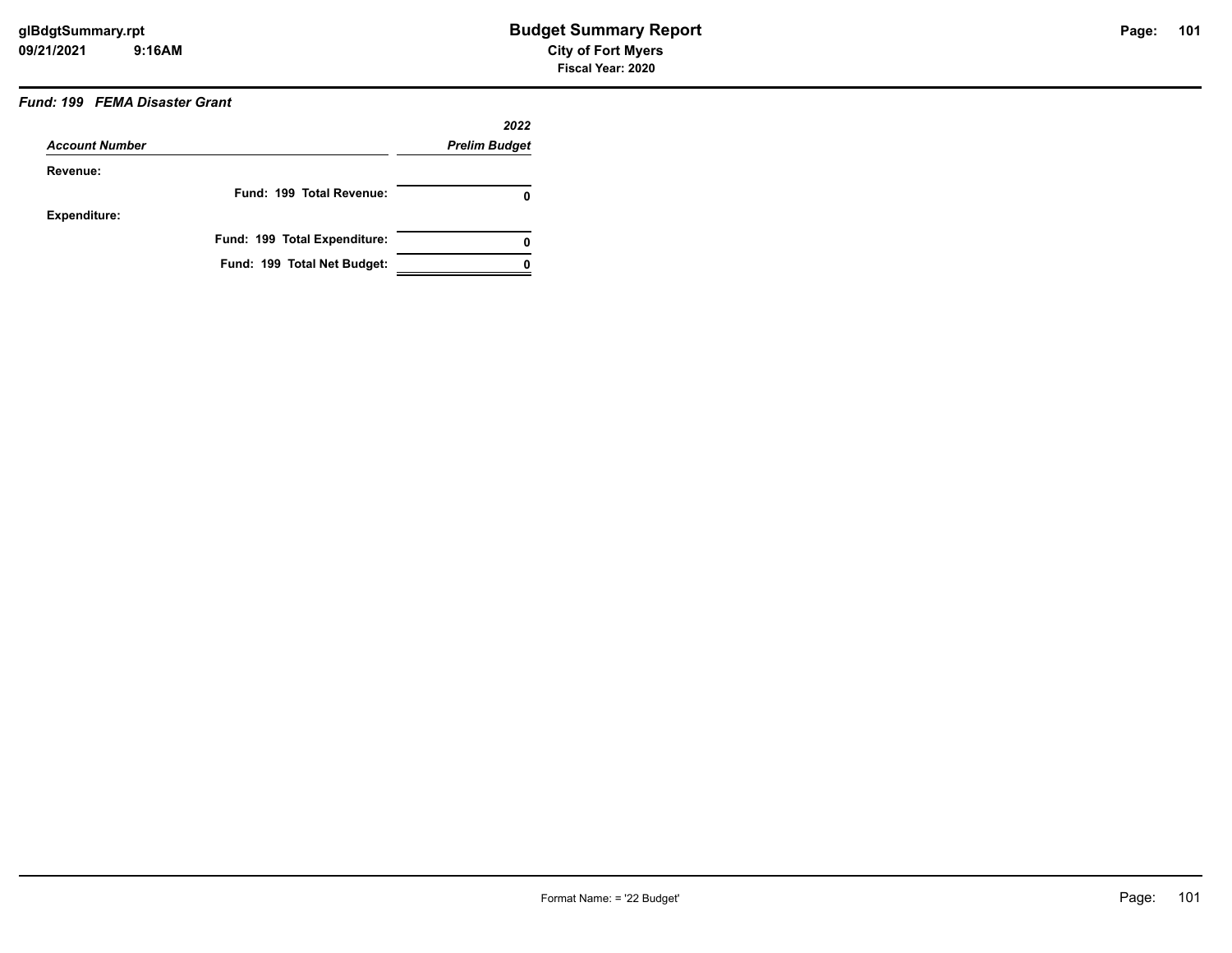# Page: 102

# *Fund: 223 Series 1996A Bonds, Debt Service*

|                       |                              | 2022                 |  |
|-----------------------|------------------------------|----------------------|--|
| <b>Account Number</b> |                              | <b>Prelim Budget</b> |  |
| Revenue:              |                              |                      |  |
|                       | Fund: 223 Total Revenue:     |                      |  |
| <b>Expenditure:</b>   |                              |                      |  |
|                       | Fund: 223 Total Expenditure: |                      |  |
|                       | Fund: 223 Total Net Budget:  |                      |  |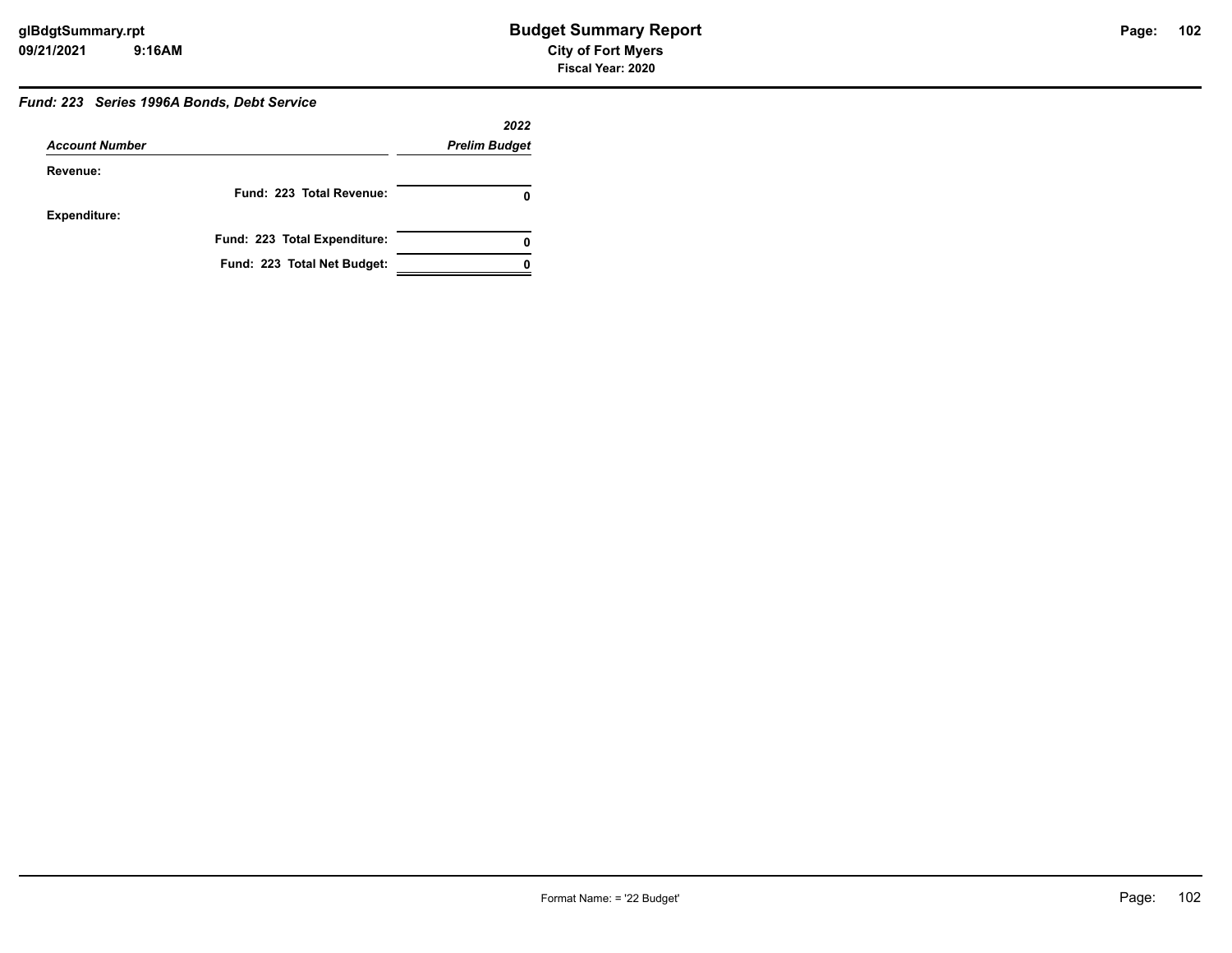# Page: 103

#### *Fund: 260 Series 1997A Bonds, Debt Service*

|                       |                              | 2022                 |
|-----------------------|------------------------------|----------------------|
| <b>Account Number</b> |                              | <b>Prelim Budget</b> |
| Revenue:              |                              |                      |
|                       | Fund: 260 Total Revenue:     |                      |
| <b>Expenditure:</b>   |                              |                      |
|                       | Fund: 260 Total Expenditure: | 0                    |
|                       | Fund: 260 Total Net Budget:  |                      |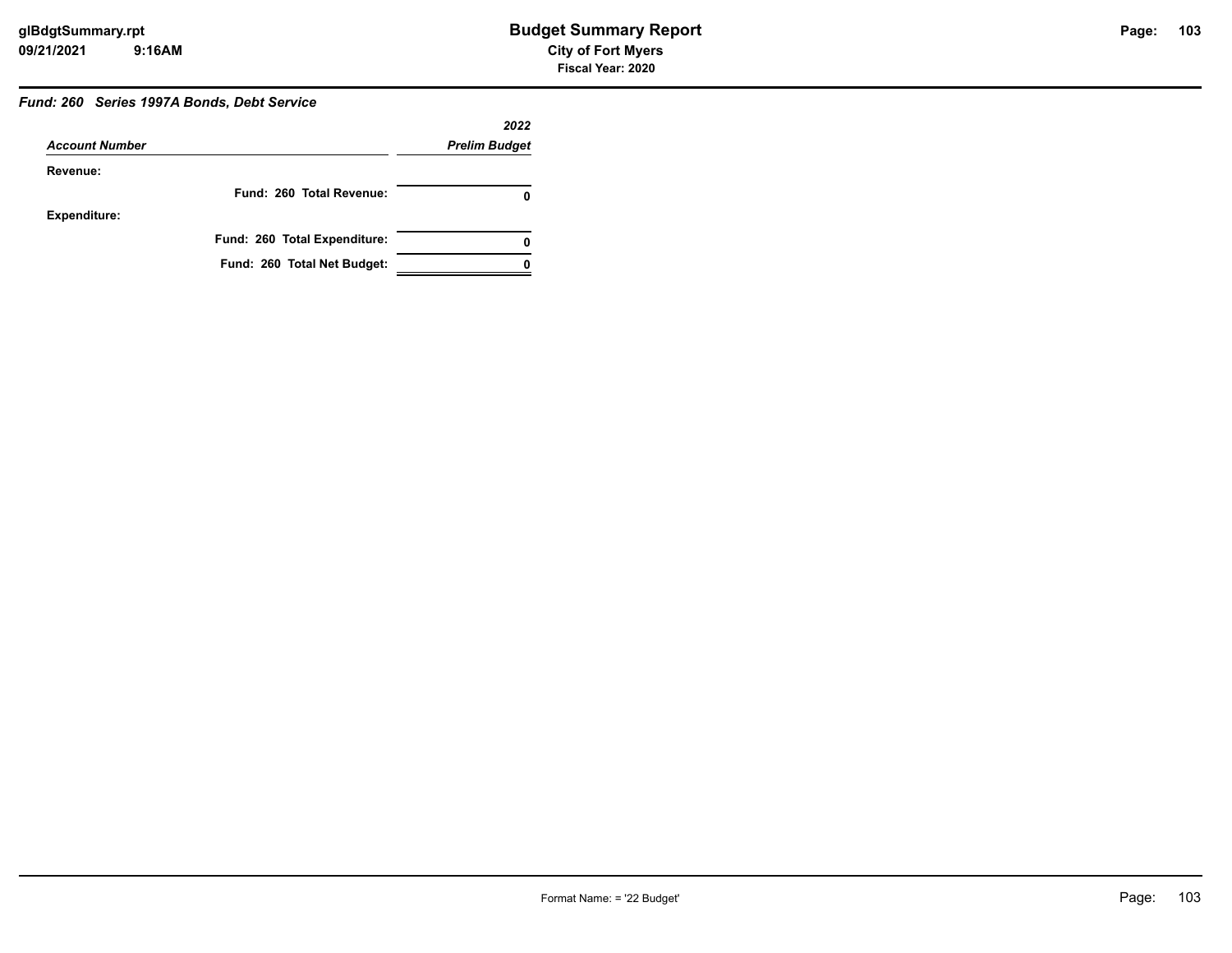# **104**

#### *Fund: 266 Series 2001A Bonds, Debt Service*

|                       |                              | 2022                 |
|-----------------------|------------------------------|----------------------|
| <b>Account Number</b> |                              | <b>Prelim Budget</b> |
| Revenue:              |                              |                      |
|                       | Fund: 266 Total Revenue:     |                      |
| <b>Expenditure:</b>   |                              |                      |
|                       | Fund: 266 Total Expenditure: | 0                    |
|                       | Fund: 266 Total Net Budget:  |                      |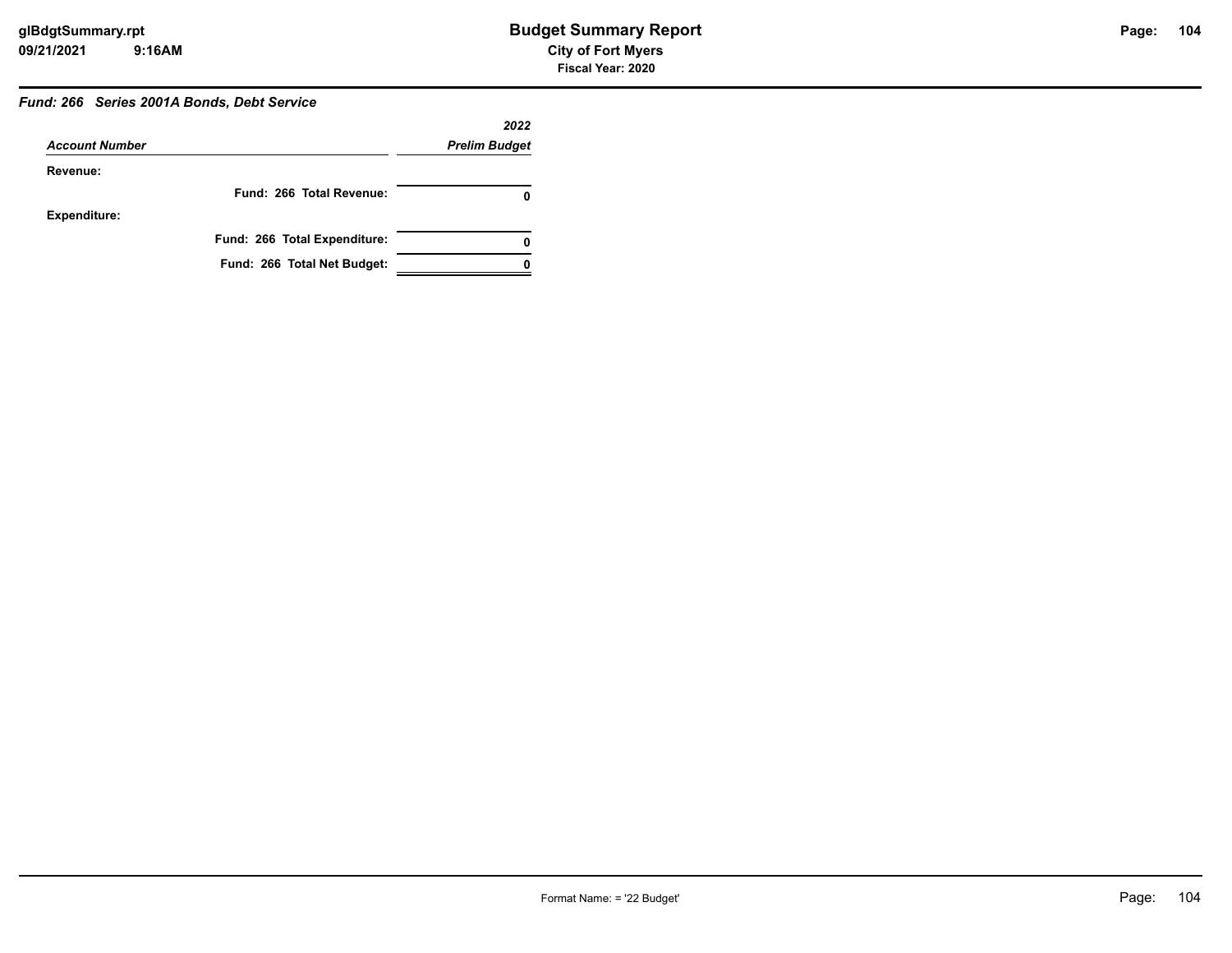#### *Fund: 267 Series 1999 GB Bonds, Debt Service*

|                       |                              | 2022                 |
|-----------------------|------------------------------|----------------------|
| <b>Account Number</b> |                              | <b>Prelim Budget</b> |
| Revenue:              |                              |                      |
|                       | Fund: 267 Total Revenue:     |                      |
| <b>Expenditure:</b>   |                              |                      |
|                       | Fund: 267 Total Expenditure: | 0                    |
|                       | Fund: 267 Total Net Budget:  |                      |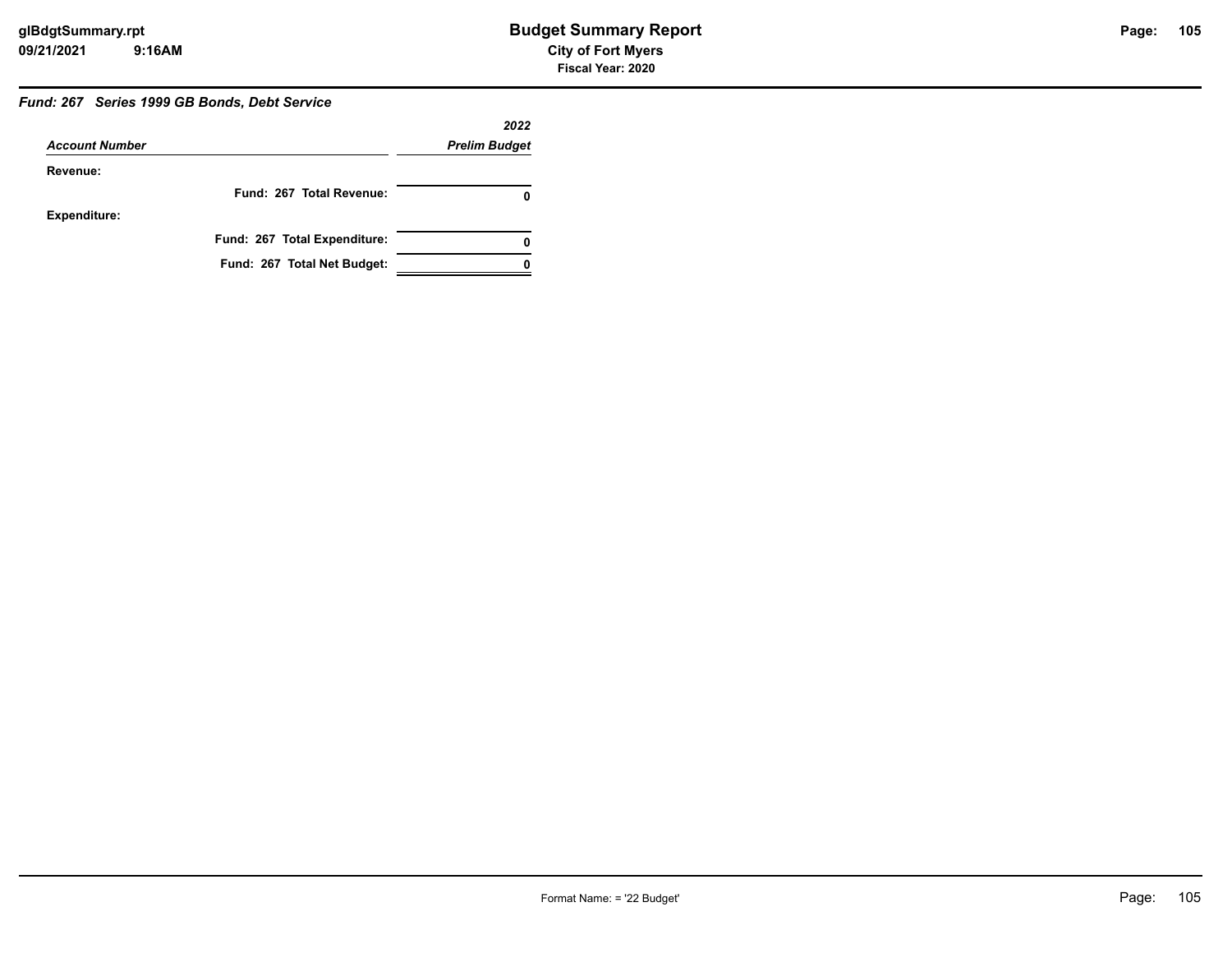# **106**

# *Fund: 268 Series 2000A Bonds, Debt Service*

|                       |                              | 2022                 |
|-----------------------|------------------------------|----------------------|
| <b>Account Number</b> |                              | <b>Prelim Budget</b> |
| Revenue:              |                              |                      |
|                       | Fund: 268 Total Revenue:     |                      |
| <b>Expenditure:</b>   |                              |                      |
|                       | Fund: 268 Total Expenditure: |                      |
|                       | Fund: 268 Total Net Budget:  |                      |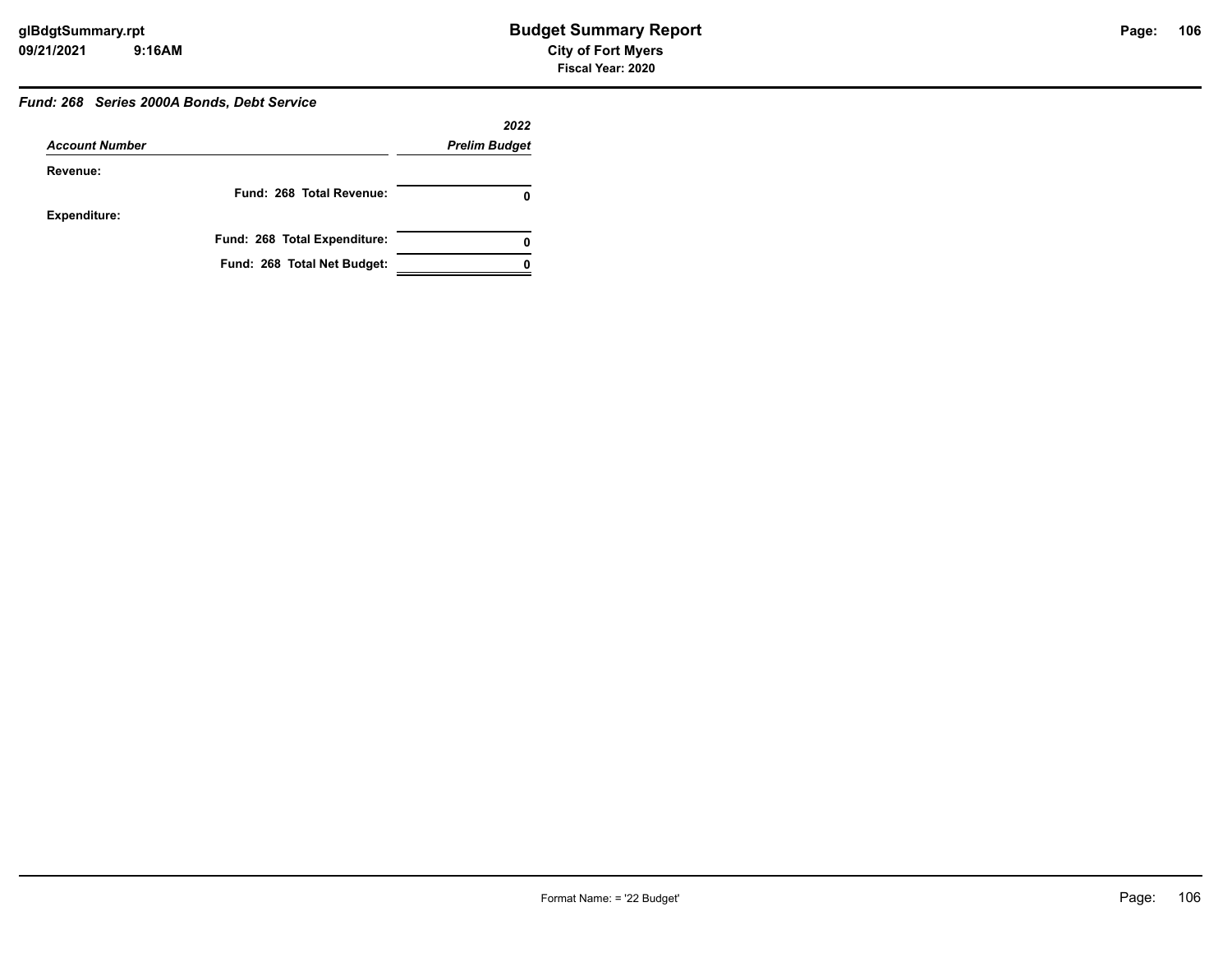# **107**

### *Fund: 270 Series 2002A Bonds, Debt Service*

|                       |                              | 2022                 |
|-----------------------|------------------------------|----------------------|
| <b>Account Number</b> |                              | <b>Prelim Budget</b> |
| Revenue:              |                              |                      |
|                       | Fund: 270 Total Revenue:     |                      |
| <b>Expenditure:</b>   |                              |                      |
|                       | Fund: 270 Total Expenditure: | 0                    |
|                       | Fund: 270 Total Net Budget:  |                      |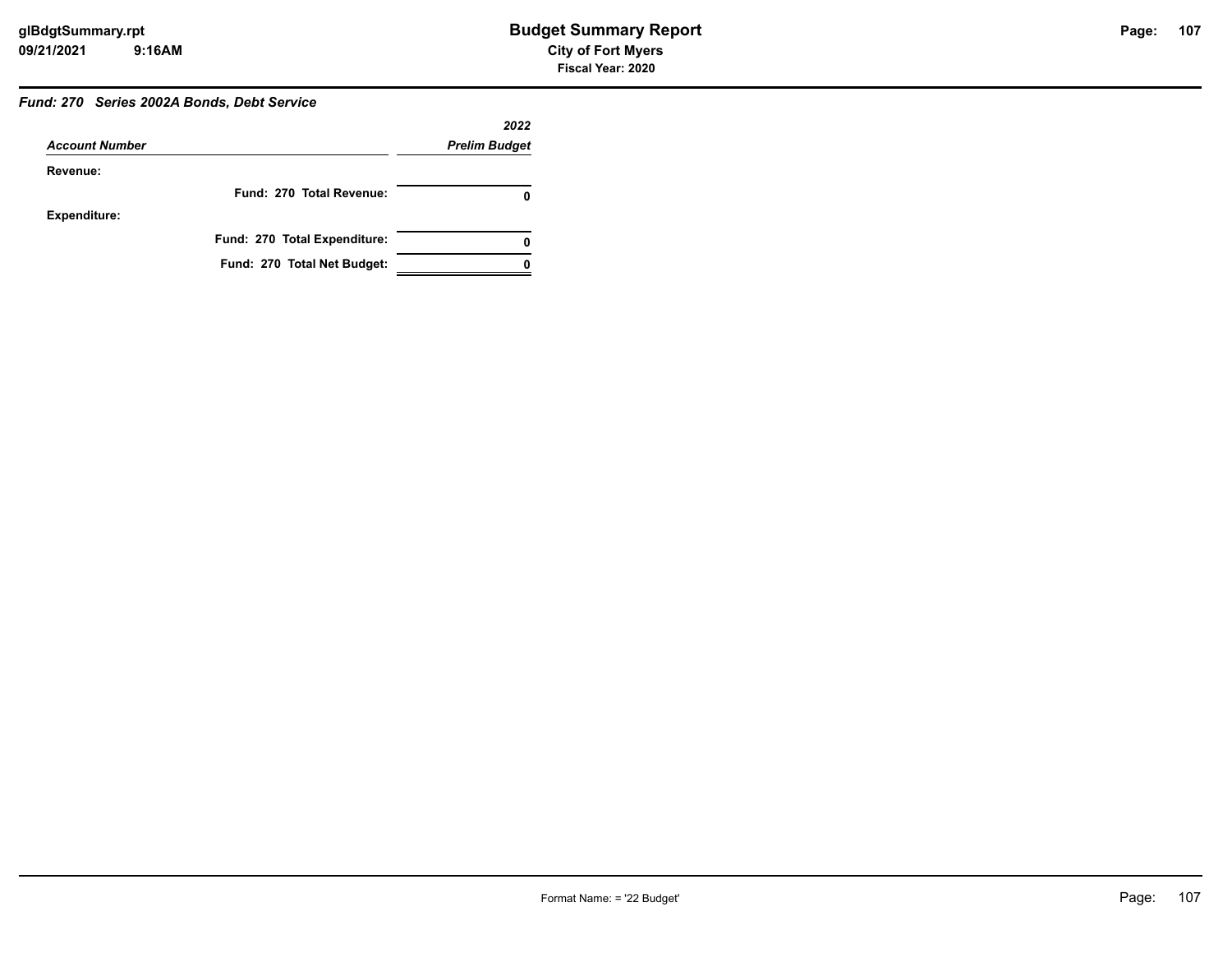#### *Fund: 271 Series 2004A Gas Bonds, Debt Service*

|                       |                              | 2022                 |
|-----------------------|------------------------------|----------------------|
| <b>Account Number</b> |                              | <b>Prelim Budget</b> |
| Revenue:              |                              |                      |
|                       | Fund: 271 Total Revenue:     |                      |
| Expenditure:          |                              |                      |
|                       | Fund: 271 Total Expenditure: |                      |
|                       | Fund: 271 Total Net Budget:  |                      |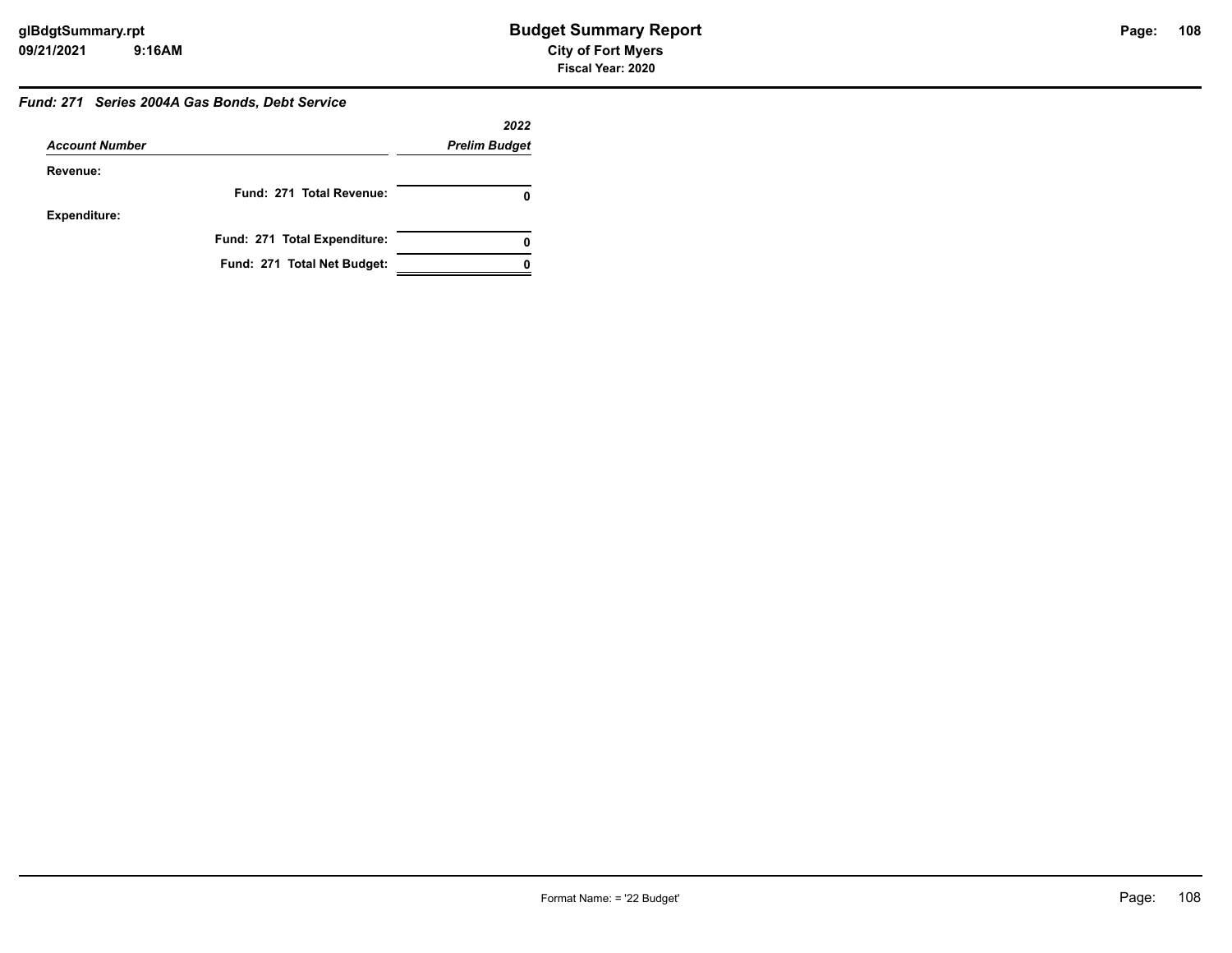## *Fund: 272 General Credit Line Debt Service*

|                                 |                                                        | 2022                 |
|---------------------------------|--------------------------------------------------------|----------------------|
| <b>Account Number</b>           |                                                        | <b>Prelim Budget</b> |
| Revenue:                        |                                                        |                      |
|                                 | 272-2720-381-0002 Trsf from General Fund               | 1.000.000            |
| 272-2720-384-0001 Debt Proceeds |                                                        | 22,583,500           |
|                                 | Fund: 272 Total Revenue:                               | 23,583,500           |
| <b>Expenditure:</b>             |                                                        |                      |
| 272-2720-517-7279               | Interest Expense General Credit Line                   | 1.000.000            |
|                                 | 272-2720-581-9396 Trsf to Credit Line Capital Projects | 22,583,500           |
|                                 | Fund: 272 Total Expenditure:                           | 23,583,500           |
|                                 | Fund: 272 Total Net Budget:                            |                      |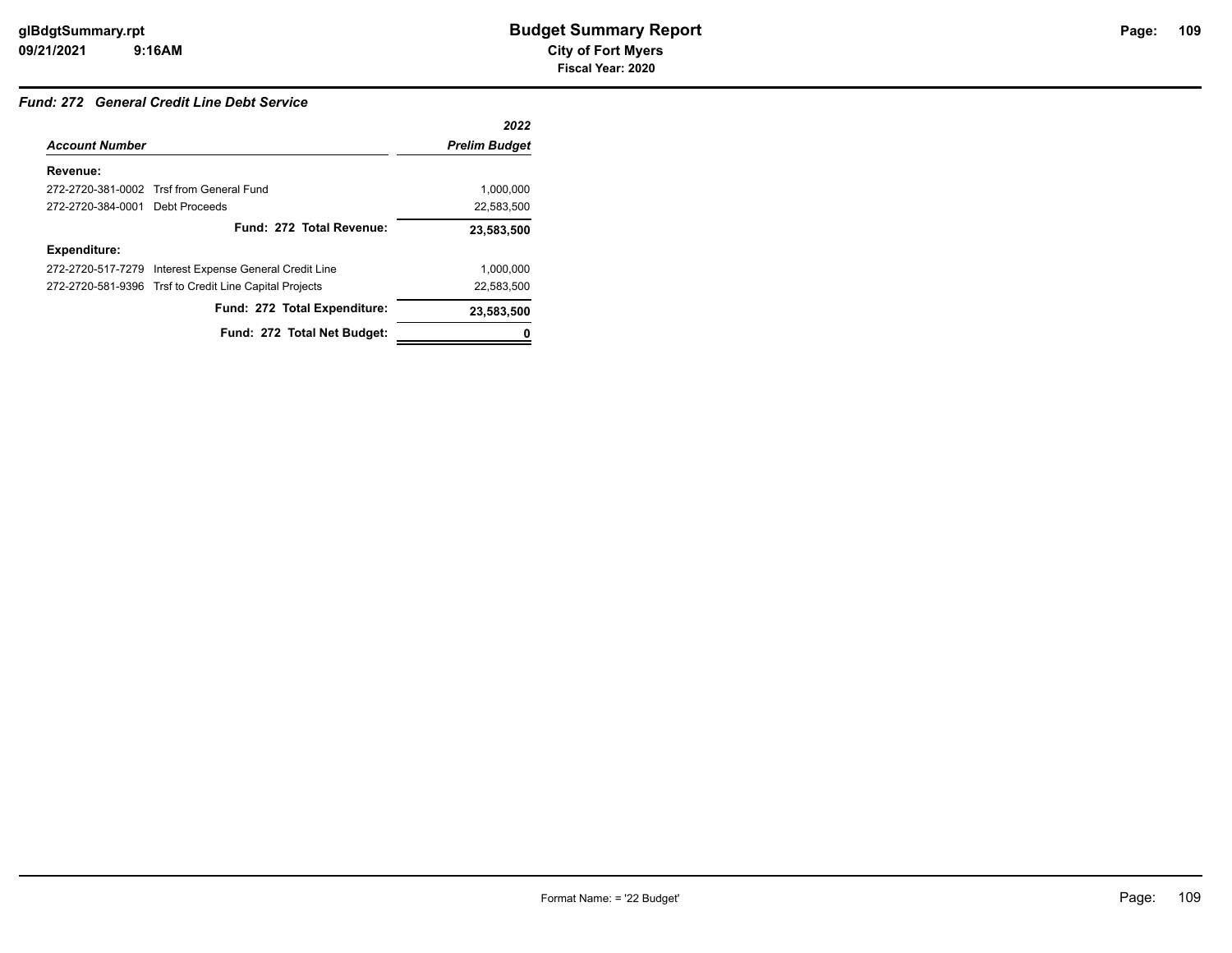## *Fund: 274 2005C FMLC Bonds, Debt Service*

|                       |                              | 2022                 |
|-----------------------|------------------------------|----------------------|
| <b>Account Number</b> |                              | <b>Prelim Budget</b> |
| Revenue:              |                              |                      |
|                       | Fund: 274 Total Revenue:     |                      |
| <b>Expenditure:</b>   |                              |                      |
|                       | Fund: 274 Total Expenditure: |                      |
|                       | Fund: 274 Total Net Budget:  |                      |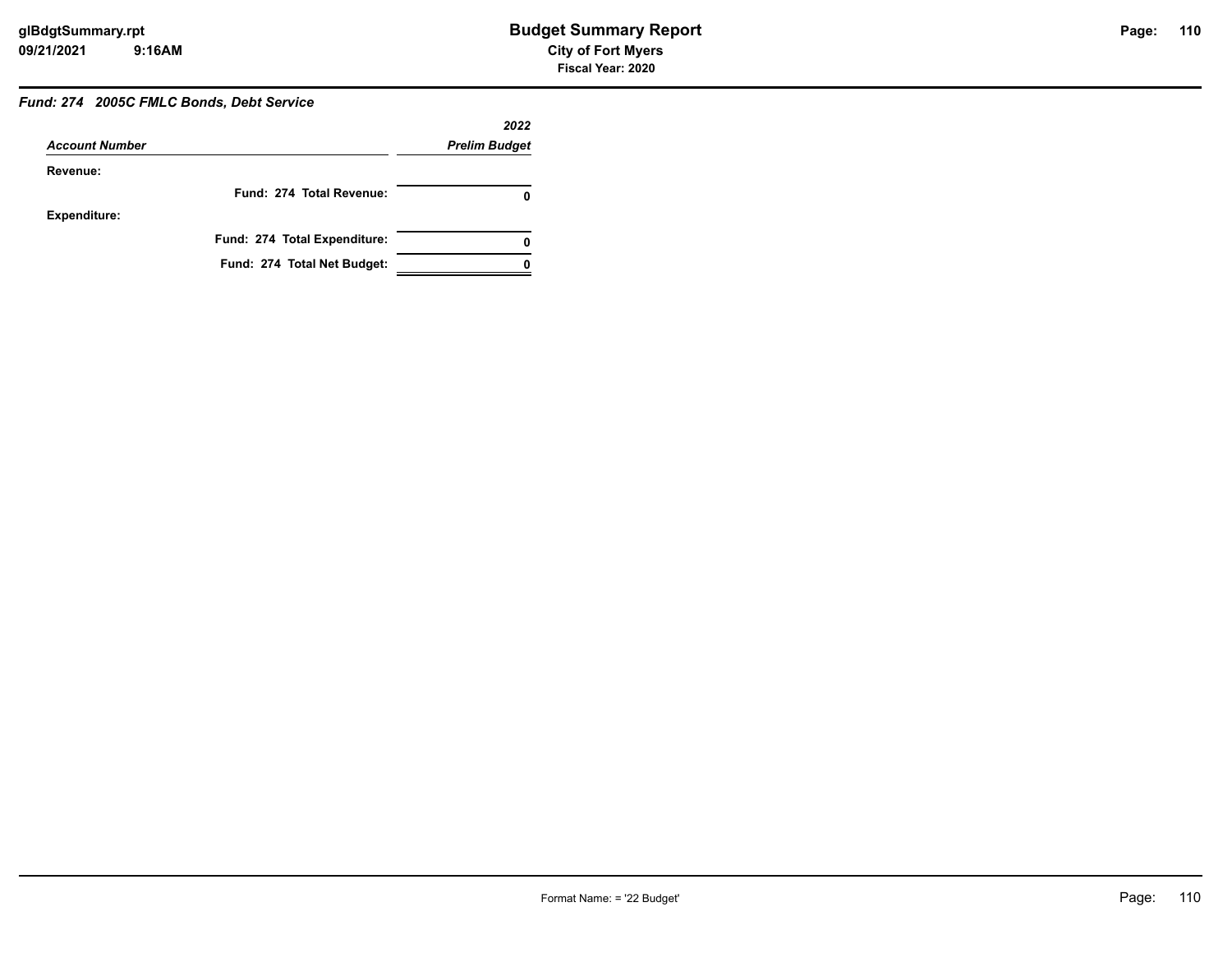## *Fund: 275 Series 2006 Bonds, Debt Service*

|                       |                              | 2022                 |
|-----------------------|------------------------------|----------------------|
| <b>Account Number</b> |                              | <b>Prelim Budget</b> |
| Revenue:              |                              |                      |
|                       | Fund: 275 Total Revenue:     |                      |
| <b>Expenditure:</b>   |                              |                      |
|                       | Fund: 275 Total Expenditure: |                      |
|                       | Fund: 275 Total Net Budget:  |                      |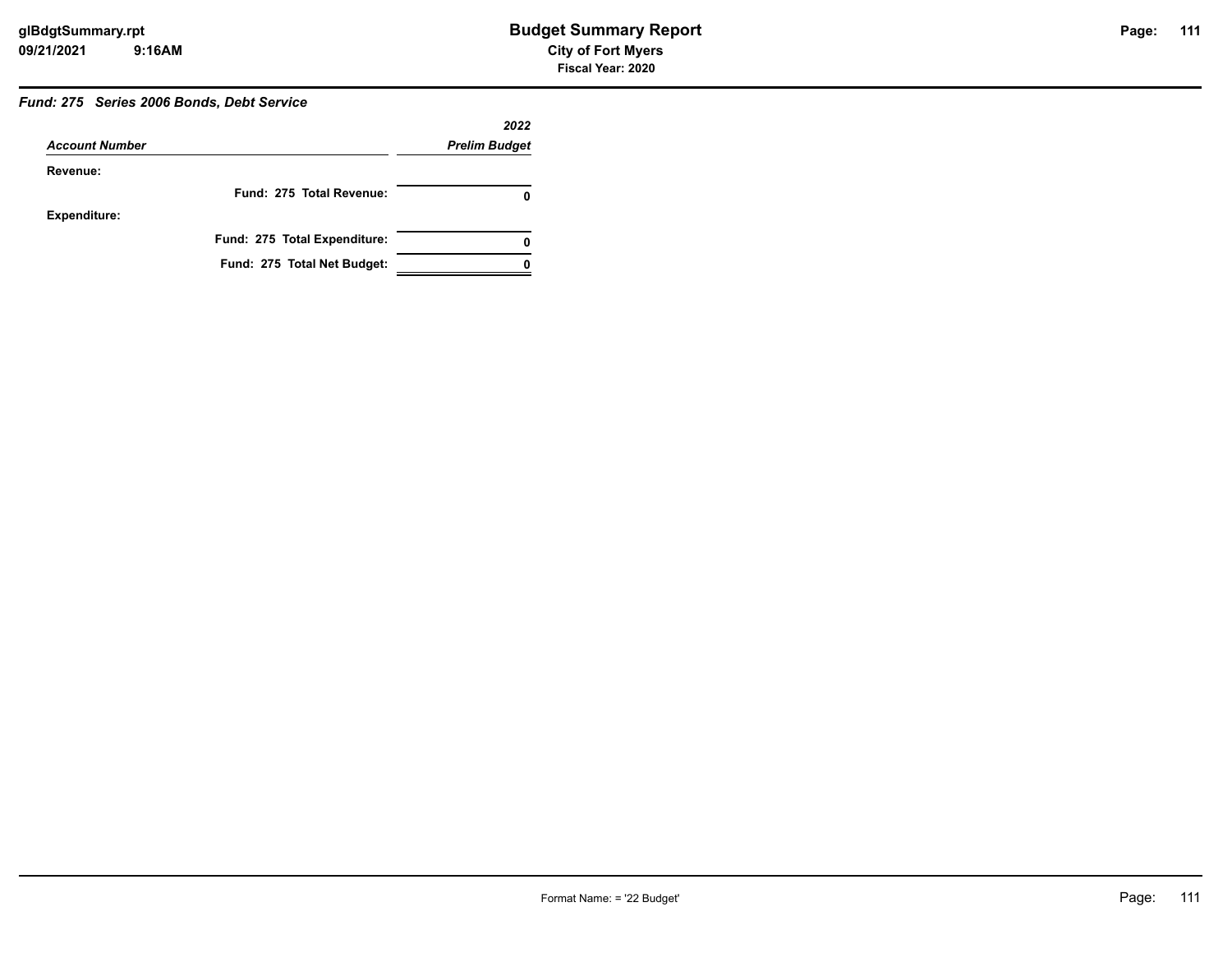## *Fund: 276 Series 2007 Refunding Bonds,Debt Service*

|                       |                              | 2022                 |
|-----------------------|------------------------------|----------------------|
| <b>Account Number</b> |                              | <b>Prelim Budget</b> |
| Revenue:              |                              |                      |
|                       | Fund: 276 Total Revenue:     |                      |
| <b>Expenditure:</b>   |                              |                      |
|                       | Fund: 276 Total Expenditure: |                      |
|                       | Fund: 276 Total Net Budget:  |                      |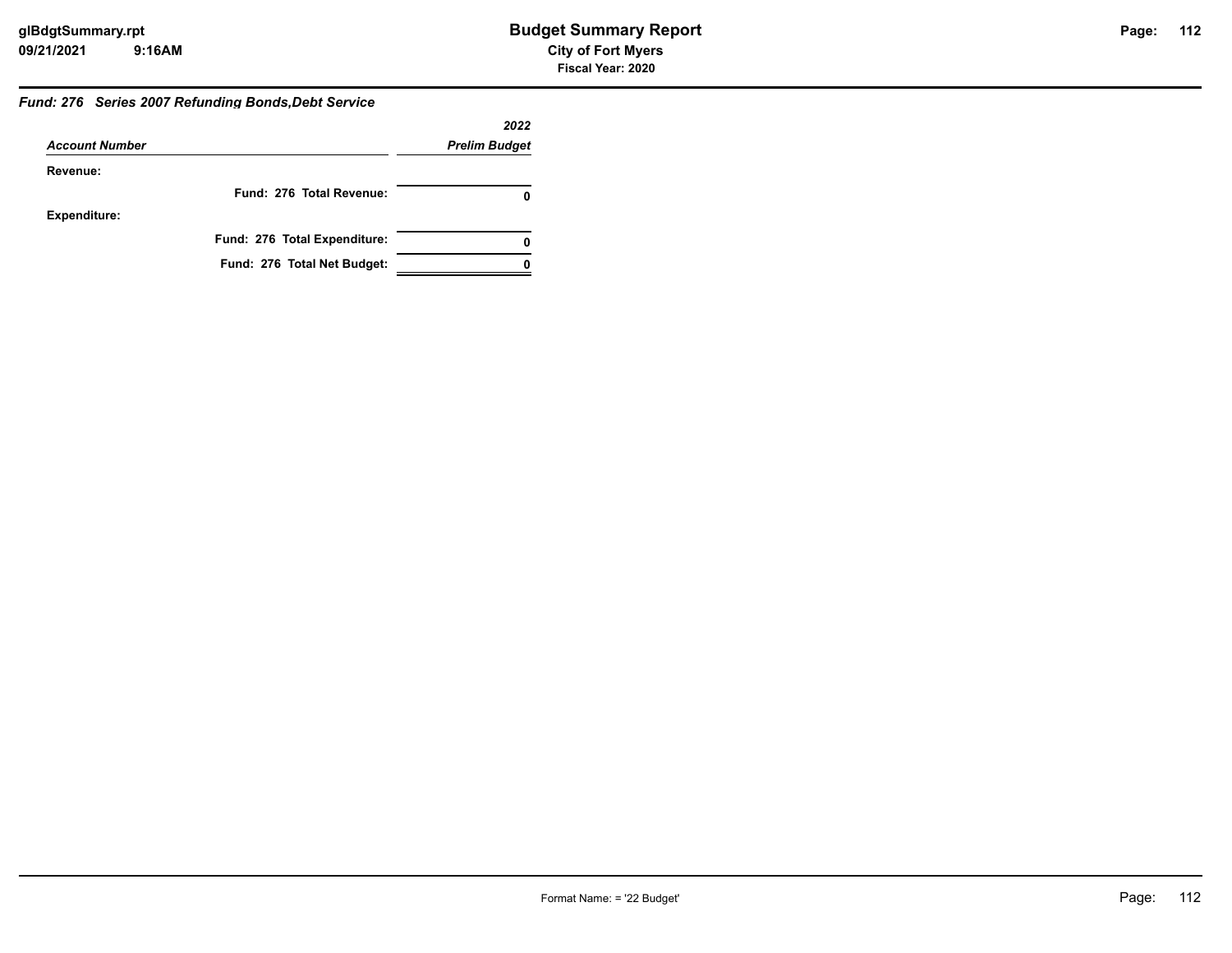## *Fund: 277 2008 Capital Improvement Refunding Note*

|                       |                              | 2022                 |
|-----------------------|------------------------------|----------------------|
| <b>Account Number</b> |                              | <b>Prelim Budget</b> |
| Revenue:              |                              |                      |
|                       | Fund: 277 Total Revenue:     |                      |
| <b>Expenditure:</b>   |                              |                      |
|                       | Fund: 277 Total Expenditure: | 0                    |
|                       | Fund: 277 Total Net Budget:  |                      |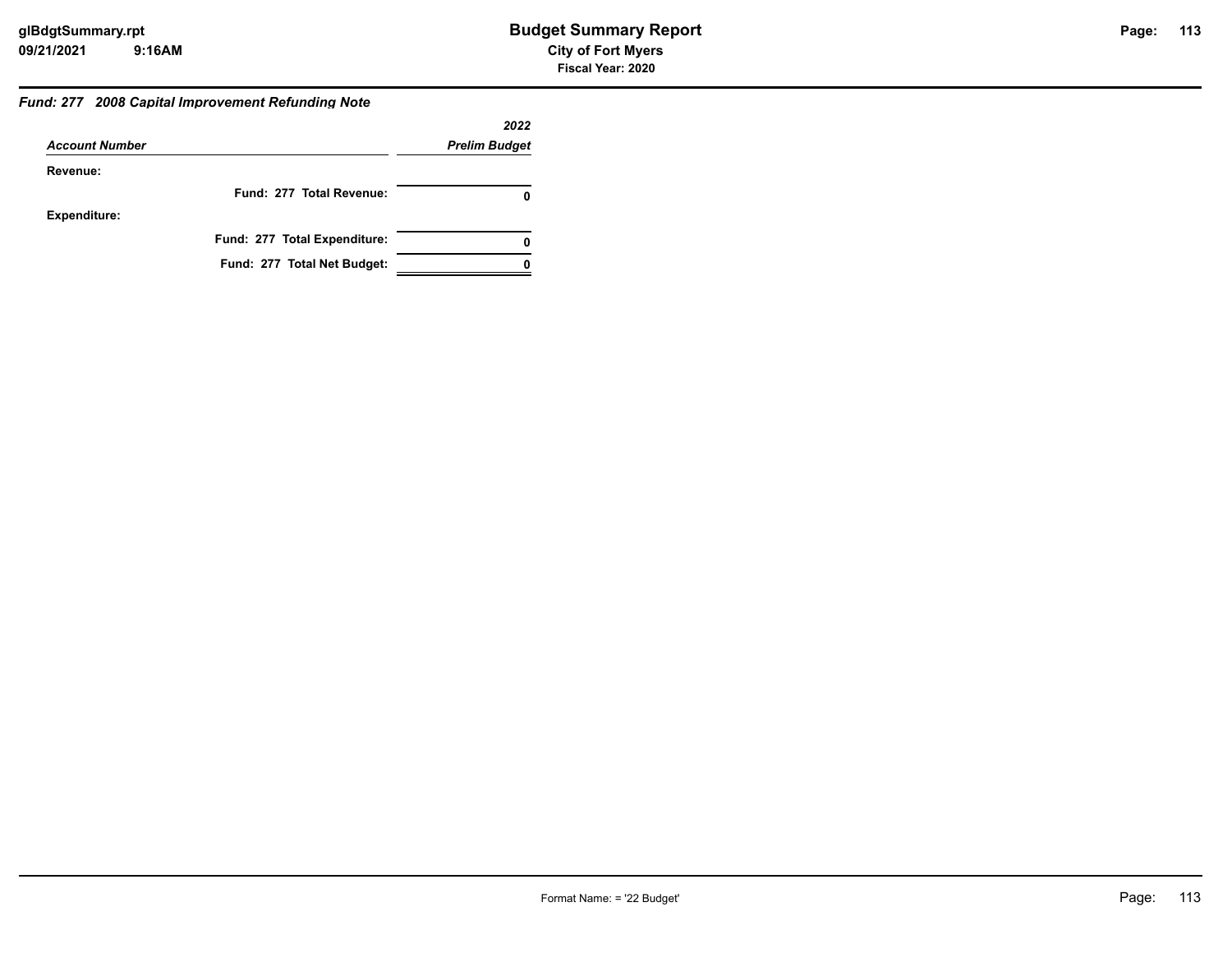## *Fund: 278 Series 2014 Bonds, Debt Service*

|                       |                                          | 2022                 |
|-----------------------|------------------------------------------|----------------------|
| <b>Account Number</b> |                                          | <b>Prelim Budget</b> |
| Revenue:              |                                          |                      |
|                       | 278-2780-381-0002 Trsf from General Fund | 1.248.900            |
|                       | 278-2780-381-0408 Trsf from FMCC Ops     | 285,400              |
|                       | Fund: 278 Total Revenue:                 | 1,534,300            |
| <b>Expenditure:</b>   |                                          |                      |
| 278-2780-517-7101     | Principal Expense 2014A Bonds            | 530.000              |
| 278-2780-517-7201     | Interest Expense 2014A Bonds             | 1,003,200            |
| 278-2780-517-7300     | Pay Agent Fees 2014A & B Bonds           | 1,100                |
|                       | Fund: 278 Total Expenditure:             | 1,534,300            |
|                       | Fund: 278 Total Net Budget:              |                      |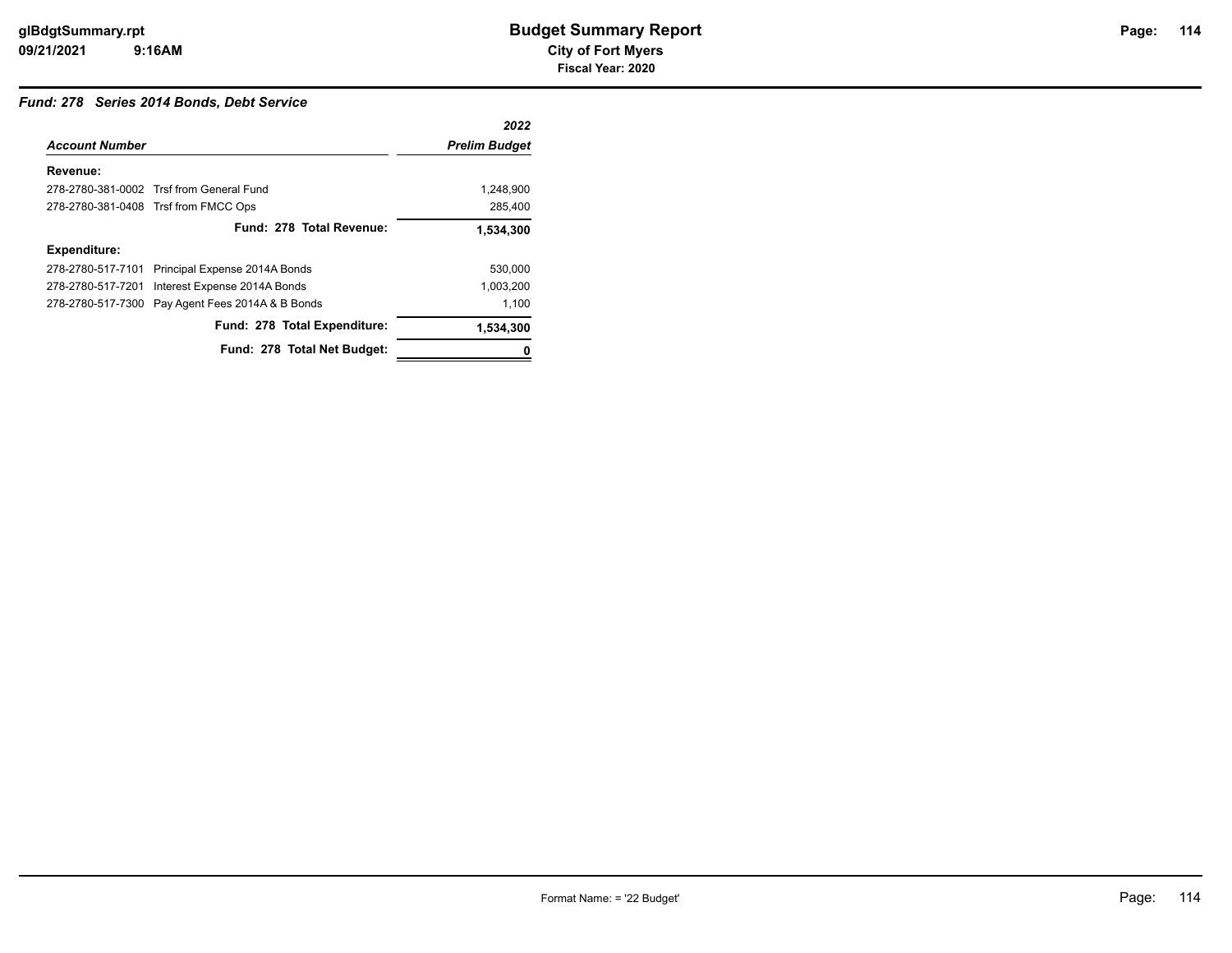## *Fund: 279 Series 2016 Bonds, Debt Service*

|                                     |                                             | 2022                 |
|-------------------------------------|---------------------------------------------|----------------------|
| <b>Account Number</b>               |                                             | <b>Prelim Budget</b> |
| Revenue:                            |                                             |                      |
|                                     | 279-2790-381-0002 Trsf from General Fund    | 2,311,700            |
|                                     | 279-2790-381-0402 Trsf from Stormwater Ops  | 82,100               |
| 279-2790-381-0403 Trsf from Parking |                                             | 47,200               |
|                                     | 279-2790-381-0404 Trsf from Skatium Fund    | 25,900               |
|                                     | 279-2790-381-0407 Trsf from Yacht Basin Ops | 31,900               |
|                                     | 279-2790-381-0409 Trsf from EWGC Ops        | 212,200              |
| 279-2790-381-0503 Trsf from ITS Ops |                                             | 78,500               |
|                                     | Fund: 279 Total Revenue:                    | 2,789,500            |
| <b>Expenditure:</b>                 |                                             |                      |
| 279-2790-517-7101                   | Principal Expense 2016A Bonds               | 1,490,000            |
| 279-2790-517-7201                   | Interest Expense 2016A Bonds                | 1,698,900            |
| 279-2790-517-7300                   | Pay Agent Fees 2016A Bonds                  | 600                  |
|                                     | Fund: 279 Total Expenditure:                | 3,189,500            |
|                                     | Fund: 279 Total Net Budget:                 | $-400,000$           |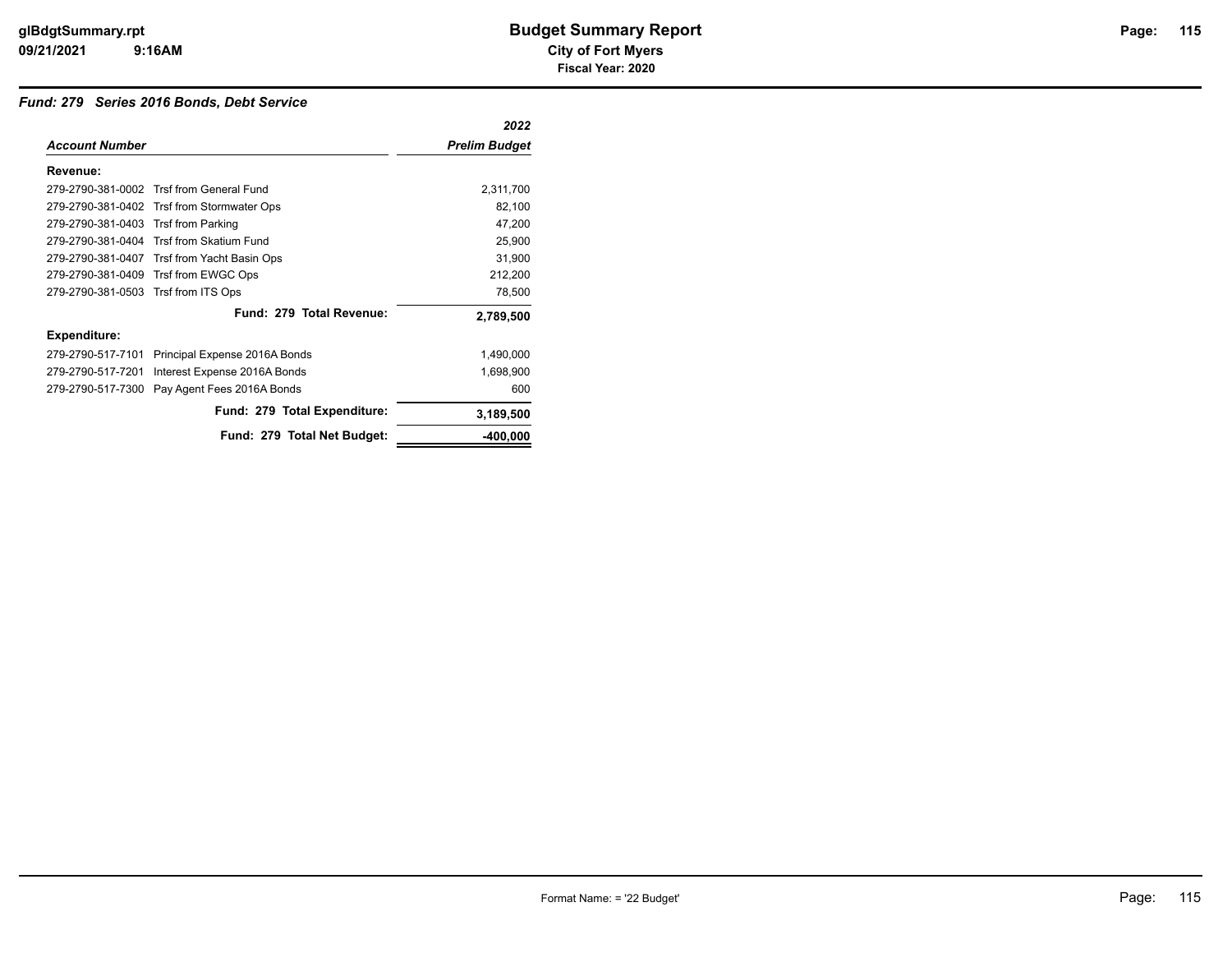## *Fund: 280 Series 2018 Bonds, Debt Service*

|                       |                                                  | 2022                 |
|-----------------------|--------------------------------------------------|----------------------|
| <b>Account Number</b> |                                                  | <b>Prelim Budget</b> |
| Revenue:              |                                                  |                      |
|                       | 280-2800-381-0002 Trsf from General Fund         | 5,269,700            |
|                       | 280-2800-381-0402 Trsf from Stormwater Ops       | 509,200              |
|                       | Fund: 280 Total Revenue:                         | 5,778,900            |
| <b>Expenditure:</b>   |                                                  |                      |
| 280-2800-517-7101     | Principal Expense 2018A Bonds                    | 3,821,800            |
| 280-2800-517-7102     | Principal Expense 2018B Bonds                    | 240,000              |
| 280-2800-517-7201     | Interest Expense 2018A Bonds                     | 1,134,100            |
| 280-2800-517-7202     | Interest Expense 2018B Bonds                     | 582,100              |
|                       | 280-2800-517-7300 Pay Agent Fees 2018A & B Bonds | 900                  |
|                       | Fund: 280 Total Expenditure:                     | 5,778,900            |
|                       | Fund: 280 Total Net Budget:                      | 0                    |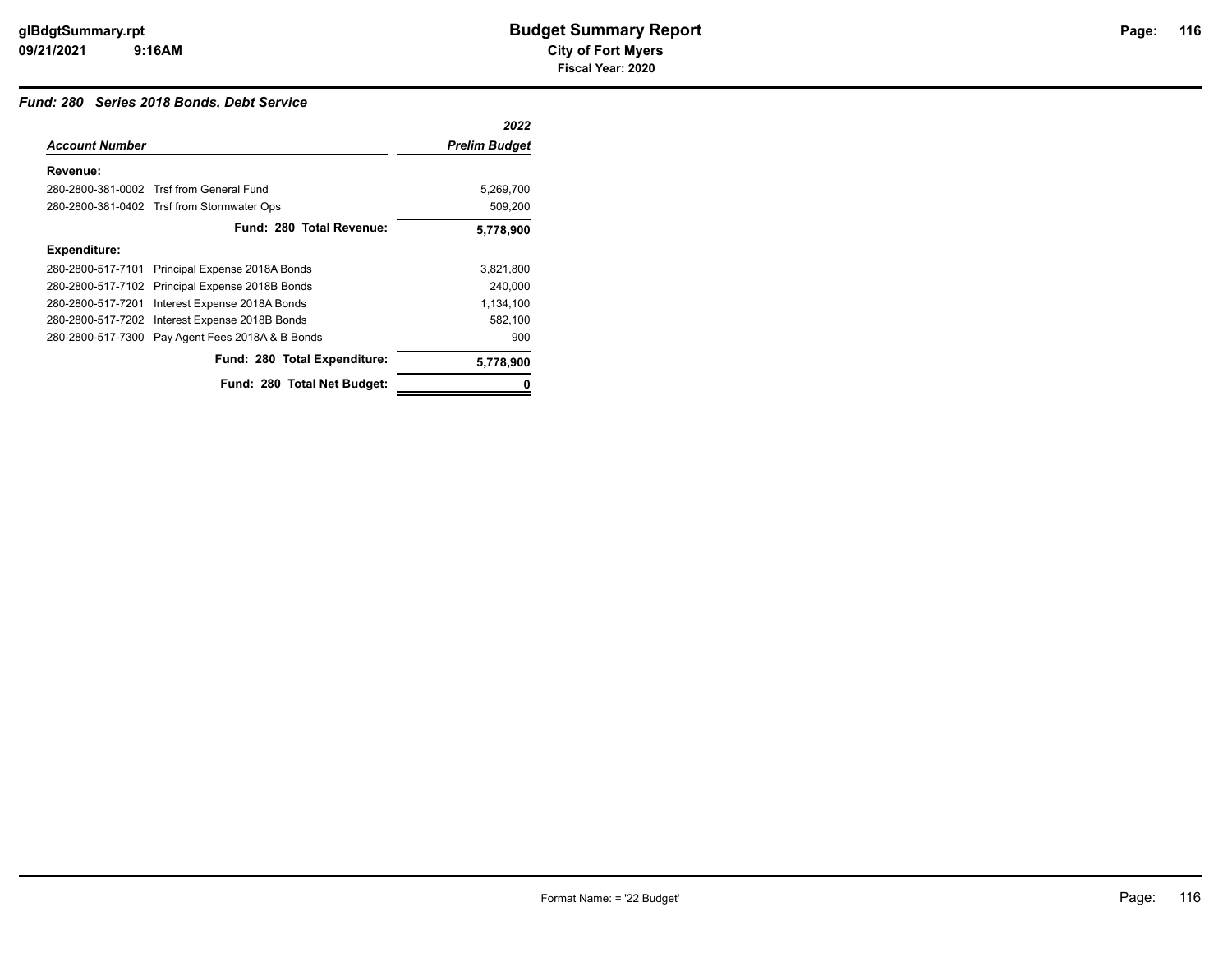## *Fund: 303 Fire Impact Fees*

|                                      |                                                 | 2022                 |
|--------------------------------------|-------------------------------------------------|----------------------|
| <b>Account Number</b>                |                                                 | <b>Prelim Budget</b> |
| Revenue:                             |                                                 |                      |
| 303-6360-389-9010 Prior Year Surplus |                                                 | 300,000              |
|                                      | Fund: 303 Total Revenue:                        | 300,000              |
| <b>Expenditure:</b>                  |                                                 |                      |
|                                      | 303-6360-587-9310 Intrafund Trsf to General CIB | 300,000              |
|                                      | Fund: 303 Total Expenditure:                    | 300,000              |
|                                      | Fund: 303 Total Net Budget:                     |                      |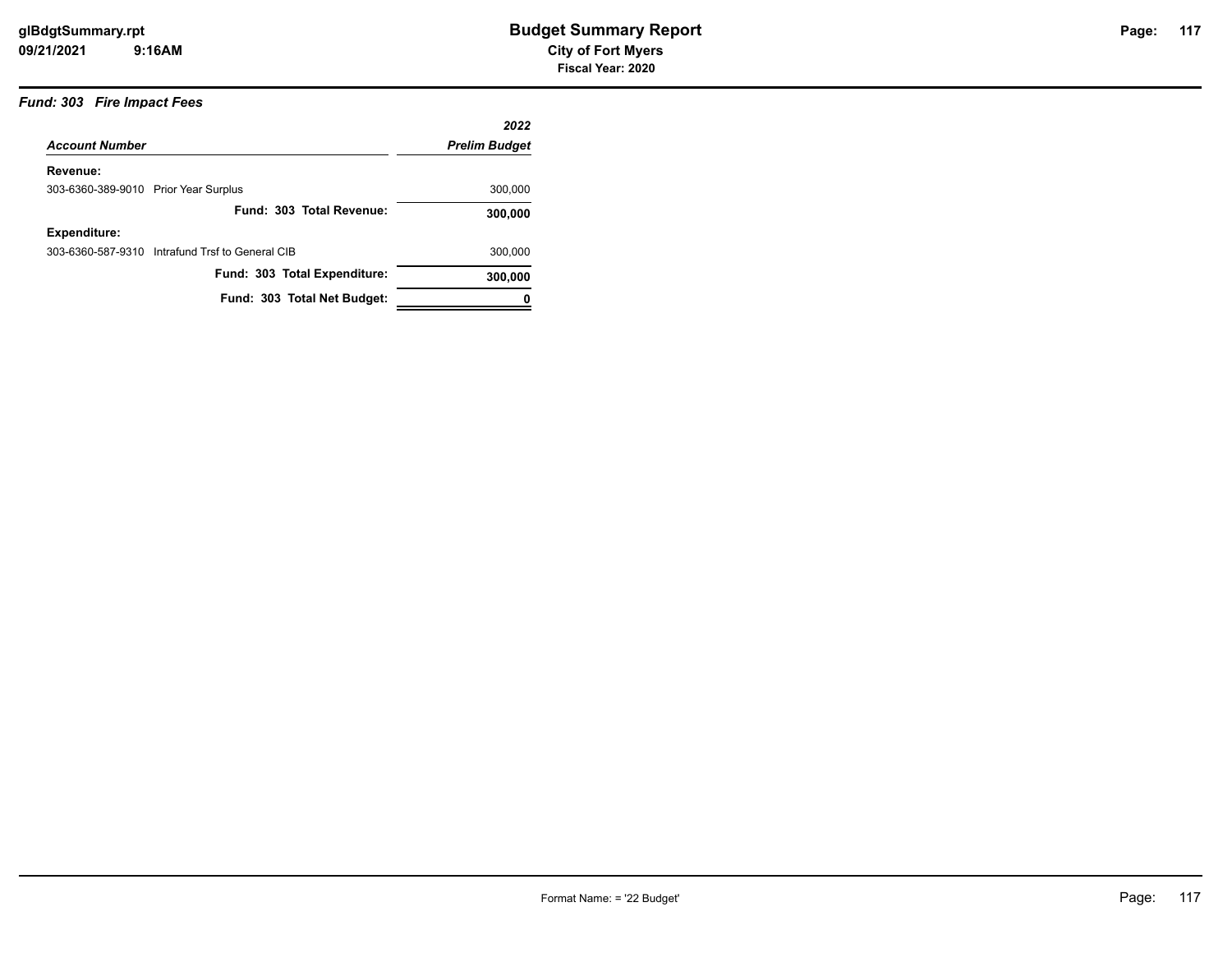## *Fund: 304 Community Parks Impact Fees*

|                       |                              | 2022                 |
|-----------------------|------------------------------|----------------------|
| <b>Account Number</b> |                              | <b>Prelim Budget</b> |
| Revenue:              |                              |                      |
|                       | Fund: 304 Total Revenue:     |                      |
| <b>Expenditure:</b>   |                              |                      |
|                       | Fund: 304 Total Expenditure: | 0                    |
|                       | Fund: 304 Total Net Budget:  |                      |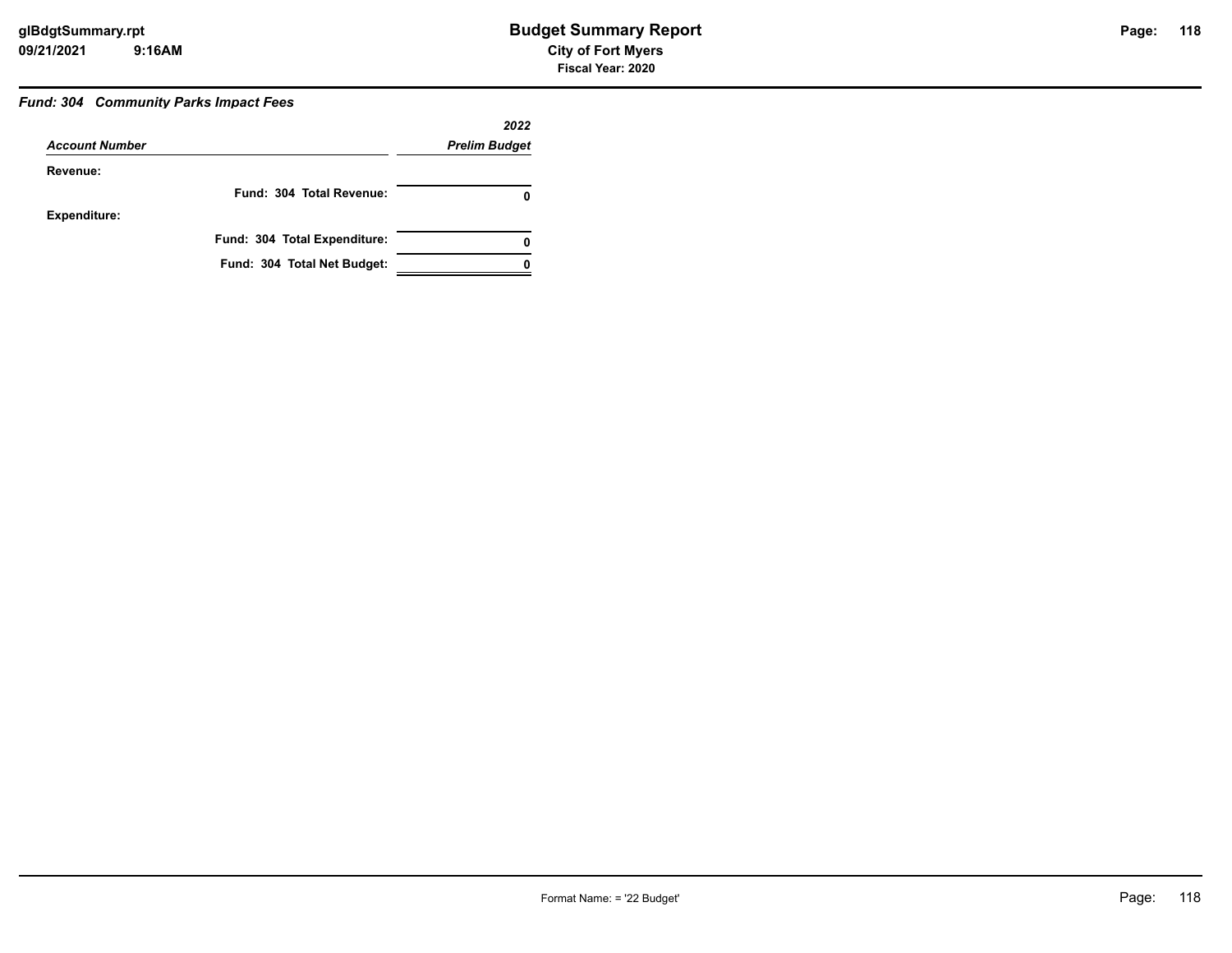## *Fund: 306 Road Impact Fees*

|                                      |                                                        | 2022                 |
|--------------------------------------|--------------------------------------------------------|----------------------|
| <b>Account Number</b>                |                                                        | <b>Prelim Budget</b> |
| Revenue:                             |                                                        |                      |
| 306-6380-389-9010 Prior Year Surplus |                                                        | 300,000              |
|                                      | Fund: 306 Total Revenue:                               | 300,000              |
| <b>Expenditure:</b>                  |                                                        |                      |
|                                      | 306-6380-587-9349 Intrafund Trsf to Transportation CIB | 300,000              |
|                                      | Fund: 306 Total Expenditure:                           | 300,000              |
|                                      | Fund: 306 Total Net Budget:                            | 0                    |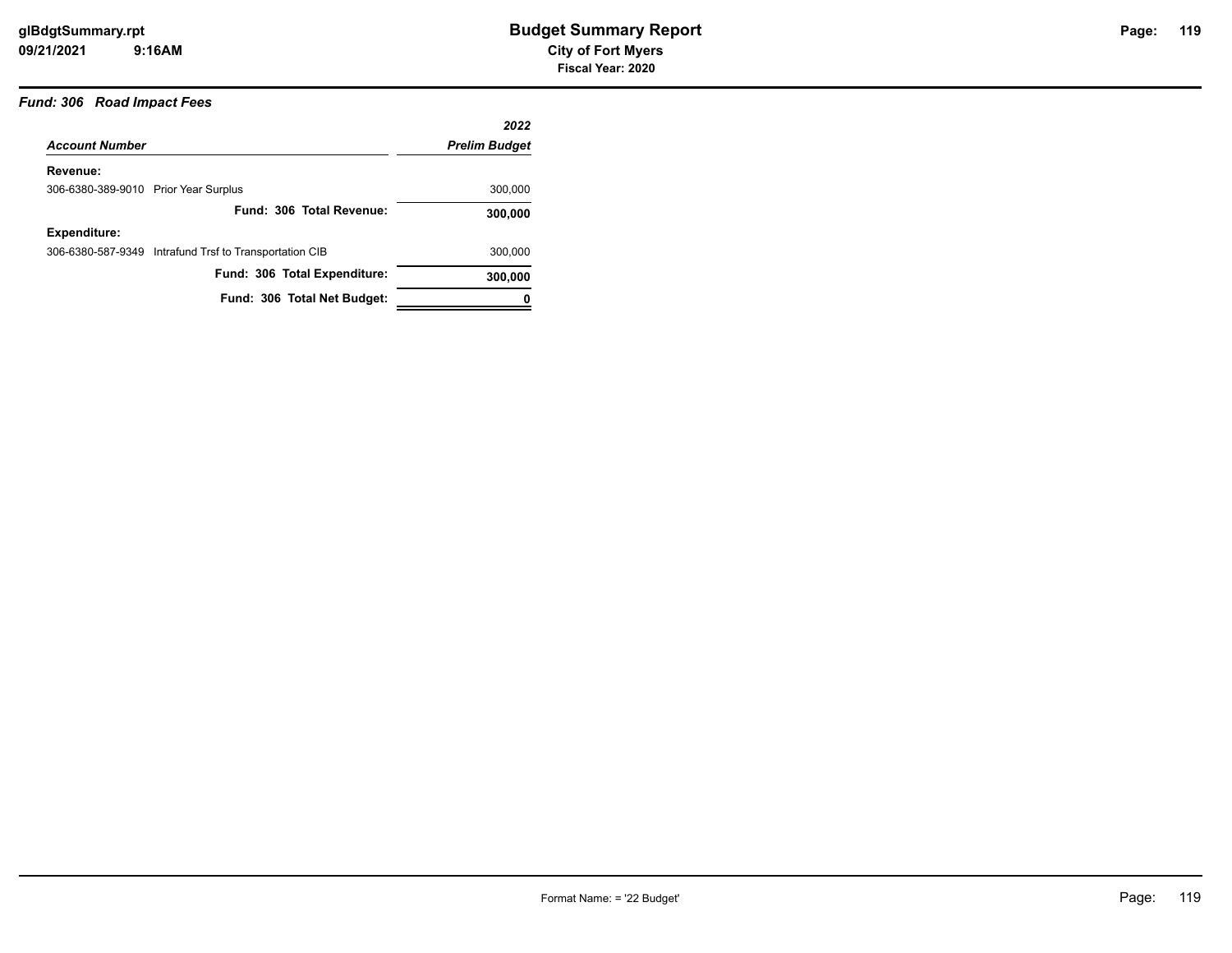#### *Fund: 308 Gas Tax Construction Capital Projects*

|                                      |                                                        | 2022                 |
|--------------------------------------|--------------------------------------------------------|----------------------|
| <b>Account Number</b>                |                                                        | <b>Prelim Budget</b> |
| Revenue:                             |                                                        |                      |
|                                      | 308-6395-312-4010 Local Option Gas Tax 5 Cents         | 1,576,000            |
| 308-6395-389-9010 Prior Year Surplus |                                                        | 91,000               |
|                                      | Fund: 308 Total Revenue:                               | 1,667,000            |
| <b>Expenditure:</b>                  |                                                        |                      |
|                                      | 308-0000-513-3110 Prof Svcs Investment/Earnings Fees   | 1,500,000            |
|                                      | 308-6395-587-9349 Intrafund Trsf to Transportation CIB | 167,000              |
|                                      | Fund: 308 Total Expenditure:                           | 1,667,000            |
|                                      | Fund: 308 Total Net Budget:                            |                      |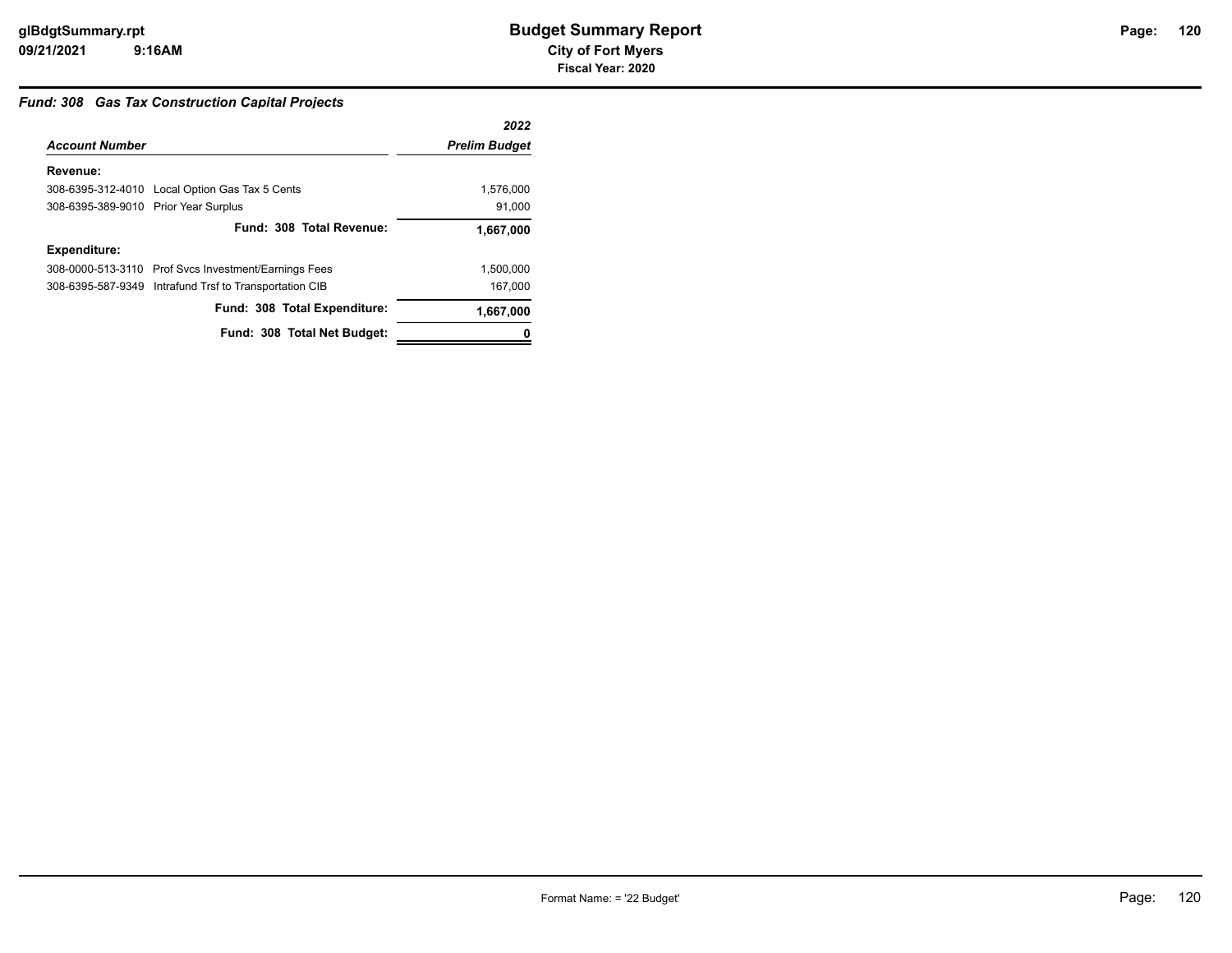## *Fund: 310 General Capital Projects*

|                       |                                                            | 2022                 |
|-----------------------|------------------------------------------------------------|----------------------|
| <b>Account Number</b> |                                                            | <b>Prelim Budget</b> |
| Revenue:              |                                                            |                      |
|                       | 310-7411-387-0396 Intrafund Trsf from General Line of Cred | 15,000,000           |
|                       | 310-7412-387-0303 Intrafund Trsf from Fire Impact Fees     | 300,000              |
| 310-7412-387-0396     | Intrafund Trsf from General Line of Cred                   | 1,200,000            |
|                       | 310-7434-337-7012 TDC Grant Revenue                        | 1,000,000            |
|                       | Fund: 310 Total Revenue:                                   | 17,500,000           |
| <b>Expenditure:</b>   |                                                            |                      |
| 310-7242-575-4600     | Repairs/Maint Harborside Roof Repair                       | 500,000              |
| 310-7411-521-6200     | <b>Buildings New Police Department Facility</b>            | 15,000,000           |
| 310-7412-522-6200     | Buildings Fire Station #7                                  | 1,500,000            |
| 310-7434-572-6300     | Legacy Island Improvements                                 | 1,000,000            |
|                       | Fund: 310 Total Expenditure:                               | 18,000,000           |
|                       | Fund: 310 Total Net Budget:                                | -500,000             |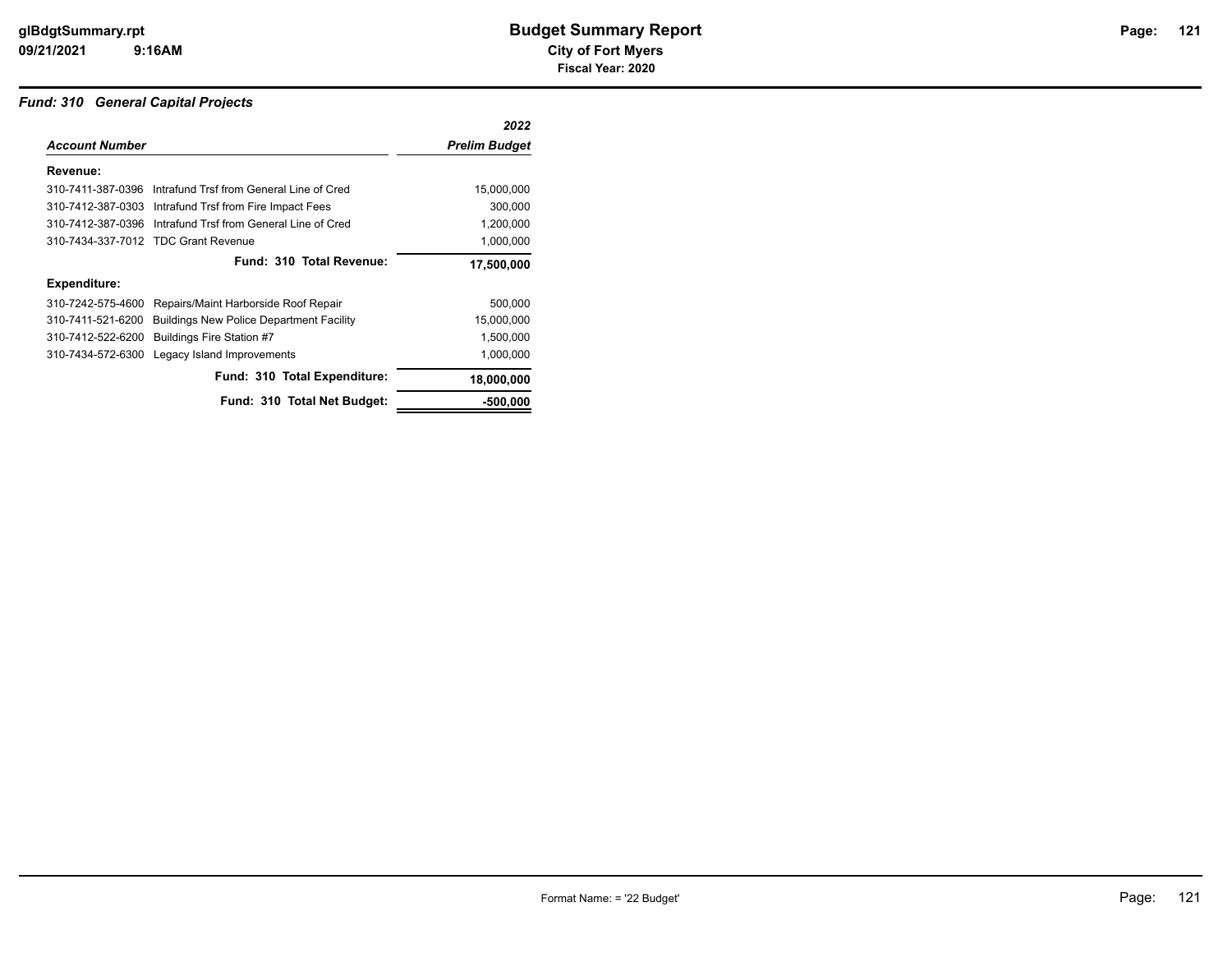## *Fund: 311 Utility Capital Projects*

|                       |                                                           | 2022          |
|-----------------------|-----------------------------------------------------------|---------------|
| <b>Account Number</b> |                                                           | Prelim Budget |
| Revenue:              |                                                           |               |
|                       | 311-4496-387-0401 Intrafund Trsf from Utility Fund        | 1,000,000     |
| 311-6011-387-0485     | Intrafund Trsf from Future SRF Loan                       | 82,000        |
|                       | 311-6236-387-0434 Intrafund Trsf from Unpledged Sewer Imp | 8,100,000     |
| 311-6267-387-0434     | Intrafund Trsf from Unpledged Sewer Imp                   | 1,000,000     |
| 311-6462-387-0432     | Intrafund Trsf from Unpledged Water Imp                   | 1,200,000     |
| 311-6513-387-0485     | Intrafund Trsf from Future SRF Loan                       | 1,000,000     |
| 311-7187-387-0431     | Intrafund Trsf from Utility R&R                           | 1,500,000     |
|                       | 311-7212-387-0485 Intrafund Trsf from Future SRF Loan     | 1,000,000     |
| 311-7248-387-0431     | Intrafund Trsf from Utility R&R                           | 2,700,000     |
| 311-7278-387-0401     | Intrafund Trsf from Utility Fund                          | 1,200,000     |
|                       | 311-7292-387-0432 Intrafund Trsf from Unpledged Water Imp | 3,400,000     |
|                       | 311-7372-387-0485 Intrafund Trsf from Future SRF Loan     | 11,535,000    |
| 311-7472-387-0401     | Intrafund Trsf from Utility Fund                          | 1,456,000     |
| 311-7496-387-0431     | Intrafund Trsf from Utility R&R                           | 1,288,400     |
|                       | Fund: 311 Total Revenue:                                  | 36,461,400    |
| <b>Expenditure:</b>   |                                                           |               |
|                       | 311-4496-536-6300 Neighborhood Utility Improvements       | 1,000,000     |
| 311-6011-533-6300     | Citywide Water Main PH III, Area 9                        | 82,000        |
|                       | 311-6137-535-6400 Clarifier Rehab/Resurface/Covers CWWTP  | 3,561,600     |
|                       | 311-6207-535-6300 Sewer Lateral Reimbursements            | 1,000,000     |
|                       | 311-6236-535-6300 Reuse Facility SWWTP                    | 41,970,000    |
|                       | 311-6267-536-6300 East Water Reclamation Facility         | 1,000,000     |
|                       | 311-6462-533-6300 Wellfield Expansion Improvements        | 15,000,000    |
|                       | 311-6512-535-6400 Injection Well-DEP Requirement CWWTP    | 1,000,000     |
| 311-6513-535-6400     | Injection Well-DEP Requirement SWWTP                      | 1,000,000     |
|                       | 311-6538-535-6400 Odor Control Blower SWWTP               | 550,000       |
|                       | 311-7045-533-6300 Water Main Replacement PH IV Area C     | 1,450,000     |
| 311-7046-535-6300     | Sewer Main Replacement PH IV Area C                       | 1,000,000     |
| 311-7056-535-6300     | Sewer Main Replacement PH III Area 8                      | 1,000,000     |
| 311-7060-535-6300     | Treeline Master Pump Station                              | 300,000       |
|                       | 311-7173-535-6300 Lift Station 27 Rehabilitation          | 2,850,000     |
|                       | 311-7186-533-6300 Six Mile Cypress Water Main Relocation  | 3,445,000     |
|                       | 311-7187-533-6300 Hanson St Water Repl Cleveland-Cortez   | 1,500,000     |
| 311-7212-537-6300     | <b>Reclaimed Water Production 100% CWWTP</b>              | 1,000,000     |
| 311-7292-533-6300     | New Storage Tank Pump in SE Area                          | 3,400,000     |
| 311-7472-535-6300     | Lift Station 06, 23, 92 Force Main Const                  | 1,456,000     |
| 311-7496-535-6400     | Digester Blower Pipe Replacement CWWTP                    | 1,288,400     |
|                       | Fund: 311 Total Expenditure:                              | 84.853.000    |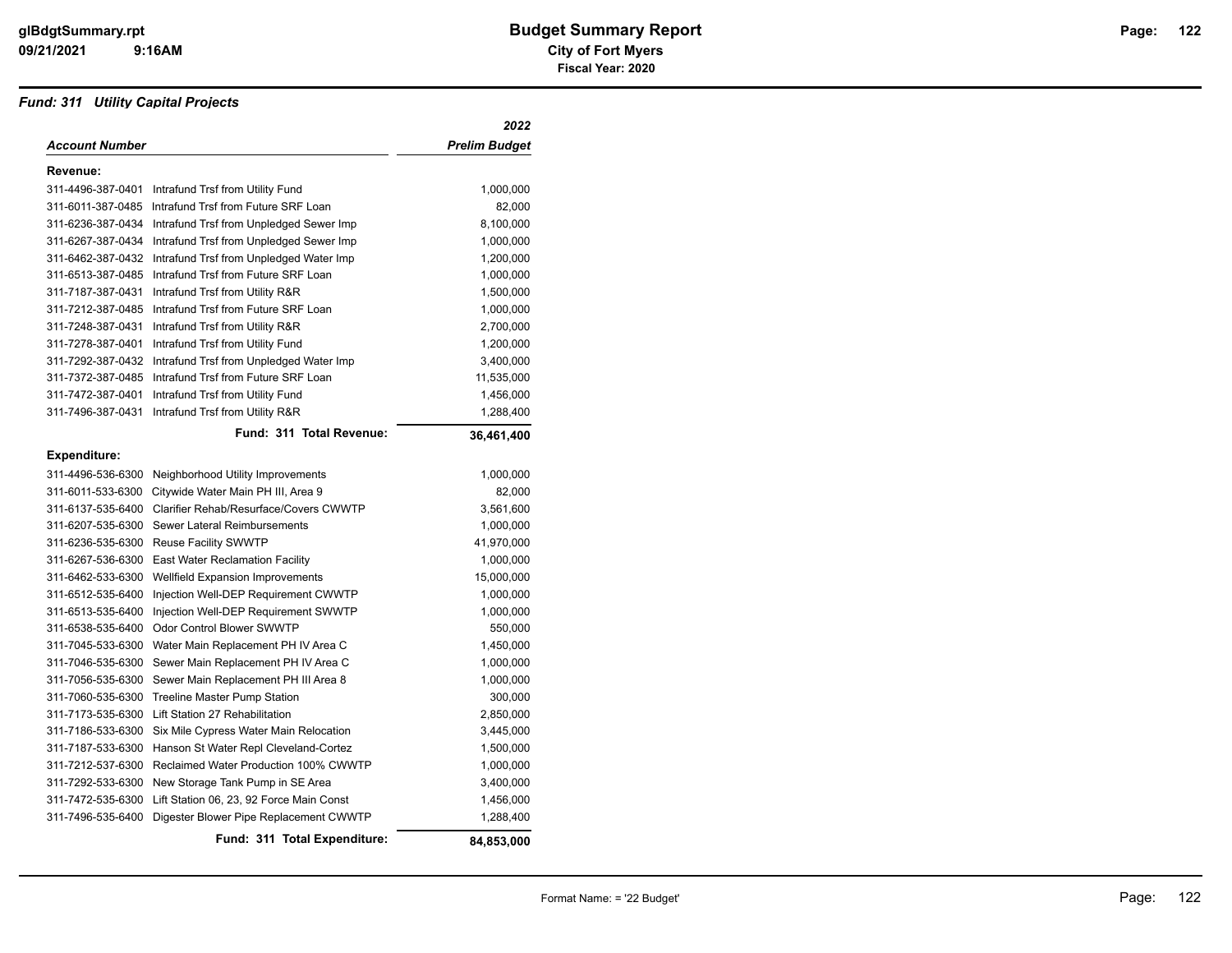**Fund: 311 Total Net Budget: -48,391,600**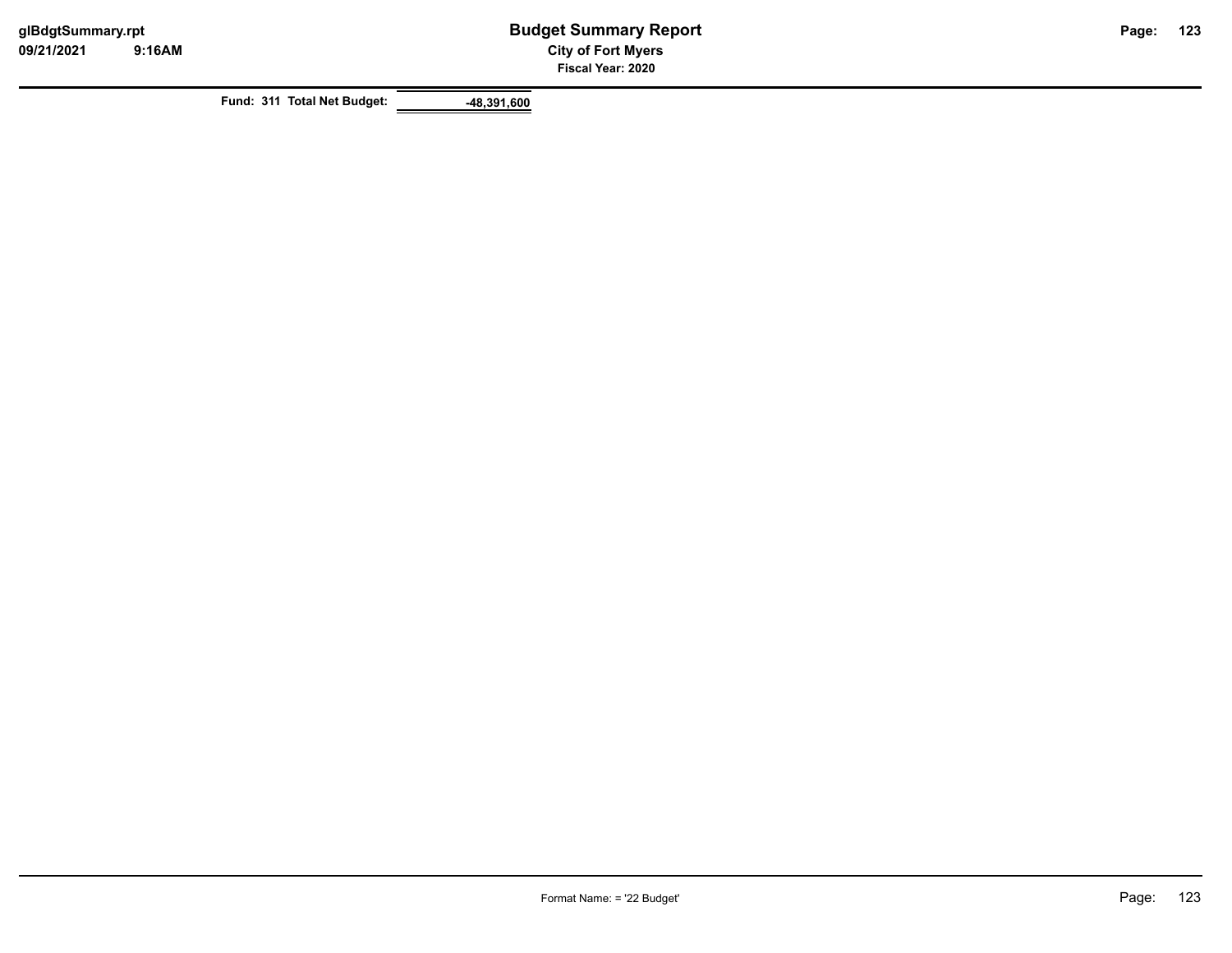## *Fund: 312 Edison Ford Estates Capital Projects*

|                       |                              | 2022                 |
|-----------------------|------------------------------|----------------------|
| <b>Account Number</b> |                              | <b>Prelim Budget</b> |
| Revenue:              |                              |                      |
|                       | Fund: 312 Total Revenue:     |                      |
| <b>Expenditure:</b>   |                              |                      |
|                       | Fund: 312 Total Expenditure: |                      |
|                       | Fund: 312 Total Net Budget:  |                      |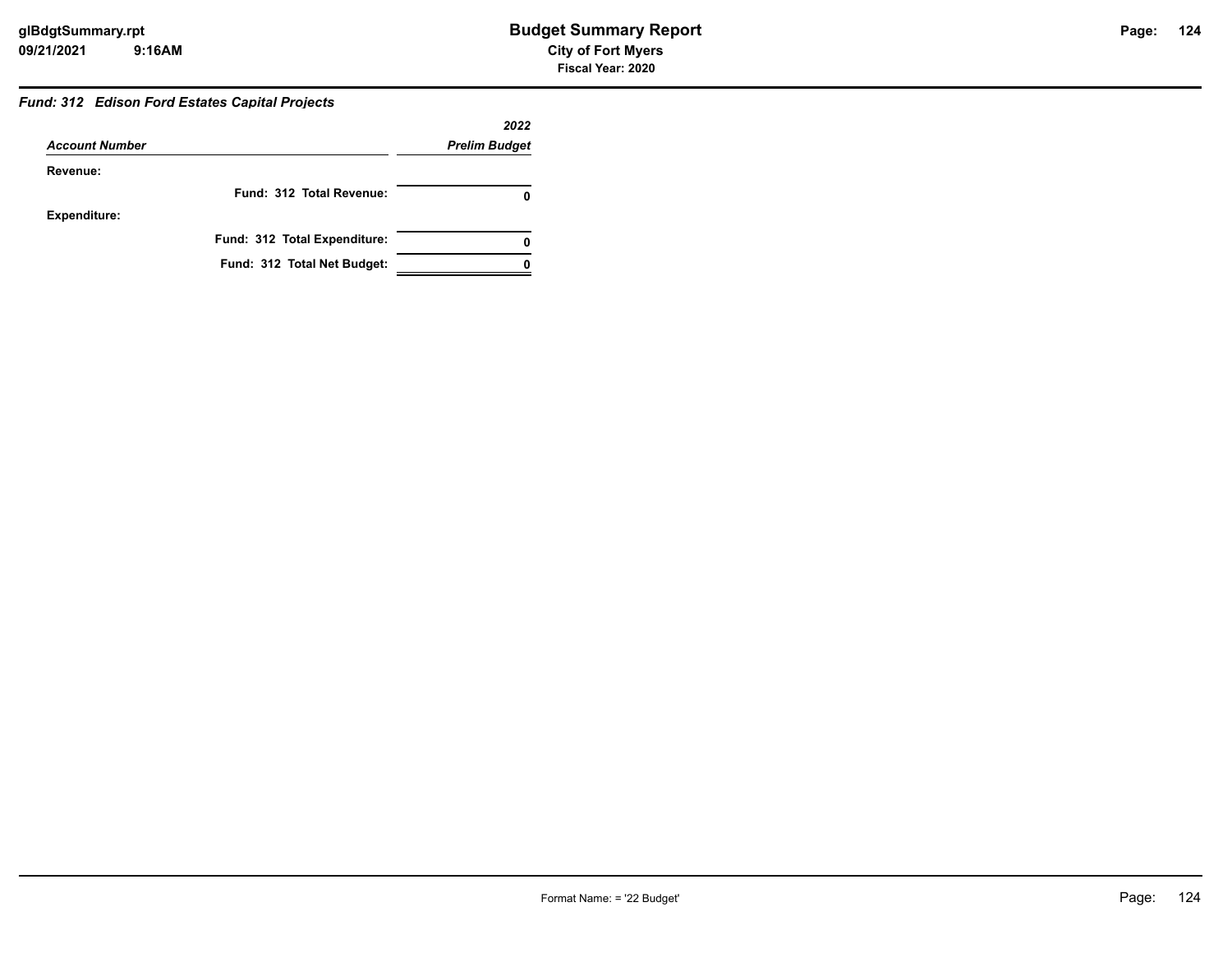## *Fund: 313 Yacht Basin Capital Projects*

| <b>Account Number</b> |                              | 2022<br><b>Prelim Budget</b> |  |
|-----------------------|------------------------------|------------------------------|--|
|                       |                              |                              |  |
| Revenue:              |                              |                              |  |
|                       | Fund: 313 Total Revenue:     |                              |  |
| <b>Expenditure:</b>   |                              |                              |  |
|                       | Fund: 313 Total Expenditure: | 0                            |  |
|                       | Fund: 313 Total Net Budget:  |                              |  |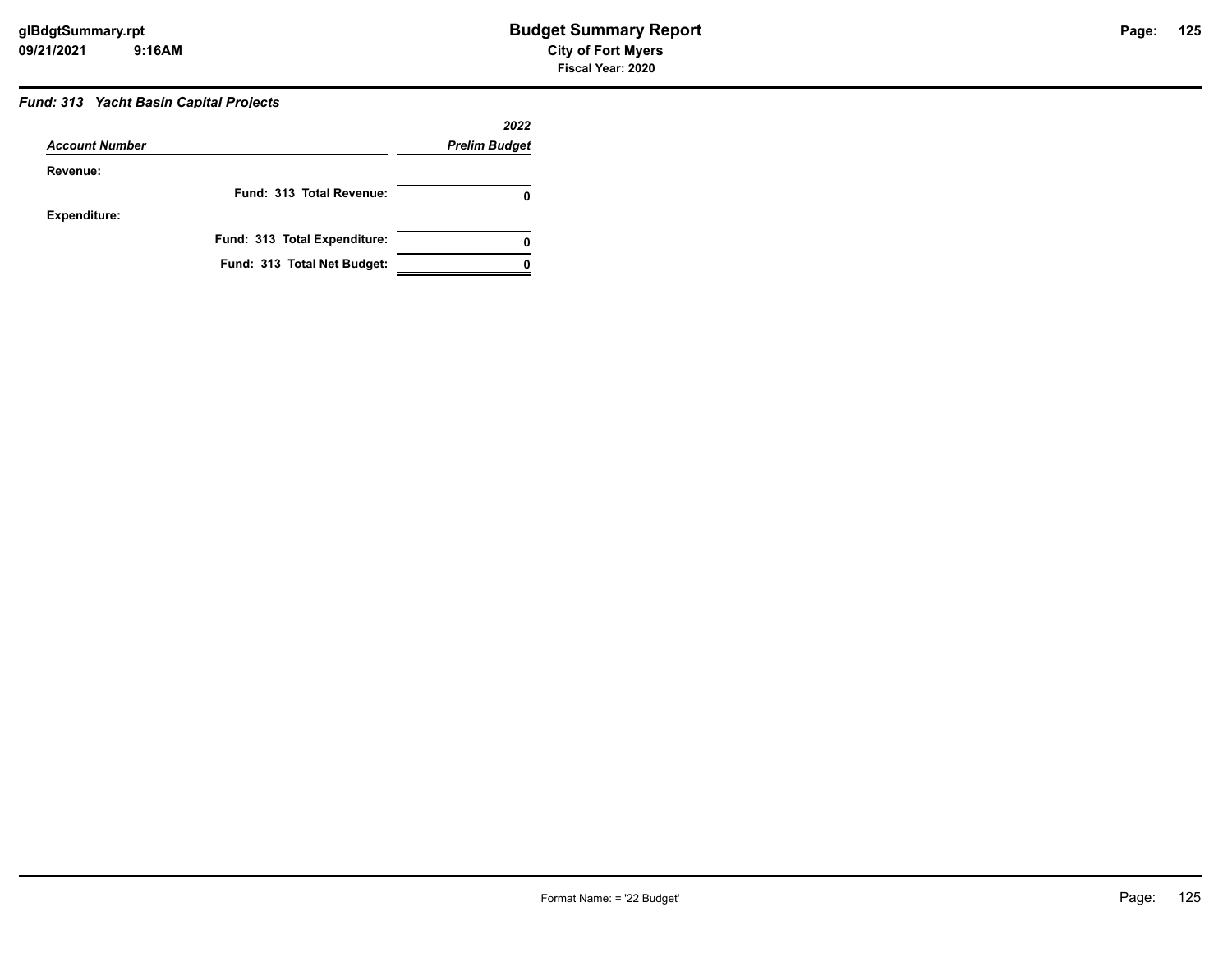## **126**

## *Fund: 314 Eastwood Golf Course Capital Projects*

|                                           | 2022                 |
|-------------------------------------------|----------------------|
| <b>Account Number</b>                     | <b>Prelim Budget</b> |
| Revenue:                                  |                      |
| Fund: 314 Total Revenue:                  | 0                    |
| Expenditure:                              |                      |
| 314-7073-572-6300 Golf Course Renovations | 3,625,000            |
| Fund: 314 Total Expenditure:              | 3,625,000            |
| Fund: 314 Total Net Budget:               | $-3,625,000$         |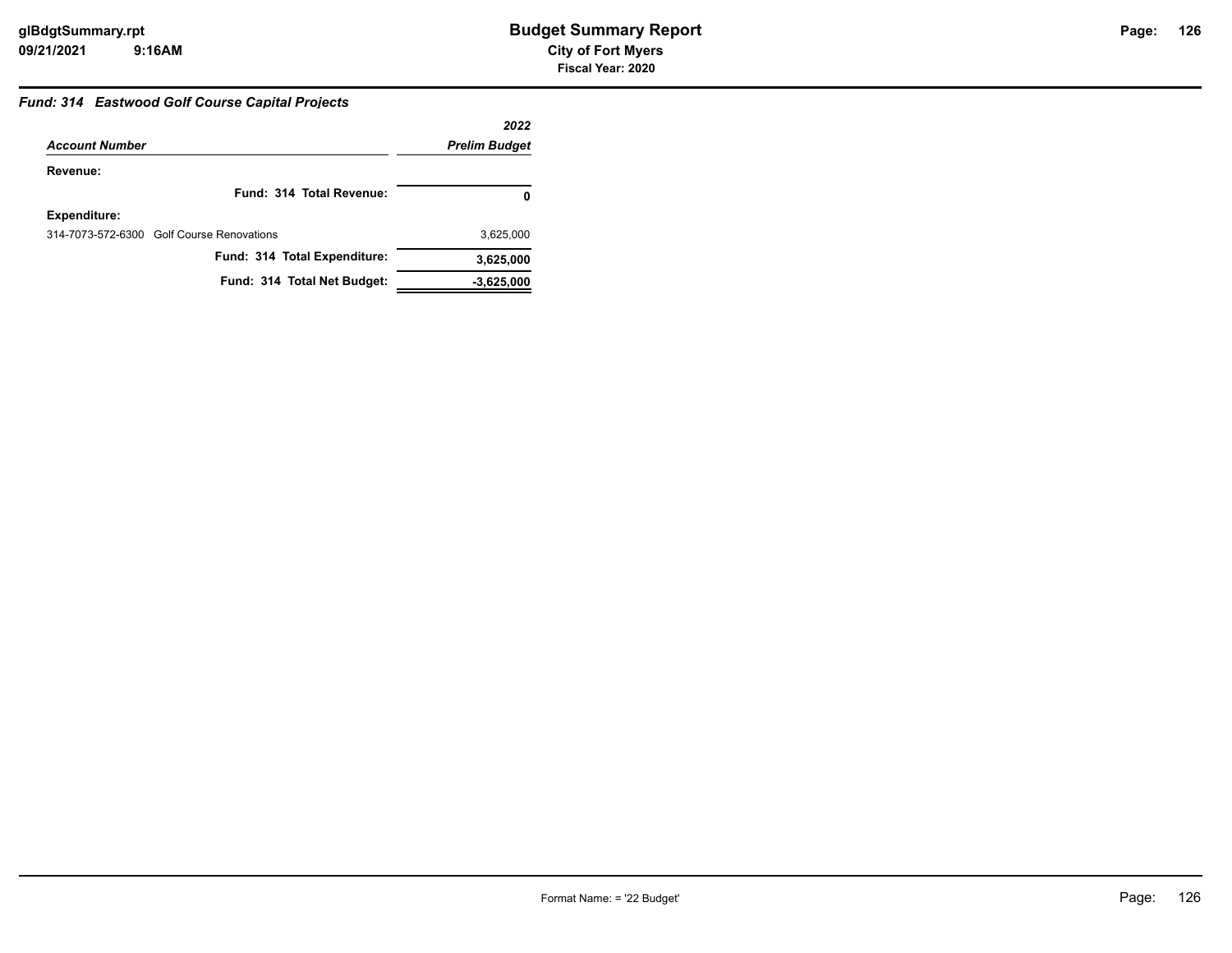## *Fund: 317 Solid Waste Capital Projects*

| <b>Account Number</b> |                              | 2022<br><b>Prelim Budget</b> |  |
|-----------------------|------------------------------|------------------------------|--|
|                       |                              |                              |  |
| Revenue:              |                              |                              |  |
|                       | Fund: 317 Total Revenue:     |                              |  |
| <b>Expenditure:</b>   |                              |                              |  |
|                       | Fund: 317 Total Expenditure: | 0                            |  |
|                       | Fund: 317 Total Net Budget:  |                              |  |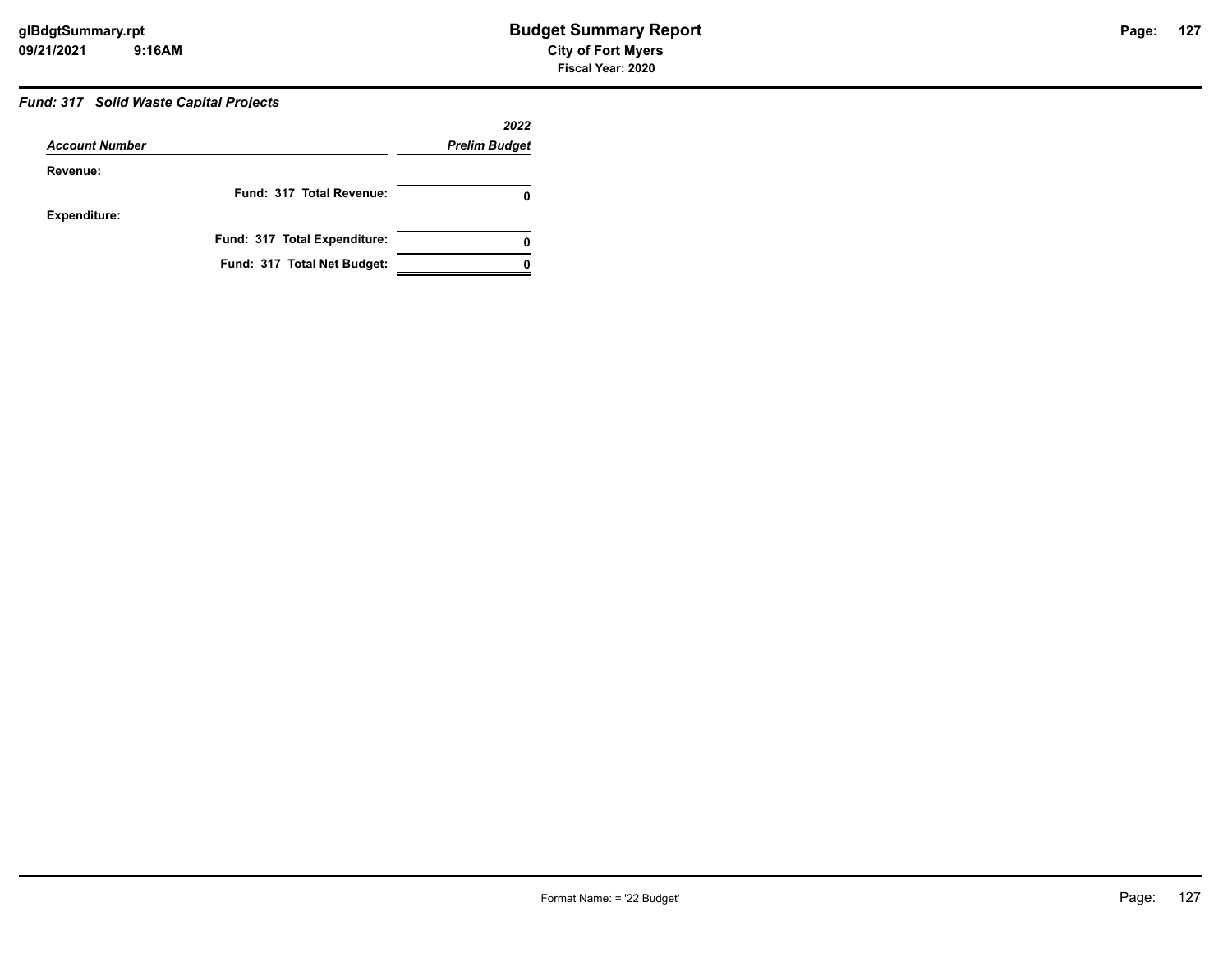## **128**

## *Fund: 318 Downtown Redevelopment Capital Projects*

|                                                            | 2022                 |
|------------------------------------------------------------|----------------------|
| <b>Account Number</b>                                      | <b>Prelim Budget</b> |
|                                                            |                      |
| 318-7136-381-0141 Trsf from CAD #1                         | 500,000              |
| 318-7483-381-0151 Trsf from MLK #1                         | 150,000              |
| Fund: 318 Total Revenue:                                   | 650,000              |
|                                                            |                      |
| 318-7136-541-6301 Landscaping US41 Streetscape Improvement | 500.000              |
| 318-7483-549-6301 Landscaping Irrigation MLK Boulevard     | 150.000              |
| Fund: 318 Total Expenditure:                               | 650,000              |
| Fund: 318 Total Net Budget:                                |                      |
|                                                            |                      |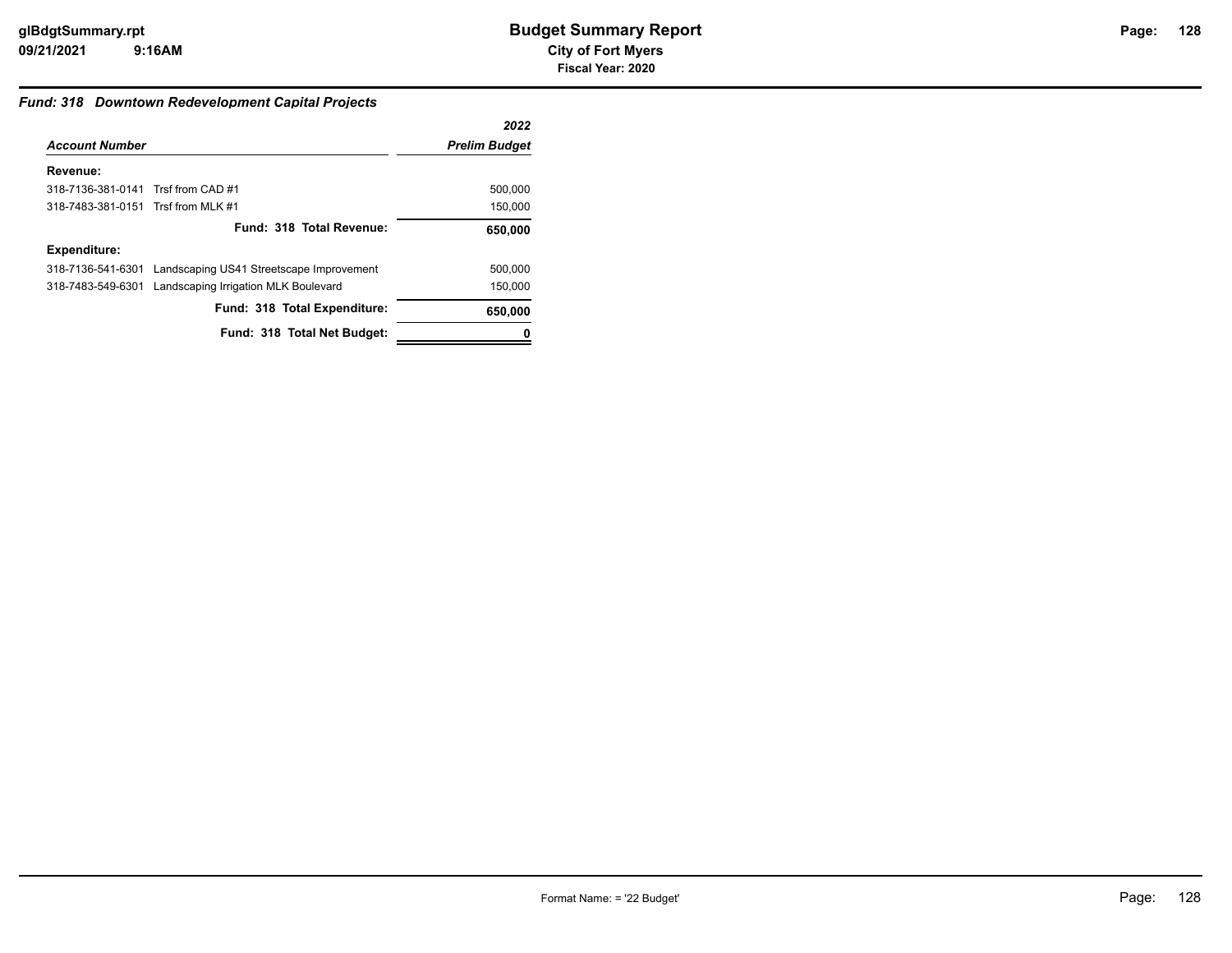## *Fund: 319 UPAAR Grants Capital Projects*

|                       |                              | 2022                 |
|-----------------------|------------------------------|----------------------|
| <b>Account Number</b> |                              | <b>Prelim Budget</b> |
| Revenue:              |                              |                      |
|                       | Fund: 319 Total Revenue:     | 0                    |
| <b>Expenditure:</b>   |                              |                      |
|                       | Fund: 319 Total Expenditure: | 0                    |
|                       | Fund: 319 Total Net Budget:  |                      |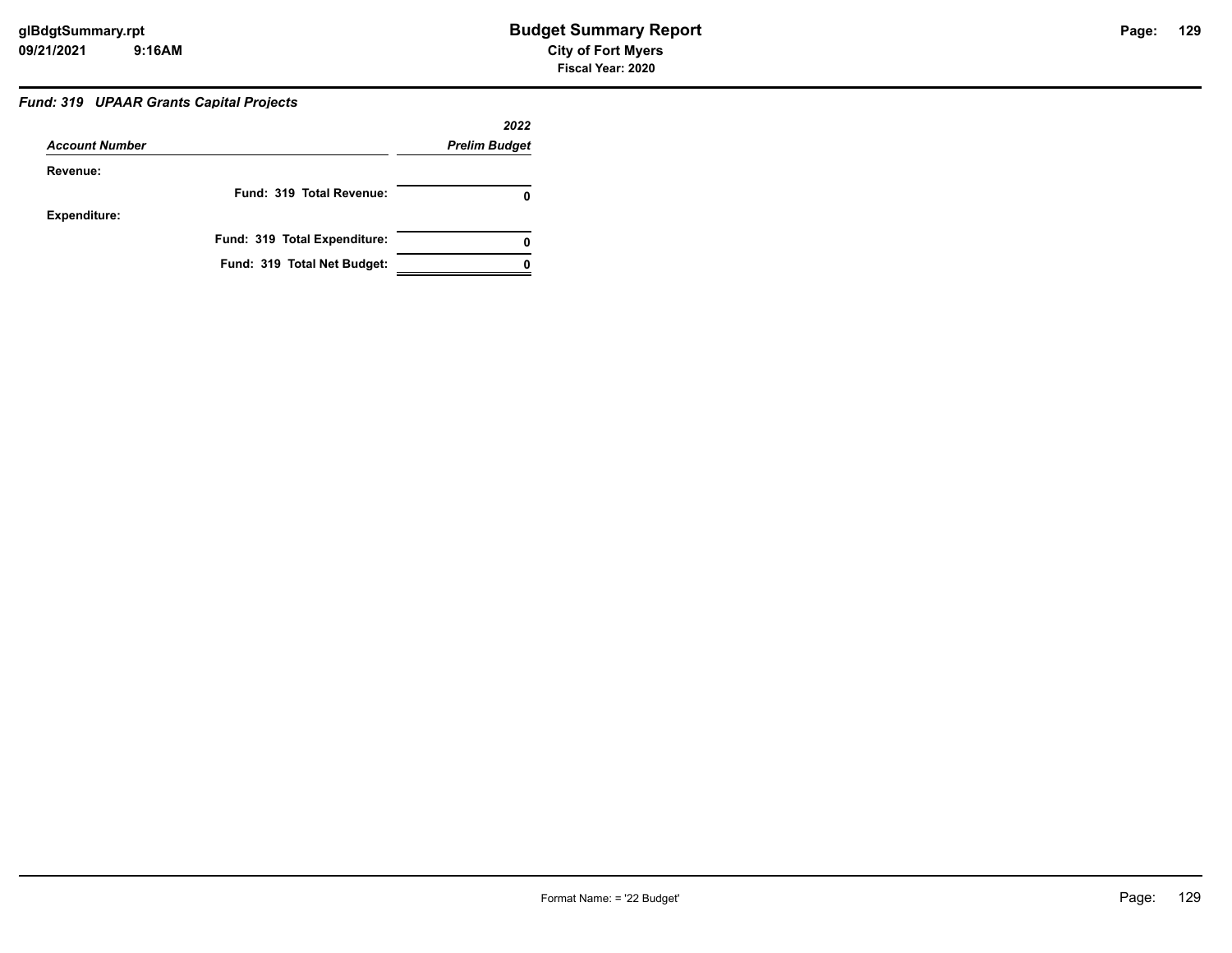## *Fund: 320 General Fund 10% Repairs and Renewals*

|                       |                              | 2022                 |
|-----------------------|------------------------------|----------------------|
| <b>Account Number</b> |                              | <b>Prelim Budget</b> |
| Revenue:              |                              |                      |
|                       | Fund: 320 Total Revenue:     |                      |
| <b>Expenditure:</b>   |                              |                      |
|                       | Fund: 320 Total Expenditure: |                      |
|                       | Fund: 320 Total Net Budget:  |                      |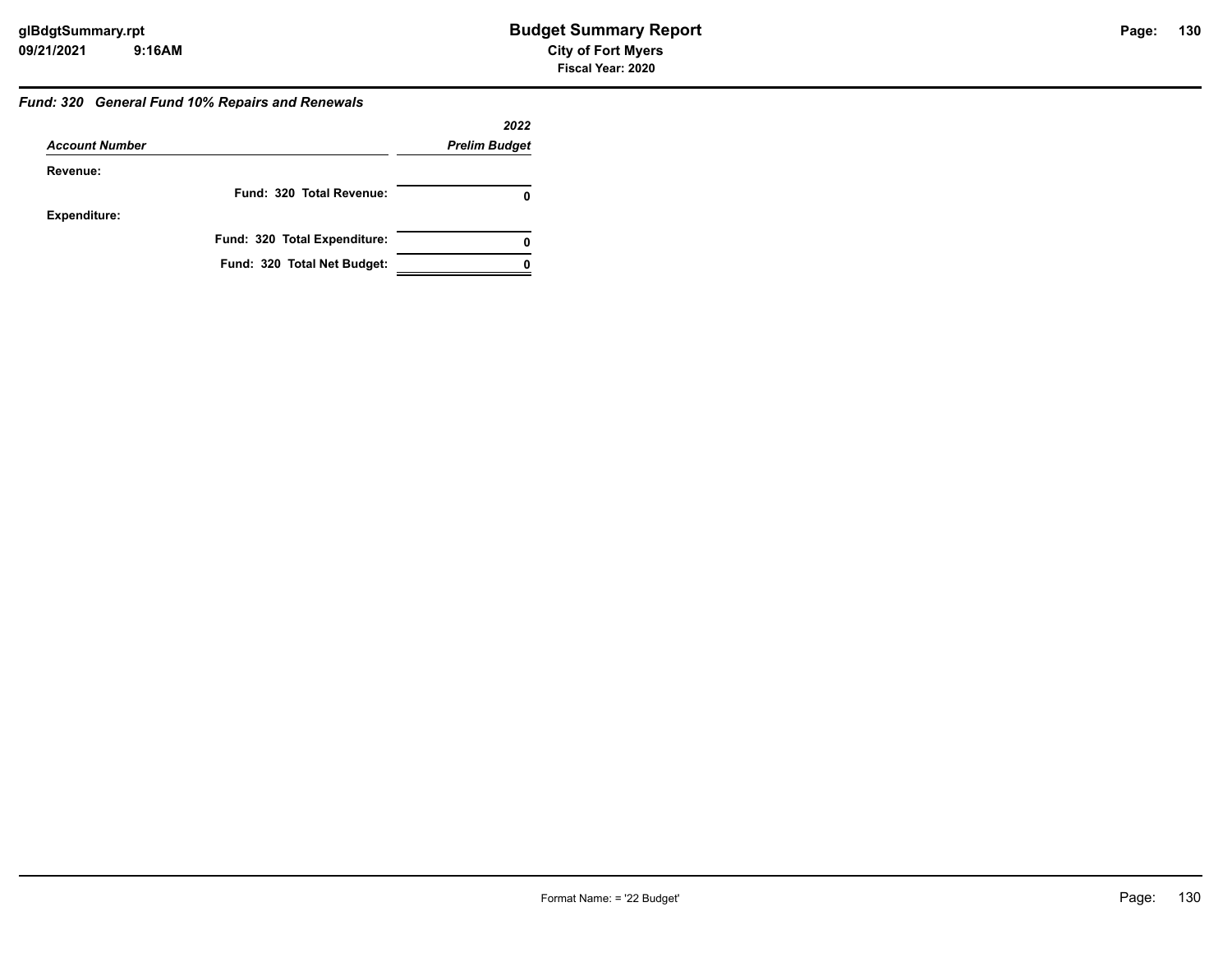## *Fund: 323 Dept of Cultural & Historic-Imag Cap Prj*

|                       |                              | 2022                 |
|-----------------------|------------------------------|----------------------|
| <b>Account Number</b> |                              | <b>Prelim Budget</b> |
| Revenue:              |                              |                      |
|                       | Fund: 323 Total Revenue:     |                      |
| <b>Expenditure:</b>   |                              |                      |
|                       | Fund: 323 Total Expenditure: |                      |
|                       | Fund: 323 Total Net Budget:  |                      |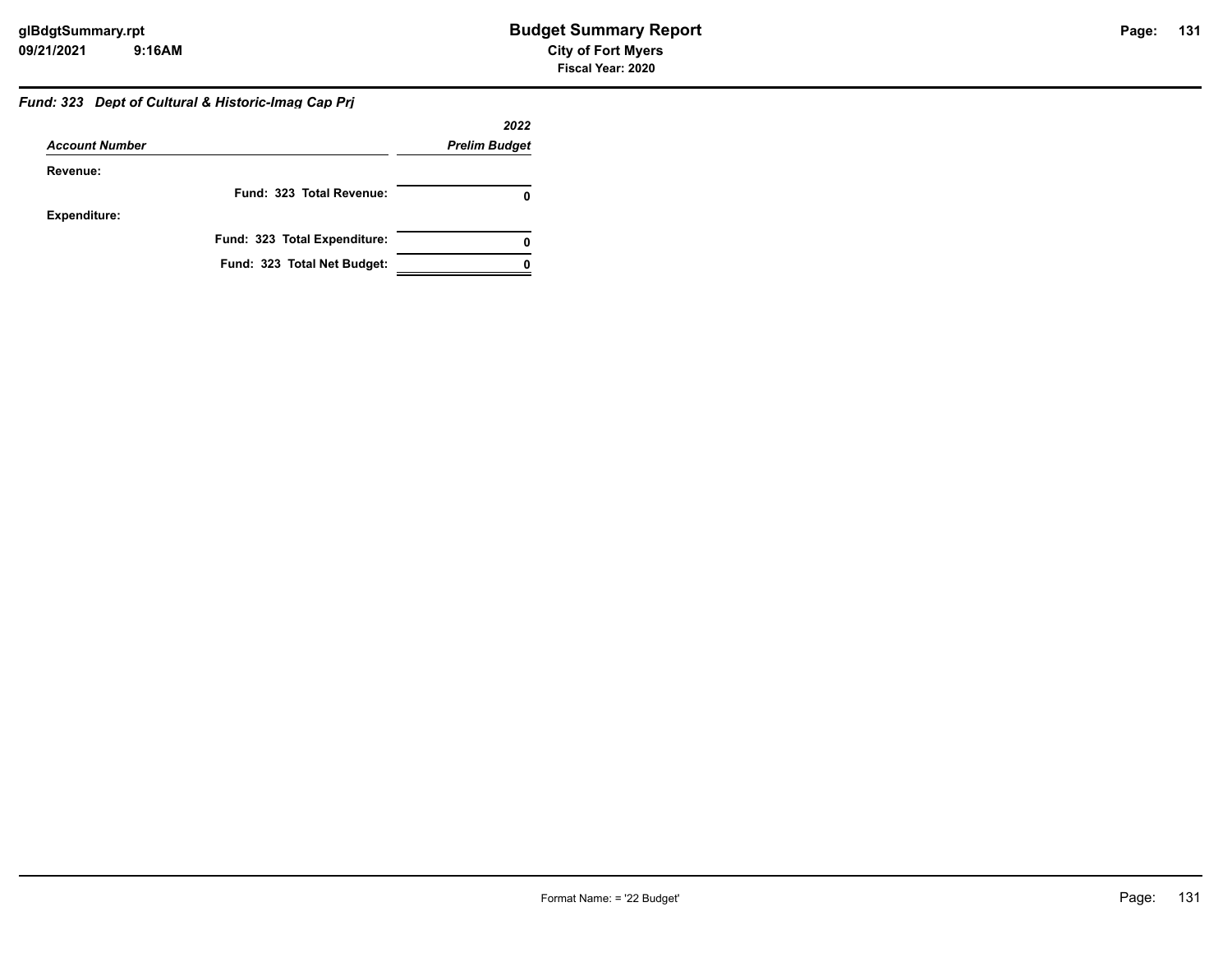## *Fund: 331 SR 82 - I75-Ortiz*

|                       |                              | 2022                 |
|-----------------------|------------------------------|----------------------|
| <b>Account Number</b> |                              | <b>Prelim Budget</b> |
| Revenue:              |                              |                      |
|                       | Fund: 331 Total Revenue:     | 0                    |
| <b>Expenditure:</b>   |                              |                      |
|                       | Fund: 331 Total Expenditure: | 0                    |
|                       | Fund: 331 Total Net Budget:  |                      |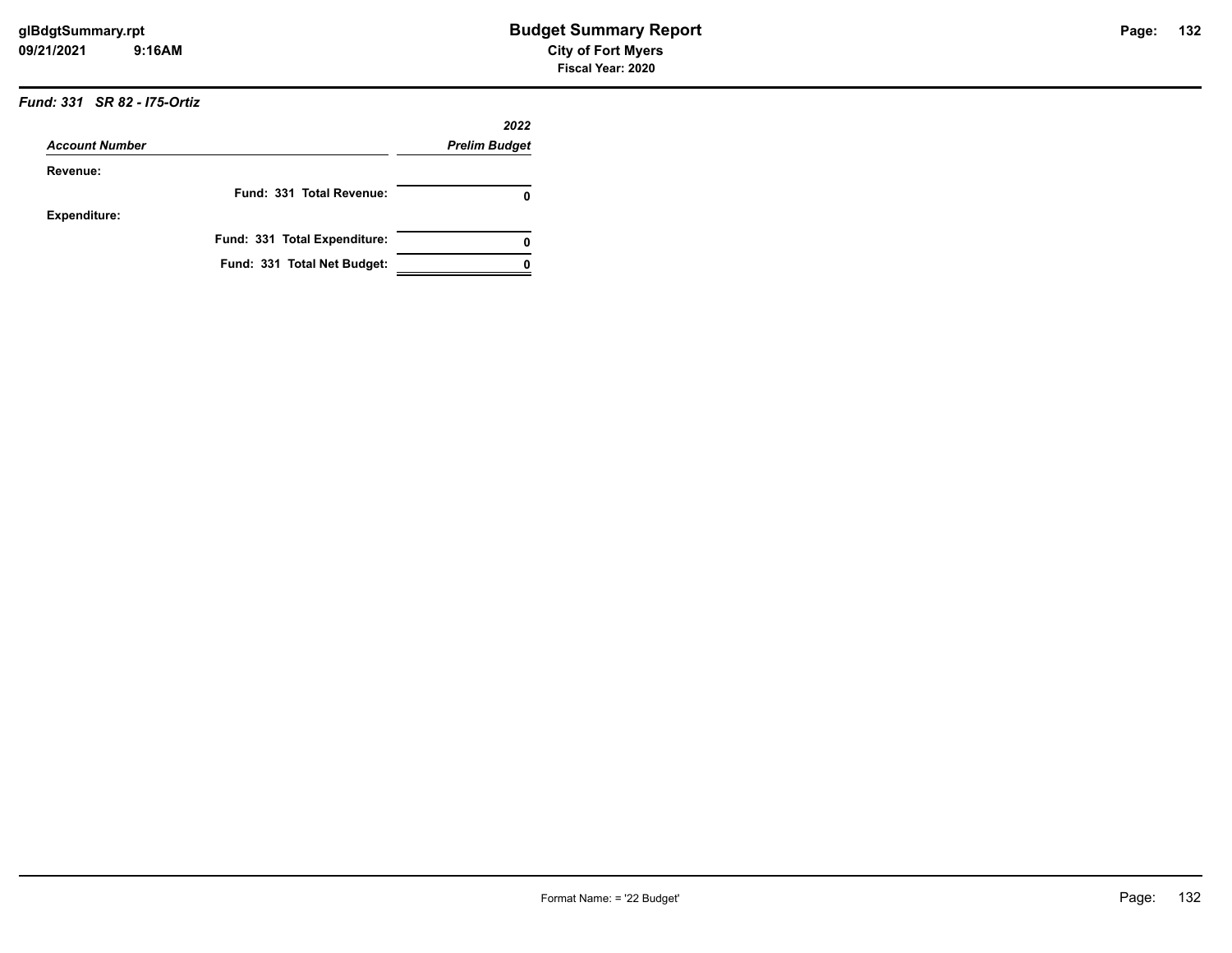## *Fund: 332 Road Impact Fees - SR80 - First Street*

|                                      |                                                        | 2022                 |
|--------------------------------------|--------------------------------------------------------|----------------------|
| <b>Account Number</b>                |                                                        | <b>Prelim Budget</b> |
| Revenue:                             |                                                        |                      |
| 332-3320-389-9010 Prior Year Surplus |                                                        | 216,500              |
|                                      | Fund: 332 Total Revenue:                               | 216,500              |
| <b>Expenditure:</b>                  |                                                        |                      |
|                                      | 332-3320-587-9349 Intrafund Trsf to Transportation CIB | 216,500              |
|                                      | Fund: 332 Total Expenditure:                           | 216,500              |
|                                      | Fund: 332 Total Net Budget:                            | 0                    |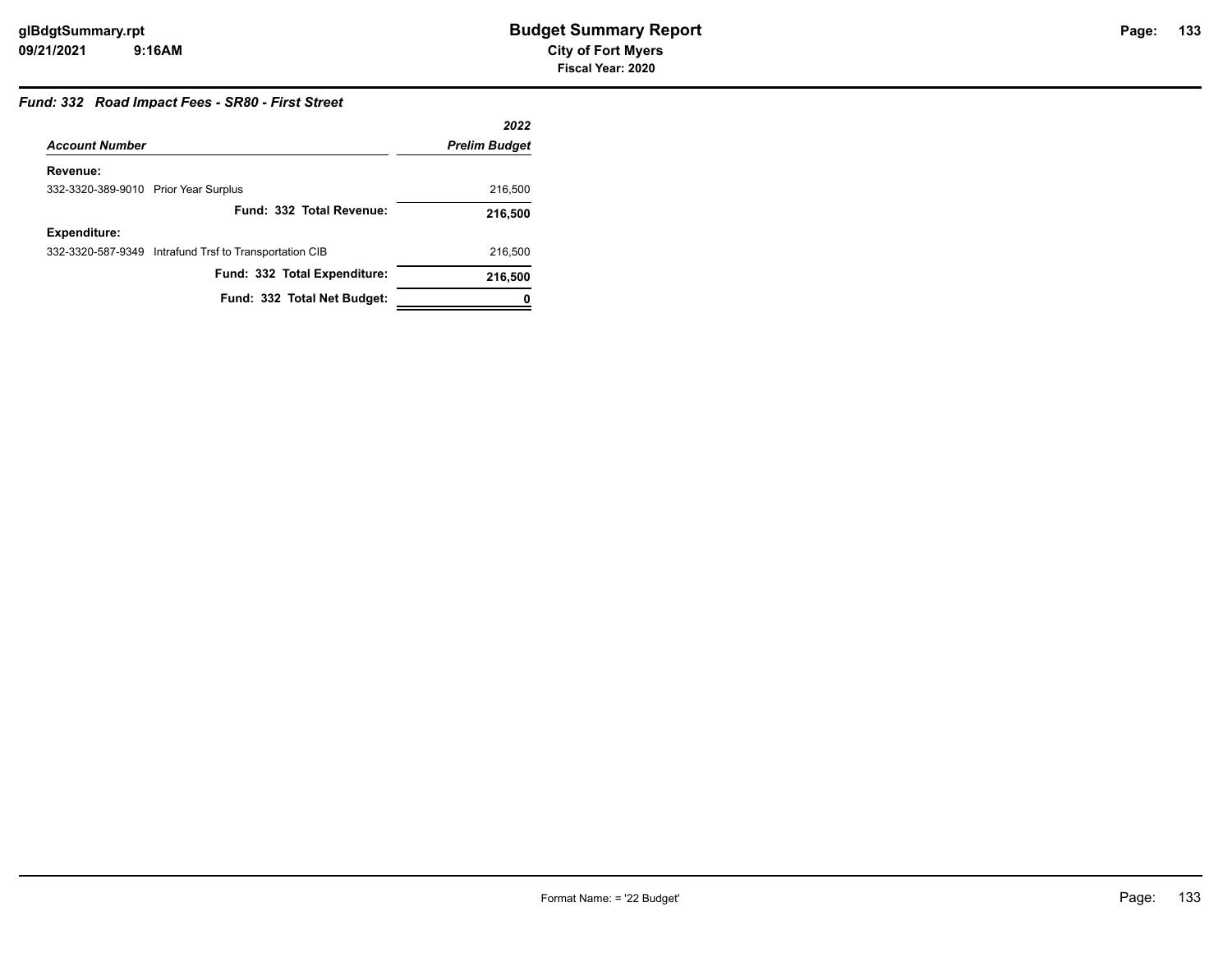## *Fund: 333 Downtown Traffic Calming*

|                       |                              | 2022                 |
|-----------------------|------------------------------|----------------------|
| <b>Account Number</b> |                              | <b>Prelim Budget</b> |
| Revenue:              |                              |                      |
|                       | Fund: 333 Total Revenue:     | 0                    |
| <b>Expenditure:</b>   |                              |                      |
|                       | Fund: 333 Total Expenditure: | 0                    |
|                       | Fund: 333 Total Net Budget:  |                      |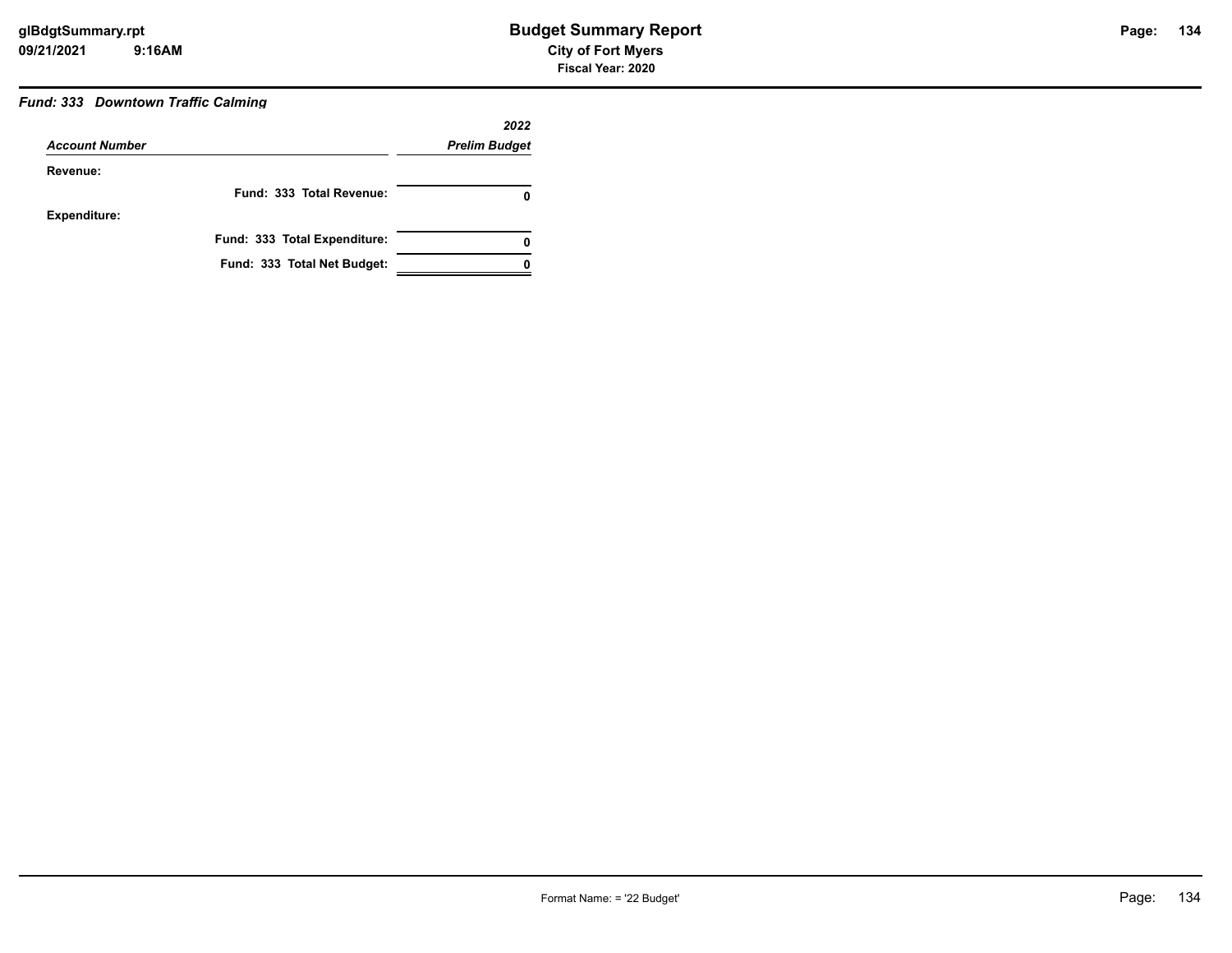#### *Fund: 334 W 1st St Roundabout - Dedicated Dev Fees*

|                       |                              | 2022                 |
|-----------------------|------------------------------|----------------------|
| <b>Account Number</b> |                              | <b>Prelim Budget</b> |
| Revenue:              |                              |                      |
|                       | Fund: 334 Total Revenue:     |                      |
| <b>Expenditure:</b>   |                              |                      |
|                       | Fund: 334 Total Expenditure: |                      |
|                       | Fund: 334 Total Net Budget:  |                      |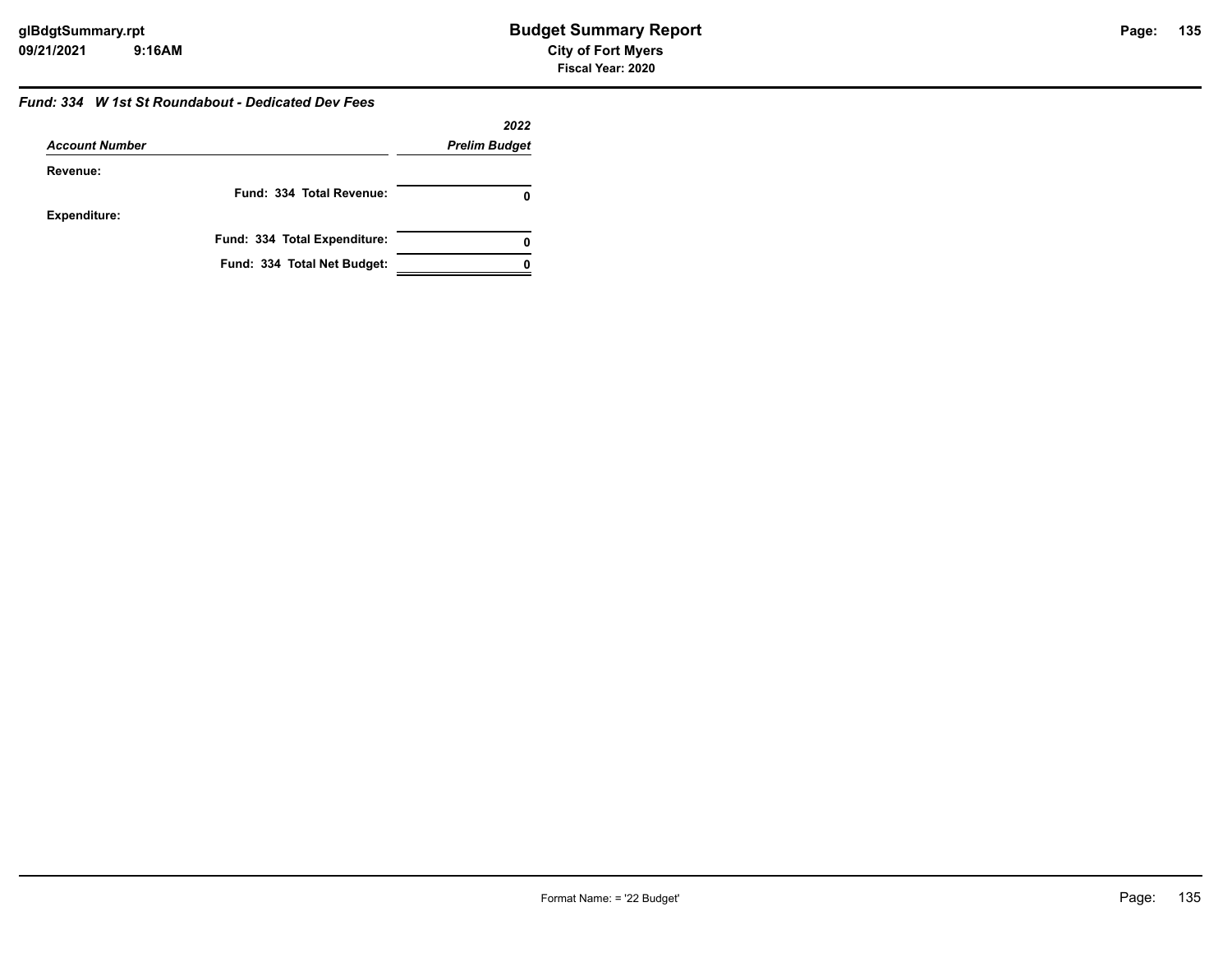## *Fund: 335 McGregor Roundabout - Dedicated Dev Fees*

|                       |                              | 2022                 |
|-----------------------|------------------------------|----------------------|
| <b>Account Number</b> |                              | <b>Prelim Budget</b> |
| Revenue:              |                              |                      |
|                       | Fund: 335 Total Revenue:     | 0                    |
| <b>Expenditure:</b>   |                              |                      |
|                       | Fund: 335 Total Expenditure: | 0                    |
|                       | Fund: 335 Total Net Budget:  |                      |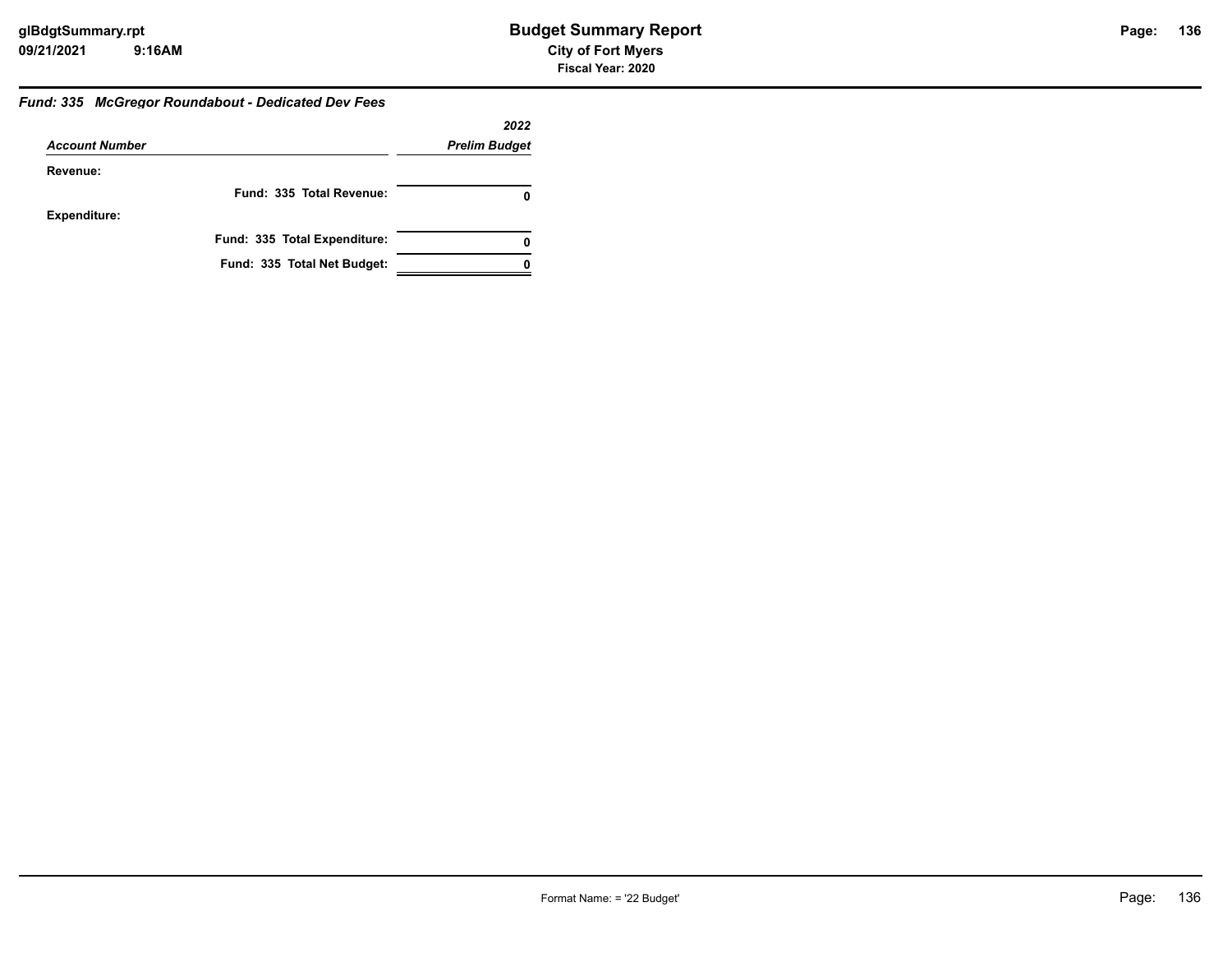## *Fund: 336 Sidewalks Construction Fund*

|                                      |                                                      | 2022                 |
|--------------------------------------|------------------------------------------------------|----------------------|
| <b>Account Number</b>                |                                                      | <b>Prelim Budget</b> |
| Revenue:                             |                                                      |                      |
| 336-3360-389-9010 Prior Year Surplus |                                                      | 90,000               |
|                                      | Fund: 336 Total Revenue:                             | 90,000               |
| <b>Expenditure:</b>                  |                                                      |                      |
|                                      | 336-0000-513-3110 Prof Svcs Investment/Earnings Fees | 90,000               |
|                                      | Fund: 336 Total Expenditure:                         | 90,000               |
|                                      | Fund: 336 Total Net Budget:                          | 0                    |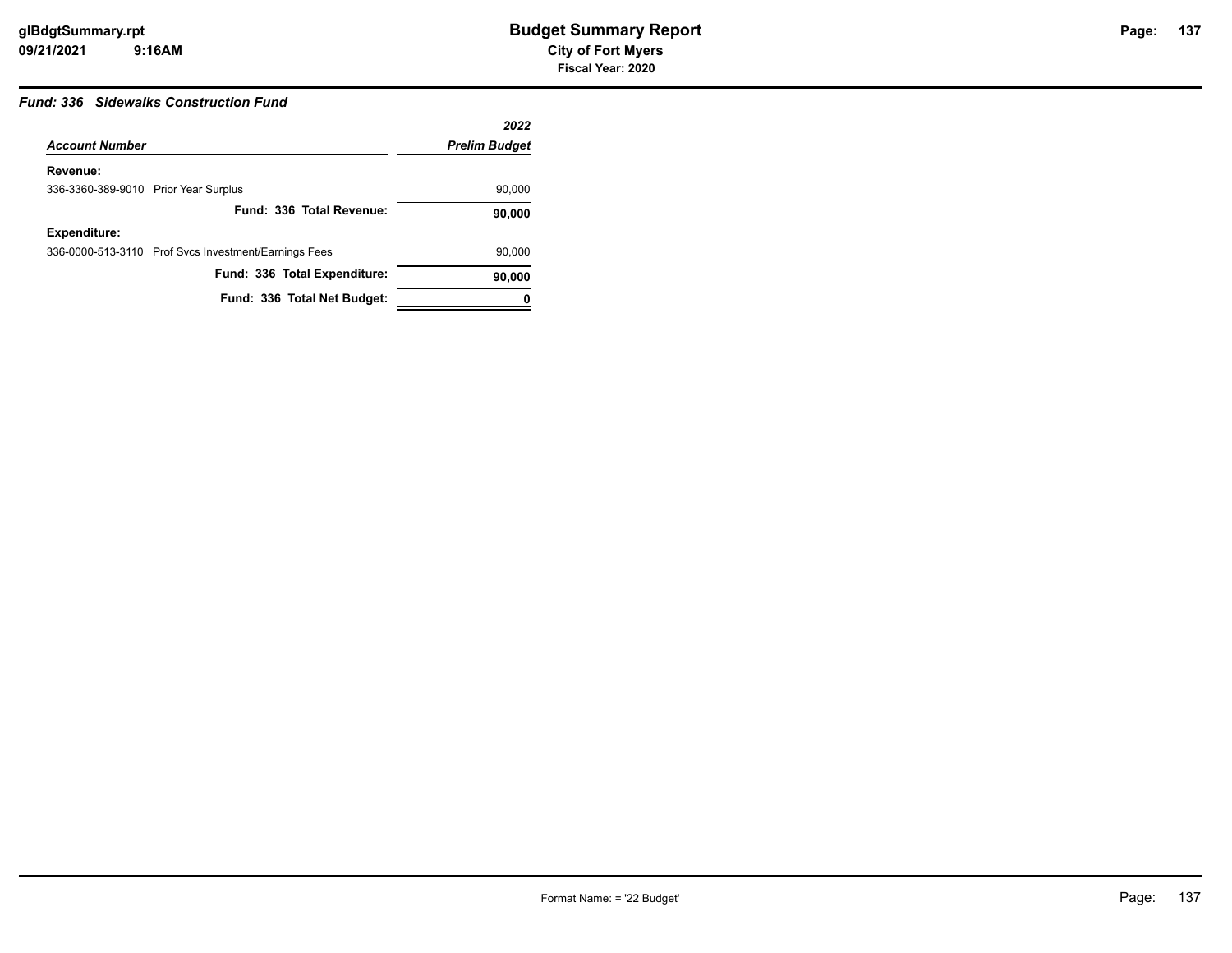## *Fund: 338 Street Lights Construction Fund*

|                       |                             | 2022                 |
|-----------------------|-----------------------------|----------------------|
| <b>Account Number</b> |                             | <b>Prelim Budget</b> |
| Revenue:              |                             |                      |
|                       | Fund: 338 Total Revenue:    | 0                    |
|                       | Fund: 338 Total Net Budget: | 0                    |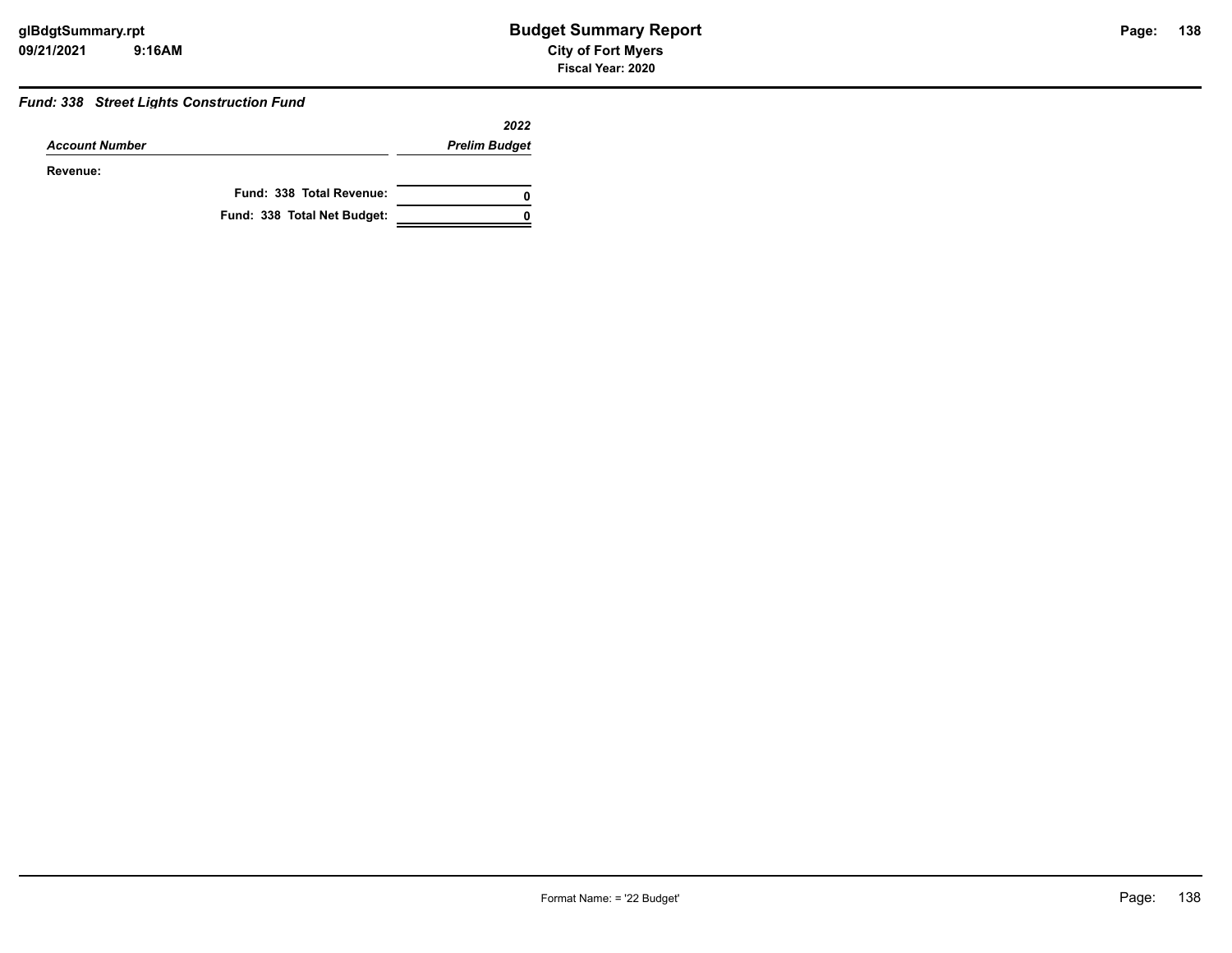## **139**

## *Fund: 342 Stormwater Capital Projects*

|                       |                                                      | 2022                 |
|-----------------------|------------------------------------------------------|----------------------|
| <b>Account Number</b> |                                                      | <b>Prelim Budget</b> |
| Revenue:              |                                                      |                      |
|                       | 342-7189-387-0402 Intrafund Trsf from Stormwater Ops | 120,000              |
|                       | Fund: 342 Total Revenue:                             | 120,000              |
| <b>Expenditure:</b>   |                                                      |                      |
|                       | 342-7032-538-6300 Brookhill Drainage Improvements    | 945.000              |
|                       | 342-7189-538-6300 Manuels Branch Silt Structure      | 120.000              |
|                       | Fund: 342 Total Expenditure:                         | 1,065,000            |
|                       | Fund: 342 Total Net Budget:                          | $-945.000$           |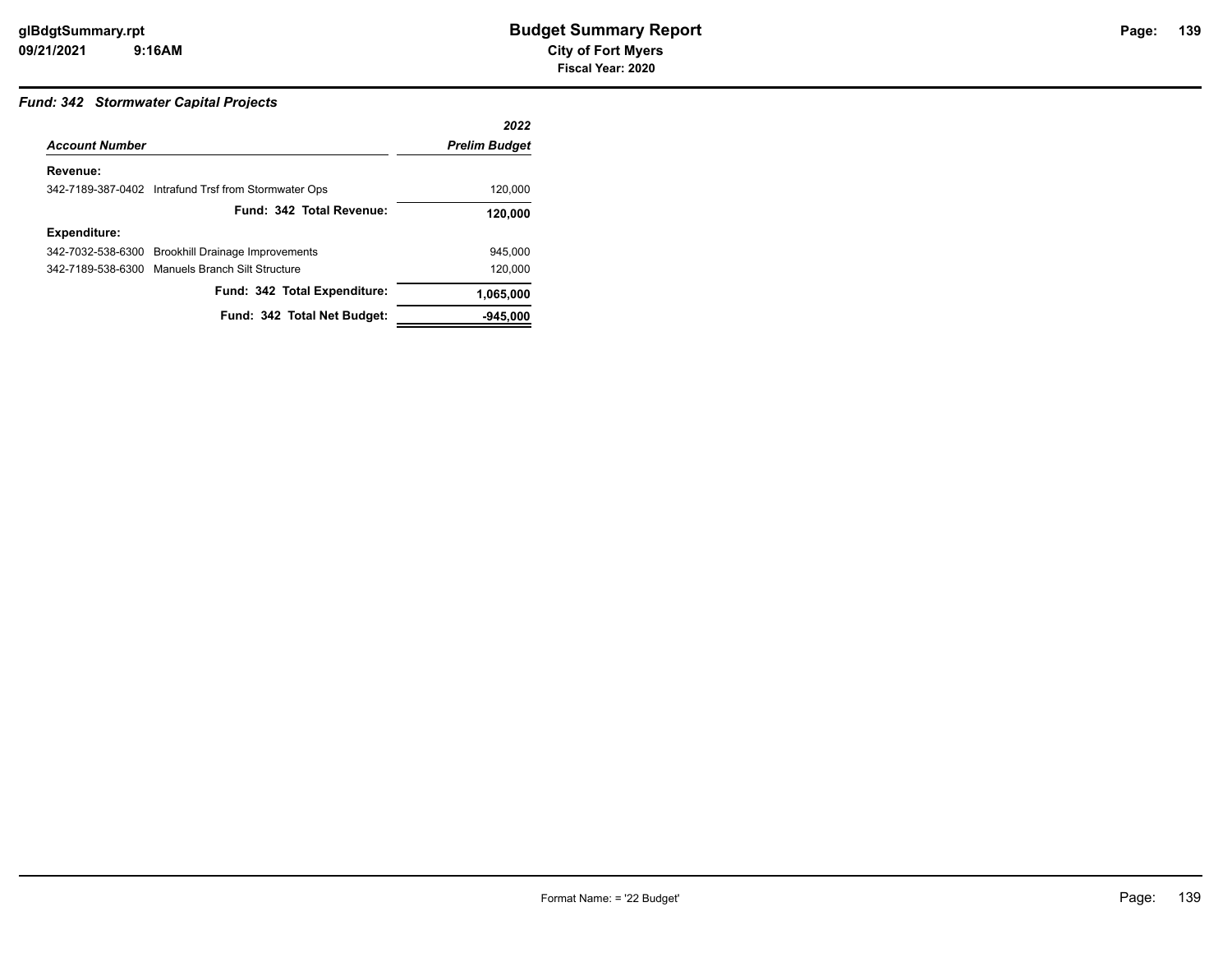## *Fund: 343 Langford Kingston Capital Projects*

|                       |                              | 2022                 |
|-----------------------|------------------------------|----------------------|
| <b>Account Number</b> |                              | <b>Prelim Budget</b> |
| Revenue:              |                              |                      |
|                       | Fund: 343 Total Revenue:     |                      |
| <b>Expenditure:</b>   |                              |                      |
|                       | Fund: 343 Total Expenditure: |                      |
|                       | Fund: 343 Total Net Budget:  |                      |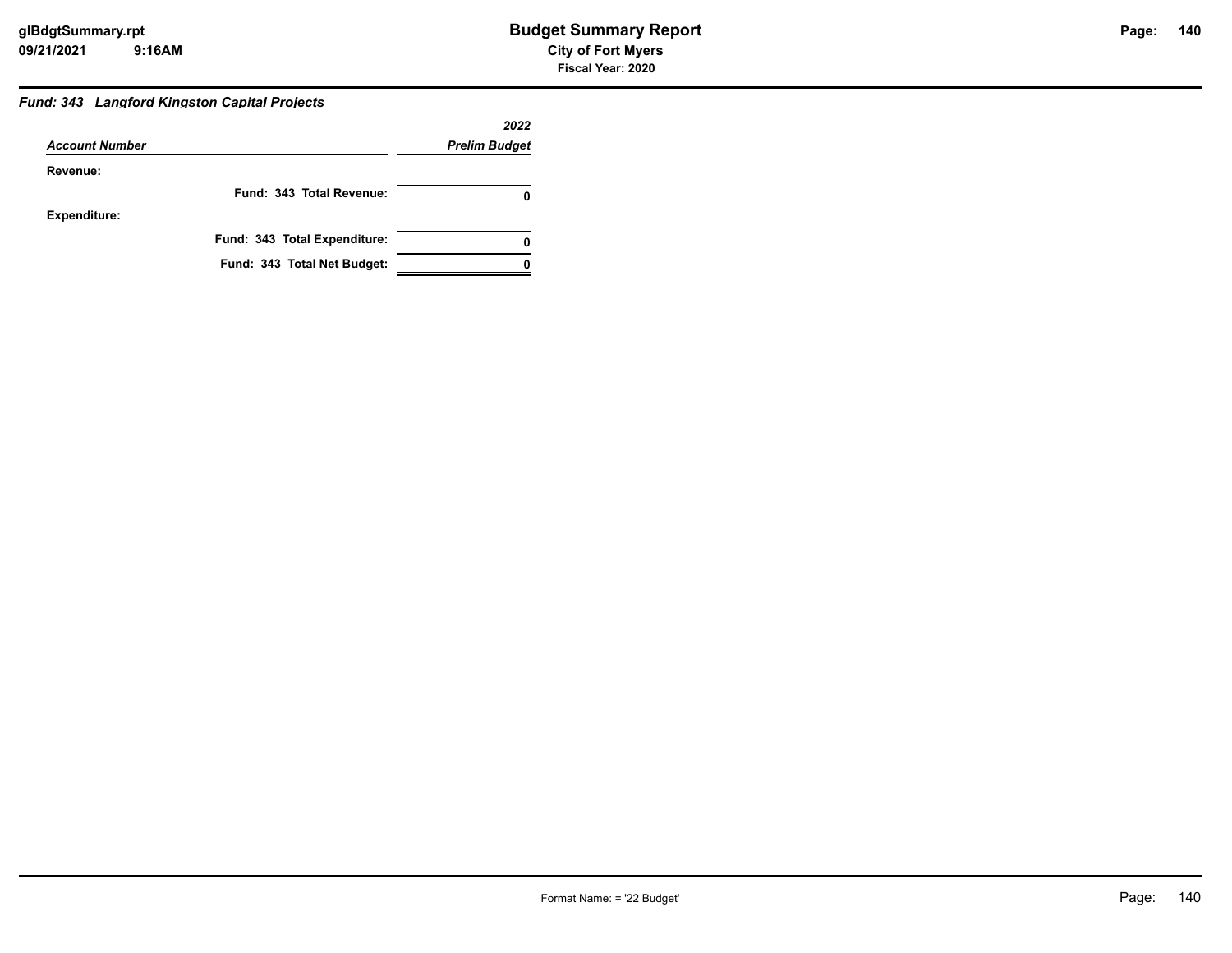## *Fund: 344 Fort Myers Country Club Capital Projects*

|                       |                              | 2022                 |
|-----------------------|------------------------------|----------------------|
| <b>Account Number</b> |                              | <b>Prelim Budget</b> |
| Revenue:              |                              |                      |
|                       | Fund: 344 Total Revenue:     | 0                    |
| <b>Expenditure:</b>   |                              |                      |
|                       | Fund: 344 Total Expenditure: | 0                    |
|                       | Fund: 344 Total Net Budget:  |                      |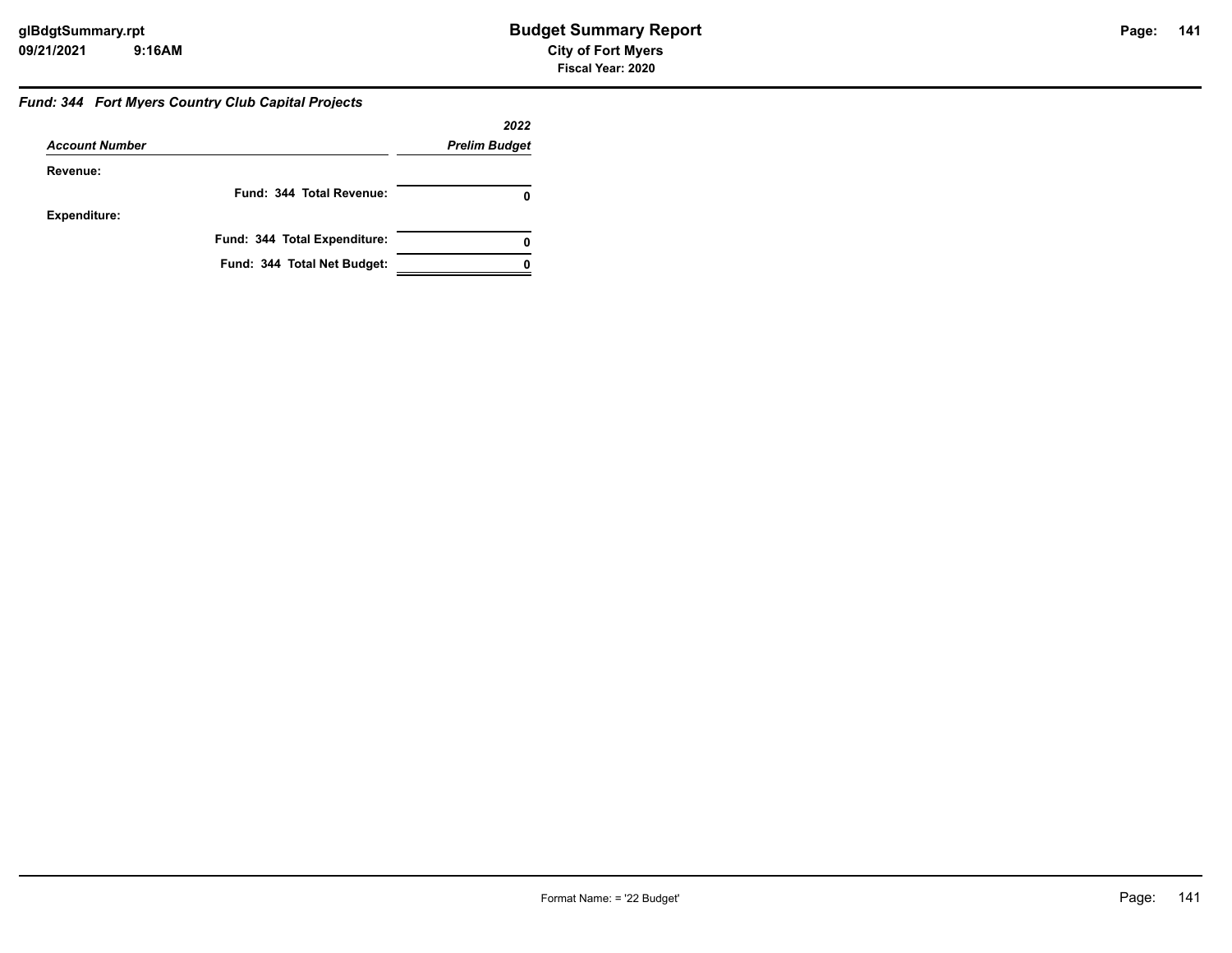## *Fund: 345 Building Permits and Insp Cap Projects*

|                       |                              | 2022                 |
|-----------------------|------------------------------|----------------------|
| <b>Account Number</b> |                              | <b>Prelim Budget</b> |
| Revenue:              |                              |                      |
|                       | Fund: 345 Total Revenue:     |                      |
| <b>Expenditure:</b>   |                              |                      |
|                       | Fund: 345 Total Expenditure: | 0                    |
|                       | Fund: 345 Total Net Budget:  |                      |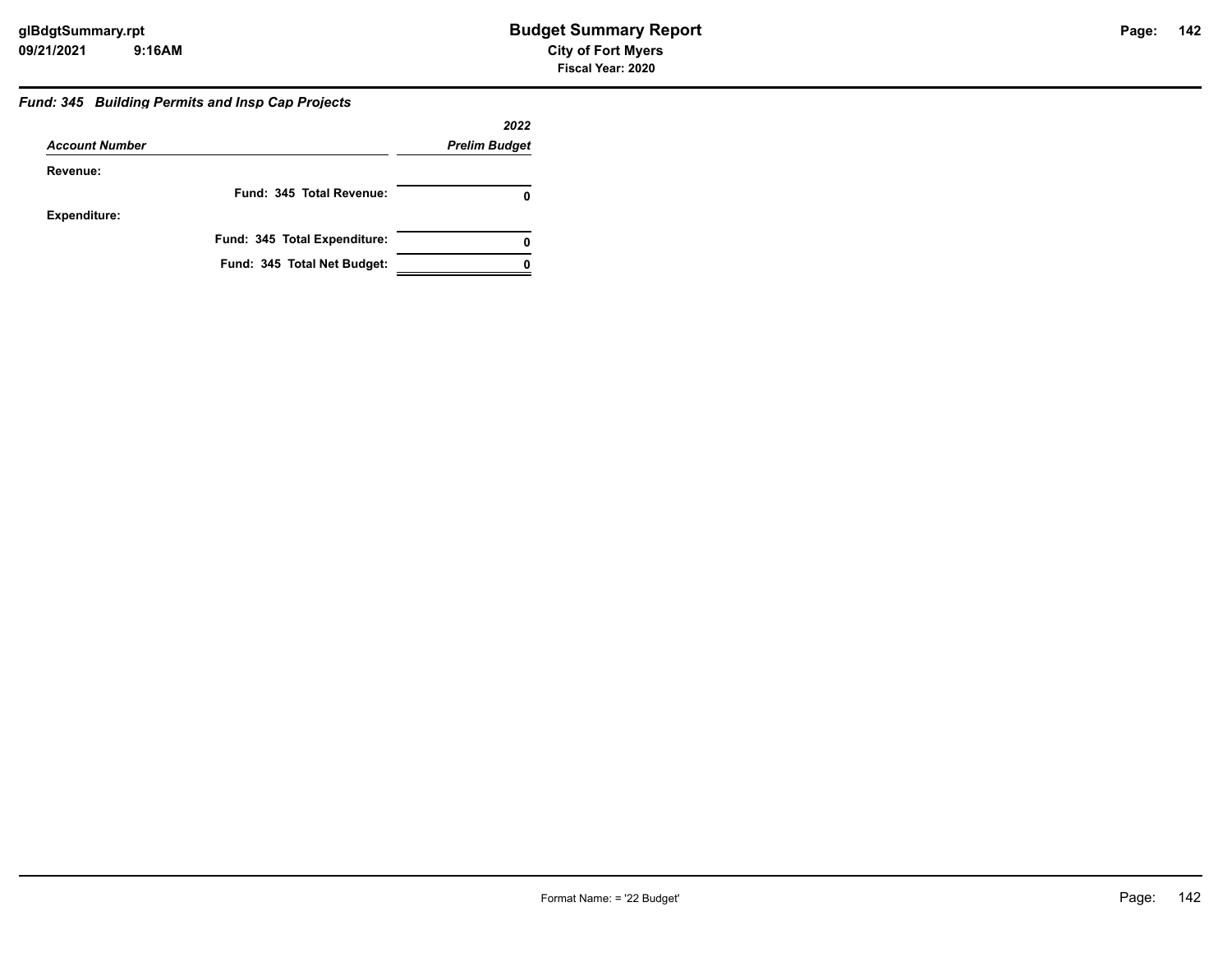## *Fund: 346 ITS Capital Projects*

|                       |                              | 2022                 |
|-----------------------|------------------------------|----------------------|
| <b>Account Number</b> |                              | <b>Prelim Budget</b> |
| Revenue:              |                              |                      |
|                       | Fund: 346 Total Revenue:     | 0                    |
| <b>Expenditure:</b>   |                              |                      |
|                       | Fund: 346 Total Expenditure: | 0                    |
|                       | Fund: 346 Total Net Budget:  |                      |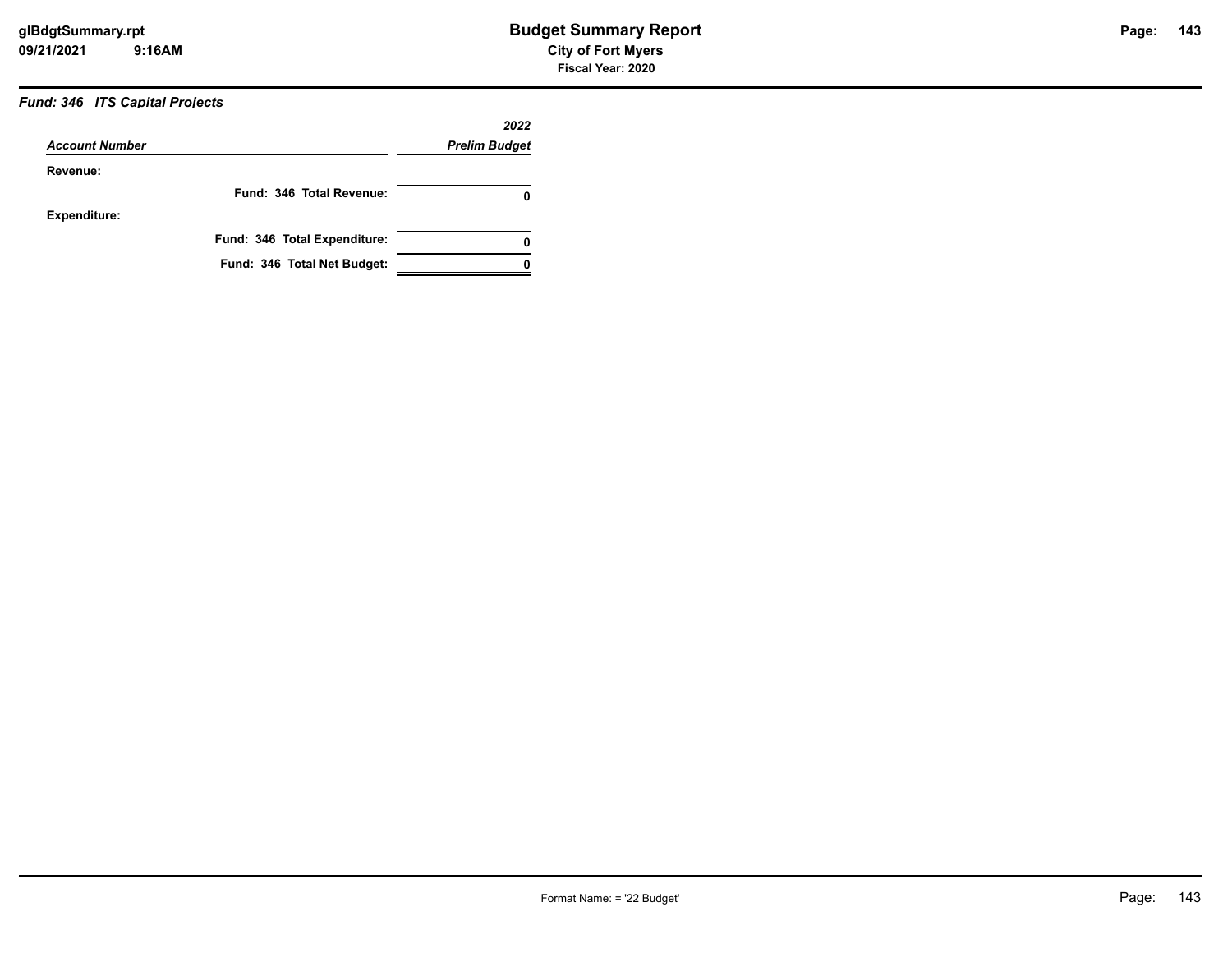## *Fund: 347 Edison Ford Estates Capital Projects*

|                       |                              | 2022                 |
|-----------------------|------------------------------|----------------------|
| <b>Account Number</b> |                              | <b>Prelim Budget</b> |
| Revenue:              |                              |                      |
|                       | Fund: 347 Total Revenue:     |                      |
| <b>Expenditure:</b>   |                              |                      |
|                       | Fund: 347 Total Expenditure: | 0                    |
|                       | Fund: 347 Total Net Budget:  |                      |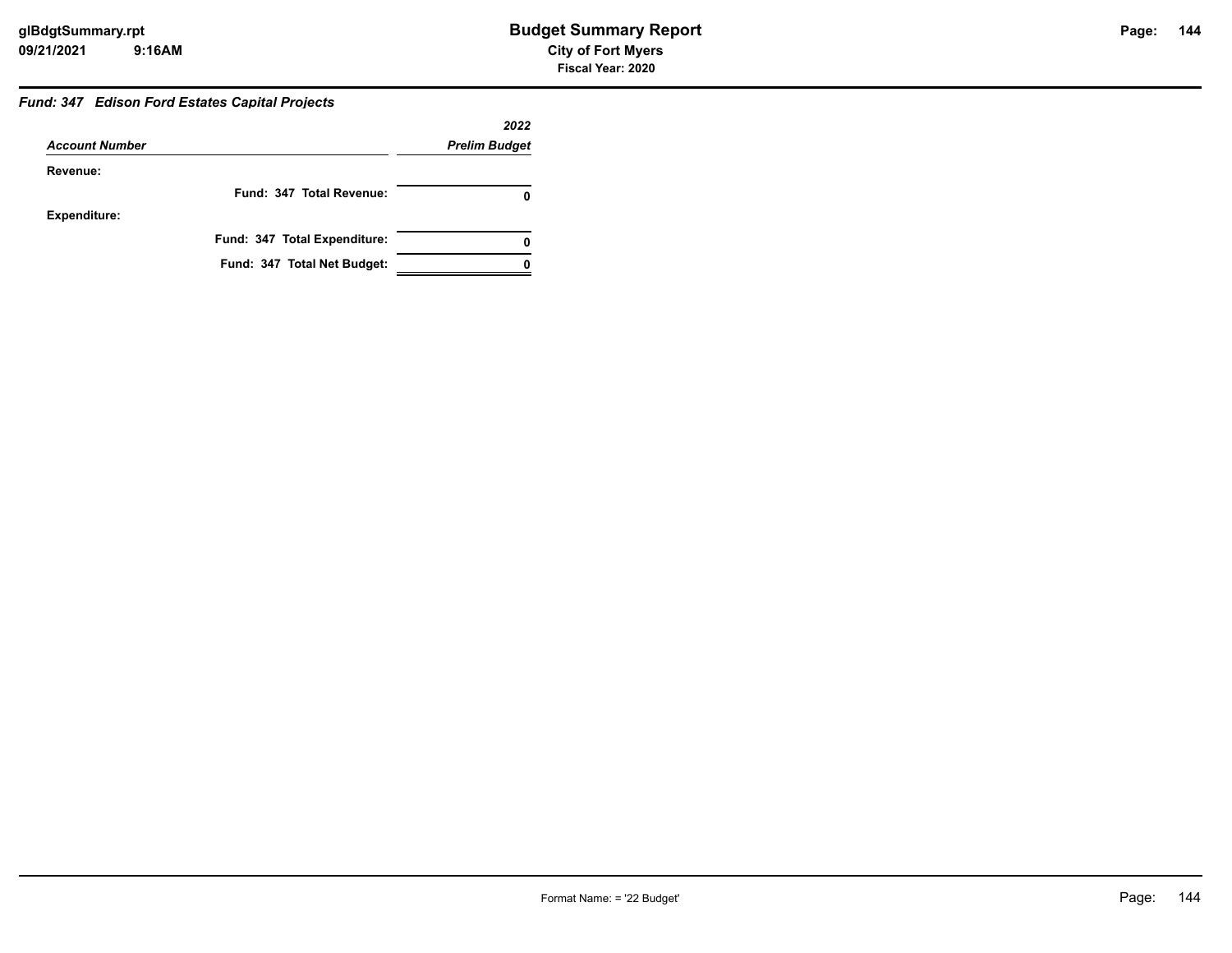# *Fund: 348 SR 82 (MLK) - Ortiz to Lee Blvd*

|                       |                              | 2022                 |
|-----------------------|------------------------------|----------------------|
| <b>Account Number</b> |                              | <b>Prelim Budget</b> |
| Revenue:              |                              |                      |
|                       | Fund: 348 Total Revenue:     |                      |
| <b>Expenditure:</b>   |                              |                      |
|                       | Fund: 348 Total Expenditure: | 0                    |
|                       | Fund: 348 Total Net Budget:  |                      |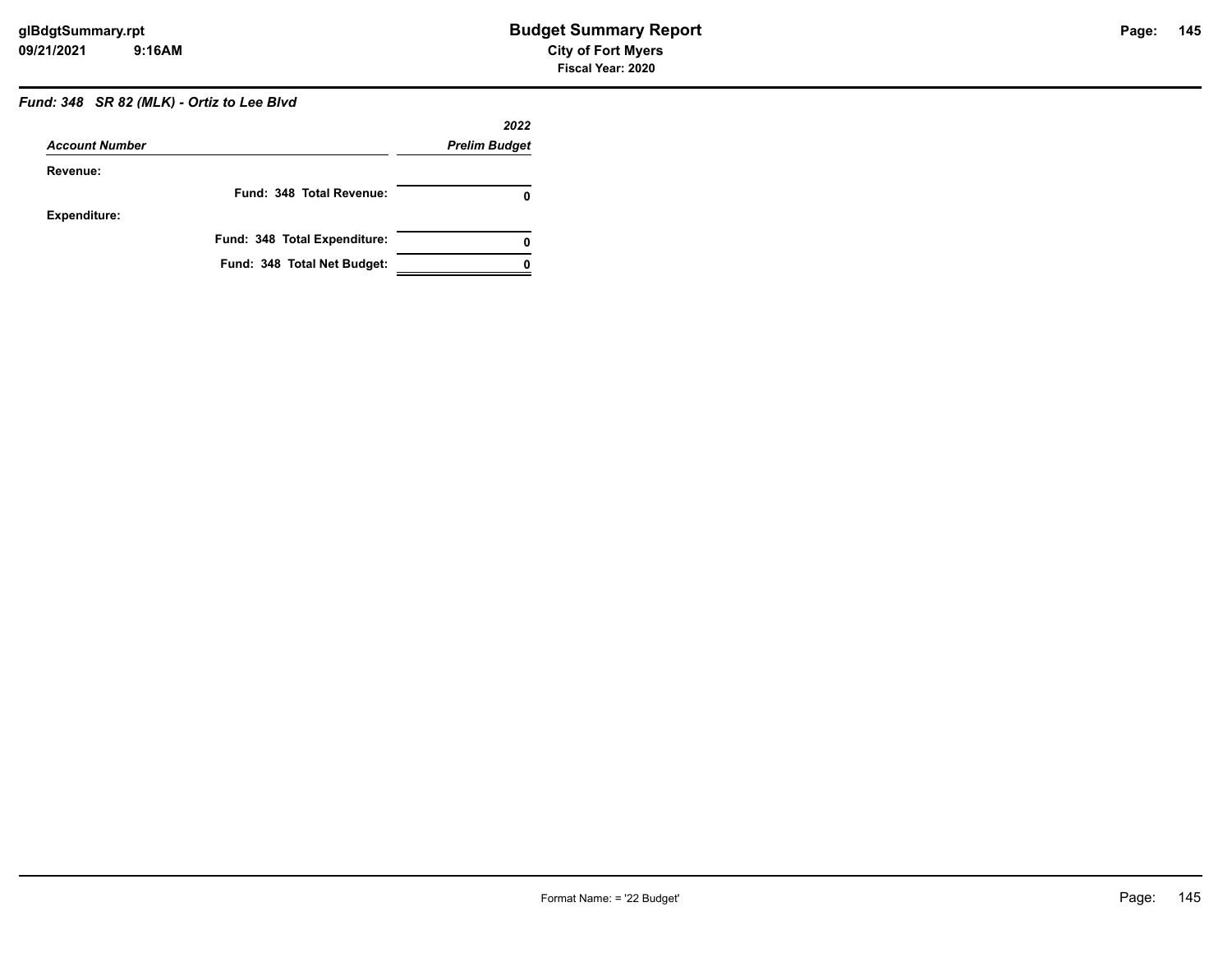#### *Fund: 349 Transportation Capital Projects*

|                       |                                                            | 2022                 |
|-----------------------|------------------------------------------------------------|----------------------|
| <b>Account Number</b> |                                                            | <b>Prelim Budget</b> |
| Revenue:              |                                                            |                      |
|                       | 349-7038-387-0332 Intrafund Trsf from Road Imp Fees 1st St | 216,500              |
|                       | 349-7492-387-0306 Intrafund Trsf from Road Impact Fees     | 150,000              |
|                       | 349-7494-387-0306 Intrafund Trsf from Road Impact Fees     | 150,000              |
|                       | Fund: 349 Total Revenue:                                   | 516,500              |
| <b>Expenditure:</b>   |                                                            |                      |
|                       | 349-4433-541-6300 Sidewalks PH 3&4 Utilities Improvements  | 167,000              |
|                       | 349-7038-541-6302 Second St Imp/Fowler-Seaboard - Roads    | 2,775,000            |
|                       | 349-7492-541-6304 Sidewalks - Grace Avenue                 | 150,000              |
|                       | 349-7494-541-6304 Sidewalks - Passaic Avenue               | 150,000              |
|                       | Fund: 349 Total Expenditure:                               | 3,242,000            |
|                       | Fund: 349 Total Net Budget:                                | $-2,725,500$         |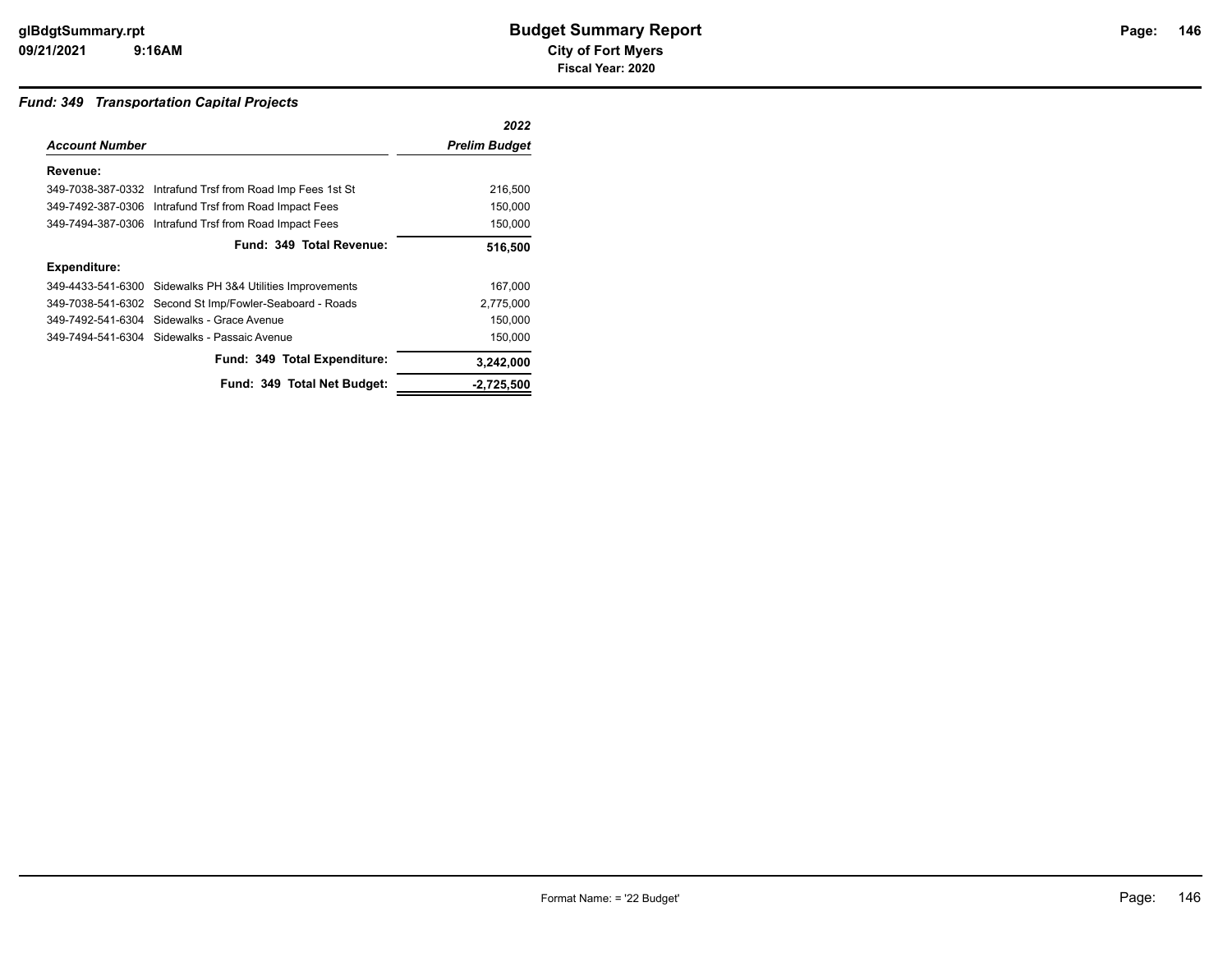#### *Fund: 353 Harborside Event Center Capital Projects*

|                                            | 2022                 |
|--------------------------------------------|----------------------|
| <b>Account Number</b>                      | <b>Prelim Budget</b> |
| Revenue:                                   |                      |
| 353-7269-337-7000 Lee County Contributions | 400,000              |
| Fund: 353 Total Revenue:                   | 400,000              |
| <b>Expenditure:</b>                        |                      |
| Fund: 353 Total Expenditure:               | 0                    |
| Fund: 353 Total Net Budget:                | 400,000              |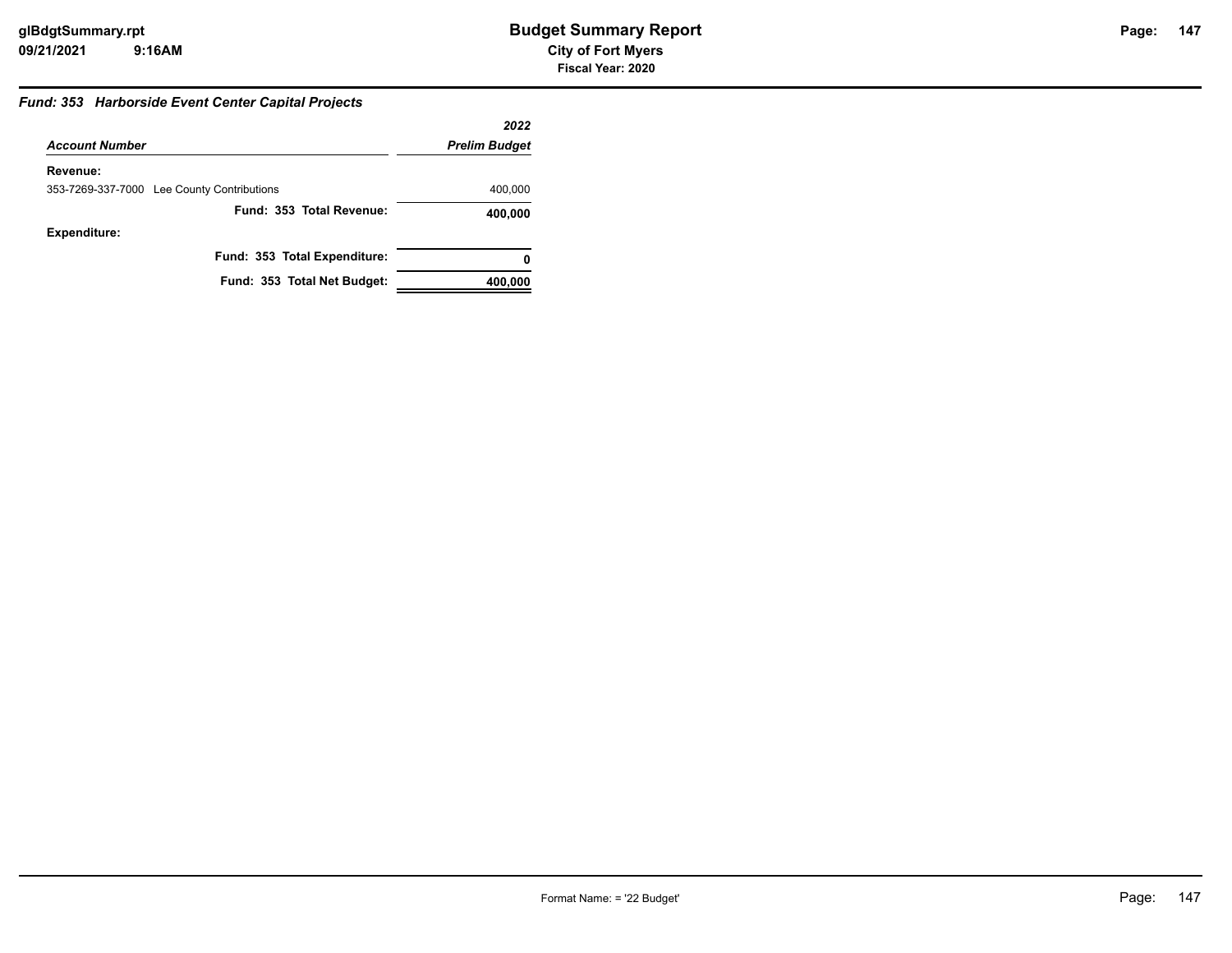#### *Fund: 371 2004A Bonds, Capital Projects Fund*

|                       |                              | 2022                 |
|-----------------------|------------------------------|----------------------|
| <b>Account Number</b> |                              | <b>Prelim Budget</b> |
| Revenue:              |                              |                      |
|                       | Fund: 371 Total Revenue:     |                      |
| <b>Expenditure:</b>   |                              |                      |
|                       | Fund: 371 Total Expenditure: |                      |
|                       | Fund: 371 Total Net Budget:  |                      |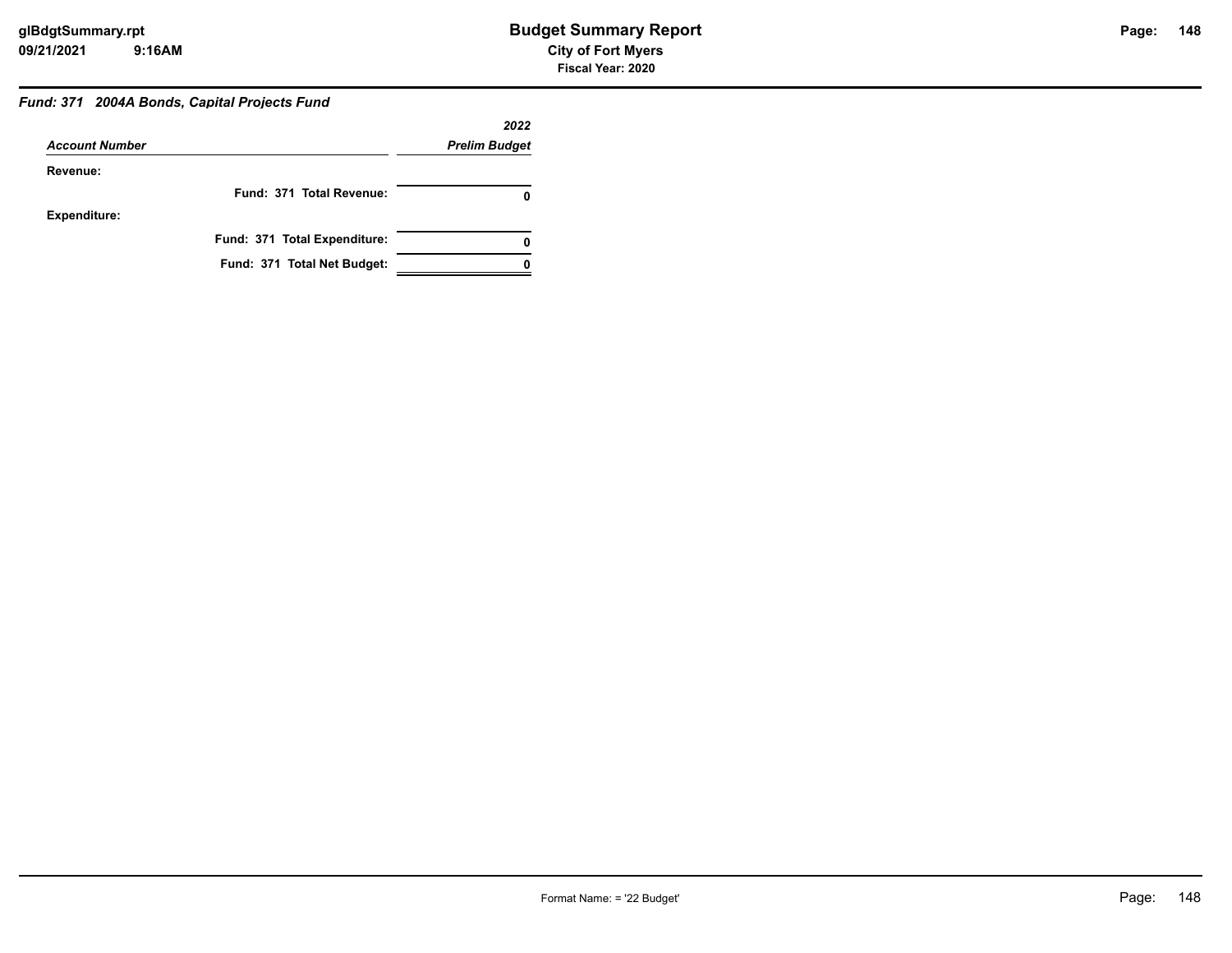#### *Fund: 372 2005 Note, Yacht Basin Capital Projects*

|                       |                              | 2022                 |
|-----------------------|------------------------------|----------------------|
| <b>Account Number</b> |                              | <b>Prelim Budget</b> |
| Revenue:              |                              |                      |
|                       | Fund: 372 Total Revenue:     |                      |
| <b>Expenditure:</b>   |                              |                      |
|                       | Fund: 372 Total Expenditure: |                      |
|                       | Fund: 372 Total Net Budget:  |                      |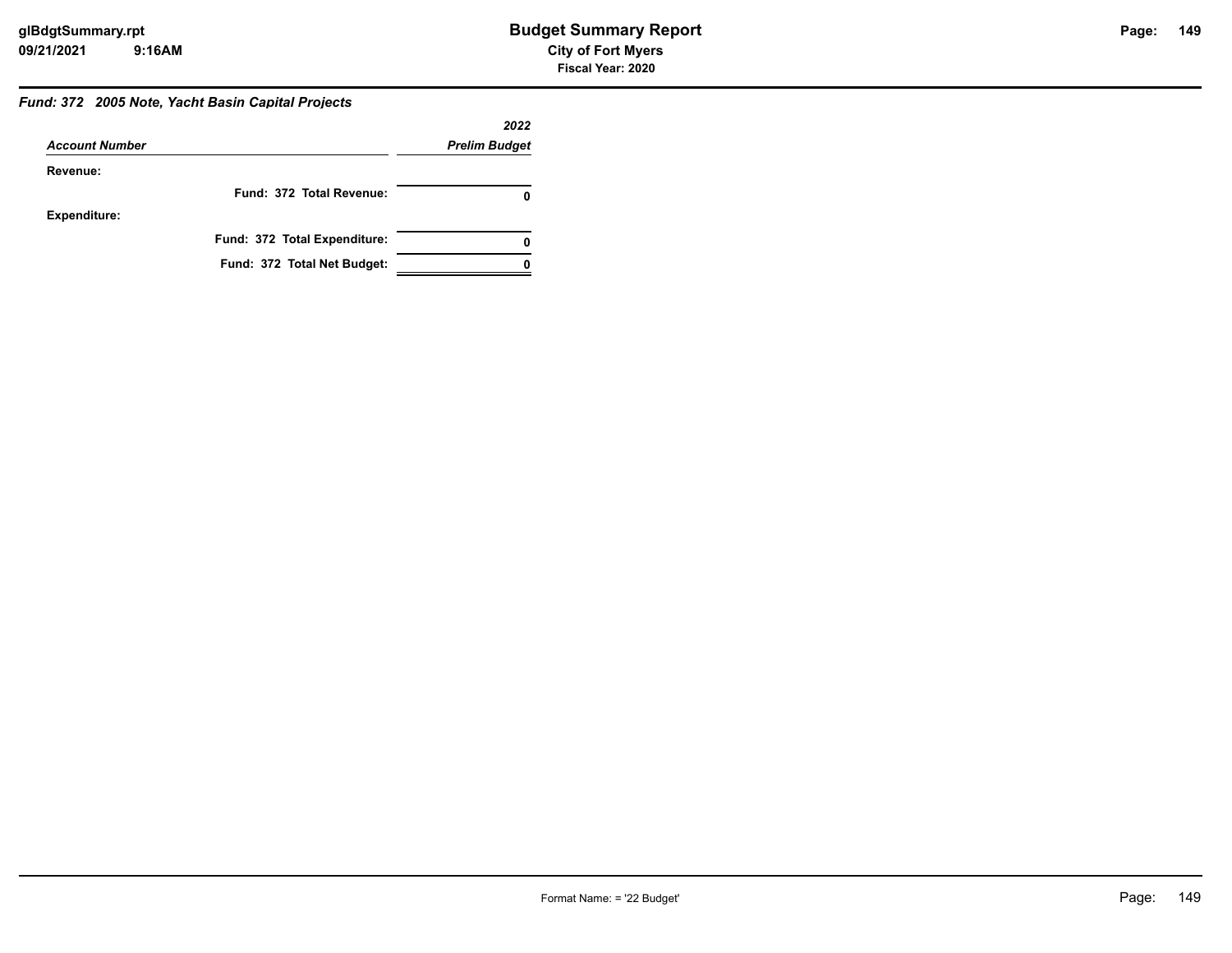#### *Fund: 380 2016A Bonds, Capital Projects Fund*

|                                      | 2022                 |
|--------------------------------------|----------------------|
| <b>Account Number</b>                | <b>Prelim Budget</b> |
| Revenue:                             |                      |
| 380-3800-389-9010 Prior Year Surplus | 25,000               |
| Fund: 380 Total Revenue:             | 25,000               |
| <b>Expenditure:</b>                  |                      |
| Fund: 380 Total Expenditure:         | 0                    |
| Fund: 380 Total Net Budget:          | 25,000               |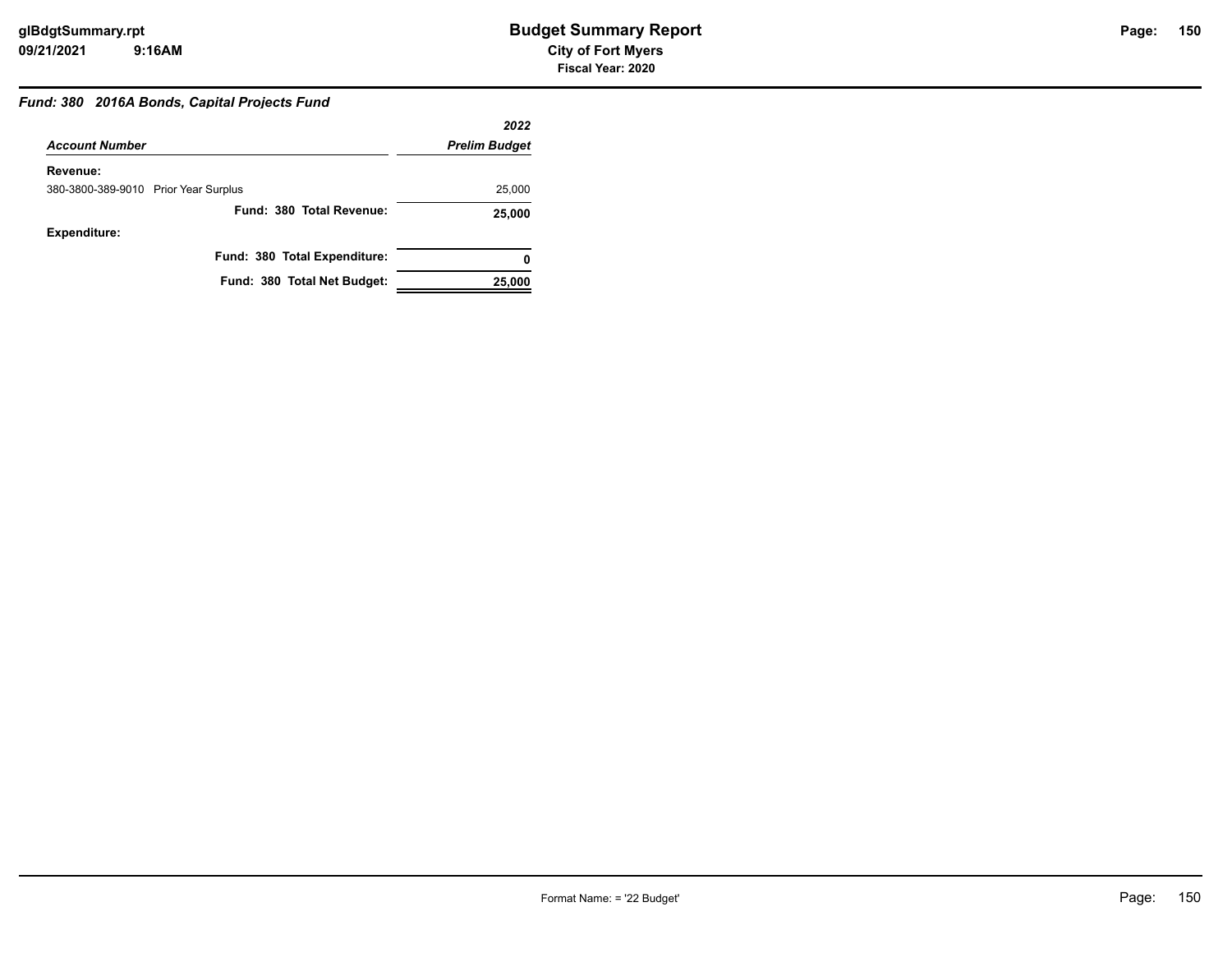#### *Fund: 381 2018 Bonds, Capital Projects Fund*

|                                      |                                                 | 2022                 |
|--------------------------------------|-------------------------------------------------|----------------------|
| <b>Account Number</b>                |                                                 | <b>Prelim Budget</b> |
| Revenue:                             |                                                 |                      |
| 381-3810-389-9010 Prior Year Surplus |                                                 | 500,000              |
|                                      | Fund: 381 Total Revenue:                        | 500,000              |
| Expenditure:                         |                                                 |                      |
|                                      | 381-3810-587-9310 Intrafund Trsf to General CIB | 500,000              |
|                                      | Fund: 381 Total Expenditure:                    | 500,000              |
|                                      | Fund: 381 Total Net Budget:                     |                      |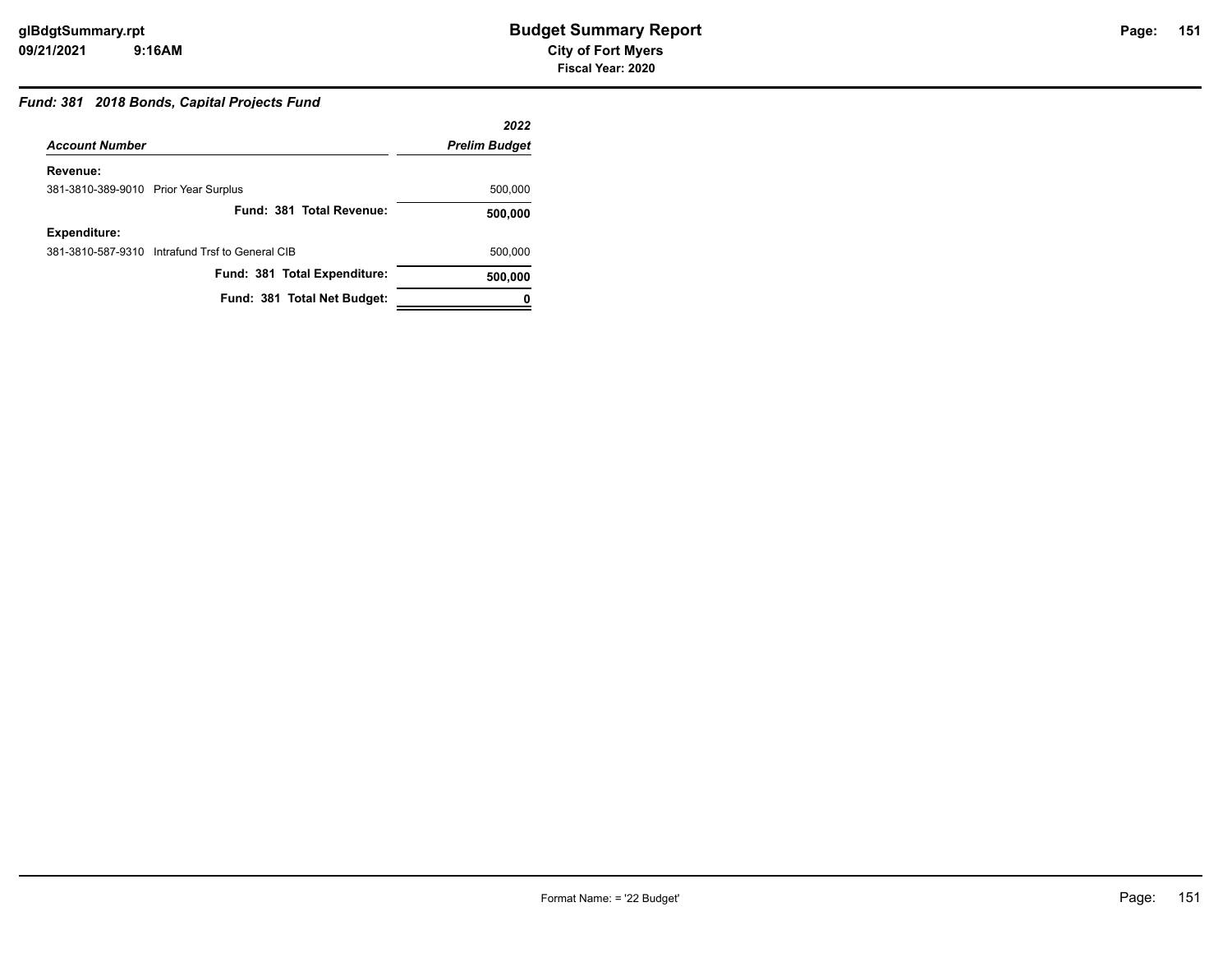#### *Fund: 393 2001A Bonds, Capital Projects Fund*

|                       |                              | 2022                 |
|-----------------------|------------------------------|----------------------|
| <b>Account Number</b> |                              | <b>Prelim Budget</b> |
| Revenue:              |                              |                      |
|                       | Fund: 393 Total Revenue:     |                      |
| <b>Expenditure:</b>   |                              |                      |
|                       | Fund: 393 Total Expenditure: |                      |
|                       | Fund: 393 Total Net Budget:  |                      |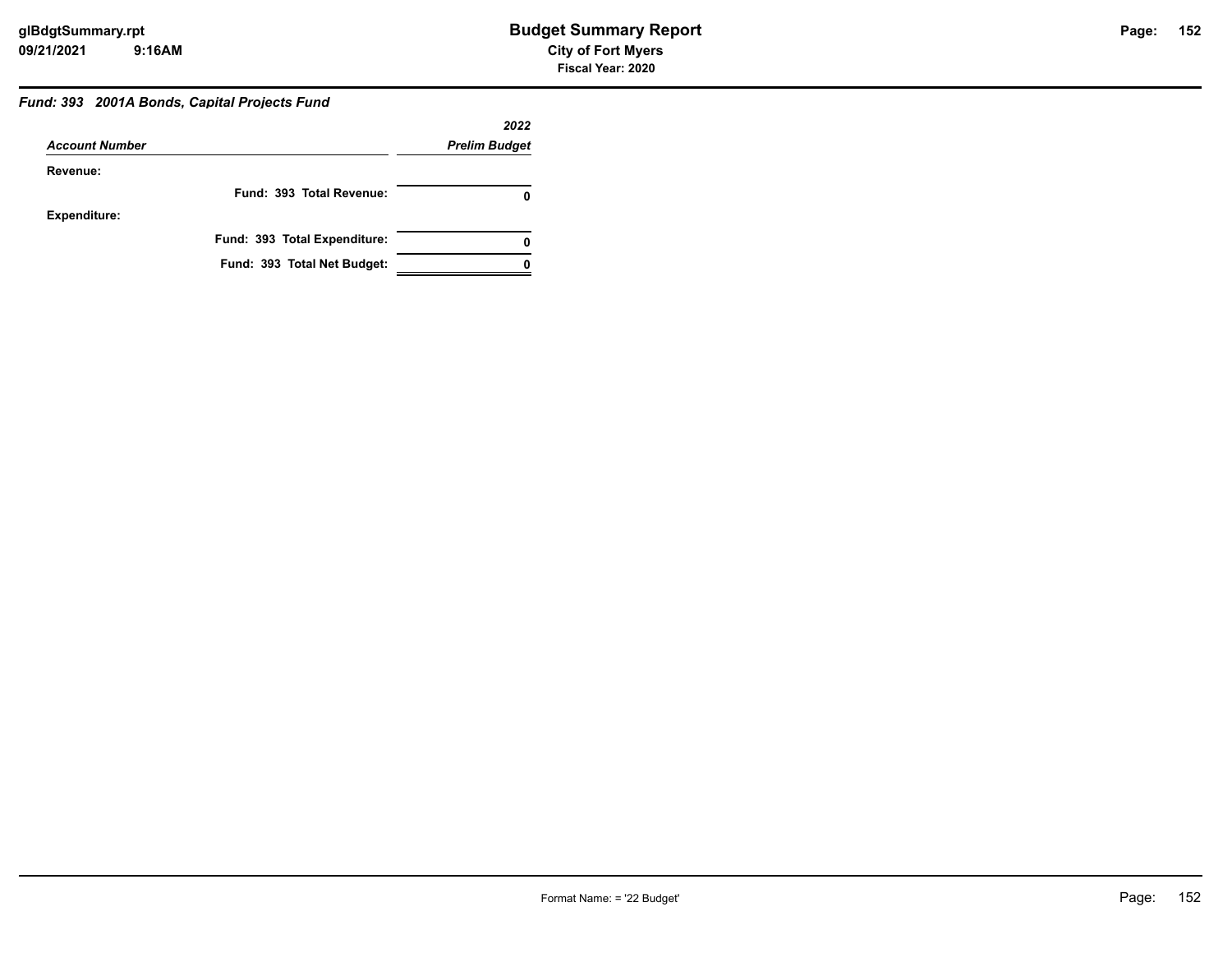#### *Fund: 396 General Credit Line, Capital Projects Fd*

|                                    |                                                  | 2022                 |
|------------------------------------|--------------------------------------------------|----------------------|
| <b>Account Number</b>              |                                                  | <b>Prelim Budget</b> |
| Revenue:                           |                                                  |                      |
|                                    | 396-3960-381-0272 Trsf from Credit Line Debt Svc | 22,583,500           |
|                                    | Fund: 396 Total Revenue:                         | 22,583,500           |
| <b>Expenditure:</b>                |                                                  |                      |
| 396-3960-581-9314 Trsf to EWGC CIB |                                                  | 3,625,000            |
|                                    | 396-3960-581-9349 Trsf to Transportation CIB     | 2,558,500            |
|                                    | 396-3960-587-9310 Intrafund Trsf to General CIB  | 16,400,000           |
|                                    | Fund: 396 Total Expenditure:                     | 22,583,500           |
|                                    | Fund: 396 Total Net Budget:                      |                      |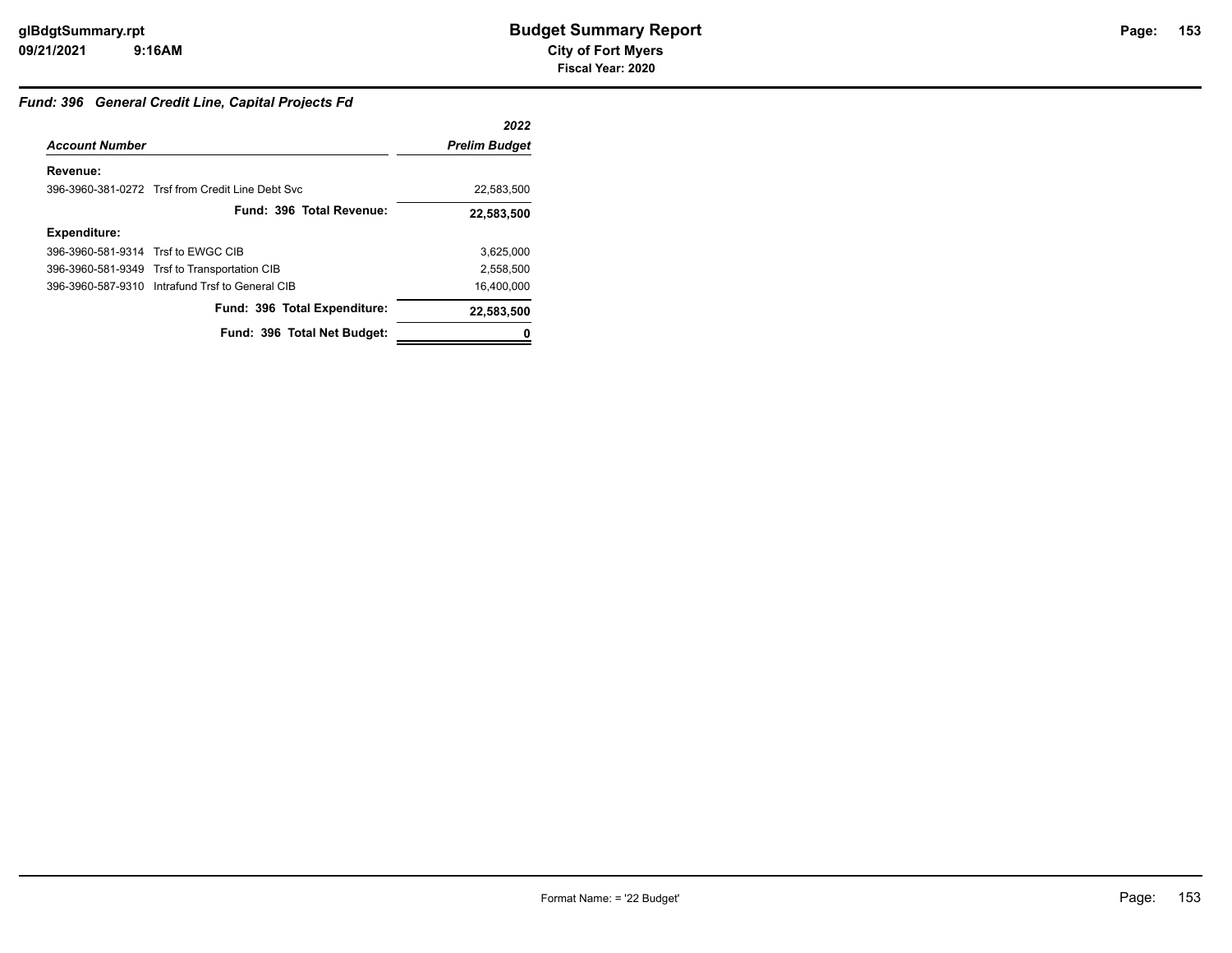# *Fund: 397 2005A Note, Capital Projects Fund*

|                       |                              | 2022                 |
|-----------------------|------------------------------|----------------------|
| <b>Account Number</b> |                              | <b>Prelim Budget</b> |
| Revenue:              |                              |                      |
|                       | Fund: 397 Total Revenue:     |                      |
| <b>Expenditure:</b>   |                              |                      |
|                       | Fund: 397 Total Expenditure: |                      |
|                       | Fund: 397 Total Net Budget:  |                      |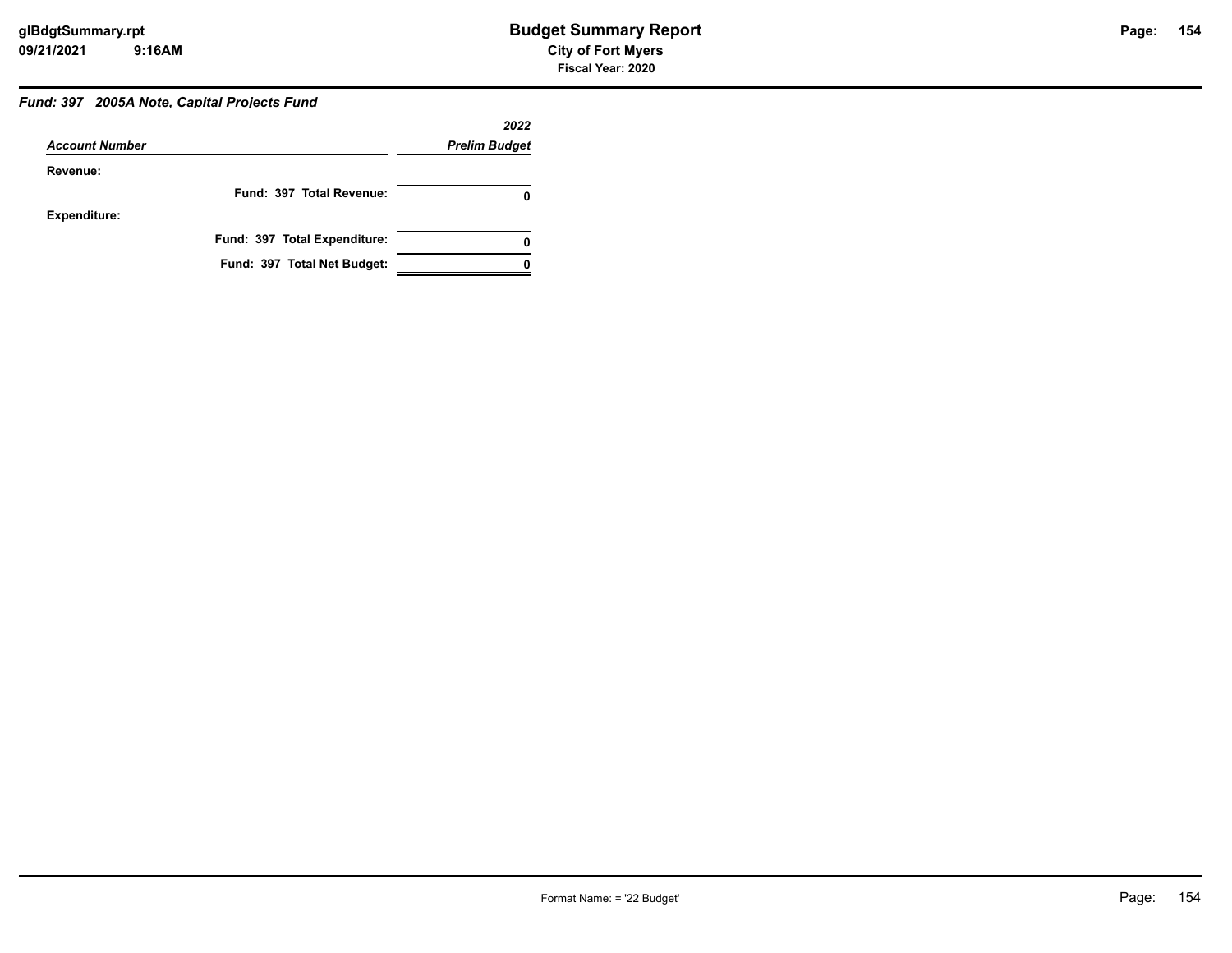#### *Fund: 398 2006 Bonds, Capital Projects Fund*

|                                      | 2022                 |
|--------------------------------------|----------------------|
| <b>Account Number</b>                | <b>Prelim Budget</b> |
| Revenue:                             |                      |
| 398-3980-389-9010 Prior Year Surplus | 60,000               |
| Fund: 398 Total Revenue:             | 60,000               |
| <b>Expenditure:</b>                  |                      |
| Fund: 398 Total Expenditure:         | 0                    |
| Fund: 398 Total Net Budget:          | 60,000               |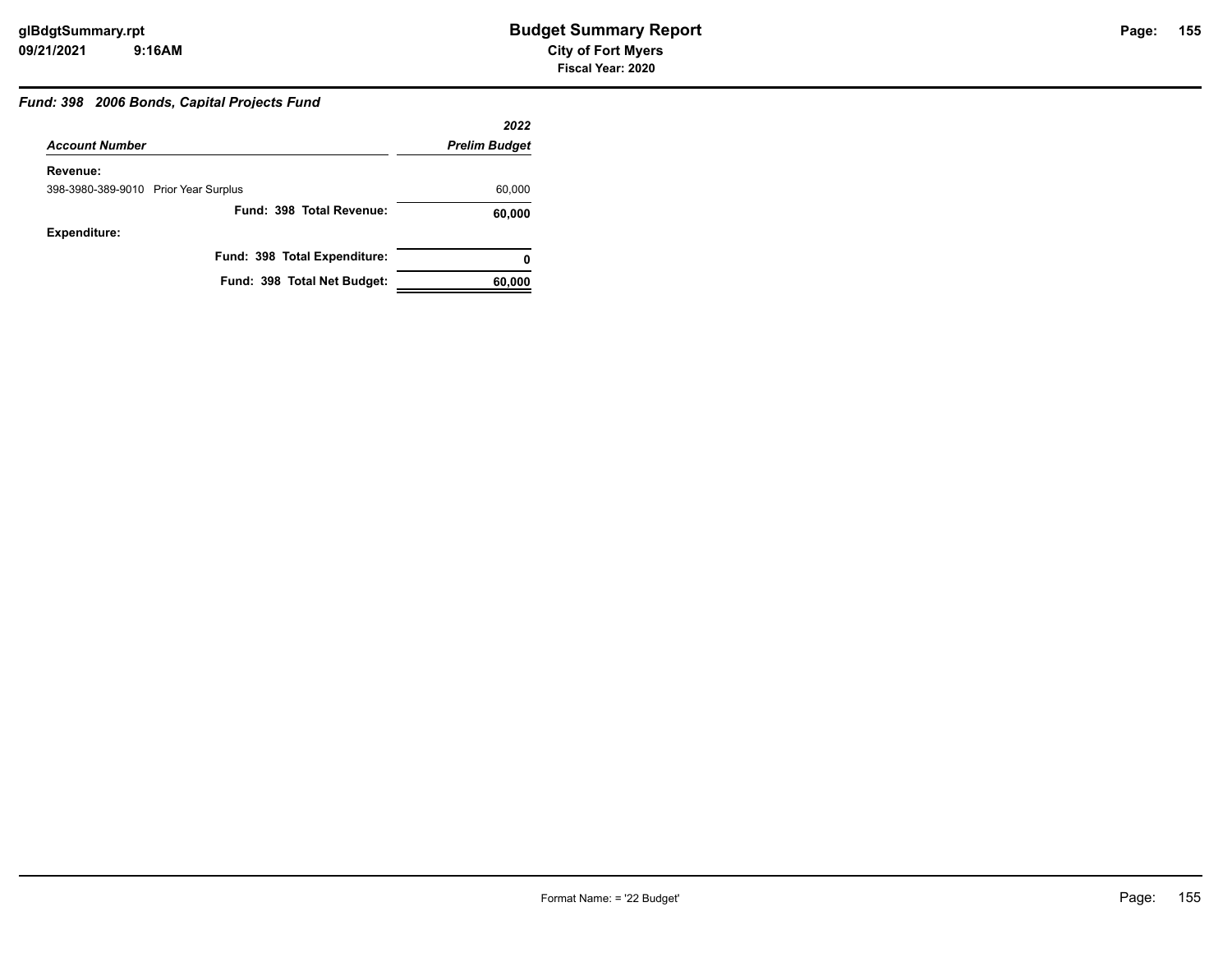#### *Fund: 399 2014A Bonds, Capital Projects Fund*

|                                      | 2022                 |
|--------------------------------------|----------------------|
| <b>Account Number</b>                | <b>Prelim Budget</b> |
| Revenue:                             |                      |
| 399-3990-389-9010 Prior Year Surplus | 13,000               |
| Fund: 399 Total Revenue:             | 13,000               |
| <b>Expenditure:</b>                  |                      |
| Fund: 399 Total Expenditure:         | 0                    |
| Fund: 399 Total Net Budget:          | 13,000               |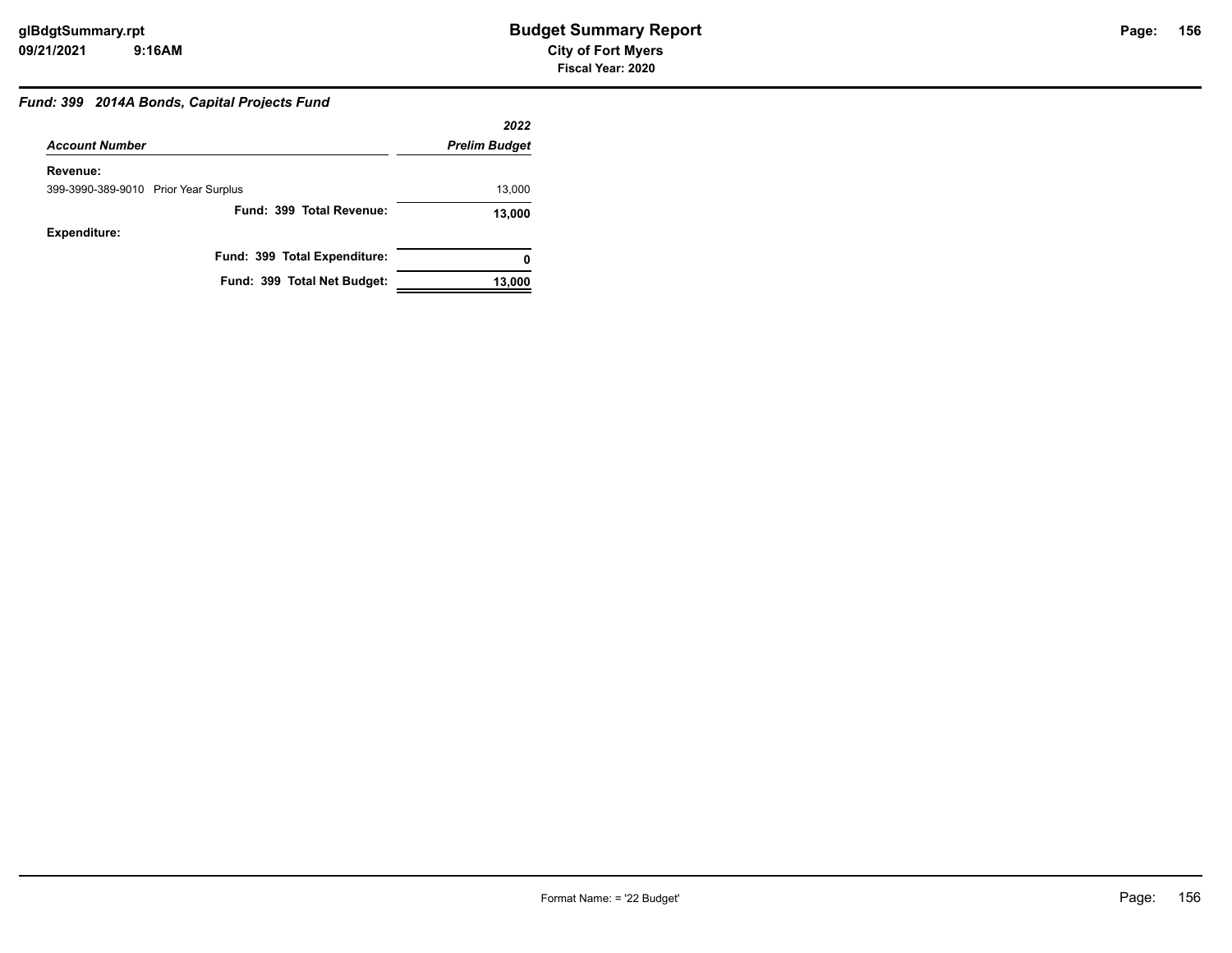#### *Fund: 401 Utility Operations*

|                                      |                                                      | 2022                 |
|--------------------------------------|------------------------------------------------------|----------------------|
| Account Number                       |                                                      | <b>Prelim Budget</b> |
| Revenue:                             |                                                      |                      |
| 401-0000-343-3101                    | <b>Water Sales</b>                                   | 17,969,800           |
| 401-0000-343-3102 Water Installation |                                                      | 99,500               |
|                                      | 401-0000-343-3103 Water Hydrant Rental               | 33,000               |
| 401-0000-343-3104                    | <b>Utility Service Charges</b>                       | 515,400              |
|                                      | 401-0000-343-3107 Water Admin Charges                | 5,888,300            |
| 401-0000-343-5101                    | Sewer Service - City                                 | 31,187,200           |
| 401-0000-343-5104                    | Sewer Service - County                               | 11,911,800           |
| 401-0000-343-5107                    | Sewer Admin Charges                                  | 9,176,200            |
| 401-0000-343-7101                    | Reclaimed Water Revenue - Lee County                 | 556,900              |
| 401-0000-343-7102                    | Reclaimed Water Revenue - City                       | 108,100              |
| 401-0000-343-7103                    | Reclaimed Water Revenue - Other                      | 427,900              |
| 401-0000-343-7170                    | <b>Truck Hauled Waste Revenue</b>                    | 360,600              |
| 401-0000-361-1010                    | Interest and Other Earnings                          | 254,800              |
| 401-0000-369-0010                    | Miscellaneous Revenue (UT)                           | 50,000               |
| 401-0000-369-0103                    | Reimbursed Expense BPA Testing Program               | 160,000              |
| 401-0000-369-0401                    | <b>Utilities Late Fees</b>                           | 500,000              |
| 401-0000-389-9010                    | Prior Year Surplus                                   | 14,760,700           |
|                                      | Fund: 401 Total Revenue:                             | 93,960,200           |
| Expenditure:                         |                                                      |                      |
|                                      | 401-0000-513-3110 Prof Svcs Investment/Earnings Fees | 33,000               |
| 401-0508-587-9311                    | Intrafund Trsf to Utility CIB                        | 20,606,000           |
| 401-0508-587-9431                    | Intrafund Trsf to Utility R&R                        | 3,911,700            |
| 401-0509-536-7105                    | Principal Expense 2020A Bonds                        | 2,375,000            |
| 401-0509-536-7106                    | Principal Expense 2020B Bonds                        | 4,195,000            |
| 401-0509-536-7109                    | Principal Expense 2012 Bonds                         | 270,000              |
| 401-0509-536-7120                    | Principal Expense UT Ref Rev Note 2017A              | 690,000              |
| 401-0509-536-7123                    | Principal Expense 2009 Tax Sh Term GO Nt             | 835,000              |
| 401-0509-536-7124                    | Principal Expense Siemens Capital Lease              | 653,900              |
| 401-0509-536-7204                    | Interest Expense 2019A Bonds                         | 4,353,700            |
| 401-0509-536-7205                    | Interest Expense 2020A Bonds                         | 1,748,300            |
| 401-0509-536-7206                    | Interest Expense 2020B Bonds                         | 1,612,000            |
| 401-0509-536-7209                    | Interest Expense 2012 Bonds                          | 128,900              |
| 401-0509-536-7220                    | Interest Expense UT Ref Rev Note 2017                | 1,168,200            |
| 401-0509-536-7223                    | Interest Expense 2009 Tax Sht Term GO Nt             | 143,300              |
| 401-0509-536-7224                    | Interest Expense Siemens Capital Lease               | 365,700              |
| 401-0509-536-7231                    | Interest Expense UT Ref Rev, Future Debt             | 1,200,000            |
| 401-0509-536-7300                    | Pay Agent Fees                                       | 4,000                |
| 401-0905-536-1200                    | Sal/Wage Regular (UE)                                | 329,900              |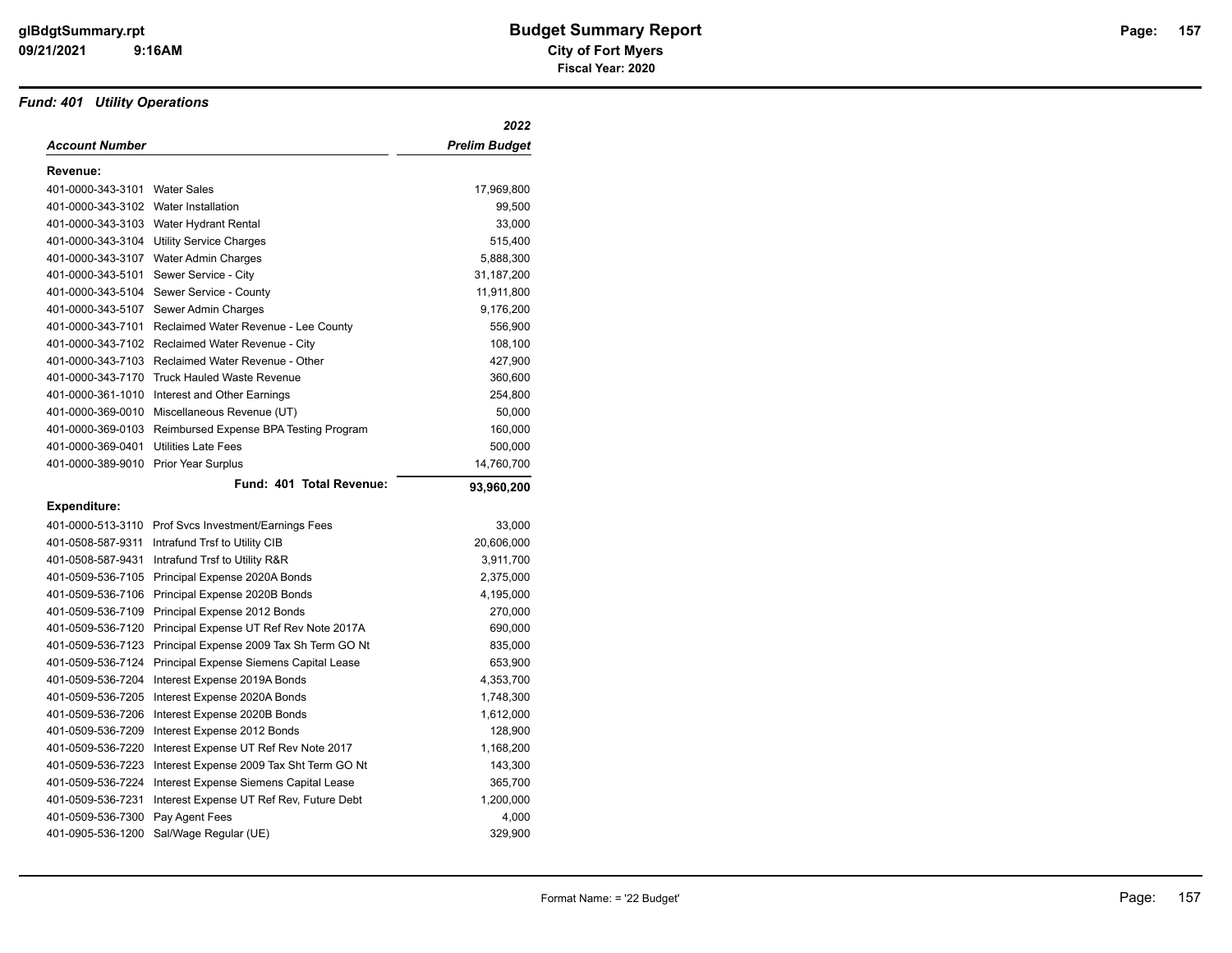| <b>Fund: 401 Utility Operations</b> |                                             | (Continued)   |
|-------------------------------------|---------------------------------------------|---------------|
|                                     |                                             | 2022          |
| <b>Account Number</b>               |                                             | Prelim Budget |
| <b>Expenditure:</b>                 | (Continued)                                 |               |
| 401-0905-536-1205                   | Seniority Pay (UE)                          | 2,000         |
| 401-0905-536-1400                   | Sal/Wage Overtime (UE)                      | 15,000        |
| 401-0905-536-2100                   | FICA Tax (UE)                               | 26,400        |
| 401-0905-536-2200                   | Gen Retirement (UE)                         | 98,800        |
| 401-0905-536-2300                   | Health/Life Ins (UE)                        | 96,200        |
| 401-0905-536-2400                   | Workers' Comp (UE)                          | 1,900         |
| 401-0905-536-3100                   | Prof Svcs (UE)                              | 560,000       |
| 401-0905-536-3400                   | Contract Svcs (UE)                          | 5,000         |
| 401-0905-536-4000                   | Travel/Trans (UE)                           | 3,000         |
|                                     | 401-0905-536-4200 Freight/Postage (UE)      | 1,000         |
|                                     | 401-0905-536-4416 ITS Svc Charges (UE)      | 51,300        |
| 401-0905-536-4417                   | ITS Capital Recovery (UE)                   | 3,900         |
| 401-0905-536-4600                   | Repairs/Maint (UE)                          | 500           |
| 401-0905-536-4700                   | Printing/Binding (UE)                       | 500           |
| 401-0905-536-4800                   | Advertising (UE)                            | 500           |
| 401-0905-536-5100                   | Office Supplies (UE)                        | 2,500         |
| 401-0905-536-5159                   | Software < \$750 (UE)                       | 1,000         |
| 401-0905-536-5200                   | Operating Supplies (UE)                     | 5,000         |
| 401-0905-536-5250                   | Small Tools/Equip (UE)                      | 12,000        |
|                                     | 401-0905-536-5255 Assets \$750-\$5,000 (UE) | 3,000         |
| 401-0905-536-5400                   | Dues/Subscriptions (UE)                     | 2,000         |
| 401-0907-536-1200                   | Sal/Wage Regular (UA)                       | 319,300       |
| 401-0907-536-1205                   | Seniority Pay (UA)                          | 5,200         |
| 401-0907-536-2100                   | FICA Tax (UA)                               | 23,700        |
| 401-0907-536-2200                   | Gen Retirement (UA)                         | 92,200        |
| 401-0907-536-2300                   | Health/Life Ins (UA)                        | 55,100        |
| 401-0907-536-2400                   | Workers' Comp (UA)                          | 1,900         |
| 401-0907-536-3100                   | Prof Svcs (UA)                              | 290,000       |
|                                     | 401-0907-536-3200 Accounting/Auditing (UA)  | 32,800        |
| 401-0907-536-4000                   | Travel/Trans (UA)                           | 5,000         |
| 401-0907-536-4416                   | ITS Svc Charges (UA)                        | 27,300        |
| 401-0907-536-4417                   | ITS Capital Recovery (UA)                   | 2,800         |
| 401-0907-536-4500                   | Insurance (UA)                              | 910,100       |
| 401-0907-536-4940                   | General Admin Expense (UA)                  | 2,990,900     |
| 401-0907-536-4942                   | Payment in Lieu of Taxes (UA)               | 7,180,700     |
| 401-0907-536-5100                   | Office Supplies (UA)                        | 1,000         |
| 401-0907-536-5200                   | Operating Supplies (UA)                     | 2,500         |
| 401-0907-536-5400                   | Dues/Subscriptions (UA)                     | 3,500         |
| 401-0908-533-1200                   | Sal/Wage Regular (WP)                       | 797,800       |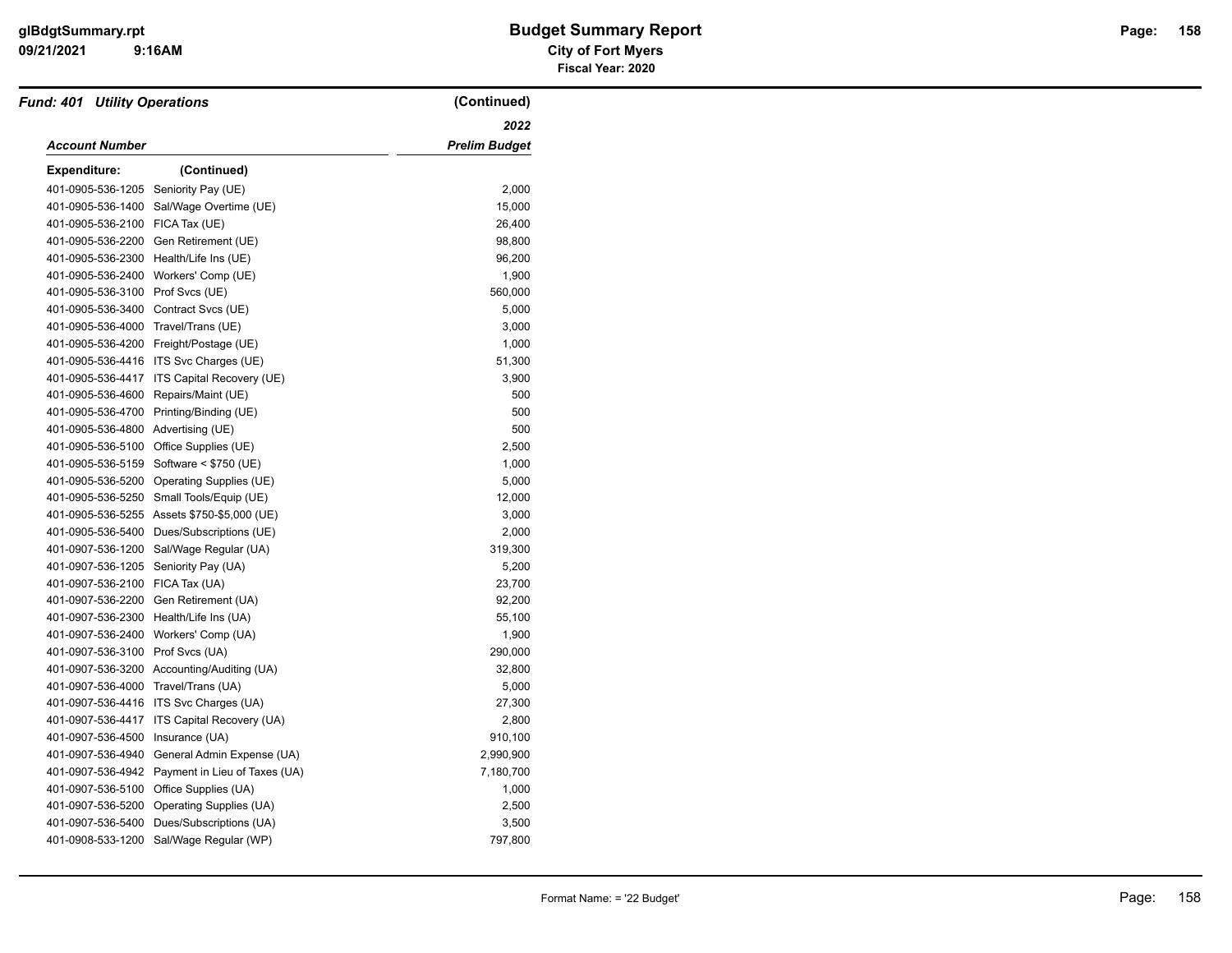| <b>Fund: 401 Utility Operations</b> |                           | (Continued)          |
|-------------------------------------|---------------------------|----------------------|
|                                     |                           | 2022                 |
| <b>Account Number</b>               |                           | <b>Prelim Budget</b> |
| <b>Expenditure:</b>                 | (Continued)               |                      |
| 401-0908-533-1205                   | Seniority Pay (WP)        | 4,600                |
| 401-0908-533-1400                   | Sal/Wage Overtime (WP)    | 55,000               |
| 401-0908-533-2100                   | FICA Tax (WP)             | 61,500               |
| 401-0908-533-2200                   | Gen Retirement (WP)       | 244,600              |
| 401-0908-533-2300                   | Health/Life Ins (WP)      | 205,500              |
| 401-0908-533-2400                   | Workers' Comp (WP)        | 1,900                |
| 401-0908-533-3100                   | Prof Svcs (WP)            | 271,500              |
| 401-0908-533-3400                   | Contract Svcs (WP)        | 45,300               |
| 401-0908-533-4000                   | Travel/Trans (WP)         | 9,000                |
| 401-0908-533-4100                   | Communication (WP)        | 4,500                |
| 401-0908-533-4200                   | Freight/Postage (WP)      | 11,400               |
| 401-0908-533-4300                   | Utilities (WP)            | 882,800              |
| 401-0908-533-4400                   | Rentals/Leases (WP)       | 15,500               |
| 401-0908-533-4410                   | Fleet Equip Rental (WP)   | 27,800               |
| 401-0908-533-4416                   | ITS Svc Charges (WP)      | 93,200               |
| 401-0908-533-4417                   | ITS Capital Recovery (WP) | 2,700                |
| 401-0908-533-4600                   | Repairs/Maint (WP)        | 488,000              |
| 401-0908-533-4700                   | Printing/Binding (WP)     | 5,500                |
| 401-0908-533-4800 Advertising (WP)  |                           | 500                  |
| 401-0908-533-4903                   | Taxes/Assessments (WP)    | 1,300                |
| 401-0908-533-5100                   | Office Supplies (WP)      | 6,000                |
| 401-0908-533-5200                   | Operating Supplies (WP)   | 4,733,900            |
| 401-0908-533-5204                   | Fuel Expenses (WP)        | 11,200               |
| 401-0908-533-5250                   | Small Tools/Equip (WP)    | 15,000               |
| 401-0908-533-5400                   | Dues/Subscriptions (WP)   | 20,900               |
| 401-0908-533-6400                   | Equipment (WP)            | 1,130,000            |
| 401-0909-533-1200                   | Sal/Wage Regular (WDM)    | 816,700              |
| 401-0909-533-1205                   | Seniority Pay (WDM)       | 9,400                |
| 401-0909-533-1400                   | Sal/Wage Overtime (WDM)   | 120,000              |
| 401-0909-533-2100                   | FICA Tax (WDM)            | 71,300               |
| 401-0909-533-2200                   | Gen Retirement (WDM)      | 270,500              |
| 401-0909-533-2300                   | Health/Life Ins (WDM)     | 175,200              |
| 401-0909-533-2400                   | Workers' Comp (WDM)       | 72,400               |
| 401-0909-533-3100                   | Prof Svcs (WDM)           | 3,000                |
| 401-0909-533-3400                   | Contract Svcs (WDM)       | 57,500               |
| 401-0909-533-4000                   | Travel/Trans (WDM)        | 2,000                |
| 401-0909-533-4100                   | Communication (WDM)       | 10,000               |
| 401-0909-533-4200                   | Freight/Postage (WDM)     | 100                  |
| 401-0909-533-4400                   | Rentals/Leases (WDM)      | 15,500               |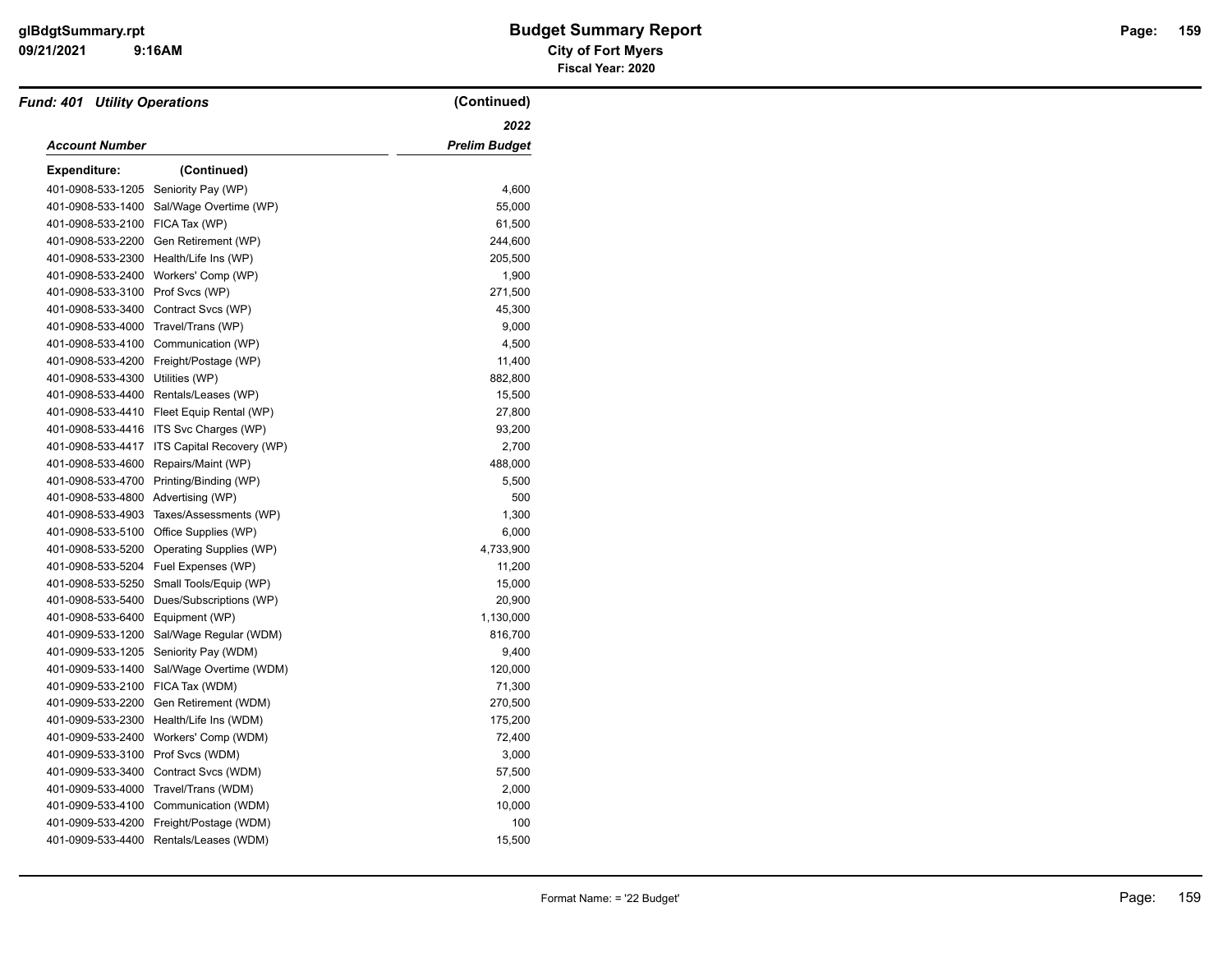| <b>Fund: 401 Utility Operations</b> |                                              | (Continued)   |
|-------------------------------------|----------------------------------------------|---------------|
| <b>Account Number</b>               |                                              | 2022          |
|                                     |                                              | Prelim Budget |
| <b>Expenditure:</b>                 | (Continued)                                  |               |
| 401-0909-533-4410                   | Fleet Equip Rental (WDM)                     | 220,400       |
|                                     | 401-0909-533-4416 ITS Svc Charges (WDM)      | 69,600        |
| 401-0909-533-4417                   | ITS Capital Recovery (WDM)                   | 3,600         |
| 401-0909-533-4600                   | Repairs/Maint (WDM)                          | 765,900       |
| 401-0909-533-5100                   | Office Supplies (WDM)                        | 2,800         |
| 401-0909-533-5200                   | Operating Supplies (WDM)                     | 85,400        |
| 401-0909-533-5250                   | Small Tools/Equip (WDM)                      | 13,300        |
|                                     | 401-0909-533-5255 Assets \$750-\$5,000 (WDM) | 1,000         |
| 401-0909-533-5300                   | Road Materials/Supplies (WDM)                | 30,000        |
| 401-0909-533-5400                   | Dues/Subscriptions (WDM)                     | 4,800         |
| 401-0909-533-6400                   | Equipment (WDM)                              | 200,000       |
| 401-0911-535-1200                   | Sal/Wage Regular (CSP)                       | 1,008,200     |
| 401-0911-535-1205                   | Seniority Pay (CSP)                          | 12,000        |
| 401-0911-535-1400                   | Sal/Wage Overtime (CSP)                      | 51,200        |
| 401-0911-535-2100                   | FICA Tax (CSP)                               | 80,000        |
| 401-0911-535-2200                   | Gen Retirement (CSP)                         | 299,300       |
| 401-0911-535-2300                   | Health/Life Ins (CSP)                        | 193,400       |
| 401-0911-535-2400                   | Workers' Comp (CSP)                          | 1,900         |
| 401-0911-535-3100 Prof Svcs (CSP)   |                                              | 492,700       |
| 401-0911-535-3400                   | Contract Svcs (CSP)                          | 1,170,200     |
| 401-0911-535-4000                   | Travel/Trans (CSP)                           | 9,500         |
| 401-0911-535-4100                   | Communication (CSP)                          | 7,800         |
| 401-0911-535-4200                   | Freight/Postage (CSP)                        | 800           |
| 401-0911-535-4300                   | Utilities (CSP)                              | 802,300       |
| 401-0911-535-4400                   | Rentals/Leases (CSP)                         | 233,300       |
| 401-0911-535-4410                   | Fleet Equip Rental (CSP)                     | 24,700        |
| 401-0911-535-4416                   | ITS Svc Charges (CSP)                        | 78,400        |
| 401-0911-535-4417                   | ITS Capital Recovery (CSP)                   | 3,100         |
| 401-0911-535-4600                   | Repairs/Maint (CSP)                          | 213,200       |
| 401-0911-535-4903                   | Taxes/Assessments (CSP)                      | 16,800        |
| 401-0911-535-5100                   | Office Supplies (CSP)                        | 3,500         |
| 401-0911-535-5200                   | Operating Supplies (CSP)                     | 670,900       |
| 401-0911-535-5204                   | Fuel Expenses (CSP)                          | 31,000        |
| 401-0911-535-5250                   | Small Tools/Equip (CSP)                      | 6,000         |
| 401-0911-535-5255                   | Assets \$750-\$5,000 (CSP)                   | 27,500        |
| 401-0911-535-5400                   | Dues/Subscriptions (CSP)                     | 7,600         |
| 401-0911-535-6300                   | Improvements (CSP)                           | 27,000        |
| 401-0912-535-1200                   | Sal/Wage Regular (SSP)                       | 1,303,900     |
| 401-0912-535-1205                   | Seniority Pay (SSP)                          | 27,300        |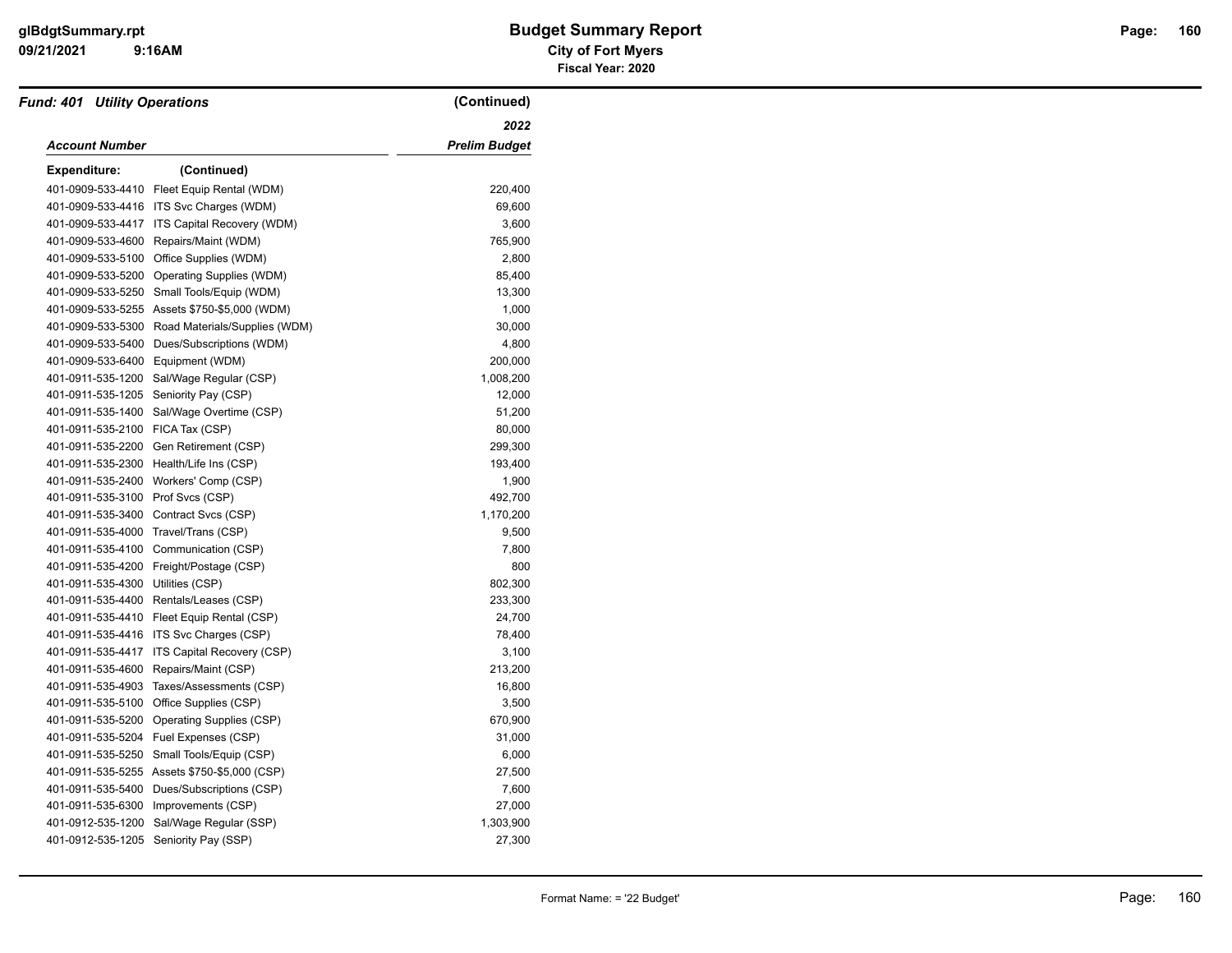| <b>Fund: 401 Utility Operations</b>  |                                              | (Continued)          |
|--------------------------------------|----------------------------------------------|----------------------|
|                                      |                                              | 2022                 |
| <b>Account Number</b>                |                                              | <b>Prelim Budget</b> |
| <b>Expenditure:</b>                  | (Continued)                                  |                      |
| 401-0912-535-1400                    | Sal/Wage Overtime (SSP)                      | 48,100               |
| 401-0912-535-2100                    | FICA Tax (SSP)                               | 103,200              |
| 401-0912-535-2200                    | Gen Retirement (SSP)                         | 321,300              |
| 401-0912-535-2300                    | Health/Life Ins (SSP)                        | 230,400              |
| 401-0912-535-2400                    | Workers' Comp (SSP)                          | 1,900                |
| 401-0912-535-3100                    | Prof Svcs (SSP)                              | 484,900              |
| 401-0912-535-3400                    | Contract Svcs (SSP)                          | 1,172,500            |
| 401-0912-535-4000 Travel/Trans (SSP) |                                              | 10,500               |
| 401-0912-535-4100                    | Communication (SSP)                          | 5,000                |
| 401-0912-535-4200                    | Freight/Postage (SSP)                        | 1,500                |
| 401-0912-535-4300                    | Utilities (SSP)                              | 825,000              |
| 401-0912-535-4400                    | Rentals/Leases (SSP)                         | 16,000               |
|                                      | 401-0912-535-4410 Fleet Equip Rental (SSP)   | 25,200               |
| 401-0912-535-4416                    | ITS Svc Charges (SSP)                        | 77,000               |
| 401-0912-535-4417                    | ITS Capital Recovery (SSP)                   | 3,400                |
| 401-0912-535-4600                    | Repairs/Maint (SSP)                          | 220,900              |
| 401-0912-535-4700                    | Printing/Binding (SSP)                       | 500                  |
| 401-0912-535-4903                    | Taxes/Assessments (SSP)                      | 17,000               |
| 401-0912-535-5100                    | Office Supplies (SSP)                        | 3,500                |
| 401-0912-535-5200                    | Operating Supplies (SSP)                     | 920,300              |
| 401-0912-535-5204                    | Fuel Expenses (SSP)                          | 31,000               |
| 401-0912-535-5250                    | Small Tools/Equip (SSP)                      | 6,000                |
|                                      | 401-0912-535-5255 Assets \$750-\$5,000 (SSP) | 28,500               |
| 401-0912-535-5400                    | Dues/Subscriptions (SSP)                     | 7,200                |
| 401-0912-535-6400                    | Equipment (SSP)                              | 38,000               |
| 401-0913-535-1200                    | Sal/Wage Regular (SMLS)                      | 480,000              |
| 401-0913-535-1205                    | Seniority Pay (SMLS)                         | 4,500                |
| 401-0913-535-1400                    | Sal/Wage Overtime (SMLS)                     | 70,000               |
| 401-0913-535-2100                    | FICA Tax (SMLS)                              | 40,900               |
| 401-0913-535-2200                    | Gen Retirement (SMLS)                        | 158,100              |
| 401-0913-535-2300                    | Health/Life Ins (SMLS)                       | 146,400              |
| 401-0913-535-2400                    | Workers' Comp (SMLS)                         | 1,900                |
| 401-0913-535-3100                    | Prof Svcs (SMLS)                             | 20,900               |
| 401-0913-535-3400                    | Contract Svcs (SMLS)                         | 400                  |
| 401-0913-535-4000                    | Travel/Trans (SMLS)                          | 1,000                |
| 401-0913-535-4100                    | Communication (SMLS)                         | 27,600               |
| 401-0913-535-4200                    | Freight/Postage (SMLS)                       | 300                  |
| 401-0913-535-4300                    | Utilities (SMLS)                             | 202,200              |
| 401-0913-535-4400                    | Rentals/Leases (SMLS)                        | 16,500               |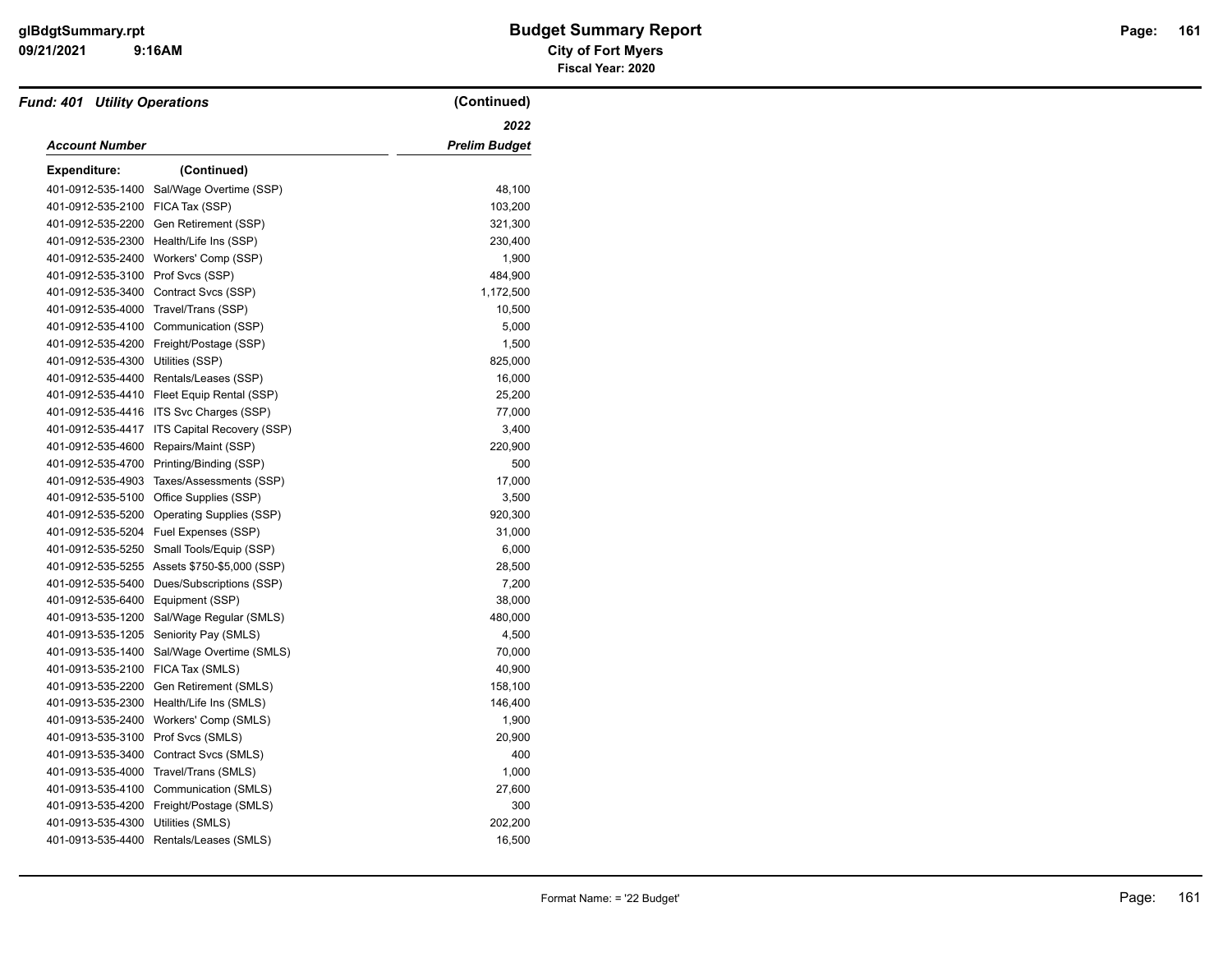| <b>Fund: 401 Utility Operations</b> |                                         | (Continued)          |
|-------------------------------------|-----------------------------------------|----------------------|
|                                     |                                         | 2022                 |
| Account Number                      |                                         | <b>Prelim Budget</b> |
| <b>Expenditure:</b>                 | (Continued)                             |                      |
| 401-0913-535-4410                   | Fleet Equip Rental (SMLS)               | 111,700              |
| 401-0913-535-4416                   | ITS Svc Charges (SMLS)                  | 35,500               |
| 401-0913-535-4417                   | ITS Capital Recovery (SMLS)             | 2,400                |
| 401-0913-535-4600                   | Repairs/Maint (SMLS)                    | 341,600              |
|                                     | 401-0913-535-4800 Advertising (SMLS)    | 400                  |
| 401-0913-535-5100                   | Office Supplies (SMLS)                  | 400                  |
| 401-0913-535-5200                   | <b>Operating Supplies (SMLS)</b>        | 54,900               |
| 401-0913-535-5250                   | Small Tools/Equip (SMLS)                | 3,600                |
| 401-0913-535-5400                   | Dues/Subscriptions (SMLS)               | 2,000                |
| 401-0913-535-6400                   | Equipment (SMLS)                        | 330,000              |
| 401-0914-535-1200                   | Sal/Wage Regular (SMM)                  | 633,700              |
| 401-0914-535-1205                   | Seniority Pay (SMM)                     | 10,200               |
| 401-0914-535-1400                   | Sal/Wage Overtime (SMM)                 | 95,400               |
| 401-0914-535-2100                   | FICA Tax (SMM)                          | 54,800               |
| 401-0914-535-2200                   | Gen Retirement (SMM)                    | 210,200              |
| 401-0914-535-2300                   | Health/Life Ins (SMM)                   | 171,300              |
| 401-0914-535-2400                   | Workers' Comp (SMM)                     | 24,800               |
| 401-0914-535-3100                   | Prof Svcs (SMM)                         | 5,700                |
| 401-0914-535-3400                   | Contract Svcs (SMM)                     | 15,200               |
| 401-0914-535-4000                   | Travel/Trans (SMM)                      | 1,000                |
| 401-0914-535-4100                   | Communication (SMM)                     | 12,100               |
| 401-0914-535-4200                   | Freight/Postage (SMM)                   | 800                  |
| 401-0914-535-4400                   | Rentals/Leases (SMM)                    | 21,700               |
| 401-0914-535-4410                   | Fleet Equip Rental (SMM)                | 195,800              |
|                                     | 401-0914-535-4416 ITS Svc Charges (SMM) | 145,600              |
| 401-0914-535-4417                   | ITS Capital Recovery (SMM)              | 2,200                |
| 401-0914-535-4600                   | Repairs/Maint (SMM)                     | 378,400              |
| 401-0914-535-4700                   | Printing/Binding (SMM)                  | 100                  |
| 401-0914-535-4800                   | Advertising (SMM)                       | 100                  |
| 401-0914-535-5100                   | Office Supplies (SMM)                   | 1,000                |
| 401-0914-535-5200                   | Operating Supplies (SMM)                | 37,300               |
| 401-0914-535-5250                   | Small Tools/Equip (SMM)                 | 4,600                |
| 401-0914-535-5300                   | Road Materials/Supplies (SMM)           | 61,500               |
| 401-0914-535-5400                   | Dues/Subscriptions (SMM)                | 4,400                |
| 401-0914-535-6400                   | Equipment (SMM)                         | 500,000              |
| 401-0922-536-1200                   | Sal/Wage Regular (UCS)                  | 359,100              |
| 401-0922-536-1205                   | Seniority Pay (UCS)                     | 4,500                |
| 401-0922-536-1400                   | Sal/Wage Overtime (UCS)                 | 35,000               |
| 401-0922-536-2100 FICA Tax (UCS)    |                                         | 29,500               |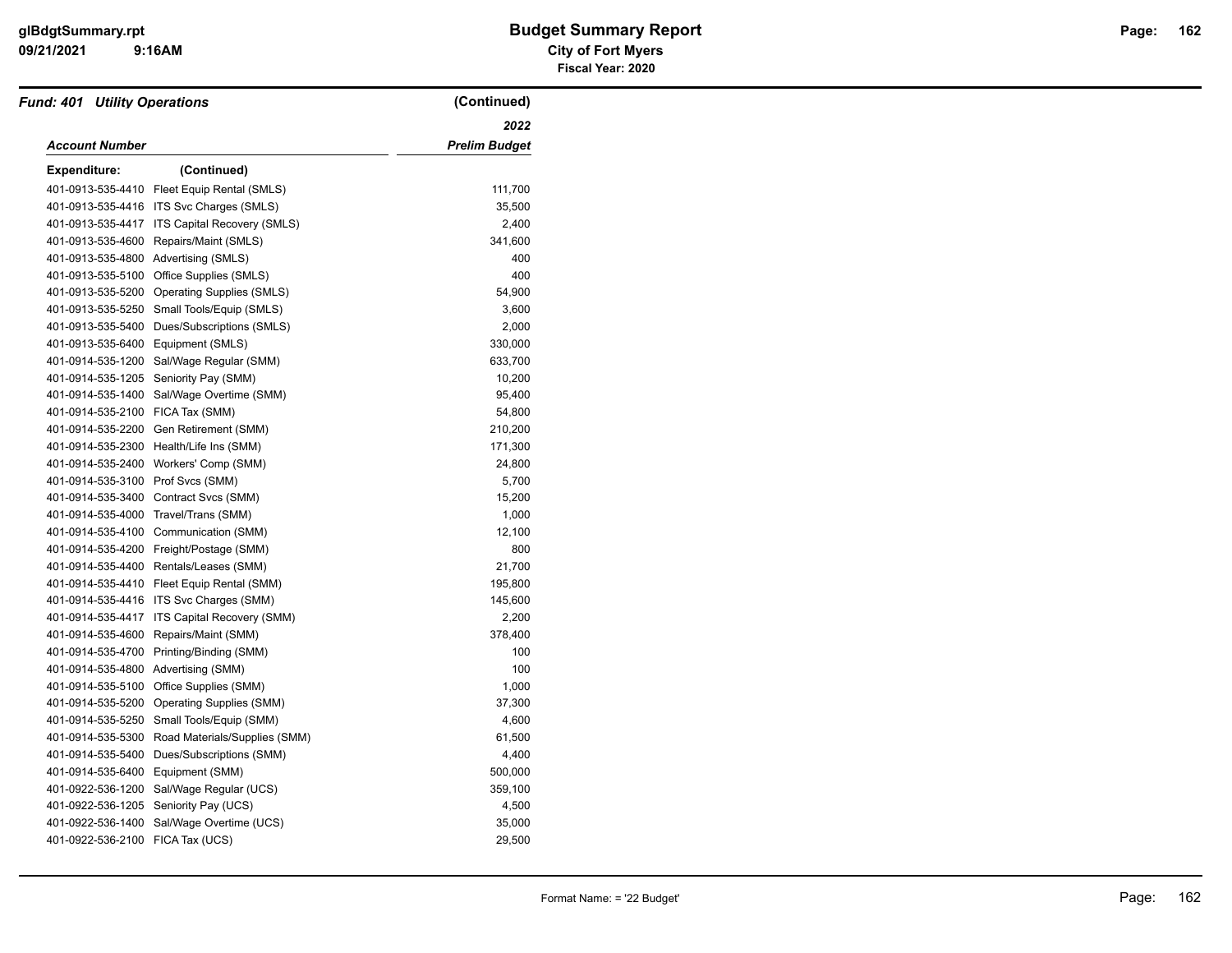| <b>Fund: 401 Utility Operations</b> |                                            | (Continued)   |
|-------------------------------------|--------------------------------------------|---------------|
| Account Number                      |                                            | 2022          |
|                                     |                                            | Prelim Budget |
| <b>Expenditure:</b>                 | (Continued)                                |               |
| 401-0922-536-2200                   | Gen Retirement (UCS)                       | 114,500       |
| 401-0922-536-2300                   | Health/Life Ins (UCS)                      | 139,400       |
| 401-0922-536-2400                   | Workers' Comp (UCS)                        | 1,900         |
| 401-0922-536-4000                   | Travel/Trans (UCS)                         | 1,000         |
| 401-0922-536-4100                   | Communication (UCS)                        | 8,000         |
|                                     | 401-0922-536-4410 Fleet Equip Rental (UCS) | 67,300        |
| 401-0922-536-4416                   | ITS Svc Charges (UCS)                      | 53,300        |
| 401-0922-536-4417                   | ITS Capital Recovery (UCS)                 | 2,400         |
| 401-0922-536-4600                   | Repairs/Maint (UCS)                        | 353,200       |
| 401-0922-536-4700                   | Printing/Binding (UCS)                     | 1,500         |
| 401-0922-536-4800                   | Advertising (UCS)                          | 200           |
| 401-0922-536-5100                   | Office Supplies (UCS)                      | 300           |
| 401-0922-536-5200                   | <b>Operating Supplies (UCS)</b>            | 15,900        |
| 401-0922-536-5250                   | Small Tools/Equip (UCS)                    | 9,600         |
| 401-0922-536-5400                   | Dues/Subscriptions (UCS)                   | 5,300         |
| 401-0922-536-6400                   | Equipment (UCS)                            | 1,000,000     |
| 401-2302-536-1200                   | Sal/Wage Regular (UAC)                     | 1,140,000     |
| 401-2302-536-1205                   | Seniority Pay (UAC)                        | 17,600        |
| 401-2302-536-1400                   | Sal/Wage Overtime (UAC)                    | 154,100       |
| 401-2302-536-2100                   | FICA Tax (UAC)                             | 96,500        |
| 401-2302-536-2200                   | Gen Retirement (UAC)                       | 322,800       |
| 401-2302-536-2300                   | Health/Life Ins (UAC)                      | 299,900       |
| 401-2302-536-2400                   | Workers' Comp (UAC)                        | 1,900         |
| 401-2302-536-3100                   | Prof Svcs (UAC)                            | 580,000       |
| 401-2302-536-3400                   | Contract Svcs (UAC)                        | 419,000       |
| 401-2302-536-3409                   | Contract Svcs BPA Testing Prog (UAC)       | 160,000       |
| 401-2302-536-4000                   | Travel/Trans (UAC)                         | 2,000         |
| 401-2302-536-4200                   | Freight/Postage (UAC)                      | 142,500       |
| 401-2302-536-4300                   | Utilities (UAC)                            | 17,800        |
| 401-2302-536-4400                   | Rentals/Leases (UAC)                       | 9,000         |
| 401-2302-536-4416                   | ITS Svc Charges (UAC)                      | 226,700       |
| 401-2302-536-4417                   | ITS Capital Recovery (UAC)                 | 5,400         |
| 401-2302-536-4600                   | Repairs/Maint (UAC)                        | 26,000        |
| 401-2302-536-4700                   | Printing/Binding (UAC)                     | 1,000         |
| 401-2302-536-4903                   | Taxes/Assessments (UAC)                    | 1,400         |
| 401-2302-536-4910                   | Bad Debt Expense (UAC)                     | 150,000       |
| 401-2302-536-4930                   | Cash (Over)Short (UAC)                     | 100           |
| 401-2302-536-5100                   | Office Supplies (UAC)                      | 5,000         |
| 401-2302-536-5200                   | <b>Operating Supplies (UAC)</b>            | 8,500         |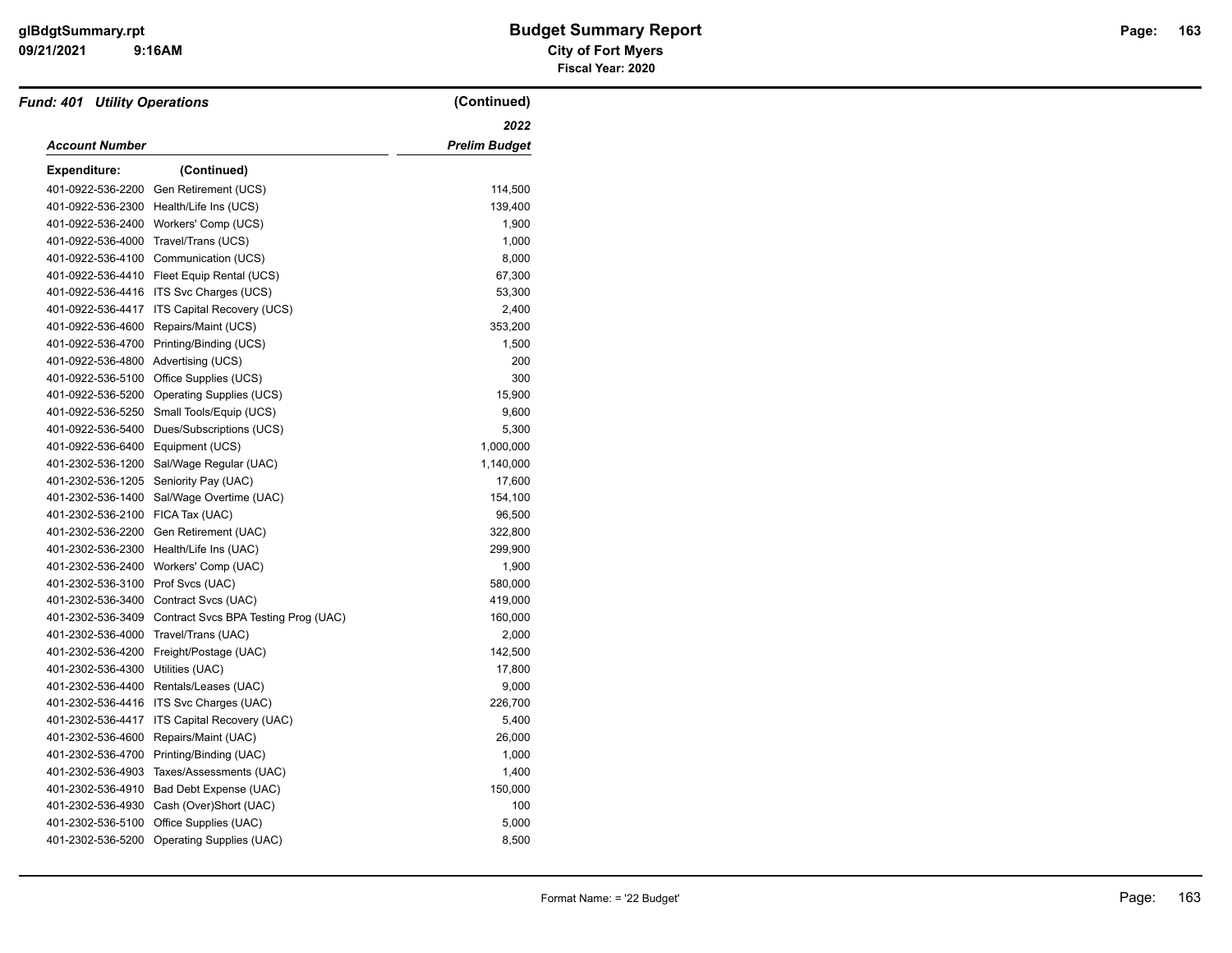| <b>Fund: 401 Utility Operations</b> |                                            | (Continued)          |  |
|-------------------------------------|--------------------------------------------|----------------------|--|
|                                     |                                            | 2022                 |  |
| <b>Account Number</b>               |                                            | <b>Prelim Budget</b> |  |
| Expenditure:                        | (Continued)                                |                      |  |
|                                     | 401-2302-536-5250 Small Tools/Equip (UAC)  | 35,100               |  |
|                                     | 401-2302-536-5400 Dues/Subscriptions (UAC) | 6.200                |  |
|                                     | Fund: 401 Total Expenditure:               | 91,700,200           |  |
|                                     | Fund: 401 Total Net Budget:                | 2,260,000            |  |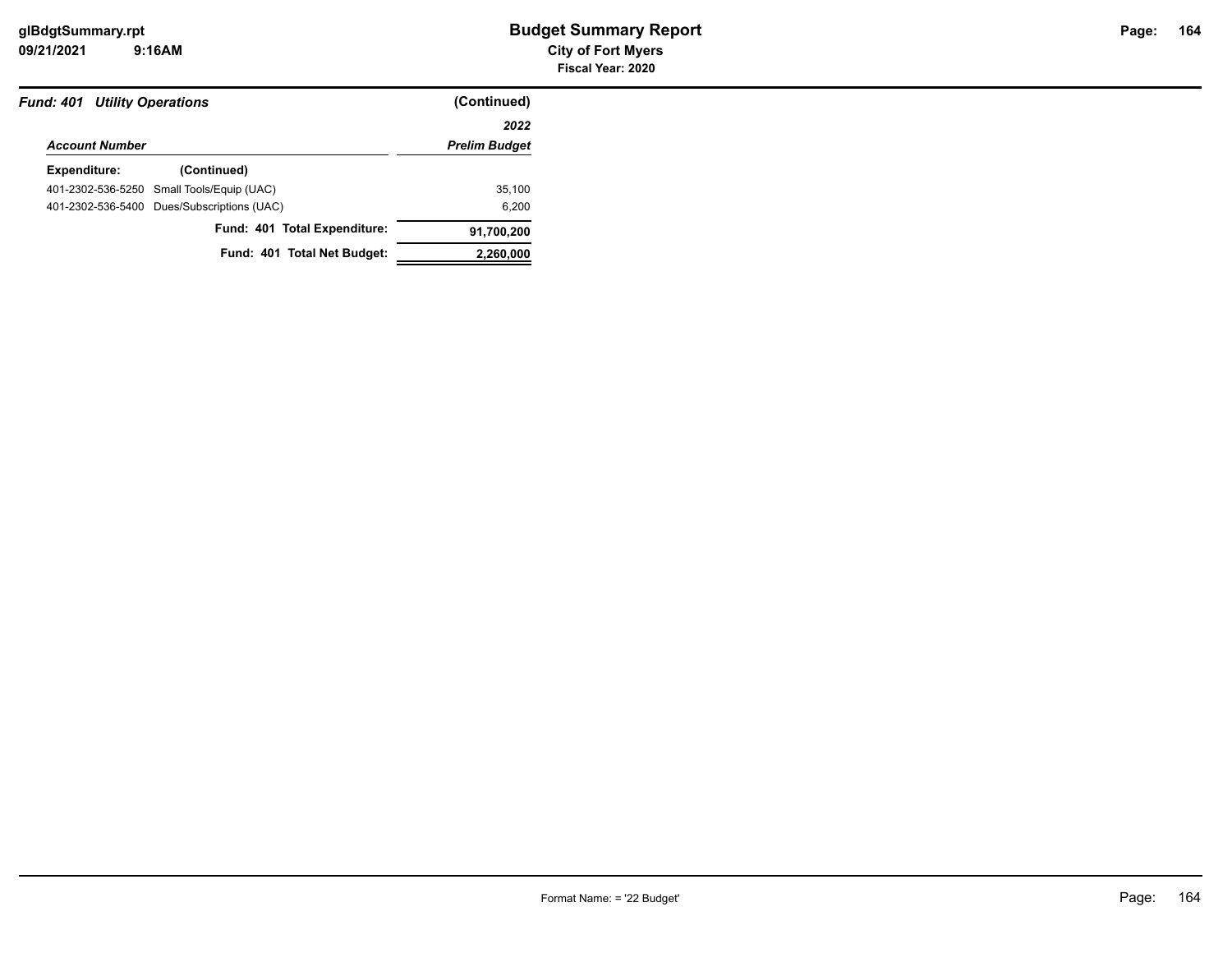#### *Fund: 402 Stormwater Operations*

|                                      |                                               | 2022                 |
|--------------------------------------|-----------------------------------------------|----------------------|
| Account Number                       |                                               | <b>Prelim Budget</b> |
| Revenue:                             |                                               |                      |
| 402-0000-343-7110 Stormwater Fees    |                                               | 6,296,900            |
|                                      | 402-0000-361-1010 Interest and Other Earnings | 30,000               |
| 402-0000-381-0130 Trsf from DRA Ops  |                                               | 37,100               |
| 402-0000-389-9010 Prior Year Surplus |                                               | 1,316,300            |
|                                      | 402-0925-369-0100 Reimbursed Expense (SWA)    | 54,400               |
|                                      | Fund: 402 Total Revenue:                      | 7,734,700            |
| <b>Expenditure:</b>                  |                                               |                      |
| 402-0000-513-3110                    | Prof Svcs Investment/Earnings Fees            | 9,600                |
| 402-0000-581-9279                    | Trsf to 2016 Debt Svc (STW)                   | 82,100               |
| 402-0000-581-9280                    | Trsf to 2018 Debt Svc (STW)                   | 509,200              |
| 402-0508-587-9342                    | Intrafund Trsf to Stormwater CIB (STW)        | 1,065,000            |
| 402-0923-537-1200                    | Sal/Wage Regular (DR)                         | 700,900              |
| 402-0923-537-1205                    | Seniority Pay (DR)                            | 9,500                |
| 402-0923-537-1400                    | Sal/Wage Overtime (DR)                        | 11,000               |
| 402-0923-537-2100                    | FICA Tax (DR)                                 | 52,800               |
| 402-0923-537-2200                    | Gen Retirement (DR)                           | 185,300              |
| 402-0923-537-2300                    | Health/Life Ins (DR)                          | 203,300              |
| 402-0923-537-2400                    | Workers' Comp (DR)                            | 144,300              |
| 402-0923-537-3400                    | Contract Svcs (DR)                            | 967,000              |
| 402-0923-537-4000 Travel/Trans (DR)  |                                               | 1,100                |
| 402-0923-537-4410                    | Fleet Equip Rental (DR)                       | 202,100              |
| 402-0923-537-4416                    | ITS Svc Charges (DR)                          | 39,900               |
| 402-0923-537-4417                    | ITS Capital Recovery (DR)                     | 2,200                |
| 402-0923-537-4500                    | Insurance (DR)                                | 45,500               |
| 402-0923-537-4600                    | Repairs/Maint (DR)                            | 1,135,000            |
| 402-0923-537-4940                    | General Admin Expense (DR)                    | 115,200              |
| 402-0923-537-5100                    | Office Supplies (DR)                          | 200                  |
| 402-0923-537-5200                    | Operating Supplies (DR)                       | 49,700               |
| 402-0923-537-5204                    | Fuel Expenses (DR)                            | 1,000                |
| 402-0923-537-5250                    | Small Tools/Equip (DR)                        | 7,000                |
| 402-0923-537-5300                    | Road Materials/Supplies (DR)                  | 18,000               |
| 402-0923-537-5400                    | Dues/Subscriptions (DR)                       | 2,000                |
| 402-0923-537-6400                    | Equipment (DR)                                | 272,500              |
| 402-0923-537-7125                    | Principal Expense St Sweeper Lease (DR)       | 32,400               |
| 402-0923-537-7225                    | Interest Expense St Sweeper Lease (DR)        | 4,700                |
| 402-0925-537-1200                    | Sal/Wage Regular (SWA)                        | 276,100              |
| 402-0925-537-1205                    | Seniority Pay (SWA)                           | 4,800                |
| 402-0925-537-1400                    | Sal/Wage Overtime (SWA)                       | 2,500                |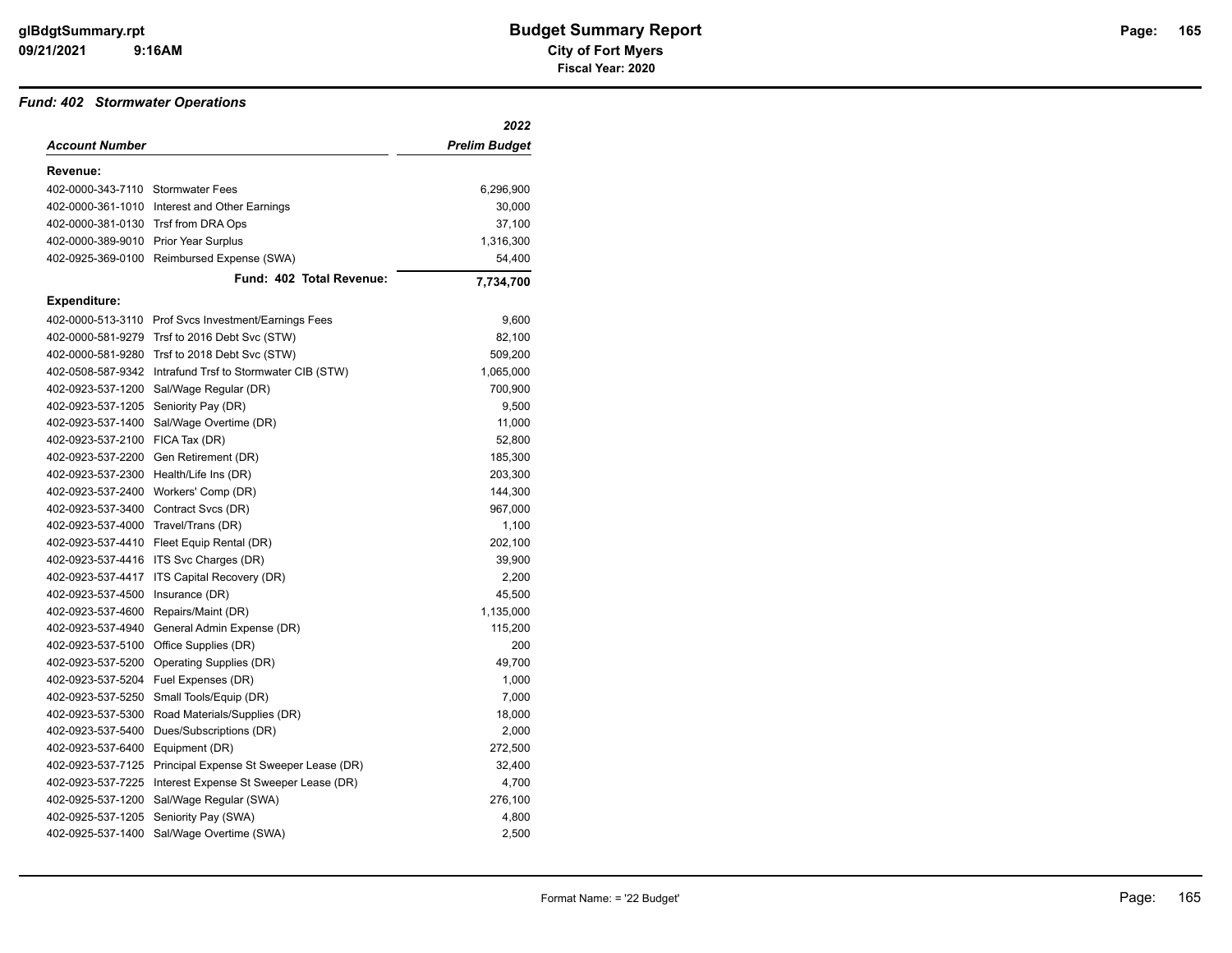#### **09/21/2021 City of Fort Myers 9:16AM**

# **glBdgtSummary.rpt Budget Summary Report Page: Fiscal Year: 2020**

| <b>Fund: 402 Stormwater Operations</b> |                                 | (Continued)          |
|----------------------------------------|---------------------------------|----------------------|
|                                        |                                 | 2022                 |
| <b>Account Number</b>                  |                                 | <b>Prelim Budget</b> |
| <b>Expenditure:</b>                    | (Continued)                     |                      |
| 402-0925-537-2100                      | FICA Tax (SWA)                  | 21,300               |
| 402-0925-537-2200                      | Gen Retirement (SWA)            | 80,500               |
| 402-0925-537-2300                      | Health/Life Ins (SWA)           | 45.000               |
| 402-0925-537-2400                      | Workers' Comp (SWA)             | 1,900                |
| 402-0925-537-3100                      | Prof Svcs (SWA)                 | 739,100              |
| 402-0925-537-3200                      | Accounting/Auditing (SWA)       | 3.300                |
| 402-0925-537-3400                      | Contract Svcs (SWA)             | 27,000               |
| 402-0925-537-4000                      | Travel/Trans (SWA)              | 1,000                |
| 402-0925-537-4100                      | Communication (SWA)             | 300                  |
| 402-0925-537-4200                      | Freight/Postage (SWA)           | 700                  |
| 402-0925-537-4416                      | ITS Svc Charges (SWA)           | 33,100               |
| 402-0925-537-4417                      | ITS Capital Recovery (SWA)      | 3,100                |
| 402-0925-537-4500                      | Insurance (SWA)                 | 22,800               |
| 402-0925-537-4940                      | General Admin Expense (SWA)     | 191,700              |
| 402-0925-537-4942                      | Payment in Lieu of Taxes        | 403,400              |
| 402-0925-537-5100                      | Office Supplies (SWA)           | 200                  |
| 402-0925-537-5200                      | <b>Operating Supplies (SWA)</b> | 400                  |
| 402-0925-537-5400                      | Dues/Subscriptions (SWA)        | 8,000                |
|                                        | Fund: 402 Total Expenditure:    | 7,734,700            |
|                                        | Fund: 402 Total Net Budget:     | 0                    |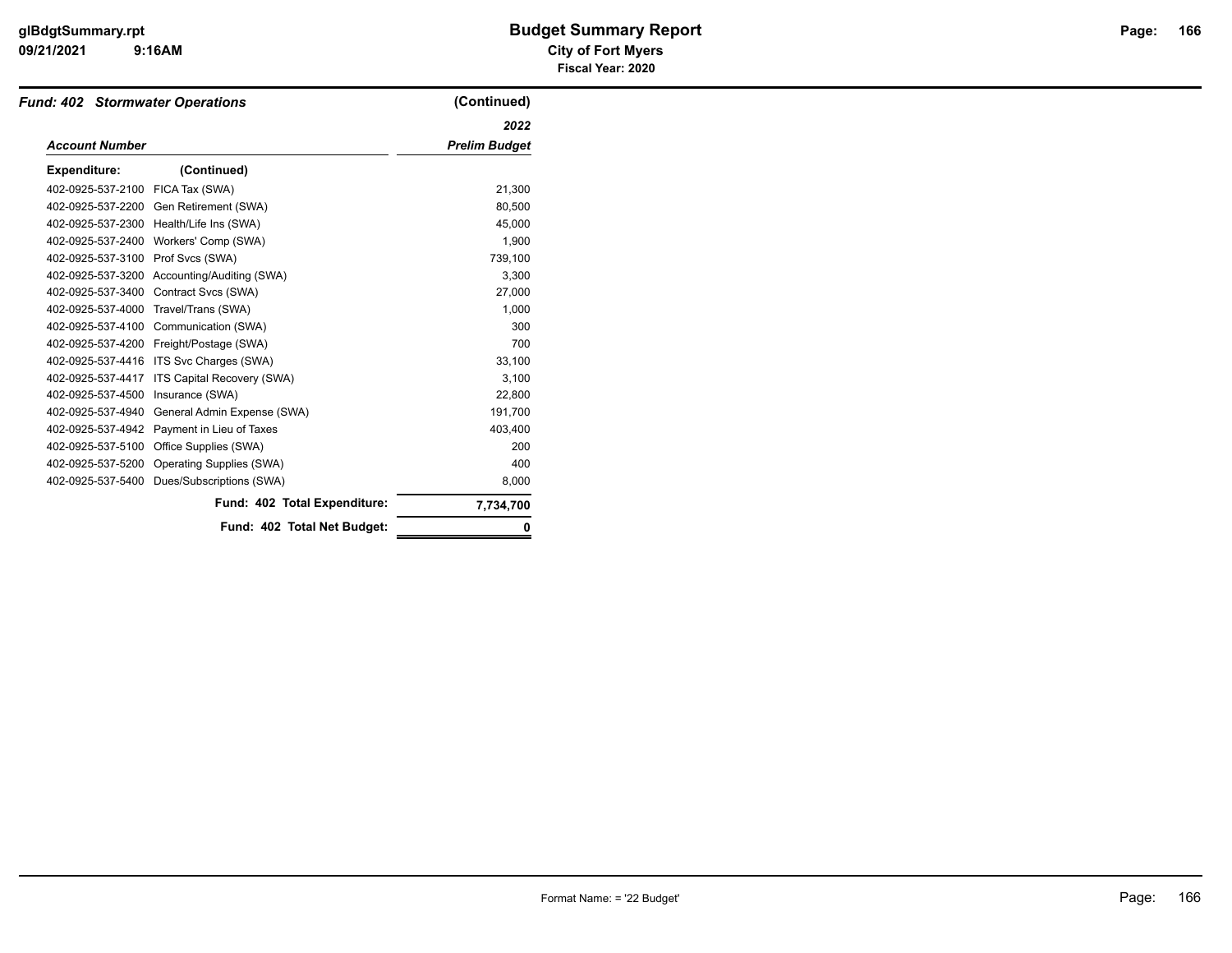#### *Fund: 403 Downtown Parking Garages Operations*

|                   |                                         | 2022                 |
|-------------------|-----------------------------------------|----------------------|
| Account Number    |                                         | <b>Prelim Budget</b> |
| Revenue:          |                                         |                      |
| 403-0000-361-1010 | Interest and Other Earnings             | 10,000               |
| 403-0000-369-0011 | Special Events Revenue                  | 150,000              |
| 403-0000-389-9010 | <b>Prior Year Surplus</b>               | 128,300              |
| 403-4030-344-5010 | Parking Garage Fees (MAIN PG)           | 440,000              |
| 403-4031-344-5010 | Parking Garage Fees (COP PG)            | 550,000              |
| 403-4031-362-1010 | Rental Income-City of Palms Parking Gar | 57,500               |
| 403-4032-344-5000 | <b>Parking Meter Permits</b>            | 60,000               |
| 403-4032-354-0010 | <b>Parking Meter Fines</b>              | 250,000              |
| 403-4033-344-5010 | Parking Garage Fees (HOTEL PG)          | 125,000              |
|                   | Fund: 403 Total Revenue:                | 1,770,800            |
| Expenditure:      |                                         |                      |
| 403-0000-513-3110 | Prof Svcs Investment/Earnings Fees      | 1,500                |
| 403-4030-545-3100 | Prof Svcs (MAIN PG)                     | 3,500                |
| 403-4030-545-3400 | Contract Svcs (MAIN PG)                 | 224,600              |
| 403-4030-545-4300 | Utilities (MAIN PG)                     | 2,000                |
| 403-4030-545-4600 | Repairs/Maint (MAIN PG)                 | 20,400               |
| 403-4030-545-4903 | Taxes/Assessments (MAIN PG)             | 3,900                |
| 403-4031-545-3100 | Prof Svcs (COP PG)                      | 60,000               |
| 403-4031-545-3400 | Contract Svcs (COP PG)                  | 304,600              |
| 403-4031-545-4300 | Utilities (COP PG)                      | 1,800                |
| 403-4031-545-4600 | Repairs/Maint (COP PG)                  | 20,400               |
| 403-4031-545-4903 | Taxes/Assessments (COP PG)              | 13,000               |
| 403-4031-545-4941 | Harborside Retail Tenant Exp (COP PG)   | 25,000               |
| 403-4032-545-3200 | Accounting/Auditing (PGA)               | 500                  |
| 403-4032-545-3400 | Contract Svcs (PGA)                     | 315,000              |
| 403-4032-545-4900 | Other Current Chgs (PGA)                | 20,000               |
| 403-4032-545-4940 | General Admin Expense (PGA)             | 115,400              |
| 403-4032-545-5100 | Office Supplies (PGA)                   | 500                  |
| 403-4032-545-5200 | <b>Operating Supplies (PGA)</b>         | 1,500                |
| 403-4032-581-9002 | Trsf to General Fund (PGA)              | 395,000              |
| 403-4032-581-9279 | Trsf to 2016 Debt Svc (PGA)             | 47,200               |
| 403-4032-581-9310 | Trsf to General CIB (PGA)               | 70,000               |
| 403-4033-545-3400 | Contract Svcs (HOTEL PG)                | 115,000              |
| 403-4033-545-4600 | Repairs/Maint (HOTEL PG)                | 10,000               |
|                   | Fund: 403 Total Expenditure:            | 1,770,800            |
|                   | Fund: 403 Total Net Budget:             | 0                    |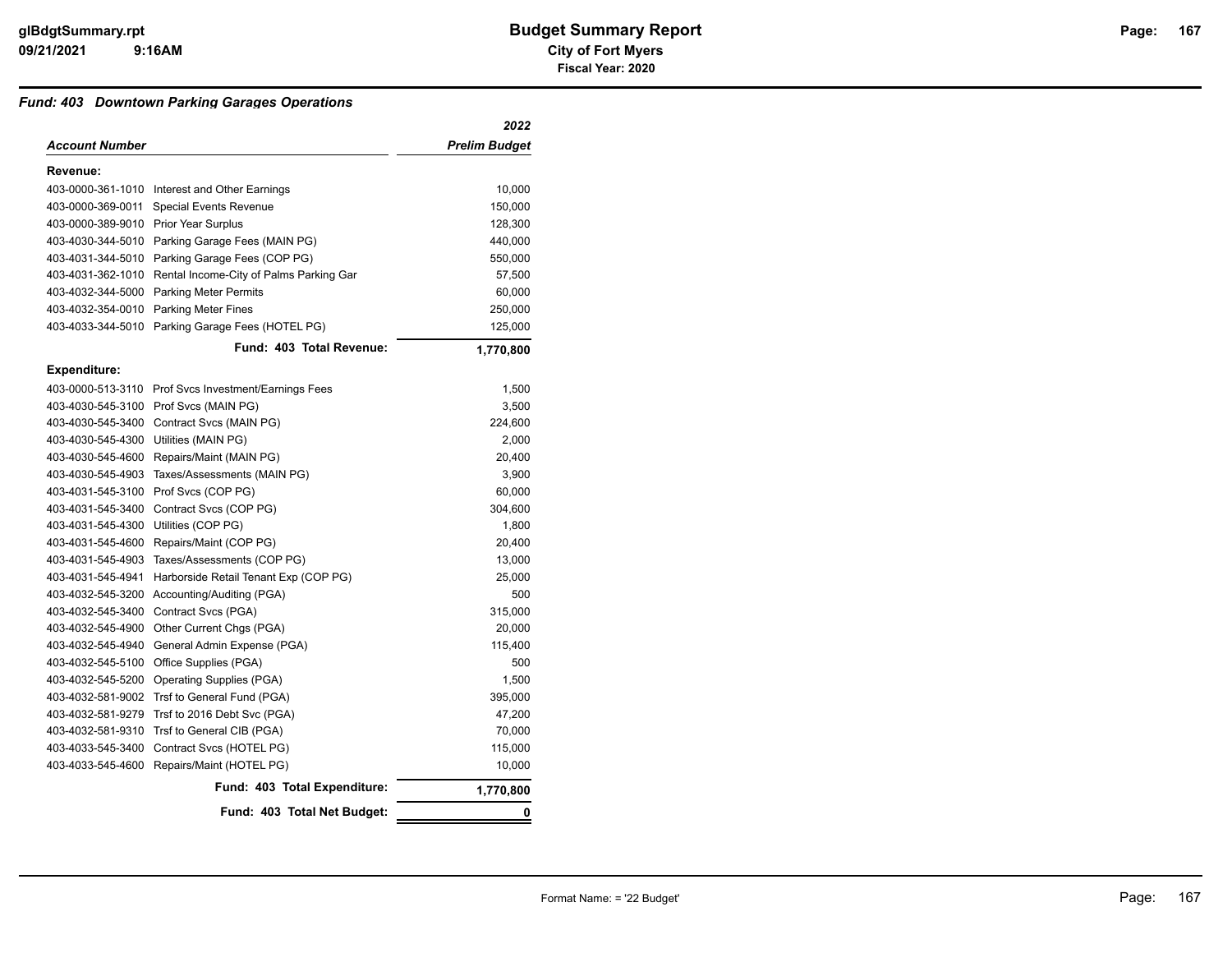#### *Fund: 404 Skatium Operations*

|                                      |                                                      | 2022                 |
|--------------------------------------|------------------------------------------------------|----------------------|
| Account Number                       |                                                      | <b>Prelim Budget</b> |
| Revenue:                             |                                                      |                      |
| 404-0605-347-2024 Hockey Revenues    |                                                      | 132,900              |
| 404-0605-347-2025                    | <b>Public Skating Revenues</b>                       | 128,400              |
|                                      | 404-0605-347-2026 Figure Skating Revenues            | 101,900              |
|                                      | 404-0605-347-2027 Pro Shop Revenues                  | 29,100               |
| 404-0605-347-3011                    | Membership Fees - Fitness Center                     | 2,500                |
| 404-0605-347-3115                    | Concessions                                          | 101,500              |
|                                      | 404-0605-347-3120 Daily Fees - Fitness Center        | 5,000                |
| 404-0605-347-3121                    | Daily Fees (non-ice side programs)                   | 93,800               |
| 404-0605-347-3122                    | Ice Rentals                                          | 175,400              |
| 404-0605-347-3123                    | Skatium Video Game Lease                             | 3,800                |
|                                      | 404-0605-347-3124 Leased Space Rentals               | 10,300               |
|                                      | 404-0605-381-0002 Trsf from General Fund             | 638,900              |
|                                      | Fund: 404 Total Revenue:                             | 1,423,500            |
| <b>Expenditure:</b>                  |                                                      |                      |
|                                      | 404-0000-513-3110 Prof Svcs Investment/Earnings Fees | 100                  |
|                                      | 404-0605-572-1200 Sal/Wage Regular (SK)              | 243,400              |
| 404-0605-572-1205 Seniority Pay (SK) |                                                      | 2,100                |
| 404-0605-572-1300                    | Salaries/Wages - Other (SK)                          | 169,100              |
| 404-0605-572-1400                    | Sal/Wage Overtime (SK)                               | 3,000                |
| 404-0605-572-2100 FICA Tax (SK)      |                                                      | 18,500               |
|                                      | 404-0605-572-2200 Gen Retirement (SK)                | 71,000               |
| 404-0605-572-2300                    | Health/Life Ins (SK)                                 | 76,200               |
| 404-0605-572-2400                    | Workers' Comp (SK)                                   | 1,900                |
| 404-0605-572-3100                    | Prof Svcs (SK)                                       | 20,000               |
|                                      | 404-0605-572-3200 Accounting/Auditing (SK)           | 400                  |
| 404-0605-572-3400                    | Contract Svcs (SK)                                   | 63,400               |
| 404-0605-572-4300                    | Utilities (SK)                                       | 207,000              |
| 404-0605-572-4400                    | Rentals/Leases (SK)                                  | 3,200                |
|                                      | 404-0605-572-4410 Fleet Equip Rental (SK)            | 8,900                |
| 404-0605-572-4416                    | ITS Svc Charges (SK)                                 | 61,300               |
| 404-0605-572-4417                    | ITS Capital Recovery (SK)                            | 3,300                |
| 404-0605-572-4500                    | Insurance (SK)                                       | 91,000               |
| 404-0605-572-4600                    | Repairs/Maint (SK)                                   | 26,200               |
| 404-0605-572-4605                    | Repairs/Maint Facilities Chgs (SK)                   | 35,000               |
| 404-0605-572-4800                    | Advertising (SK)                                     | 20,000               |
| 404-0605-572-4900                    | Other Current Chgs (SK)                              | 400                  |
| 404-0605-572-4903                    | Taxes/Assessments (SK)                               | 5,800                |
| 404-0605-572-4940                    | General Admin Expense (SK)                           | 84,500               |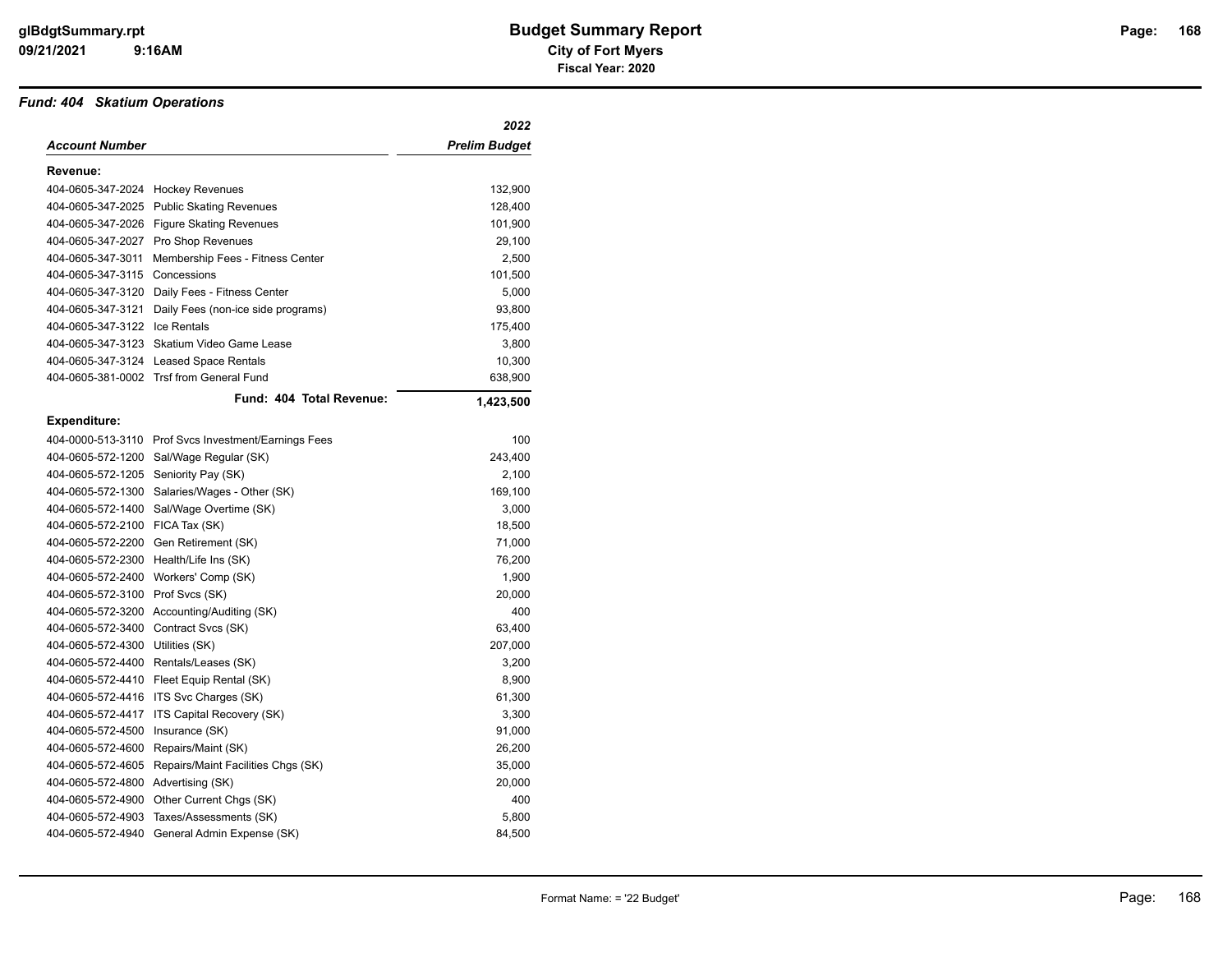| <b>Fund: 404 Skatium Operations</b> |                                              | (Continued)          |
|-------------------------------------|----------------------------------------------|----------------------|
|                                     |                                              | 2022                 |
| <b>Account Number</b>               |                                              | <b>Prelim Budget</b> |
| Expenditure:                        | (Continued)                                  |                      |
| 404-0605-572-4960                   | Items for Resale (SK)                        | 84,000               |
|                                     | 404-0605-572-5100 Office Supplies (SK)       | 1.000                |
|                                     | 404-0605-572-5200 Operating Supplies (SK)    | 87,000               |
|                                     | 404-0605-572-5250 Small Tools/Equip (SK)     | 8,500                |
|                                     | 404-0605-572-5400 Dues/Subscriptions (SK)    | 1,400                |
|                                     | 404-0605-581-9279 Trsf to 2016 Debt Svc (SK) | 25,900               |
|                                     | Fund: 404 Total Expenditure:                 | 1,423,500            |
|                                     | Fund: 404 Total Net Budget:                  |                      |
|                                     |                                              |                      |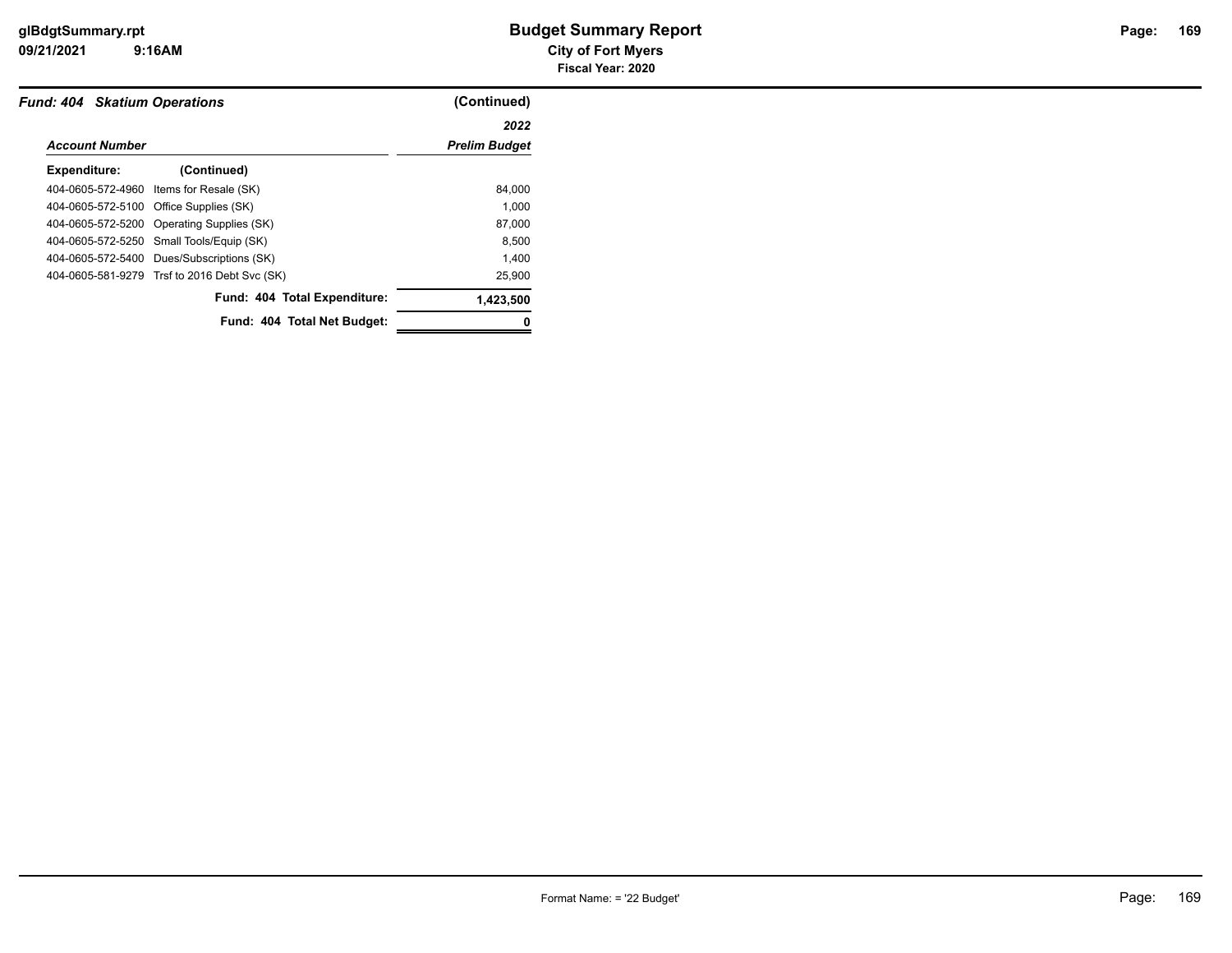#### *Fund: 405 Edison Ford Estates Operations*

|                       |                              | 2022                 |
|-----------------------|------------------------------|----------------------|
| <b>Account Number</b> |                              | <b>Prelim Budget</b> |
| Expenditure:          |                              |                      |
|                       | Fund: 405 Total Expenditure: | 0                    |
|                       | Fund: 405 Total Net Budget:  |                      |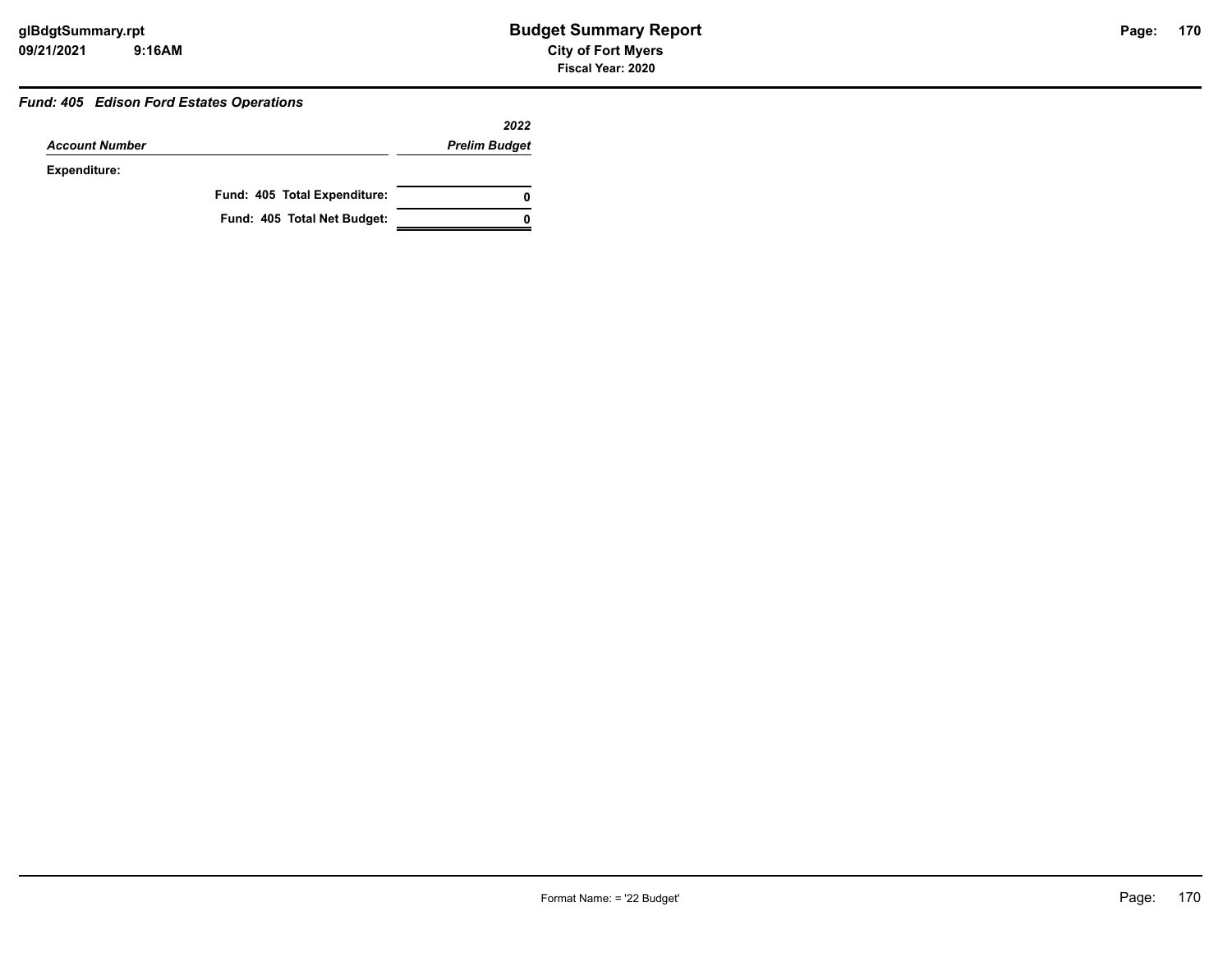#### *Fund: 407 Yacht Basin Operations*

|                                    |                                                      | 2022                 |
|------------------------------------|------------------------------------------------------|----------------------|
| Account Number                     |                                                      | <b>Prelim Budget</b> |
| Revenue:                           |                                                      |                      |
| 407-1901-347-2910 Dockage Fees     |                                                      | 1,225,000            |
| 407-1901-347-2915                  | <b>Boarding Fees</b>                                 | 1,300                |
| 407-1901-347-2930 Electricity Fees |                                                      | 114,000              |
|                                    | 407-1901-347-2940 Live Aboard Charges                | 84,000               |
| 407-1901-347-2950                  | <b>Taxable Merchandise Sales</b>                     | 105,000              |
| 407-1901-347-2960                  | Nontaxable Merchandise Fees                          | 26,000               |
| 407-1901-347-2970                  | <b>Fuel Sales</b>                                    | 628,800              |
| 407-1901-347-2980                  | <b>Diesel Fuel Sales</b>                             | 750,100              |
| 407-1901-362-1020                  | Rental Income-Yacht Basin                            | 32,500               |
| 407-1901-369-0010                  | Miscellaneous Revenue (YB)                           | 53,200               |
| 407-1901-369-0100                  | Reimbursed Expense (YB)                              | 2,400                |
| 407-1901-389-9010                  | Prior Year Surplus                                   | 87,100               |
|                                    | Fund: 407 Total Revenue:                             | 3,109,400            |
| <b>Expenditure:</b>                |                                                      |                      |
|                                    | 407-0000-513-3110 Prof Svcs Investment/Earnings Fees | 1,300                |
| 407-1901-575-1100                  | Salary - Exec (YB)                                   | 93,800               |
| 407-1901-575-1200                  | Sal/Wage Regular (YB)                                | 246,500              |
| 407-1901-575-1205                  | Seniority Pay (YB)                                   | 5,300                |
| 407-1901-575-1300                  | Salaries/Wages - Other (YB)                          | 22,700               |
| 407-1901-575-1400                  | Sal/Wage Overtime (YB)                               | 21,000               |
| 407-1901-575-2100 FICA Tax (YB)    |                                                      | 27,300               |
| 407-1901-575-2200                  | Gen Retirement (YB)                                  | 102,700              |
| 407-1901-575-2300                  | Health/Life Ins (YB)                                 | 79,200               |
| 407-1901-575-2400                  | Workers' Comp (YB)                                   | 1,900                |
|                                    | 407-1901-575-3200 Accounting/Auditing (YB)           | 1,000                |
| 407-1901-575-3400                  | Contract Svcs (YB)                                   | 141,500              |
| 407-1901-575-4000                  | Travel/Trans (YB)                                    | 1,000                |
| 407-1901-575-4200                  | Freight/Postage (YB)                                 | 500                  |
| 407-1901-575-4300                  | Utilities (YB)                                       | 236,700              |
| 407-1901-575-4400                  | Rentals/Leases (YB)                                  | 1,300                |
| 407-1901-575-4416                  | ITS Svc Charges (YB)                                 | 70,500               |
| 407-1901-575-4417                  | ITS Capital Recovery (YB)                            | 4,300                |
| 407-1901-575-4500                  | Insurance (YB)                                       | 91,000               |
| 407-1901-575-4600                  | Repairs/Maint (YB)                                   | 80,800               |
| 407-1901-575-4800                  | Advertising (YB)                                     | 11,100               |
|                                    | 407-1901-575-4810 Public Relations (YB)              | 3,800                |
| 407-1901-575-4903                  | Taxes/Assessments (YB)                               | 1,000                |
| 407-1901-575-4910                  | Bad Debt Expense (YB)                                | 3,600                |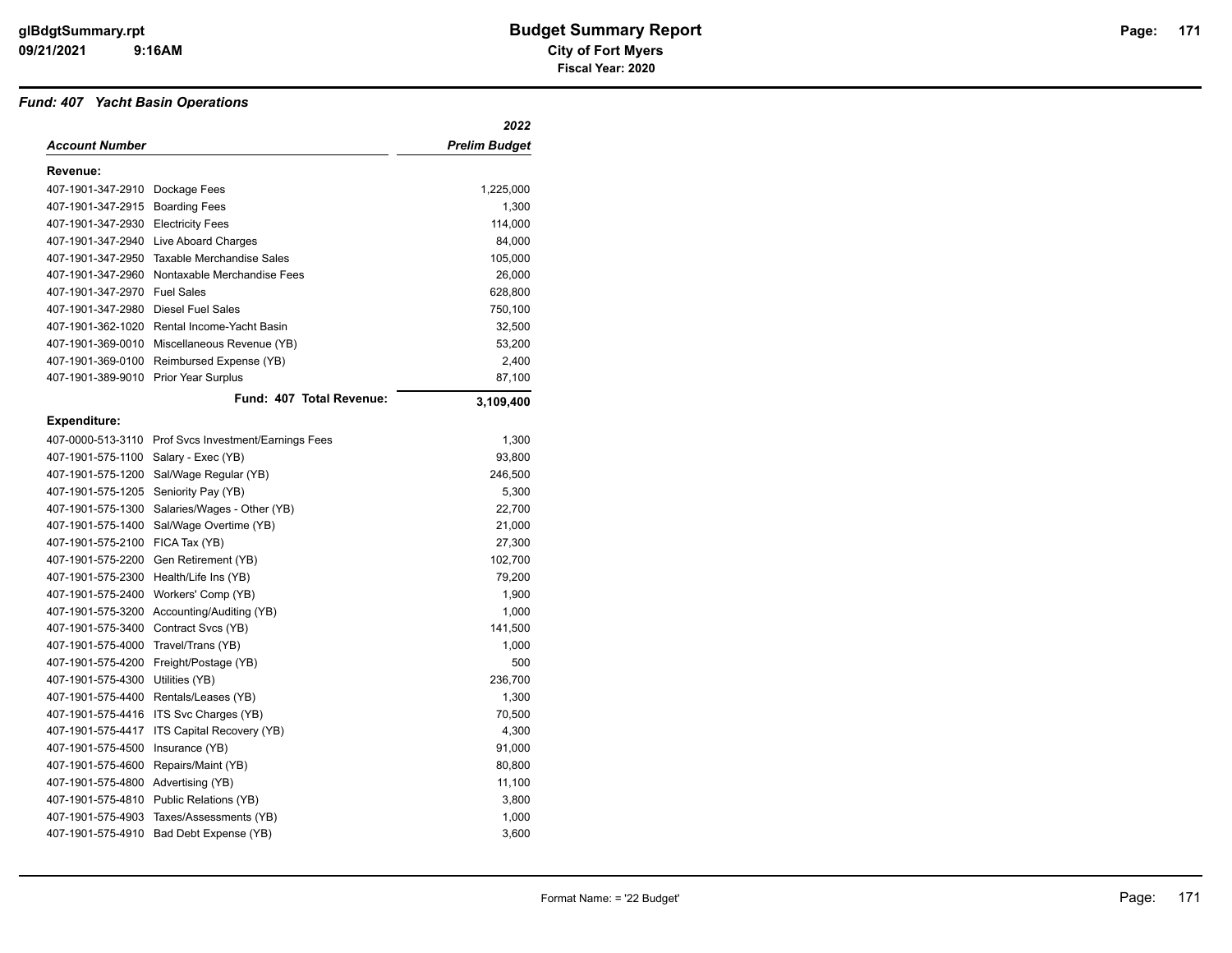| <b>Fund: 407 Yacht Basin Operations</b> |                                        | (Continued)          |
|-----------------------------------------|----------------------------------------|----------------------|
|                                         |                                        | 2022                 |
| <b>Account Number</b>                   |                                        | <b>Prelim Budget</b> |
| <b>Expenditure:</b>                     | (Continued)                            |                      |
| 407-1901-575-4915                       | Credit Card Svc Chg (YB)               | 73,700               |
| 407-1901-575-4930                       | Cash (Over)Short (YB)                  | 100                  |
| 407-1901-575-4940                       | General Admin Expense (YB)             | 186,100              |
| 407-1901-575-4966                       | Nontaxable Items for Resale (YB)       | 200                  |
| 407-1901-575-4967                       | Items for Resale Fuel (YB)             | 1,074,400            |
| 407-1901-575-4968                       | Items for Resale Store (YB)            | 77,000               |
| 407-1901-575-5100                       | Office Supplies (YB)                   | 2,300                |
| 407-1901-575-5200                       | <b>Operating Supplies (YB)</b>         | 12,000               |
| 407-1901-575-5250                       | Small Tools/Equip (YB)                 | 1,000                |
| 407-1901-575-5400                       | Dues/Subscriptions (YB)                | 4,000                |
| 407-1901-575-7118                       | Principal Expense 2005 YB Note (YB)    | 284,100              |
| 407-1901-575-7218                       | Interest Expense 2005 Note (YB)        | 102,800              |
| 407-1901-581-9279                       | Trsf to 2016 Debt Svc (YB)             | 31,900               |
| 407-1901-587-9450                       | Intrafund Trsf to Yacht Basin R&R (YB) | 10,000               |
|                                         | Fund: 407 Total Expenditure:           | 3,109,400            |
|                                         | Fund: 407 Total Net Budget:            |                      |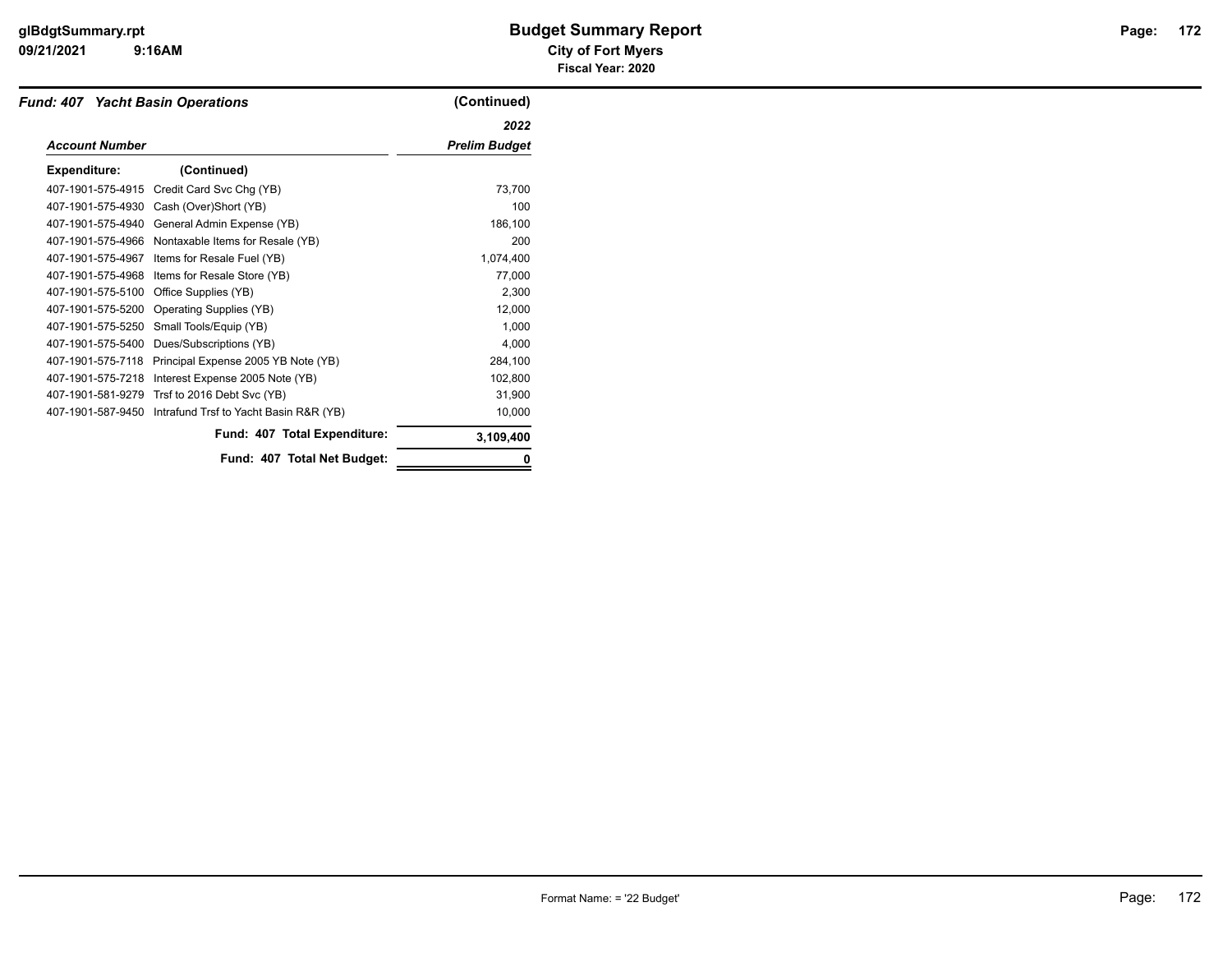#### *Fund: 408 Fort Myers Country Club Operations*

|                                      |                                                      | 2022          |
|--------------------------------------|------------------------------------------------------|---------------|
| <b>Account Number</b>                |                                                      | Prelim Budget |
| Revenue:                             |                                                      |               |
| 408-2001-347-2310 Greens Fees        |                                                      | 1,470,000     |
|                                      | 408-2001-347-2320 Adult Membership Fees              | 170,000       |
|                                      | 408-2001-347-2330 Student Membership Fees            | 5,000         |
|                                      | 408-2001-347-2340 Golf Cart Rental Income            | 615,000       |
|                                      | 408-2001-362-1023 Rental Income-FMCC Pro Shop        | 14,900        |
| 408-2001-369-0100                    | Reimbursed Expense (FMCC)                            | 600           |
| 408-2001-389-9010 Prior Year Surplus |                                                      | 154,200       |
|                                      | Fund: 408 Total Revenue:                             | 2,429,700     |
| Expenditure:                         |                                                      |               |
|                                      | 408-0000-513-3110 Prof Svcs Investment/Earnings Fees | 300           |
| 408-2001-572-1200                    | Sal/Wage Regular (FMCC)                              | 87,100        |
| 408-2001-572-1205                    | Seniority Pay (FMCC)                                 | 1,300         |
|                                      | 408-2001-572-1400 Sal/Wage Overtime (FMCC)           | 2,500         |
| 408-2001-572-2100                    | FICA Tax (FMCC)                                      | 6,800         |
| 408-2001-572-2200                    | Gen Retirement (FMCC)                                | 26,300        |
| 408-2001-572-2300                    | Health/Life Ins (FMCC)                               | 32,100        |
| 408-2001-572-2400                    | Workers' Comp (FMCC)                                 | 1,900         |
| 408-2001-572-3100                    | Prof Svcs (FMCC)                                     | 53,000        |
|                                      | 408-2001-572-3200 Accounting/Auditing (FMCC)         | 600           |
| 408-2001-572-3400                    | Contract Svcs (FMCC)                                 | 798,000       |
| 408-2001-572-4000                    | Travel/Trans (FMCC)                                  | 800           |
| 408-2001-572-4200                    | Freight/Postage (FMCC)                               | 300           |
| 408-2001-572-4300                    | Utilities (FMCC)                                     | 60,000        |
| 408-2001-572-4400                    | Rentals/Leases (FMCC)                                | 69,200        |
|                                      | 408-2001-572-4410 Fleet Equip Rental (FMCC)          | 11,500        |
| 408-2001-572-4416                    | ITS Svc Charges (FMCC)                               | 53,000        |
| 408-2001-572-4417                    | ITS Capital Recovery (FMCC)                          | 3,000         |
| 408-2001-572-4500                    | Insurance (FMCC)                                     | 91,000        |
| 408-2001-572-4600                    | Repairs/Maint (FMCC)                                 | 326,800       |
| 408-2001-572-4800                    | Advertising (FMCC)                                   | 12,500        |
| 408-2001-572-4903                    | Taxes/Assessments (FMCC)                             | 16,200        |
| 408-2001-572-4940                    | General Admin Expense (FMCC)                         | 119,000       |
| 408-2001-572-5100                    | Office Supplies (FMCC)                               | 800           |
| 408-2001-572-5200                    | <b>Operating Supplies (FMCC)</b>                     | 215,000       |
|                                      | 408-2001-572-5204 Fuel Expenses (FMCC)               | 15,000        |
| 408-2001-572-5250                    | Small Tools/Equip (FMCC)                             | 5,000         |
| 408-2001-572-5400                    | Dues/Subscriptions (FMCC)                            | 1,500         |
| 408-2001-572-6400                    | Equipment (FMCC)                                     | 6,300         |
|                                      |                                                      |               |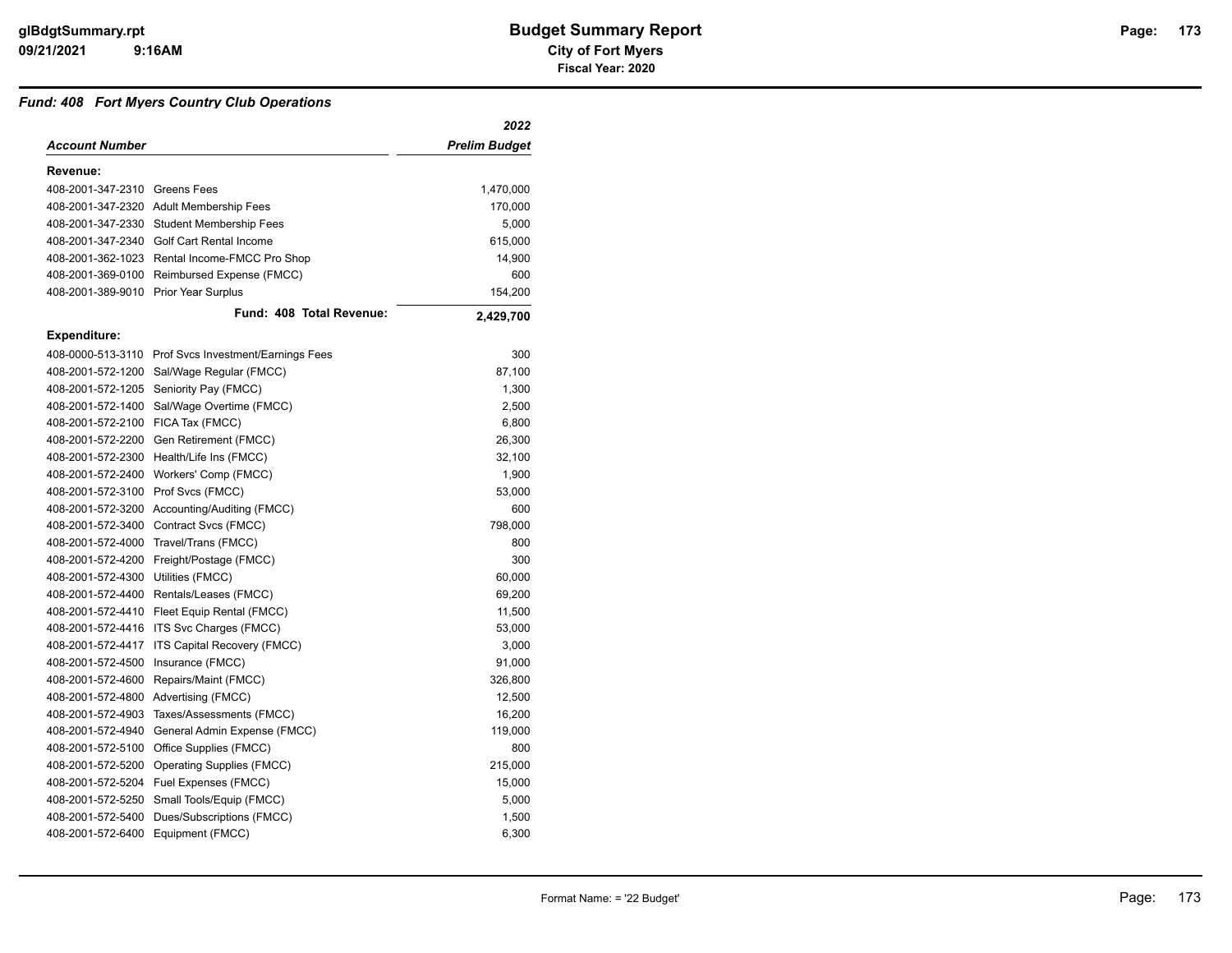| <b>Fund: 408 Fort Myers Country Club Operations</b>        | (Continued)          |
|------------------------------------------------------------|----------------------|
|                                                            | 2022                 |
| <b>Account Number</b>                                      | <b>Prelim Budget</b> |
| (Continued)                                                |                      |
| 408-2001-572-7103 Principal Expense 2018A Bonds            | 40.800               |
| 408-2001-572-7121 Principal Expense TCF Equip Lease (FMCC) | 85,900               |
| 408-2001-572-7203 Interest Expense 2018A Bonds             | 800                  |
| 408-2001-581-9278 Trsf to 2014 Debt Svc (FMCC)             | 285,400              |
| Fund: 408 Total Expenditure:                               | 2,429,700            |
| Fund: 408 Total Net Budget:                                |                      |
|                                                            |                      |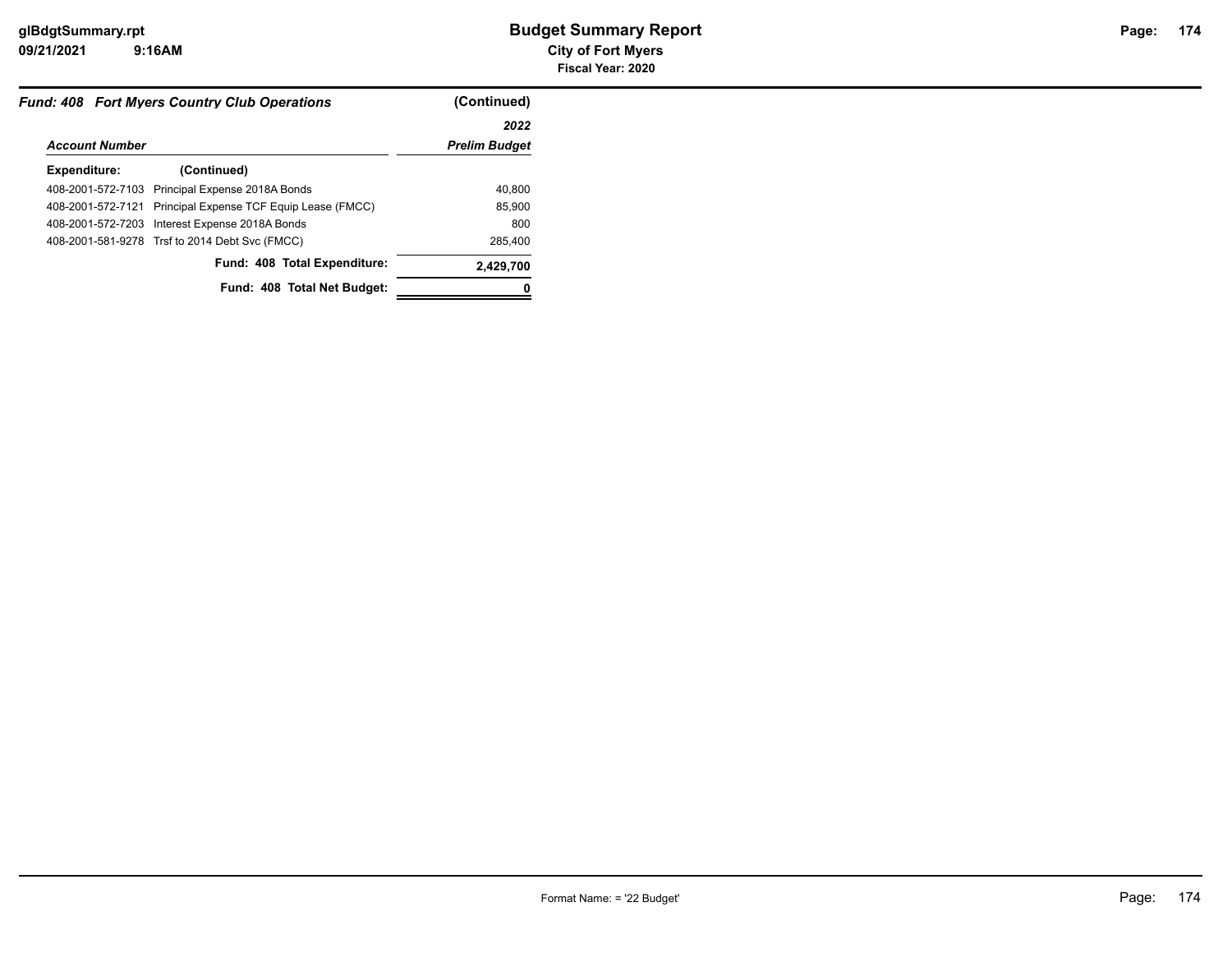#### *Fund: 409 Eastwood Golf Course Operations*

|                               |                                                      | 2022                 |
|-------------------------------|------------------------------------------------------|----------------------|
| Account Number                |                                                      | <b>Prelim Budget</b> |
| Revenue:                      |                                                      |                      |
| 409-2004-347-2310 Greens Fees |                                                      | 1,175,000            |
|                               | 409-2004-347-2320 Adult Annual Memberships           | 90,000               |
|                               | 409-2004-347-2330 Student Annual Memberships         | 900                  |
|                               | 409-2004-347-2340 Golf Cart Rental Income            | 920,000              |
|                               | 409-2004-362-1023 Rental Income-EWGC Pro Shop        | 15,600               |
| 409-2004-362-1024             | Rental Income-EWGC Driving Range                     | 12,000               |
| 409-2004-369-0100             | Reimbursed Expense (EWGC)                            | 600                  |
|                               | Fund: 409 Total Revenue:                             | 2,214,100            |
| Expenditure:                  |                                                      |                      |
|                               | 409-0000-513-3110 Prof Svcs Investment/Earnings Fees | 300                  |
| 409-2004-572-1200             | Sal/Wage Regular (EWGC)                              | 196,100              |
| 409-2004-572-1205             | Seniority Pay (EWGC)                                 | 3,000                |
| 409-2004-572-1400             | Sal/Wage Overtime (EWGC)                             | 6,000                |
| 409-2004-572-2100             | FICA Tax (EWGC)                                      | 14,500               |
| 409-2004-572-2200             | Gen Retirement (EWGC)                                | 59,300               |
|                               | 409-2004-572-2300 Health/Life Ins (EWGC)             | 60,600               |
| 409-2004-572-2400             | Workers' Comp (EWGC)                                 | 1,900                |
| 409-2004-572-3100             | Prof Svcs (EWGC)                                     | 55,000               |
|                               | 409-2004-572-3200 Accounting/Auditing (EWGC)         | 600                  |
| 409-2004-572-3400             | Contract Svcs (EWGC)                                 | 711,800              |
| 409-2004-572-4000             | Travel/Trans (EWGC)                                  | 600                  |
| 409-2004-572-4200             | Freight/Postage (EWGC)                               | 200                  |
| 409-2004-572-4300             | Utilities (EWGC)                                     | 150,000              |
| 409-2004-572-4400             | Rentals/Leases (EWGC)                                | 80,000               |
|                               | 409-2004-572-4410 Fleet Equip Rental (EWGC)          | 11,600               |
|                               | 409-2004-572-4416 ITS Svc Charges (EWGC)             | 48,800               |
| 409-2004-572-4417             | ITS Capital Recovery (EWGC)                          | 2,500                |
| 409-2004-572-4500             | Insurance (EWGC)                                     | 91,000               |
| 409-2004-572-4600             | Repairs/Maint (EWGC)                                 | 26,600               |
|                               | 409-2004-572-4800 Advertising (EWGC)                 | 9,000                |
| 409-2004-572-4903             | Taxes/Assessments (EWGC)                             | 24,200               |
| 409-2004-572-4940             | General Admin Expense (EWGC)                         | 122,900              |
|                               | 409-2004-572-5100 Office Supplies (EWGC)             | 500                  |
| 409-2004-572-5200             | Operating Supplies (EWGC)                            | 175,000              |
|                               | 409-2004-572-5204 Fuel Expenses (EWGC)               | 15,000               |
| 409-2004-572-5250             | Small Tools/Equip (EWGC)                             | 1,200                |
| 409-2004-572-5400             | Dues/Subscriptions (EWGC)                            | 4,900                |
| 409-2004-572-7121             | Principal Expense TCF Equip Lease (EWGC)             | 82,100               |
|                               |                                                      |                      |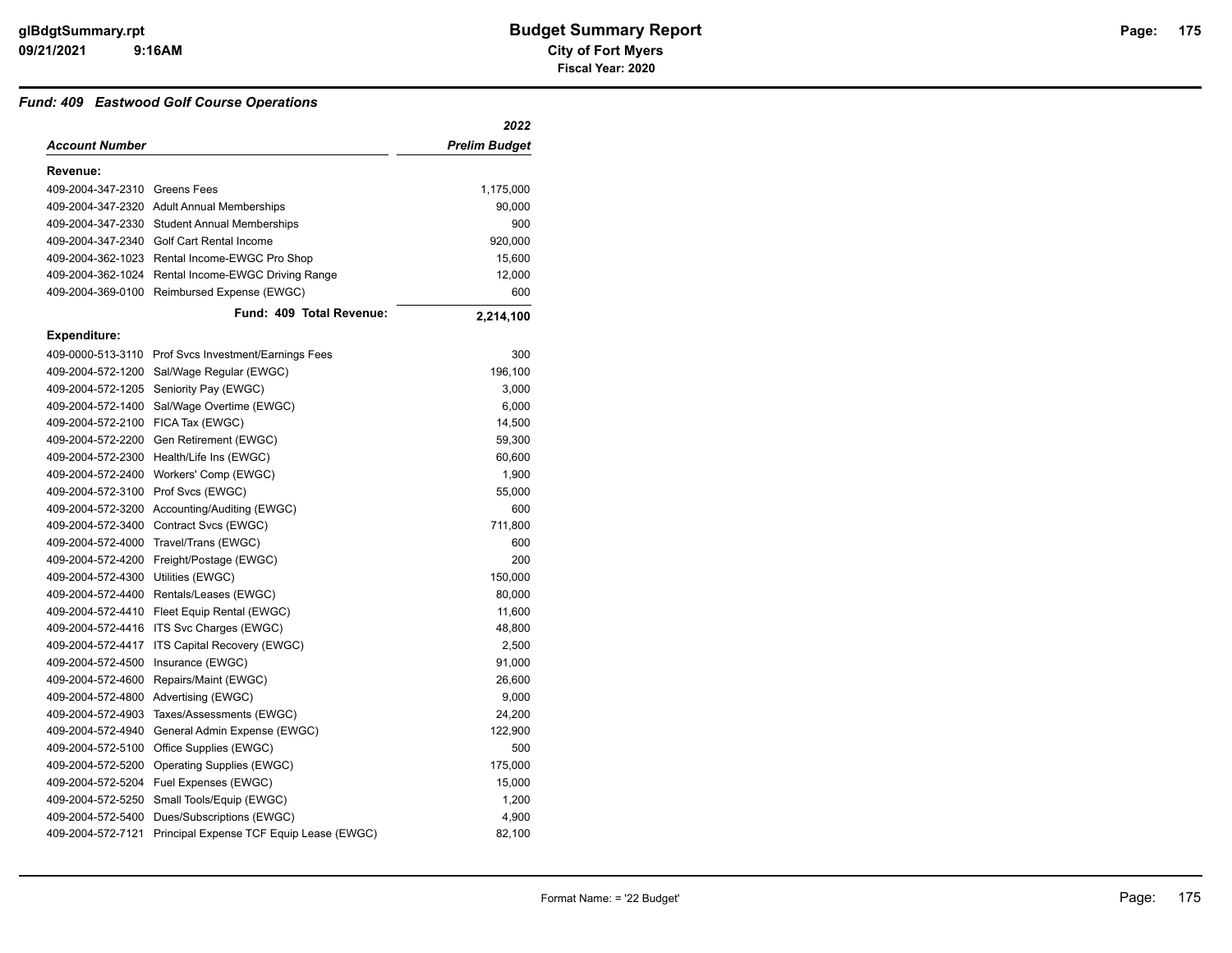|                                 | <b>Fund: 409 Eastwood Golf Course Operations</b> | (Continued)          |
|---------------------------------|--------------------------------------------------|----------------------|
|                                 |                                                  | 2022                 |
| <b>Account Number</b>           |                                                  | <b>Prelim Budget</b> |
| Expenditure:                    | (Continued)                                      |                      |
| 409-2004-572-7221               | Interest Expense TCF Equip Lease (EWGC)          | 7.800                |
|                                 | 409-2004-581-9279 Trsf to 2016 Debt Svc (EWGC)   | 212,200              |
| 409-9998-572-9998 EWGC Reserves |                                                  | 38,900               |
|                                 | Fund: 409 Total Expenditure:                     | 2,214,100            |
|                                 | Fund: 409 Total Net Budget:                      |                      |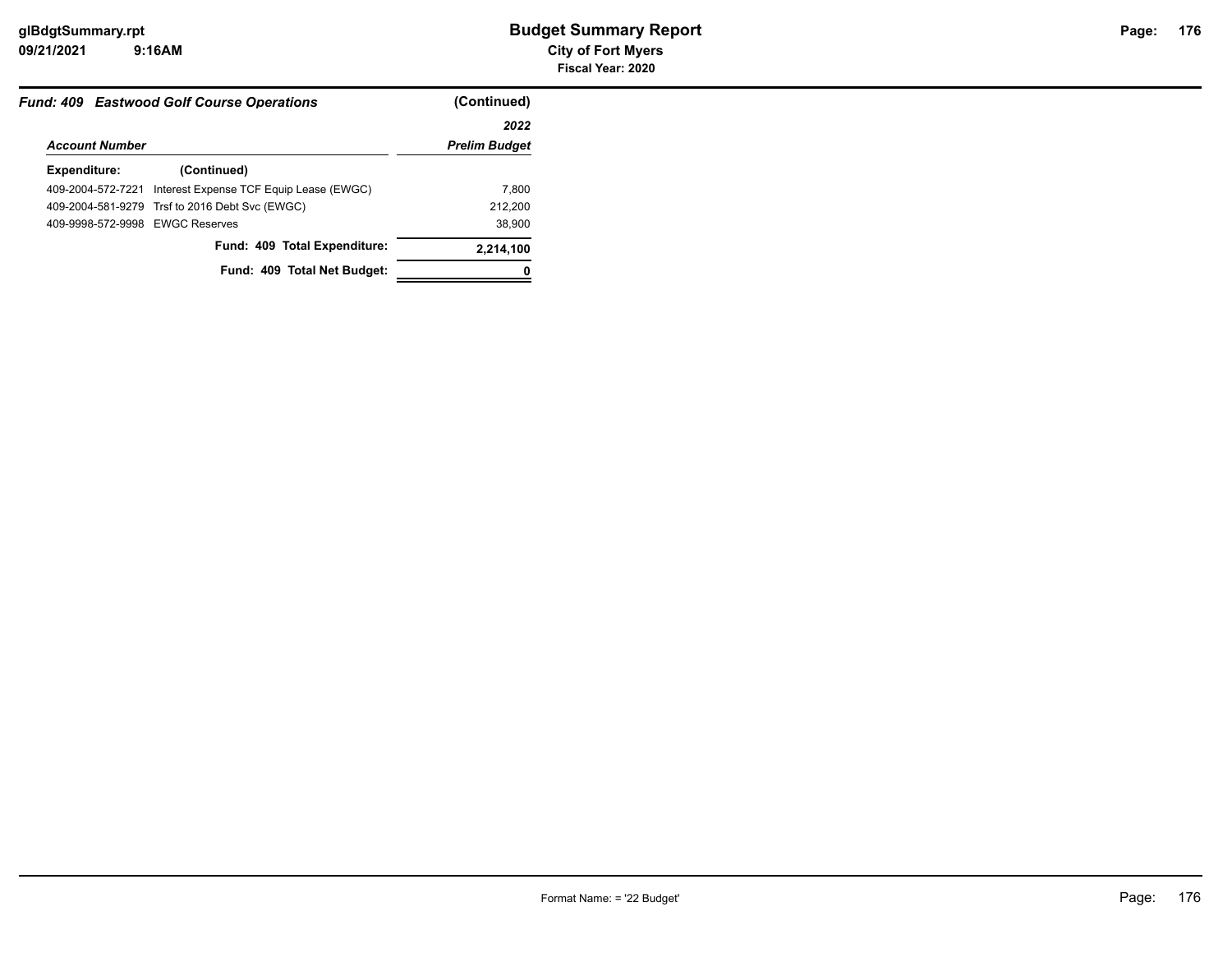# *Fund: 410 Dept of Cultural and Historic Affairs*

|                              | 2022                     |
|------------------------------|--------------------------|
| <b>Account Number</b>        | <b>Prelim Budget</b>     |
| Revenue:                     |                          |
|                              | Fund: 410 Total Revenue: |
| <b>Expenditure:</b>          |                          |
| Fund: 410 Total Expenditure: | o                        |
| Fund: 410 Total Net Budget:  |                          |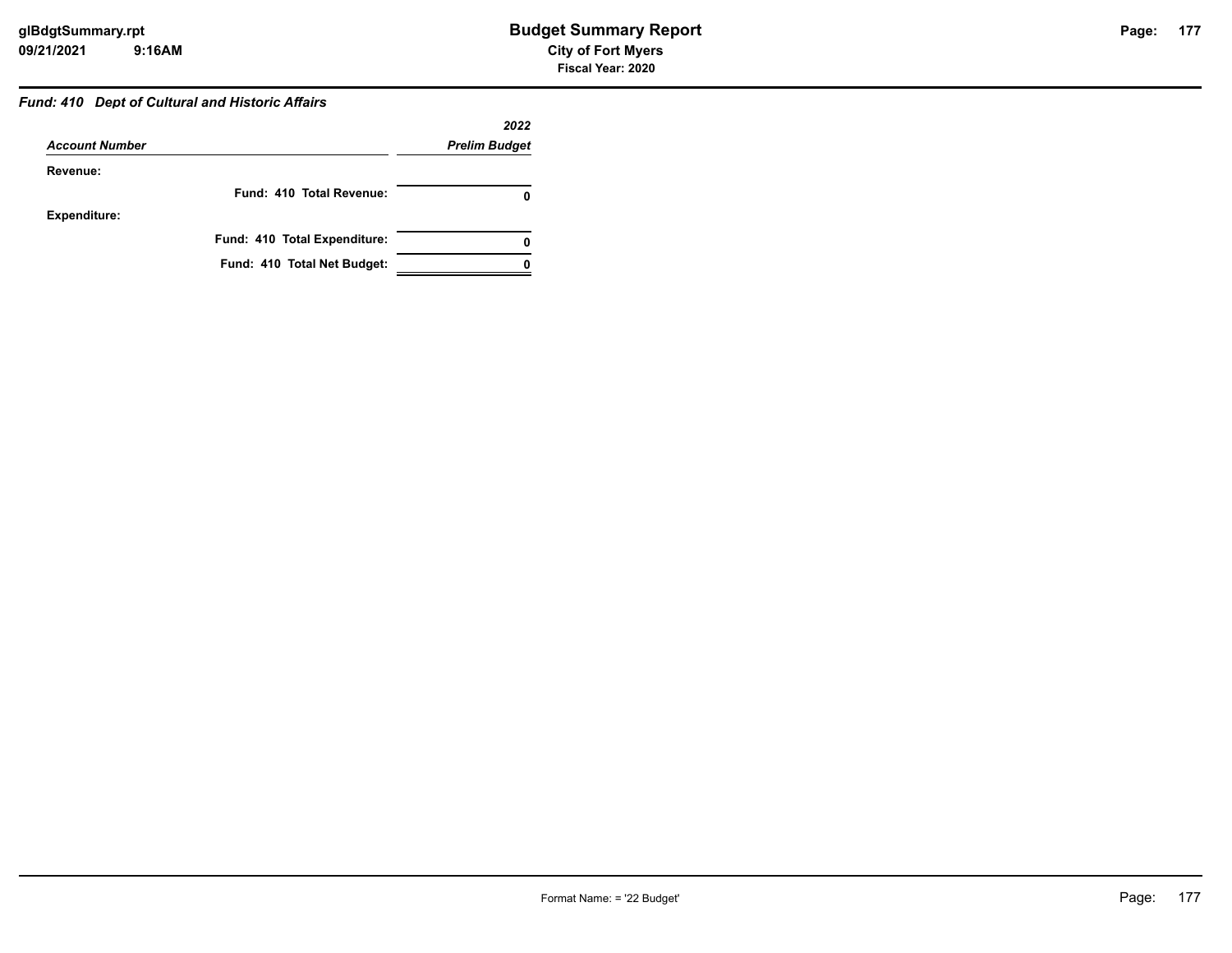#### *Fund: 414 Harborside Event Center Operations*

|                       |                              | 2022                 |
|-----------------------|------------------------------|----------------------|
| <b>Account Number</b> |                              | <b>Prelim Budget</b> |
| Revenue:              |                              |                      |
|                       | Fund: 414 Total Revenue:     |                      |
| <b>Expenditure:</b>   |                              |                      |
|                       | Fund: 414 Total Expenditure: | 0                    |
|                       | Fund: 414 Total Net Budget:  |                      |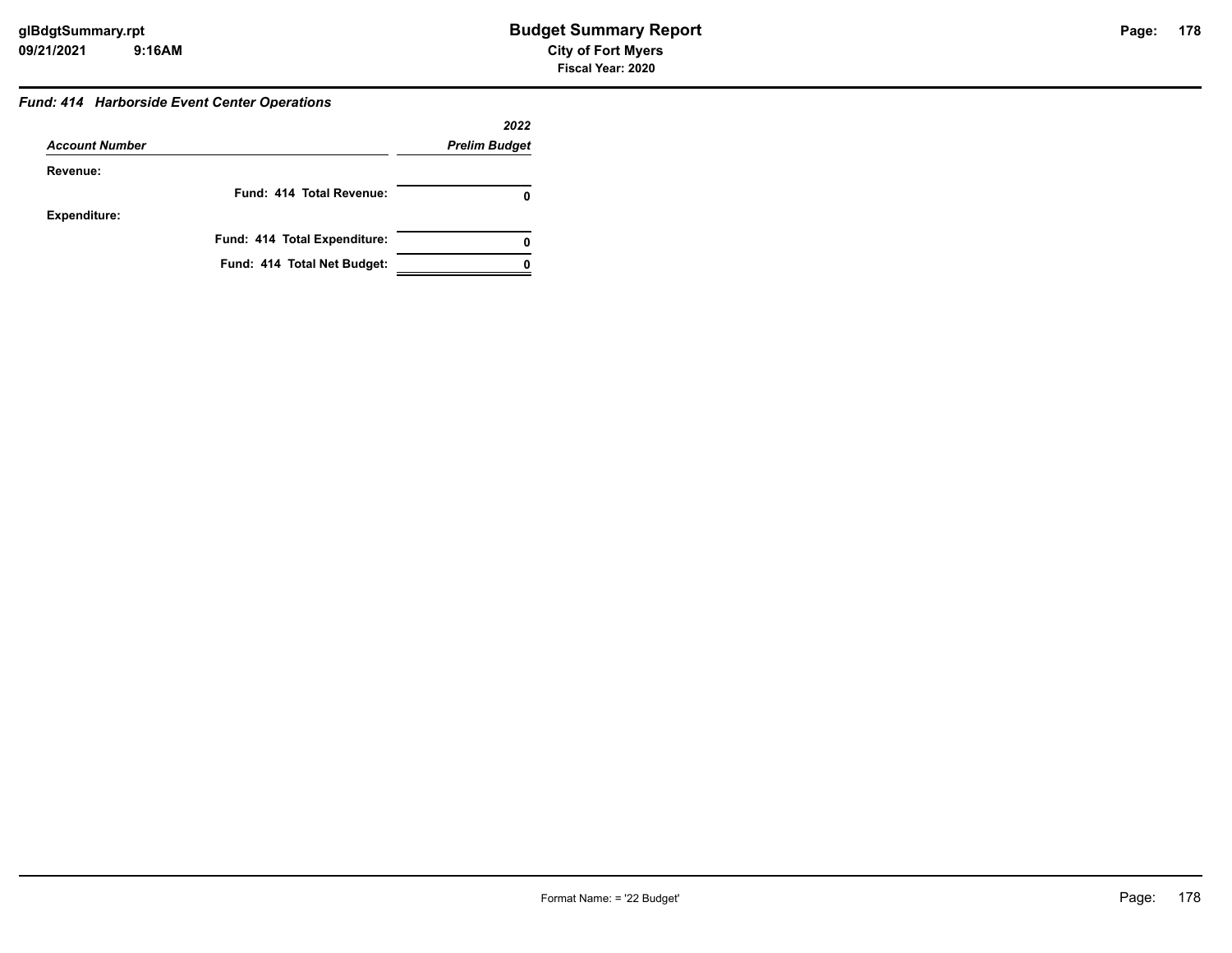#### *Fund: 420 Solid Waste Operations*

|                     |                                                      | 2022                 |
|---------------------|------------------------------------------------------|----------------------|
| Account Number      |                                                      | <b>Prelim Budget</b> |
| Revenue:            |                                                      |                      |
| 420-0000-343-4100   | Garbage & Trash                                      | 9,561,800            |
| 420-0000-343-4110   | Garbage & Trash Special Pickup                       | 376,400              |
| 420-0000-343-4130   | Newspaper Recycling Program                          | 2,800                |
| 420-0000-343-4140   | Automated Brush Can Service                          | 120,800              |
| 420-0000-343-4302   | <b>Flat Rate Residential Revenue</b>                 | 5,388,800            |
| 420-0000-369-0420   | Solid Waste Late Fees                                | 65,300               |
| 420-0920-343-4135   | <b>Commercial Recycling Program</b>                  | 467,300              |
| 420-0924-343-4101   | Roll-Off Container Revenue                           | 3,122,400            |
|                     | Fund: 420 Total Revenue:                             | 19,105,600           |
| <b>Expenditure:</b> |                                                      |                      |
|                     | 420-0000-513-3110 Prof Svcs Investment/Earnings Fees | 11,000               |
| 420-0916-534-1200   | Sal/Wage Regular (SCC)                               | 1,275,400            |
| 420-0916-534-1205   | Seniority Pay (SCC)                                  | 19,600               |
| 420-0916-534-1400   | Sal/Wage Overtime (SCC)                              | 145,000              |
| 420-0916-534-2100   | FICA Tax (SCC)                                       | 107,200              |
| 420-0916-534-2200   | Gen Retirement (SCC)                                 | 384,700              |
| 420-0916-534-2300   | Health/Life Ins (SCC)                                | 299,700              |
| 420-0916-534-2400   | Workers' Comp (SCC)                                  | 40,400               |
| 420-0916-534-3100   | Prof Svcs (SCC)                                      | 56,000               |
| 420-0916-534-3200   | Accounting/Auditing (SCC)                            | 5,700                |
| 420-0916-534-3400   | Contract Svcs (SCC)                                  | 1,888,000            |
| 420-0916-534-4000   | Travel/Trans (SCC)                                   | 6,000                |
| 420-0916-534-4100   | Communication (SCC)                                  | 10,600               |
| 420-0916-534-4200   | Freight/Postage (SCC)                                | 28,800               |
| 420-0916-534-4300   | Utilities (SCC)                                      | 14,000               |
| 420-0916-534-4400   | Rentals/Leases (SCC)                                 | 33,500               |
| 420-0916-534-4410   | Fleet Equip Rental (SCC)                             | 510,900              |
| 420-0916-534-4416   | ITS Svc Charges (SCC)                                | 110,900              |
| 420-0916-534-4417   | ITS Capital Recovery (SCC)                           | 3,800                |
| 420-0916-534-4500   | Insurance (SCC)                                      | 91,000               |
| 420-0916-534-4600   | Repairs/Maint (SCC)                                  | 135,500              |
| 420-0916-534-4700   | Printing/Binding (SCC)                               | 700                  |
| 420-0916-534-4800   | Advertising (SCC)                                    | 1,000                |
| 420-0916-534-4910   | Bad Debt Expense (SCC)                               | 55,000               |
| 420-0916-534-4940   | General Admin Expense (SCC)                          | 279,700              |
| 420-0916-534-4942   | Payment in Lieu of Taxes                             | 1,093,800            |
| 420-0916-534-5100   | Office Supplies (SCC)                                | 9,500                |
| 420-0916-534-5200   | Operating Supplies (SCC)                             | 30,300               |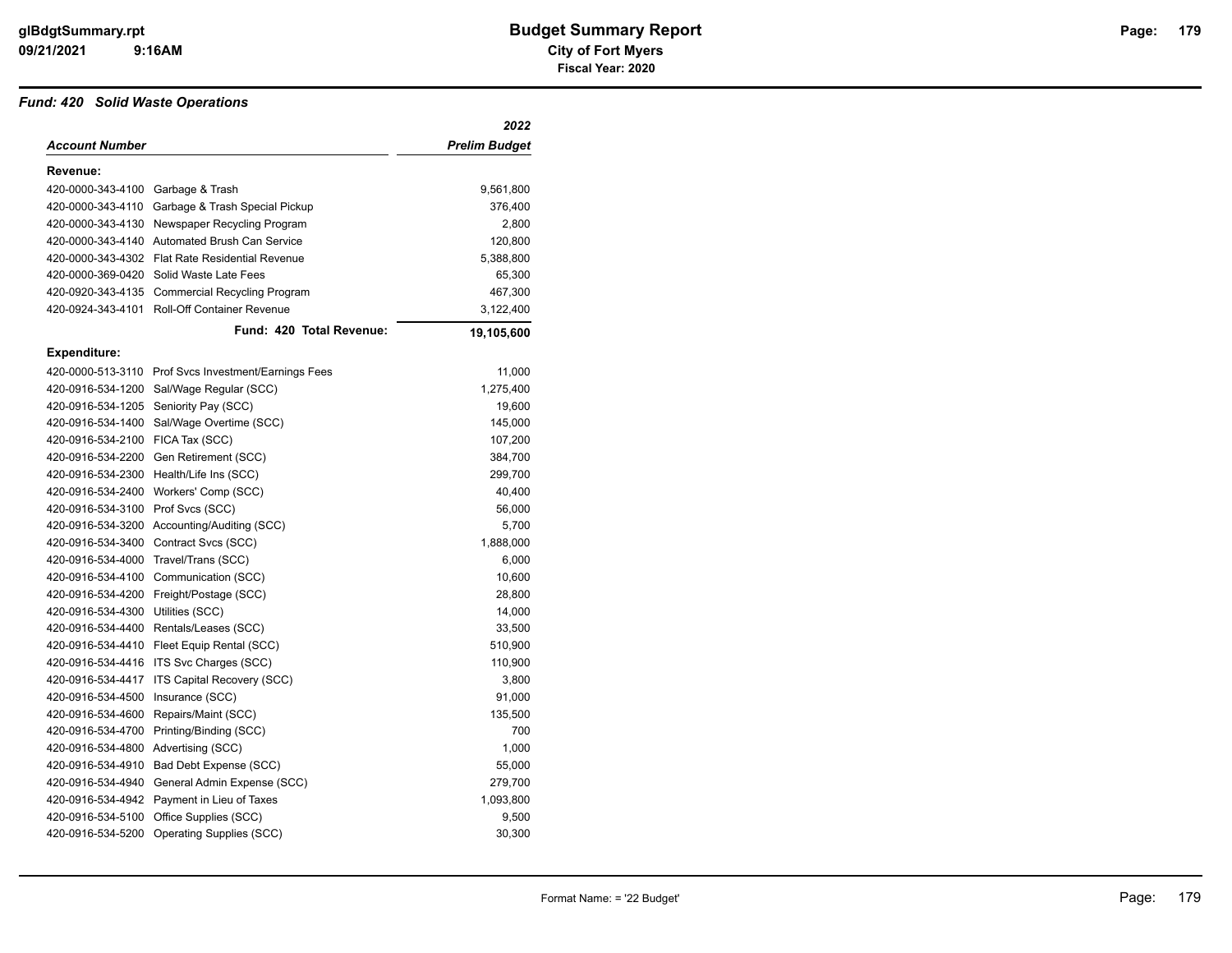#### **09/21/2021 City of Fort Myers 9:16AM**

# **glBdgtSummary.rpt Budget Summary Report Page: Fiscal Year: 2020**

| <b>Fund: 420 Solid Waste Operations</b> |                                               | (Continued)          |
|-----------------------------------------|-----------------------------------------------|----------------------|
|                                         | 2022                                          |                      |
| <b>Account Number</b>                   |                                               | <b>Prelim Budget</b> |
| <b>Expenditure:</b>                     | (Continued)                                   |                      |
|                                         | 420-0916-534-5250 Small Tools/Equip (SCC)     | 170,000              |
|                                         | 420-0916-534-5255 Assets \$750-\$5,000 (SCC)  | 3,100                |
|                                         | 420-0916-534-5400 Dues/Subscriptions (SCC)    | 7,700                |
| 420-0916-534-6400 Equipment (SCC)       |                                               | 335,000              |
|                                         | 420-0916-581-9002 Trsf to General Fund (SCC)  | 1,500,000            |
|                                         | 420-0917-534-1200 Sal/Wage Regular (SRC)      | 480,600              |
|                                         | 420-0917-534-1205 Seniority Pay (SRC)         | 12,400               |
|                                         | 420-0917-534-1400 Sal/Wage Overtime (SRC)     | 90,000               |
| 420-0917-534-2100 FICA Tax (SRC)        |                                               | 43,500               |
|                                         | 420-0917-534-2200 Gen Retirement (SRC)        | 140,700              |
|                                         | 420-0917-534-2300 Health/Life Ins (SRC)       | 85,500               |
|                                         | 420-0917-534-2400 Workers' Comp (SRC)         | 1,900                |
| 420-0917-534-3100 Prof Svcs (SRC)       |                                               | 30,000               |
|                                         | 420-0917-534-3400 Contract Svcs (SRC)         | 978,500              |
|                                         | 420-0917-534-4100 Communication (SRC)         | 5,700                |
|                                         | 420-0917-534-4200 Freight/Postage (SRC)       | 31,000               |
|                                         | 420-0917-534-4410 Fleet Equip Rental (SRC)    | 730,700              |
|                                         | 420-0917-534-4416 ITS Svc Charges (SRC)       | 50,400               |
|                                         | 420-0917-534-4417 ITS Capital Recovery (SRC)  | 2,200                |
| 420-0917-534-4500 Insurance (SRC)       |                                               | 216,200              |
|                                         | 420-0917-534-4600 Repairs/Maint (SRC)         | 92,000               |
|                                         | 420-0917-534-4940 General Admin Expense (SRC) | 157,500              |
|                                         | 420-0917-534-5100 Office Supplies (SRC)       | 200                  |
|                                         | 420-0917-534-5200 Operating Supplies (SRC)    | 241,200              |
|                                         | 420-0917-534-5250 Small Tools/Equip (SRC)     | 5,000                |
|                                         | 420-0918-534-1200 Sal/Wage Regular (SHR)      | 333,500              |
|                                         | 420-0918-534-1400 Sal/Wage Overtime (SHR)     | 66,900               |
| 420-0918-534-2100 FICA Tax (SHR)        |                                               | 29,800               |
|                                         | 420-0918-534-2200 Gen Retirement (SHR)        | 93,400               |
|                                         | 420-0918-534-2300 Health/Life Ins (SHR)       | 83,800               |
|                                         | 420-0918-534-2400 Workers' Comp (SHR)         | 1,900                |
|                                         | 420-0918-534-3400 Contract Svcs (SHR)         | 582,400              |
|                                         | 420-0918-534-4100 Communication (SHR)         | 9,200                |
|                                         | 420-0918-534-4410 Fleet Equip Rental (SHR)    | 437,600              |
|                                         | 420-0918-534-4416 ITS Svc Charges (SHR)       | 23,100               |
|                                         | 420-0918-534-4417 ITS Capital Recovery (SHR)  | 1,600                |
| 420-0918-534-4500 Insurance (SHR)       |                                               | 91,000               |
|                                         | 420-0918-534-4600 Repairs/Maint (SHR)         | 11,000               |
|                                         | 420-0918-534-4700 Printing/Binding (SHR)      | 500                  |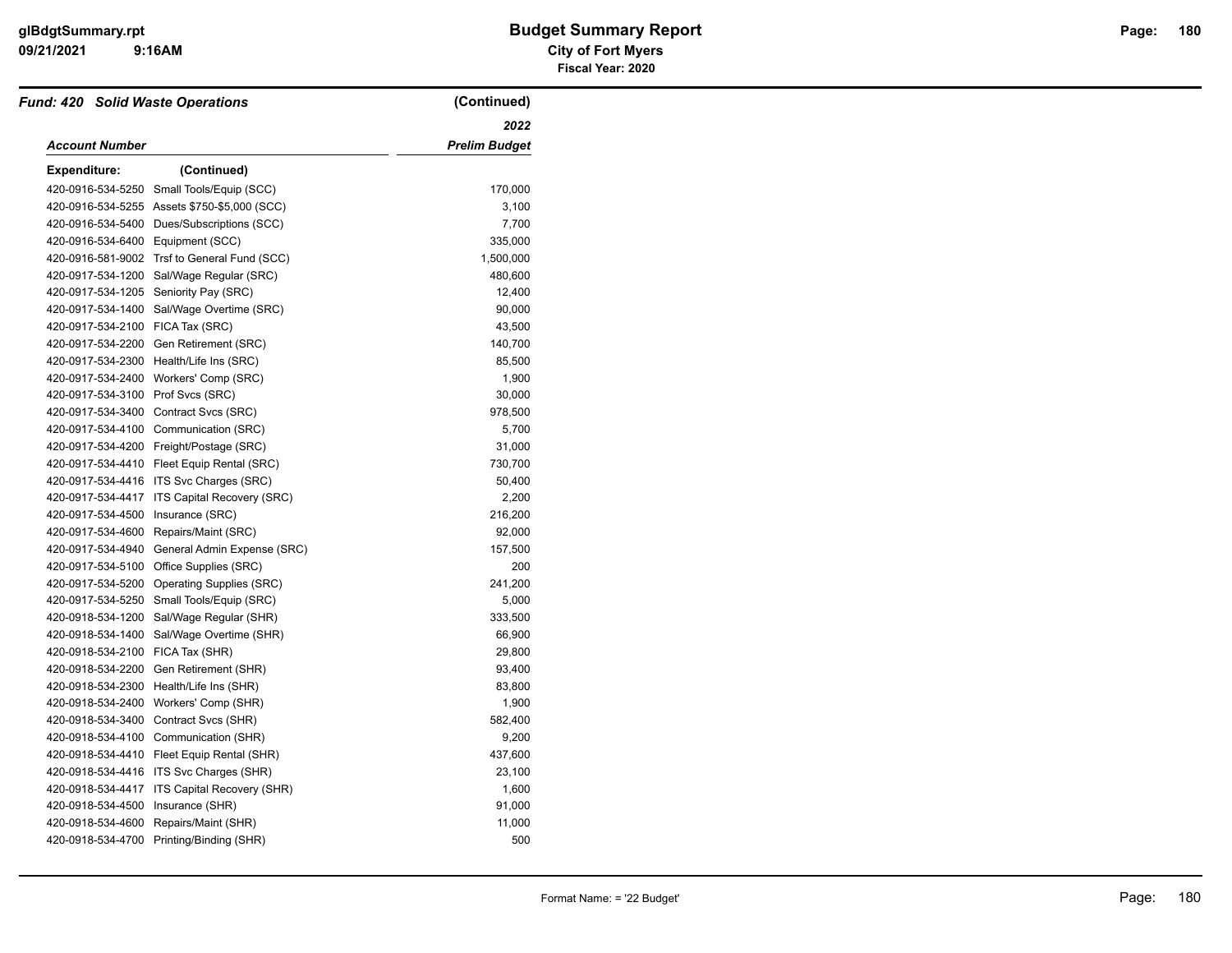#### **09/21/2021 City of Fort Myers 9:16AM**

# **glBdgtSummary.rpt Budget Summary Report Page: Fiscal Year: 2020**

| <b>Fund: 420 Solid Waste Operations</b> |                                                 | (Continued)          |
|-----------------------------------------|-------------------------------------------------|----------------------|
|                                         |                                                 | 2022                 |
| Account Number                          |                                                 | <b>Prelim Budget</b> |
| <b>Expenditure:</b>                     | (Continued)                                     |                      |
| 420-0918-534-4800 Advertising (SHR)     |                                                 | 5,200                |
| 420-0918-534-4940                       | General Admin Expense (SHR)                     | 69,200               |
| 420-0918-534-5100                       | Office Supplies (SHR)                           | 100                  |
| 420-0918-534-5200                       | Operating Supplies (SHR)                        | 20,300               |
| 420-0918-534-5250                       | Small Tools/Equip (SHR)                         | 5,000                |
|                                         | 420-0918-534-5255 Assets \$750-\$5,000 (SHR)    | 3,100                |
|                                         | 420-0918-534-7103 Principal Expense 2018A Bonds | 42,600               |
| 420-0918-534-7203                       | Interest Expense 2018A Bonds                    | 800                  |
| 420-0920-534-1200                       | Sal/Wage Regular (SREC)                         | 233,500              |
| 420-0920-534-1205                       | Seniority Pay (SREC)                            | 2,200                |
| 420-0920-534-1400                       | Sal/Wage Overtime (SREC)                        | 32,100               |
| 420-0920-534-2100                       | FICA Tax (SREC)                                 | 19,800               |
| 420-0920-534-2200                       | Gen Retirement (SREC)                           | 75,700               |
| 420-0920-534-2300                       | Health/Life Ins (SREC)                          | 56,500               |
| 420-0920-534-2400                       | Workers' Comp (SREC)                            | 1,900                |
| 420-0920-534-3400                       | Contract Svcs (SREC)                            | 65,000               |
| 420-0920-534-4100                       | Communication (SREC)                            | 2,700                |
| 420-0920-534-4410                       | Fleet Equip Rental (SREC)                       | 89,800               |
| 420-0920-534-4416                       | ITS Svc Charges (SREC)                          | 23,300               |
| 420-0920-534-4417                       | ITS Capital Recovery (SREC)                     | 1,600                |
| 420-0920-534-4500                       | Insurance (SREC)                                | 91,000               |
| 420-0920-534-4600                       | Repairs/Maint (SREC)                            | 9,500                |
| 420-0920-534-4700                       | Printing/Binding (SREC)                         | 3,500                |
|                                         | 420-0920-534-4800 Advertising (SREC)            | 5,000                |
| 420-0920-534-4940                       | General Admin Expense (SREC)                    | 41,100               |
| 420-0920-534-5100                       | Office Supplies (SREC)                          | 500                  |
| 420-0920-534-5200                       | <b>Operating Supplies (SREC)</b>                | 263,200              |
| 420-0920-534-5250                       | Small Tools/Equip (SREC)                        | 24,500               |
|                                         | 420-0920-534-5255 Assets \$750-\$5,000 (SREC)   | 3,200                |
| 420-0920-534-5400                       | Dues/Subscriptions (SREC)                       | 400                  |
| 420-0924-534-1200                       | Sal/Wage Regular (SROC)                         | 354,300              |
| 420-0924-534-1205                       | Seniority Pay (SROC)                            | 7,100                |
| 420-0924-534-1400                       | Sal/Wage Overtime (SROC)                        | 62,500               |
| 420-0924-534-2100                       | FICA Tax (SROC)                                 | 30,300               |
| 420-0924-534-2200                       | Gen Retirement (SROC)                           | 102,500              |
| 420-0924-534-2300                       | Health/Life Ins (SROC)                          | 105,000              |
| 420-0924-534-2400                       | Workers' Comp (SROC)                            | 5,200                |
| 420-0924-534-3400                       | Contract Svcs (SROC)                            | 1,157,400            |
|                                         | 420-0924-534-4100 Communication (SROC)          | 5,400                |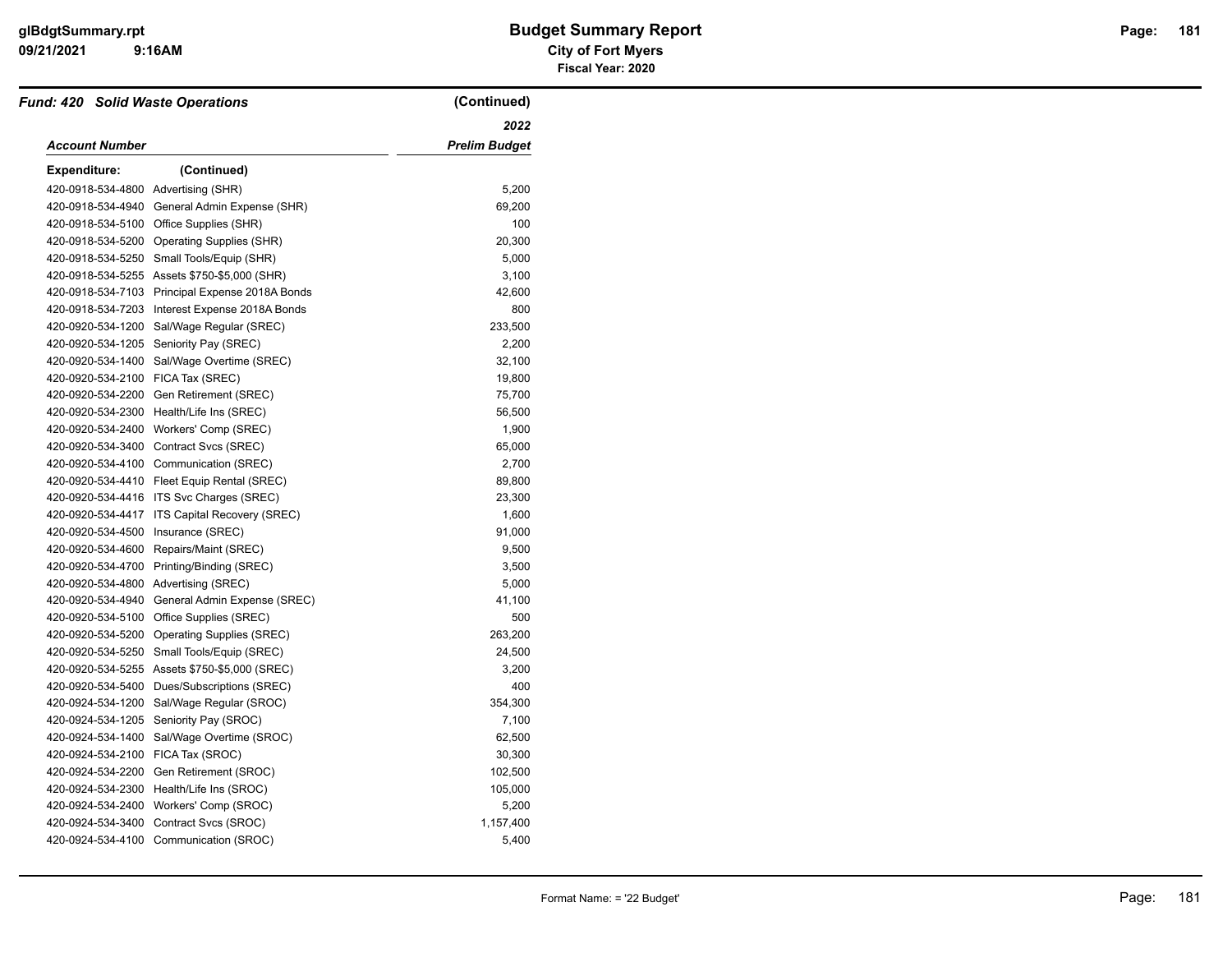### **9:16AM**

### **09/21/2021 City of Fort Myers glBdgtSummary.rpt Budget Summary Report Page: Fiscal Year: 2020**

| <b>Fund: 420 Solid Waste Operations</b> |                              | (Continued)          |
|-----------------------------------------|------------------------------|----------------------|
|                                         |                              | 2022                 |
| <b>Account Number</b>                   |                              | <b>Prelim Budget</b> |
| <b>Expenditure:</b>                     | (Continued)                  |                      |
| 420-0924-534-4400                       | Rentals/Leases (SROC)        | 11,300               |
| 420-0924-534-4410                       | Fleet Equip Rental (SROC)    | 370,300              |
| 420-0924-534-4416                       | ITS Svc Charges (SROC)       | 33,400               |
| 420-0924-534-4417                       | ITS Capital Recovery (SROC)  | 1,600                |
| 420-0924-534-4500                       | Insurance (SROC)             | 91.000               |
| 420-0924-534-4600                       | Repairs/Maint (SROC)         | 31,000               |
| 420-0924-534-4800                       | Advertising (SROC)           | 4,000                |
| 420-0924-534-4940                       | General Admin Expense (SROC) | 101,200              |
| 420-0924-534-5100                       | Office Supplies (SROC)       | 500                  |
| 420-0924-534-5200                       | Operating Supplies (SROC)    | 10,100               |
| 420-0924-534-5255                       | Assets \$750-\$5,000 (SROC)  | 60,000               |
| 420-0928-534-1400                       | Sal/Wage Overtime (NBHD)     | 14,400               |
| 420-0928-534-2100                       | FICA Tax (NBHD)              | 1,100                |
| 420-0928-534-2200                       | Gen Retirement (NBHD)        | 5,500                |
| 420-0928-534-3400                       | Contract Svcs (NBHD)         | 11,100               |
| 420-9998-534-9998                       | Solid Waste Reserves         | 1,512,700            |
|                                         | Fund: 420 Total Expenditure: | 19,105,600           |
|                                         | Fund: 420 Total Net Budget:  | 0                    |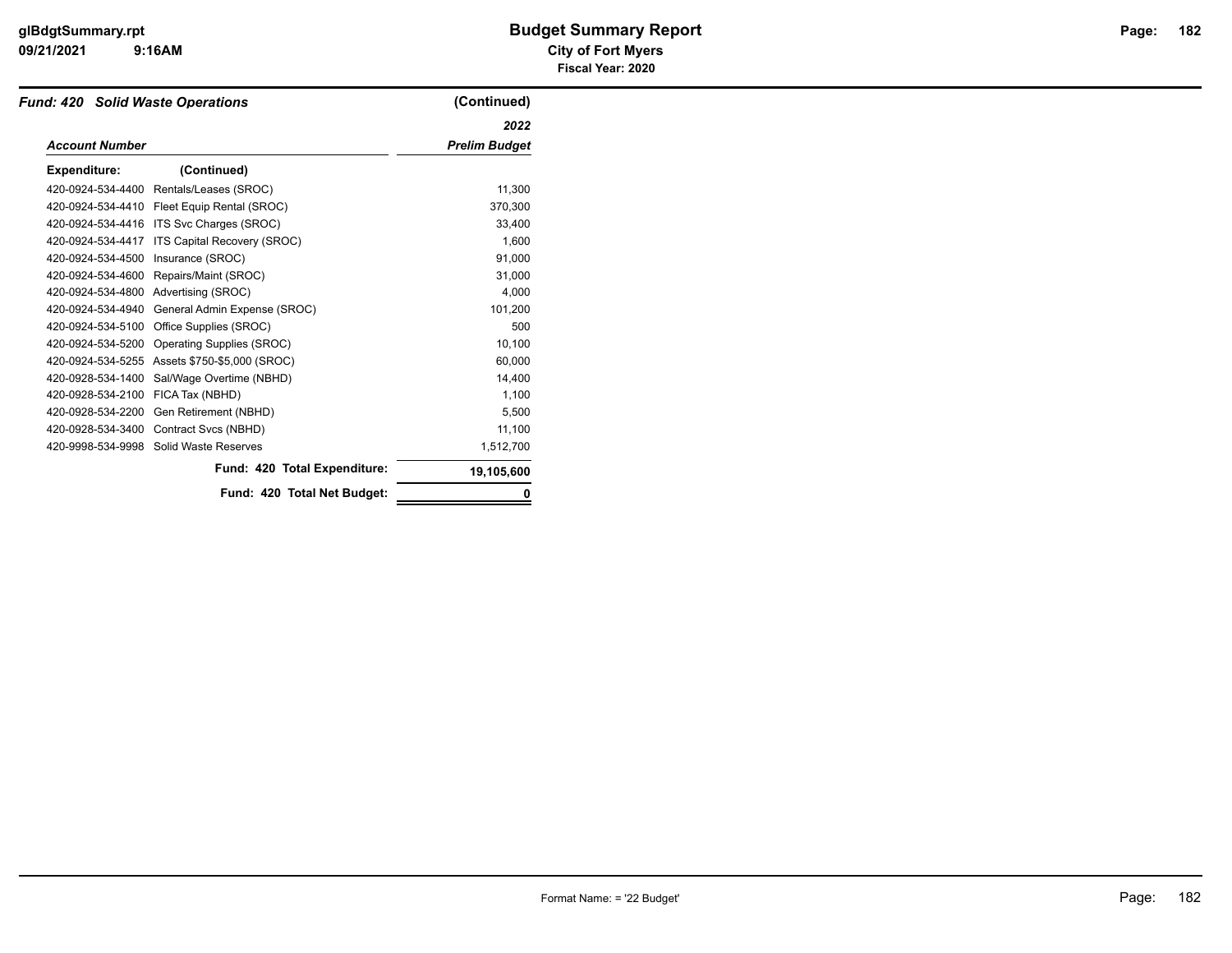#### *Fund: 425 Building Permits and Insp Operations*

|                                       |                                                      | 2022          |
|---------------------------------------|------------------------------------------------------|---------------|
| Account Number                        |                                                      | Prelim Budget |
| Revenue:                              |                                                      |               |
|                                       | 425-1215-316-0011 Permit Reinspection Fees           | 71,300        |
|                                       | 425-1215-316-0020 Local Business Tax-Insp Fees       | 24,200        |
| 425-1215-322-0010 Building Permits    |                                                      | 4,170,000     |
|                                       | 425-1215-329-2003 Computer/Automation Tech Fee (BPI) | 57,600        |
|                                       | 425-1215-329-2004 Inspection Overtime Fees           | 5,000         |
| 425-1215-389-9010 Prior Year Surplus  |                                                      | 703,600       |
| 425-1231-369-0010                     | 10% Surcharge (BPI)                                  | 3,000         |
|                                       | Fund: 425 Total Revenue:                             | 5,034,700     |
| <b>Expenditure:</b>                   |                                                      |               |
|                                       | 425-0000-513-3110 Prof Svcs Investment/Earnings Fees | 15,000        |
|                                       | 425-1215-524-1200 Sal/Wage Regular (BPI)             | 2,111,800     |
| 425-1215-524-1205 Seniority Pay (BPI) |                                                      | 24,500        |
|                                       | 425-1215-524-1400 Sal/Wage Overtime (BPI)            | 27,000        |
| 425-1215-524-2100 FICA Tax (BPI)      |                                                      | 161,700       |
|                                       | 425-1215-524-2200 Gen Retirement (BPI)               | 555,900       |
|                                       | 425-1215-524-2300 Health/Life Ins (BPI)              | 460,100       |
|                                       | 425-1215-524-2400 Workers' Comp (BPI)                | 24,900        |
| 425-1215-524-3100 Prof Svcs (BPI)     |                                                      | 66,500        |
|                                       | 425-1215-524-3200 Accounting/Auditing (BPI)          | 900           |
|                                       | 425-1215-524-3400 Contract Svcs (BPI)                | 357,300       |
| 425-1215-524-4000 Travel/Trans (BPI)  |                                                      | 9,500         |
|                                       | 425-1215-524-4200 Freight/Postage (BPI)              | 1,200         |
| 425-1215-524-4300 Utilities (BPI)     |                                                      | 15,000        |
| 425-1215-524-4400                     | Rentals/Leases (BPI)                                 | 80,500        |
|                                       | 425-1215-524-4410 Fleet Equip Rental (BPI)           | 81,800        |
|                                       | 425-1215-524-4416 ITS Svc Charges (BPI)              | 275,000       |
| 425-1215-524-4417                     | ITS Capital Recovery (BPI)                           | 7,900         |
| 425-1215-524-4500                     | Insurance (BPI)                                      | 45,500        |
| 425-1215-524-4600                     | Repairs/Maint (BPI)                                  | 7,000         |
|                                       | 425-1215-524-4700 Printing/Binding (BPI)             | 300           |
|                                       | 425-1215-524-4900 Other Current Chgs (BPI)           | 304,600       |
| 425-1215-524-4940                     | General Admin Expense (BPI)                          | 363,600       |
|                                       | 425-1215-524-5100 Office Supplies (BPI)              | 13,500        |
|                                       | 425-1215-524-5200 Operating Supplies (BPI)           | 4,500         |
| 425-1215-524-5250                     | Small Tools/Equip (BPI)                              | 4,000         |
| 425-1215-524-5400                     | Dues/Subscriptions (BPI)                             | 15,200        |
|                                       | Fund: 425 Total Expenditure:                         | 5.034.700     |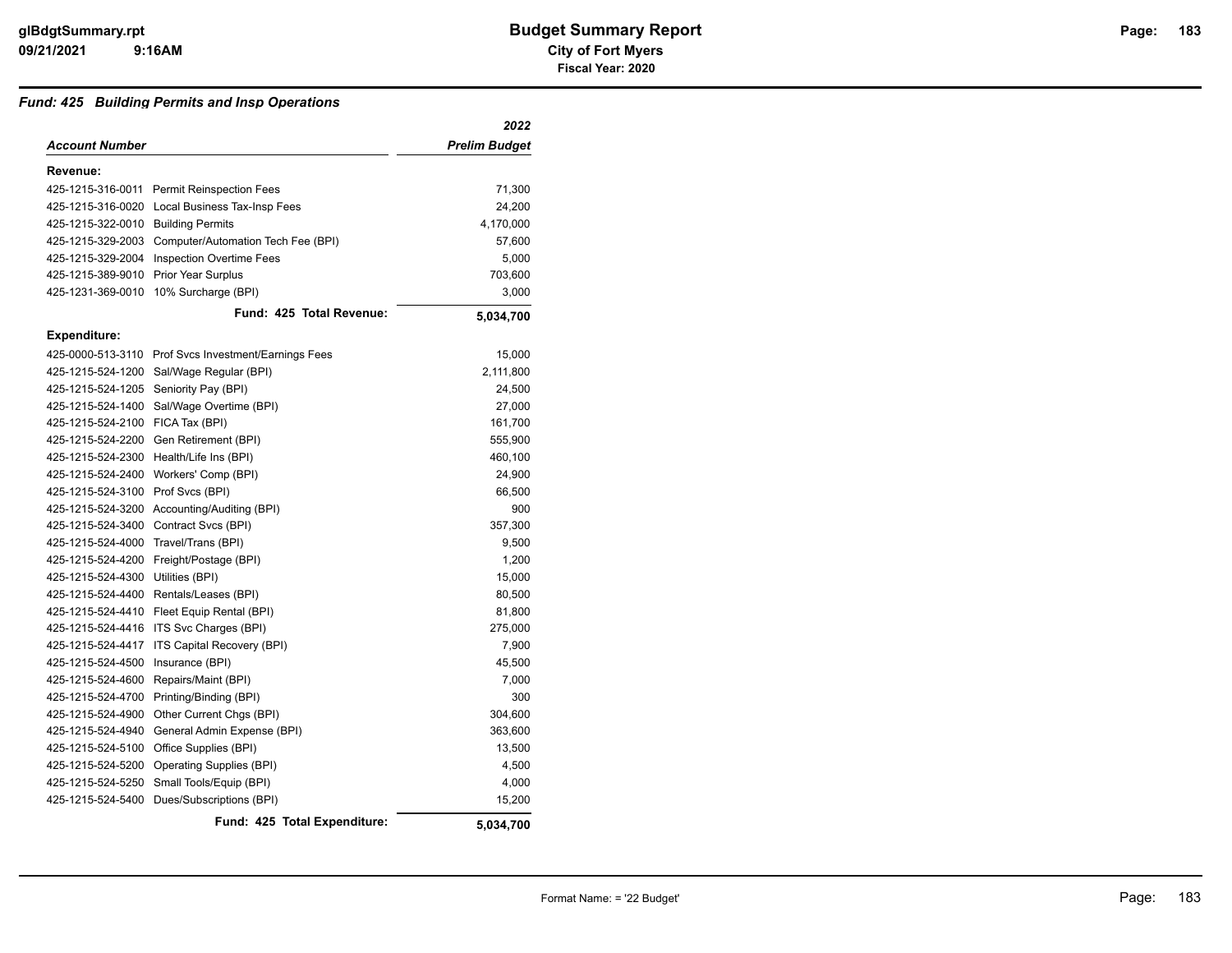**Fund: 425 Total Net Budget: 0**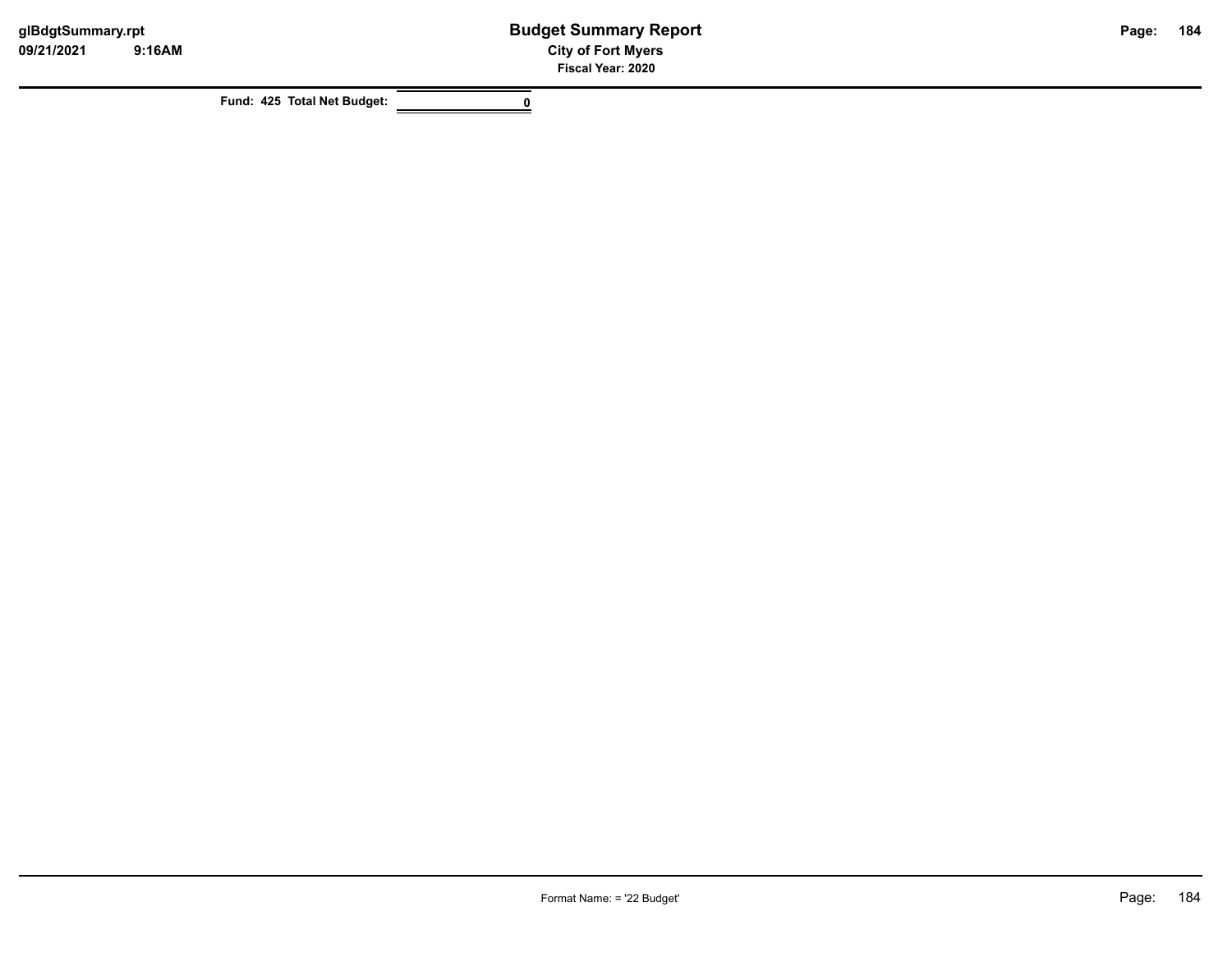### *Fund: 431 Utility Repairs and Renewals*

|                                      |                                                      | 2022                 |
|--------------------------------------|------------------------------------------------------|----------------------|
| <b>Account Number</b>                |                                                      | <b>Prelim Budget</b> |
| Revenue:                             |                                                      |                      |
|                                      | 431-6100-387-0401 Intrafund Trsf from Utility Fund   | 3,911,700            |
| 431-6100-389-9010 Prior Year Surplus |                                                      | 2,131,800            |
|                                      | Fund: 431 Total Revenue:                             | 6,043,500            |
| <b>Expenditure:</b>                  |                                                      |                      |
|                                      | 431-0000-513-3110 Prof Svcs Investment/Earnings Fees | 5.100                |
|                                      | 431-6100-587-9311 Intrafund Trsf to Utility CIB      | 6,038,400            |
|                                      | Fund: 431 Total Expenditure:                         | 6,043,500            |
|                                      | Fund: 431 Total Net Budget:                          |                      |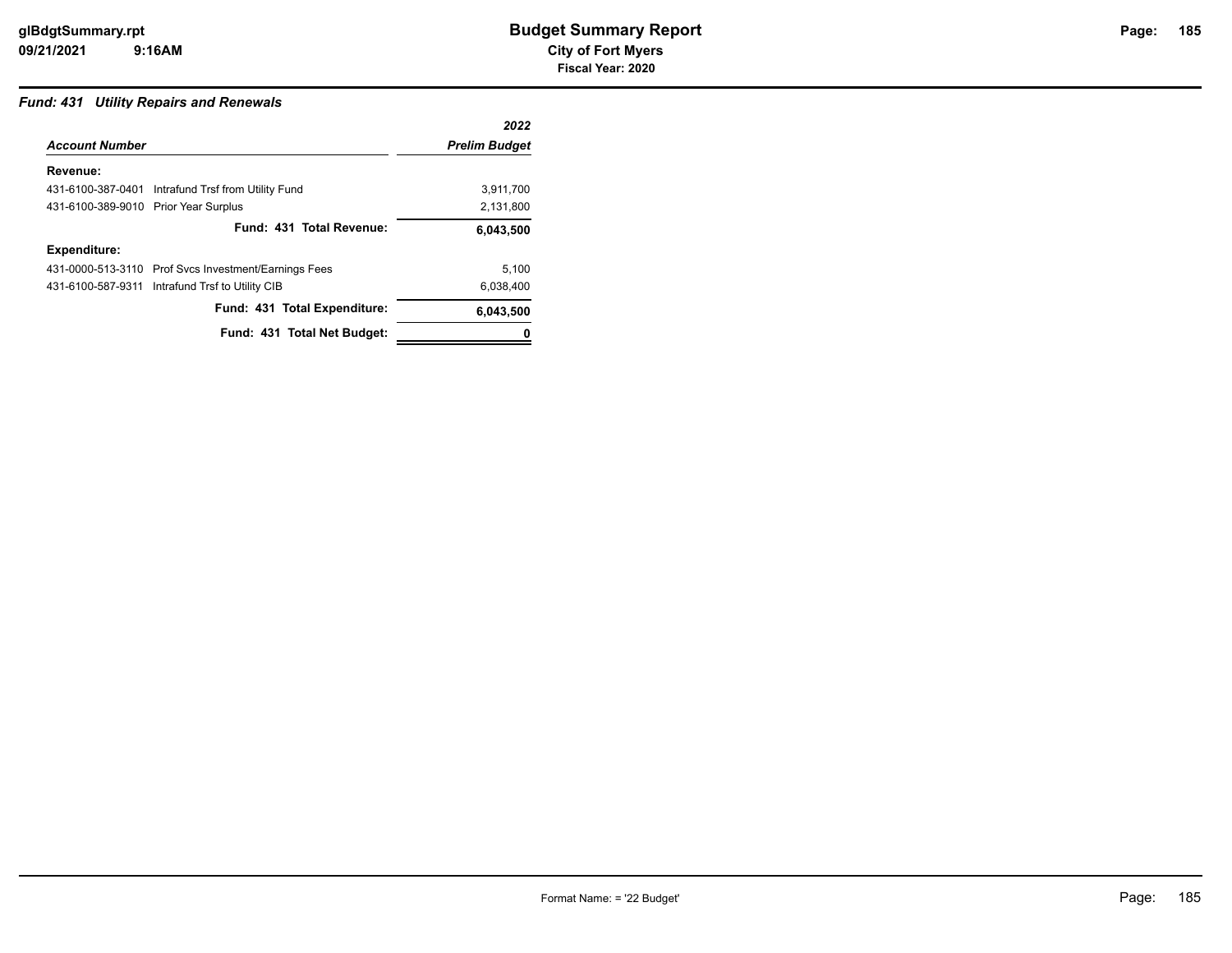## Page: 186

### *Fund: 432 Water Impact Fees - Unpledged*

|                                      |                                                 | 2022                 |
|--------------------------------------|-------------------------------------------------|----------------------|
| <b>Account Number</b>                |                                                 | <b>Prelim Budget</b> |
| Revenue:                             |                                                 |                      |
| 432-6310-389-9010 Prior Year Surplus |                                                 | 4,600,000            |
|                                      | Fund: 432 Total Revenue:                        | 4,600,000            |
| <b>Expenditure:</b>                  |                                                 |                      |
|                                      | 432-6310-587-9311 Intrafund Trsf to Utility CIB | 4,600,000            |
|                                      | Fund: 432 Total Expenditure:                    | 4,600,000            |
|                                      | Fund: 432 Total Net Budget:                     |                      |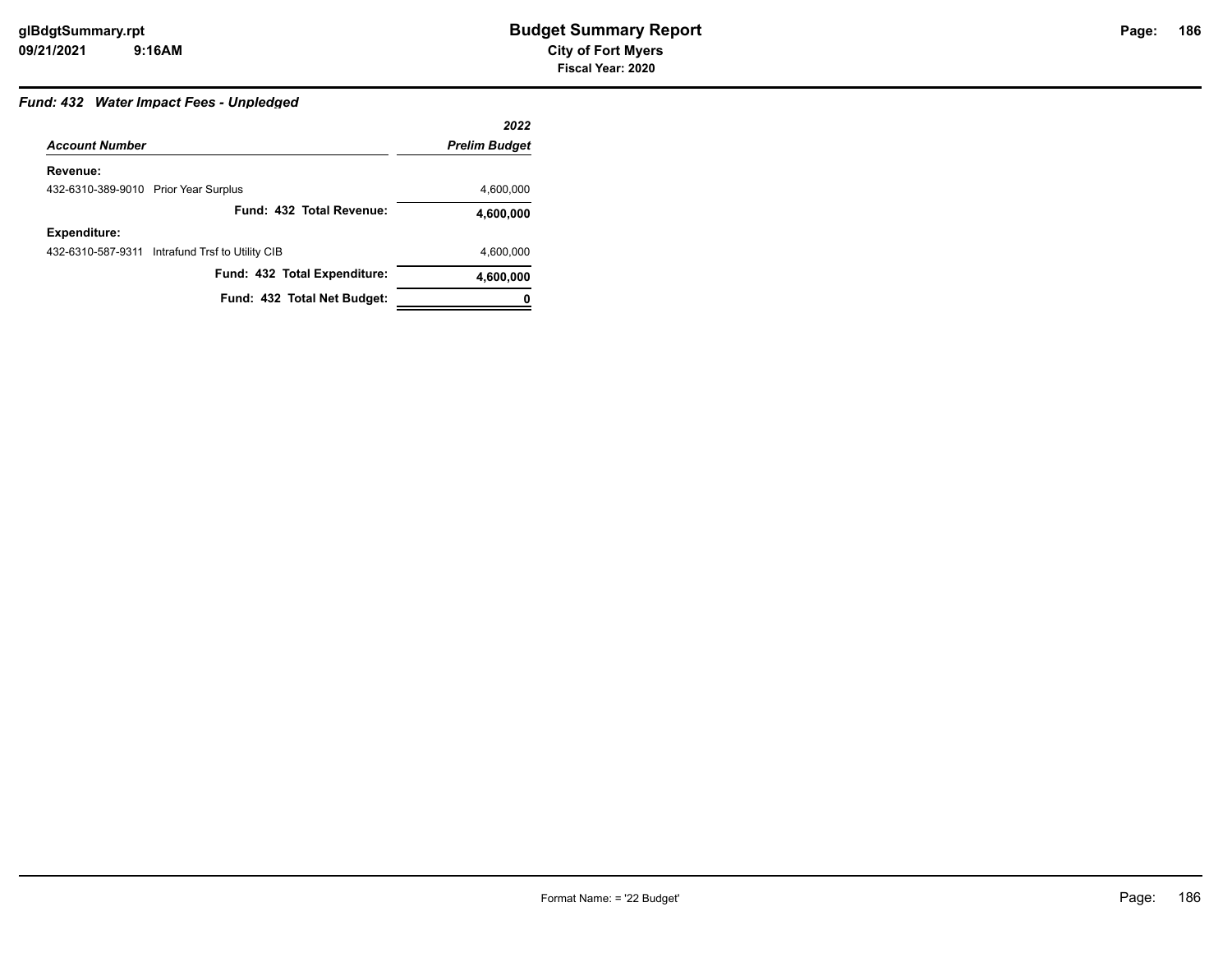### *Fund: 433 Water Impact Fees - Pledged*

|                       |                              | 2022                 |
|-----------------------|------------------------------|----------------------|
| <b>Account Number</b> |                              | <b>Prelim Budget</b> |
| Revenue:              |                              |                      |
|                       | Fund: 433 Total Revenue:     | 0                    |
| Expenditure:          |                              |                      |
|                       | Fund: 433 Total Expenditure: | 0                    |
|                       | Fund: 433 Total Net Budget:  |                      |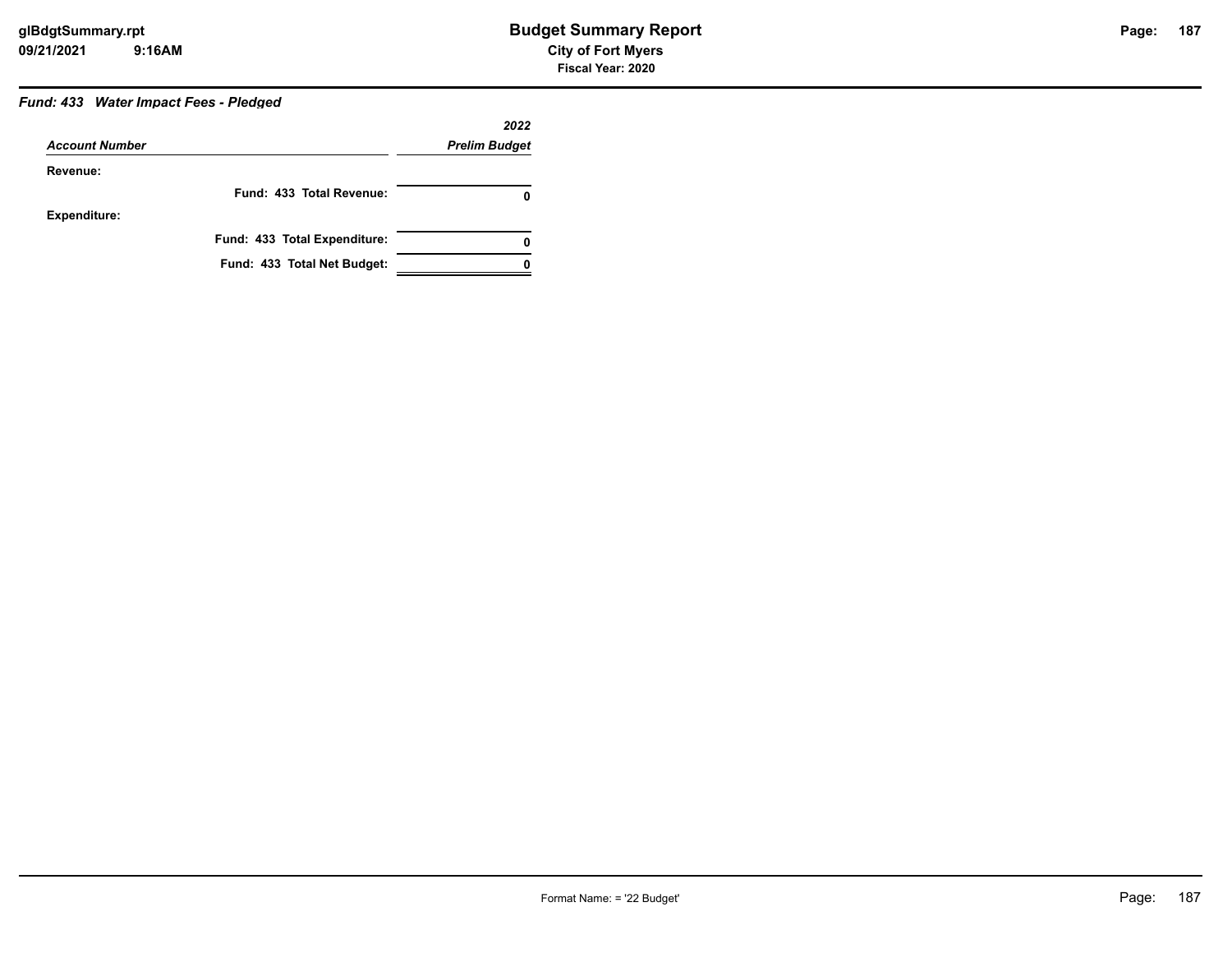### *Fund: 434 Sewer Impact Fees - Unpledged*

|                                      |                                                 | 2022                 |
|--------------------------------------|-------------------------------------------------|----------------------|
| <b>Account Number</b>                |                                                 | <b>Prelim Budget</b> |
| Revenue:                             |                                                 |                      |
| 434-6320-389-9010 Prior Year Surplus |                                                 | 9,100,000            |
|                                      | Fund: 434 Total Revenue:                        | 9,100,000            |
| <b>Expenditure:</b>                  |                                                 |                      |
|                                      | 434-6320-587-9311 Intrafund Trsf to Utility CIB | 9,100,000            |
|                                      | Fund: 434 Total Expenditure:                    | 9,100,000            |
|                                      | Fund: 434 Total Net Budget:                     |                      |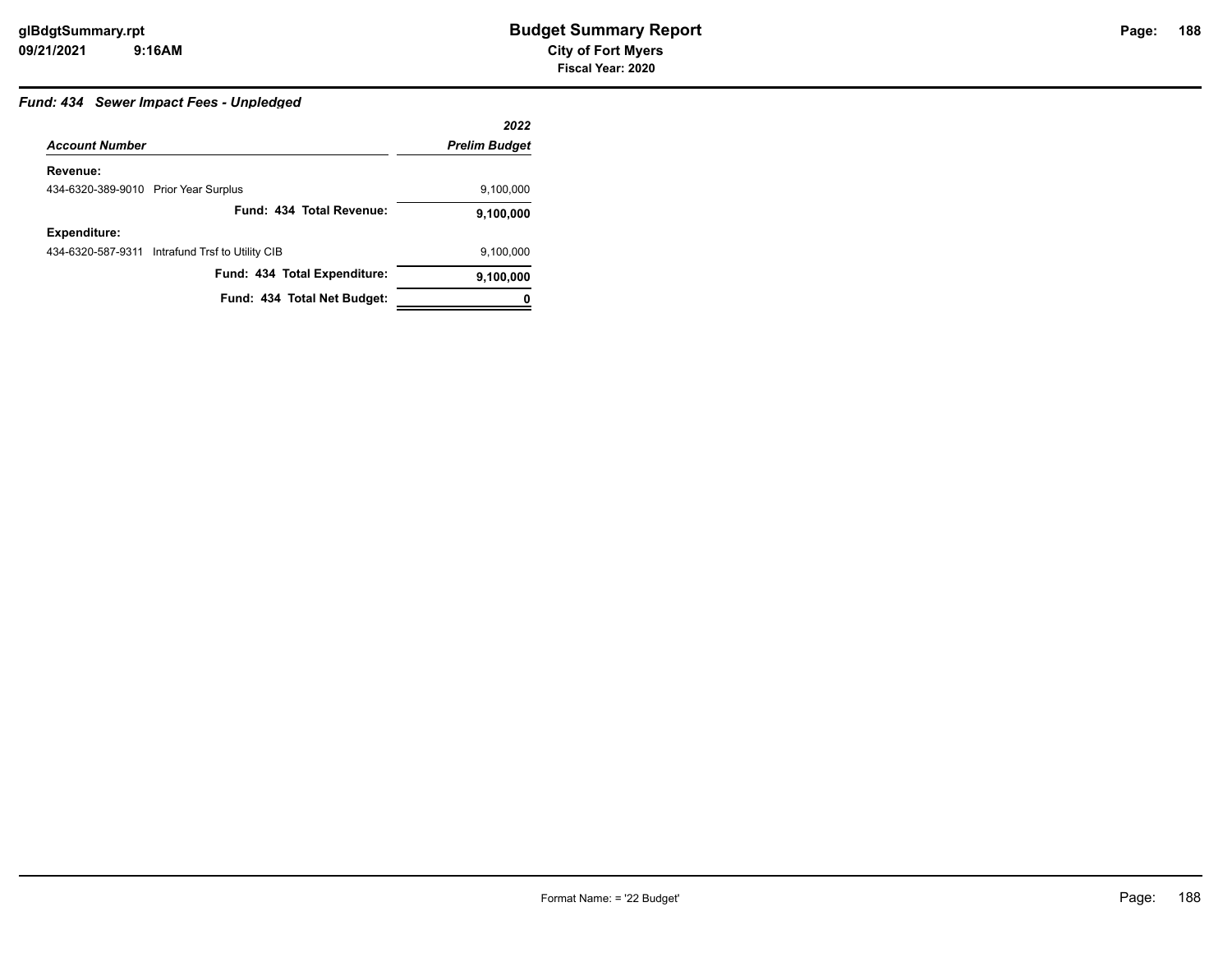### *Fund: 435 Sewer Impact Fees - Pledged*

|                       |                              | 2022                 |
|-----------------------|------------------------------|----------------------|
| <b>Account Number</b> |                              | <b>Prelim Budget</b> |
| Revenue:              |                              |                      |
|                       | Fund: 435 Total Revenue:     |                      |
| <b>Expenditure:</b>   |                              |                      |
|                       | Fund: 435 Total Expenditure: | 0                    |
|                       | Fund: 435 Total Net Budget:  |                      |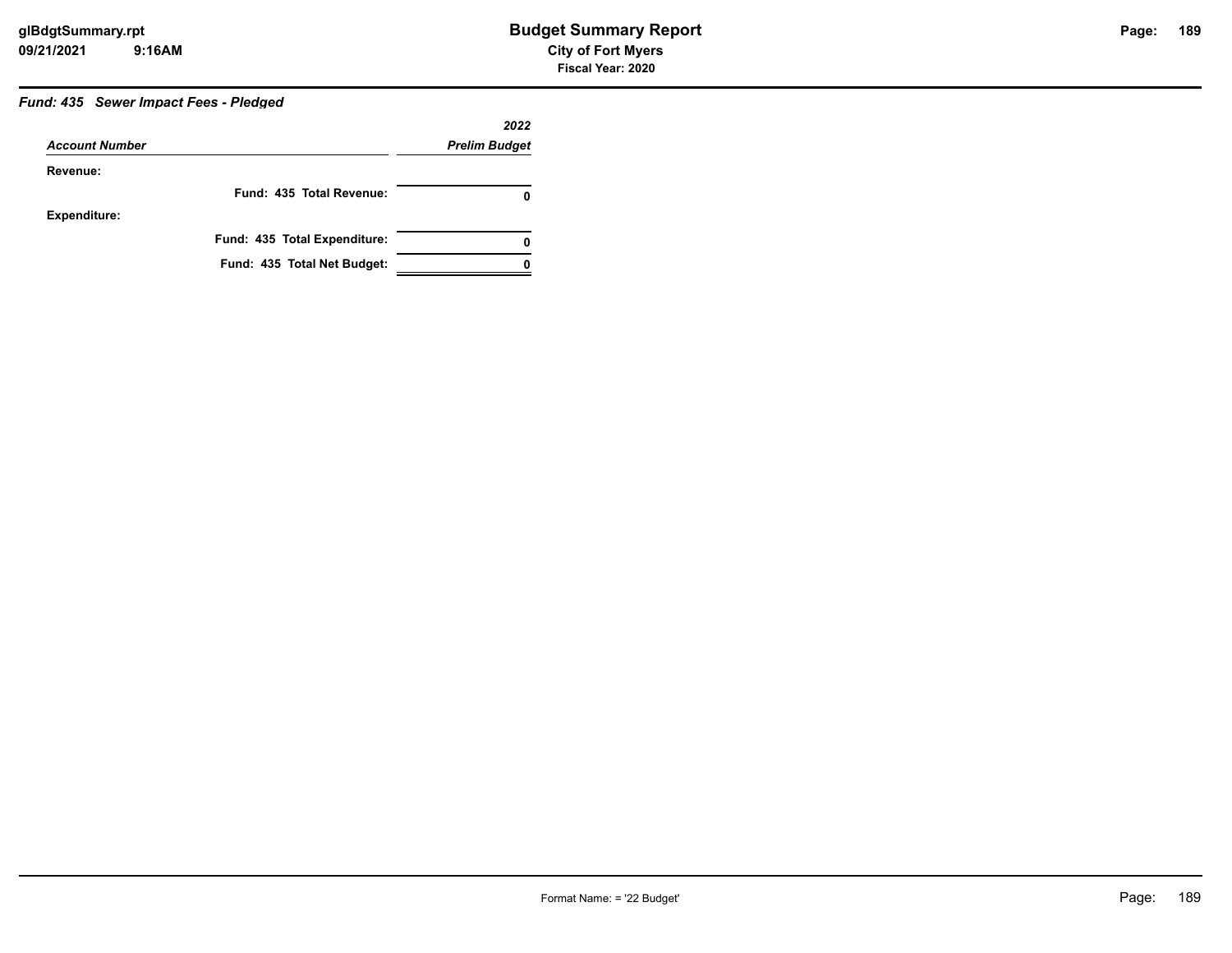#### *Fund: 445 Edison Ford Estates Repairs and Renewals*

| <b>Account Number</b> |                              | 2022                 |
|-----------------------|------------------------------|----------------------|
|                       |                              | <b>Prelim Budget</b> |
| Revenue:              |                              |                      |
|                       | Fund: 445 Total Revenue:     | 0                    |
| <b>Expenditure:</b>   |                              |                      |
|                       | Fund: 445 Total Expenditure: | 0                    |
|                       | Fund: 445 Total Net Budget:  |                      |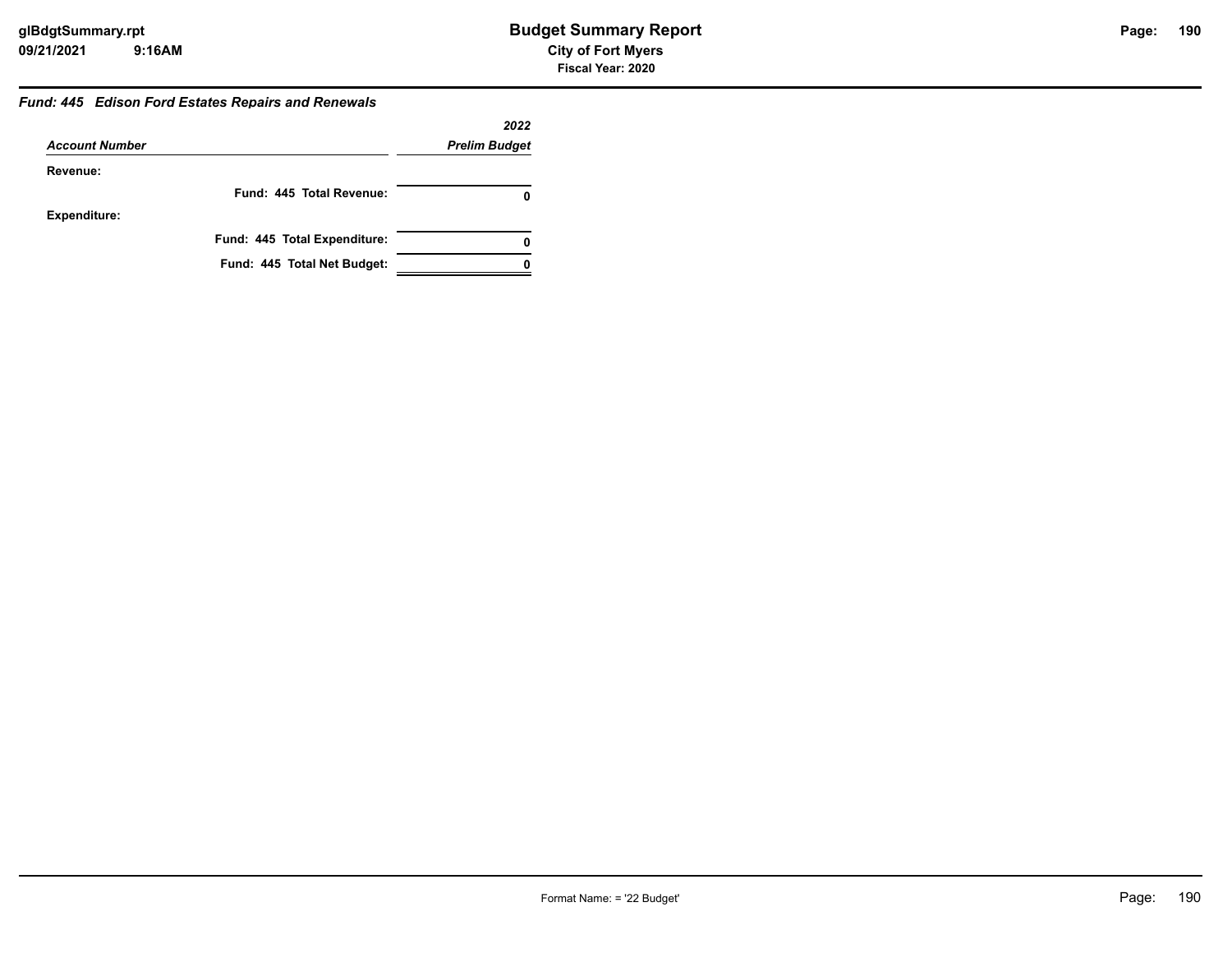#### *Fund: 446 Eastwood Golf Course Repairs and Renewal*

|                       |                              | 2022                 |
|-----------------------|------------------------------|----------------------|
| <b>Account Number</b> |                              | <b>Prelim Budget</b> |
| Revenue:              |                              |                      |
|                       | Fund: 446 Total Revenue:     | 0                    |
| <b>Expenditure:</b>   |                              |                      |
|                       | Fund: 446 Total Expenditure: | 0                    |
|                       | Fund: 446 Total Net Budget:  |                      |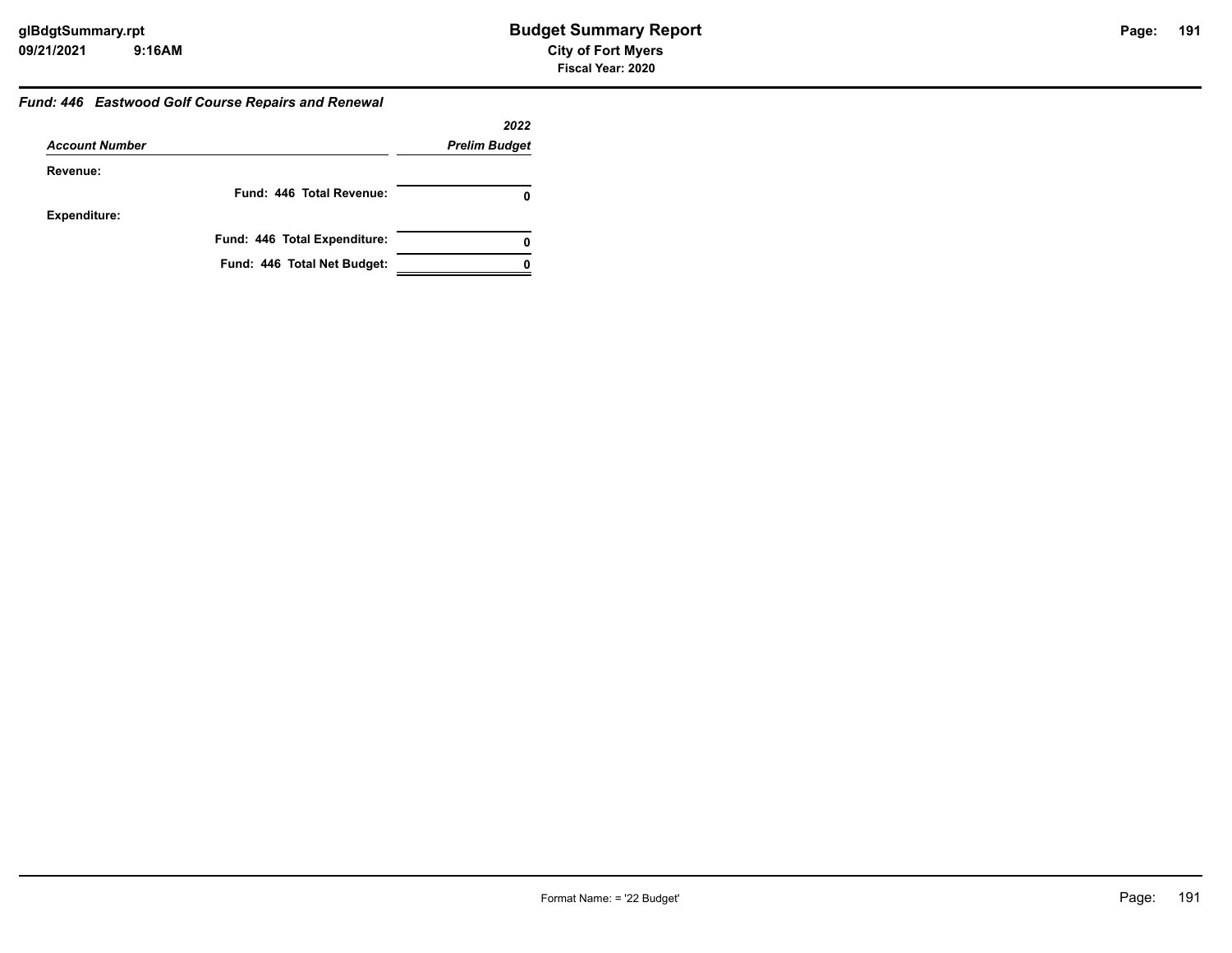#### *Fund: 447 Harborside Event Ctr Repairs and Renewal*

|                       |                              | 2022                 |
|-----------------------|------------------------------|----------------------|
| <b>Account Number</b> |                              | <b>Prelim Budget</b> |
| Revenue:              |                              |                      |
|                       | Fund: 447 Total Revenue:     |                      |
| <b>Expenditure:</b>   |                              |                      |
|                       | Fund: 447 Total Expenditure: |                      |
|                       | Fund: 447 Total Net Budget:  |                      |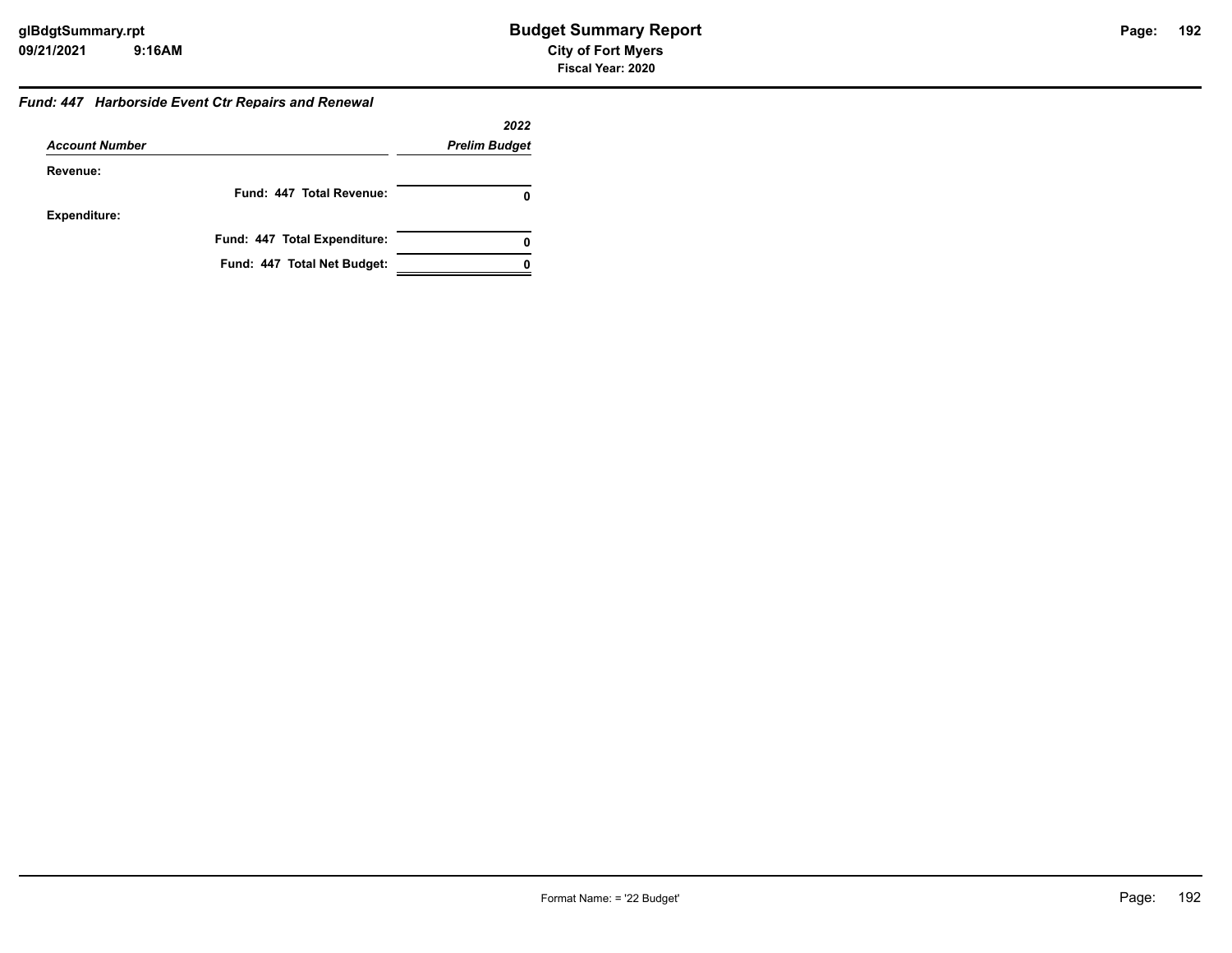### Page: 193

#### *Fund: 449 Solid Waste Repairs and Renewals*

|                       |                              | 2022                 |
|-----------------------|------------------------------|----------------------|
| <b>Account Number</b> |                              | <b>Prelim Budget</b> |
| Revenue:              |                              |                      |
|                       | Fund: 449 Total Revenue:     |                      |
| <b>Expenditure:</b>   |                              |                      |
|                       | Fund: 449 Total Expenditure: | 0                    |
|                       | Fund: 449 Total Net Budget:  |                      |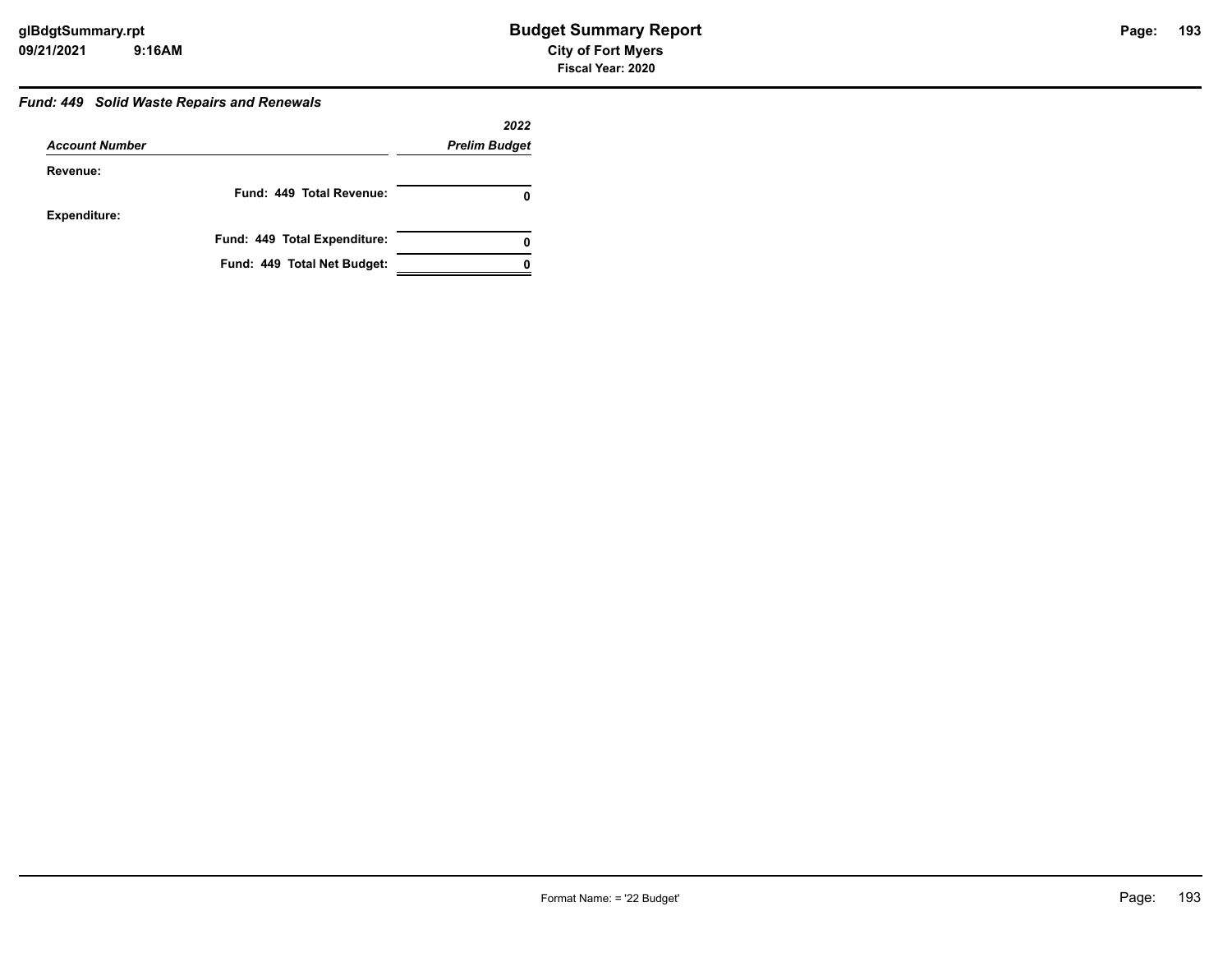#### *Fund: 450 Yacht Basin Repairs and Renewals*

|                       |                                                       | 2022                 |
|-----------------------|-------------------------------------------------------|----------------------|
| <b>Account Number</b> |                                                       | <b>Prelim Budget</b> |
| Revenue:              |                                                       |                      |
|                       | 450-6170-387-0407 Intrafund Trsf from Yacht Basin Ops | 10,000               |
|                       | Fund: 450 Total Revenue:                              | 10,000               |
| <b>Expenditure:</b>   |                                                       |                      |
|                       | 450-9998-575-9998 Yacht Basin R&R Reserves            | 10.000               |
|                       | Fund: 450 Total Expenditure:                          | 10,000               |
|                       | Fund: 450 Total Net Budget:                           |                      |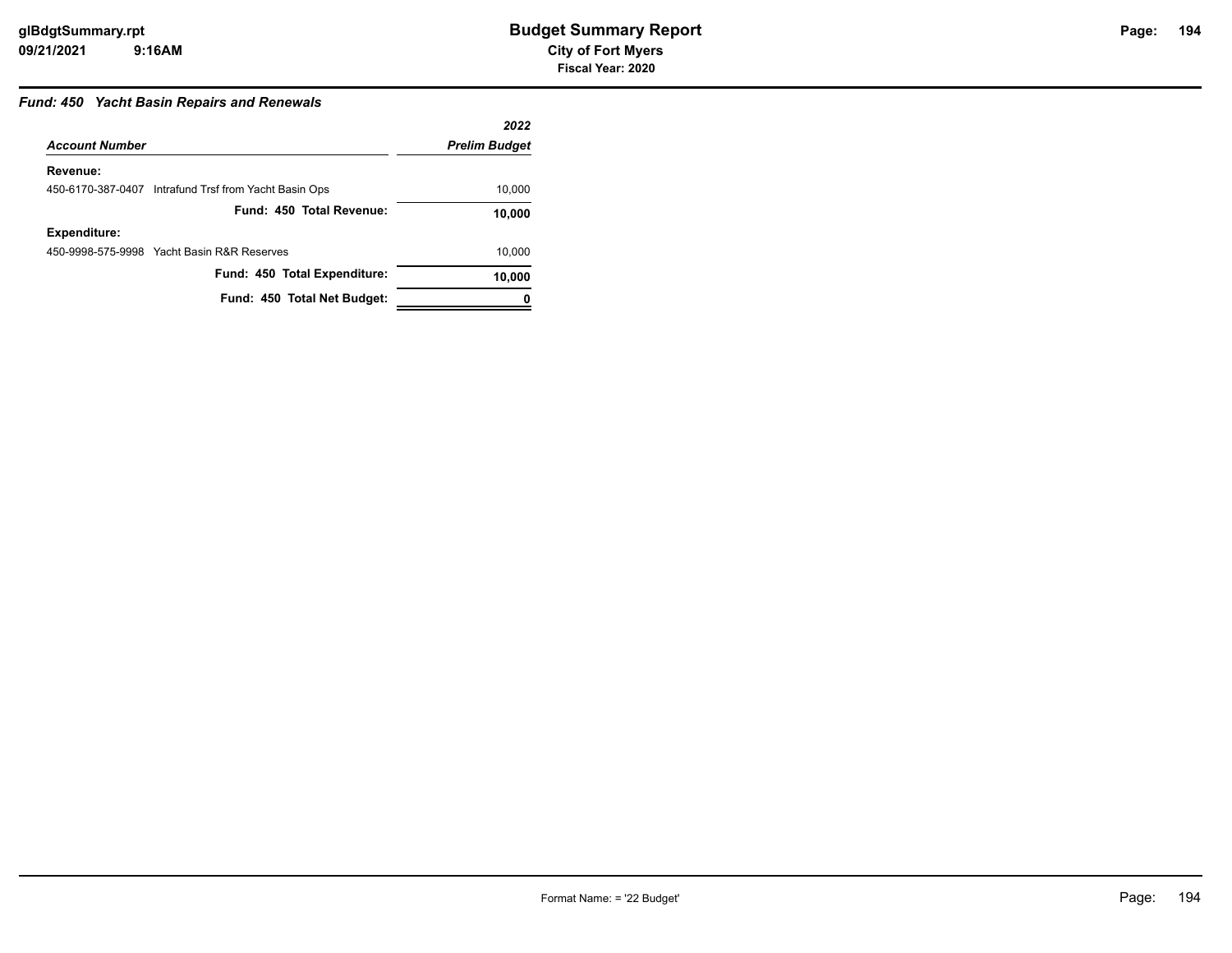### *Fund: 452 Dept of Cult. and Hist. Affairs R and R*

|                       |                              | 2022                 |
|-----------------------|------------------------------|----------------------|
| <b>Account Number</b> |                              | <b>Prelim Budget</b> |
| Revenue:              |                              |                      |
|                       | Fund: 452 Total Revenue:     |                      |
| <b>Expenditure:</b>   |                              |                      |
|                       | Fund: 452 Total Expenditure: |                      |
|                       | Fund: 452 Total Net Budget:  |                      |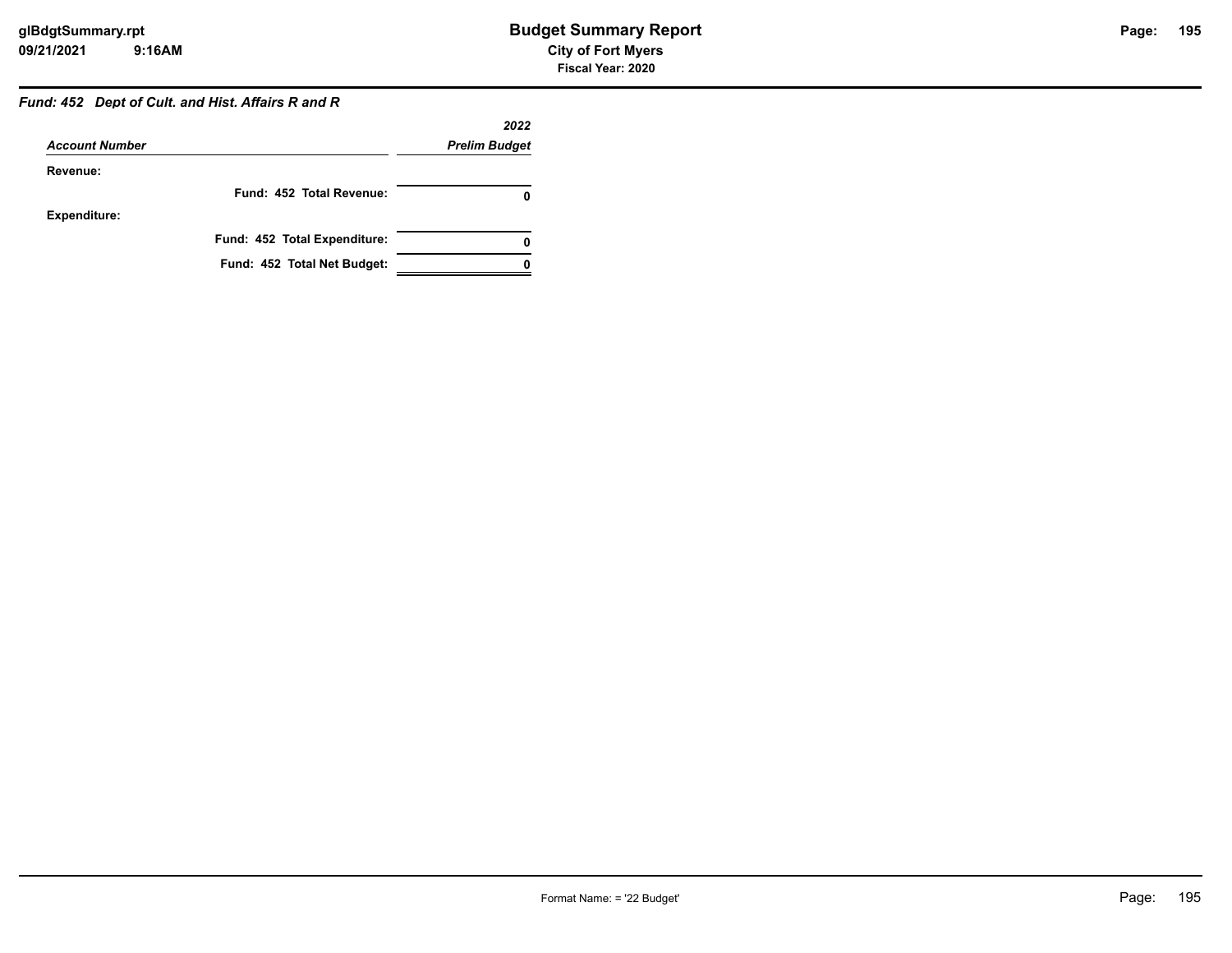#### *Fund: 456 Southwest Florida Museum Grants*

|                       |                             | 2022                 |
|-----------------------|-----------------------------|----------------------|
| <b>Account Number</b> |                             | <b>Prelim Budget</b> |
| Revenue:              |                             |                      |
|                       | Fund: 456 Total Revenue:    | 0                    |
|                       | Fund: 456 Total Net Budget: |                      |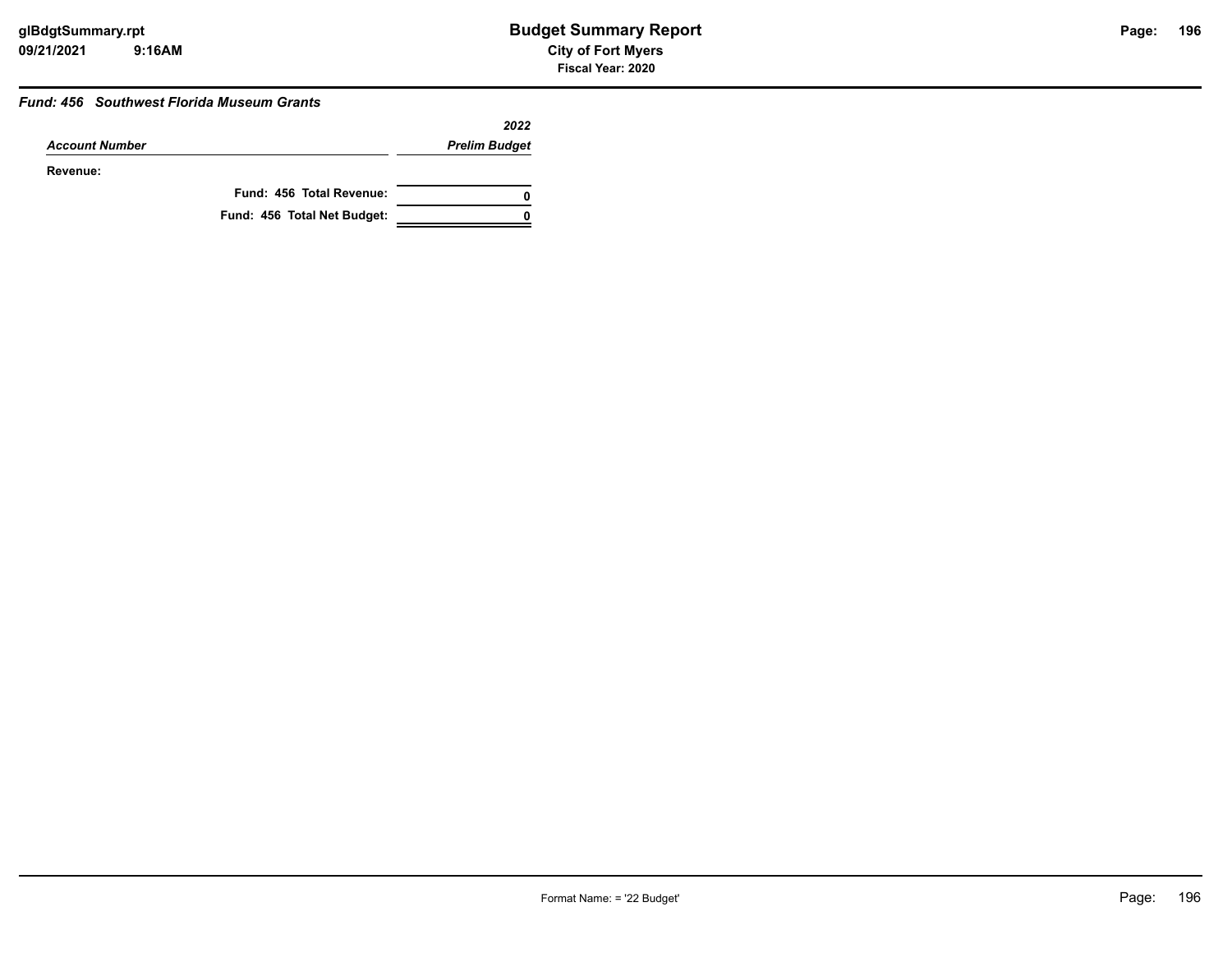#### *Fund: 459 Ft Myers Country Club Repairs & Renewals*

|                       |                              | 2022                 |
|-----------------------|------------------------------|----------------------|
| <b>Account Number</b> |                              | <b>Prelim Budget</b> |
| Revenue:              |                              |                      |
|                       | Fund: 459 Total Revenue:     |                      |
| <b>Expenditure:</b>   |                              |                      |
|                       | Fund: 459 Total Expenditure: | 0                    |
|                       | Fund: 459 Total Net Budget:  |                      |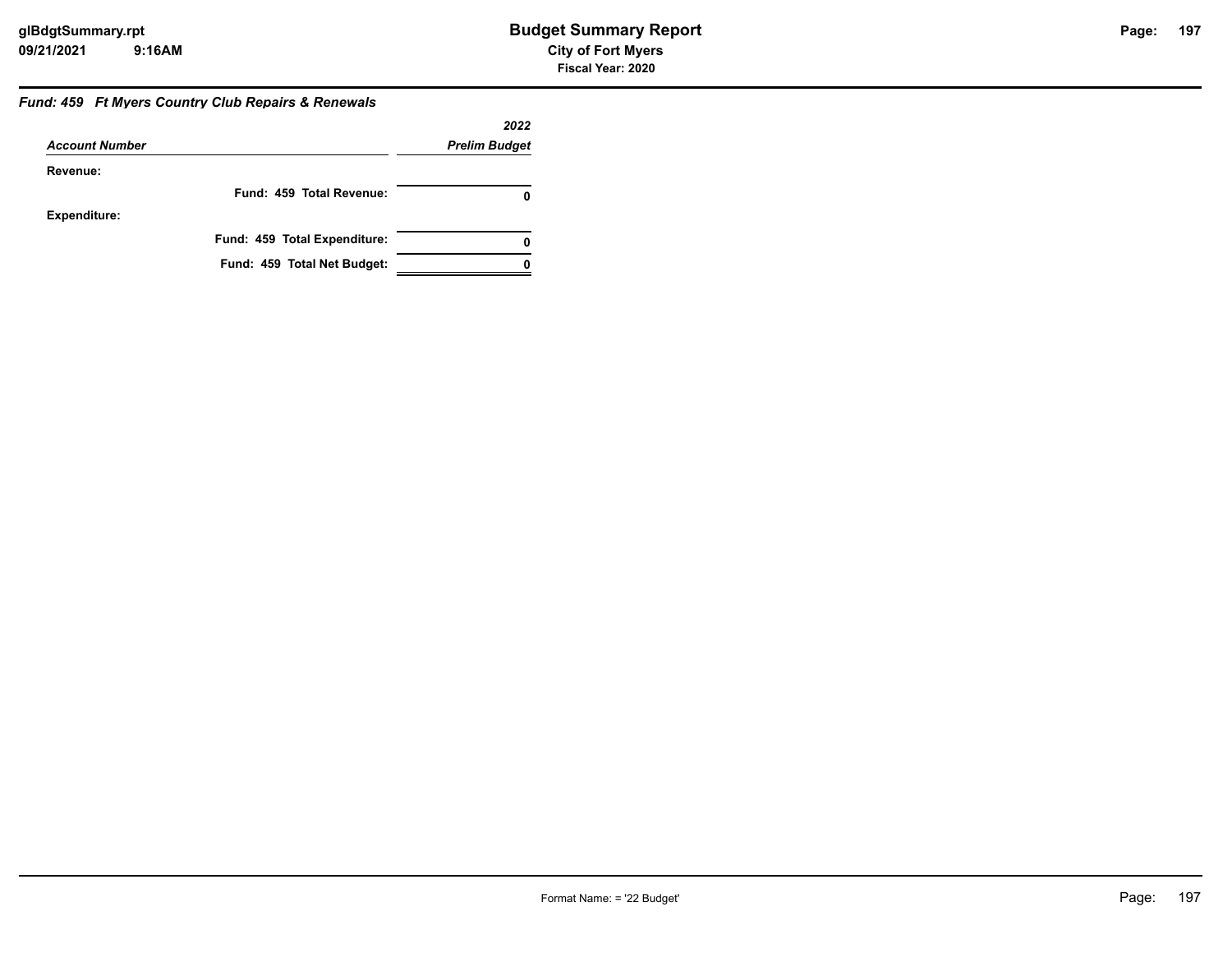#### *Fund: 471 Solid Waste Credit Line Capital Projects*

|                       |                              | 2022                 |
|-----------------------|------------------------------|----------------------|
| <b>Account Number</b> |                              | <b>Prelim Budget</b> |
| Revenue:              |                              |                      |
|                       | Fund: 471 Total Revenue:     |                      |
| <b>Expenditure:</b>   |                              |                      |
|                       | Fund: 471 Total Expenditure: | 0                    |
|                       | Fund: 471 Total Net Budget:  |                      |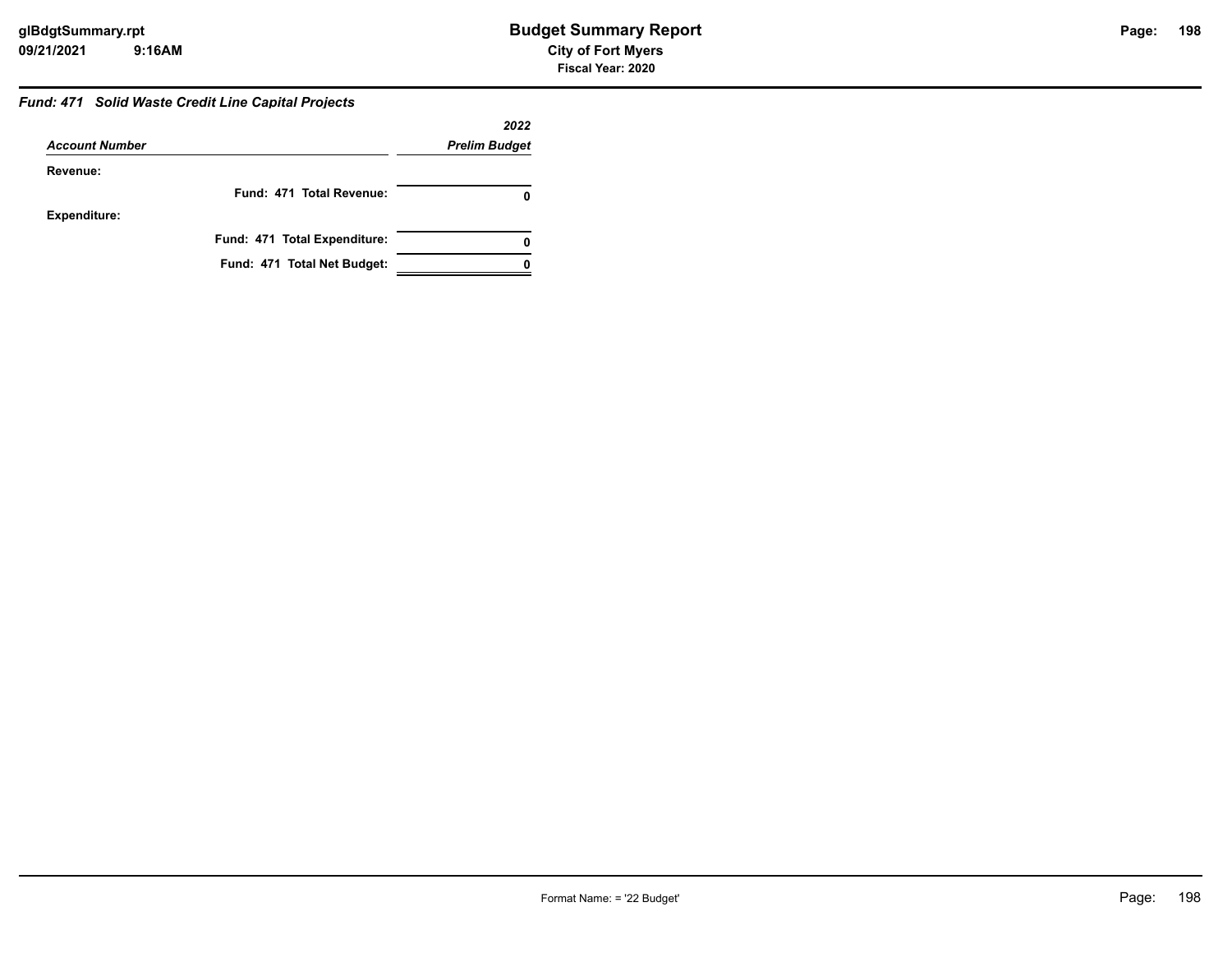#### *Fund: 474 2011A Bonds, Capital Projects Fund*

|                       |                              | 2022                 |
|-----------------------|------------------------------|----------------------|
| <b>Account Number</b> |                              | <b>Prelim Budget</b> |
| Revenue:              |                              |                      |
|                       | Fund: 474 Total Revenue:     |                      |
| <b>Expenditure:</b>   |                              |                      |
|                       | Fund: 474 Total Expenditure: |                      |
|                       | Fund: 474 Total Net Budget:  |                      |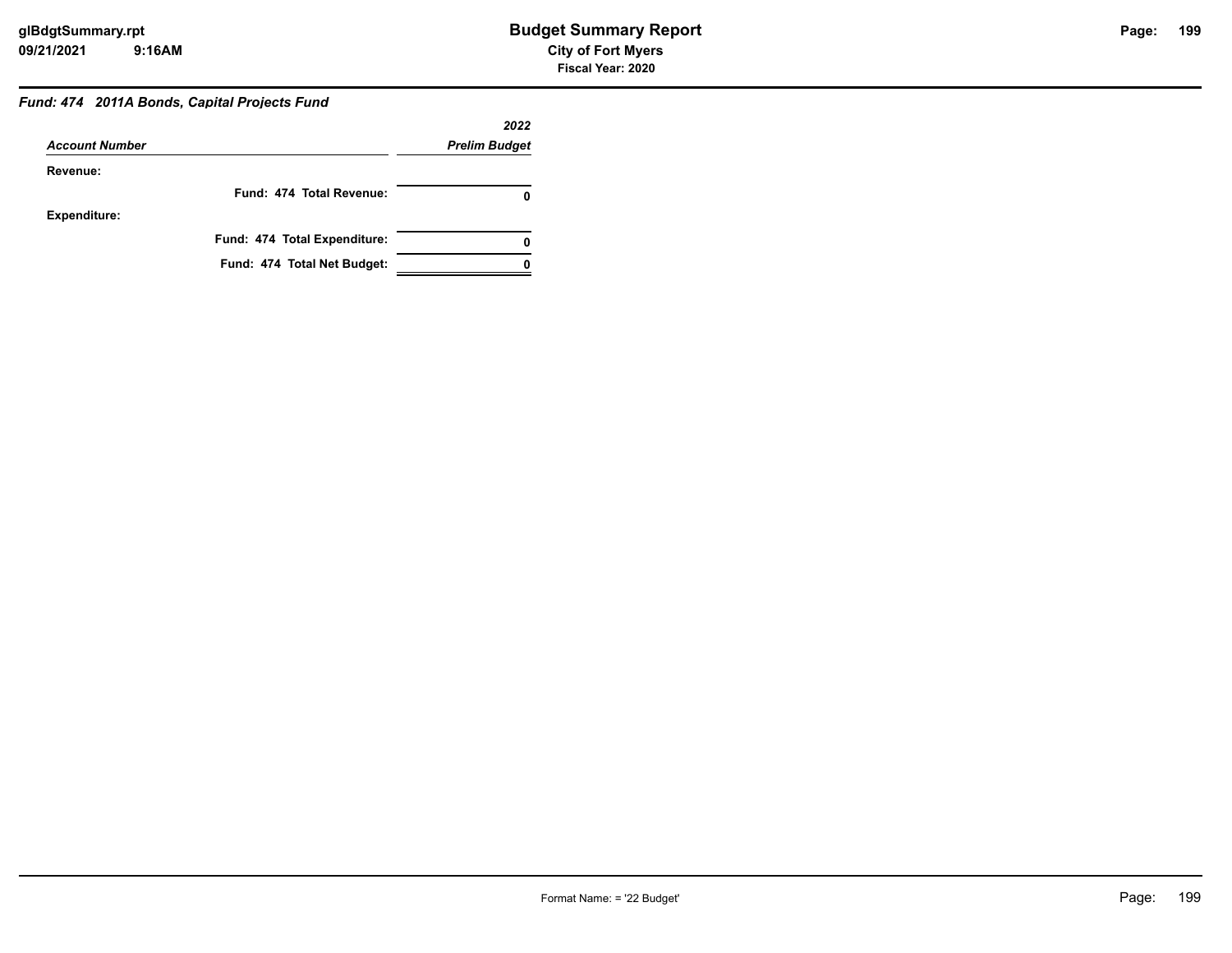### *Fund: 480 1999A Bonds, Capital Projects Fund*

|                       |                              | 2022                 |
|-----------------------|------------------------------|----------------------|
| <b>Account Number</b> |                              | <b>Prelim Budget</b> |
| Revenue:              |                              |                      |
|                       | Fund: 480 Total Revenue:     |                      |
| <b>Expenditure:</b>   |                              |                      |
|                       | Fund: 480 Total Expenditure: |                      |
|                       | Fund: 480 Total Net Budget:  |                      |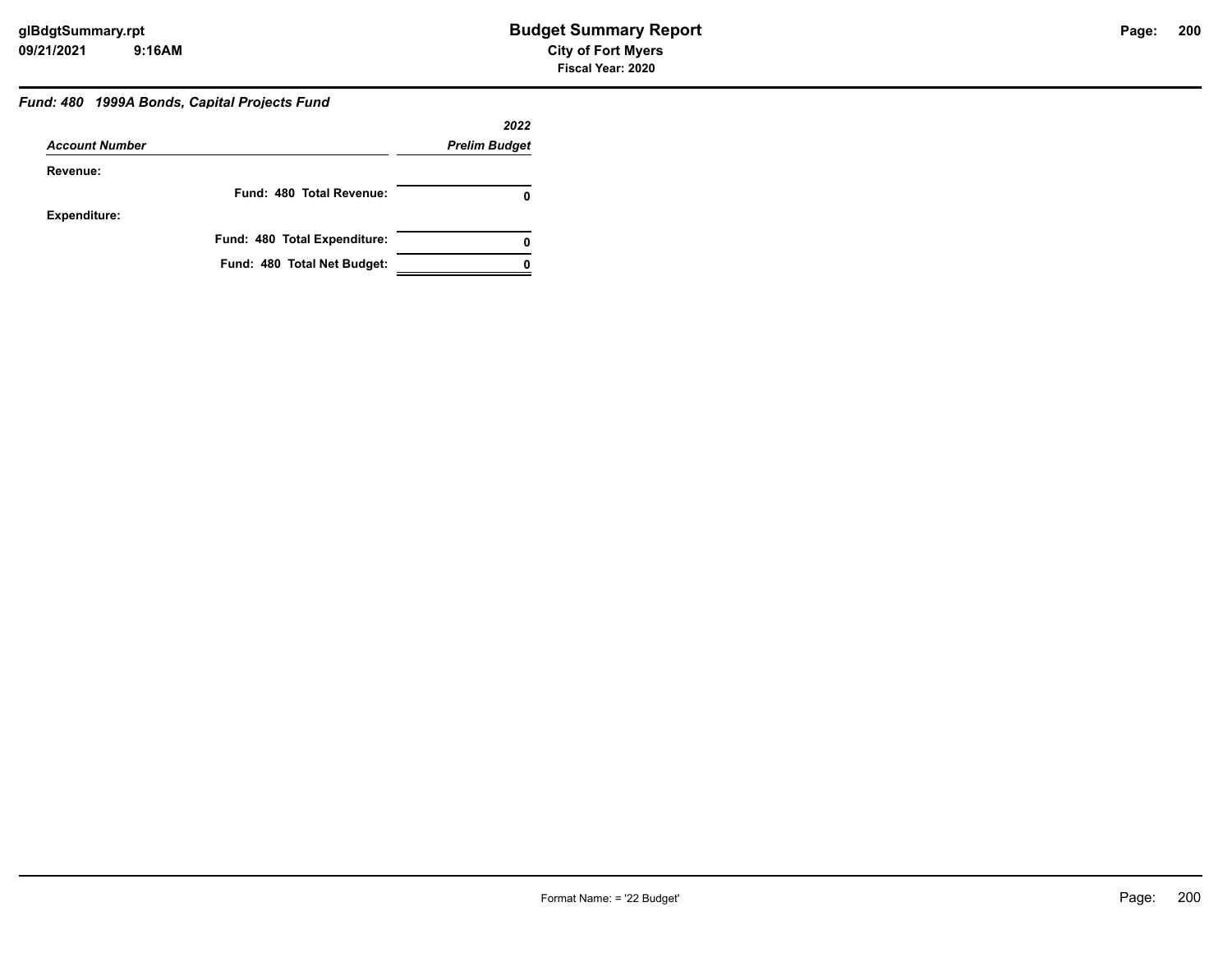### *Fund: 481 2003A Bonds, Capital Projects Fund*

|                       |                              | 2022                 |
|-----------------------|------------------------------|----------------------|
| <b>Account Number</b> |                              | <b>Prelim Budget</b> |
| Revenue:              |                              |                      |
|                       | Fund: 481 Total Revenue:     |                      |
| <b>Expenditure:</b>   |                              |                      |
|                       | Fund: 481 Total Expenditure: | 0                    |
|                       | Fund: 481 Total Net Budget:  |                      |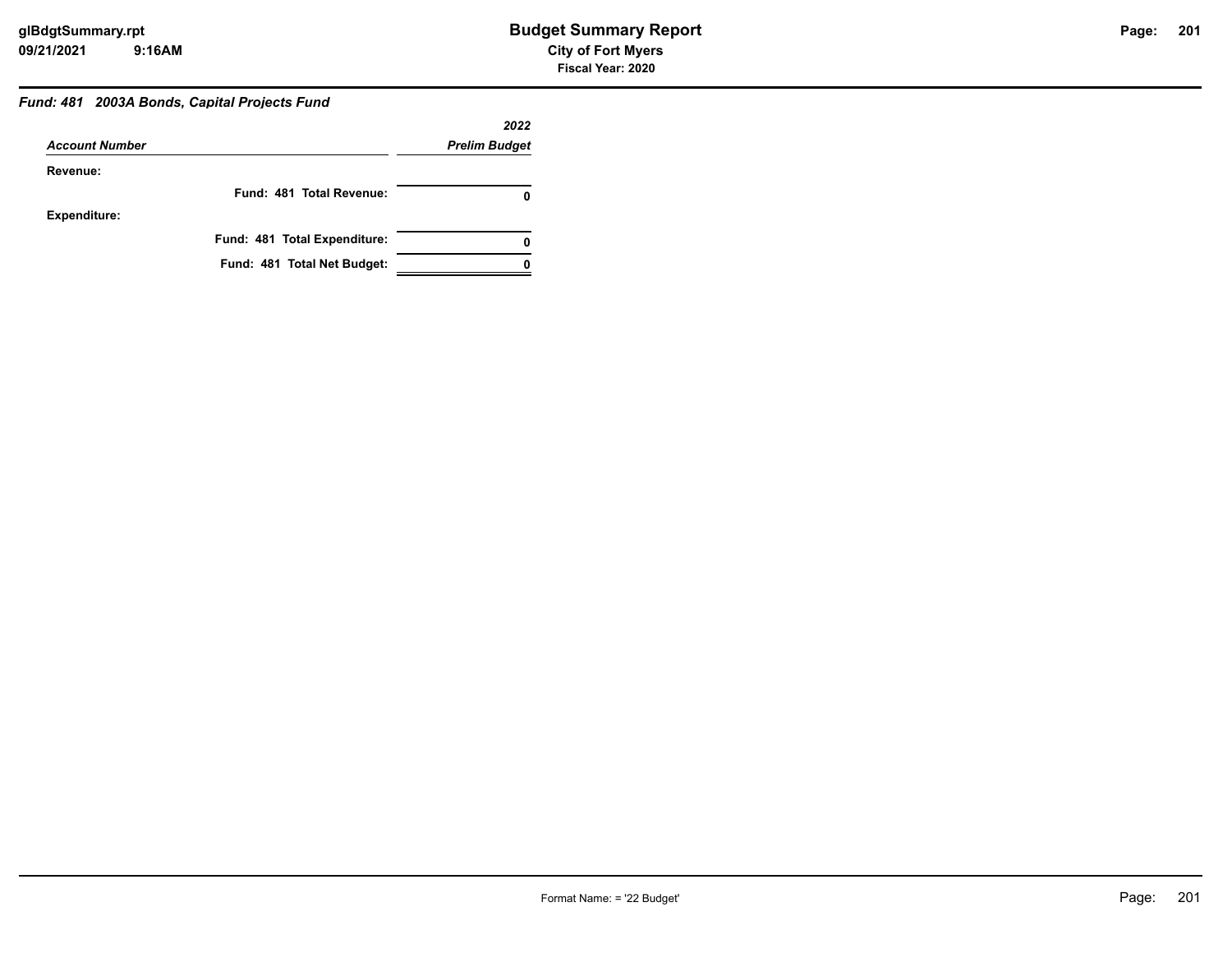### *Fund: 482 SRF PRE - CS12066709P*

|                       |                              | 2022                 |
|-----------------------|------------------------------|----------------------|
| <b>Account Number</b> |                              | <b>Prelim Budget</b> |
| Revenue:              |                              |                      |
|                       | Fund: 482 Total Revenue:     | 0                    |
| <b>Expenditure:</b>   |                              |                      |
|                       | Fund: 482 Total Expenditure: | 0                    |
|                       | Fund: 482 Total Net Budget:  |                      |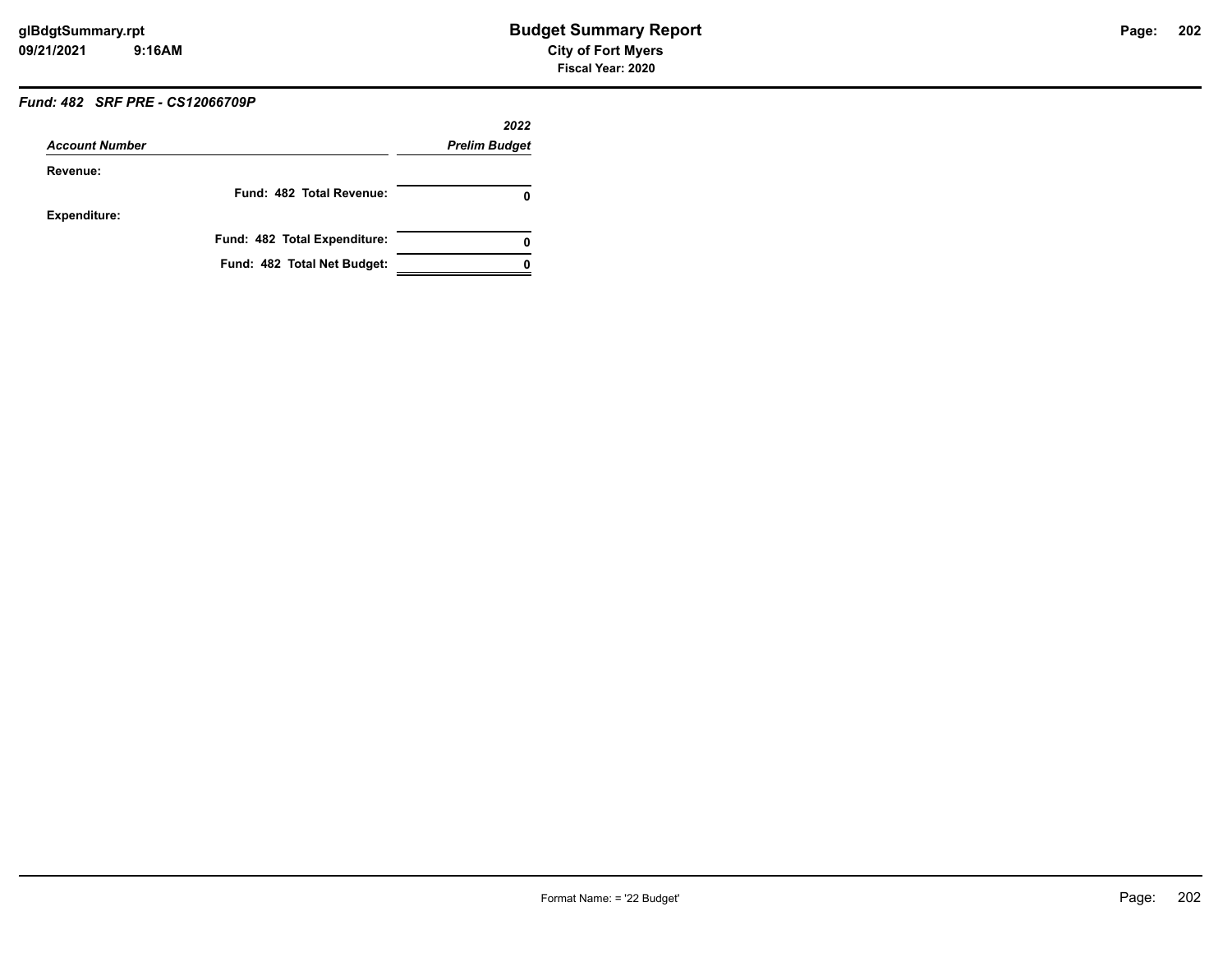### *Fund: 483 Utility Commercial Paper, Capital Proj*

|                       |                              | 2022                 |
|-----------------------|------------------------------|----------------------|
| <b>Account Number</b> |                              | <b>Prelim Budget</b> |
| Revenue:              |                              |                      |
|                       | Fund: 483 Total Revenue:     |                      |
| <b>Expenditure:</b>   |                              |                      |
|                       | Fund: 483 Total Expenditure: | 0                    |
|                       | Fund: 483 Total Net Budget:  |                      |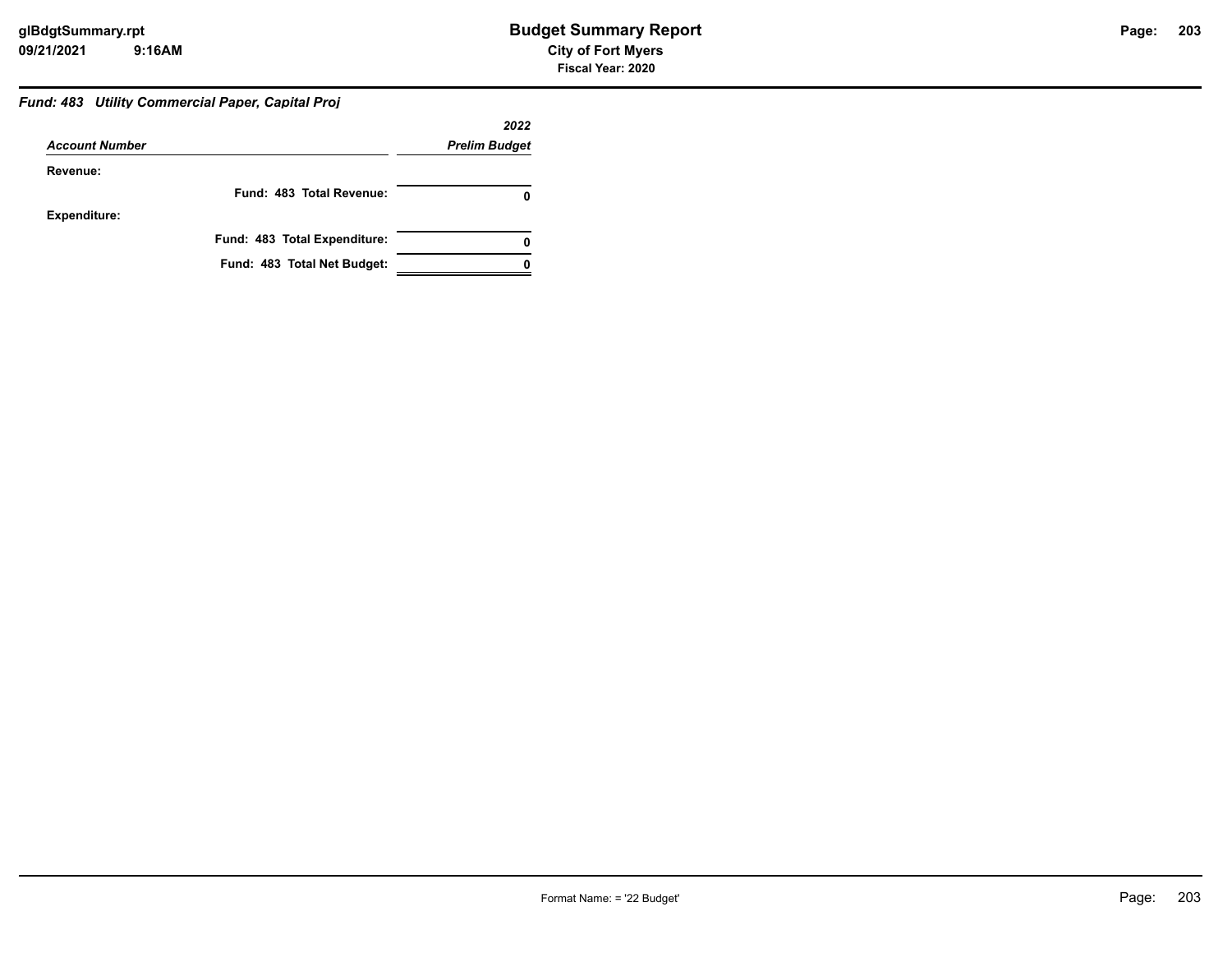#### *Fund: 486 SRF WW66710P-Downtown*

|                       |                              | 2022                 |
|-----------------------|------------------------------|----------------------|
| <b>Account Number</b> |                              | <b>Prelim Budget</b> |
| Revenue:              |                              |                      |
|                       | Fund: 486 Total Revenue:     | 0                    |
| Expenditure:          |                              |                      |
|                       | Fund: 486 Total Expenditure: | 0                    |
|                       | Fund: 486 Total Net Budget:  |                      |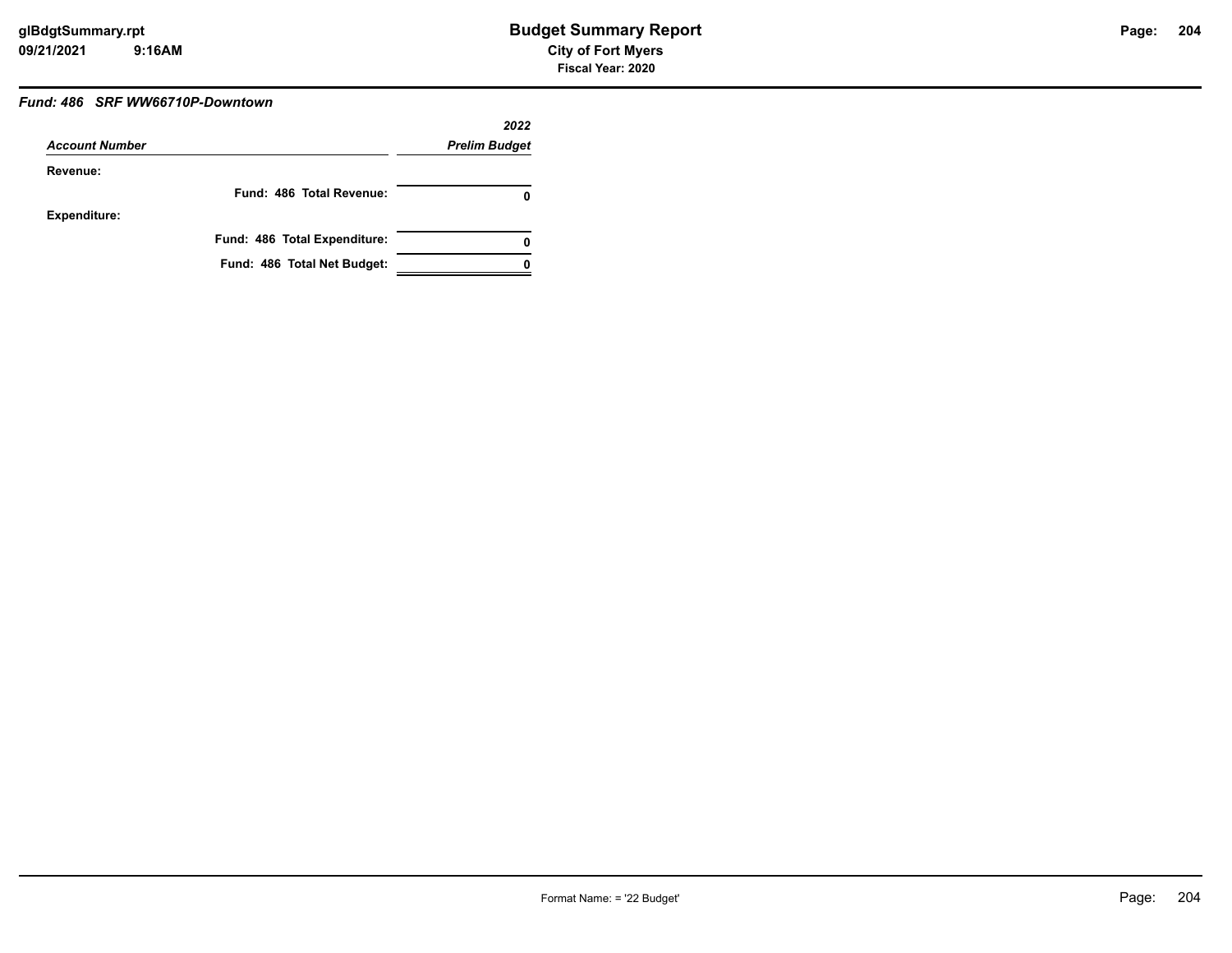#### *Fund: 487 2009 Short Term GO Note Redemption Fund*

|                       |                              | 2022                 |
|-----------------------|------------------------------|----------------------|
| <b>Account Number</b> |                              | <b>Prelim Budget</b> |
| Revenue:              |                              |                      |
|                       | Fund: 487 Total Revenue:     | 0                    |
| <b>Expenditure:</b>   |                              |                      |
|                       | Fund: 487 Total Expenditure: | 0                    |
|                       | Fund: 487 Total Net Budget:  |                      |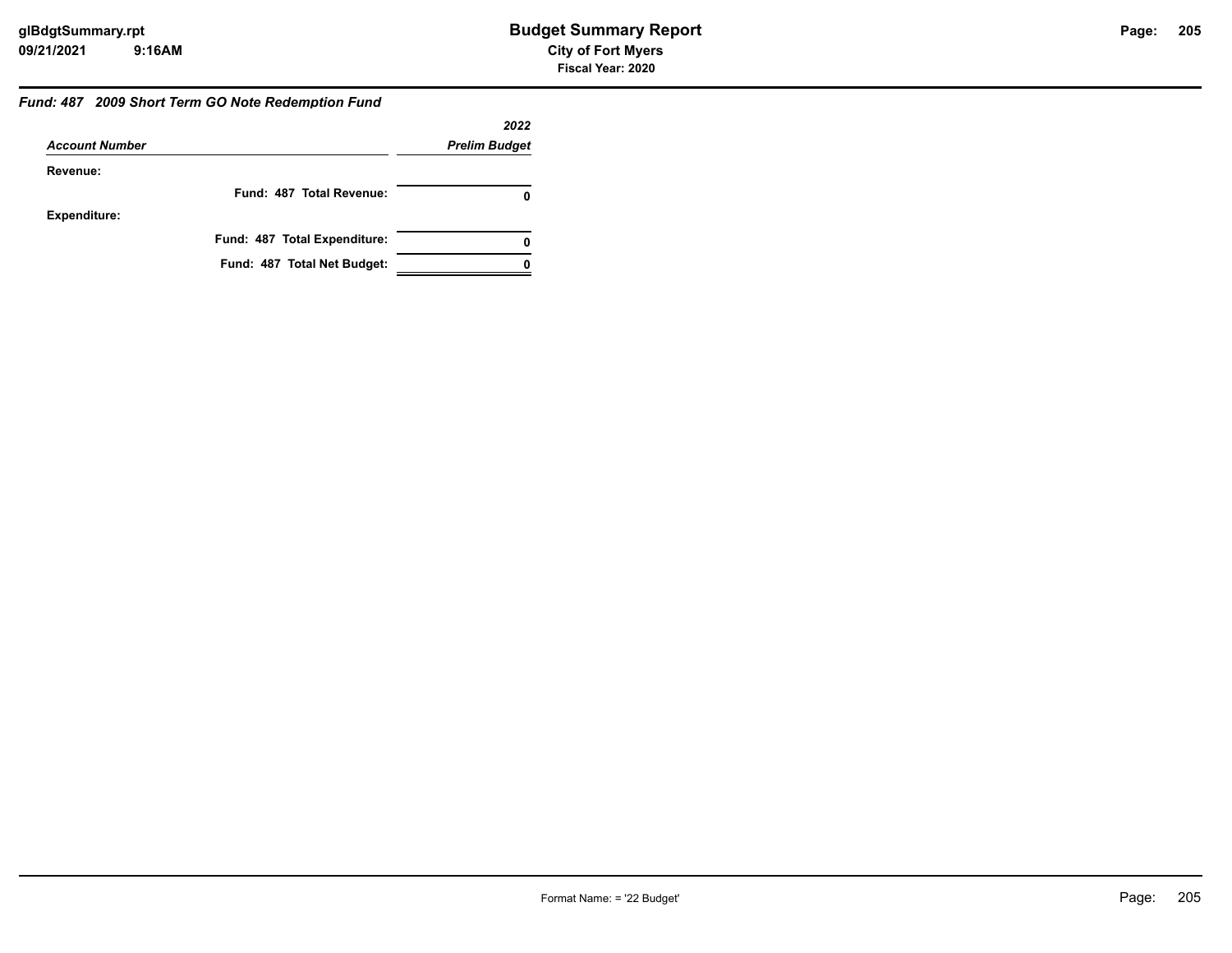### *Fund: 488 SRF WW66709L 01 PH IIIC*

| <b>Account Number</b> |                              | 2022<br><b>Prelim Budget</b> |
|-----------------------|------------------------------|------------------------------|
|                       |                              |                              |
|                       | Fund: 488 Total Revenue:     | 0                            |
| <b>Expenditure:</b>   |                              |                              |
|                       | Fund: 488 Total Expenditure: | 0                            |
|                       | Fund: 488 Total Net Budget:  |                              |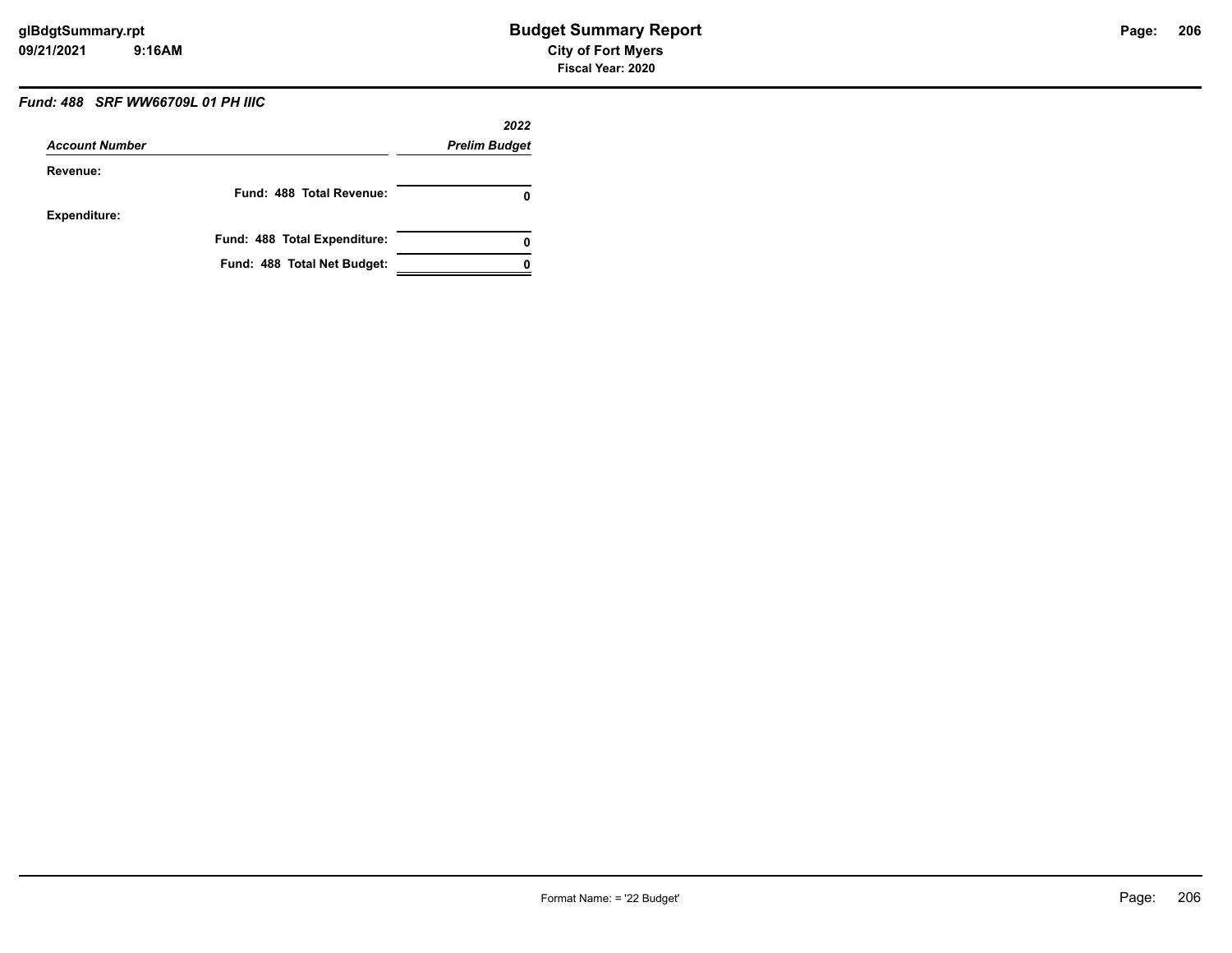### *Fund: 489 SRF WW66711P-REUSE*

|                       |                              | 2022                 |
|-----------------------|------------------------------|----------------------|
| <b>Account Number</b> |                              | <b>Prelim Budget</b> |
| Revenue:              |                              |                      |
|                       | Fund: 489 Total Revenue:     | O                    |
| <b>Expenditure:</b>   |                              |                      |
|                       | Fund: 489 Total Expenditure: | 0                    |
|                       | Fund: 489 Total Net Budget:  |                      |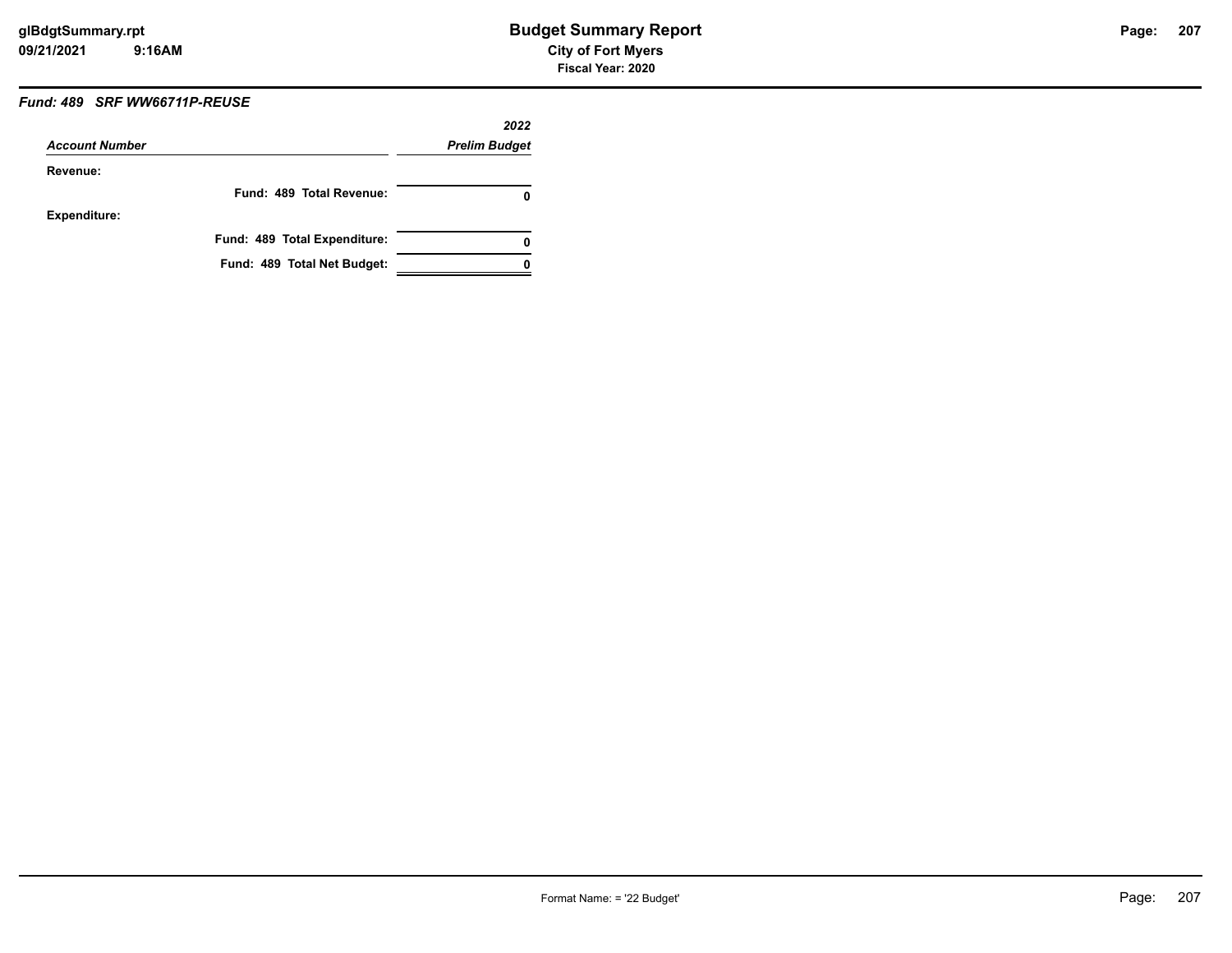### **208**

#### *Fund: 490 Utility Credit Line, Capital Projects*

|                       |                              | 2022                 |
|-----------------------|------------------------------|----------------------|
| <b>Account Number</b> |                              | <b>Prelim Budget</b> |
| Revenue:              |                              |                      |
|                       | Fund: 490 Total Revenue:     |                      |
| <b>Expenditure:</b>   |                              |                      |
|                       | Fund: 490 Total Expenditure: |                      |
|                       | Fund: 490 Total Net Budget:  |                      |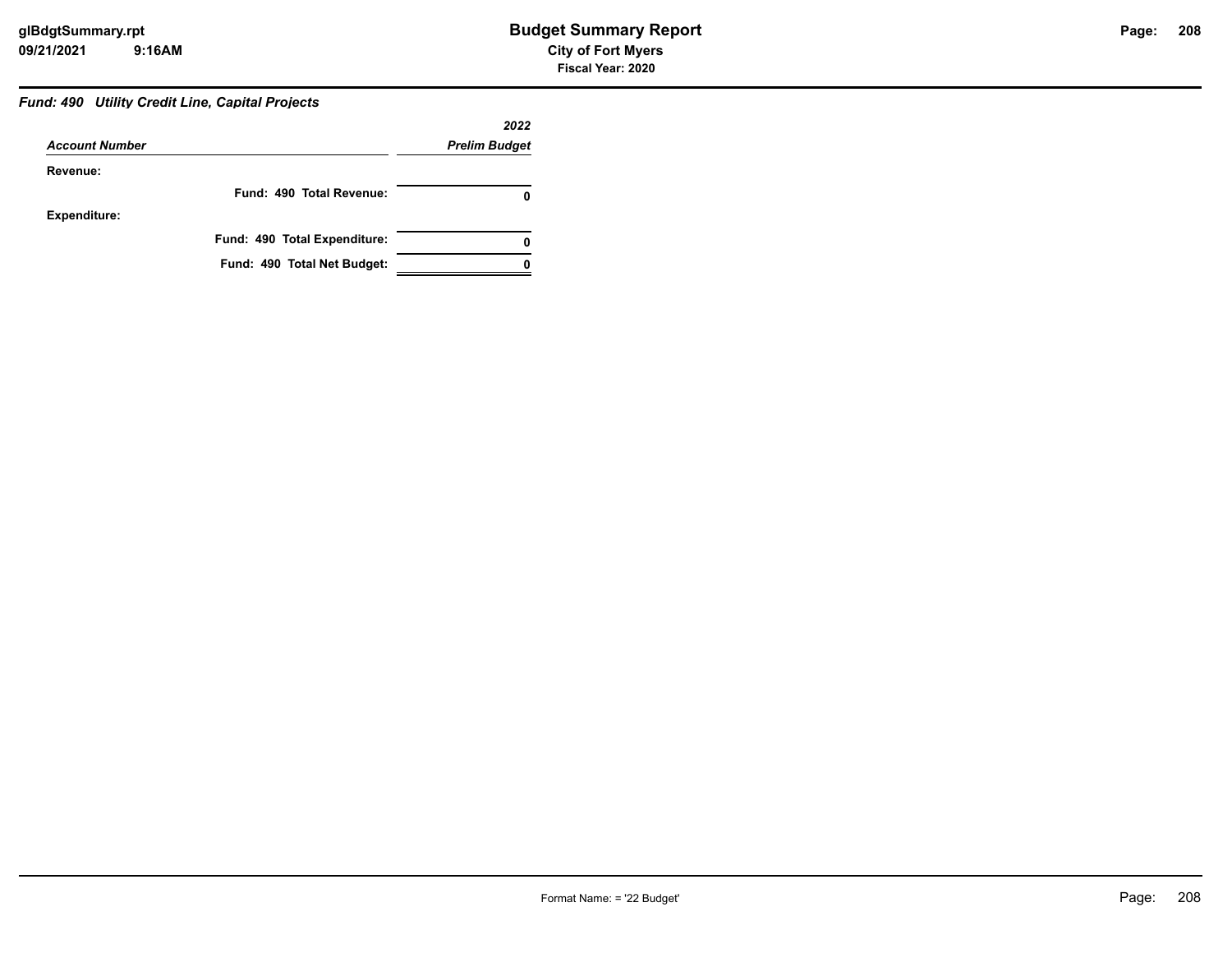#### *Fund: 491 SRF WW66712S*

| <b>Account Number</b> |                              | 2022<br><b>Prelim Budget</b> |
|-----------------------|------------------------------|------------------------------|
|                       |                              |                              |
|                       | Fund: 491 Total Revenue:     | o                            |
| <b>Expenditure:</b>   |                              |                              |
|                       | Fund: 491 Total Expenditure: |                              |
|                       | Fund: 491 Total Net Budget:  |                              |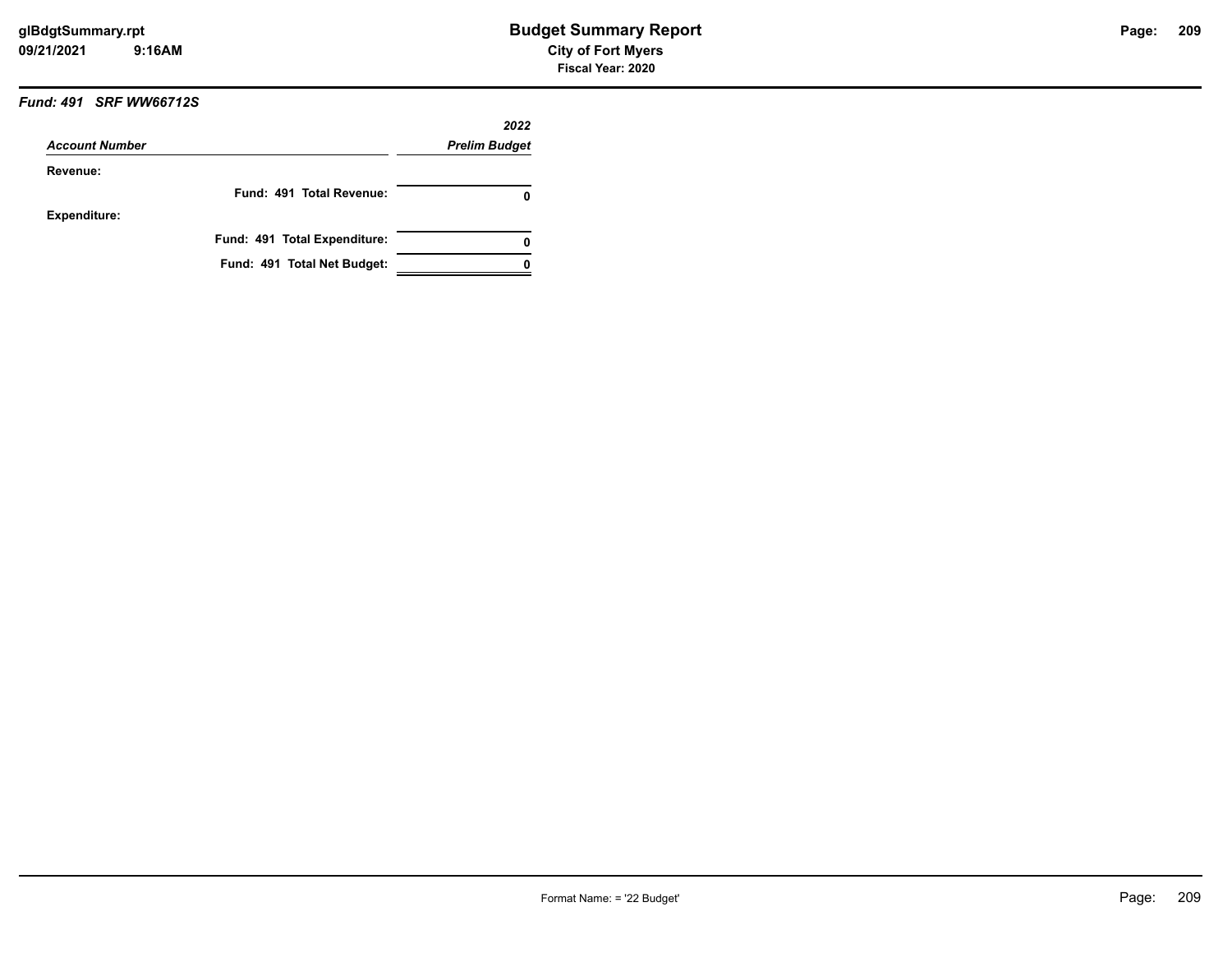### *Fund: 492 SRF 667130 & 667150*

| <b>Account Number</b> |                              | 2022<br><b>Prelim Budget</b> |
|-----------------------|------------------------------|------------------------------|
|                       |                              |                              |
|                       | Fund: 492 Total Revenue:     | 0                            |
| <b>Expenditure:</b>   |                              |                              |
|                       | Fund: 492 Total Expenditure: | 0                            |
|                       | Fund: 492 Total Net Budget:  |                              |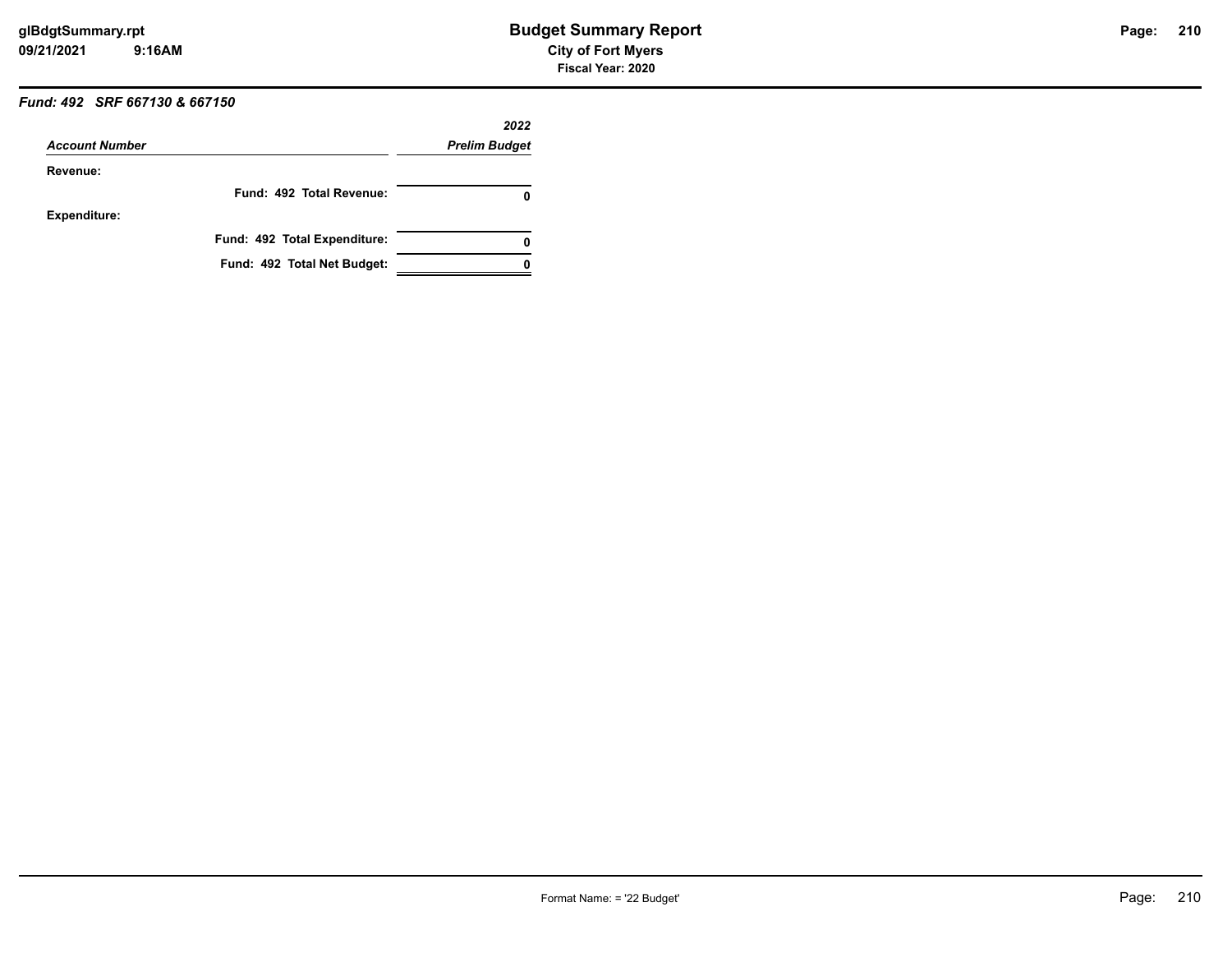## **211**

### *Fund: 494 2006A Bonds, Capital Projects Fund*

|                       |                              | 2022                 |
|-----------------------|------------------------------|----------------------|
| <b>Account Number</b> |                              | <b>Prelim Budget</b> |
| Revenue:              |                              |                      |
|                       | Fund: 494 Total Revenue:     | 0                    |
| <b>Expenditure:</b>   |                              |                      |
|                       | Fund: 494 Total Expenditure: | 0                    |
|                       | Fund: 494 Total Net Budget:  |                      |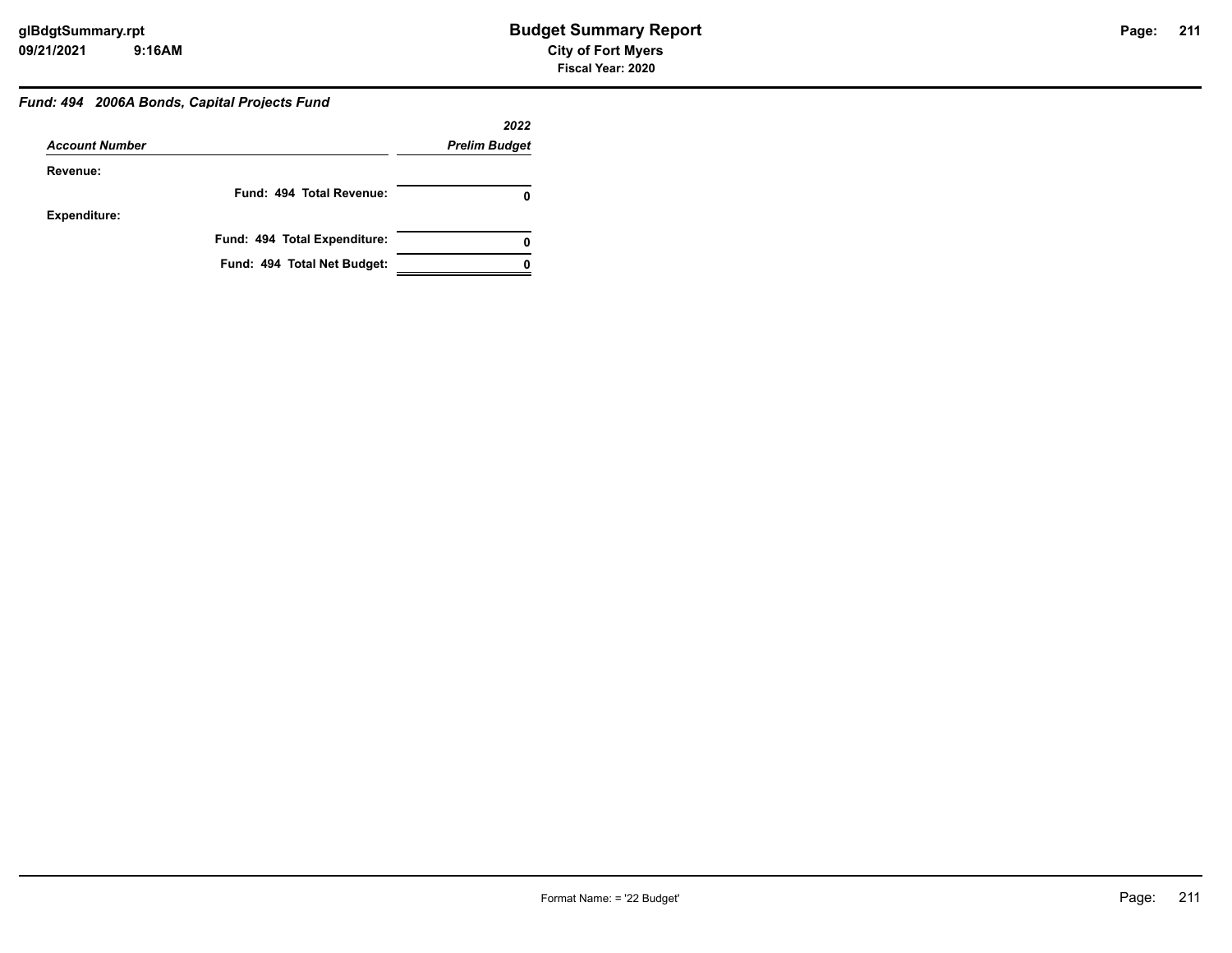#### *Fund: 495 SRF 667140 Downtown Redev Phase K1B*

|                       |                              | 2022                 |
|-----------------------|------------------------------|----------------------|
| <b>Account Number</b> |                              | <b>Prelim Budget</b> |
| Revenue:              |                              |                      |
|                       | Fund: 495 Total Revenue:     |                      |
| <b>Expenditure:</b>   |                              |                      |
|                       | Fund: 495 Total Expenditure: |                      |
|                       | Fund: 495 Total Net Budget:  |                      |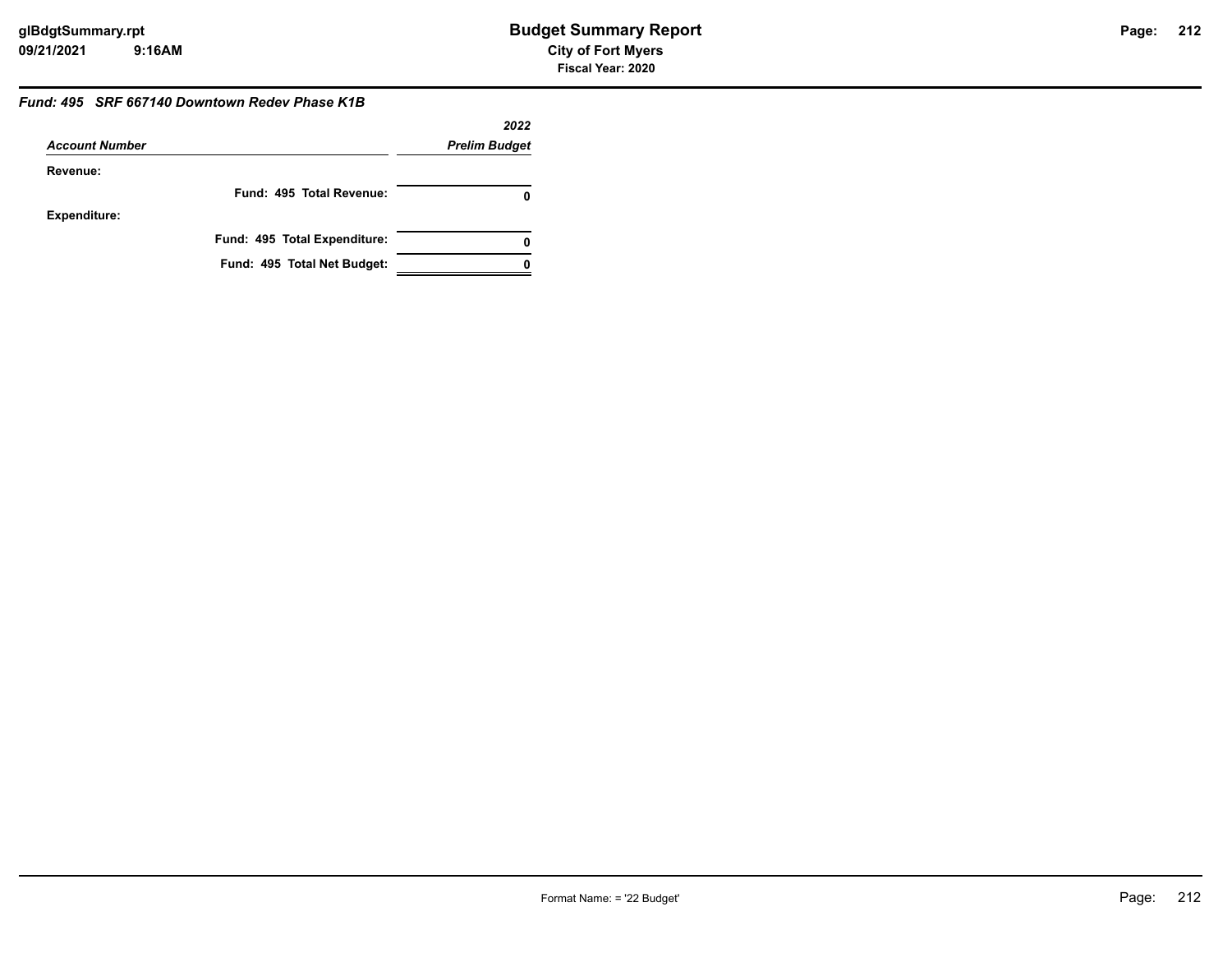### *Fund: 496 2019A Bonds, Capital Projects Fund*

|                                                 | 2022                 |
|-------------------------------------------------|----------------------|
| <b>Account Number</b>                           | <b>Prelim Budget</b> |
| Revenue:                                        |                      |
| 496-4960-389-9010 Prior Year Surplus            | 3,561,600            |
| Fund: 496 Total Revenue:                        | 3,561,600            |
| Expenditure:                                    |                      |
| 496-4960-587-9311 Intrafund Trsf to Utility CIB | 3.561.600            |
| Fund: 496 Total Expenditure:                    | 3,561,600            |
| Fund: 496 Total Net Budget:                     |                      |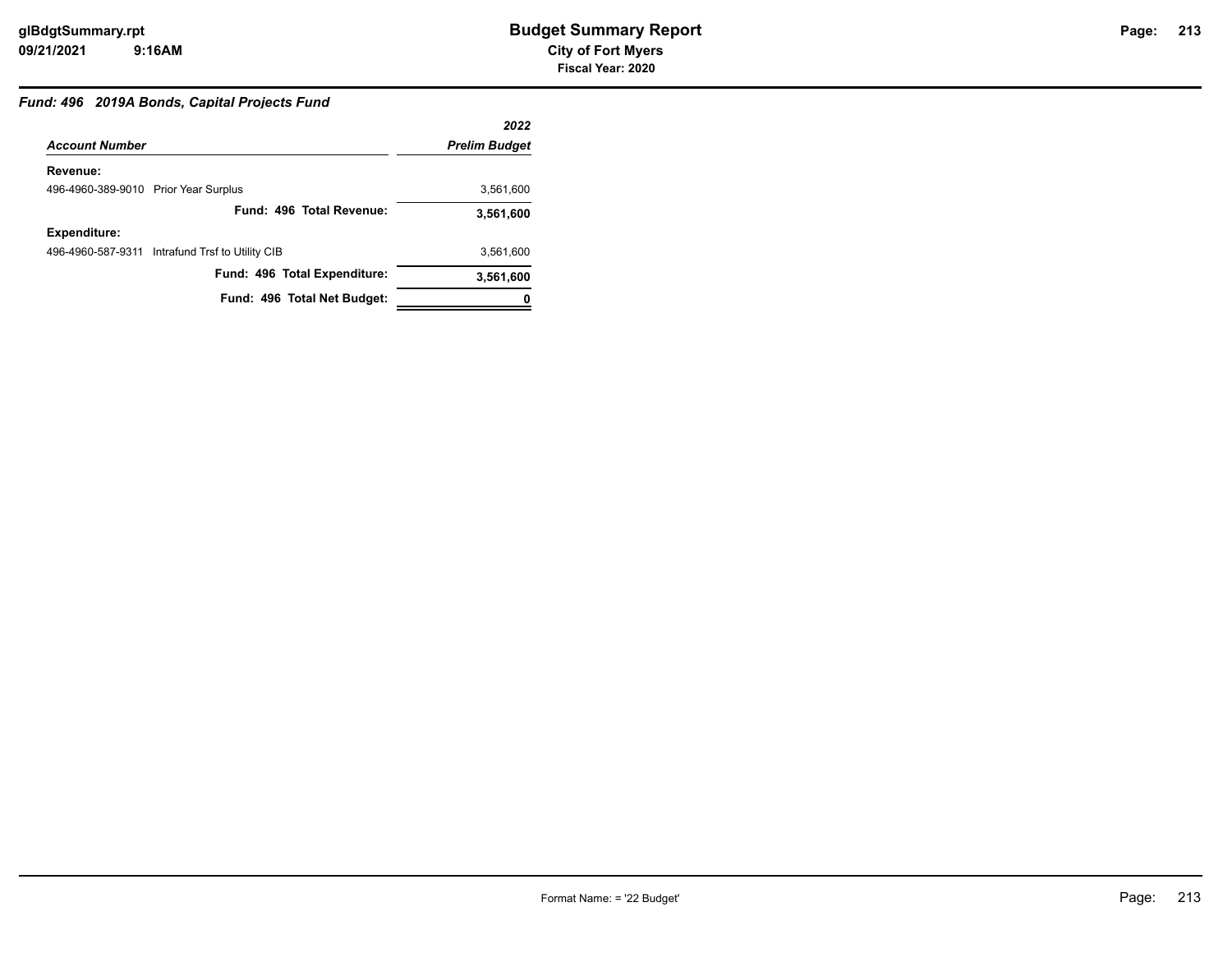#### *Fund: 497 FRUFC 2008B Loan, Capital Projects Fund*

|                       |                              | 2022                 |
|-----------------------|------------------------------|----------------------|
| <b>Account Number</b> |                              | <b>Prelim Budget</b> |
| Revenue:              |                              |                      |
|                       | Fund: 497 Total Revenue:     |                      |
| <b>Expenditure:</b>   |                              |                      |
|                       | Fund: 497 Total Expenditure: | 0                    |
|                       | Fund: 497 Total Net Budget:  |                      |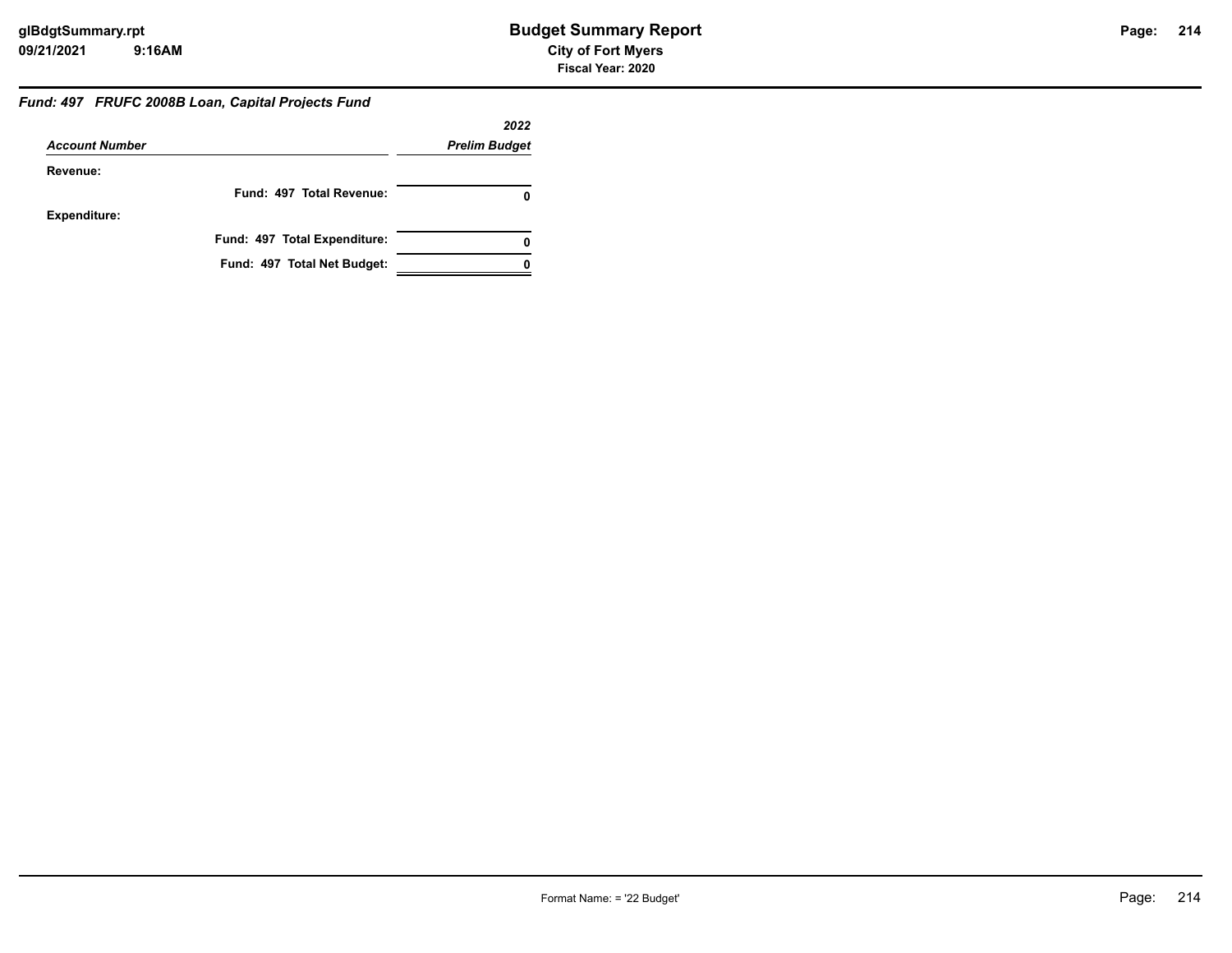### *Fund: 498 2008A Utility Revenue Note, Capital Proj*

|                       |                              | 2022                 |
|-----------------------|------------------------------|----------------------|
| <b>Account Number</b> |                              | <b>Prelim Budget</b> |
| Revenue:              |                              |                      |
|                       | Fund: 498 Total Revenue:     |                      |
| <b>Expenditure:</b>   |                              |                      |
|                       | Fund: 498 Total Expenditure: | 0                    |
|                       | Fund: 498 Total Net Budget:  |                      |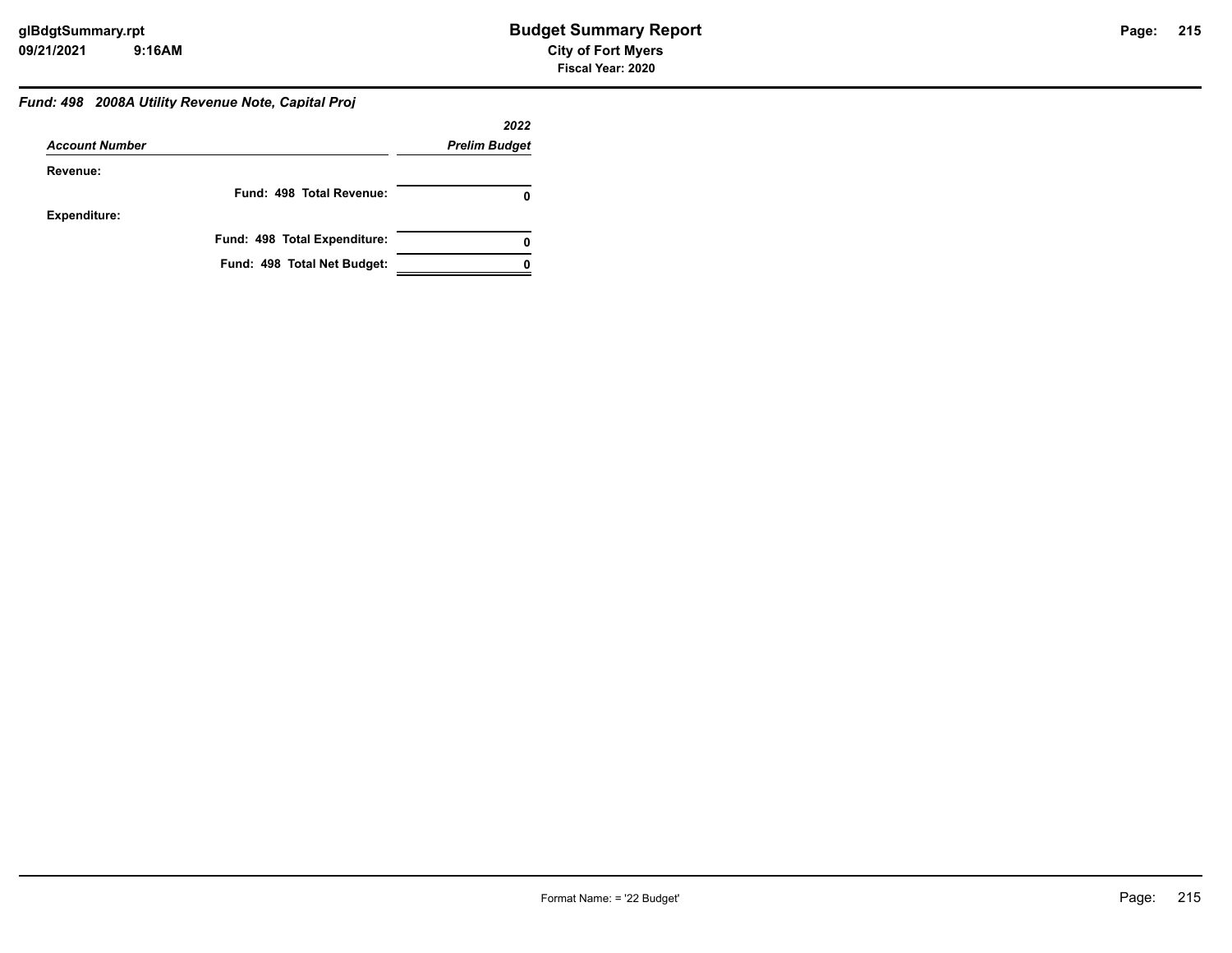#### *Fund: 499 Siemens Performance Savings Contract*

|                       |                              | 2022                 |
|-----------------------|------------------------------|----------------------|
| <b>Account Number</b> |                              | <b>Prelim Budget</b> |
| Revenue:              |                              |                      |
|                       | Fund: 499 Total Revenue:     | 0                    |
| <b>Expenditure:</b>   |                              |                      |
|                       | Fund: 499 Total Expenditure: | 0                    |
|                       | Fund: 499 Total Net Budget:  |                      |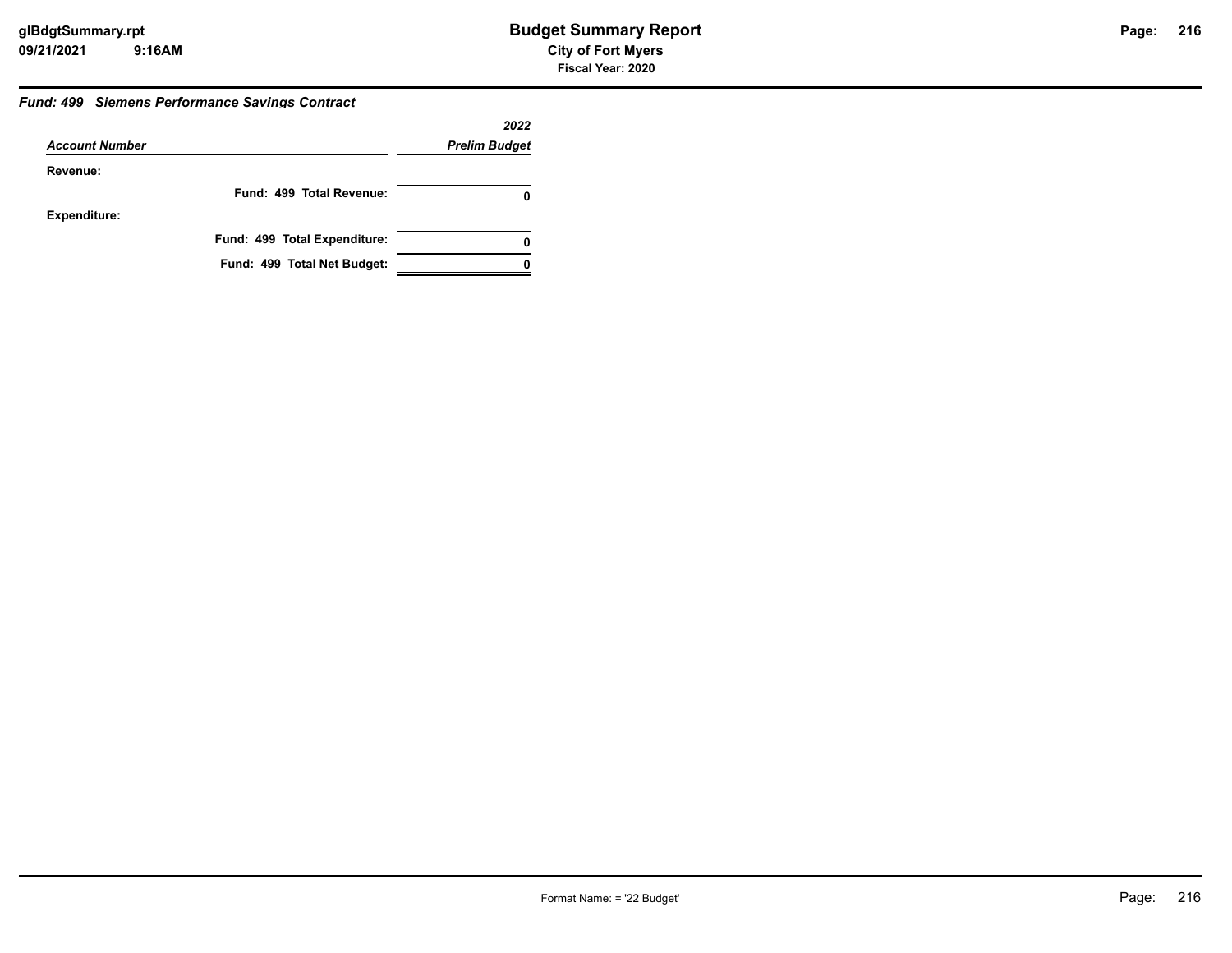#### *Fund: 501 Fleet Maintenance Operations*

| <b>Account Number</b><br><b>Prelim Budget</b><br>Revenue:<br>501-0000-361-1010 Interest and Other Earnings<br>10,000<br>501-0919-341-2010 Users' Fees - Fleet Maintenance<br>6,859,400<br>501-0919-369-0010 Miscellaneous Revenue (FLT)<br>60,000<br>501-0919-389-9010 Prior Year Surplus<br>816,000<br>Fund: 501 Total Revenue:<br>7,745,400<br><b>Expenditure:</b><br>501-0000-513-3110<br>Prof Svcs Investment/Earnings Fees<br>2,600<br>501-0919-519-1200<br>Sal/Wage Regular (FLT)<br>913,000<br>501-0919-519-1205<br>Seniority Pay (FLT)<br>15,600<br>501-0919-519-1400<br>Sal/Wage Overtime (FLT)<br>50,000<br>501-0919-519-2100 FICA Tax (FLT)<br>75,100<br>501-0919-519-2200<br>Gen Retirement (FLT)<br>225,600<br>501-0919-519-2300<br>Health/Life Ins (FLT)<br>240,200<br>501-0919-519-2400<br>151,300<br>Workers' Comp (FLT)<br>501-0919-519-3200<br>Accounting/Auditing (FLT)<br>2,700<br>501-0919-519-3400<br>475,100<br>Contract Svcs (FLT)<br>501-0919-519-4000<br>Travel/Trans (FLT)<br>6,800<br>501-0919-519-4100<br>Communication (FLT)<br>2,000<br>501-0919-519-4200<br>Freight/Postage (FLT)<br>100<br>501-0919-519-4300<br>Utilities (FLT)<br>45,000<br>501-0919-519-4410<br>Fleet Equip Rental (FLT)<br>98,900<br>501-0919-519-4416<br>ITS Svc Charges (FLT)<br>89,400<br>501-0919-519-4417<br>ITS Capital Recovery (FLT)<br>3,500<br>501-0919-519-4500<br>Insurance (FLT)<br>45,500<br>501-0919-519-4600<br>Repairs/Maint (FLT)<br>5,000 |
|------------------------------------------------------------------------------------------------------------------------------------------------------------------------------------------------------------------------------------------------------------------------------------------------------------------------------------------------------------------------------------------------------------------------------------------------------------------------------------------------------------------------------------------------------------------------------------------------------------------------------------------------------------------------------------------------------------------------------------------------------------------------------------------------------------------------------------------------------------------------------------------------------------------------------------------------------------------------------------------------------------------------------------------------------------------------------------------------------------------------------------------------------------------------------------------------------------------------------------------------------------------------------------------------------------------------------------------------------------------------------------------------------------------------------------------------------------------|
|                                                                                                                                                                                                                                                                                                                                                                                                                                                                                                                                                                                                                                                                                                                                                                                                                                                                                                                                                                                                                                                                                                                                                                                                                                                                                                                                                                                                                                                                  |
|                                                                                                                                                                                                                                                                                                                                                                                                                                                                                                                                                                                                                                                                                                                                                                                                                                                                                                                                                                                                                                                                                                                                                                                                                                                                                                                                                                                                                                                                  |
|                                                                                                                                                                                                                                                                                                                                                                                                                                                                                                                                                                                                                                                                                                                                                                                                                                                                                                                                                                                                                                                                                                                                                                                                                                                                                                                                                                                                                                                                  |
|                                                                                                                                                                                                                                                                                                                                                                                                                                                                                                                                                                                                                                                                                                                                                                                                                                                                                                                                                                                                                                                                                                                                                                                                                                                                                                                                                                                                                                                                  |
|                                                                                                                                                                                                                                                                                                                                                                                                                                                                                                                                                                                                                                                                                                                                                                                                                                                                                                                                                                                                                                                                                                                                                                                                                                                                                                                                                                                                                                                                  |
|                                                                                                                                                                                                                                                                                                                                                                                                                                                                                                                                                                                                                                                                                                                                                                                                                                                                                                                                                                                                                                                                                                                                                                                                                                                                                                                                                                                                                                                                  |
|                                                                                                                                                                                                                                                                                                                                                                                                                                                                                                                                                                                                                                                                                                                                                                                                                                                                                                                                                                                                                                                                                                                                                                                                                                                                                                                                                                                                                                                                  |
|                                                                                                                                                                                                                                                                                                                                                                                                                                                                                                                                                                                                                                                                                                                                                                                                                                                                                                                                                                                                                                                                                                                                                                                                                                                                                                                                                                                                                                                                  |
|                                                                                                                                                                                                                                                                                                                                                                                                                                                                                                                                                                                                                                                                                                                                                                                                                                                                                                                                                                                                                                                                                                                                                                                                                                                                                                                                                                                                                                                                  |
|                                                                                                                                                                                                                                                                                                                                                                                                                                                                                                                                                                                                                                                                                                                                                                                                                                                                                                                                                                                                                                                                                                                                                                                                                                                                                                                                                                                                                                                                  |
|                                                                                                                                                                                                                                                                                                                                                                                                                                                                                                                                                                                                                                                                                                                                                                                                                                                                                                                                                                                                                                                                                                                                                                                                                                                                                                                                                                                                                                                                  |
|                                                                                                                                                                                                                                                                                                                                                                                                                                                                                                                                                                                                                                                                                                                                                                                                                                                                                                                                                                                                                                                                                                                                                                                                                                                                                                                                                                                                                                                                  |
|                                                                                                                                                                                                                                                                                                                                                                                                                                                                                                                                                                                                                                                                                                                                                                                                                                                                                                                                                                                                                                                                                                                                                                                                                                                                                                                                                                                                                                                                  |
|                                                                                                                                                                                                                                                                                                                                                                                                                                                                                                                                                                                                                                                                                                                                                                                                                                                                                                                                                                                                                                                                                                                                                                                                                                                                                                                                                                                                                                                                  |
|                                                                                                                                                                                                                                                                                                                                                                                                                                                                                                                                                                                                                                                                                                                                                                                                                                                                                                                                                                                                                                                                                                                                                                                                                                                                                                                                                                                                                                                                  |
|                                                                                                                                                                                                                                                                                                                                                                                                                                                                                                                                                                                                                                                                                                                                                                                                                                                                                                                                                                                                                                                                                                                                                                                                                                                                                                                                                                                                                                                                  |
|                                                                                                                                                                                                                                                                                                                                                                                                                                                                                                                                                                                                                                                                                                                                                                                                                                                                                                                                                                                                                                                                                                                                                                                                                                                                                                                                                                                                                                                                  |
|                                                                                                                                                                                                                                                                                                                                                                                                                                                                                                                                                                                                                                                                                                                                                                                                                                                                                                                                                                                                                                                                                                                                                                                                                                                                                                                                                                                                                                                                  |
|                                                                                                                                                                                                                                                                                                                                                                                                                                                                                                                                                                                                                                                                                                                                                                                                                                                                                                                                                                                                                                                                                                                                                                                                                                                                                                                                                                                                                                                                  |
|                                                                                                                                                                                                                                                                                                                                                                                                                                                                                                                                                                                                                                                                                                                                                                                                                                                                                                                                                                                                                                                                                                                                                                                                                                                                                                                                                                                                                                                                  |
|                                                                                                                                                                                                                                                                                                                                                                                                                                                                                                                                                                                                                                                                                                                                                                                                                                                                                                                                                                                                                                                                                                                                                                                                                                                                                                                                                                                                                                                                  |
|                                                                                                                                                                                                                                                                                                                                                                                                                                                                                                                                                                                                                                                                                                                                                                                                                                                                                                                                                                                                                                                                                                                                                                                                                                                                                                                                                                                                                                                                  |
|                                                                                                                                                                                                                                                                                                                                                                                                                                                                                                                                                                                                                                                                                                                                                                                                                                                                                                                                                                                                                                                                                                                                                                                                                                                                                                                                                                                                                                                                  |
|                                                                                                                                                                                                                                                                                                                                                                                                                                                                                                                                                                                                                                                                                                                                                                                                                                                                                                                                                                                                                                                                                                                                                                                                                                                                                                                                                                                                                                                                  |
|                                                                                                                                                                                                                                                                                                                                                                                                                                                                                                                                                                                                                                                                                                                                                                                                                                                                                                                                                                                                                                                                                                                                                                                                                                                                                                                                                                                                                                                                  |
|                                                                                                                                                                                                                                                                                                                                                                                                                                                                                                                                                                                                                                                                                                                                                                                                                                                                                                                                                                                                                                                                                                                                                                                                                                                                                                                                                                                                                                                                  |
|                                                                                                                                                                                                                                                                                                                                                                                                                                                                                                                                                                                                                                                                                                                                                                                                                                                                                                                                                                                                                                                                                                                                                                                                                                                                                                                                                                                                                                                                  |
| 8,000<br>501-0919-519-4900<br>Other Current Chgs (FLT)                                                                                                                                                                                                                                                                                                                                                                                                                                                                                                                                                                                                                                                                                                                                                                                                                                                                                                                                                                                                                                                                                                                                                                                                                                                                                                                                                                                                           |
| 501-0919-519-4940<br>General Admin Expense (FLT)<br>327,000                                                                                                                                                                                                                                                                                                                                                                                                                                                                                                                                                                                                                                                                                                                                                                                                                                                                                                                                                                                                                                                                                                                                                                                                                                                                                                                                                                                                      |
| 501-0919-519-4962<br>Items for Resale Parts (FLT)<br>1,100,000                                                                                                                                                                                                                                                                                                                                                                                                                                                                                                                                                                                                                                                                                                                                                                                                                                                                                                                                                                                                                                                                                                                                                                                                                                                                                                                                                                                                   |
| 501-0919-519-4963<br>Items for Resale Lubricants (FLT)<br>45,000                                                                                                                                                                                                                                                                                                                                                                                                                                                                                                                                                                                                                                                                                                                                                                                                                                                                                                                                                                                                                                                                                                                                                                                                                                                                                                                                                                                                 |
| 404,900<br>501-0919-519-4964<br>Items for Resale Tires (FLT)                                                                                                                                                                                                                                                                                                                                                                                                                                                                                                                                                                                                                                                                                                                                                                                                                                                                                                                                                                                                                                                                                                                                                                                                                                                                                                                                                                                                     |
| 501-0919-519-4965<br>Items for Resale Batteries (FLT)<br>56,900                                                                                                                                                                                                                                                                                                                                                                                                                                                                                                                                                                                                                                                                                                                                                                                                                                                                                                                                                                                                                                                                                                                                                                                                                                                                                                                                                                                                  |
| 501-0919-519-4967<br>Items for Resale Fuel (FLT)<br>1,864,000                                                                                                                                                                                                                                                                                                                                                                                                                                                                                                                                                                                                                                                                                                                                                                                                                                                                                                                                                                                                                                                                                                                                                                                                                                                                                                                                                                                                    |
| 501-0919-519-5100<br>Office Supplies (FLT)<br>1,500                                                                                                                                                                                                                                                                                                                                                                                                                                                                                                                                                                                                                                                                                                                                                                                                                                                                                                                                                                                                                                                                                                                                                                                                                                                                                                                                                                                                              |
| 501-0919-519-5200<br>Operating Supplies (FLT)<br>30,000                                                                                                                                                                                                                                                                                                                                                                                                                                                                                                                                                                                                                                                                                                                                                                                                                                                                                                                                                                                                                                                                                                                                                                                                                                                                                                                                                                                                          |
| 501-0919-519-5250<br>Small Tools/Equip (FLT)<br>10,000                                                                                                                                                                                                                                                                                                                                                                                                                                                                                                                                                                                                                                                                                                                                                                                                                                                                                                                                                                                                                                                                                                                                                                                                                                                                                                                                                                                                           |
| 501-0919-519-5400<br>Dues/Subscriptions (FLT)<br>12,900                                                                                                                                                                                                                                                                                                                                                                                                                                                                                                                                                                                                                                                                                                                                                                                                                                                                                                                                                                                                                                                                                                                                                                                                                                                                                                                                                                                                          |
| 501-0919-519-6401<br>Capital Outlay Fleet (FLT)<br>860,000                                                                                                                                                                                                                                                                                                                                                                                                                                                                                                                                                                                                                                                                                                                                                                                                                                                                                                                                                                                                                                                                                                                                                                                                                                                                                                                                                                                                       |
| 501-0919-519-7122<br>547,200<br>Principal Expense Bancorp Veh Lease(FLT)                                                                                                                                                                                                                                                                                                                                                                                                                                                                                                                                                                                                                                                                                                                                                                                                                                                                                                                                                                                                                                                                                                                                                                                                                                                                                                                                                                                         |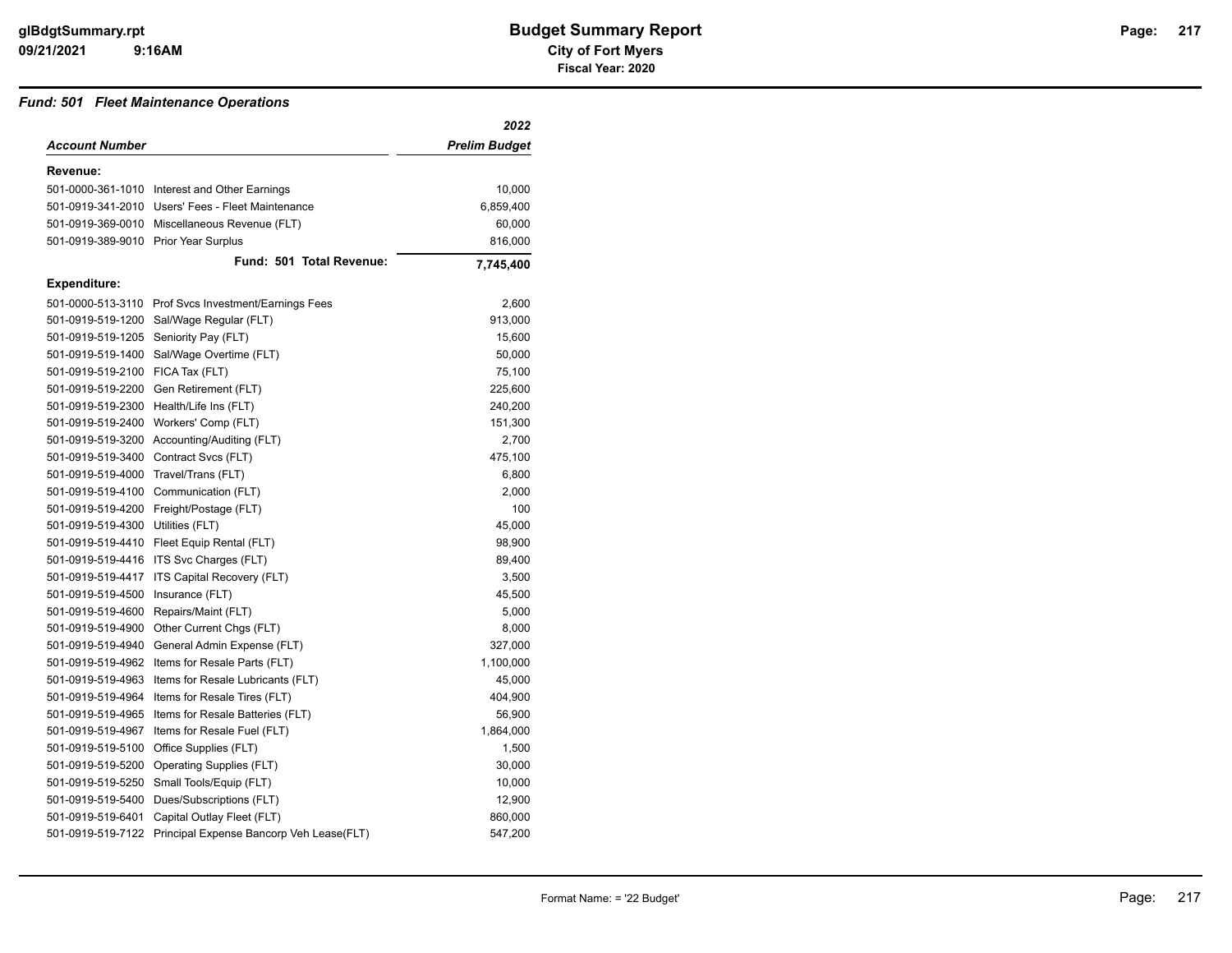|                       | <b>Fund: 501 Fleet Maintenance Operations</b>              | (Continued)          |
|-----------------------|------------------------------------------------------------|----------------------|
|                       |                                                            | 2022                 |
| <b>Account Number</b> |                                                            | <b>Prelim Budget</b> |
| <b>Expenditure:</b>   | (Continued)                                                |                      |
|                       | 501-0919-519-7222 Interest Expense Bancorp Veh Lease (FLT) | 15,600               |
|                       | Fund: 501 Total Expenditure:                               | 7,730,400            |
|                       | Fund: 501 Total Net Budget:                                | 15,000               |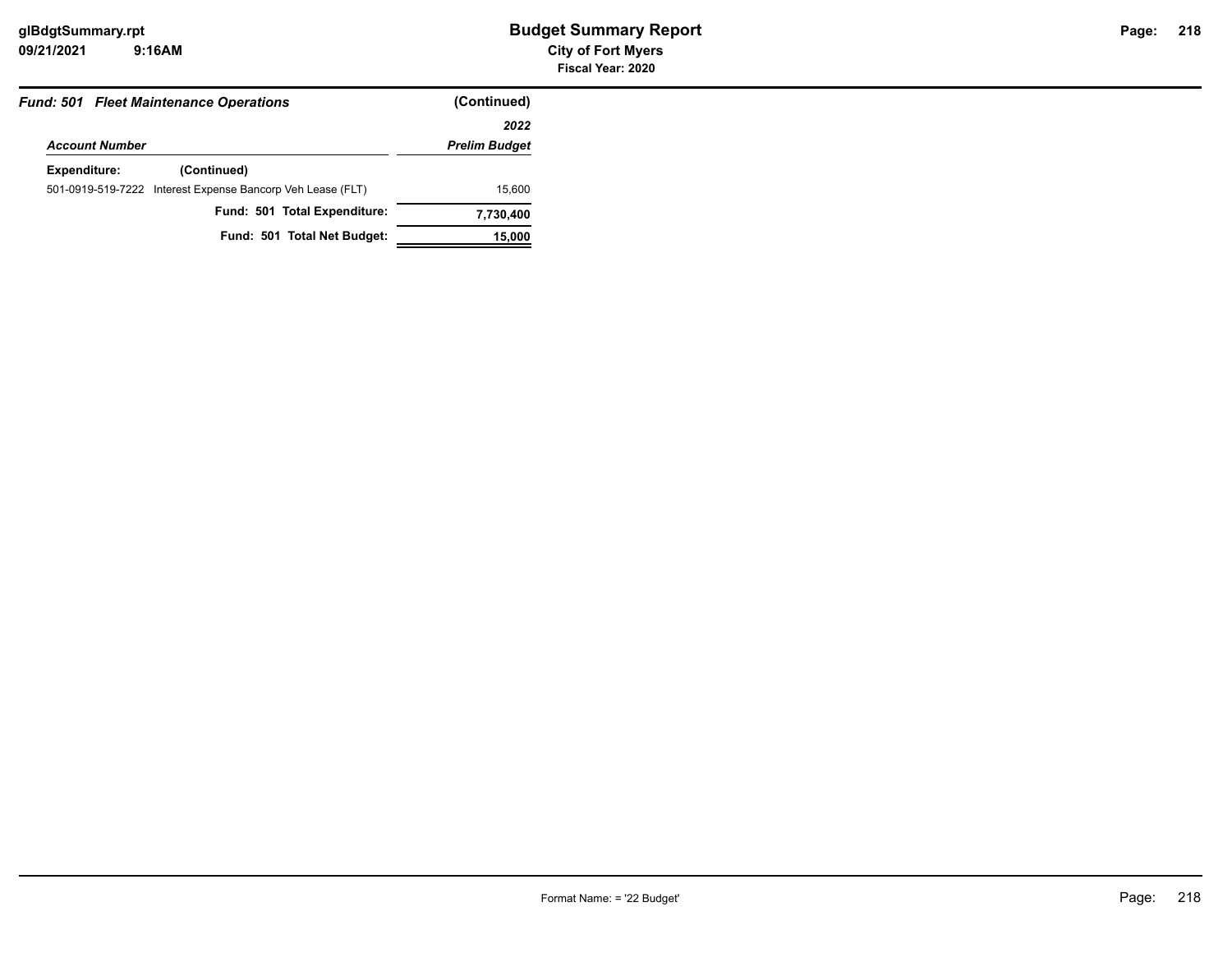#### *Fund: 503 ITS Operations*

|                                      |                                                      | 2022          |
|--------------------------------------|------------------------------------------------------|---------------|
| <b>Account Number</b>                |                                                      | Prelim Budget |
| Revenue:                             |                                                      |               |
| 503-0706-341-2010 Users' Fees        |                                                      | 8,889,700     |
| 503-0706-389-9010 Prior Year Surplus |                                                      | 643,600       |
|                                      | Fund: 503 Total Revenue:                             | 9,533,300     |
| <b>Expenditure:</b>                  |                                                      |               |
|                                      | 503-0000-513-3110 Prof Svcs Investment/Earnings Fees | 3,800         |
| 503-0706-513-1100                    | Salary - Exec (ITS)                                  | 121,700       |
| 503-0706-513-1200                    | Sal/Wage Regular (ITS)                               | 1,538,000     |
| 503-0706-513-1205                    | Seniority Pay (ITS)                                  | 17,800        |
| 503-0706-513-1300                    | Salaries/Wages - Other (ITS)                         | 6,000         |
| 503-0706-513-1400                    | Sal/Wage Overtime (ITS)                              | 24,000        |
| 503-0706-513-2100                    | FICA Tax (ITS)                                       | 127,400       |
| 503-0706-513-2200                    | Gen Retirement (ITS)                                 | 430,800       |
| 503-0706-513-2300                    | Health/Life Ins (ITS)                                | 279,500       |
| 503-0706-513-2400                    | Workers' Comp (ITS)                                  | 1,900         |
| 503-0706-513-3200                    | Accounting/Auditing (ITS)                            | 2,900         |
| 503-0706-513-4000                    | Travel/Trans (ITS)                                   | 9,600         |
| 503-0706-513-4100                    | Communication (ITS)                                  | 983,800       |
|                                      | 503-0706-513-4200 Freight/Postage (ITS)              | 1,000         |
|                                      | 503-0706-513-4400 Rentals/Leases (ITS)               | 66,200        |
| 503-0706-513-4410                    | Fleet Equip Rental (ITS)                             | 13,800        |
| 503-0706-513-4416                    | ITS Svc Charges (ITS)                                | 395,800       |
| 503-0706-513-4417                    | ITS Capital Recovery (ITS)                           | 9,200         |
| 503-0706-513-4500                    | Insurance (ITS)                                      | 6,800         |
| 503-0706-513-4600                    | Repairs/Maint (ITS)                                  | 4,288,200     |
| 503-0706-513-4810                    | Public Relations (ITS)                               | 500           |
| 503-0706-513-4940                    | General Admin Expense (ITS)                          | 458,900       |
| 503-0706-513-5100                    | Office Supplies (ITS)                                | 32,400        |
| 503-0706-513-5158                    | Hardware $<$ \$750 (ITS)                             | 58,000        |
| 503-0706-513-5159                    | Software < \$750 (ITS)                               | 17,900        |
| 503-0706-513-5200                    | <b>Operating Supplies (ITS)</b>                      | 9,100         |
| 503-0706-513-5250                    | Small Tools/Equip (ITS)                              | 4,400         |
| 503-0706-513-5298                    | Hardware = $$750 < $5,000$ (ITS)                     | 151,700       |
| 503-0706-513-5299                    | Software = $$750 < $5,000$ (ITS)                     | 13,400        |
| 503-0706-513-5400                    | Dues/Subscriptions (ITS)                             | 74,200        |
| 503-0706-513-6400                    | Equipment (ITS)                                      | 17,900        |
| 503-0706-513-6408                    | Hardware $\approx$ \$5,000 (ITS)                     | 120,500       |
| 503-0706-513-6409                    | Software => \$5,000 (ITS)                            | 66,900        |
| 503-0706-513-7103                    | Principal Expense PNC Softwr Lease (ITS)             | 86,300        |
|                                      |                                                      |               |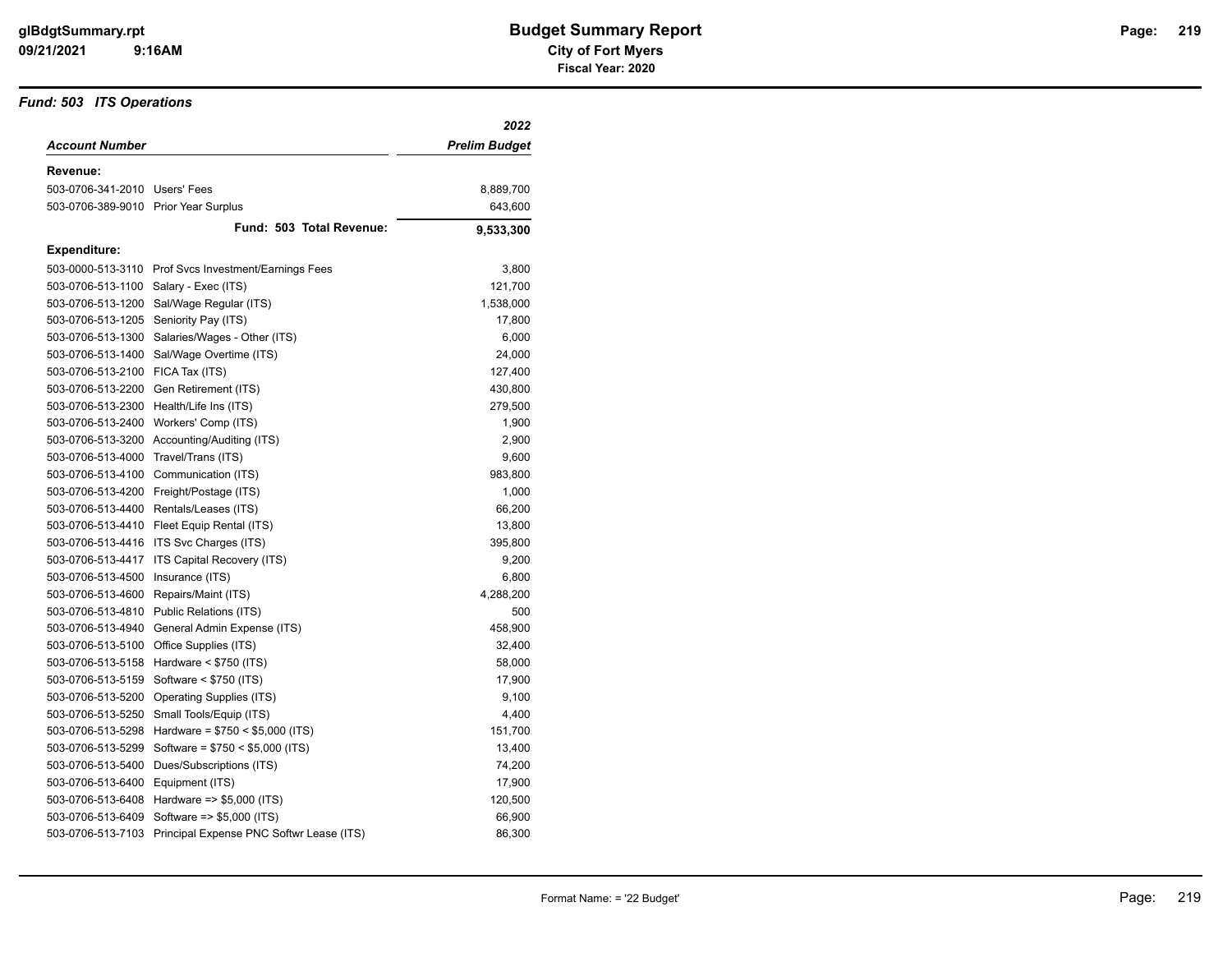**09/21/2021 City of Fort Myers 9:16AM**

| <b>Fund: 503 ITS Operations</b> |                                                                                                            |
|---------------------------------|------------------------------------------------------------------------------------------------------------|
|                                 | 2022                                                                                                       |
| <b>Account Number</b>           |                                                                                                            |
| (Continued)                     |                                                                                                            |
|                                 | 14.500                                                                                                     |
|                                 | 78,500                                                                                                     |
| Fund: 503 Total Expenditure:    | 9,533,300                                                                                                  |
| Fund: 503 Total Net Budget:     |                                                                                                            |
|                                 | 503-0706-513-7203 Interest Expense PNC Softwr Lease (ITS)<br>503-0706-581-9279 Trsf to 2016 Debt Svc (ITS) |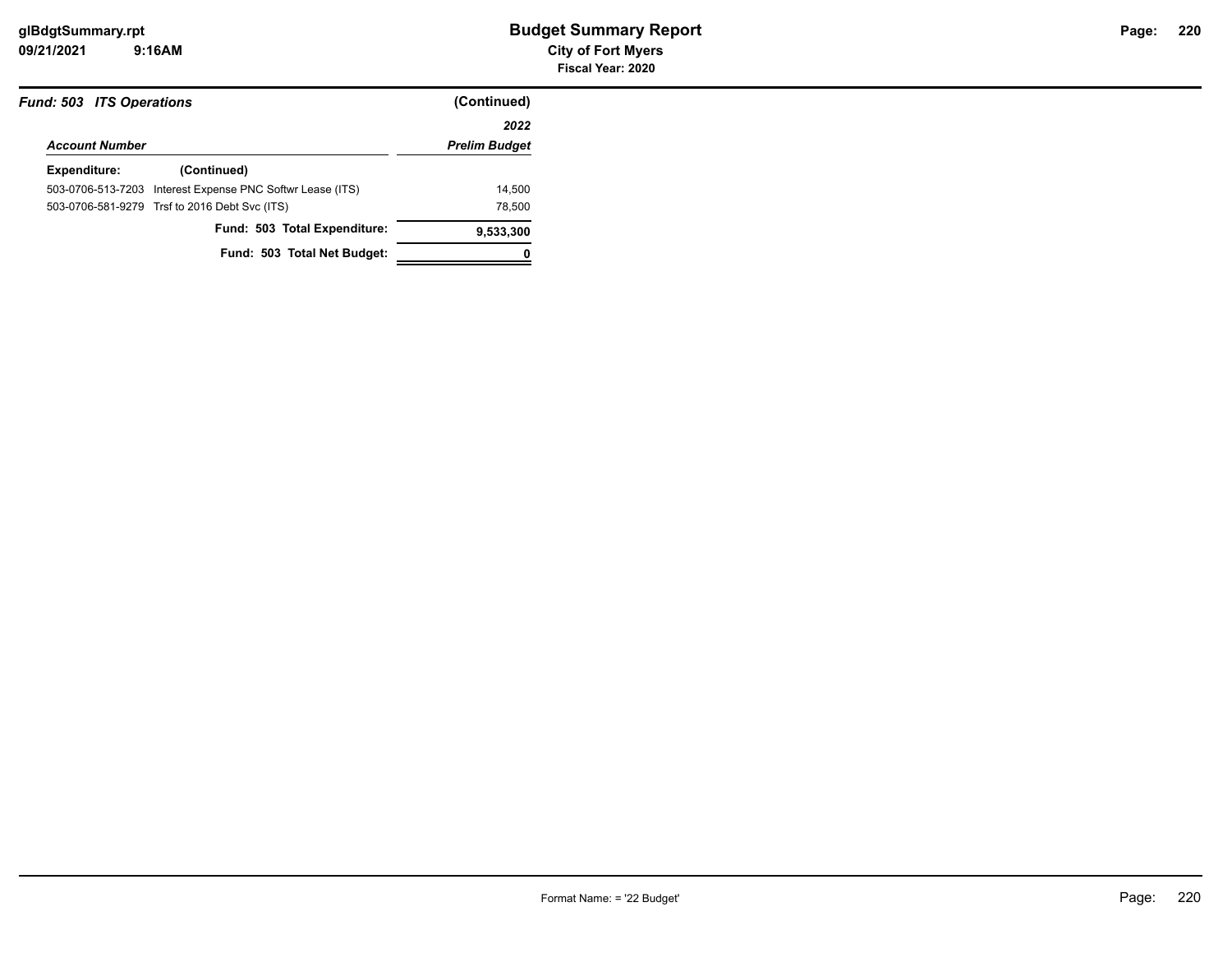### *Fund: 510 Public Works Warehouse Operations*

|                               |                                                      | 2022                 |
|-------------------------------|------------------------------------------------------|----------------------|
| <b>Account Number</b>         |                                                      | <b>Prelim Budget</b> |
| Revenue:                      |                                                      |                      |
|                               | 510-0000-361-1010 Interest and Other Earnings        | 500                  |
| 510-5100-341-2010 Users' Fees |                                                      | 297,600              |
|                               | 510-5100-341-2013 Users' Fees - Overhead             | 44,600               |
|                               | Fund: 510 Total Revenue:                             | 342,700              |
| <b>Expenditure:</b>           |                                                      |                      |
|                               | 510-0000-513-3110 Prof Svcs Investment/Earnings Fees | 200                  |
|                               | 510-5100-519-3200 Accounting/Auditing (WRHS)         | 200                  |
|                               | 510-5100-519-3400 Contract Svcs (WRHS)               | 500                  |
| 510-5100-519-4416             | ITS Svc Charges (WRHS)                               | 900                  |
| 510-5100-519-4417             | ITS Capital Recovery (WRHS)                          | 400                  |
| 510-5100-519-4968             | Cost of Goods Sold (WRHS)                            | 297,600              |
| 510-5100-519-5100             | Office Supplies (WRHS)                               | 1,800                |
| 510-5100-519-5200             | Operating Supplies (WRHS)                            | 1,500                |
| 510-5100-519-5400             | Dues/Subscriptions (WRHS)                            | 1,500                |
|                               | 510-9998-519-9998 Public Works Warehouse Reserves    | 38,100               |
|                               | Fund: 510 Total Expenditure:                         | 342,700              |
|                               | Fund: 510 Total Net Budget:                          |                      |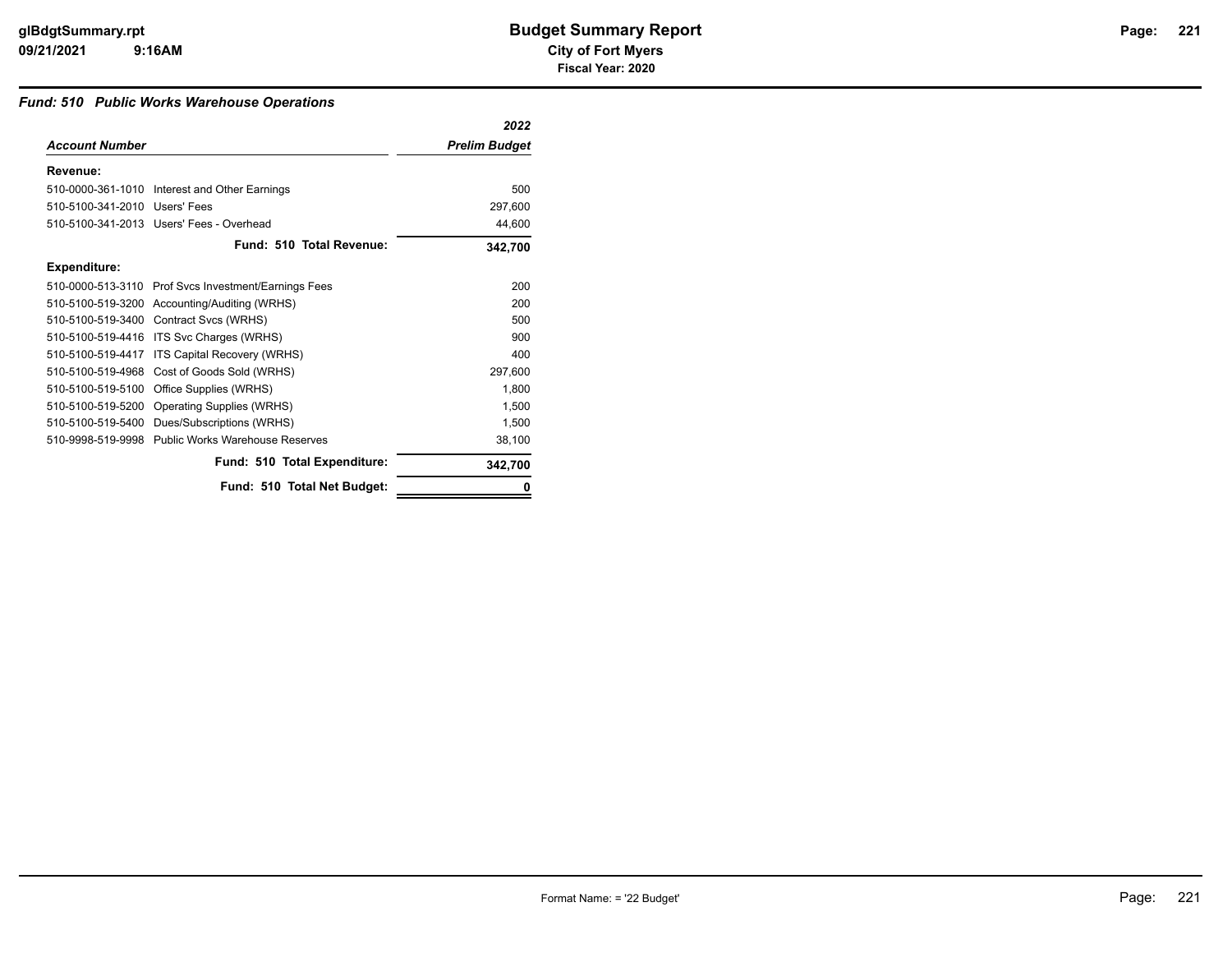#### *Fund: 521 Risk Management Operations*

|                                      |                                                      | 2022                 |
|--------------------------------------|------------------------------------------------------|----------------------|
| <b>Account Number</b>                |                                                      | <b>Prelim Budget</b> |
| Revenue:                             |                                                      |                      |
|                                      | 521-2101-341-2010 Risk Mgt Charges for Services      | 8,368,400            |
|                                      | Fund: 521 Total Revenue:                             | 8,368,400            |
| <b>Expenditure:</b>                  |                                                      |                      |
|                                      | 521-0000-513-3110 Prof Svcs Investment/Earnings Fees | 11,700               |
| 521-2101-513-1100 Salary - Exec (RM) |                                                      | 51,300               |
| 521-2101-513-1200                    | Sal/Wage Regular (RM)                                | 293,900              |
| 521-2101-513-1205                    | Seniority Pay (RM)                                   | 1,800                |
| 521-2101-513-1400                    | Sal/Wage Overtime (RM)                               | 3,000                |
| 521-2101-513-2100 FICA Tax (RM)      |                                                      | 25,500               |
|                                      | 521-2101-513-2200 Gen Retirement (RM)                | 101,700              |
|                                      | 521-2101-513-2300 Health/Life Ins (RM)               | 80,700               |
|                                      | 521-2101-513-2400 Workers' Comp (RM)                 | 3,700                |
| 521-2101-513-2401                    | Workers' Comp (RM)                                   | 3,878,600            |
| 521-2101-513-3100                    | Prof Svcs (RM)                                       | 47,000               |
| 521-2101-513-3105                    | Legal Professional Services (RM)                     | 20,000               |
| 521-2101-513-3200                    | Accounting/Auditing (RM)                             | 2,700                |
| 521-2101-513-3400                    | Contract Svcs (RM)                                   | 138,000              |
| 521-2101-513-4000                    | Travel/Trans (RM)                                    | 5,300                |
|                                      | 521-2101-513-4100 Communication (RM)                 | 500                  |
| 521-2101-513-4200                    | Freight/Postage (RM)                                 | 900                  |
| 521-2101-513-4400                    | Rentals/Leases (RM)                                  | 3,000                |
| 521-2101-513-4410                    | Fleet Equip Rental (RM)                              | 3,100                |
| 521-2101-513-4416                    | ITS Svc Charges (RM)                                 | 24,500               |
| 521-2101-513-4417                    | ITS Capital Recovery (RM)                            | 2,200                |
| 521-2101-513-4500                    | Insurance (RM)                                       | 6,900                |
| 521-2101-513-4501                    | Insurance-Claims Settlements (RM)                    | 1,198,000            |
| 521-2101-513-4503                    | Insurance-Litigation Settlements (RM)                | 300,000              |
| 521-2101-513-4510                    | Insurance Charges for Usage (RM)                     | 1,626,200            |
| 521-2101-513-4600                    | Repairs/Maint (RM)                                   | 200                  |
| 521-2101-513-4700                    | Printing/Binding (RM)                                | 600                  |
| 521-2101-513-4800                    | Advertising (RM)                                     | 300                  |
| 521-2101-513-4940                    | General Admin Expense (RM)                           | 466,500              |
|                                      | 521-2101-513-5100 Office Supplies (RM)               | 2,700                |
| 521-2101-513-5158                    | Hardware $<$ \$750 (RM)                              | 200                  |
| 521-2101-513-5200                    | Operating Supplies (RM)                              | 4,300                |
| 521-2101-513-5250                    | Small Tools/Equip (RM)                               | 700                  |
|                                      | 521-2101-513-5255 Assets \$750-\$5,000 (RM)          | 1,500                |
| 521-2101-513-5298                    | Hardware = $$750 < $5,000$ (RM)                      | 2,000                |
|                                      |                                                      |                      |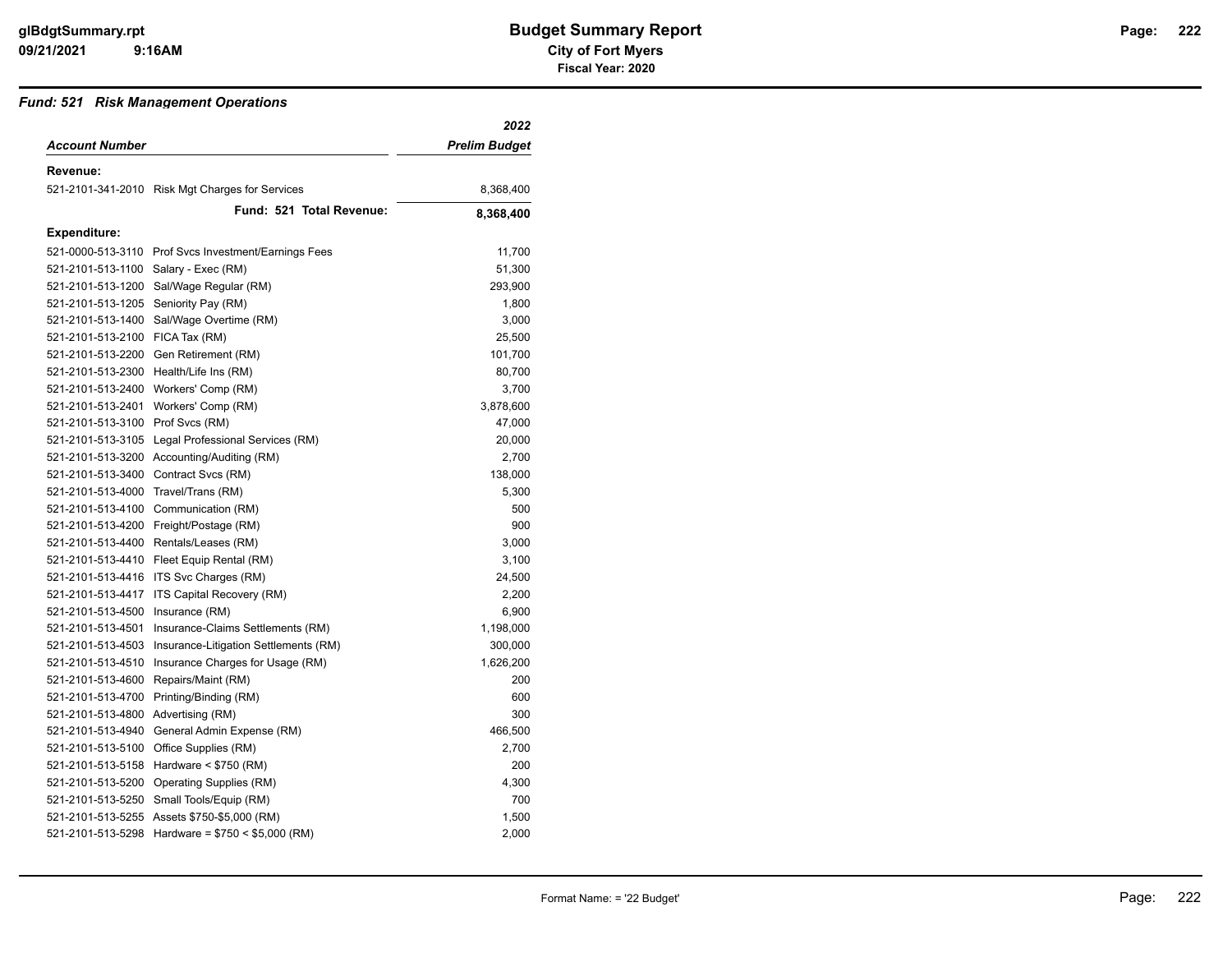**09/21/2021 City of Fort Myers 9:16AM**

| <b>Fund: 521 Risk Management Operations</b> | (Continued)                                                                                                                                                                                                                                               |
|---------------------------------------------|-----------------------------------------------------------------------------------------------------------------------------------------------------------------------------------------------------------------------------------------------------------|
|                                             | 2022                                                                                                                                                                                                                                                      |
|                                             | <b>Prelim Budget</b>                                                                                                                                                                                                                                      |
| (Continued)                                 |                                                                                                                                                                                                                                                           |
|                                             | 3.100                                                                                                                                                                                                                                                     |
|                                             | 25,000                                                                                                                                                                                                                                                    |
|                                             | 1.600                                                                                                                                                                                                                                                     |
|                                             | 2.500                                                                                                                                                                                                                                                     |
|                                             | 27,000                                                                                                                                                                                                                                                    |
| Fund: 521 Total Expenditure:                | 8,368,400                                                                                                                                                                                                                                                 |
| Fund: 521 Total Net Budget:                 |                                                                                                                                                                                                                                                           |
|                                             | <b>Account Number</b><br>521-2101-513-5400 Dues/Subscriptions (RM)<br>521-5101-513-3100 Prof Svcs (RM ASB)<br>521-5101-513-5250 Small Tools/Equip (RM ASB)<br>521-5101-513-5400 Dues/Subscriptions (RM ASB)<br>521-9998-513-9998 Risk Management Reserves |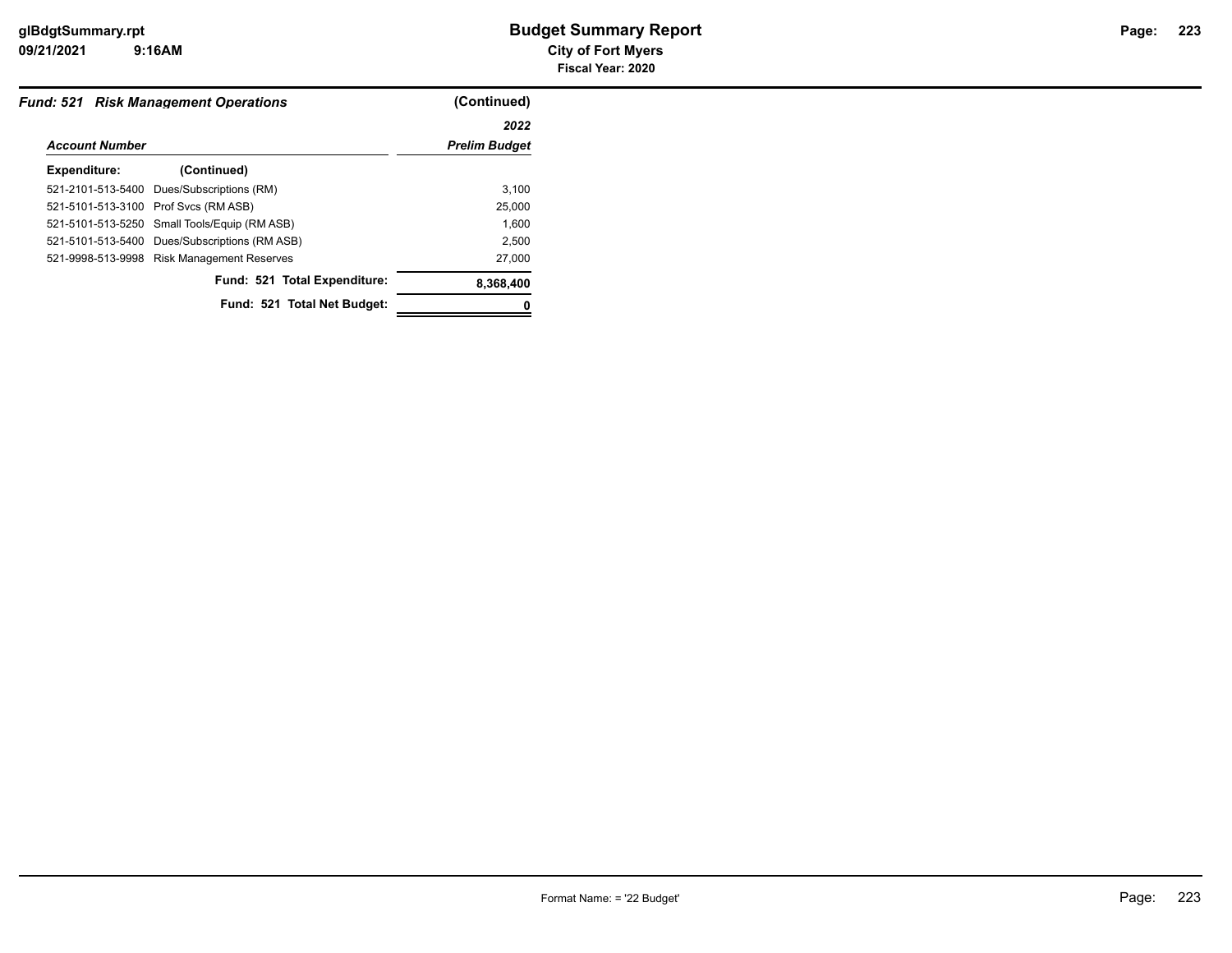## *Fund: 603 Police Officers' Retirement System*

|                       |                                        | 2022                 |
|-----------------------|----------------------------------------|----------------------|
| <b>Account Number</b> |                                        | <b>Prelim Budget</b> |
| Revenue:              |                                        |                      |
| 603-0000-361-1010     | Interest and Other Earnings            | 2,002,300            |
| 603-6030-368-0030     | <b>Employee Contributions</b>          | 2,990,900            |
| 603-6030-368-0040     | <b>State/Employer Contributions</b>    | 8,958,600            |
|                       | Fund: 603 Total Revenue:               | 13,951,800           |
| <b>Expenditure:</b>   |                                        |                      |
| 603-6030-518-3100     | Prof Svcs (PORS)                       | 150,000              |
| 603-6030-518-3141     | Investment Expenses (PORS)             | 250,000              |
| 603-6030-518-3200     | Accounting/Auditing (PORS)             | 5,200                |
| 603-6030-518-3600     | Benefits Paid (PORS)                   | 10,572,900           |
| 603-6030-518-3610     | Pension Refunds (PORS)                 | 50,000               |
| 603-6030-518-3620     | Lump Sum DROP Distributions (PORS)     | 500,000              |
| 603-6030-518-3630     | Lump Sum PLOP Distributions (PORS)     | 100,000              |
| 603-6030-518-3640     | Share Distributions (PORS)             | 50,000               |
| 603-6030-518-4000     | Travel/Trans (PORS)                    | 1,000                |
| 603-9998-518-9998     | Police Officers' Pension Plan Reserves | 2,272,700            |
|                       | Fund: 603 Total Expenditure:           | 13,951,800           |
|                       | Fund: 603 Total Net Budget:            |                      |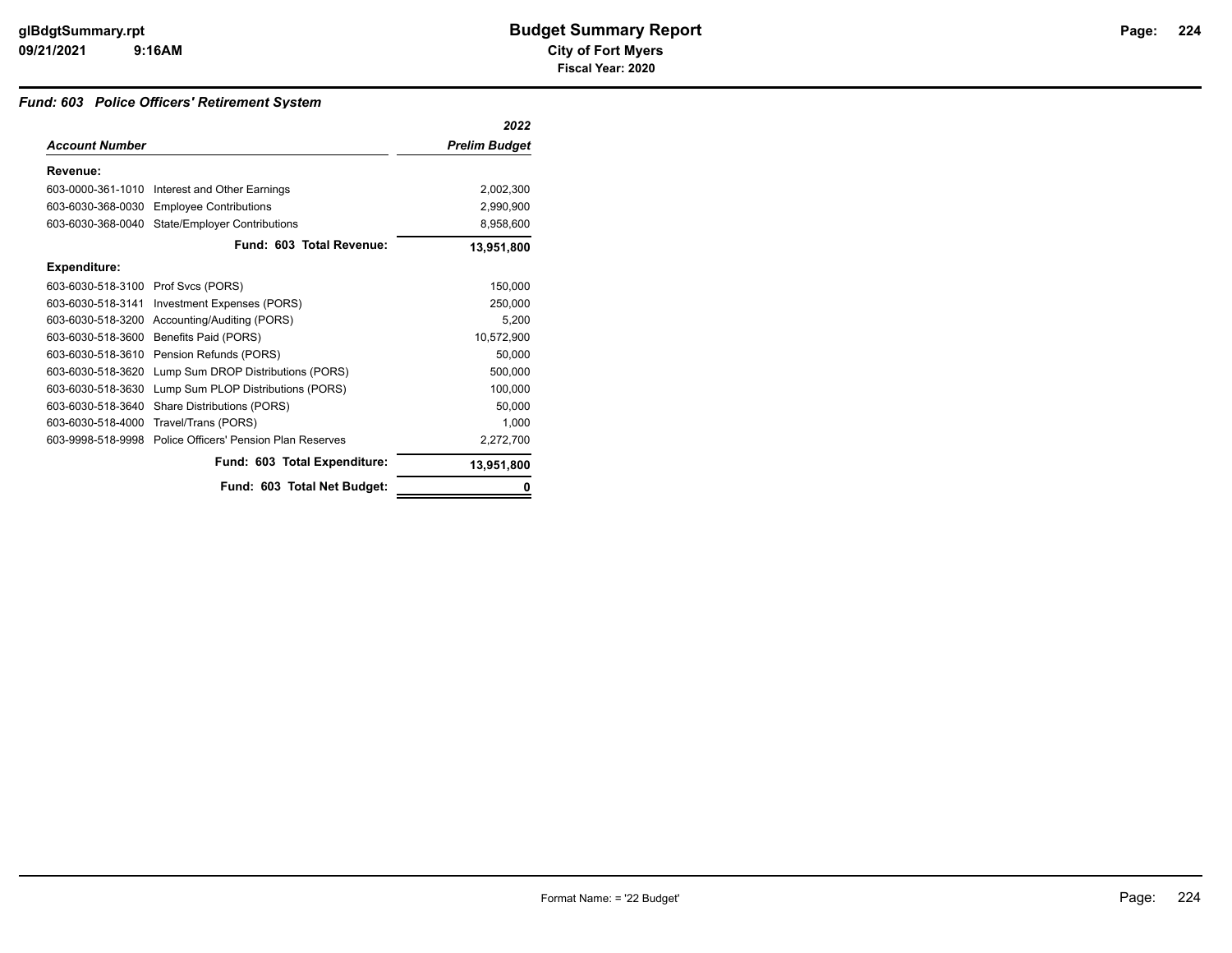## *Fund: 604 Firefighters' Retirement System*

|                       |                                     | 2022          |
|-----------------------|-------------------------------------|---------------|
| <b>Account Number</b> |                                     | Prelim Budget |
| Revenue:              |                                     |               |
| 604-0000-361-1010     | Interest and Other Earnings         | 945.800       |
| 604-6040-368-0030     | <b>Employee Contributions</b>       | 1,049,500     |
| 604-6040-368-0040     | <b>State/Employer Contributions</b> | 6,826,400     |
| 604-6040-389-9010     | Prior Year Surplus                  | 491,200       |
|                       | Fund: 604 Total Revenue:            | 9,312,900     |
| <b>Expenditure:</b>   |                                     |               |
| 604-6040-518-3100     | Prof Svcs (FRS)                     | 150.000       |
| 604-6040-518-3141     | Investment Expenses (FRS)           | 600.000       |
| 604-6040-518-3200     | Accounting/Auditing (FRS)           | 3,000         |
| 604-6040-518-3600     | Benefits Paid (FRS)                 | 7,372,100     |
| 604-6040-518-3610     | Pension Refunds (FRS)               | 10.000        |
| 604-6040-518-3620     | Lump Sum DROP Distributions (FRS)   | 609,800       |
| 604-6040-518-3640     | Share Distributions (FRS)           | 550,000       |
| 604-6040-518-4000     | Travel/Trans (FRS)                  | 8,000         |
| 604-6040-518-5400     | Dues/Subscriptions (FRS)            | 10,000        |
|                       | Fund: 604 Total Expenditure:        | 9,312,900     |
|                       | Fund: 604 Total Net Budget:         |               |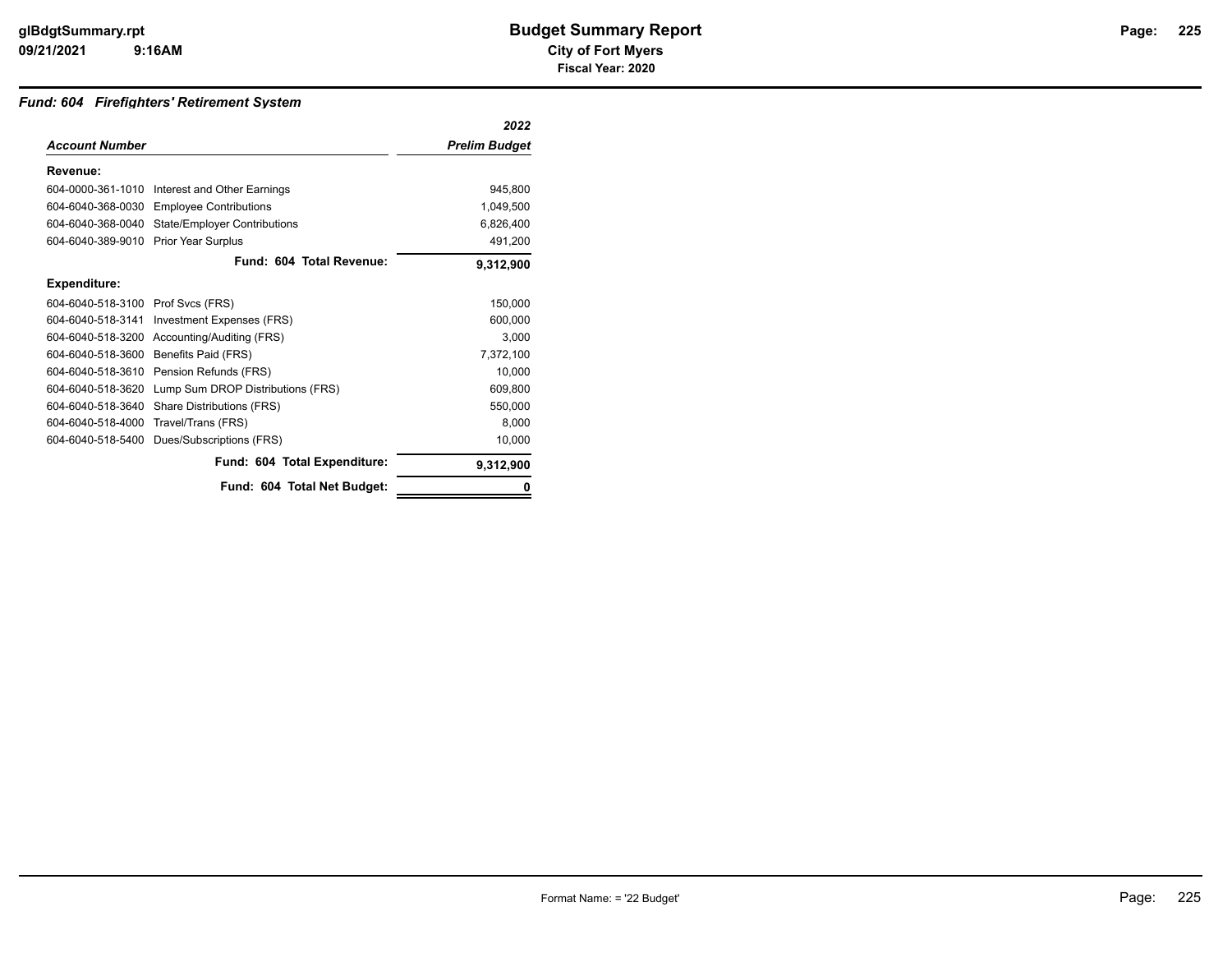## *Fund: 606 General Employees' Pension Plan*

|                                    |                                               | 2022                 |
|------------------------------------|-----------------------------------------------|----------------------|
| <b>Account Number</b>              |                                               | <b>Prelim Budget</b> |
| Revenue:                           |                                               |                      |
|                                    | 606-0000-361-1010 Interest and Other Earnings | 1,811,500            |
| 606-6060-368-0030                  | <b>City Contributions</b>                     | 10,936,700           |
| 606-6060-368-0040                  | <b>Employee Contributions</b>                 | 2,038,400            |
|                                    | Fund: 606 Total Revenue:                      | 14,786,600           |
| Expenditure:                       |                                               |                      |
| 606-6060-518-3100 Prof Svcs (GEPP) |                                               | 200,000              |
| 606-6060-518-3141                  | Investment Expenses (GEPP)                    | 487,100              |
| 606-6060-518-3200                  | Accounting/Auditing (GEPP)                    | 5,100                |
| 606-6060-518-3600                  | Benefits Paid (GEPP)                          | 10,172,700           |
| 606-6060-518-3610                  | Pension Refunds (GEPP)                        | 145,300              |
| 606-6060-518-3620                  | Lump Sum DROP Distributions (GEPP)            | 2,205,200            |
| 606-6060-518-3630                  | Lump Sum PLOP Distributions (GEPP)            | 100,000              |
| 606-6060-518-4000                  | Travel/Trans (GEPP)                           | 2,000                |
| 606-6060-518-5400                  | Dues/Subscriptions (GEPP)                     | 2,500                |
| 606-9998-518-9998                  | General Employees' Pension Plan Reserves      | 1,466,700            |
|                                    | Fund: 606 Total Expenditure:                  | 14,786,600           |
|                                    | Fund: 606 Total Net Budget:                   | 0                    |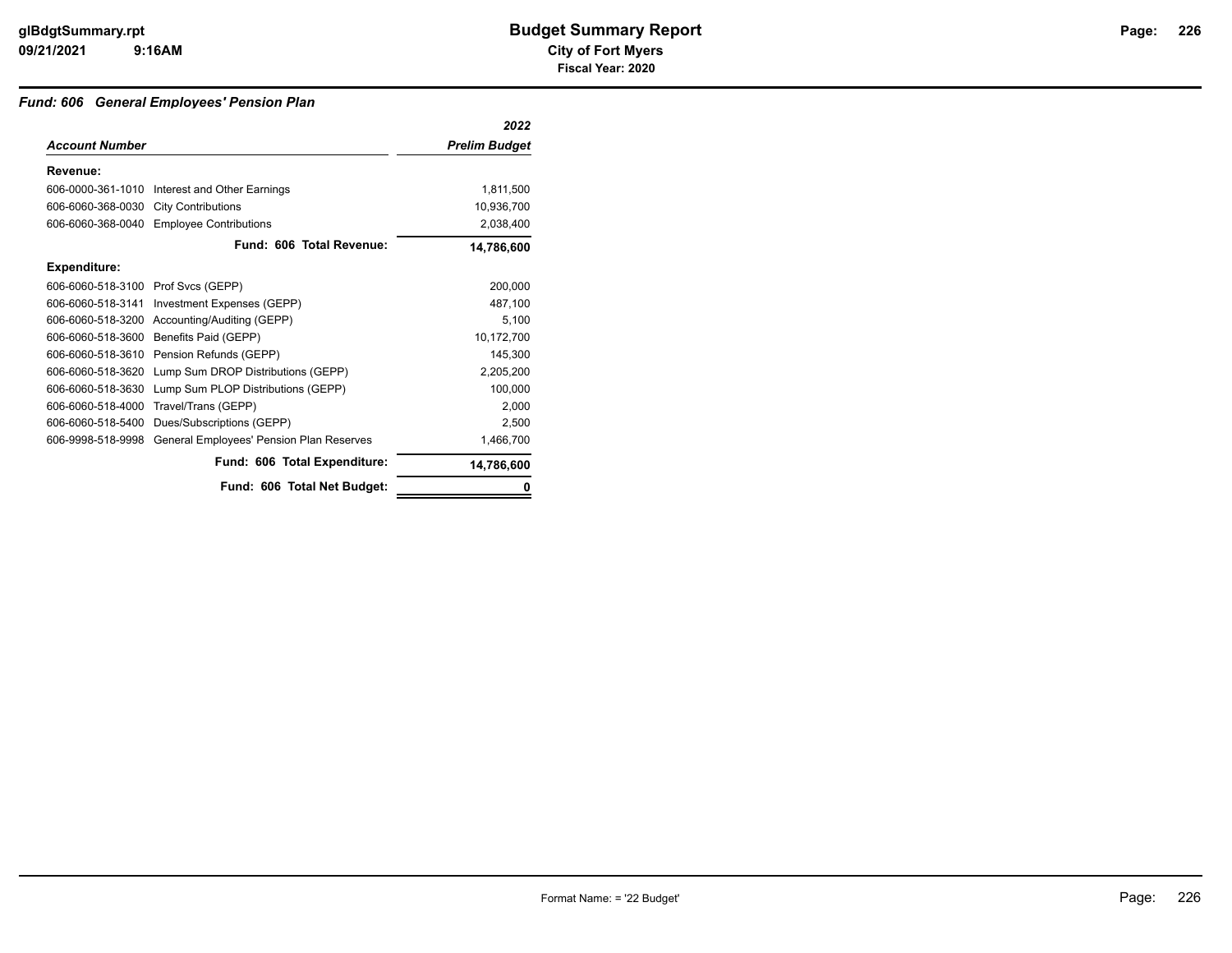## *Fund: 616 Miscellaneous Escrow Funds*

|                       |                              | 2022                 |
|-----------------------|------------------------------|----------------------|
| <b>Account Number</b> |                              | <b>Prelim Budget</b> |
| Revenue:              |                              |                      |
|                       | Fund: 616 Total Revenue:     |                      |
| <b>Expenditure:</b>   |                              |                      |
|                       | Fund: 616 Total Expenditure: | 0                    |
|                       | Fund: 616 Total Net Budget:  |                      |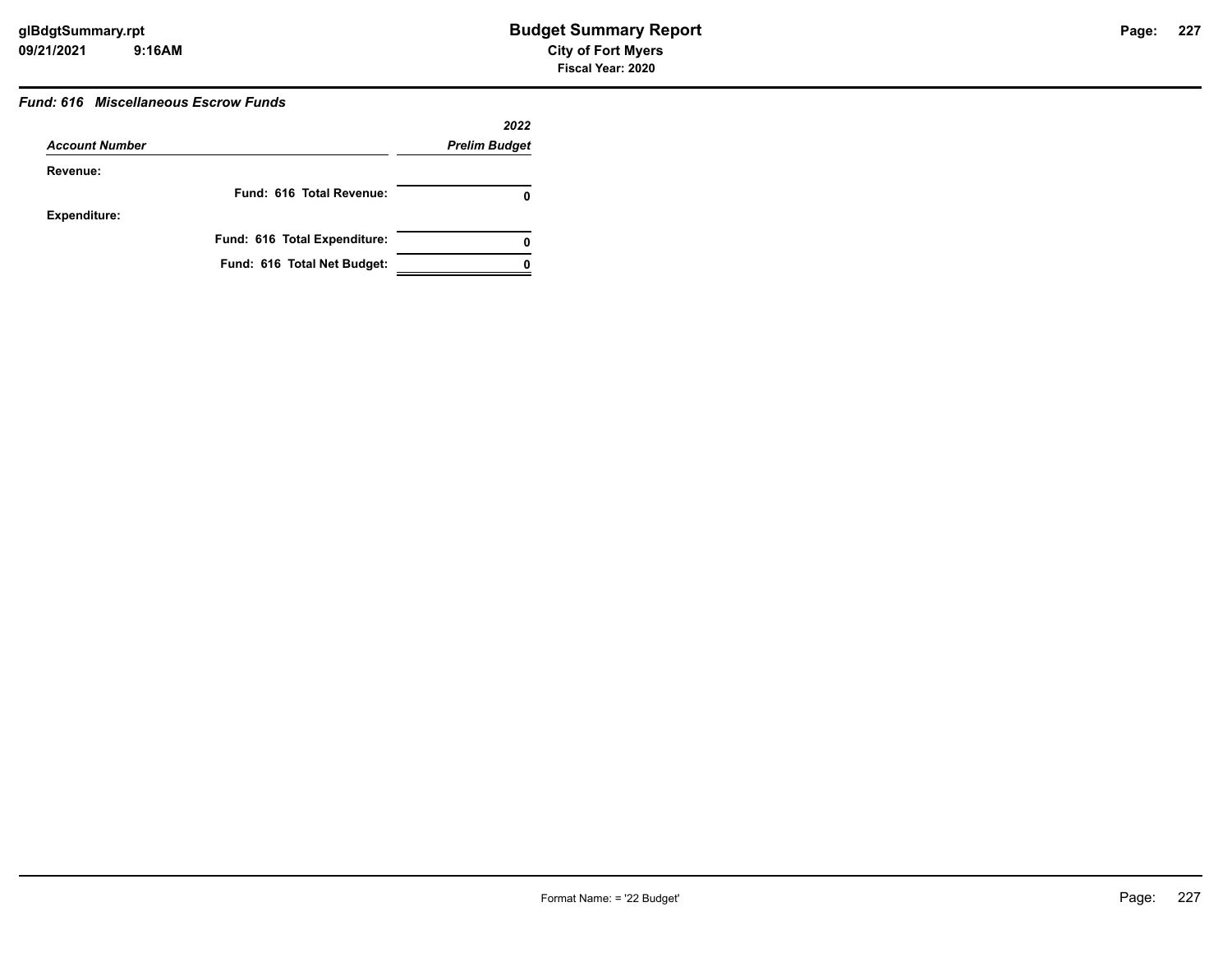## *Fund: 619 Ned Foulds' Police Award*

|                       |                              | 2022                 |
|-----------------------|------------------------------|----------------------|
| <b>Account Number</b> |                              | <b>Prelim Budget</b> |
| Revenue:              |                              |                      |
|                       | Fund: 619 Total Revenue:     | 0                    |
| <b>Expenditure:</b>   |                              |                      |
|                       | Fund: 619 Total Expenditure: | 0                    |
|                       | Fund: 619 Total Net Budget:  |                      |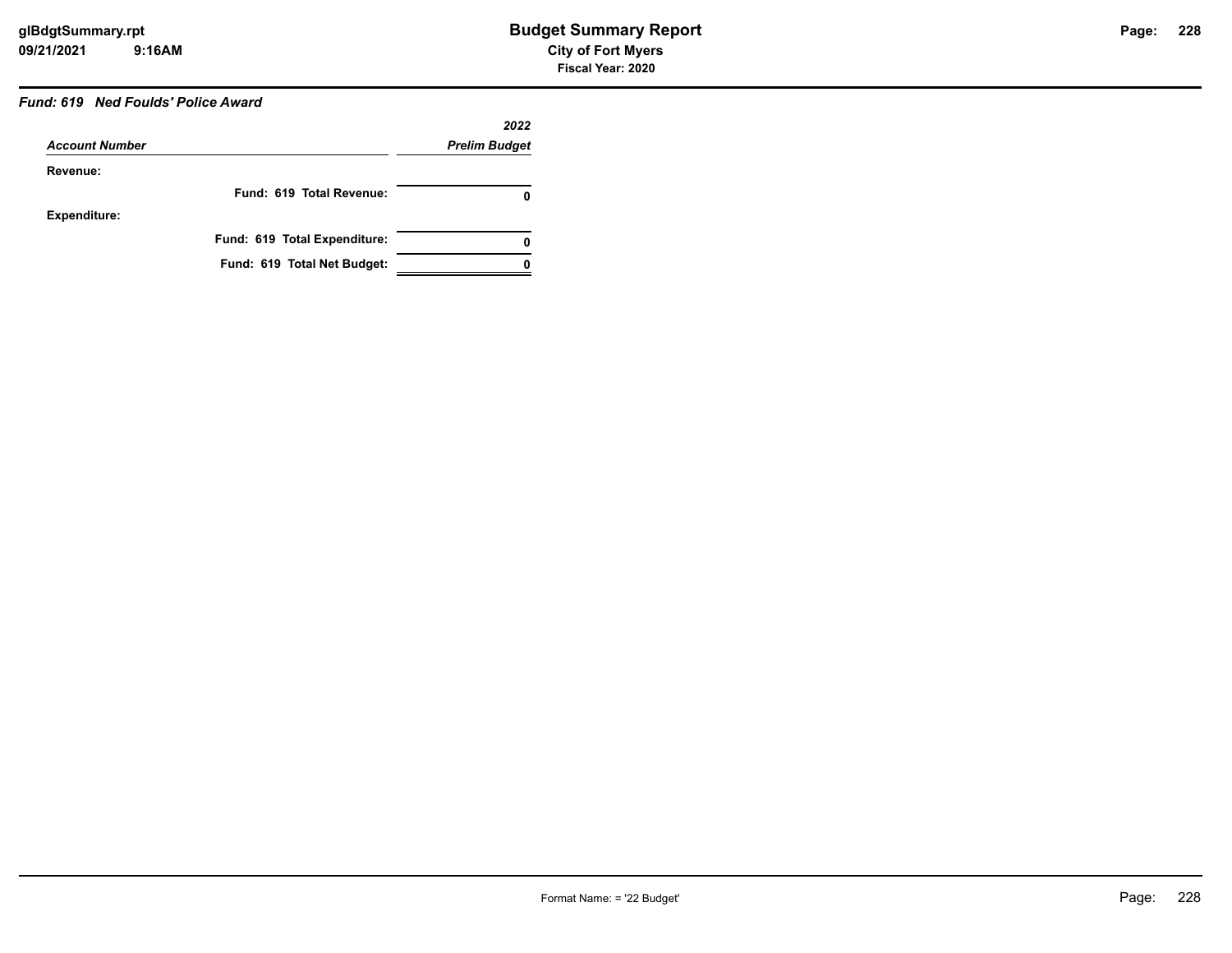## *Fund: 622 Regional Park Impact Fees*

| <b>Account Number</b> |                              | 2022<br><b>Prelim Budget</b> |
|-----------------------|------------------------------|------------------------------|
|                       |                              |                              |
|                       | Fund: 622 Total Revenue:     | 0                            |
| <b>Expenditure:</b>   |                              |                              |
|                       | Fund: 622 Total Expenditure: | 0                            |
|                       | Fund: 622 Total Net Budget:  |                              |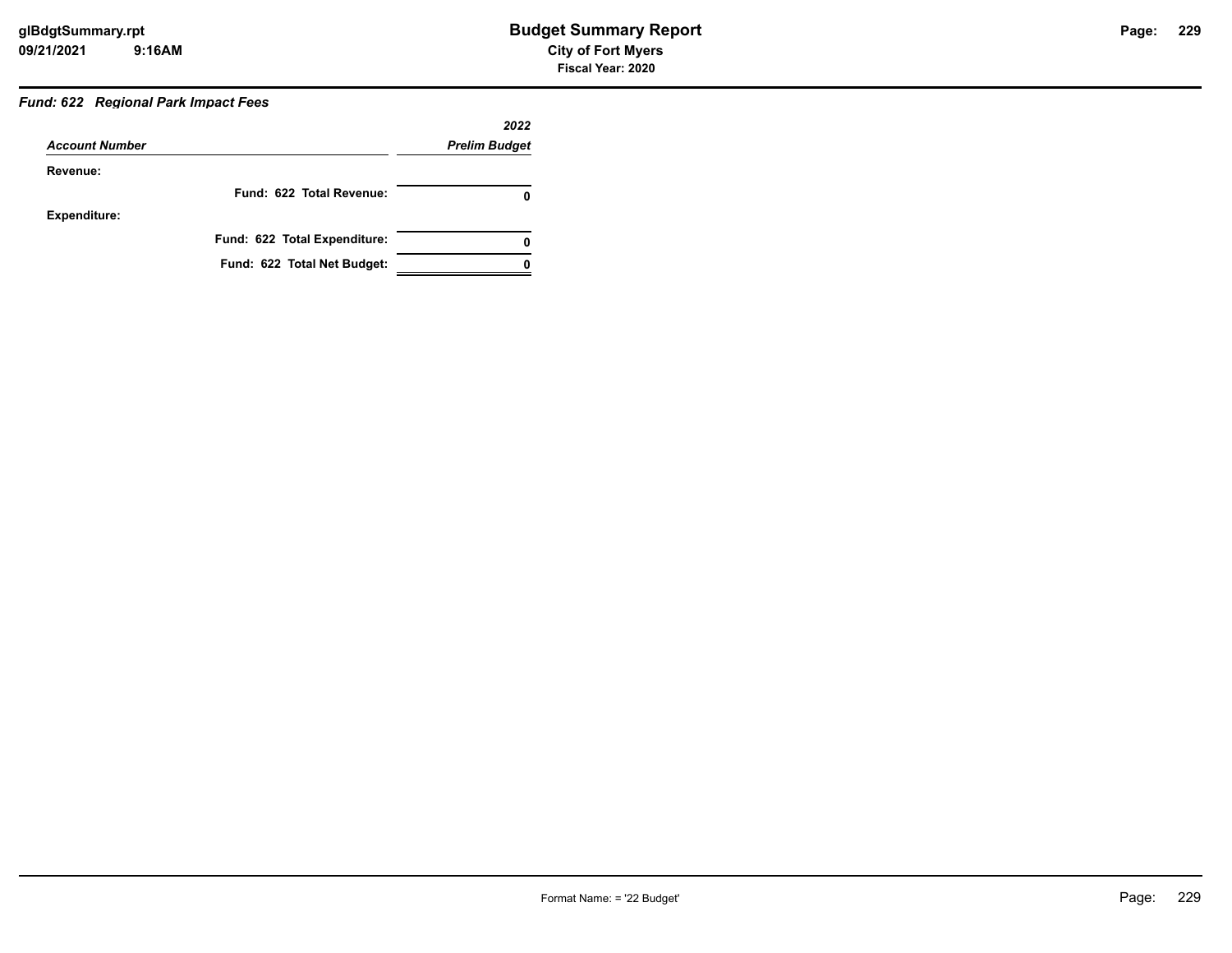#### *Fund: 623 Emergency Medical Services Impact Fees*

|                       |                              | 2022                 |
|-----------------------|------------------------------|----------------------|
| <b>Account Number</b> |                              | <b>Prelim Budget</b> |
| Revenue:              |                              |                      |
|                       | Fund: 623 Total Revenue:     |                      |
| <b>Expenditure:</b>   |                              |                      |
|                       | Fund: 623 Total Expenditure: |                      |
|                       | Fund: 623 Total Net Budget:  |                      |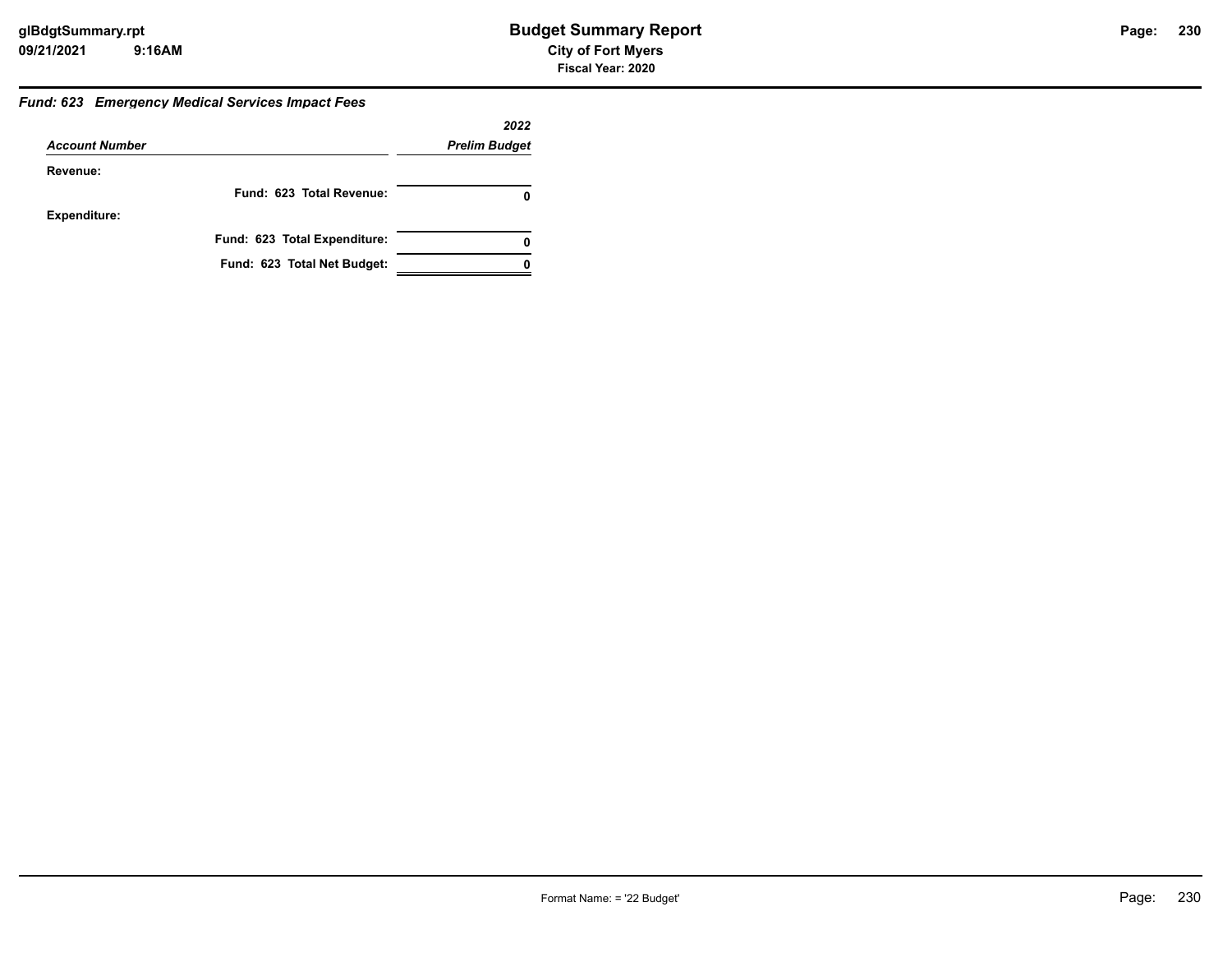# *Fund: 624 School Board Impact Fees*

| <b>Account Number</b> |                              | 2022<br><b>Prelim Budget</b> |
|-----------------------|------------------------------|------------------------------|
|                       |                              |                              |
|                       | Fund: 624 Total Revenue:     | 0                            |
| Expenditure:          |                              |                              |
|                       | Fund: 624 Total Expenditure: | 0                            |
|                       | Fund: 624 Total Net Budget:  |                              |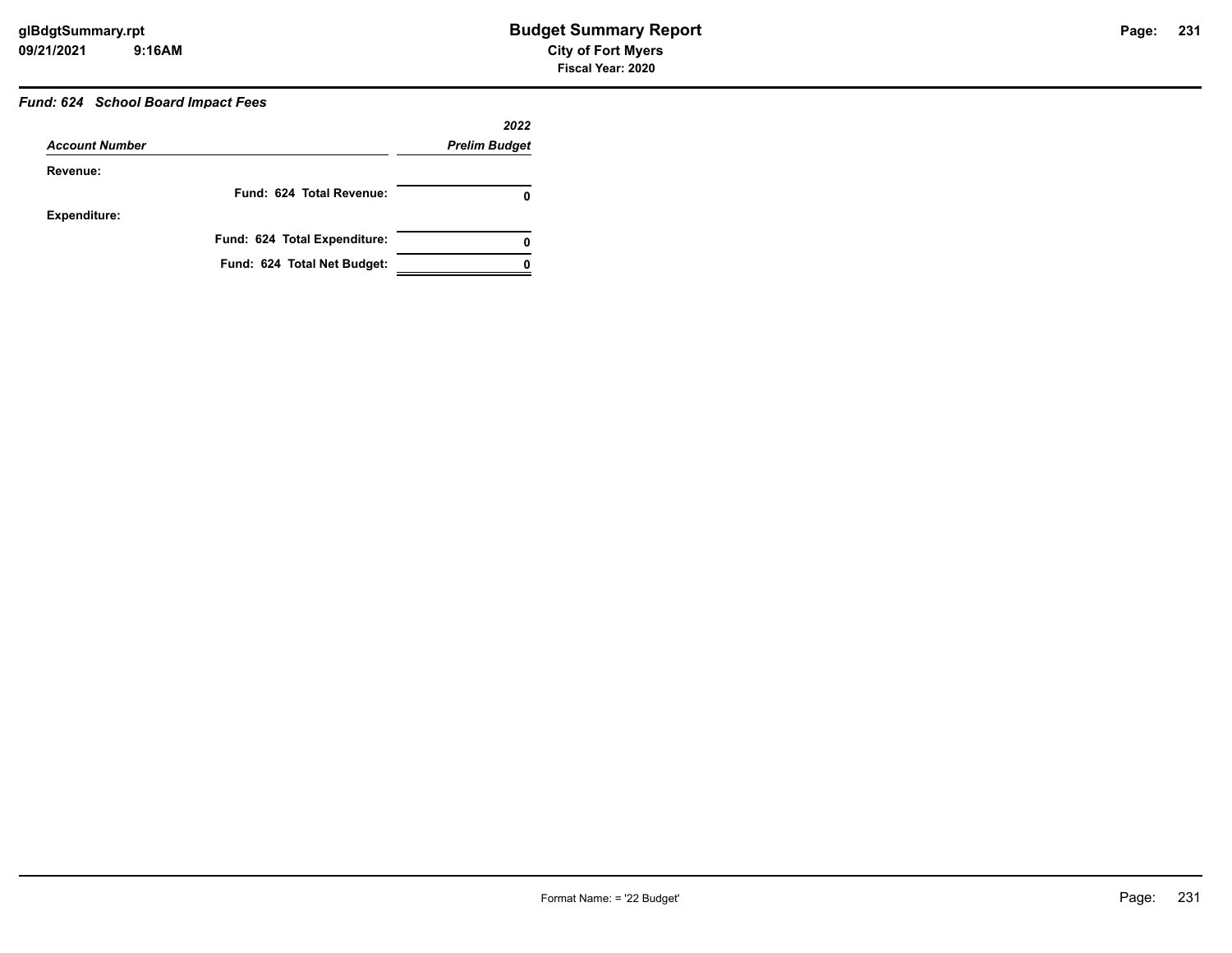## *Fund: 640 Unclaimed Funds*

| <b>Account Number</b> |                              | 2022<br><b>Prelim Budget</b> |
|-----------------------|------------------------------|------------------------------|
|                       |                              |                              |
|                       | Fund: 640 Total Revenue:     | 0                            |
| Expenditure:          |                              |                              |
|                       | Fund: 640 Total Expenditure: | 0                            |
|                       | Fund: 640 Total Net Budget:  |                              |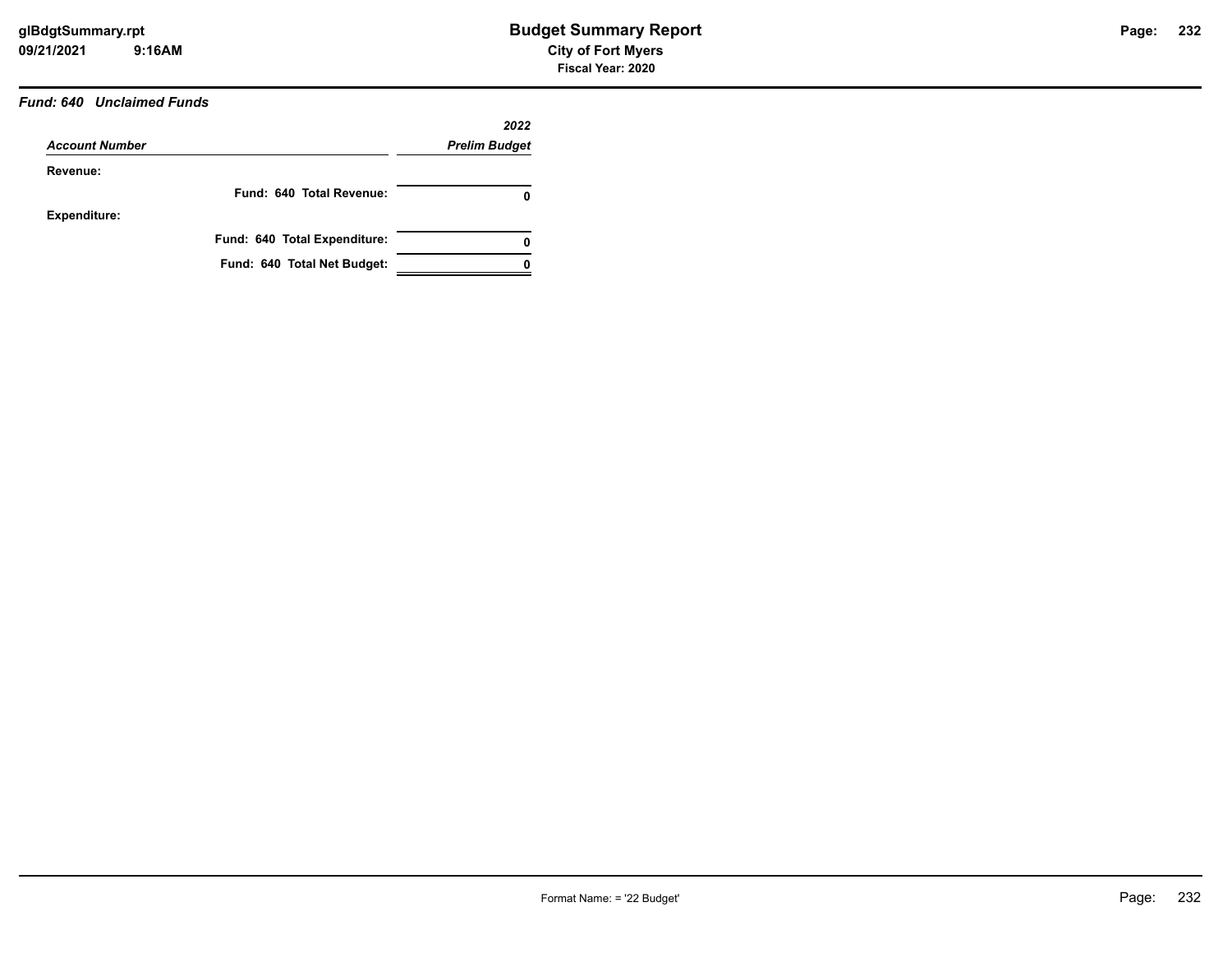# *Fund: 641 Employees' Special Events*

|                       |                              | 2022                 |
|-----------------------|------------------------------|----------------------|
| <b>Account Number</b> |                              | <b>Prelim Budget</b> |
| Revenue:              |                              |                      |
|                       | Fund: 641 Total Revenue:     | 0                    |
| <b>Expenditure:</b>   |                              |                      |
|                       | Fund: 641 Total Expenditure: | 0                    |
|                       | Fund: 641 Total Net Budget:  |                      |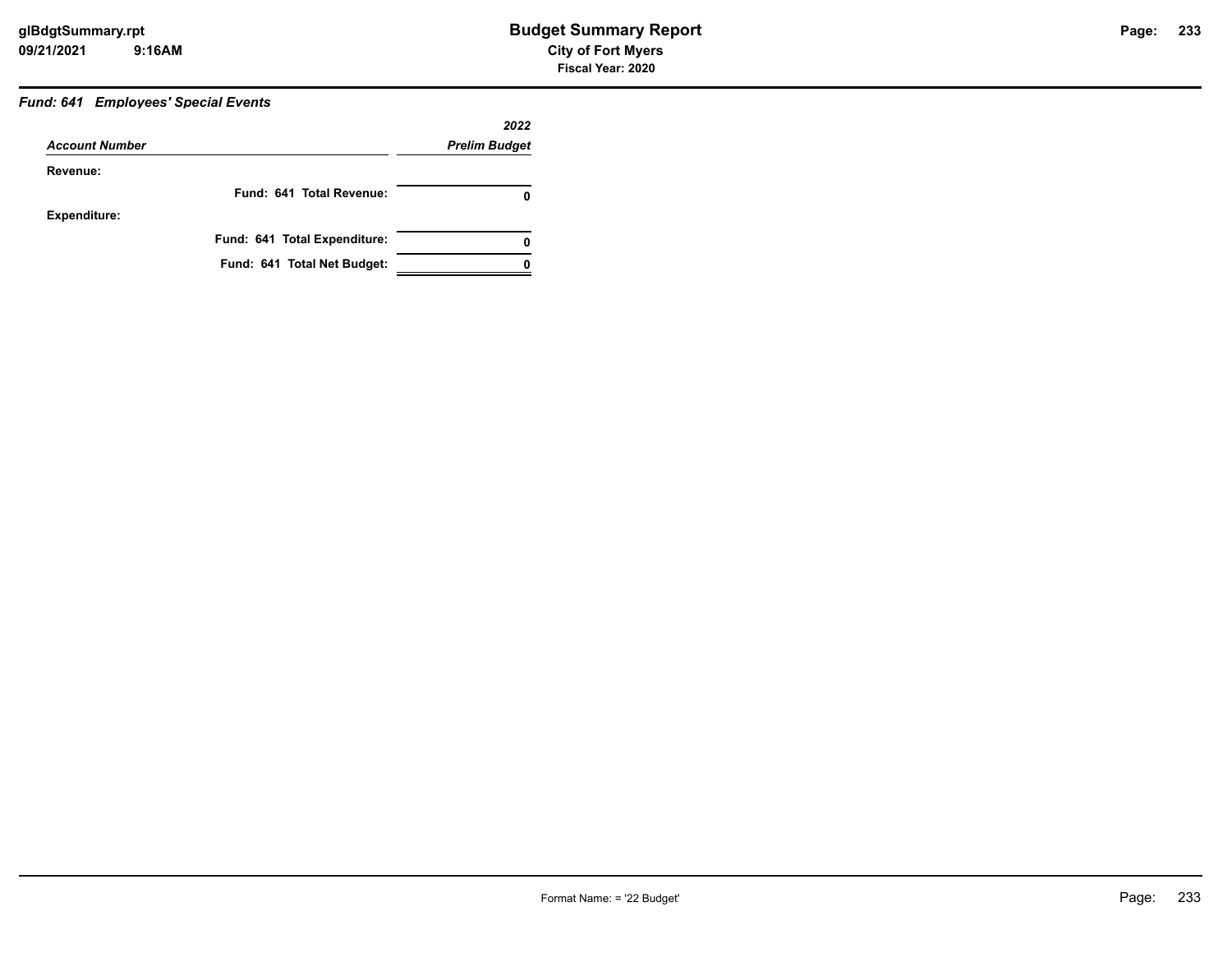#### *Fund: 660 Westwood Redevelopment*

|                       |                             | 2022                 |
|-----------------------|-----------------------------|----------------------|
| <b>Account Number</b> |                             | <b>Prelim Budget</b> |
| Revenue:              |                             |                      |
|                       | Fund: 660 Total Revenue:    | 0                    |
|                       | Fund: 660 Total Net Budget: |                      |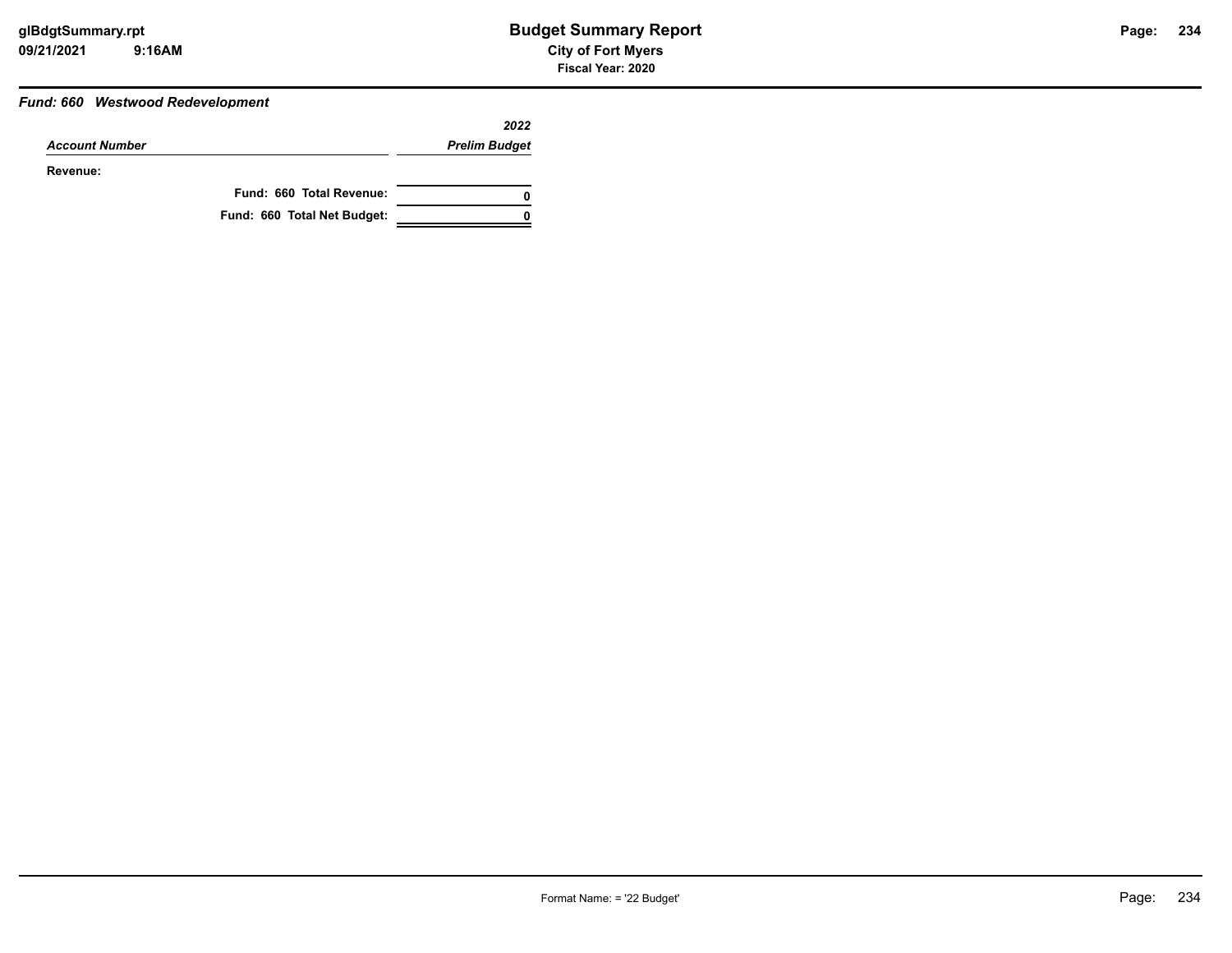#### *Fund: 661 Serena Park*

|                       |                             | 2022                 |
|-----------------------|-----------------------------|----------------------|
| <b>Account Number</b> |                             | <b>Prelim Budget</b> |
| Revenue:              |                             |                      |
|                       | Fund: 661 Total Revenue:    | 0                    |
|                       | Fund: 661 Total Net Budget: |                      |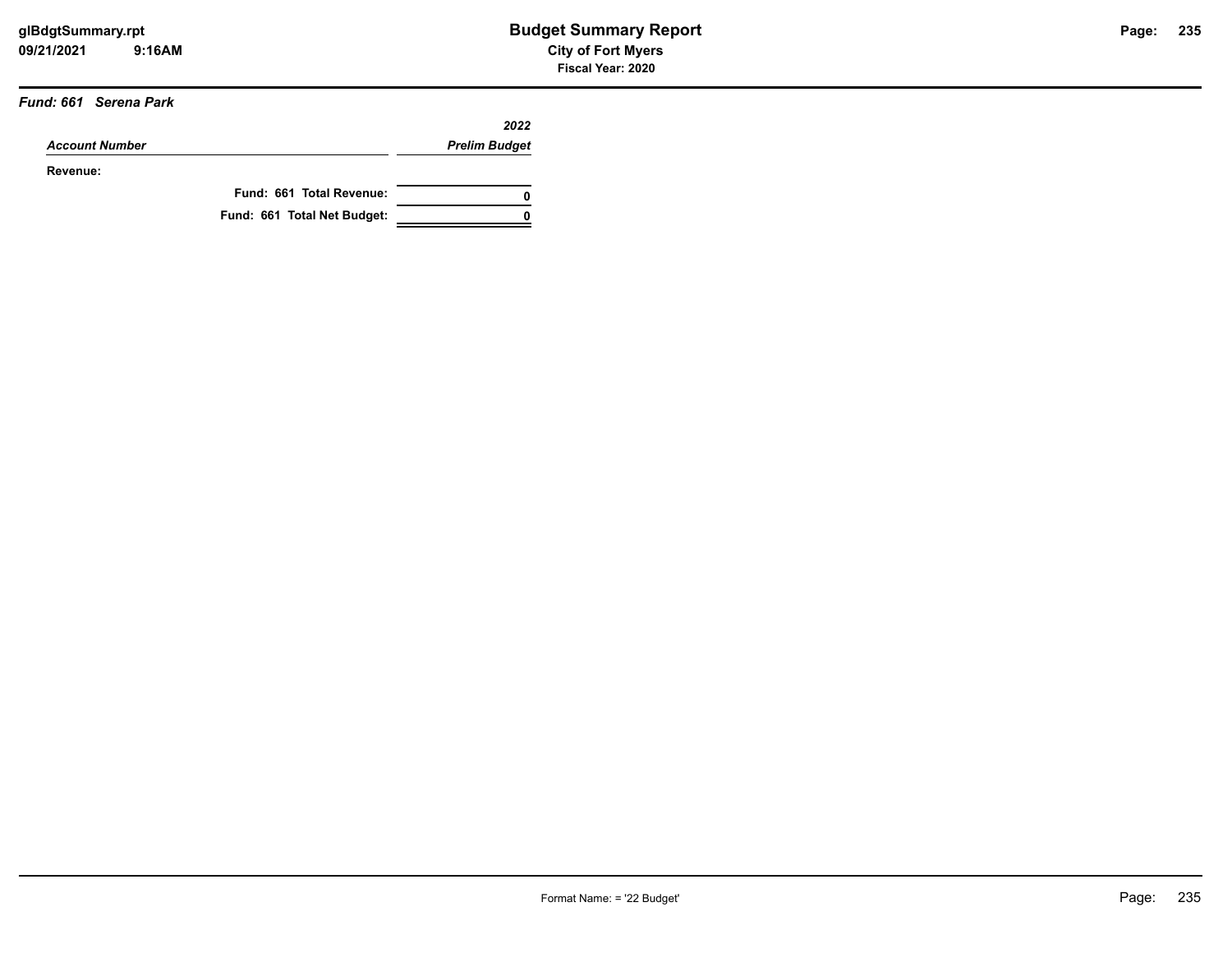## *Fund: 802 Intra Gov Service Payroll*

|                       |                              | 2022                 |
|-----------------------|------------------------------|----------------------|
| <b>Account Number</b> |                              | <b>Prelim Budget</b> |
| Revenue:              |                              |                      |
|                       | Fund: 802 Total Revenue:     | 0                    |
| <b>Expenditure:</b>   |                              |                      |
|                       | Fund: 802 Total Expenditure: | 0                    |
|                       | Fund: 802 Total Net Budget:  |                      |